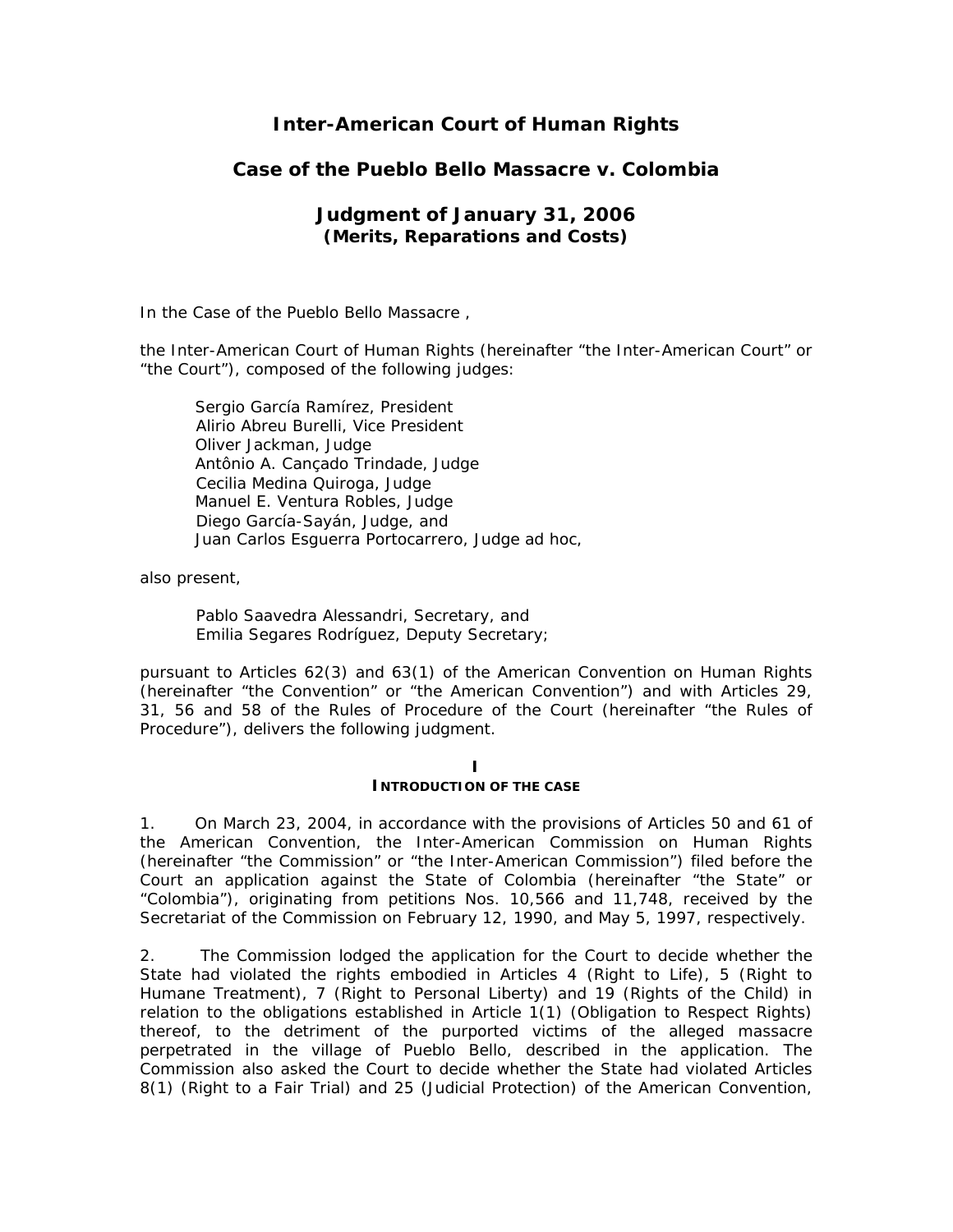in relation to Article 1(1) (Obligation to Respect Rights) of the Convention, to the detriment of the alleged victims of the alleged massacre and their next of kin.

In its application, the Commission alleged that "[t]he forced disappearance of 37 [persons,] as well as the extrajudicial execution of six peasants from the village of Pueblo Bello in January 1990 is considered to be an [...] act of private justice by paramilitary groups led at the time by Fidel Castaño in the Department of Córdoba, perpetrated with the acquiescence of State agents. Owing to its magnitude and to the [alleged] fear that it sowed among the civilian population, the episode strengthened the paramilitary control of this region of the country and illustrated the consequences of the [alleged] omissions, acts of acquiescence and collaboration of State agents with paramilitary groups in Colombia, as well as their impunity. Almost 15 years have elapsed since the disappearance of the victims and, owing to the action of many civilian and State actors, the domestic courts have clarified the fate of six of the 43 disappeared persons, while only 10 of the approximately 60 individuals involved have been tried and sentenced – and only three of them have been deprived of their liberty; consequently, the State has still not complied fully with its obligation to clarify the facts, prosecute all those responsible effectively and recover the bodies of the rest of the [alleged] victims."

3. The Commission also requested the Inter-American Court, in accordance with Article 63(1) of the Convention, to order the State to adopt certain measures of reparation indicated in the application. Lastly, it requested the Court to order the State to reimburse the costs and expenses arising from processing the case in the domestic jurisdiction and before the organs of the Inter-American system for the protection of human rights.

#### **II**

#### **JURISDICTION**

4. The Court has jurisdiction to hear this case, in the terms of Article 62(3) of the Convention, because Colombia has been a State Party to the American Convention since July 31, 1973, and accepted the contentious jurisdiction of the Court on June 21, 1985.

#### **III**

#### **PROCEEDINGS BEFORE THE COMMISSION**

5. On February 12, 1990, the Inter-American Commission received a "communication […] concerning the situation of 33 peasants" of Pueblo Bello from Christa Schneider. On the same date, under case No. 10,566, the Commission communicated with the State in order to request information in this regard.

6. On May 10, 1990, the State submitted its reply, which was forwarded to the complainant on June 26, 1990, and she was granted a specific time to present comments.

7. On December 6, 1990, the Commission received information about the matter from another source, and it was sent to the State so that the latter could forward its observations. On August 16, 1991, the State remitted its reply, which the Commission forwarded to the complainant on September 18 that year, so that she could submit her comments.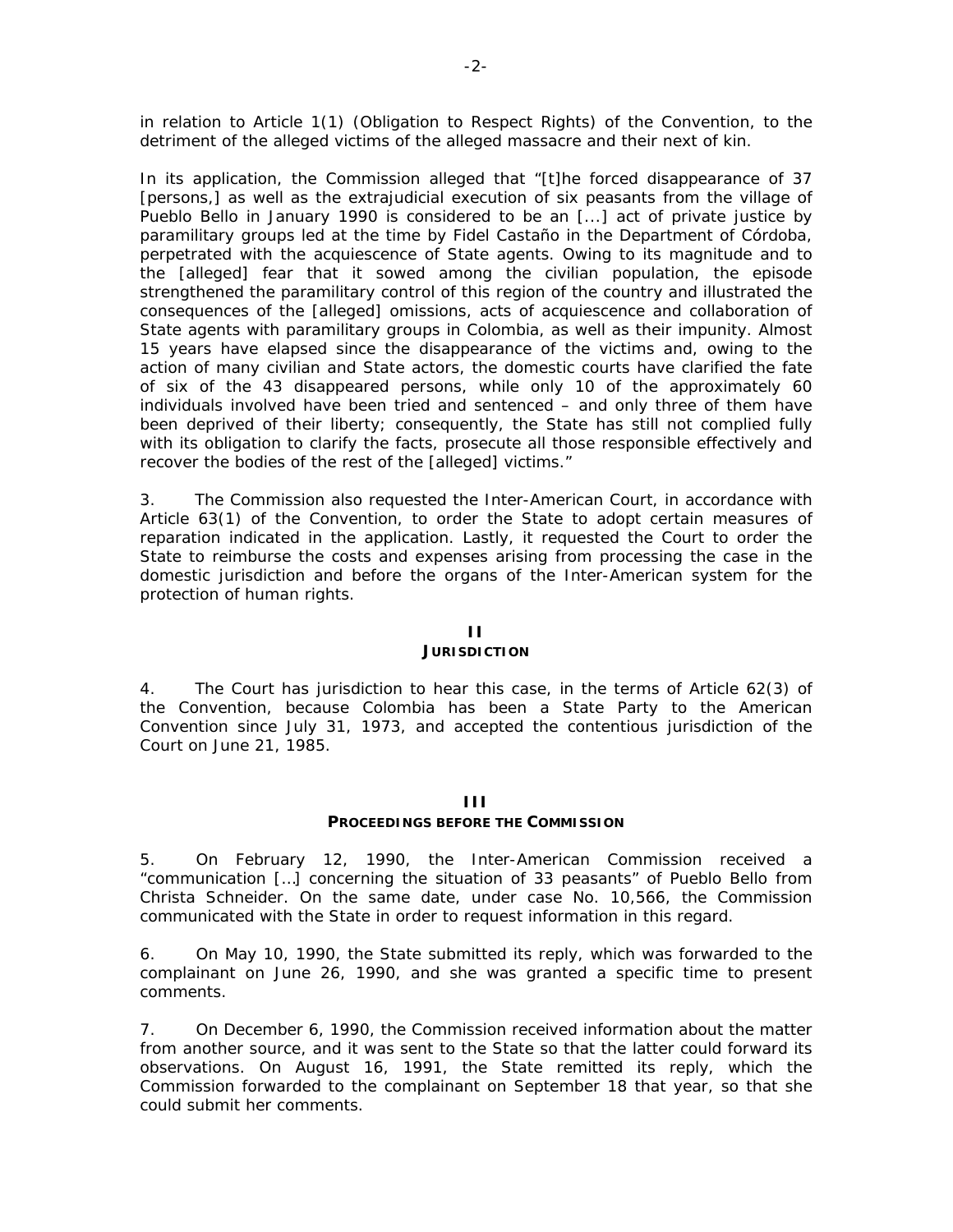8. On June 9, 1993, and on January 18, 1994, the Commission tried, unsuccessfully, to communicate in writing with the complainant and told her that "if it did not receive the required information [...], the Commission could suspend consideration of the case."

9. On May 5, 1997, the *Comisión Colombiana de Juristas* [Colombian Jurists Commission] and the *Asociación de Familiares de Detenidos Desaparecidos* [Association of Next of Kin of the Detained/Disappeared] (hereinafter "the petitioners") presented a petition before the Inter-American Commission concerning the same facts, and a new proceeding was started as case No. 11,748.

10. On May 20, 1997, the State communicated with the Commission to inform it that case No. 11,748 "had already been reported and [was] being processed before [this] instance as case No. 10,566"; it therefore requested the Commission to adopt "pertinent measures in order to combine and process the case under one case file."

11. On May 28, 1997, the Commission informed both parties that the material facts in case files Nos. 10,566 and 11,748 would be joindered and processed under case file No. 11,748.

12. On March 3, 1998, the Commission made itself available to the parties to try and reach a friendly settlement.

13. On October 9, 2002, during its 116th regular session, the Commission adopted Admissibility Report No. 41/02, in which it declared the case admissible. On October 29, 2002, the Commission made itself available to the parties to help them seek a friendly settlement.

14. On October 8, 2003, during its 118th regular session, the Commission adopted Report No. 44/03, in which it recommended that the State should:

1. Conduct a complete, effective and impartial investigation in the ordinary jurisdiction, in order to prosecute and punish all those responsible for the forced disappearance and extrajudicial execution of the Pueblo Bello victims.

2. Adopt the necessary measures to find and identify the remains of the victims whose whereabouts have not yet been established and return these to the next of kin.

3. Make reparation to the next of kin of the victims for the pecuniary and nonpecuniary damage suffered owing to the violations of the American Convention established herein.

4. Adopt the necessary measures to combat and dismantle the paramilitary groups in accordance with the recommendations adopted by ICHR in its general reports, and by the international community.

Adopt the necessary measures to avoid the recurrence of similar events in future, in accordance with the obligation to protect and guarantee the fundamental rights embodied in the American Convention, and also the necessary measures to comply fully with the rules of law developed by the Colombian Constitutional Court and by this Commission in the investigation and prosecution of similar cases by the ordinary criminal justice system.

15. On December 23, 2003, the Commission forwarded Report on Merits No. 44/03 to the State, granting it two months from the date of transmittal to provide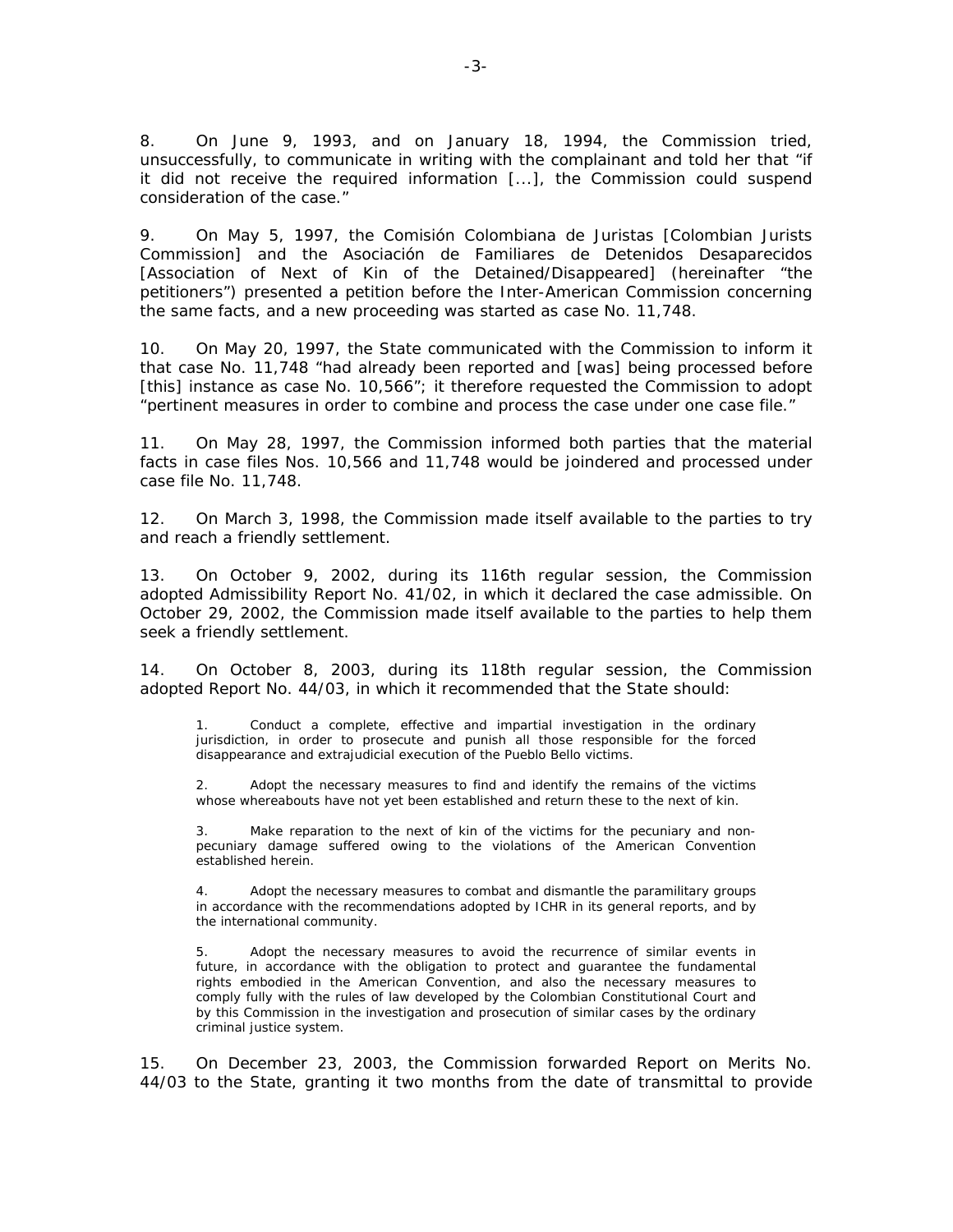information on the measures adopted to comply with the recommendations contained in the report.

16. On January 23, 2004, the Commission informed the petitioners that the report had been adopted and asked them to advise their position as regards submitting the case to the Inter-American Court.

17. On March 4, 2004, the petitioners presented a brief in which they requested the Commission to submit the case to the Court if the State failed to comply with the recommendations in its report.

18. On March 12, 2004, the State requested an extension of 10 days to present its comments on the Merits Report. The same day, the Commission informed the State that it would grant a five-day extension for the presentation of those comments. There is nothing in the file of the proceedings before the Commission to show that the comments were presented.

19. On March 22, 2004, the Commission decided to file this case before the jurisdiction of the Inter-American Court.

### **IV**

#### **PROCEEDINGS BEFORE THE COURT**

20. On March 23, 2004, the Commission filed the application before the Court (*supra* para. 1), attaching documentary evidence and offering testimonial evidence. The Commission appointed Susana Villarán de la Puente and Santiago A. Canton as delegates, and Ariel Dulitzky, Verónica Gómez, Norma Colledani and Lilly Ching as legal advisers. Subsequently, on August 15, 2005, the Commission appointed the same delegates, and Víctor Madrigal Borloz, Juan Pablo Albán, Verónica Gómez and Manuela Cuvi as legal advisers. Finally, on September 15, 2005, the Commission appointed only Susana Villarán de la Puente as delegate, and Lilly Ching as legal adviser, in addition to the legal advisers appointed on August 15, 2005.

21. On June 23, 2004, after the President of the Court (hereinafter "the President") had made a preliminary review of the application, the Secretariat of the Court (hereinafter "the Secretariat") notified it, together with the attachments, to the State and informed it of the time limits for answering the application and appointing its representatives for the proceedings. The same day, on the instructions of the President, the Secretariat informed the State of its right to appoint a judge *ad hoc* to take part in hearing the case.

22. On June 23, 2004, in accordance with the provisions of Article 35(1)(d) and (e) of the Rules of Procedure, the Secretariat notified the application to the representatives of some of the alleged victims' next of kin (hereinafter "the representatives"): the *Comisión Colombiana de Juristas*, the *Asociación de Familiares de Detenidos y Desaparecidos* (hereinafter "ASFADDES") and the Center for Justice and International Law (hereinafter "CEJIL"), and informed them of the time limit for submitting their brief with requests, arguments and evidence (hereinafter "requests and arguments brief").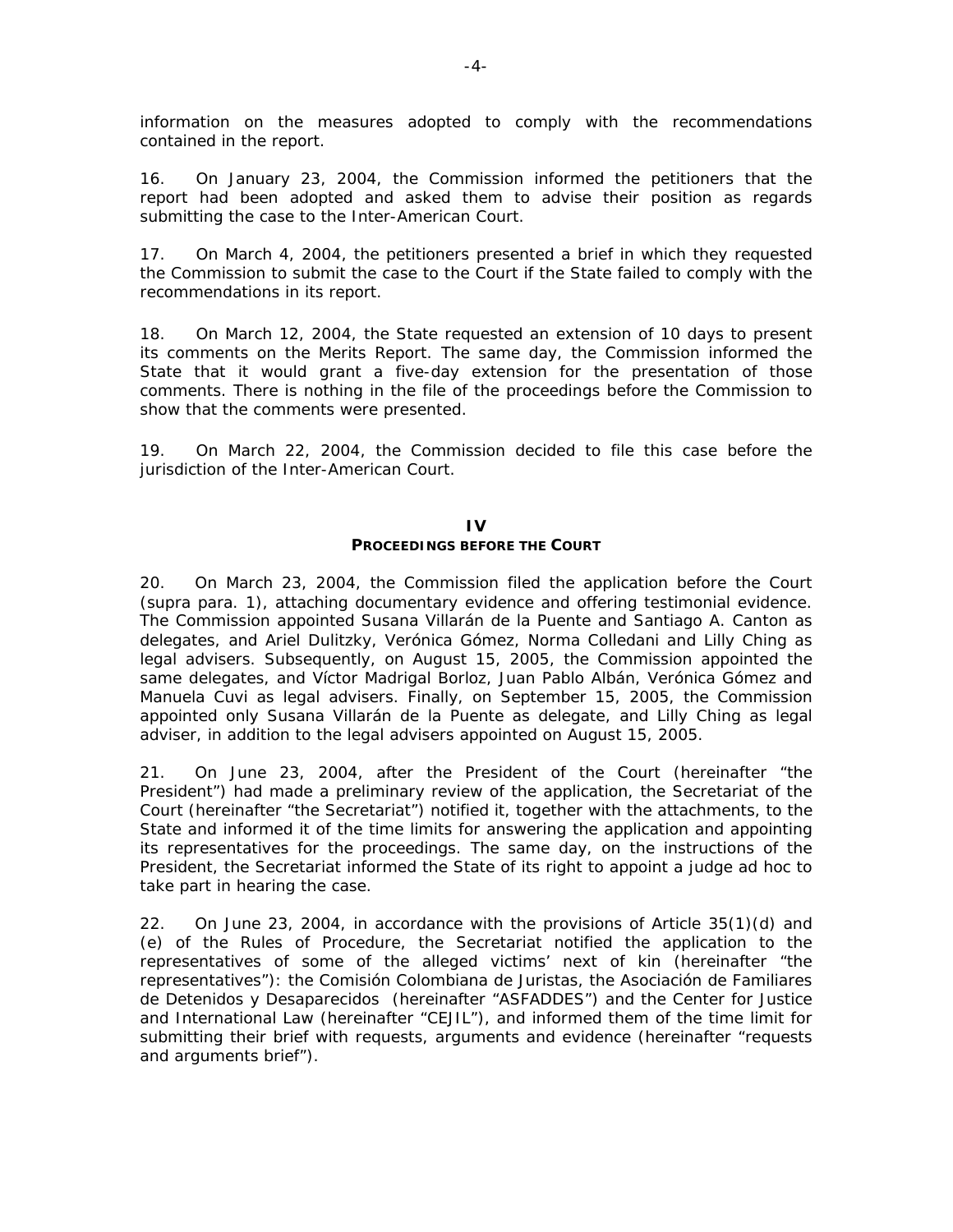23. On August 23, 2004, after an extension had been granted, the State appointed Juan Carlos Esguerra Portocarrero as Judge *ad hoc.* The same day, it appointed Luz Marina Gil García as Agent and Sonia Clemencia Uribe Rodríguez as Deputy Agent. Subsequently, on August 17, 2005, the State indicated that Eduardo Montealegre Lynett had been appointed Agent and Luz Marina Gil García, Deputy Agent.

24. On August 23, 2004, the representatives presented their brief with requests and arguments, to which they attached documentary evidence, and offered testimonial and expert evidence.

25. On October 25, 2004, the State presented its brief with preliminary objections, in answer to the application and with observations on the requests and arguments (hereinafter "answer to the application"), to which it attached documentary evidence.

26. On November 24 and 25, 2004, the Commission and the representatives, respectively, submitted their written arguments on the preliminary objections filed by the State.

27. On July 29, 2005, the President issued an order in which, *inter alia,* he enjoined the State to determine, by August 10, 2005, at the latest, the name and position of the person it had offered as a witness. He also required the witnesses proposed by the representatives: Benidlo José Ricardo Herrera, Robinson Petro Pérez Pedro Luis Escobar Duarte, Manuel Dolores López Cuadro, Genaro Calderón Ruiz, Euclides Manuel Calle Álvarez, Eliécer Manuel Meza Acosta, María Cecilia Ruiz Álvarez, Edilma de Escobar and Leovigilda Rosa Villalba Sánchez, and also the expert witnesses Alfredo Molano Bravo and Carlos Martín Beristain, to provide their testimonies and expert evidence, respectively, by means of statements made before notary public (affidavits). The President also convened the Commission, the representatives, and the State to a public hearing to be held at the seat of the Inter-American Court starting on September 19, 2005, to hear their final oral arguments on preliminary objections and possible merits, reparations and costs, as well as the testimonies of Ángel Emiro Jiménez Romero and Mariano Manuel Martínez Pacheco, proposed by the Commission and by the representatives; and of José Daniel Álvarez Ruiz, Rubén Díaz Romero, Blanca Libia Moreno Cossio and Nancy Amparo Guerra López, proposed by the representatives. The President also informed the parties that they had a non-extendible period until October 20, 2005, to submit their final written arguments on preliminary objections and possible merits, reparations and costs.

28. On August 10, 2005, the State presented a brief in which it offered Elba Beatriz Silva Vargas as a witness.

29. On August 19, 22, 23 and 25, 2005, the representatives presented the statements of the witnesses and expert witnesses made before notary public (affidavits) requested by the President in the order of July 29, 2005 (*supra* para. 27).

30. On September 6, 2005, the President issued an order in which he convened Elba Beatriz Silva Vargas, proposed by the State, to appear at the said public hearing (*supra* para. 27).

31. On September 19 and 20, 2005, a public hearing was held, during which there appeared before the Court: a) for the Inter-American Commission: Susana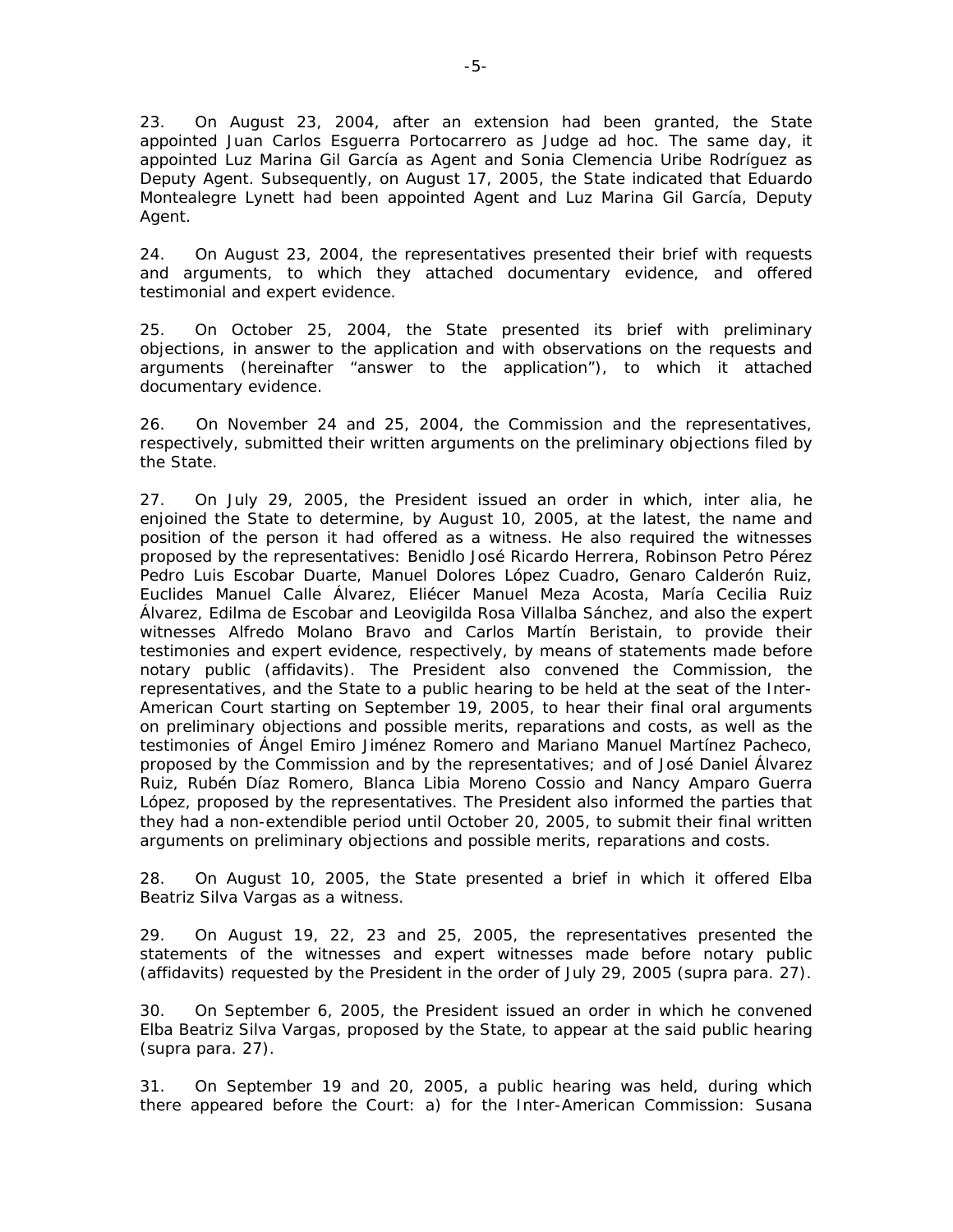Villarán, Commissioner; Víctor Hugo Madrigal, Juan Pablo Alban, Manuela Cuvi and Lilly Ching, advisers; b) for the representatives: Tatiana Rincón Covelli, Ana Alverti and Michael Camilleri, CEJIL lawyers, and Luz Marina Monzón and Carlos Rodríguez Mejía, lawyers from the *Comisión Colombiana de Juristas*; and c) for the State: Eduardo Montealegre Lynett, Agent; Luz Marina Gil, Deputy Agent; Ambassador Julio Aníbal Riaño Velandia, Héctor Adolfo Sintura Varela, Carlos Rodríguez, Dionisio Araujo, Advisers, and also Ambassador Clara Inés Vargas Silva and María del Pilar Gómez and Marta Carrillo, advisers.

32. On October 14, 2005, on the instructions of the President and in the terms of Article 45(2) of the Rules of Procedure of the Court, the Secretariat requested the representatives and the State to provide, by November 3, 2005, at the latest, certain information and various documents as useful evidence in the case, including: information on the criminal proceedings underway in the military criminal jurisdiction and in the ordinary criminal jurisdiction, and on disciplinary proceedings; copies of birth, marriage and death certificates. Since the State did not submit this information, on the instructions of the President, the Secretariat reiterated this request on November 9, 14 and 21, 2005.

33. On October 19 and 20, 2005, the State, the Commission and the representatives forwarded their respective final written arguments. With its brief, the State presented a series of documents relating to the domestic proceedings as attachments. Since numerous folios of these attachments were illegible or incomplete, on October 26, 2005, the Secretariat requested the State to re-submit them as soon as possible. Some of the requested documents were presented by the State on November 17, 18 and 28, 2005.

34. On November 3 and 7, 2005, the representatives presented certain information and a series of documents in response to the request for useful evidence (*supra* para. 32). On November 9, 2005, the Secretariat granted the State and the Inter-American Commission one week to present any comments they deemed pertinent on these documents. No comments were received.

35. On December 9, 2005, the Inter-American Commission referred to the documents presented as attachments to the final arguments brief presented by Colombia (*supra* para. 33) and requested that they should not be incorporated into the case file or taken into consideration as evidence. On December 15, 2005, on the instructions of the President, the Secretariat granted a non-extendible period until December 21, 2005, for the Inter-American Commission and the representatives to submit any comments they deemed pertinent on the documents presented by the State as attachments to their final arguments and informed them that the Court would consider the Commission's request when it delivered the corresponding judgment (*infra* paras. 75 and 76).

36. On December 21, 2005, the Commission presented its comments on the probative nature and admissibility of the documents presented as attachments to the final arguments brief submitted by Colombia (*supra* paras. 33 and 35), and also a series of arguments *de facto* and *de jure* on the merits of the case.

37. On December 21, 2005, Colombia presented a brief in which it made a series of statements with regard to the Commission's brief of December 9, 2005, and the Secretariat's note of December 15, 2005, concerning the documents presented as attachments to the final arguments brief (*supra* para. 35). The State also submitted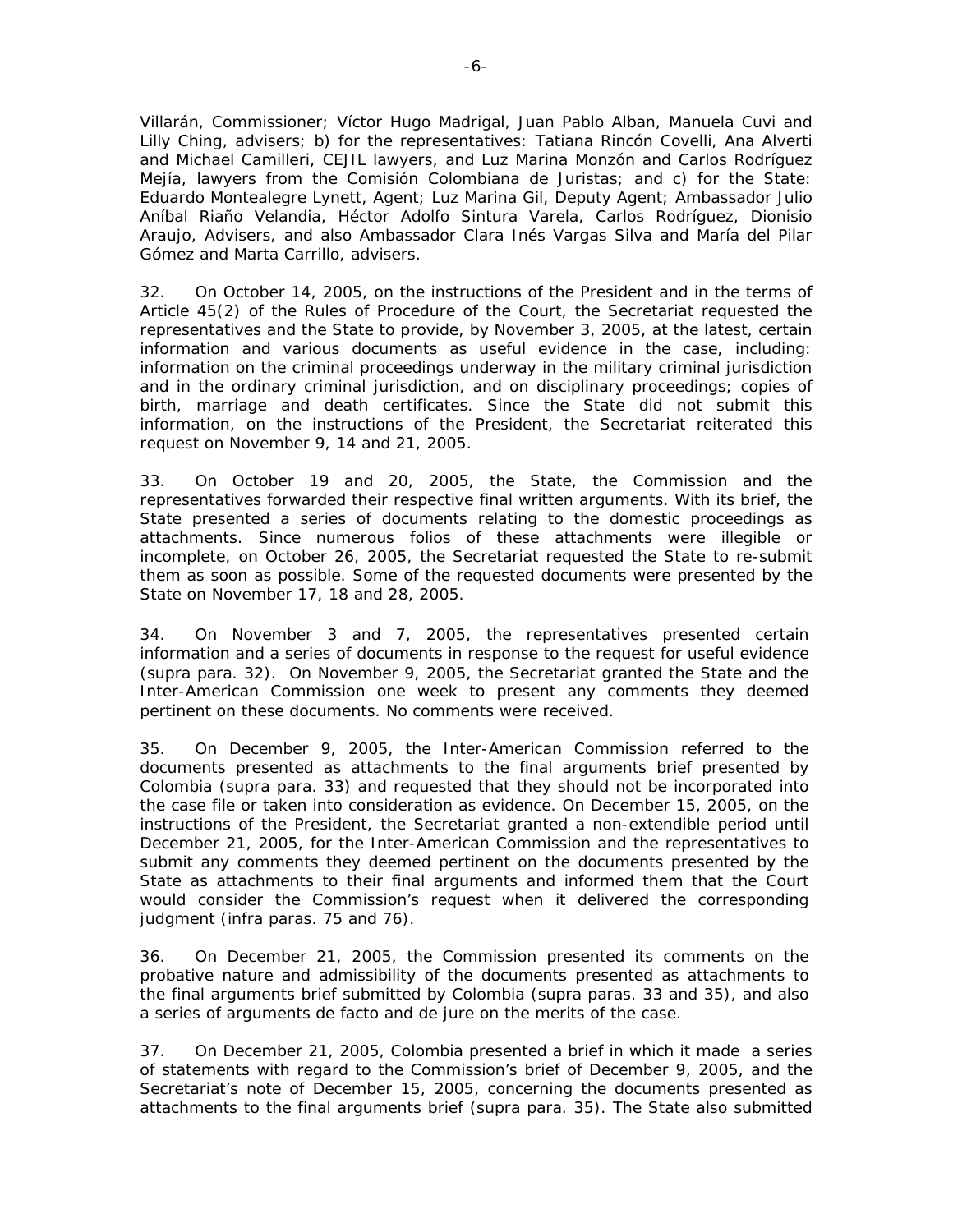information on one of the points that was requested as useful evidence in the note of October 14, 2005, which had been reiterated on three occasions (*supra* para. 32).

38. On December 27, 2005, on the instructions of the President, the Secretariat granted until January 9, 2006, to the Commission and the representatives to submit any comments they deemed pertinent on the State's brief of December 21, 2005, and its attachments (*supra* para. 37); these were presented on January 9, 2006.

#### $\mathbf{v}$

#### **PRIOR CONSIDERATIONS**

39.Before recording its findings with regard to the evidence and its assessment, determining the proven facts and deciding on the State's responsibility in the instant case, the Court considers it necessary to examine some statements made by the parties concerning the preliminary objections filed by the State, the Court's jurisdiction, and the participation of the alleged victims' next of kin through their representatives.

\*

40. First, in a brief submitted on October 25, 2004, with its answer to the application (*supra* para. 25), the State filed a preliminary objection in the proceedings before the Court for alleged defects in the processing of the case before the Commission. Specifically, the objection filed by the State was entitled "noncompliance with requirements for applying the exceptions to exhaustion of domestic remedies in order to declare the admissibility of a petition," based on what the State described as two "grounds."

41. With regard to what it called the "first grounds" for the preliminary objection, the State questioned the Commission's decision, when examining the admissibility requirements with regard to the petitions that gave rise to the case, to apply the exceptions to the requirement of previous exhaustion of domestic remedies established in paragraphs (a) and (c) of Article 46(2) of the Convention. The State submitted its arguments in the form of a preliminary objection, even though it acknowledged that "the moment at which the Court may rule on an allegation concerning domestic remedies will depend on the specific circumstances of each case." In particular, the State argued that:

- (a) The Commission rejected the military criminal jurisdiction as an instrument for the administration of justice, disregarding the rule of law in force in Colombia. The facts occurred in 1990 and, therefore, they were investigated according to the mechanisms available for the administration of justice at that time. Even though the Commission recognizes military criminal justice as a component of the administration of justice in Colombia and notes the progress made in the Constitutional Court's case law and in the Military Penal Code in delimiting and restricting jurisdictions, it forgot to examine the specific case in order to indicate the applicable norms at the time of the facts;
- (b) The Court has stated that the standard for measuring the effectiveness of a domestic remedy is its capacity to produce the result for which it was conceived. The Commission failed to examine the validity of the conclusions of the Colombian courts and simply rejected the result, merely because it derived from the military criminal justice system. The State does not accept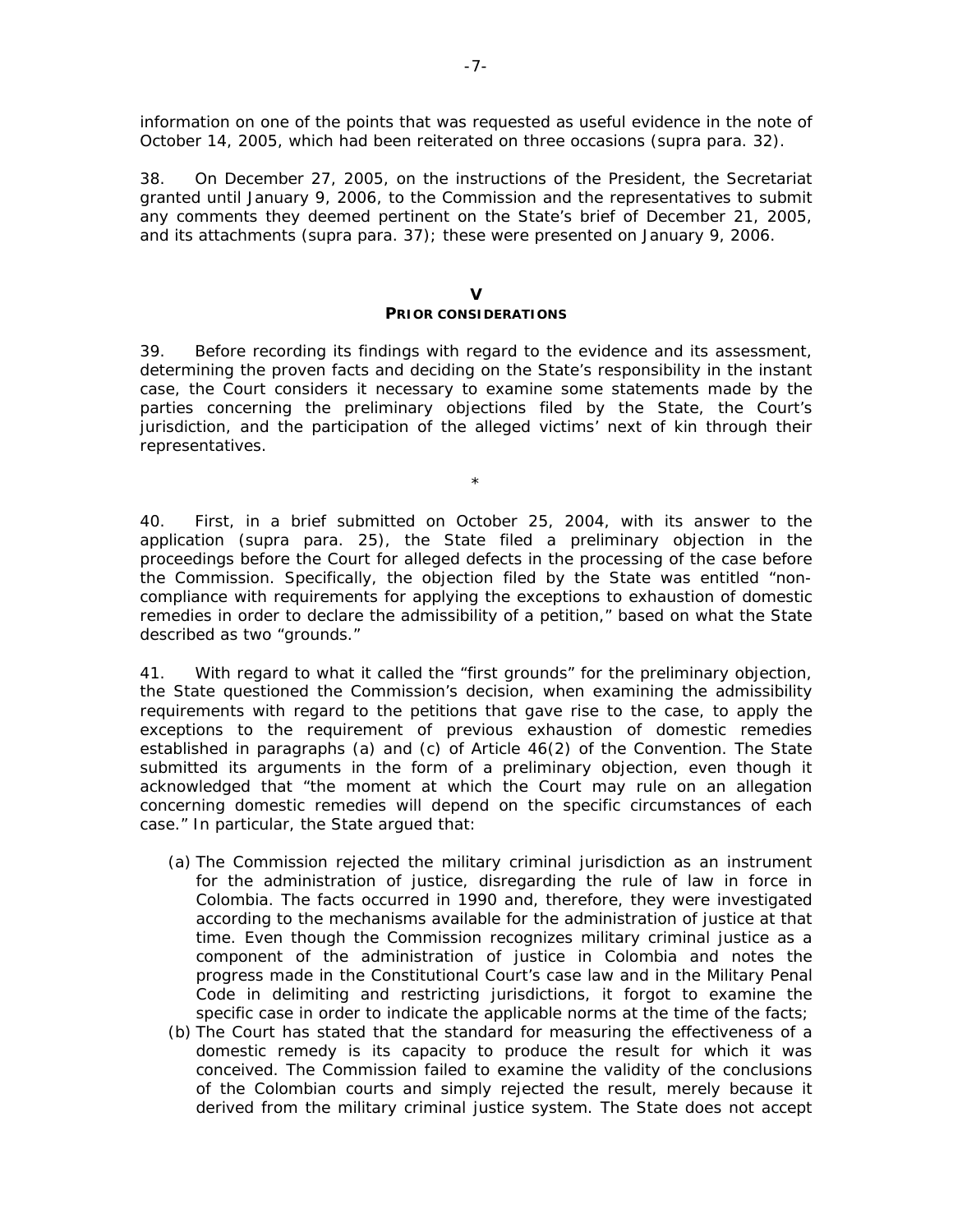judgments of this type and invoked the application of the Court's opinion in the *Genie Lacayo case*;

- (c) Regarding the opinions on the effectiveness of the proceedings before the ordinary justice system, the Commission made an inexact summary of the decisions taken to date by the competent judges, in order to describe those recourses over-hastily as useless, disregarding the progress made and the results, and also the complexity of the case and the efforts made by the State to investigate the facts, and prosecute and punish those responsible;
- (d) The State has complied with all the requirements of case law, the treaties, and the principle of the burden of proof for it to be acknowledged that domestic remedies have not been exhausted, so that the petition that gave rise to case No. 11,748 should not have been found admissible; and
- (e) The Commission applied unduly the exceptions to the exhaustion of domestic remedies established in Article 46(2)(a) and (c) of the Convention, and this led to an improper processing of the petition that gave rise to the case and generated grounds for rejecting the application.<sup>1</sup>

42. With regard to the "second grounds," the State argued that the Commission had not complied with the "concept of a reasonable time limit" when admitting the petition. According to the provisions of Article 46(1)(b) of the Convention, it is generally required that the petition or communication should be lodged within six months from the date on which the party alleging violation of his rights was notified of the final judgment. However – the State indicated – the treaty-based period of six months is not required when, in the Commission's opinion, there are circumstances in which an exception should be made to the requirement of prior exhaustion of domestic remedies, according to the Commission's parameters for the admission of a petition established in Article 32(2) of its Rules of Procedure. Specifically, the State declared that:

- (a) Article 32(2) of the Commission's Rules of Procedure establishes the parameters that the Commission should take into account when considering whether the period of time within which the petition was presented is reasonable, in those cases when the treaty-based time limit of six months from notification of the final judgment established in 46(1)(b) of the Convention cannot be required;
- (b) Procedural norms are inflexible and peremptory; consequently, even if the case before the Commission is not contentious, it is obliged to respect the time limits and comply with its treaty-based role with the prudence and reasonableness required by its mandate;
- (c) The Commission is obliged to respect the time limits established in the Convention and, in the case of exceptions, such as in the instant case, it should require a reasonable time limit for the presentation of a petition. The Commission failed to comply with this concept of reasonableness when it admitted a petition concerning facts that occurred slightly more than seven years ago, and neither the petition nor the Admissibility Report explain this delay;

 $\overline{a}$ 

<sup>1</sup> *Cf.* brief with preliminary objections, answer to the application and with observations on the requests and arguments brief (merits file, tome II, pp. 6 to 8, folios 352 to 354).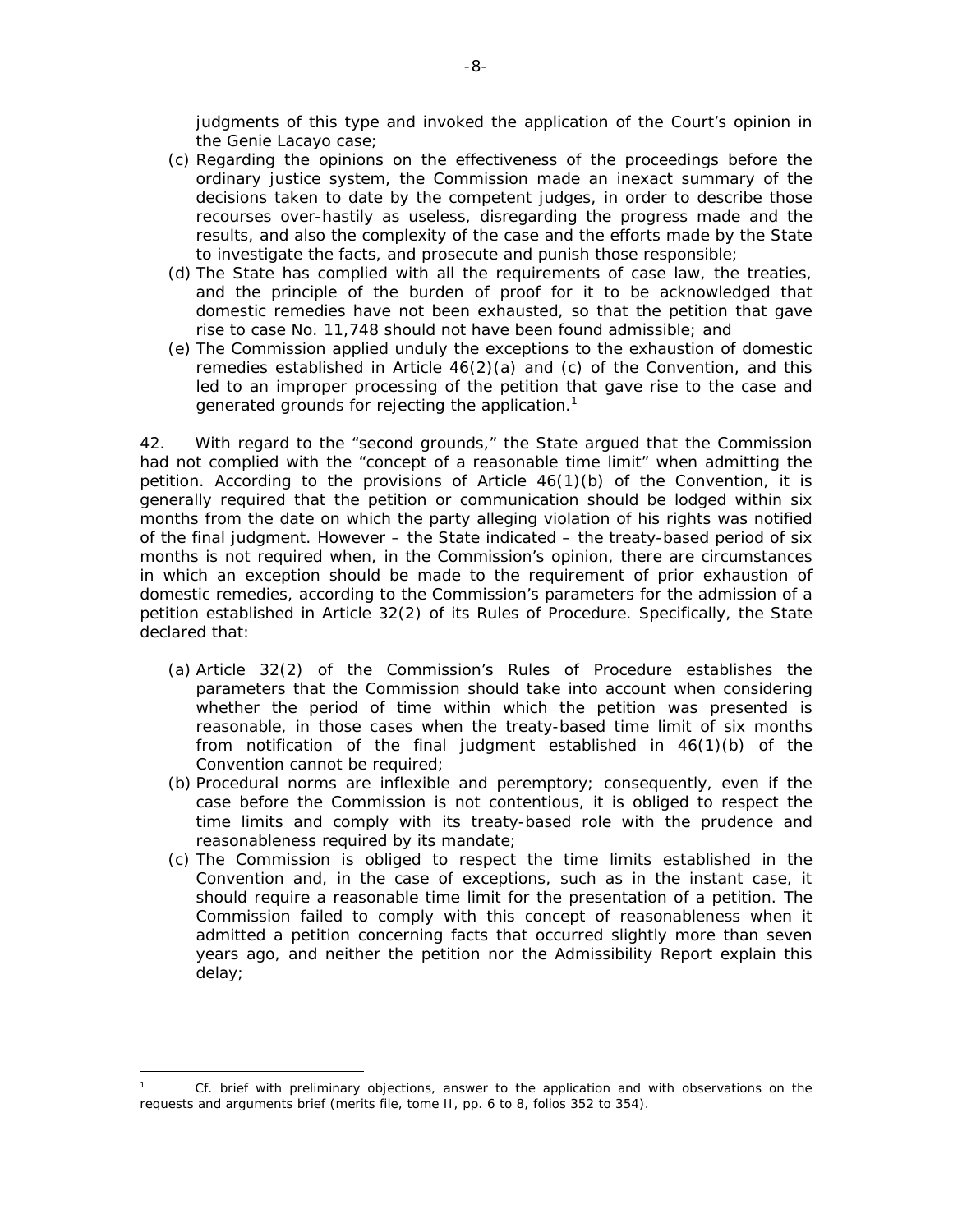(d) Owing to the lack of justification for this decision, the State requested the Court to rule on the obligation to justify the decisions of the Commission and requested that, in its absence, the application should be rejected. $2^2$ 

43. The Commission and the representatives presented their written observations on this objection (*supra* para. 26).

- 44. The Commission indicated with regard to both grounds, that:
	- (a) The State's allegations do not constitute a preliminary object, because the facts of the case that have constituted violations of the right to a fair trial and also the ineffectiveness of domestic remedies are precisely one of the elements of the dispute submitted to the Court's consideration;
	- (b) There is no valid motive for re-opening the discussion on exhaustion of domestic remedies, in accordance with Article 46(1) of the Convention, or on the applicability of the exceptions established in Article 46(2) thereof, or on the timeliness of the lodging of the petition. Moreover, the State did not allege the latter during the appropriate procedural stage;
	- (c) Consequently, it requested the Court to reject the State's first preliminary objection as manifestly groundless and inadmissible;
	- (d) There is no reason to re-open the discussion on the timeliness of the lodging of the application. The State did not submit this argument at the appropriate procedural stage:
		- i. During the proceedings before the Commission, the State did not question the reasonableness of the time limit for lodging the petitions *vis*–*à*–*vis* the requirement established in Article 46(1) of the Convention and developed in Article 32 of the Commission's Rules of Procedure;
		- ii. There is no treaty-based or regulatory provision that obliges the Commission to give a detailed explanation of the reasons why it considers that a petition complies with the admissibility requirements; and
		- iii. Part of the description of the facts of the case corresponds to the concept of "forced disappearance" and a continuing partial denial of justice has occurred; the Commission's consistent practice has been to consider that the rule of the opportune lodging of a petition does not apply when it refers to a continuing situation;
	- e) The reasonable period of time referred to in Article 32(2) of the Rules of Procedure is not a treaty-based period of time, as the State affirms, because, according to the Convention (Article 46(2)), there is no specific time limit for lodging the petition when any of the exceptions to the requirement to lodge it within six months are applicable. In the instant case, at least two of these exceptions have been verified, so that this rule is not applicable, as the Commission has considered; and
	- (f) The application and interpretation of the Commission's Rules of Procedure concerning the reasonable period is an attribute of the Commission. The Court has powers to consider *in toto* matters that are in dispute, but the

 $\overline{a}$ 

<sup>2</sup> *Cf.* brief with preliminary objections, answer to the application and with observations on the requests and arguments brief (merits file, tome II, pp. 10 and 11, folios 356 and 357).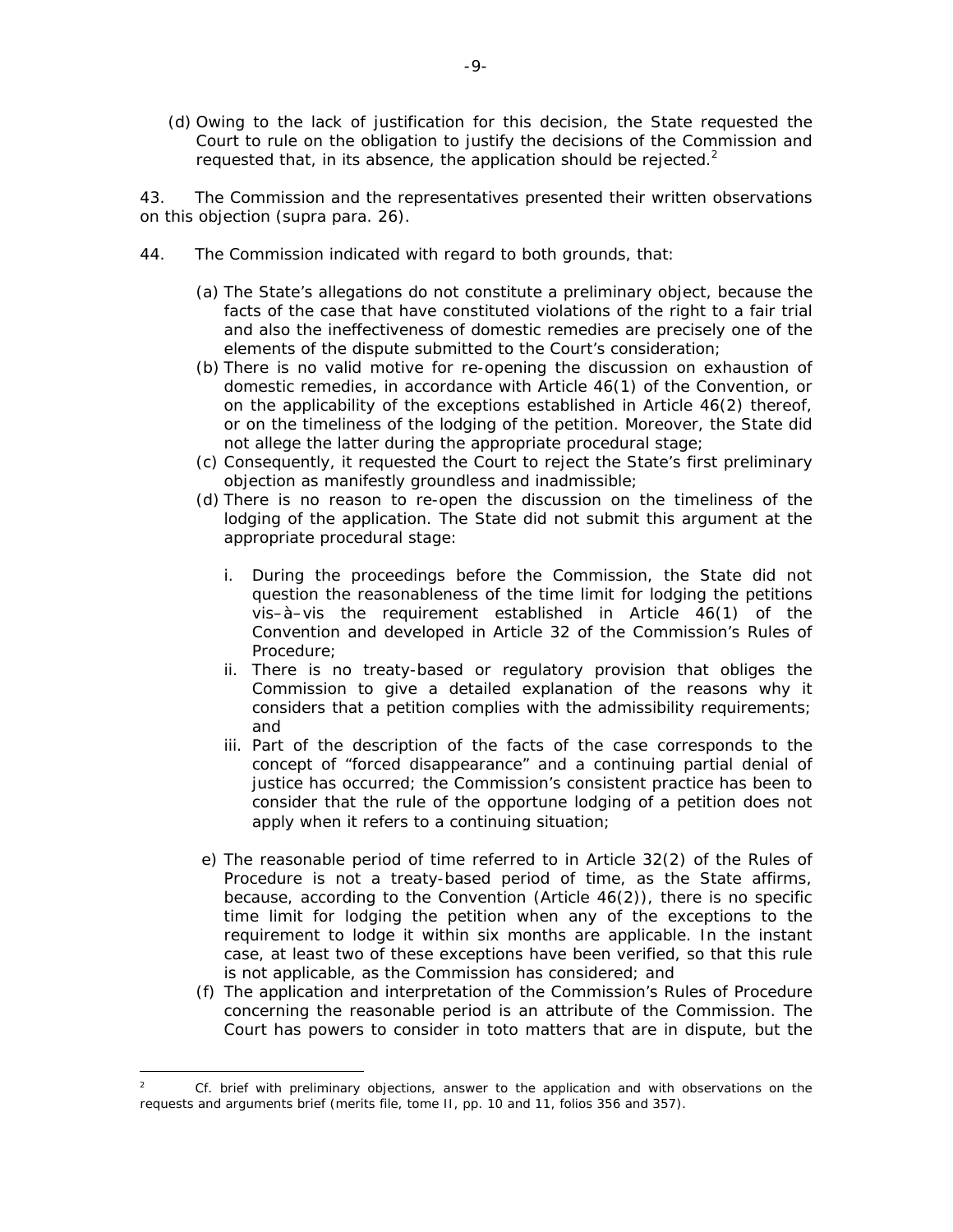Commission has the principal responsibility for interpreting the time limits that it has established. $3$ 

45. The representatives requested the Court to reject this objection for the reasons set out by the Commission and also alleged, *inter alia,* that:

- (a) Once the admissibility of a petition has been determined and the Commission has taken a decision on the exhaustion of domestic remedies, in principle, the Court should abide by the Commission's decision, in application of the principle of procedural estoppel, for reasons of legal certainty and procedural economy;
- (b) The State has not proved that there was any irregularity in the proceedings before the Commission that could have affected its right to a defense; to the contrary, it was able to submit its arguments in an opportune manner;
- (c) The State raised the objection that the Commission has too hastily qualified the proceedings before ordinary justice as ineffective; however, the time elapsed between the moment when the facts occurred and the date of the *Tribunal Nacional*'s judgment (1990-1997) clearly exceeded the limits of reasonableness considered in the Court's case law.<sup>4</sup>

46. Subsequently, during the oral arguments made during the public hearing held on September 19 and 20, 2005, the State declared that:

With regard to [the preliminary objections raised], the State wishes to request the Court to joinder the reasons described in these objections to the issue of merits. […] In other words, […] we are invoking the full competence of the Court to decide on this point concerning admissibility requirements.

47. Following the public hearing, the Commission and the representatives again submitted written observations on the preliminary objections and the State's subsequent request concerning the joinder (*supra* para. 33). In its final written arguments, the State did not make any reference to the objections, or to its request for joinder.

48. With regard to the statement made by the State during the public hearing, particularly the fact that Colombia expressly accepted the Court's jurisdiction to hear this case, the Court understands that Colombia withdrew the preliminary objection as such. In other words, the Court must now consider whether the State's request to "joinder" the arguments submitted initially as preliminary objections with the merits of the case is admissible.

49. Regarding the so-called "first grounds" for the preliminary objection filed by the State, the Court observes that these arguments are clearly related to the alleged violation of the rights to a fair trial and to judicial protection, which constitutes a central element of the dispute in this case. Since these arguments are no longer of the nature of a preliminary objection, the Court will examine the parties' arguments

 $\overline{a}$ <sup>3</sup> *Cf.* brief with observations of the Inter-American Commission on the preliminary objections filed by the State (merits file, tome II, folios 418 to 426).

<sup>4</sup> *Cf.* brief with observations of the representatives on the preliminary objections filed by the State (merits file, tome II, folios 438 to 451).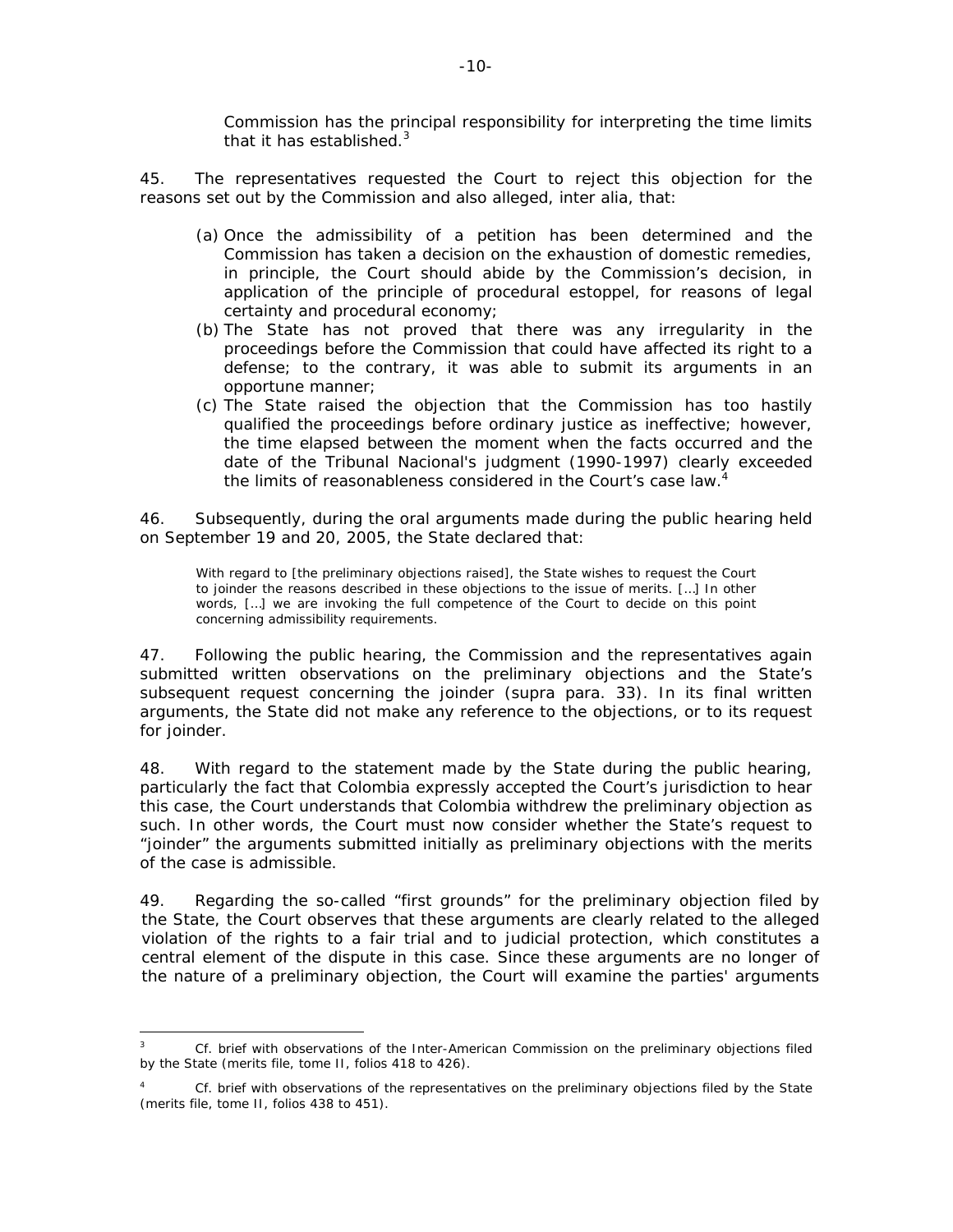concerning the effectiveness of the domestic remedies in the chapter on Articles 8(1) and 25 of the Convention (*infra* paras. 169 to 212).

50. In relation to the so-called "second grounds," regarding the Commission's criteria for admitting the petitions submitted to it and processing them, and the reasonableness of the time allowed for it to adopt reports, the Court observes that this refers to the admissibility of a case before that body of the inter-American system. In other words, when the full competence of the Court has been acknowledged and the State has withdrawn the preliminary objection, a ruling in this respect is irrelevant as regards the merits of the case. Consequently, the Court considers that the State's request to joinder these arguments to the merits of the case is inadmissible.

\* \* \*

51. With regard to the participation of the alleged victims' next of kin and their representatives, the Commission made several requests concerning the reparations it considered admissible in the case as well as the following proposal:

[...] In keeping with the Court's Rules of Procedure that grant autonomous representation to the individual, in this application, the Inter-American Commission will only set out the general principles regarding the reparations and costs it considers the Court should apply in this case. The Inter-American Commission understands that it corresponds to the next of kin of the victims and their representatives to specify their claims, pursuant to Article 63(1) of the American Convention and Article 23 and other relevant articles of the Court's Rules of Procedure. If the next of kin of the [alleged] victim do not avail themselves of this right, the Commission requests the Court to grant it the procedural opportunity to quantify the respective claims. Additionally, the Inter-American Commission indicates that it will inform the Court opportunely if it has any observations concerning the quantification of the claims of the next of kin of the victim or his representatives.<sup>5</sup>

#### 52. In its answer to the application, the State expressed its opposition to the Commission's proposal as follows:

In paragraph 88 of the application, the Commission is misinterpreting the American Convention […]. The Commission is trying to give the next of kin of the victims and their representatives a role that the Convention has not granted them. According to Article 61(1) of the Convention: "Only the States Parties and the Commission shall have the right to submit a case to the Court." In other words, the States Parties and the Commission determine the scope of the claims that will be submitted to the Court for it to decide, either in the application, or in the answer to the application. The dispute is decided by the Commission and the States Parties.

Consequently, the Commission's proposal to delegate to the petitioners the definition of the claims with regard to reparations and, in particular, to request another procedural opportunity for quantifying them if the petitioners' next of kin fail to do so, is not consistent with the provisions of the Convention.

This paragraph of the application gives rise to procedural inequality for the State. According to the Rules of Procedure of the Convention [sic] only the Commission and the State, in their capacity as parties to the proceedings, have competence to submit their claims [Arts. 33 and 38 of the Court's Rules of Procedure]. Thus, in the answer to the application, the State should declare whether it accepts the facts and the claims or whether it rejects them, and the Court can consider as accepted those facts that have not been expressly denied and the claims that have not been contested. This indicates

 $\overline{a}$ 

<sup>5</sup> *Cf.* application lodged by the Inter-American Commission (merits file, tome I, pp. 34 and 35, folios 35 and 36).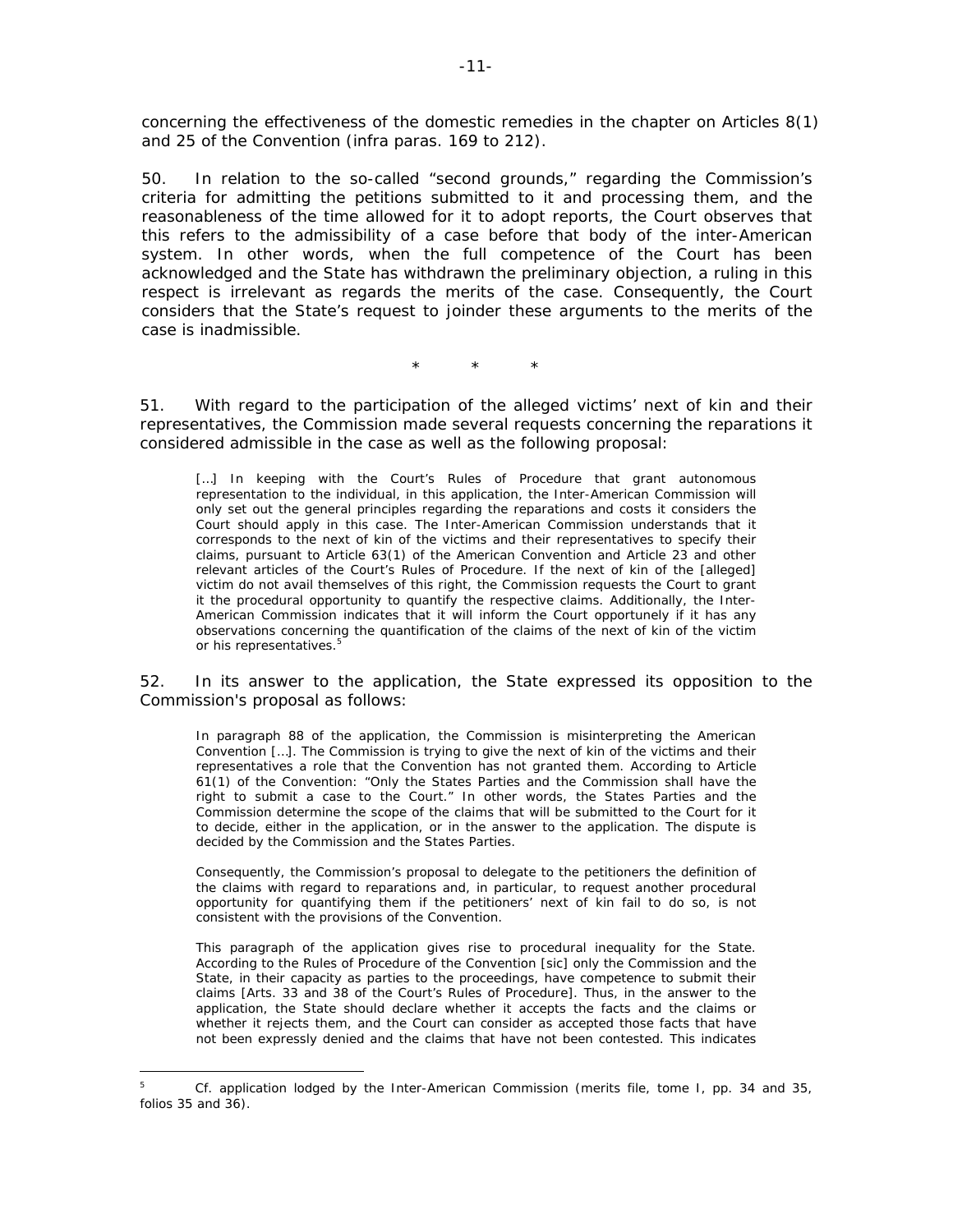that it is the Commission's application and the State's answer that determine the purpose of the contentious proceedings before the Court.

In view of the above, the State considers that, in this paragraph of the application, the Commission failed to comply with the Rules of Procedure; it therefore requests a ruling from the Court in order to promote better procedural practices by the Commission to ensure the legal certainty of the parties.<sup>6</sup>

53. It is true that the requests and arguments brief of the representatives, entitled "Application of the representatives of the victims in José del Carmen Álvarez Blanco *et al*. 'Pueblo Bello' *v.* the Republic of Colombia", does not have the characteristics of an application and the Court has considered it in those terms. Indeed, in this case, as stipulated by the Convention, the Inter-American Commission is the body empowered to initiate the proceedings before the Court by lodging an application *strictu sensu*, and not the representatives. The purpose of the requests and arguments brief is to give effect to the procedural attribute of *locus standi in judicio* recognized to the alleged victims, their next of kin or representatives.

54. In this regard, the Court considers it opportune to reiterate its case law in relation to the participation of the alleged victims, their next of kin or representatives in the proceedings before the Court, and their possibility of alleging facts or the violation of rights that are not included in the application:

[...] With regard to the facts that are the subject of the proceedings, the Court considers, as it has on other occasions, that it is not admissible to allege new facts distinct from those set out in the application, without detriment to describing facts that explain, clarify or reject those mentioned in the application, or responding to the claims of the applicant. In addition, so-called supervening facts may be submitted to the Court at any moment of the proceedings before judgment is delivered.

[...] Also, as regards the incorporation of rights, other than those included in the Commission's application, the Court has established that the petitioners may invoke such rights. They are the possessors of all the rights embodied in the American Convention, and to deny this would be an undue restriction of their condition of subjects of international human rights law. It is understood that the foregoing, regarding other rights, will refer to the facts already included in the application.

[...] This Court has the competence – based upon the American Convention and grounded in the *iura novit curia* principle, which is solidly supported in international law – to study the possible violation of Convention provisions that have not been alleged in the pleadings submitted to it, "in the sense that the judge has the authority and even the obligation to apply the pertinent legal provisions in a case, even when the parties do not invoke them expressly," in the understanding that the parties have had the opportunity to express their respective positions with regard to the relevant facts.<sup>7</sup>

#### 55. Likewise, in the *"Mapiripán Massacre"* case, the Court added that:

At the current stage of the evolution of the inter-American system for the protection of human rights, the empowerment of the alleged victims, their next of kin or representatives to submit requests, arguments and evidence autonomously must be interpreted in accordance with their situation of titleholders of the rights embodied in the Convention and beneficiaries of the protection offered by the system, without thereby

 $\overline{6}$  *Cf.* brief with preliminary objections, answer to the application and with observations on the requests and arguments brief (merits file, tome II, p. 35, folio 392).

<sup>7</sup> *Cf. Case of the "Mapiripán Massacre"*. Judgment of September 15, 2005. Series C No. 134, para. 57; *Case of the Moiwana Community*. Judgment of July 15, 2005. Series C No. 124, para. 91, and *Case of De la Cruz Flores*. Judgment of November 18, 2004. Series C No. 115, para. 122.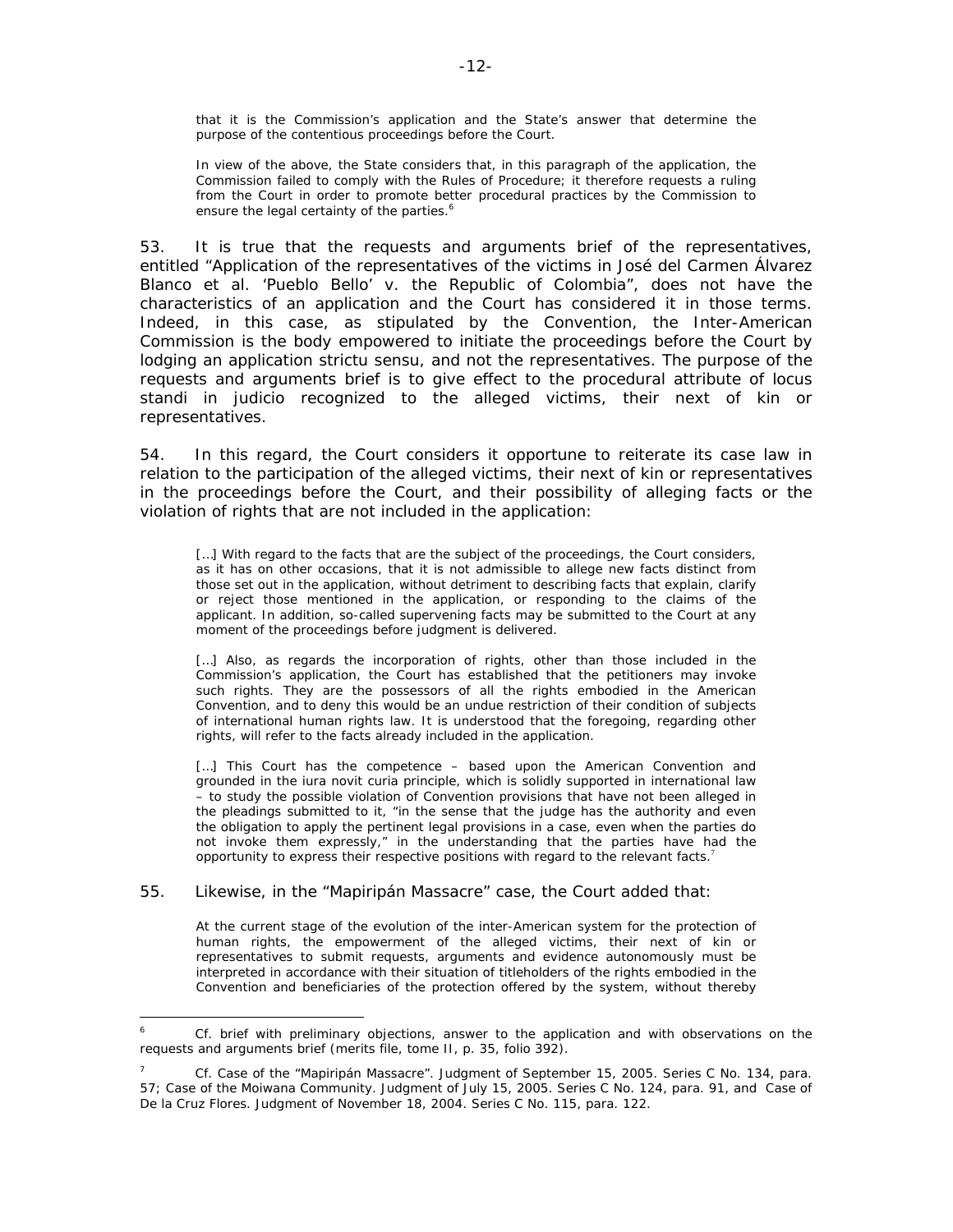adversely affecting the limits to their participation established in the Convention or the exercise of the Court's jurisdiction. Once the Commission has initiated the proceedings, the possibility of presenting requests and arguments autonomously before the Court includes that of alleging the violation of other articles of the Convention that were not contained in the application, based on the facts set out in the latter. Nevertheless, this should not affect the purpose of the application or violate or infringe the right to defense of the State, which is given the procedural opportunities to respond to the allegations of the Commission and the representatives at all stages of the proceedings. In the final instance, it is for the Court to decide, in each case, on the admissibility of allegations of this nature in order to safeguard the procedural equality of the parties.

[...] This Court is empowered to make its own assessment of the facts of the case and to decide on aspects of law that have not been alleged by the parties, based on the *iura novit curia* principle. In other words, although the application provides the factual framework for the proceedings, it does not limit the powers of the Court to determine the facts of the case, based on the evidence submitted, on supervening facts, on complementary and contextual information in the case file and also on well-known or public facts that the Court considers pertinent to include as part of these facts.<sup>8</sup>

56. Therefore, the possibility of submitting requests and arguments autonomously to the Court includes the possibility of submitting their own requests and arguments with regard to reparations, based on the facts set out in the application, without this affecting the latter or violating or infringing the right to defense of the State, which is able to respond to the allegations of the Commission and the representatives at all stages of the proceedings. The fact that the Commission defers to the requests of the representatives is a procedural option that does not affect the right to defense of the State or the corresponding assessment of the Court.

\* \* \*

57. Finally, regarding the legitimation of the representatives in the case before the Court, the State indicated that:

In the application brief, the Commission provided information on the representation of the victims' next of kin and about the organizations that represent them and advised that the Commission would assume the representation of the victims whose next of kin were not represented by the said organizations.

The brief with requests, arguments and evidence submitted by the victims' representatives indicates the names of the persons they represent; however, only some of these names coincide with the information that the Commission provided in the application in accordance with the obligatory requirements of Article 33(3) of the Rules of Procedure.

According to the Rules of Procedure, the Commission plays the role of the Attorney General's Office (*ministerio público*) in the inter-American system and, consequently, in the public interest, assumes the procedural representation of the victims who have not been fully identified or located when the application is presented. This is the case of the following persons whose name and next of kin were not indicated in the application and who appear only in the brief with requests, arguments and evidence: ARIEL DULLIS DIAZ DELGADO, WILSON UBERTO FUENTES MARIMON, CELIMO HURTADO, ANGEL BENITO JIMENEZ JULIO, JUAN BAUTISTA MEZA SALGADO, MIGUEL ANTONIO PEREZ RAMOS, JORGE DAVID MARTINEZ MORENO and MIGUEL ANGEL GUTIERREZ ARRIETA. In other words, even if they have granted express powers to the representatives, their appearance in the proceedings is belated, and it is only based on the need to protect their interests that the Commission is able to represent them.

Since the participation of the alleged victims, their next of kin or representatives does not make them a party to the proceedings before the Court, they are not allowed to

 $\overline{a}$ 8

*Cf. Case of the "Mapiripán Massacre", supra note* 7, paras. 58 and 59.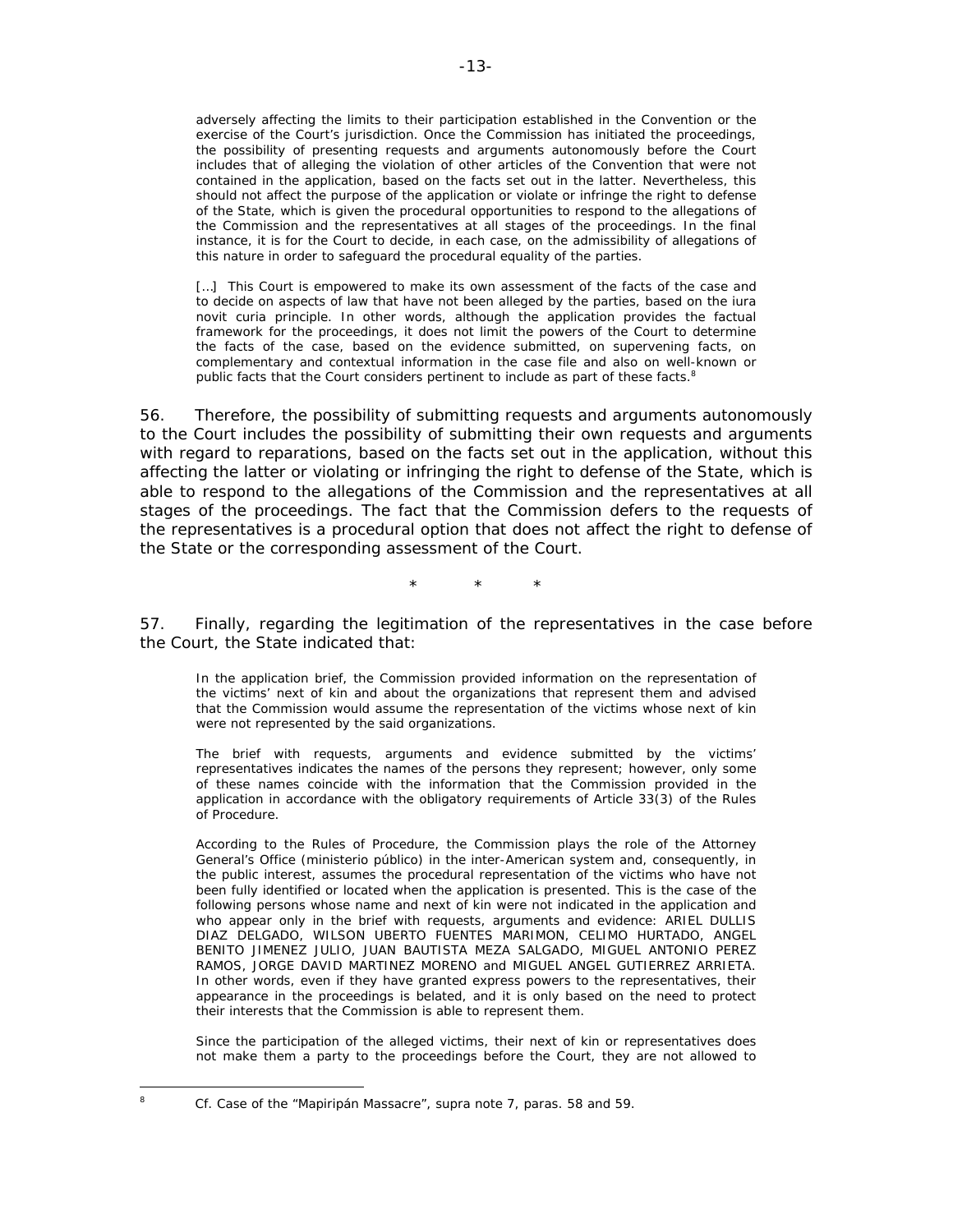exceed the limits of the dispute established by the Commission and the State Party. Consequently, and with regard to the said persons, the Commission must play the role of the Attorney General's Office in their representation and not the petitioners.<sup>9</sup>

58. In this regard, the Court observes that, in its application brief, the Commission indicated that it would act on behalf of the next of kin of 13 of the alleged victims who did not have representation, while the non-governmental organizations, the *Comisión Colombiana de Juristas*, CEJIL and ASFADDES, stated in their requests and arguments brief that they would act on behalf of the next of kin of 32 of the alleged victims. Subsequently, while the case was being processed before the Court, the representatives submitted powers of attorney granted by the next of kin of other alleged victims.

59. In relation to the above considerations regarding the participation of the victims, their next of kin or their representatives (*supra* paras. 53 to 56), it should be clarified, that the representatives act on behalf of the next of kin who have granted the corresponding valid power of attorney and that, in the case of those who are not represented or who lack such representation, this is assumed by the Inter-American Commission, which must protect their interests and ensure that they are represented effectively at the different procedural stages before the Court, "as guarantor of the public interest under the American Convention, to ensure that they have the benefit of legal representation" (Art. 33(3) of the Rules of Procedure of the Court). This is the Court's understanding in the instant case, and the assessments and decisions on merits and possible reparations will be made independently of the organization, institution or persons that are exercising specific representation, in keeping with the Court's inherent functions as an international human rights court and in application of the *pro persona* principle.

#### **VI**

#### **EVIDENCE**

60. Before examining the evidence received, the Court will make some observations in light of the provisions of Article 44 and 45 of the Rules of Procedure, which are applicable to the specific case, most of which have been developed in its case law.

61. The adversary principle, which respects the right of the parties to defend themselves, applies to matters pertaining to evidence. This principle is embodied in Article 44 of the Rules of Procedure, as regards the time at which the evidence should be submitted to ensure equality between the parties. $10$ 

62. According to the Court's practice, at the commencement of each procedural stage, the parties must indicate the evidence they will offer at the first opportunity they are given to communicate with the Court in writing. Moreover, in exercise of the discretional powers included in Article 45 of its Rules of Procedure, the Court or its President may request the parties to provide additional probative elements as helpful evidence; and this shall not provide a new opportunity for expanding or

 $\overline{9}$ Cf. brief with preliminary objections, answer to the application and with observations on the requests and arguments brief (merits file, tome II, p. 36, folio 393).

*<sup>10</sup> Cf. Case of Blanco Romero et al.* Judgment of November 28, 2005. Series C No. 138, para. 37; *Case of García Asto and Ramírez Rojas.* Judgment of November 25, 2005. Series C No. 137, para. 82, and *Case of Gómez Palomino.* Judgment of November 22, 2005. Series C No. 136, para. 45.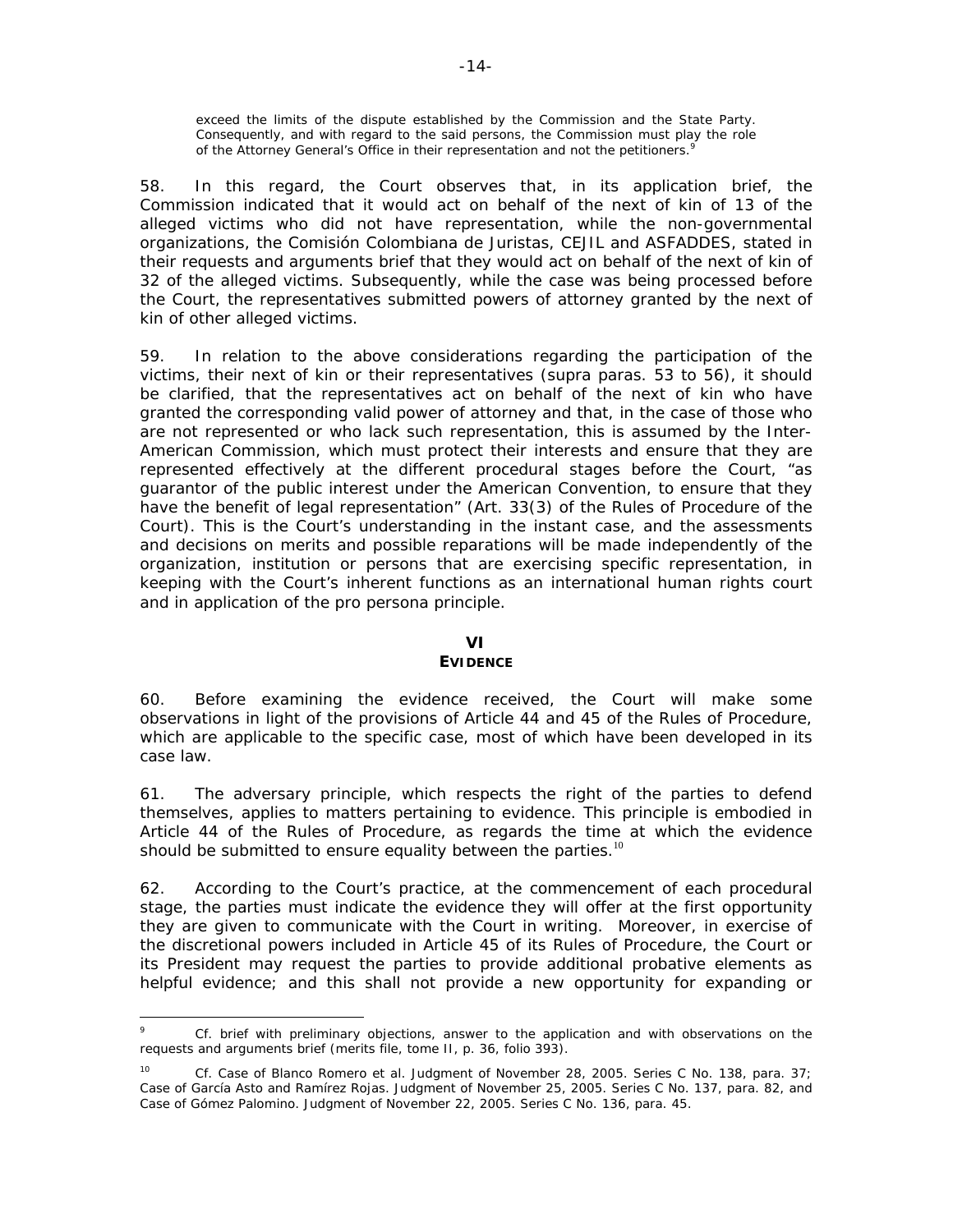completing the arguments or offering fresh evidence, unless the Court expressly permits it.<sup>11</sup>

63. In the matter of receiving and weighing evidence, the Court has indicated that its proceedings are not subject to the same formalities as domestic proceedings and, when incorporating certain elements into the body of evidence, particular attention must be paid to the circumstances of the specific case and to the limits imposed by respect for legal certainty and the procedural equality of the parties. Likewise, the Court has taken account of international case law; by considering that international courts have the authority to assess and evaluate the evidence according to the rules of sound criticism, it has always avoided a rigid determination of the *quantum* of evidence needed to support a judgment. This criterion is particularly valid for international human rights courts, which have greater latitude to evaluate the evidence on the pertinent facts, in accordance with the principles of logic and on the basis of experience.<sup>12</sup>

64. Based on the foregoing, the Court will now proceed to examine and assess the elements that comprise the body of evidence in this case.

## *A) DOCUMENTARY EVIDENCE*

65. The representatives forwarded testimonial statements and expert evidence in response to the order of the President of July 29, 2005 (*supra* para. 27). The Court will now summarize these statements:

### **a) Eliécer Manuel Meza Acosta, father of Juan Bautista Meza Salgado**

Eliécer Manuel Meza Acosta stated that, on the day of the events, he was leaving the religious service in which he had participated with his family when armed men, who said they were members of a paramilitary group, arrived. They were singling out people from the village who they would take away, including Juan Bautista Meza Salgado, the witness's son, who was 22 years of age and a farmer.

The following day, the next of kin of the alleged disappeared went to San Pedro, where there was a military base, but the base commander told them that "he knew nothing." The witness stated that "the people of San Pedro heard the men who were in a truck crying out and shouting."

The witness said that 25 days after these events, they were told that those who wanted "to fetch the dead" should go to the Montería hospital. He went to the hospital to try and identify his son, because "he knew that [...] he had a green shirt [...] and two platinum teeth. However, it was impossible to identify the remains and there was a [body] that had no [...] head. The bodies were brought in black bags; [that is,] each corpse [was] in a bag[, and the bags were] thrown on the floor in the back part of the hospital."

 $11$ <sup>11</sup> *Cf. Case of Blanco Romero et al., supra note* 10, para. 38; *Case of García Asto and Ramírez Rojas, supra note* 10, para. 32, and *Case of Palamara Iribarne.* Judgment of November 25, 2005. Series C No. 137, para. 50.

*<sup>12</sup> Cf. Case of Blanco Romero et al., supra note* 10, para. 39*; Case of García Asto and Ramírez Rojas, supra note* 10, para. 84; and *Case of Gómez Palomino, supra note* 10, para. 46.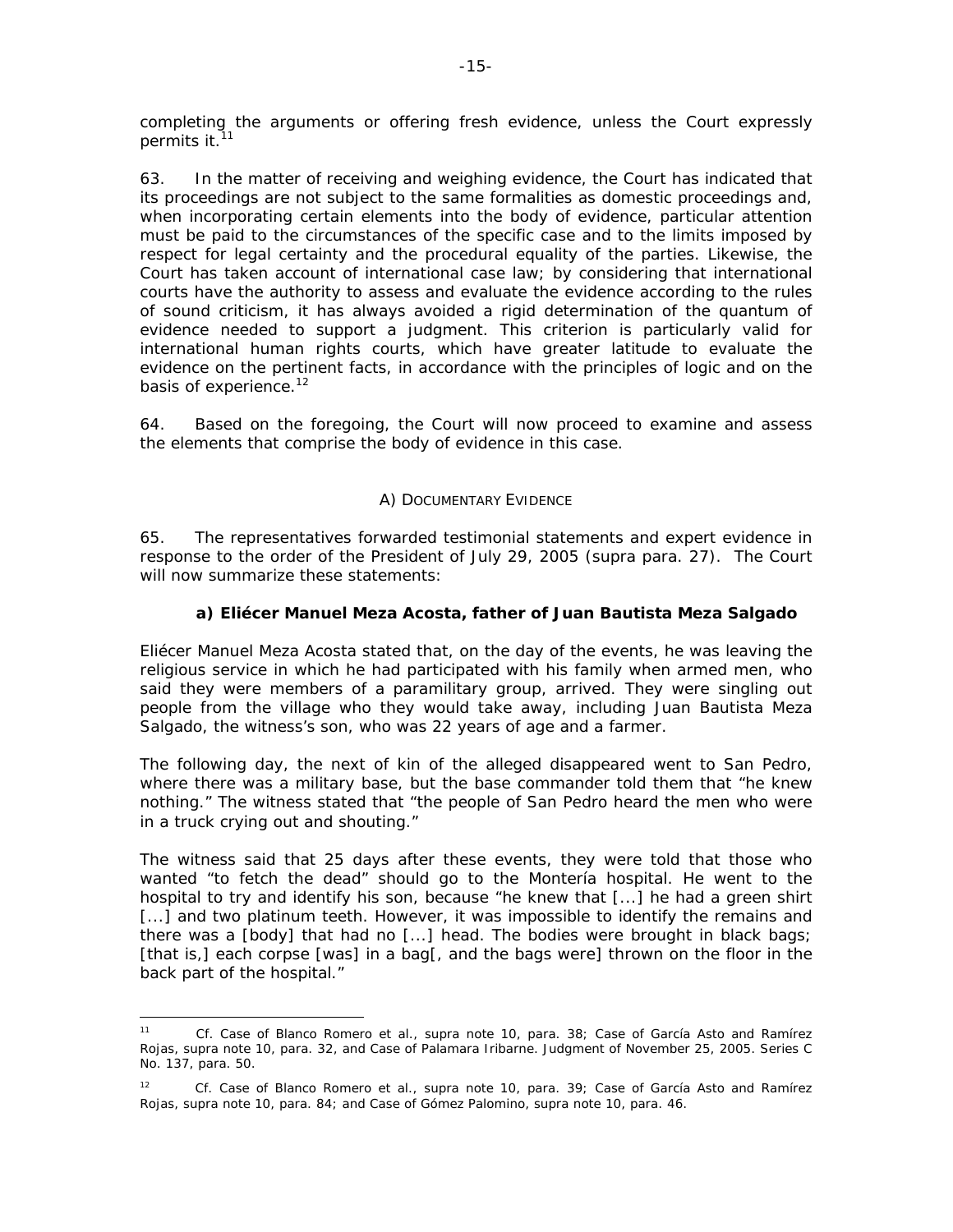At the time of the facts, the witness had "a recently-built house and a plot where [he] grew corn, rice and yucca, and kept animals, together with another man[, but] [he] had to give them up. When the animals were taken away from the farm, it caused great distress."

Mr. Meza Acosta stated that one day he was passing through the parish of Juan Benítez and a commander of a paramilitary group [told him] to leave because "[…] something could happen to him, and the group would not hold itself responsible." Therefore, he and his family moved to the village of San Vicente del Congo and have lived there ever since.

Currently, the witness does nothing because he lives "far from arable land and is unable to work and, since then, [his] sons help [him]. These events caused considerable upheaval in his life, because [he] subsisted with what [he] had, the animals, the harvests; afterwards, matters got progressively worse […]."

The witness stated that his wife was extremely sad because their "son was the person who was most attentive to the home; he was very obedient; he was very home-loving; he was the only son who helped [them ....], who was constantly there; this son was [their] support and hope for the future."

About five years ago, Mr. Meza Acosta "regained [his] will to see that those responsible should be punished; that the event should not remain unpunished. [He believes] that all injustices should be punished."

## **b) Leovigilda Villalba Sánchez, wife of Santiago Manuel González López**

Mrs. Villalba Sánchez lived with her husband and children in Pueblo Bello at the time of the facts. Her husband kept livestock and a general store; he also bought and sold grain. The day of the facts her "husband was asleep in the living room and they began to bang on the door until they broke it down[. T]hree men armed with longbarreled rifles entered, two of them in army uniforms and one in civilian dress. They turned round and told [her] husband to accompany them[. The witness] went out into the street and saw how they threw him on the ground and tied his hands behind him and [she] saw other people who were also lying on the ground. […] The armed men took [her] husband and told [the witness] to go back into the house."

The witness stated that "no one thought [the paramilitary forces] would enter the village because [they] felt protected by the roadblock set up by the Army. [They wondered] how the cars with armed men could pass if there was a permanent military roadblock where [everyone] was searched each time they passed."

Leovigilda Villalba Sánchez stated that the next of kin of those who had disappeared formed a committee and the morning after the facts, they went to the Police in San Pedro "to file a report that [their] next of kin had disappeared." Next they went to the army base in San Pedro, where Lieutenant Rincón told them that "no one had passed by there; that perhaps they had gone somewhere else; he then said that it must have been the guerrilla [and] insisted that the roadblock had never been lifted." Nevertheless, the witness considered that the State "is responsible because it let the trucks through when they entered [the village] and when they left."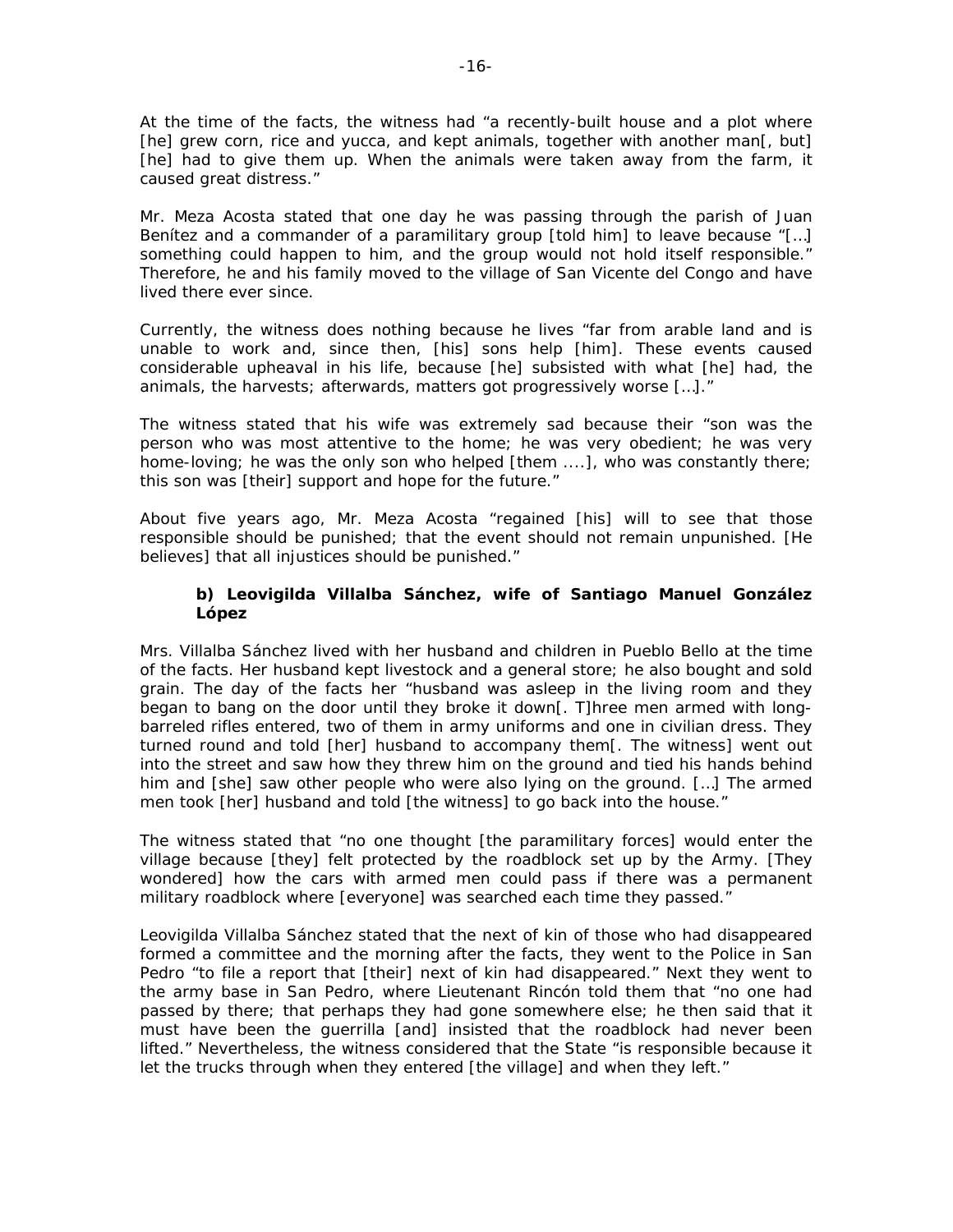On January 16, 1990, the next of kin of the alleged disappeared who formed the search committee occupied the office of the mayor of Turbo. While they were there, ASFADDES arrived and provided them with assistance. Then a commission from the Attorney General's Office in Bogotá arrived. Subsequently, they went to Carepa to talk to General Clavijo, who "assured them that the roadblock was there every day. [The witness] asked where the vehicles went that were full of people who were calling out for help, crying and shouting, and the General did not answer [her …] and did not offer to do anything to look for the disappeared." When they returned to Pueblo Bello from the meeting in Turbo, they were told that the Army, specifically General Clavijo, "had organized a meeting in the village and gave fifty thousand pesos to the people, but [the witness] did not want [this]."

Regarding her participation in the procedures to identify the corpses, the witness stated that they "found out that they were going to [take] the bodies to the Montería hospital. [She does] not want to remember this[.] The bodies were dismembered; there were corpses that only consisted of bodies from the waist down, others without a head. [She has] never been able to understand this. [Mrs. Villalba Sánchez] collected the shirts of the corpses and rinsed them in water to know if one of them belonged to [her] husband. [She] could not find it. No one helped them to search. [T]he bodies were [brought] in black bags [and] they had to break open the bags to see [what they contained. She thinks] that a complaint should be brought against the State for having dug up the bodies with a backhoe. [She thinks] that they should have gathered them up one by one, as any human being deserves. [T]hat was a tremendous error […]. If the authorities did not want to do it […] they should have called on the families who would have done it.

Leovigilda Villalba Sánchez decided "to leave the village because [she] was afraid." She left everything in Pueblo Bello: the house, the business and her clothes, because "there were many rumors that the paramilitary forces would visit [the village] again."

The witness stated that, before the facts, "life in Pueblo Bello was very agreeable, because everyone knew each other and the village was very united and very hardworking." Her children "were very close to their father, [because] he spent time with his children; he used to go to the river and he played '*parqués*' [ludo] with them." After these events, her family disintegrated. Mrs. Villalba Sánchez sent her daughters to Turbo to live "in a rented room." Her daughter, Delia, left school to take care of her sister, Leda, and could never continue her studies. Her sons began "to be increasingly resentful because of what happened to their father. They enrolled in the Army; it was as if they wanted to die. [Her son, Onasis,] remained [in the Army] and went blind." The witness herself "almost went mad"[. She] was attended by a psychologist and then, in Montería, visited a psychiatrist. [Her] hair began to fall out; [she] felt very afraid; [she] felt that everyone was following [her] and [she] lost a great deal of weight. [She] wanted to die."

After the facts, a man called Pedro Escobar Mejía went to her store and told her that his sons who had allegedly disappeared, "Juan Luis and Leonel, were calling him and that he was going to go to them. After this don Pedro committed suicide. He needed a psychologist."

The witness wants justice to be done and to find the remains of those who disappeared; she wants the State to acknowledge what happened and undertake to return their loved ones to them.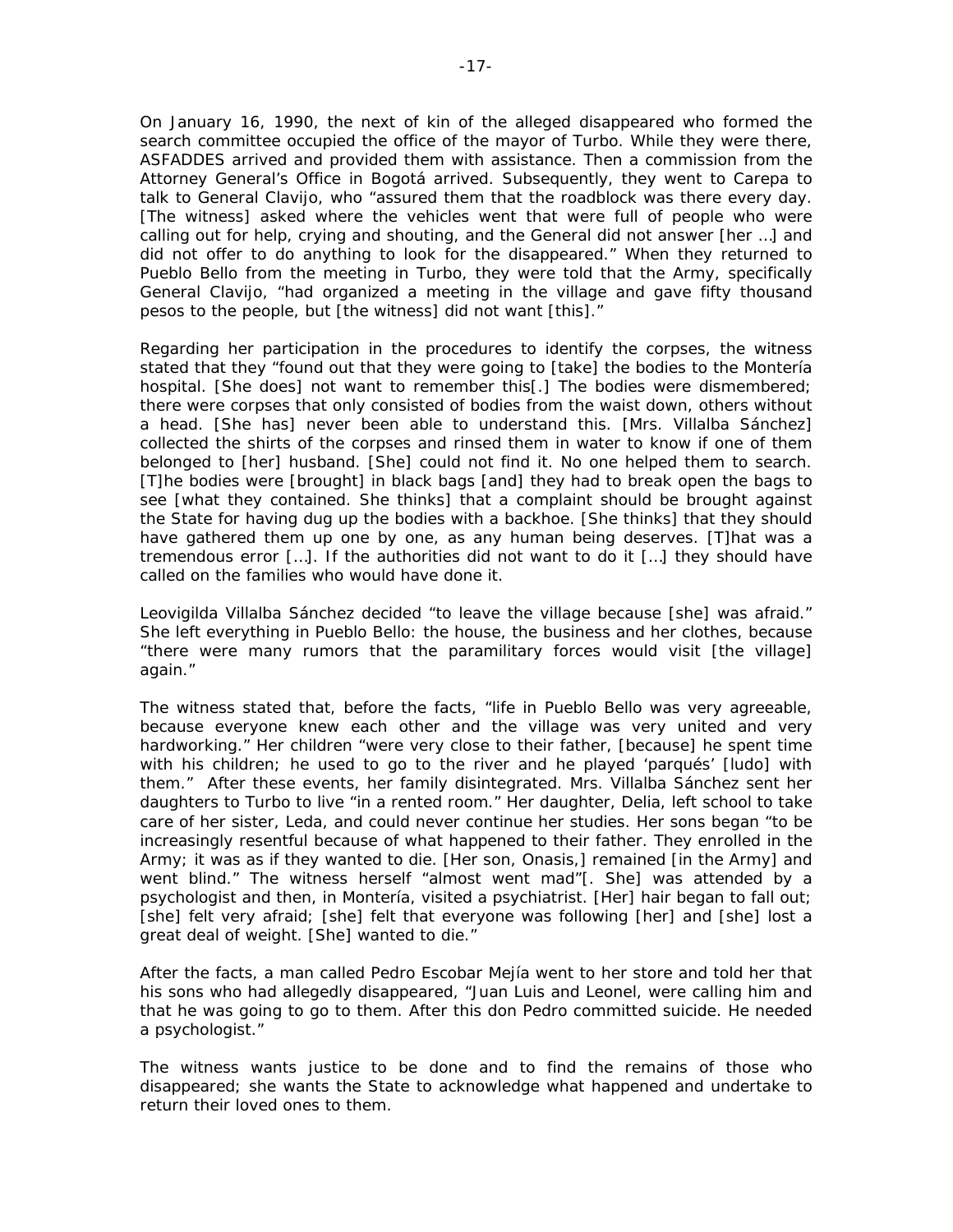#### **c) Benildo José Ricardo Herrera, father of Elides Ricardo Pérez and Luis Carlos Ricardo Pérez**

When the facts occurred, the witness lived in Pueblo Bello with his wife and children; he was a pastor of the Presbyterian Church. That day, he saw "a number of soldiers and police. They took the men to the central square; […] there was a great deal of confusion and that was when they began to put the people into the '*jaulas*' [cattle trucks]." When the villagers began to look for people, they realized that 10 young members of the Church were missing; they were "young men who led good lives. [The witness) knew them well; they enlivened the village life[. His] two sons were among those missing. People were crying, […] some people had visions from the Holy Spirit […]. The villagers knew the men were "*tangueros*"; consequently they knew that they had killed the [men they took away]." The following day, when they were passing through the military roadblock, the judge who was part of the committee that had been formed asked the lieutenant whether he had seen the "*jaulas"* pass by and the lieutenant became very nervous and said that they had not passed through the roadblock. The witness said he considered that the State "knows what happened, knows who did it, and should at least have provided reparation."

The witness said that, following the facts, life in Pueblo Bello changed, "because then the Army came and established about 200 soldiers, who had not been there before. Now the guerrilla could not come through the village and it made people's lives impossible; [therefore,] they began to abandon their homes." In Pueblo Bello, he and his family had four lots, but they had to almost give them away, because his wife received threats; so "he had to sell them off," and only received 120,000 pesos for them. Consequently, Mr. Ricardo Herrera moved to Barranquilla with his family.

The witness's grandchildren, children of Elides Ricardo, want to go to university, but "they do not have the means […] and, since they have no father, they have no one to help them." His wife became "very thin; she cries all the time; this was terrible [...]; all she thinks about is her sons."

Mr. Ricardo Herrera said that he would like at least some acknowledgment and compensation for the next of kin of the alleged disappeared so they "can live in peace and so that the children of [the disappeared] can live decently and study, and will not end up in the gutter, smoking bazuco."

#### **d) María Cecilia Ruiz de Álvarez, wife of José del Carmen Álvarez Blanco**

Mrs. Ruiz de Álvarez stated that on the day of the facts, a truck "covered with a tarpaulin, or a cattle truck" arrived in Pueblo Bello. She told her husband that it was the Army or the guerrilla, but whichever they were, they were armed men. They began to round up people, including her husband. The armed men beat the women who did not want their family members to be taken away. Suddenly, the men began to start fires; the electricity began to fail and went off. The witness "began to ask about [her] husband, but no one knew anything."

Following the facts, Mrs. Ruiz de Álvarez went to the Montería hospital to identify some corpses, which were "spread out on the floor; there was just enough room to walk between them to identify them. Some bodies were very badly damaged, because [they were] told […] that they had been dug out with machinery." She went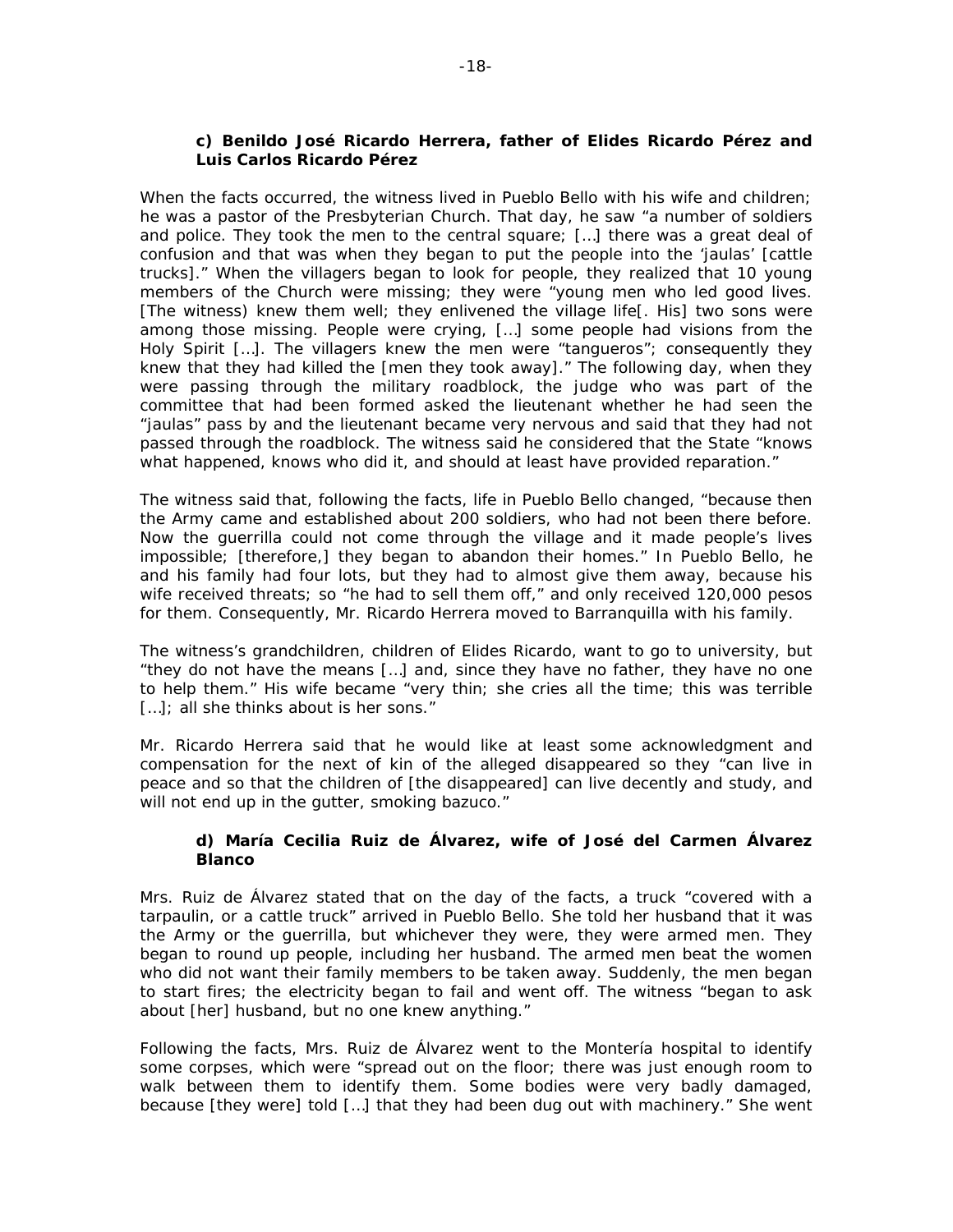into the so-called "*cuarto del olvido*" [room of no return] and no official asked her for any documentation, or accompanied her to identify the corpses. The witness thought that "she would be able to identify [her] husband by his clothes and because he [had taken] his wallet with his identity documents."

When the facts took place, the witness had been married to José del Carmen Álvarez Blanco for 20 years. They made a living from agriculture and raising livestock in La Octavia, "on a small eight-hectare plot; they had animals and crops […]." Following the facts, the witness moved away, because "it was very difficult to live with the memories."

They had to sell their farm in the parish of Isaías to members of the paramilitary group because they "told [her] that [she] should not return, since if the guerrilla did not kill [her], they would kill [her], as one of [her] sons was trying to find out what happened to those who disappeared."

Her children were deeply affected by the disappearance of her husband; they "became disorderly; they did whatever they wanted; they drank; they did not abide by the education that [she and her husband] had given them. This affected [her] greatly; the family broke up." The witness thought that she would die, because "the sky fell in on [her]." Also, her children, Daniel, Emilse and Richard, were unable to go to school because they did not have enough money.

The witness wants "justice to be done; those guilty to be identified and convicted; [...] the remains of [her husband] and her brother Cristóbal to be found. [She also asked] for financial assistance because [they] have not got sufficient resources, even to cover their health needs."

### **e) Pedro Luis Escobar Duarte, brother of José Leonel and Juan Luis Escobar Duarte**

Pedro Luis Escobar Duarte stated that, at the time of the facts, his brother, José Leonel Escobar Duarte, was 16 years of age, and his brother, Juan Luis Escobar Duarte, was 24 years of age; both of them worked in agriculture.

The witness learned of the facts on the television news, where he heard that, on Saturday evening, they had taken some people, including his brothers, away from Pueblo Bello.

Pedro Luis Escobar Duarte said that, following the facts, the Army organized a meeting and "told the people that they could not change what had happened and they should move on. [He] was told that [his] father told the soldiers that a loved one is never forgotten and that they had taken away his sons as if they had been criminals […]." Following the facts, the witness's father "scarcely greeted people; he did not talk to people, even [the witness]" Then he was told that his father "had just severed his jugular vein with a machete."

The witness's mother went to Apartadó and never returned to the farm. Following the event, his family disintegrated; his sister "went mad. She cried and said that she saw their brothers, and she ran away from people because she was afraid of them; she said that they were going to kill her." Before the facts, the witness was someone who "was happy with all his siblings, his family and his friends; but now [he] cannot forget [...] this empty space in his life".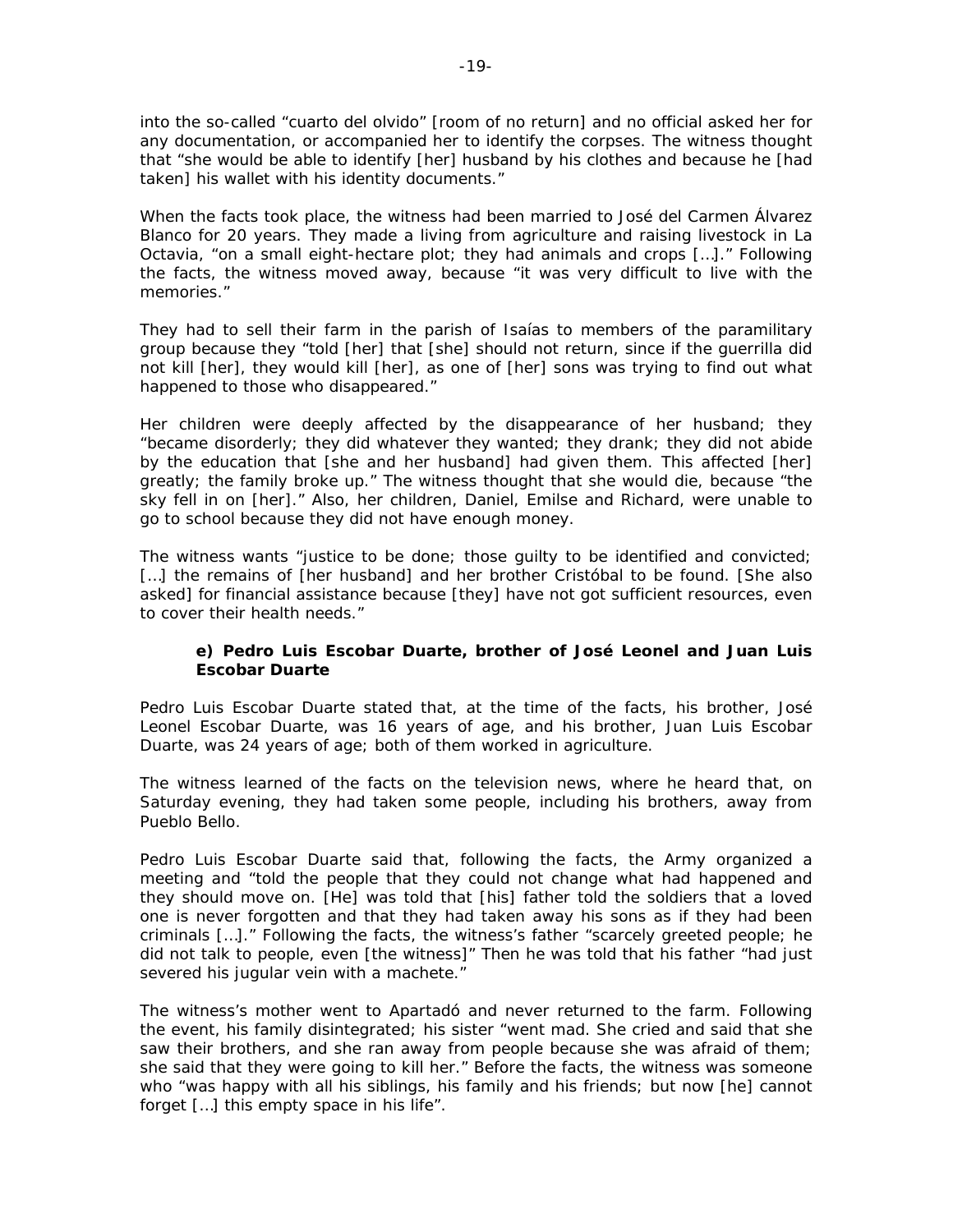Mr. Escobar Duarte considers that the State should assist the victims of the events and improve his mother's life. He thinks that the State has a responsibility because the trucks should not have been able to pass "the control[, namely] the military base." Consequently, he requests the Court to acknowledge that "the paramilitary group passed by the base with the peasants and that the [State's] error should not continue to be hidden." The witness also said that he wants to know "why it happened and why they were taken, [because] if the [State] had not let those trucks pass, nothing […] would have happened. [However, the State] did not stop them, either when they entered [the village] or when they left."

#### **f) Edilma de Jesús Monroy Higuita, sister-in-law of Juan Luis and José Leonel Escobar Duarte**

The witness lived in Pueblo Bello with her husband and children. The day of the facts, she was at home with her children and three nephews and nieces, all of them young children, and also with her brothers-in law, Juan Luis and José Leonel, and with Ovidio Suárez Carmona, a farm worker. In the evening, a neighbor told Edilma de Jesús Monroy Higuita that she should "run away [because] the '*tangueros*' had arrived." Consequently, the witness told her brothers-in-law "that they should run away because armed men had arrived[. Subsequently,] the '*tangueros*' followed [them] and asked [her] where the men who had run from [her] house had gone and [said that] if she did not tell them, they would take [the women of the family]. At that moment, one by one, [her] brothers-in-law and the worker emerged from where they were hidden." When the "*tangueros*" were taking away her brothers-in-law, "a niece of 9 or 10 years of age [...] clutched onto Juan Luis' waist until they put them in the truck."

Mrs. Monroy Higuita stated that, after the events, all the family's plans to go and run a business in Medellín changed, because they were left "without anything. After everything that happened, all their projects failed." As a result, nowadays "they have very limited means and are unable to give the children the possibility of further schooling." Also, following the death of her father-in-law, there were never any more family reunions or family celebrations.

Following the facts, her sister-in-law "wandered through the countryside crying out 'Juan Luis and Leonel, take me with you!'" Also, when this sister-in-law "saw armed men, she took fright and began to run. Now […] she sits there on the floor and makes dolls with mud from the swamp."

The witness asked the State "to see that justice is done and to repair the damage that continues up until today and [requested] the Court to help [them], because 16 years have elapsed without knowing what happened." In her opinion, justice will be done when "those responsible who are still alive are punished."

### **g) Euclides Manuel Calle Álvarez, father of Jorge Fermín Calle Hernández**

At the time of the facts, the witness lived in Palmira, a hamlet in the municipality of Pueblo Nuevo in the Department of Córdoba, with his wife and their eight children. His son, Jorge Fermín Calle Hernández, lived in Pueblo Bello.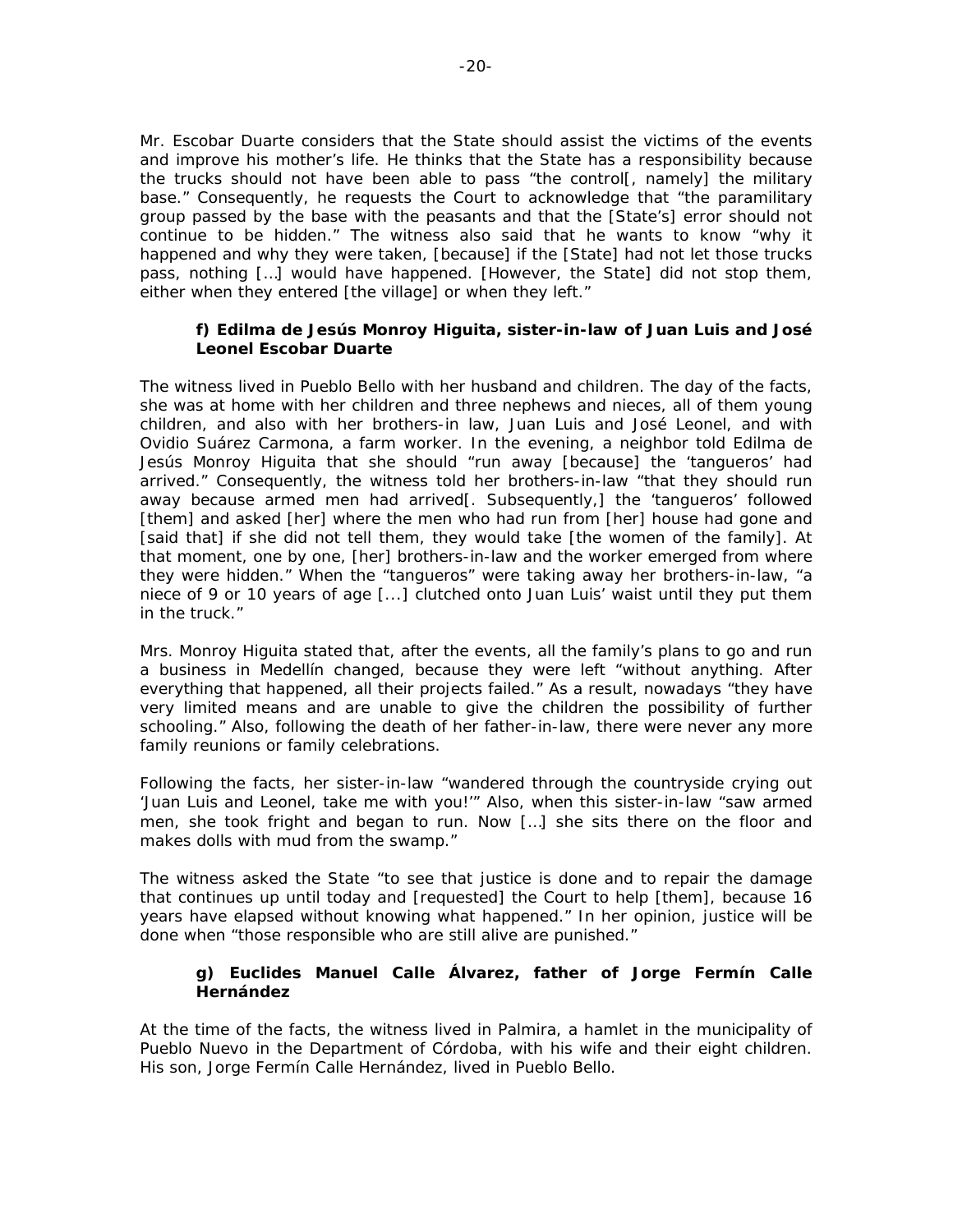Euclides Manuel Calle Álvarez heard about what happened in Pueblo Bello by radio. When "he heard his son's name […] [he] felt an enormous anguish that [his] son had been disappeared in this way[, because] he was never a bad person." The following day, he traveled to Pueblo Bello and, met up with the other next of kin of the alleged disappeared in Turbo. He was there for about a month trying to discover their whereabouts, but "they were unable to find out anything." During the month he spent in Turbo, the witness had to beg in order to feed himself, "something that […] he had never done before." The people said that the disappearances had occurred because the guerrilla had stolen livestock from Fidel Castaño and "he had said that the 42 head of cattle would be paid for by 42 people." The witness considers that "the [State] was responsible for this because the trucks passed through a military base established in San Pedro."

The witness stated that, subsequently, the next of kin of the alleged disappeared were advised by radio to go to the Montería hospital, because they were going to take the bodies recovered from "*Las Tangas*" there. He spent about three days in Montería waiting for the arrival of the bodies. He did not find his son's body, because he would have recognized it, since no one in Pueblo Bello had similar clothes. However, he saw that "the bodies were destroyed, […] dismembered. There were bodies with their hands tied; others with holes in their skulls." Other next of kin "recognized their loved ones because of what they were wearing or their possessions; for example, a comb."

Mr. Calle Álvarez said that he has never been contacted by the authorities and he has never been asked for information about his son in order to find him. However, he is aware of what is happening in the case, through the people from ASFADDES, who "[t]ell him what the human rights lawyers are doing."

The witness and his wife live with their grandson, Jorge Fermín's son, who is now 16 years of age and studying for his school leaving certificate. The child is like "an old man. People say he is very quiet." With the disappearance of Jorge Fermín, "a great deal has changed, the improvement in their living conditions was greatly delayed; [his] wife is now very fearful of everything; she does not have the will to do anything. [... I]t is very painful for [them both] now. […] Herminia[, the alleged victim's sister,] was very close to [him, so that] she was greatly affected and cried a great deal […] after the facts occurred."

Mr. Calle Álvarez wants to find his son, even though he knows that his son is not alive, but he wants to have his remains in order to bury them. He asks that the remains of his son as well as those of the other alleged disappeared should be found. However, he is "very afraid that the bodies buried on the banks of the river will never be found." Finally, he said that he wants the Court's judgment to ensure that his grandson can study and that he and his wife can "end their lives peacefully."

### **h) Genaro Benito Calderón Ruiz, father of Genaro Benito Calderón Ramos**

The day of the facts, Mr. Calderón Ruiz left to visit a family member in the village of Pica-Pica and his son, Genaro Benito, went to visit his girl friend in Pueblo Bello. The following day, he was advised by telephone that, the previous evening, "a group of Castaño's men had taken away men from Pueblo Bello, including [his] son." He said the people from the village commented that "Fidel Castaño did this because he had sent some cattle to Medellín and the guerrilla had stolen them."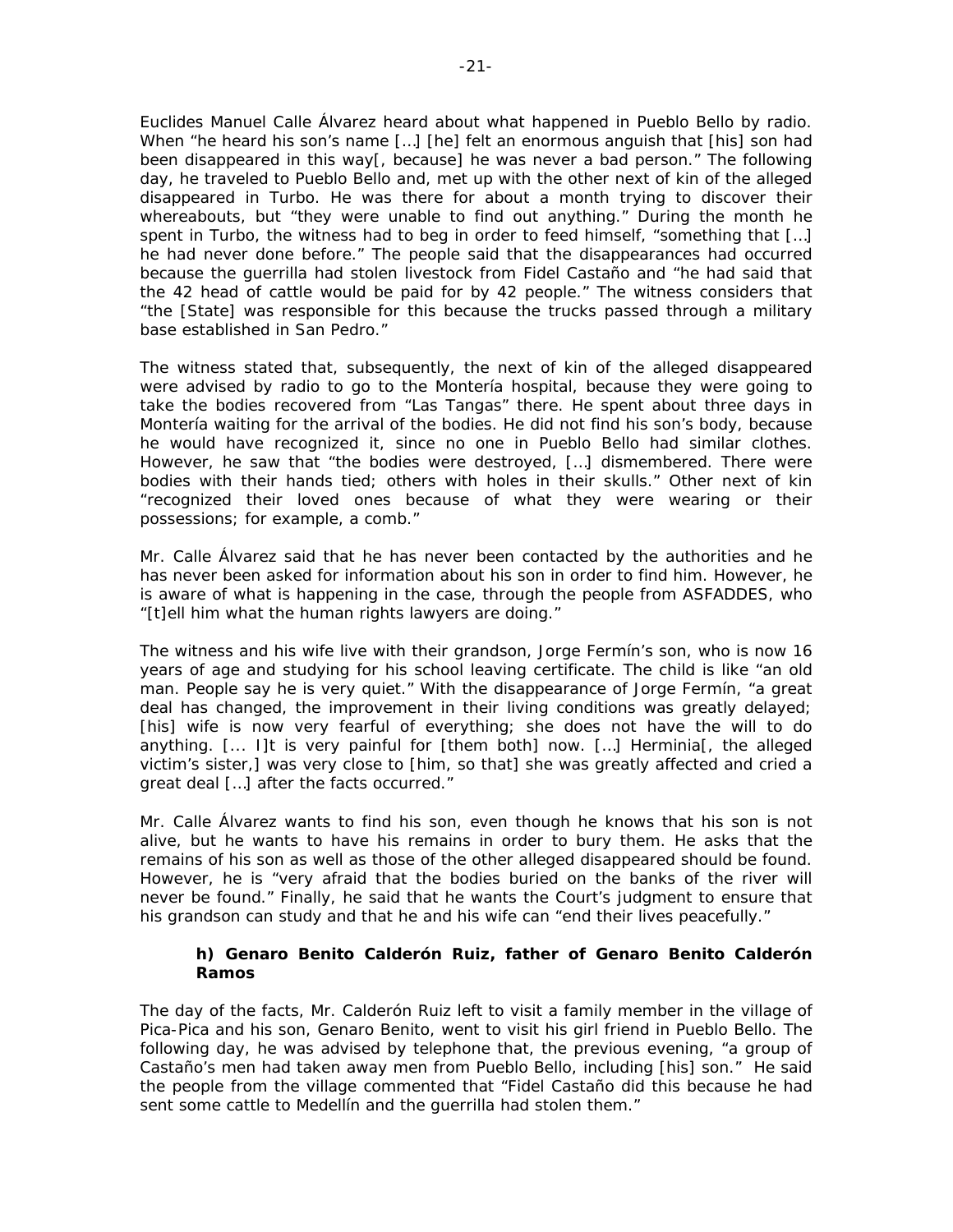When the witness returned home after the facts, he found his wife "as if she had been sedated, medicated with tranquilizers, because she could not stop crying, calling for Genaro, and she could not stand up or anything. Since then, she has not had a life." Mr. Calderón Ruiz began to drink almost every day. If he was told that someone could tell him where his son was, he went.

His son was a good student, a good son, hardworking; he was the son that helped him in his grocery store. He was the only one of his children who wanted to study a career. The disappearance of Genaro Benito affected the business, "the income went down, because he had helped them a great deal."

The witness stated that he had taken many steps to seek his son. He even filed a report before the Montería authorities and went to see them three times; but, since then, he has not returned to Montería.

A friend of Mr. Calderón Ruiz called him to go with his wife to Montería because they had found 24 corpses on the "*Las Tangas"* ranch. At the hospital, no one helped them identify the people; there were no doctors or anyone from prosecutor's office; no one took information from the next of kin, or "gave them any explanation." The witness and his wife examined the corpses that were on the floor, "lined up[, black with mud]." They thought they would be able to identify them by their clothes, because "they did not know any other way." The witness said that, after this, he has never received any information from any State authority, and has never been informed of the measures being taken to find his son.

Mr. Calderón Ruiz said he hoped his son would appear and is still alive. If his son does not appear, the State should compensate them. He also said that he wanted an investigation to be conducted and the perpetrators to be punished. He asked for health care for his wife, because "owing to this [...] she became ill."

Finally, the witness said that "when one can bury [a son] one comes to terms with his death, but when one cannot bury him, one lives thinking that he will return." He added that his wife "lives pending and keyed up about the paramilitary groups who are laying down their arms, because she still hopes that [her son] is alive and that he is with the paramilitary group who took him."

#### **i) Manuel Dolores López Cuadro, brother of Miguel Ángel López Cuadro**

The day the facts occurred, the witness was in San Pedro. His brother lived in Pueblo Bello, mended radios, clocks and other domestic appliances, and "sponsored" a niece so that she could go to school. Manuel Dolores López Cuadro stated that, in 1989, the guerrilla had killed another of his brothers; in 1990, they had disappeared his brother, Miguel Ángel, and two years later, his father died; so "the morale of [his family] had declined greatly with all these events."

Manuel Dolores López Cuadro stated that there is a military base in the entrance to San Pedro and that there were police officials in the town of San Pedro who knew "about the livestock [of Fidel Castaño that had disappeared] and that he was going to exact revenge[. However,] the authorities did nothing to protect [them]."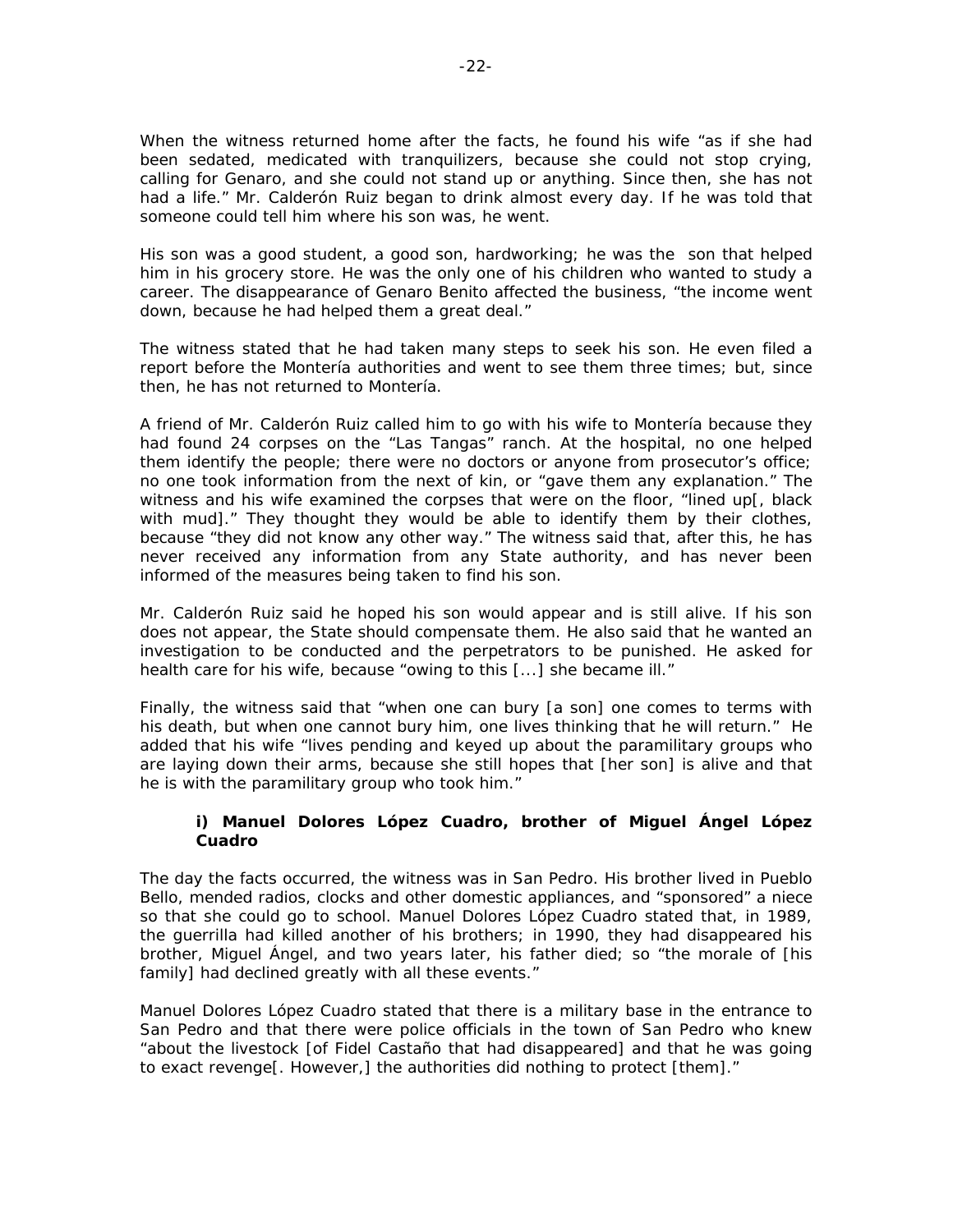The witness began to look for his brother immediately after his disappearance through a committee which filed reports before the authorities. The members also "occupied peacefully" the Turbo mayor's office.

Subsequently, Mr. López Cuadro took part in the exhumation of some corpses in Montería. In this regard, he said that "the impression one receives is so immense, that there is no way to explain it; to see a mound of massacred and decomposed bodies and to think that one's brother could be among them, makes one despair." He stated that "it is quite different […] to know that they killed your brother and that he is in the cemetery, rather than, in this case, when one does not know where he is, or where he was killed." He just wants "someone to tell him truthfully [where his brother] is." He said that when they are called to take part in exhumations he "become[s] optimistic thinking that there is a possibility of finding his brother" but, when he does not find him he "feel[s] greater anguish, and the pain is even more profound." Neither the witness nor his family has been called upon to make a statement.

The witness stated that, following the disappearances in Pueblo Bello, "public order began to fall apart, and the community's fear increased. Since [the guerrilla were in the area], the people in the community had to give them whatever they asked for; however, the paramilitary groups considered that this indicated that the community was collaborating with the guerrilla," so "they began to take people away." Mr. López Cuadro stated that this was why they had to move. He said that he had supported his family with two hectares of plantains, but he lost this land because he had to move.

Manuel Dolores López Cuadro stated that, as a result of the disappearance of his brother, Miguel Ángel, the niece that the latter "sponsored" could not continue studying. The family would be in a much better situation if he were alive, because he helped them a great deal financially. "It has all been both an emotional and a financial loss."

The witness also declared that the disappearance of his brother, Miguel Ángel, had been "a great loss, an emotional loss," for the whole family. He said that his mother "was greatly affected by the disappearance [of his brother] and has suffered immensely. Her health has also suffered a great deal due to all this."

Finally, Manuel Dolores López Cuadro said that he wants "those responsible to be punished and […] non-pecuniary reparation for [his family], for the community, and for the country […] and to be able to find the remains. He needs the [State] to ensure their safety and provide them with support so they can work without interference from the paramilitary groups or the guerrilla."

## **j) Robinson Petro Pérez, son of José Manuel Petro Hernández**

The day of the facts, Robinson Petro Pérez was listening to the service outside the Presbyterian Church. When he heard about the presence of armed men, he went into hiding; when he returned home from his hiding place, he realized that they had taken his father, a brother of his mother called Benito Pérez, and Luis Miguel Salgado, who lived with his sister.

The father of Robinson Petro Pérez, who was a farmer and sold beer in a store, was at home. The witness stated that his father "was taken by the members of the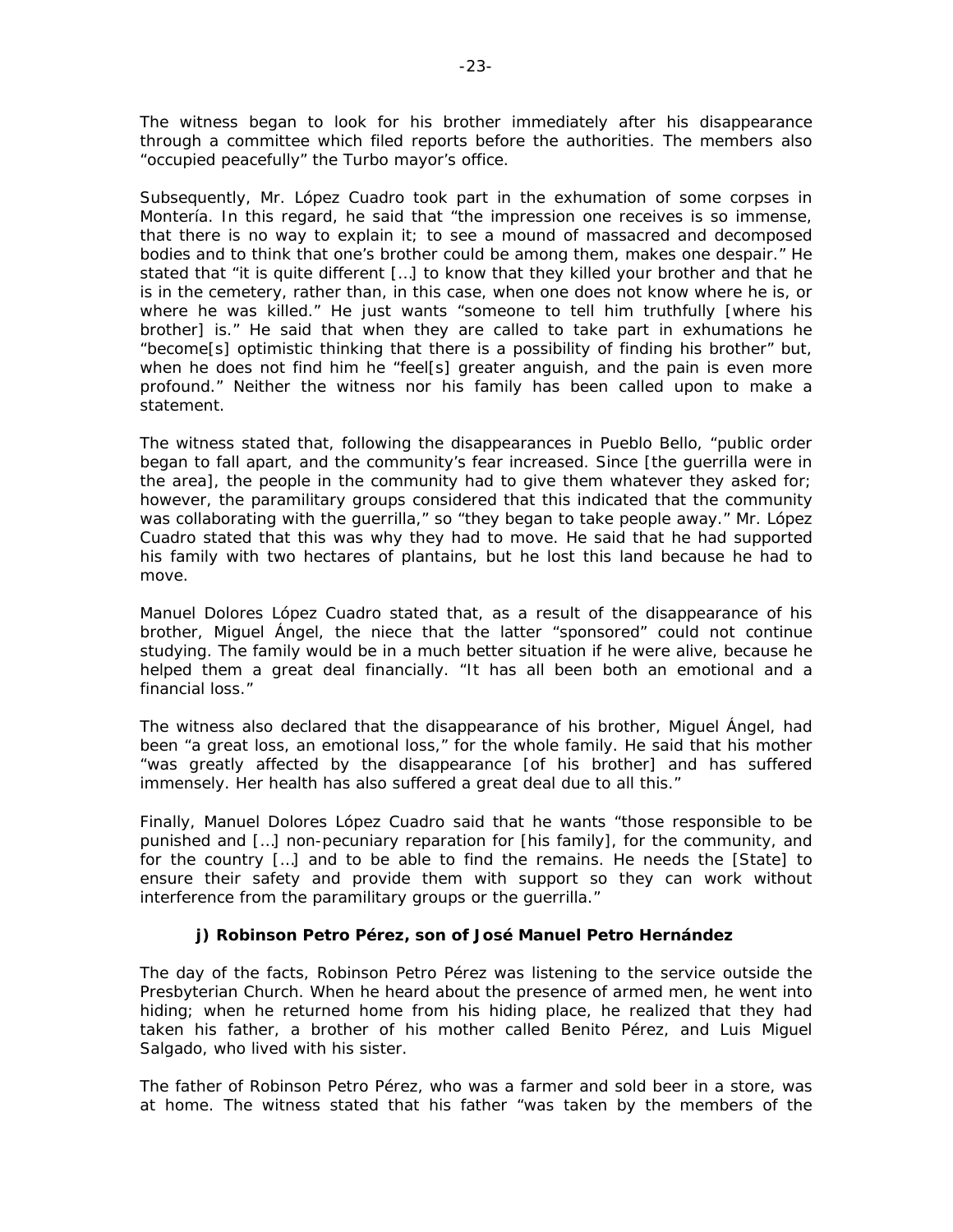paramilitary group, who were armed, some of them disguised with army uniforms, some with police uniforms and others in civilian clothing."

The witness declared that, at the time of the events in Pueblo Bello, neither the Army nor the police were present. He said that "the authorities did nothing to prevent the raid on the village, even though they had heard the rumors that the '*tangueros*' were going to take Pueblo Bello".

Following the events, a Committee was established with members of the alleged disappeared and it went to the Turbo mayor's office to ask the authorities to help them find their next of kin. There was no response from the authorities. When they returned from Turbo, the Army was in Pueblo Bello and had ransacked the village.

Robinson Petro Pérez began to take part in ASFADDES meetings and to take steps to look for the alleged disappeared. The people of Montería told him that he "should be careful because Fidel Castaño's people worked in the prosecutor's office in Montería." Immediately after the events, he also made a statement before the judicial police, but they have never asked him to make another statement.

The witness stated that "when they disappeared [his] father, the family had no financial support, because it was [his] father who paid the bills." The witness "was greatly affected by what happened to [his] father," so he decided to train with a paramilitary group in order to find out what had happened to the disappeared.

Robinson Petro Pérez said that "if [his] father had not been disappeared, [his] life would be better, because [his] father had said that he would pay for [him] to study whatever [he] wanted, and if [he] had been able to study, everything would have been different." He said that, after what happened, life in Pueblo Bello changed. "You could feel a great deal of fear; those who could departed, and only the poorest people stayed."

The witness stated that he hopes that the Inter-American Court "will make those who were really responsible […] pay for what happened and receive the punishment they deserve, and that [the Court] will help [them] find the remains of [their] family members."

#### **k) Expert evidence of Alfredo Molano Bravo concerning the dynamics of the armed men in different regions of the country, particularly in Urabá**

The expert referred to the social and political context of Pueblo Bello, which is a hamlet located to the northwest of Turbo, in Urabá Antioqueño, on the border between the departments of Antioquia and Córdoba. Owing to the region's biodiversity, the forest has been thinned out and intense logging operations have been carried out; this has given rise to confrontations between the local population and the logging companies. The logging companies are protected by the paramilitary groups, while the peasants are supported by the guerrilla.

Logging has extended towards the south, and represents an enormous source of revenue. This exploitation has opened up the land to peasant settlements and facilitates the concentration of land in the hands of the large-scale livestock ranches owned by Antioqueños, supported by the paramilitary groups.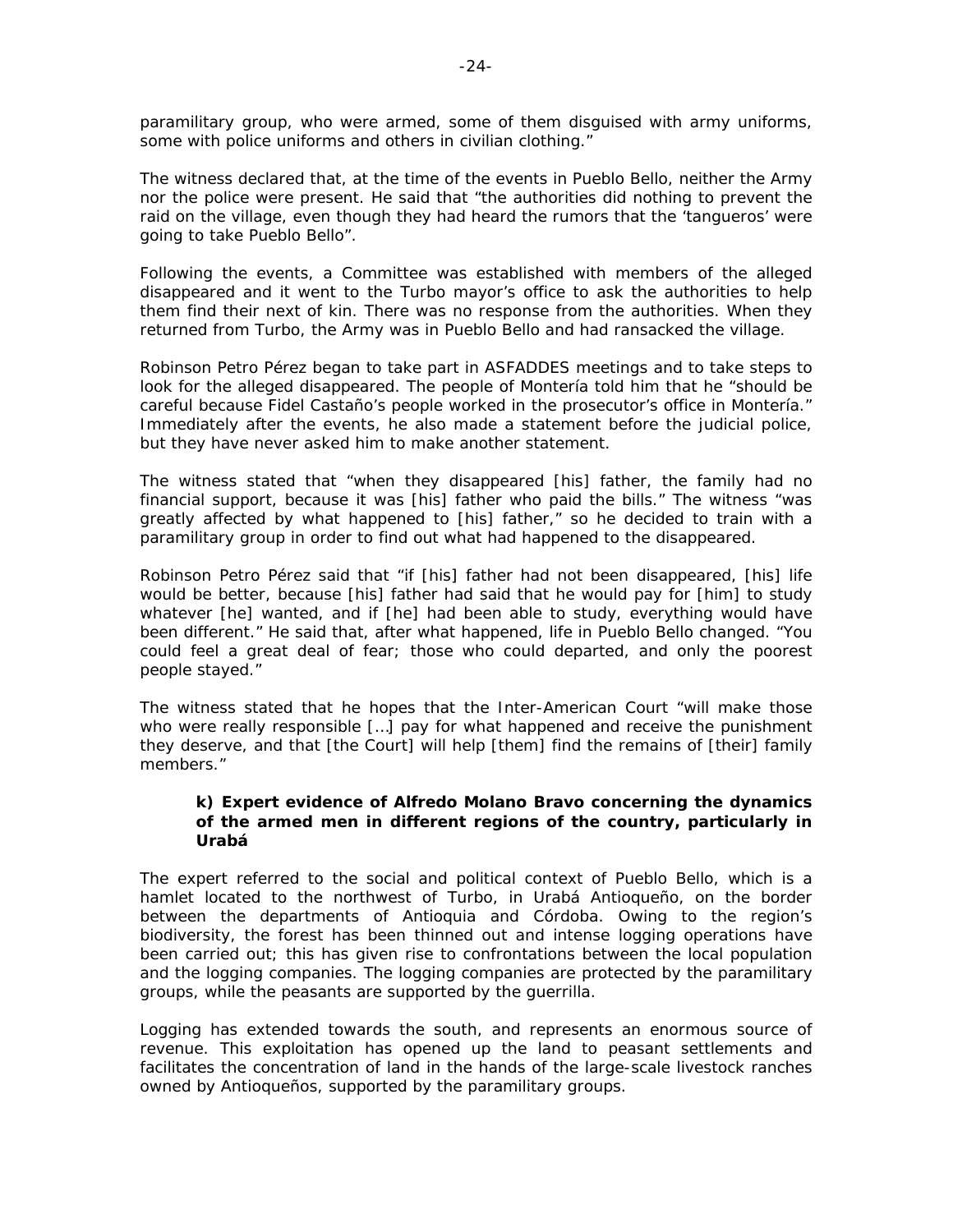According to the expert witness, the high levels of humidity in the region made it difficult to build highways and roads. Mr. Molano stated that the opening up of the highway increased land values immensely. However, the increase in prices did not benefit the peasants, rather the contrary: the villages grew rapidly and other urban centers were founded. In the 1960s, the United Fruit Company, under its new name, *Frutera Sevilla*, came to Turbo and, within a few years, the highway between Chigorodó and Turbo became the extremely profitable *Eje Bananero* [bananaproduction center]*.* The livestock owners who had acquired land in the 1950s were faced with the alternative of growing bananas or migrating with their cattle to land on the edges of this area. The periphery areas to the north and east of the highway to the sea were converted into "cattle land," and this led to land conflicts and new displacements. The growth of San Pedro de Urabá, Totumo, Pueblo Bello and Valencia was one of the most evident demographic effects of the period from 1960 to 1990.

The expert witness stated that FARC followed the Soviet line, while a new "Marxist-Leninist" communist party was guided by the policies of Maoist China. The two political and military tendencies gradually occupied the mountainous country of Abibe, San Jerónimo and Ayapel and were joined by many of the peasants who had been persecuted by law enforcement bodies as a result of their efforts to implement the frustrated agrarian reform. The people's demands for public services, housing, health care, education and land were supported and, to a certain extent, emboldened by the appearance and consolidation of the FARC and EPL military fronts.

Mr. Molano indicated that, in 1965, the Government authorized the Army by decree – later endorsed as a law in 1968 – to arm civilian forces. As the social conflict was increasingly channeled through the guerrilla, the tendency to use the civilian population to support the State's military operations increased. Since the guerrilla was also supported by the civilian population, the latter became one of the central elements of the confrontation.

Subsequently, with the increase in drug-trafficking, the irregular war found an inexhaustible source of logistic resources, which introduced another model: outright paramilitarism, financed by the drug-traffickers and assessed by Israeli intelligence forces. From the Magdalena Medio, this new type of security force came to the regions of Urabá and Alto Sinú with Fidel Castaño. Fidel Castaño became a landowner in the western part of Córdoba, in the municipality of Valencia, where he had his ranch, "*Las Tangas*." This cattle-raising region was an area of great strategic importance for the guerrilla, because they collected war taxes from the businessmen and the livestock owners and it constituted a corridor towards the banana-producing center where they had significant trade union and political influence.

In Turbo, the activities of *Frutera de Sevilla* and the trade unions took root. In the 1980s, social and political forces emerged that would ultimately confront each other in the following decade in a fight to the death. The elements that help explain the conflict are: the deplorable working conditions on the banana plantations; the repression of the land invasions in Córdoba and Sucre that resulted in the peasant colonization of Abibe and the invasion of land devoted to large-scale cattle-raising, and the activities of the *Frutera*; also the election of mayors who threatened to take away the traditional power of the established parties in favor or new forces. The social and political agitation, the declaration of civic and labor strikes, and the military strength attained by the guerrilla (both FARC and ELP) provided the justification, in 1988, for the Government to create the XIth Brigade in Montería, and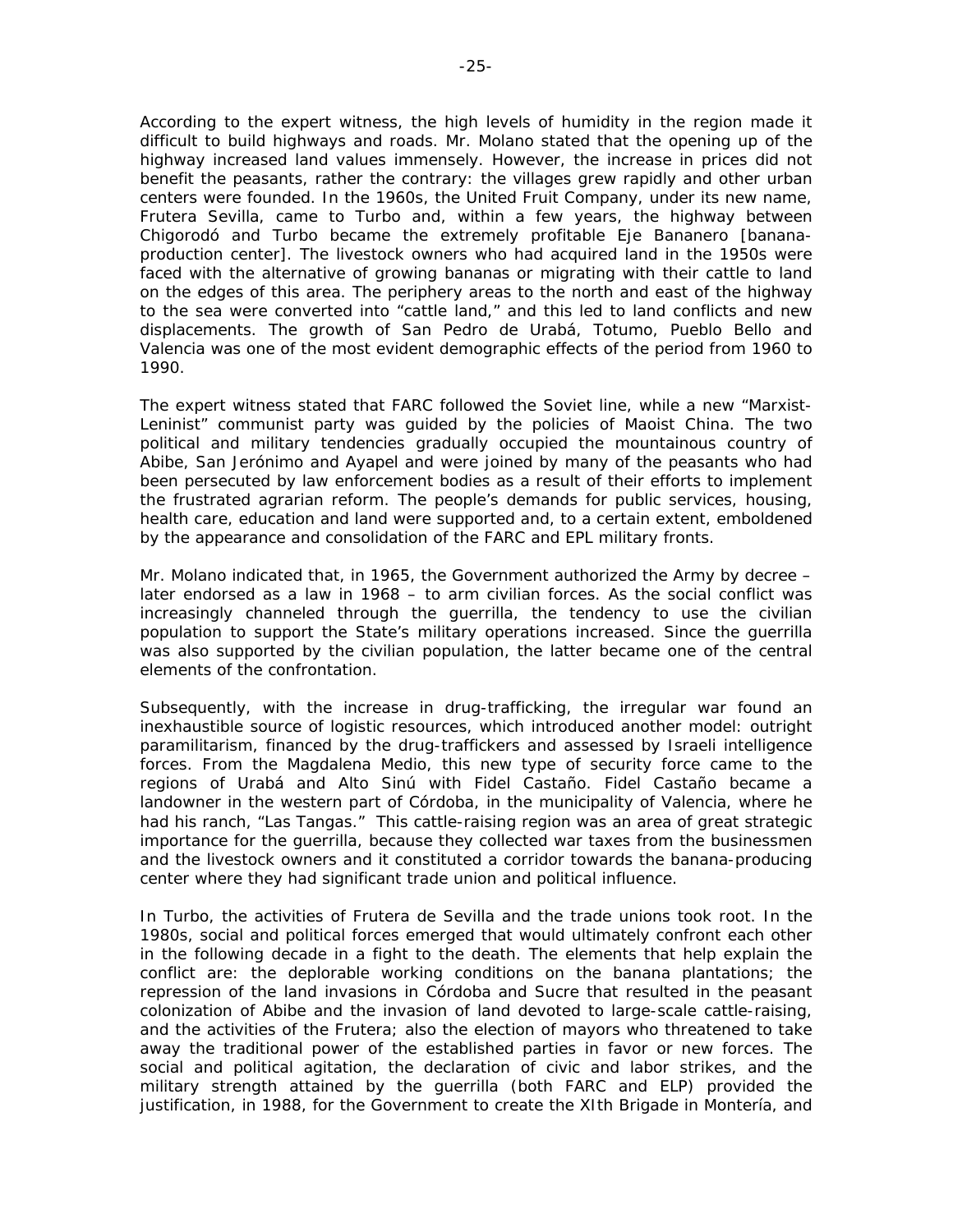the No. 1 Mobile Brigade and the Military Headquarters in Urabá. Thus, the social conflict became a military confrontation.

In the period between 1988 and 1990 the paramilitary groups committed more than 20 massacres of peasants and trade unionists, resulting in no less than 200 deaths. With the tolerance and collaboration of law enforcement officials, from "*Las Tangas,*" Fidel Castaño perpetrated the massacres at Currulao (15 people murdered), Buenavista, Córdoba (28 people assassinated), Punta Coquitos, Turbo (26 people murdered), Canalete, Córdoba (16 victims), Pueblo Bello (43 peasants disappeared and murdered). On April 14, 1990, five people were assassinated in Valencia; on April 16, 1990, six more peasants were executed in Apartadó; on October 19 the same year, six more people were murdered; and on October 25, 1990, there was another massacre in Tierralta with a further 12 victims.

In April 1990, six corpses of those who had allegedly disappeared from Pueblo Bello appeared on "*Las Tangas*."

#### **l) Expert evidence of Carlos Martín Beristain on the psychosocial harm that the facts caused to the next of kin of those who allegedly disappeared and were murdered, and also on the climate in the jurisdiction of Pueblo Bello**

Mr. Beristain stated that the facts that occurred in Pueblo Bello had an enormous impact owing to the number of alleged victims, the public nature of their capture and subsequent disappearance, and also the context of defenselessness in which the events took place.

The next of kin have developed a feeling of injustice and defenselessness; they suffered a significant level of "secondary victimization" owing to the lack of response to their efforts to find the victims, the lack of respect shown towards them, and the threats. In addition, the next of kin began to question the State's guarantee of security and protection owing to the failure to respond to their requests to seek the victims, the fact that they encountered complicity and concealment on the part of the different authorities, and the perception that they were ignored. Also, they have experienced significant frustration and despair due to the lack of response to the requests to the authorities, and the failure of the actions they have undertaken.

The factors that have had the greatest psychosocial impact are: (a) the total absence of the appropriate conditions for identifying the remains in the Montería hospital; (b) the lack of care and attention to the psychological needs of the next of kin; (c) the fear stemming from the absence of guarantees that prevented other family members from going to the hospital or taking part in the identification procedures; and (d) the exacerbation of the psychological condition of the next kin after they had observed the "full details of the horror...", without any type of support.

Following the events, "a climate of fear and desolation invaded the village and a total change in daily life." The next of kin evinced many stress-related symptoms, owing to the situation of their property, which was affected by the context of emergency and forced displacement. This has been "a key factor in the disintegration of the families and the community." Actually, 75% of the population of Pueblo Bello is new to the village and the armed groups remain, preventing investment and the reactivation of the community.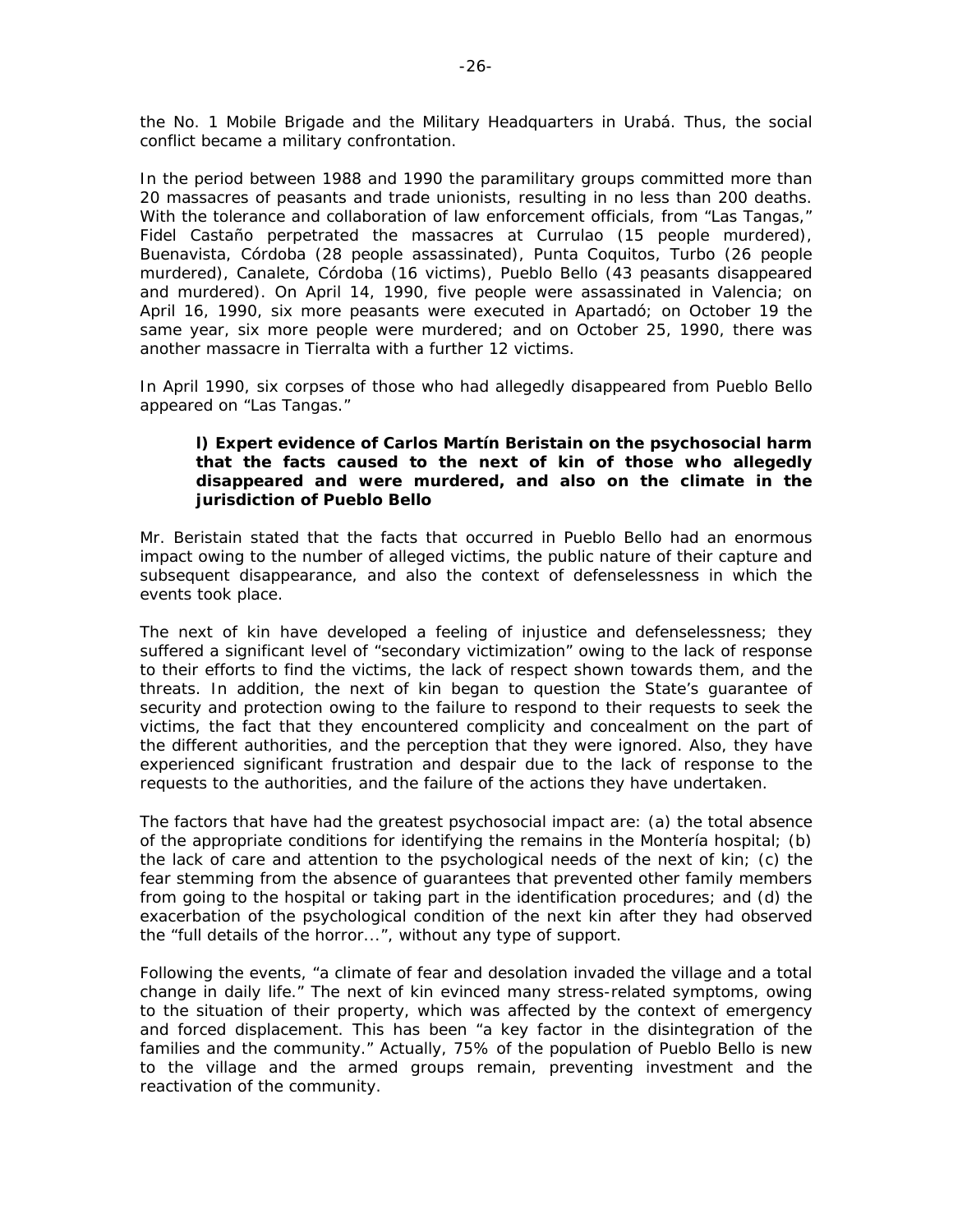The expert witness stated that the next of kin of the alleged disappeared have "emotional scars," rather than mental problems. Some of the next of kin have major symptoms of depression and most have had psychotherapeutic or pharmacological treatment in the past and, in some cases, this continues. The mental suffering of the next of kin resulting from the alleged disappearance of their family members has been very acute and this has caused them "important functional difficulties" in adapting to daily life.

In addition to being affected by mourning their children, the parents interviewed say they are affected by different physical health problems in a context of precariousness and lack of financial resources; they associate the lack of resources to confront these health problems with the impact of financial losses and the loss of their allegedly disappeared family members, owing to the latter's role in supporting the family financially. Also, most of the children suffered significant emotional problems in the years following the alleged disappearance of their fathers, such as "isolation, sadness and social withdrawal" and "behavioral problems such as hyperactivity and aggressive conduct." The lack of a father figure in their education and upbringing "has conditioned their lives to date."

Mr. Beristáin stated that the search for the remains of the alleged victims would benefit from the complementary intervention of independent professionals as well as guarantees that the recommendations of international protocols would be followed. Finally, he indicated that all psychosocial care should be arranged in agreement with the next of kin.

### *B) TESTIMONIAL EVIDENCE*

66. During the public hearing (*supra* para. 31), the Court received the statements of the witnesses proposed by the Inter-American Commission, the representatives and the State. The Court summarizes the relevant parts of these statements below.

### **Witnesses proposed by the Commission and the representatives**

### **a) Ángel Emiro Jiménez Romero, son of Ángel Benito Jiménez Julio**

Ángel Emiro Jiménez Romero stated that his father was a peasant from Pueblo Bello who did agricultural work. He also explained that there were always soldiers in the area, because, the FL operated around Pueblo Bello and, according to the witness, this caused military conflicts in the area. The armed forces were located at the military base of San Pedro de Urabá, which manned a military roadblock 24 hours a day at the entrance to the municipality, and at another military base in the jurisdiction El Alto, Mulatos. He said he knew the Army prevented vehicles from passing after 6 p.m., without any exceptions.

The witness took various steps to find the alleged victims. For example, he made a list with the names of those who had seen what happened to the people of Pueblo Bello and, with this list, he went to San Pedro de Urabá because, he said, this was where the trucks with the alleged victims went. Mr. Jiménez Romero said that the next of kin spoke with a Lieutenant Rincón, who did not give them any information when they told him that, on the night of the facts, there were soldiers present. To the contrary, he stated that the lieutenant "became furious and said 'and why are you here now; when they took [Fidel Castaño's] cattle, you did not come to report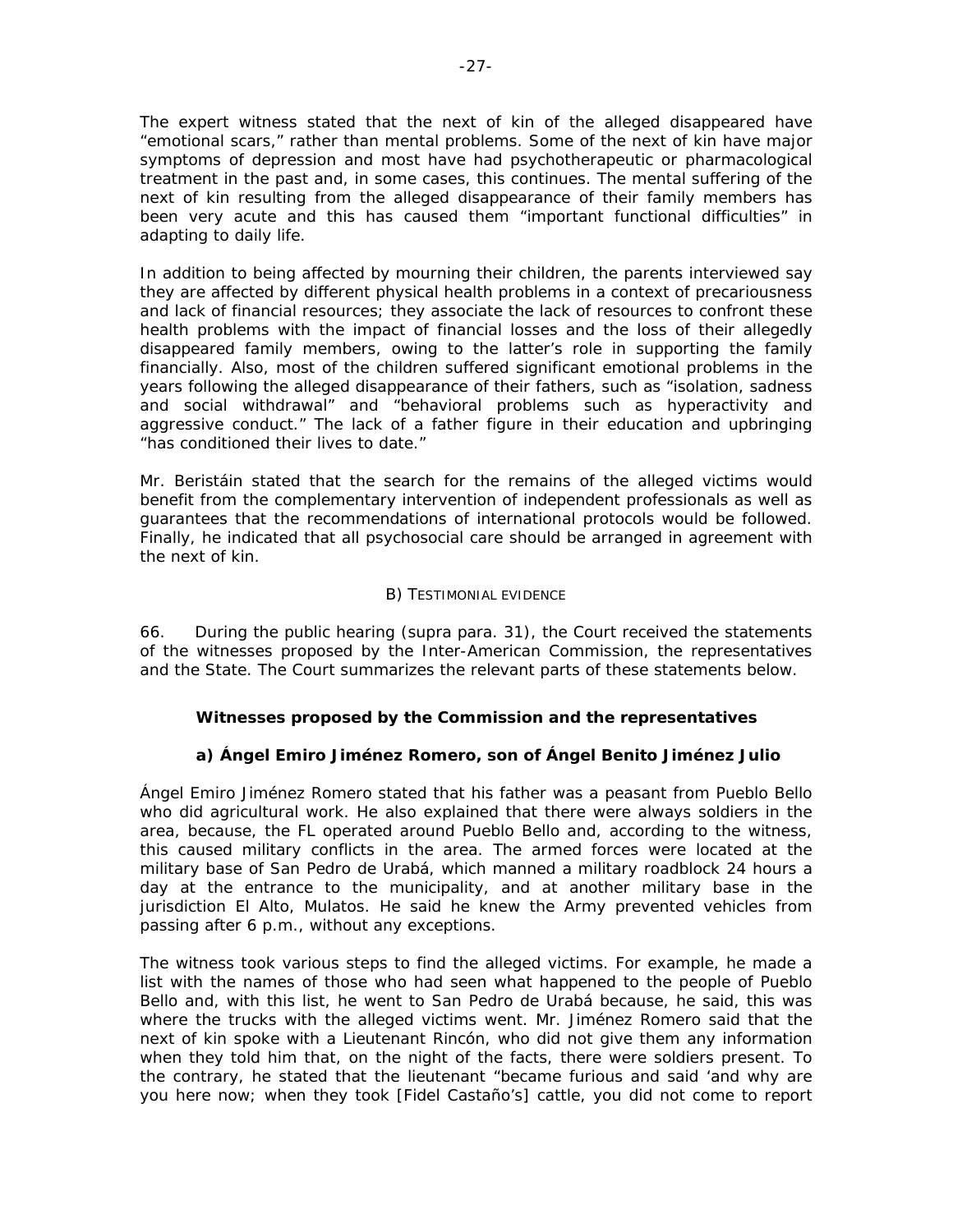that, but now that they have taken the people, you come to report it. This must be revenge; you exchanged people for cattle.'" The witness stated that they asked the lieutenant "to carry out an immediate raid on the '*Las Tangas'* ranch, but he refused to do this, alleging that he did 'not have enough troops to send to '*Las Tangas'* and it involved a certain procedure and he had to request permission.'" Subsequently, the witness stated that he reported the facts on the television and in the press; but without any success as regards obtaining help in locating the alleged victims. Likewise, he stated that he met with the military authorities in his search for information on the whereabouts of his father and the other disappeared persons, without any results.

Finally, Mr. Jiménez Romero stated that he had to abandon the region for safety reasons. Subsequently, he had to leave Colombia and go into exile in Sweden, because he "saw that there was evident danger and if [he] did not leave the country, they would kill [him]."

## **b) Mariano Manuel Martínez, father of Jorge David Martínez**

At the time of the facts, Mariano Manuel Martínez had been living in Pueblo Bello for 18 days. He had moved there for work-related reasons, because he had seen "that it was a good place to work and support a family." The day of the facts, two vehicles entered the village with armed men. He saw how they took men at gunpoint to where the vehicles were parked. He stated that the armed men "threw [the men from Pueblo Bello] face down on the ground." The witness stated that he observed "more or less 12 soldiers from the San Pedro de Urabá base."

The witness stated that, the day after the facts, the next of kin of the alleged disappeared went to the base in San Pedro to look for the disappeared and the lieutenant at this base showed no interest in helping them; "he did not pay any attention." Mr. Martínez did not tell this lieutenant that there had been soldiers from his base, because he "felt it would cause problems to contradict a solider who was on duty." He said that three days after the events, members of the Army came to Pueblo Bello and began to hand out envelopes with 50,000 pesos for each family. "Some of the people present, parents of the disappeared, did not want to receive the money." He also stated that another man, whose son had also been taken, "[took] the envelope and […] threw it at the feet of one of [the soldiers … saying to them] that he had not sold them an animal, for them to come and pay him 50,000 pesos."

Mariano Manuel Martínez stated that the next of kin of the alleged disappeared were advised that they should go to the Montería hospital to identify some corpses, and he identified the body of his son among them.

Finally, the witness stated that he had to abandon his farm, because he had to leave, displaced. His son who allegedly disappeared "was the one who helped [him] most." At the present time, he has no financial resources for his subsistence.

### **Witnesses proposed by the representatives**

### **c) Rubén Díaz Romero, father of Ariel Díaz Delgado**

At the time of the facts, Mr. Díaz Romero lived in Pueblo Bello with his wife and seven children. Ariel, his disappeared son, was 19 years of age. The day after the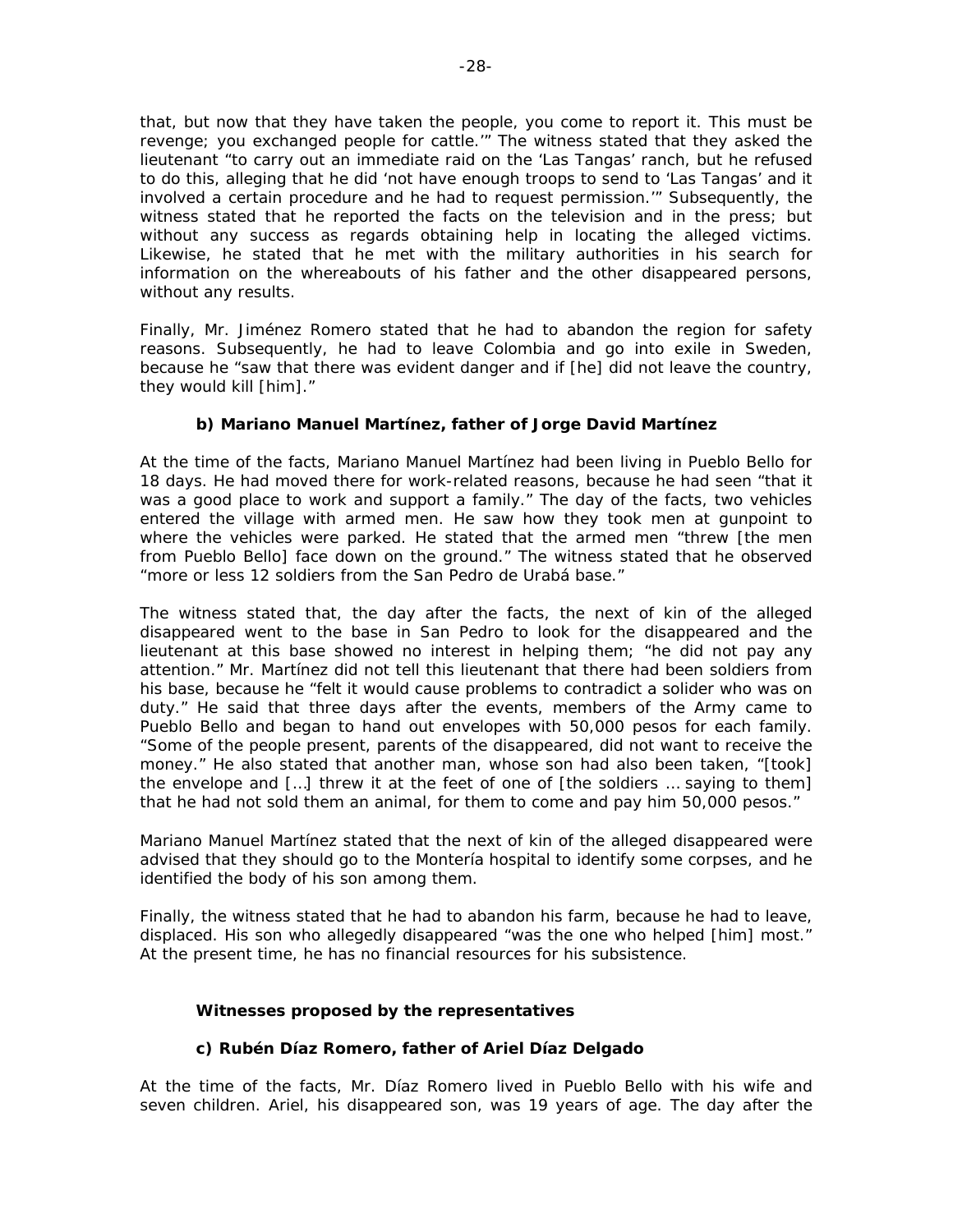events, the witness went with other people to the San Pedro military base to look for the disappeared, but the Army did not offer to help them find [the disappeared] and they had to return to the village. He said that, months later, he was advised about the remains found on "*Las Tangas,*" but he did not learn this from the prosecutor's office or any State authority. When he went to identify the corpses in the hospital where the remains had been "thrown on the floor," he did not receive any type of help from the hospital personnel, or the prosecutor's office, or any State official.

The witness stated that, following the facts, "many [of the people of Pueblo Bello were] dispersed, displaced […] to Turbo, Chigorodó and Apartadó." The Army told them they had to leave the village because, if they did not leave, "they were accomplices of the guerrilla." Consequently, he had to go to Chigorodó with his cattle. As a displaced person, members of the Army "took advantage of the situation, [...] and obliged [him] to sell [his] farm."

Mr. Díaz Romero stated that, since the facts occurred, he lives "in penury, […] in a bad financial situation, and ha[s] suffered owing to the violence, the distress of so many people, that does not allow [him] to live in peace."

The witness stated that he knows the authorities have looked for his son, Ariel, but "they have never been able to give him any certainty about anything, [anything at all], even the remains [of his son]." Following the events, "[his] children left [and his] wife was in a very bad way." Finally, he said that "it is impossible […] to explain the anguish, the sadness […], and [particularly] owing to the lack of help."

## **d) Blanca Libia Moreno Cossio, mother of Camilo Antonio Durango Moreno**

Mrs. Moreno Cossio lived with her husband and children. Her son, Camilo, was 20 years of age and, together with her husband, supported the household.

When the witness heard about what had happened in Pueblo Bello, she went to find a means of transport to go to San Pedro de Urabá, together with the next of kin of the other people who were disappeared, in order to seek information on the whereabouts of her son; but they were unable to obtain any information.

The witness indicated that she also went to the Montería hospital to try and identify her son among the corpses there. The bodies were "in a horrible state of decomposition" and she had no one to advise her how to identify her son. To date, no State authority has given her any information about her son's whereabouts.

Mrs. Moreno Cossio stated that Belarmino, her youngest son, was 9 years old at the time of the facts. Following the alleged disappearance of his brother, the child "became very sad" and constantly asked for the return of his brother. The witness said that the child "was terribly sad, […] ever after he was sad, sad." The little boy told her that "Camilo had been to see him; that Camilo threw him a noose and said that he should put it on and jump and nothing would happen." The witness took her youngest son to a doctor, who said that "nothing was wrong with him; that it was just his imagination; it was impossible to take him to a specialist [owing to their] financial situation, because [they] did not have insurance or anything, [and they] had to leave him without any treatment." The witness stated that two weeks after this happened, her youngest son hanged himself. They took him to the hospital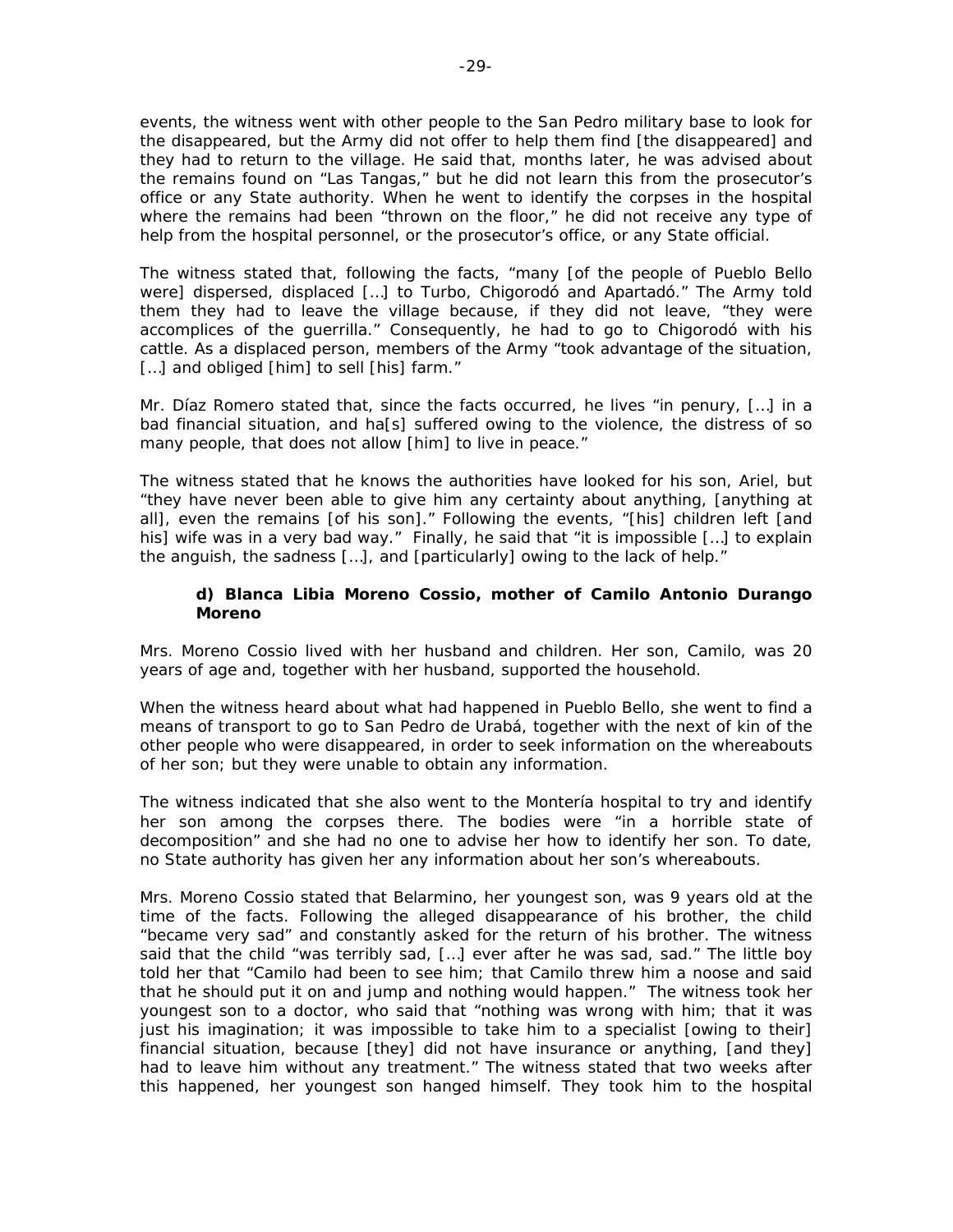immediately, but "there was nothing to be done, he hanged himself; […] his neck was broken."

Finally, Mrs. Moreno Cossio asked for justice to be done and that "her son [Camilo] should be returned to her, even though it is just his remains."

### **e) Nancy Amparo Guerra López, daughter of Carmelo Guerra**

At the time of the facts, the witness was 15 years old and lived with her father and his wife. She said that her father was "the only person [she] had, […] the person [she] loved most."

Ms. Guerra López indicated that it was her father who "supported the household and [they] were never in need of anything." After he disappeared, she abandoned school and had "to work, […] and put up with humiliations, cold, hunger, […] depression." The witness said that her life would have been different if her father had not disappeared, because she "would have completed her studies, would have been an educated woman, might have studied a professional career and […] perhaps, today, would be providing for [her] father." Finally, the witness stated that she wants them to "return [her father], because to date [she does] not know where he is."

### **f) José Daniel Álvarez Ruiz, son of José del Carmen Álvarez Blanco and nephew of Cristóbal Arroyo Blanco**

José Daniel Álvarez Ruiz described "the distressing experience" of the procedure to identify the corpses in the San Jerónimo Hospital in Montería. He referred to the bodies lying there in "a mass with mud and human remains [that] it was impossible to identify."

The witness indicated that he joined ASFADDES in 1993. As a member of this association, he has kept up to date with the "status of the investigations and [what has] happened about the remains." He also declared that he has submitted oral and written requests to obtain information on the case file.

Mr. Álvarez Ruiz stated that the exhumation in August 1993 was conducted in winter; hence "after 15 days, the procedure ended without any success." He said that an exhumation was carried out on the "*Las Tangas*" ranch and that, afterwards, the place "was not guarded or watched...". He also stated that blood samples were later taken from the next of kin of the alleged disappeared in order to carry out DNA testing on the remains that had been found. However, he affirmed that the prosecutor's office did not offer any help when these samples were taken, or assistance to transport the next of kin to the places where the samples were taken. He declared that no official records were made of the collection of the blood samples, and the only collaboration received from the State was the person who carried out this procedure who, himself, "had very limited financial resources for transport."

The witness explained the steps taken to exhume the remains from a common grave in the cemetery of San Antonio de Montería in October 2005. In this regard, he stated that "there was a great deal of water" and that the Government agents who took part "did not have the tools to prevent the site from becoming inundated." Consequently, the exhumation could not be carried out.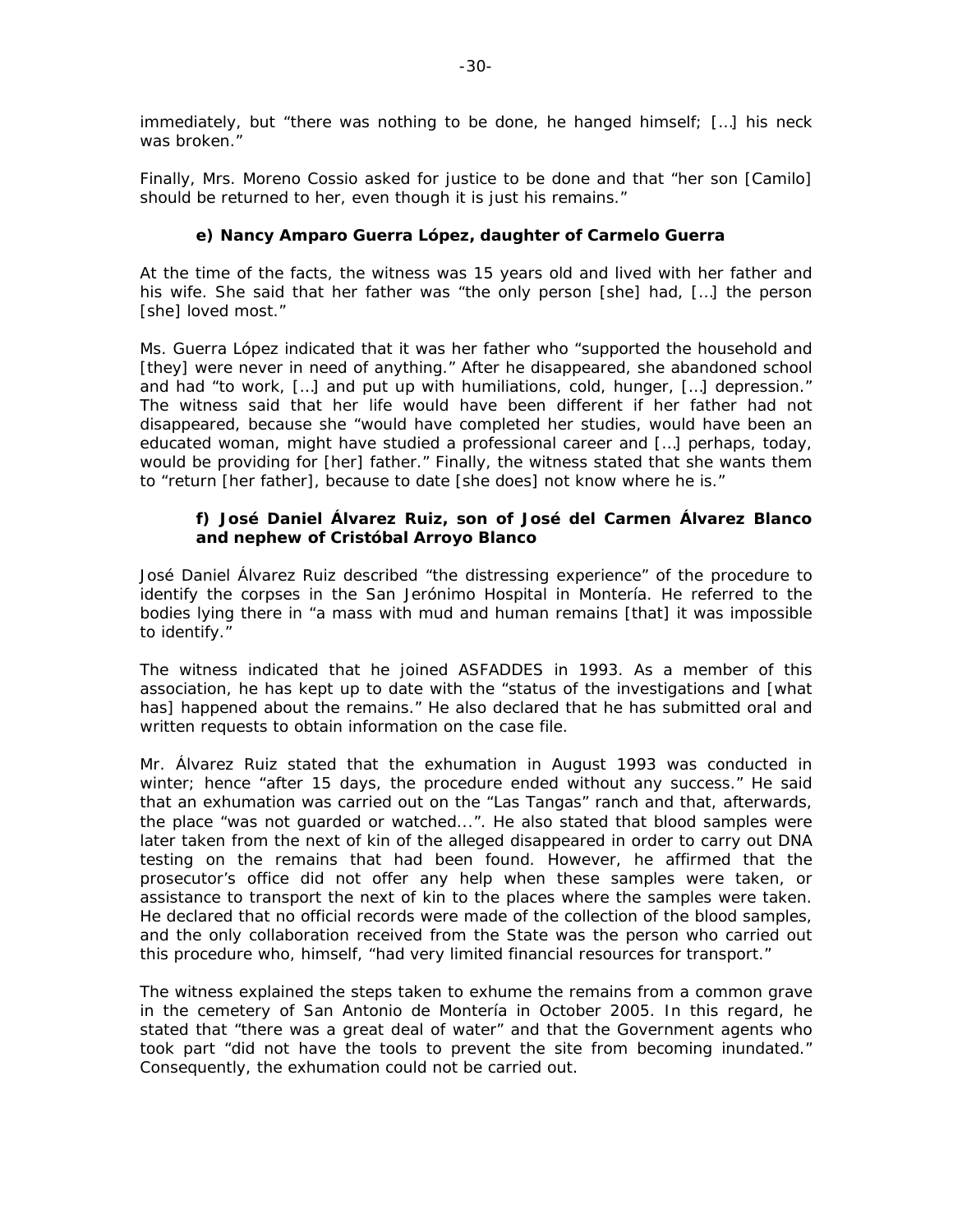Mr. Álvarez said that, as far as he knows, the prosecutor's office never summoned the alleged victims' next of kin to make statements from the time the events occurred until after the exhumation conducted in 2004.

The witness stated that, as a result of his investigations to find the persons who were allegedly disappeared, he has "been harassed" and has received "personal threats owing to the measures [he] took to try and find [his] father." In addition, he "had to move to Bogotá and, while on the ASFADDES Board, a secretary received a telephone call saying that "they had found [him] and would kill [him]."

Mr. Álvarez stated that the facts "have had an impact on [his] personal life, [because,] when an exhumation begins, [he] believe[s] they will find [the remains of the alleged victims, but] when it ends unsuccessfully, [his] hopes of being able to find them and know that, at least, the remains will be returned, evaporate."

Finally, the witness indicated that, following the events of 1990, "neither [he] nor [his] six siblings could return to school, [because] there was no one to bring home the food they needed, [so they] all had to take care of themselves." His "12-year old brother used to get drunk." All the siblings went to live in different places and "have never again been able to live together."

### **Witness proposed by the State**

#### **g) Elba Beatriz Silva Vargas, attorney from the National Human Rights Unit of the Office of the Prosecutor General of Colombia**

The witness stated that 10 people had been convicted of the facts that occurred in Pueblo Bello; in particular, Fidel Castaño Gil, one of the main promoters, organizers and financers of the paramilitary groups. She also indicated that the statements of the next of kin had been included in the proceedings and that almost 23 people had been investigated, of whom nearly 20 had been accused and 10 found guilty; of the latter, two were serving their sentences. In this regard, the witness stated that "they had been unsuccessful in capturing the individuals involved in the facts."

Regarding the participation of military personnel in the events, Ms. Silva Vargas stated that "the Attorney General's Office [began] a disciplinary investigation, a series of procedures, of tests […] to establish the possible responsibility of the Army and that two people had been investigated during [this] procedure."

The witness referred to the exhumations carried out in the cemetery of San Antonio de Montería and to the collection of evidence from the bodies, with "negative results." She also stated that the time of year and climate conditions had been taken into account when carrying out these exhumations, but they had been suspended "because there was a change of climate in the country at that time." She also said that at one time the Prosecutor General's Office had to interrupt its work owing to "the notorious situation of public order; [namely, the] permanent presence of illegal guerrilla and paramilitary groups, supported by organized crime, drug-trafficking." However, she said that "different actions [had been carried out], people had been interviewed; they had looked for the disappeared throughout the country[, …]; there had been communication with the representatives of the victims[, who] had been informed of the search [and] invited to take part in the procedures."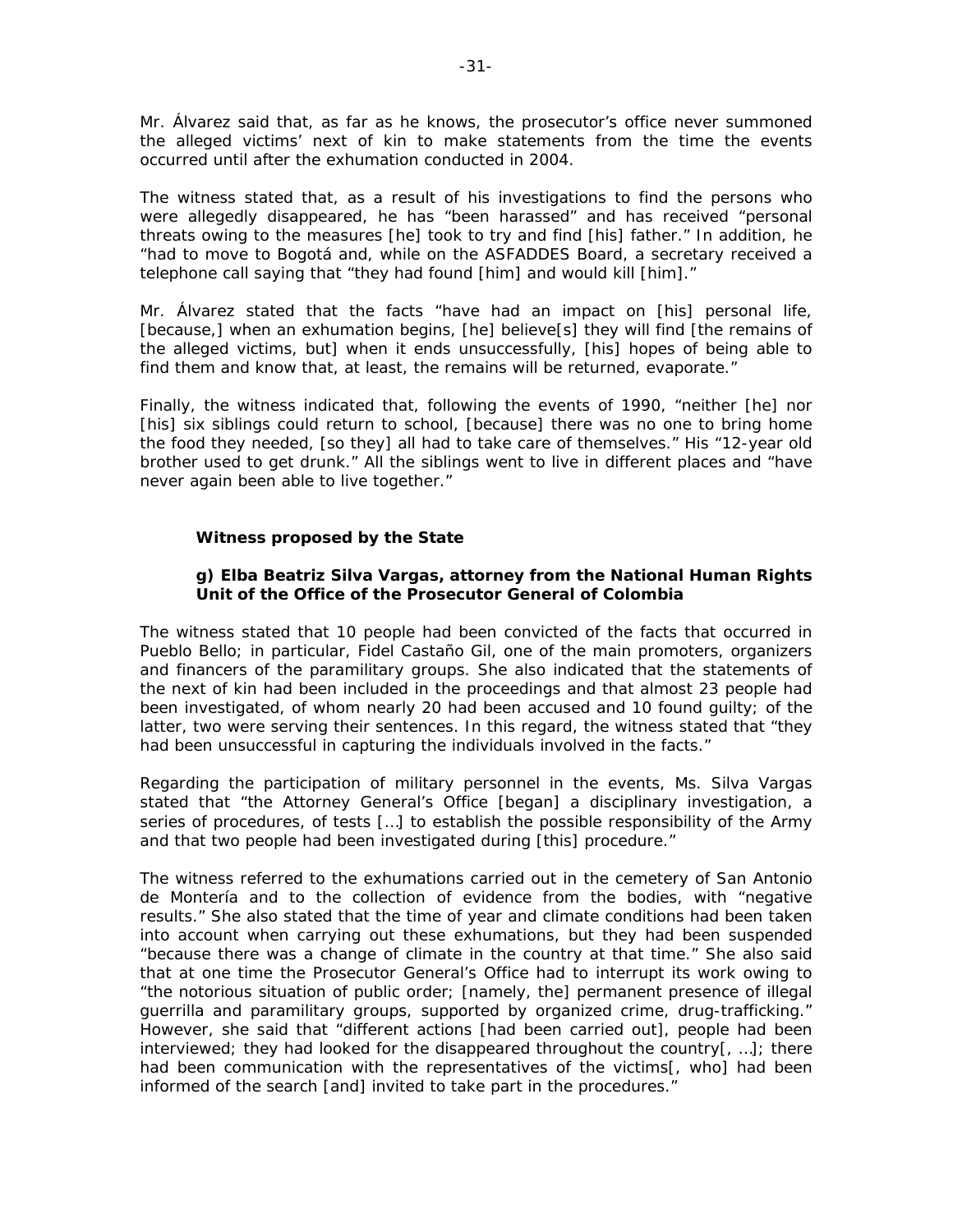Ms. Silva Vargas also stated that she could vouch for the technical capacity of those responsible for searching for the disappeared and exhuming the bodies; they were members "of the forensic team of the Prosecutor General's Office, composed of doctors, anthropologists, forensic experts [who] use […] every scientific method possible."

The witness indicated that, in this case, "specialized prosecutors had been appointed who were fully trained in affairs related to the inter-American systems and […] in investigation techniques." She stated that these prosecutors "were supported financially […] by a State program […] sponsored […] by a United Nations agency to undertake this type of case, […] and a special group of investigators had been assigned to the case; a special group of forensic experts, of experts in technical and scientific areas such as doctors, odontologists, anthropologists, and people with experience in these sensitive issues."

Finally, the witness indicated that there is "a steering committee to guide the investigation of this case, composed of members of the Judiciary: judges, and representatives of the Attorney General's Office, the Ombudsman's Office, and the Prosecutor General's office, assisted by the Office of the United Nations High Commissioner." She stated that currently the investigation is being handled by the National Human Rights Unit.

## *C) ASSESSMENT OF THE EVIDENCE*

67. In this section, the Court will assess the probative elements provided to the Court, as regards both their admissibility and their value in relation to the facts of the instant case.

### *Assessment of the testimonial evidence*

 $\overline{a}$ 

68. In relation to the statements made by the witnesses proposed by the Commission, the representatives and the State, Court admits them, to the extent that they are in keeping with the purpose established by the President in his orders of July 29 and September 6, 2005 (*supra* paras. 27 and 30), and accepts their probative value.

69. In this regard, the Court considers that the testimony of Ángel Emiro Jiménez Romero, José Daniel Álvarez Ruiz, Rubén Díaz Romero, Blanca Libia Moreno Cossio and Nancy Amparo Guerra López (*supra* para. 66(a), (c), (d), (e) and (f)) is useful in this case.<sup>13</sup> However, since they are next of kin of the alleged victims and have a direct interest in the case, it must be assessed together with all the evidence in the case and not in isolation (*infra* para. 77).

70. The State contested the statement made before the Inter-American Court on September 19, 2005, by the witness, Mariano Manuel Martínez (*supra* para. 66(b)), considering that it lacked credibility. In this regard, the Court considers that this testimony can help the Court understand the facts of this case, to the extent that it is in keeping with the purpose defined in the said order of July 29, 2005 (*supra* para. 27), and assesses it together with the body of evidence, since the witness is among

<sup>13</sup> *Cf. Case of Blanco Romero et al., supra note* 10, para. 45; *Case of García Asto and Ramírez Rojas, supra note* 10, paras. 91 and 95, and *Case of Gómez Palomino, supra note* 10, para. 50.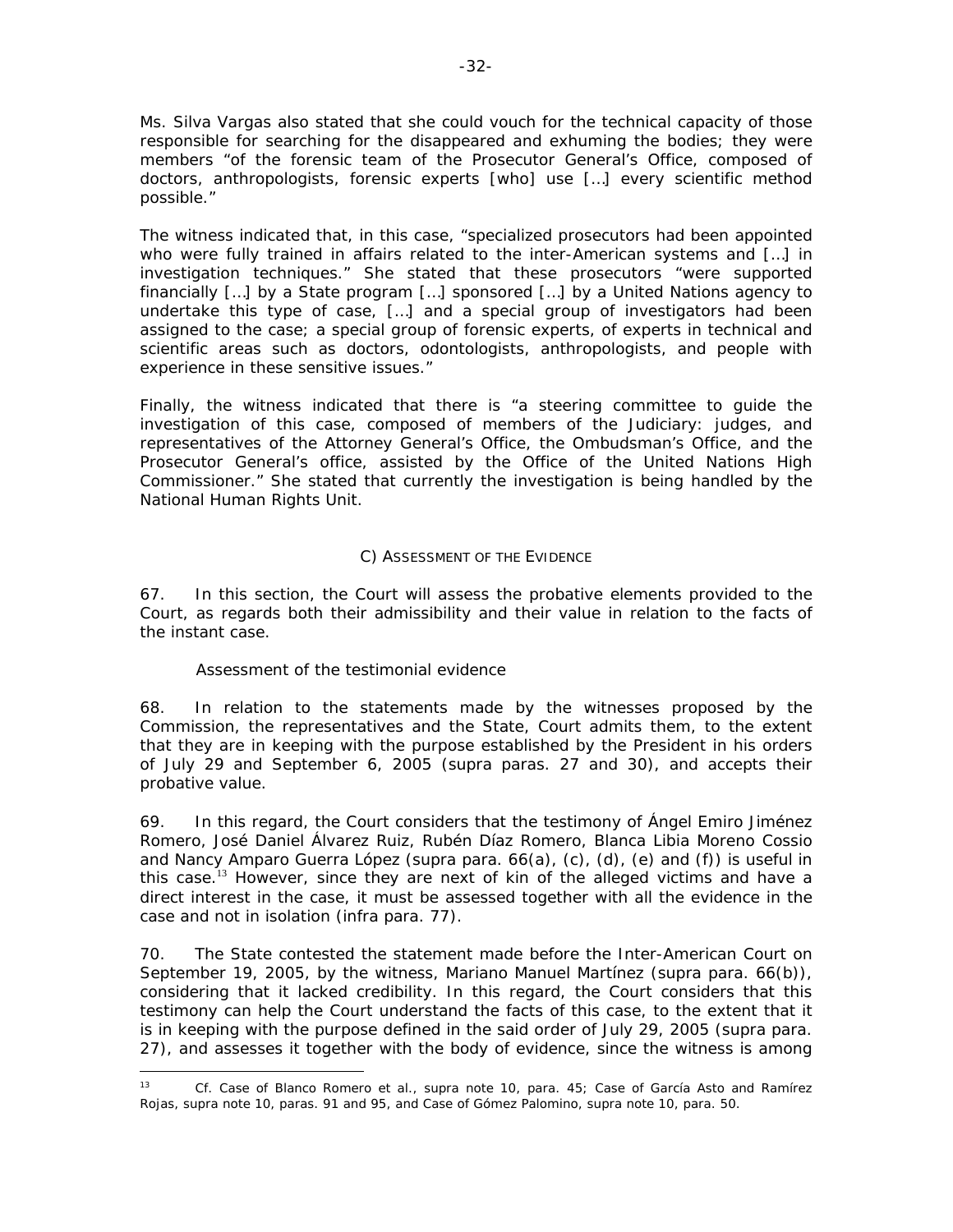the alleged victims' next of kin (*supra* para. 69), applying the rules of sound criticism and bearing in mind the State's observations.

### *Assessment of the documentary evidence*

71. In this case as in others,<sup>14</sup> the Court accepts the probative value of the documents presented by the parties at the proper procedural opportunity that were not contested or opposed, and whose authenticity was not questioned.

72. Regarding the documents requested by the Court based on Article 45 of the Rules of Procedure which were submitted by the representatives (*supra* paras. 32 and 34), the Court incorporates them into the body of evidence in this case. Also, in application of the provisions of the said article of the Rules of Procedure, the documentation presented by the Commission, the representatives and the State following the presentation of the application, the requests and arguments brief and the answer to the application, respectively, are incorporated into the evidence, since they are considered useful in the instant case.

73. With regard to the statements made before public notary (affidavits), the Court admits them to the extent that they are in keeping with the purpose established in the order of July 29, 2005 (*supra* para. 27), bearing in mind the State's observations during the public hearing (*supra* para. 31), in particular in relation to the statements of Benildo José Ricardo Herrera and Leovigilda Rosas Villalba. Moreover, since the alleged victims' next of kin have a direct interest in the case, their statements must be assessed together with all the evidence in the case and not in isolation, applying the rules of sound criticism.<sup>15</sup>

74. In the case of the newspaper articles submitted by the parties, the Court considers that they can be assessed to the extent that they refer to well-known public facts, or statements by State officials, or corroborate aspects related to the instant case.<sup>16</sup>

75. The Inter-American Commission contested the evidence submitted by the State with its final written arguments, because it considered "that it was not offered or submitted at the corresponding procedural occasion; it does not correspond to the reports on supervening facts that were requested as useful evidence by the President of the Court at the end of the public hearing […], and it was not accompanied by an explanation about its late incorporation into the case file." It added that "irrespective of the question of admissibility, there are serious flaws in the documents presented; which is the only conclusion that can be inferred from the material conditions in which the documentation was forwarded [...]: incomplete, repeated, partially illegible, damaged and disordered." It therefore requested the Court to "reject [this documentation] on the grounds that it is inadmissible and inappropriate." The State argued, *inter alia*, that "the documents submitted as attachments to its final

 $14$ 14 *Cf. Case of Blanco Romero et al., supra note* 10, para. 43*; Case of García Asto and Ramírez Rojas, supra note* 10, para. 88, and *Case of Gómez Palomino, supra note* 10, para. 45.

<sup>15</sup> *Cf. Case of Blanco Romero et al., supra note* 10, para. 45; *Case of García Asto and Ramírez Rojas, supra note* 10, paras. 91 and 95, and *Case of Gómez Palomino, supra note* 10, para. 50.

<sup>16</sup> *Cf. Case of Blanco Romero et al., supra note* 10, para. 43*; Case of García Asto and Ramírez Rojas, supra note* 10, para. 88; and *Case of Gómez Palomino, supra note* 10, para. 45.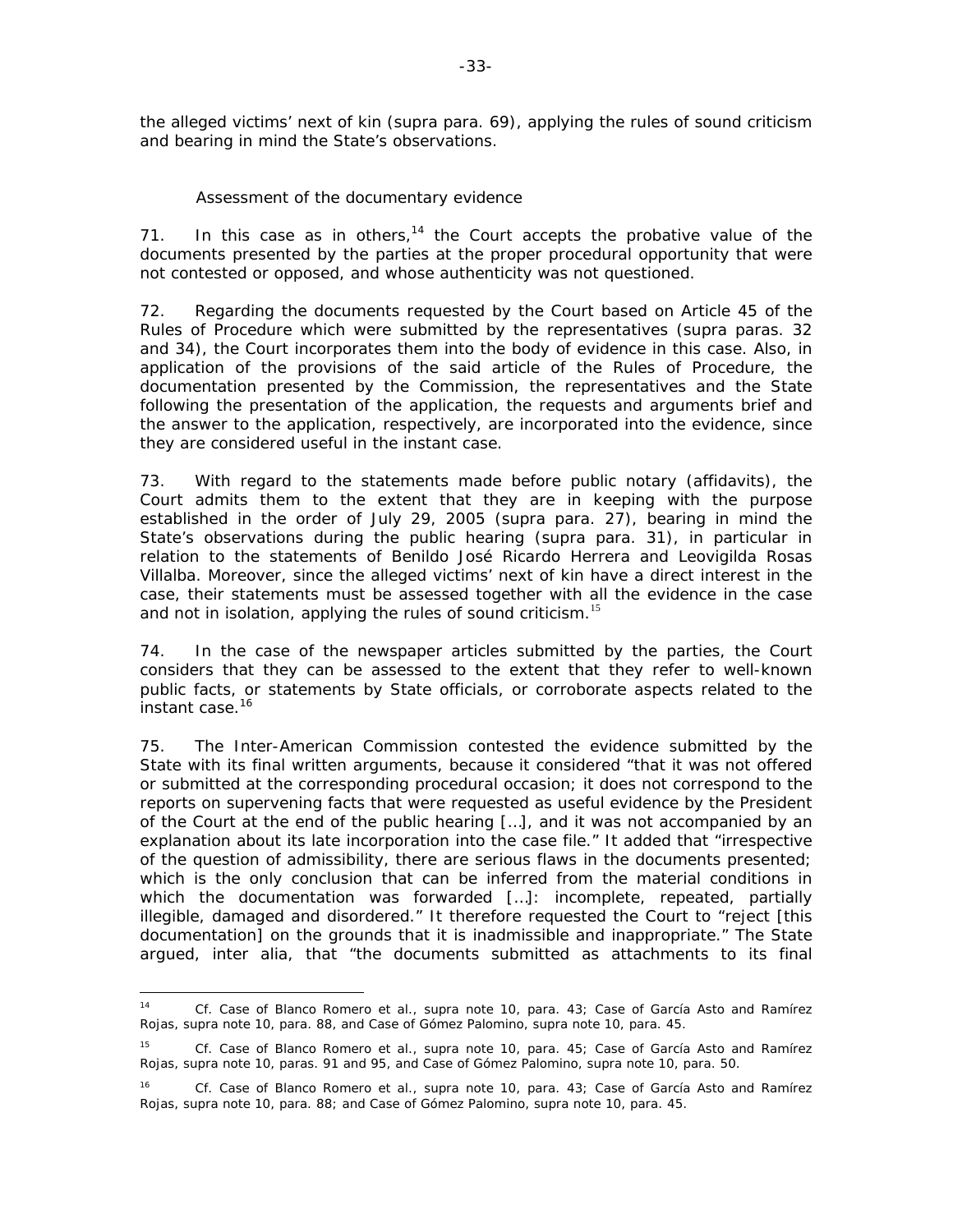arguments correspond to the evidence requested *de oficio* by the Inter-American Court during the public hearing."

76. In this regard, the Court notes that, as indicated by the State, during the public hearing (*supra* para. 31), the President of the Court requested general information and documentation from the State, the Inter-American Commission and the representatives concerning different aspects of this case. Consequently, the Court understands that this documentation was presented by the State in response to the verbal request of the President; consequently, it is formally incorporated in application of Article 45(1) of the Rules of Procedure. Nevertheless, the Court agrees with the Inter-American Commission that many of the documents submitted by the State were incomplete and disordered, and that the administrative and judicial case files that were provided were incomplete. Owing to the way in which this documentation was submitted, the Court accepts it and assesses it to the extent that it is useful for determining the facts of this case, taking into account the defects that have been indicated.

77. The Court also notes that on December 21, 2005, the State submitted documentation concerning one of the items that was requested as useful evidence (*supra* para. 37), after the request had been repeated three times in notes from the Secretariat dated November 9, 14 and 21, 2005 (*supra* para. 32). The Court recalls that, based on the principle of international cooperation, the parties should not only forward to the Court the evidence it requests, but should do so opportunely and in a complete, orderly and legible manner, so that the Court has as much evidence as possible to understand the facts and justify its decisions.17 The Court formally incorporates this evidence into the body of evidence, in accordance with the considerations indicated below (*infra* para. 94) as it is useful for deciding this case.

78. Also, in application of the provisions of Article 45(1) of the Rules of Procedure, the Court incorporates into the body of evidence in the instant case, the following evidence already assessed in *Case of the 19 Merchants* and the *Case of the "Mapiripán Massacre"*, because it is useful to decide this case: Legislative Decree No. 3398 of December 24, 1965; Decrees Nos. 0180 of January 27, 1988, 0815 of April 19, 1989, 085/1989, 1194 of June 8, 1989, 3030/90 of December 14, 1990, 2266 of October 4, 1991, 2535 of December 17, 1993, 356/94 of February 11, 1994, 324 of February 25, 2000, 3360 of November 24, 2003, 2767 of August 31, 2004, and 250 of February 7, 2005; Acts 48 of December 16, 1968, 200/1995, 387 of July 18, 1997, 418 of December 26, 1997, 548 of December 23, 1999, and 782 of December 23, 2002; the judgment of May 25, 1989, delivered by the Supreme Court of Justice, the judgment of May 28, 1997, delivered by the Cúcuta Regional Court, the judgment of March 17, 1998, delivered by the Military Superior Court, and the judgment of April 14, 1998 delivered by the *Tribunal Nacional*; the report of the United Nations Special Rapporteur on summary or arbitrary executions on a visit to Colombia from October 11 to 20, 1989; and the reports of the United Nations High Commissioner on Human Rights on the situation of human rights in Colombia of 1998, 2000, 2004 and 2005.

79. The Court also incorporates into the body of evidence the joint report of the Special Rapporteur on the question of torture, Mr. Nigel S. Rodley and the Special Rapporteur on extrajudicial, summary or arbitrary executions, Mr. Barce Waly

 $17$ 17 *Cf. Case of the "Juvenile Reeducation Institute"*. Judgment of September 2, 2004. Series C No. 112, para. 93.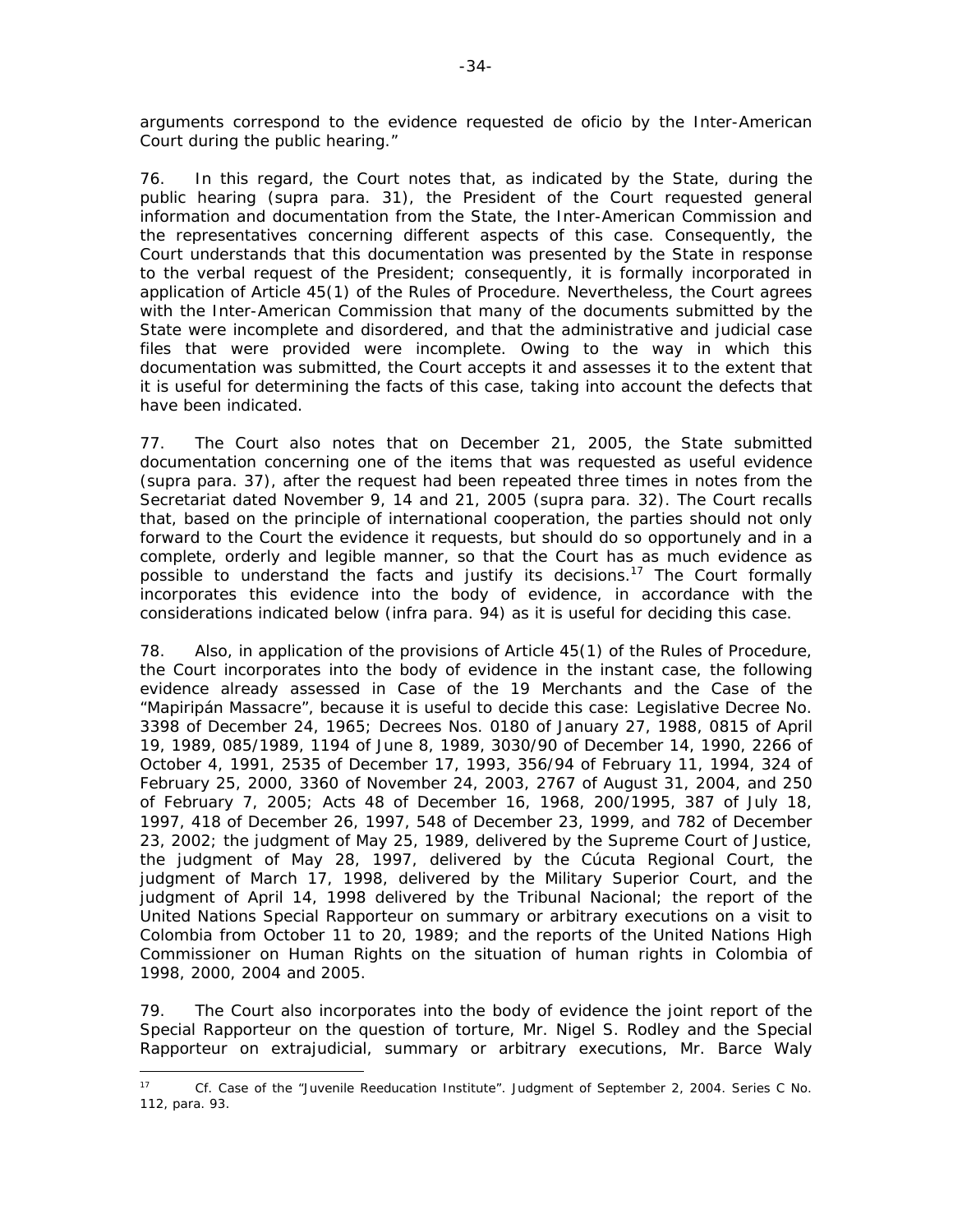Ndiaye, submitted pursuant to Commission on Human Rights [of the United Nations Economic and Social Council] resolutions 1994/37 and 1994/82: Visit by the Special Rapporteurs to the Republic of Colombia from 17 to 26 October, 1994, E/CN.4/1995/111 of January 16, 1995, since it is useful for deciding this case.

\*

80. The specific facts that are in dispute include the possible transit of the trucks with the alleged victims and the paramilitary group through the military roadblock located between Pueblo Bello and San Pedro de Urabá. One of the fundamental probative elements in this regard is the testimony of the self-confessed member of the paramilitary group, Rogelio de Jesús Escobar Mejía.

81*.* The State has alleged that there are alternative drivable routes by which the members of the paramilitary group and the alleged victims could have left Pueblo Bello.

82. As will be indicated below, there is no dispute concerning the existence of detours, paths and trails branching off the main road between Pueblo Bello and San Pedro de Urabá (*infra* para. 138). This possibility was examined in the proceedings before the Attorney General's Office, during which four reports were submitted, three of them by military officials in October 1990. Nevertheless, based on these reports, it is not possible to conclude whether these other routes were drivable by the trucks in question:

- (a) Based on an aerial inspection of Pueblo Bello and the road to San Pedro de Urabá, a "strategic expert opinion" given by a member of the Army indicated that it had been determined that "there are many possible detours that [...] do not require obligatory transit through the San Pedro military roadblock";
- (b) The report made by a tactical officer of the National Army explained that there were adequate trails that were "drivable";
- (c) An Army officer prepared a topographical report in which he presented several assessments resulting from an aerial reconnaissance and concluded that "the trucks in which those abducted were transported did not necessarily have to pass by the San Pedro de Urabá roadblock, because they could take any of the detours or trails referred to. This possibility was reaffirmed by the fact that, at the time of the crime, it was summer, so that the land was firmer and easier to transit," and
- (d) And, in September, 1981, the Special Investigations Office of the Judicial Police of the Attorney General's Office inspected the road and the trails between Pueblo Bello and San Pedro de Urabá and concluded that there were six trails or detours from the main road, but could not state conclusively whether all of them were drivable at the time of the facts or whether they could be used as routes to avoid passing by San Pedro de Urabá (*infra* paras. 95(130), 95(131), 95(132) and 95(135)).

83. The testimonies and statements received by the Court concur that trails or detours exist, but some of them deny categorically that such trails would be drivable by trucks. Thus, Rubén Díaz Romero stated that he had lived in the area for a long time and knew it very well, and it was not possible for the trucks to reach San Pedro de Urabá by any other road than the one that led to the military roadblock at the entrance to the town. Ángel Emiro Jiménez, who periodically drove through the area because he worked in the banana trade between Apartadó and Montería, agreed with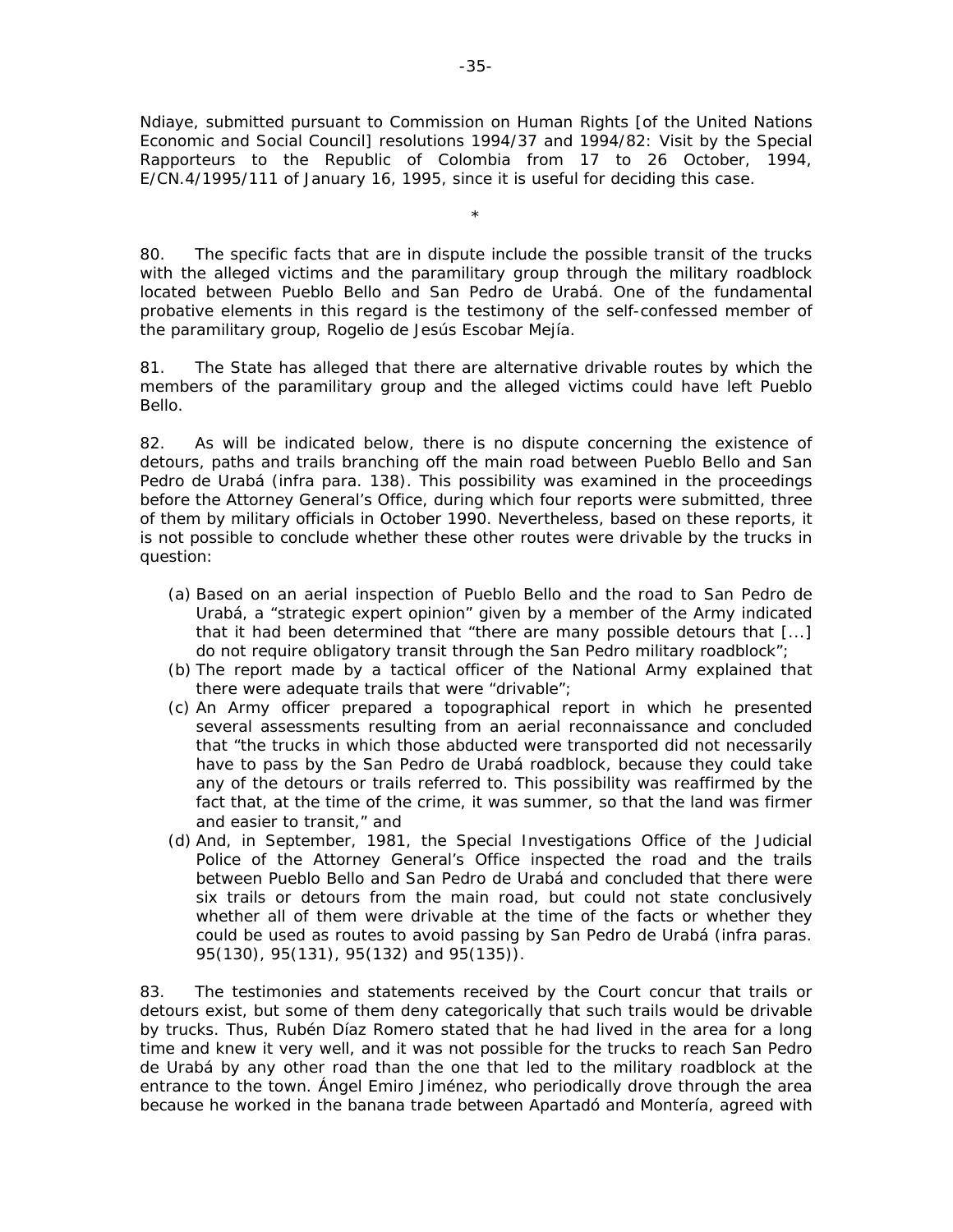Mr. Díaz Romero and testified that all the vehicles traveling in either direction were intercepted at this roadblock and that it was the only road accessible to vehicles of the size of the trucks. Mariano Martínez made the same affirmation, and also several witnesses who made statements before notary public, such as Benildo José Ricardo Herrera and Leovigilda Villalba.

84. However, over and above whether the alternate routes between Pueblo Bello and San Pedro de Urabá, by which the trucks could have evaded the military roadblock, were drivable, the principal probative element to support the premise that the soldiers allowed the trucks to pass through the roadblock and the military base is the statement of the former member of the paramilitary group, Rogelio de Jesús Escobar Mejía, who confessed that he had taken part in the events as a member of the "*tangueros*" group and who was indicted in the criminal proceedings in the ordinary jurisdiction. According to this statement:

We identified ourselves with red and pink scarves. The people were gagged so that when we drove through San Pedro no one could make any noise. There is an Army base about 20 minutes on foot from Pueblo Bello and beyond it the Army roadblock. Fernando, alias "*Noventa,*" emerged from the Army base, and also an Army lieutenant and two other soldiers; according to the lieutenant, they were a corporal and a soldier. The lieutenant got into the cabin of the first vehicle; the corporal climbed onto one running board and the soldier onto the other. I was on the front part of the truck's chassis and the lieutenant asked me how many people we had in that vehicle. I did not answer him. The lieutenant took us through the roadblock which was about 15 or 20 minutes from the base. When the lieutenant dismounted, he told the driver and Fernando, alias "*Noventa,*" that, from there on, there would be no problem. When we passed by the Army base, the lieutenant made the truck detour to the south so that it did not pass through a small village called San Vicente del Congo; he told the driver which way to go. When we passed by the village, the soldier who was on the running board of the truck raised his arm and saluted a soldier who was in one of the streets of the village. The truck did not stop at the roadblock at the entrance to San Pedro. When we were in the center of San Pedro, the lieutenant and the other men in uniform dismounted and Fernando had to get out to vomit because he was drunk on "*aguardiente.*" When the lieutenant got out he told me to fasten down the tarpaulin of the truck so that no one in San Pedro would be able to see anything. From the outset, Fidel Castaño told us that we would not have any problem with the Army because everything had been arranged.<sup>18</sup>

85. The State alleged that the testimony of Rogelio de Jesús Escobar Mejía "did not have the necessary probative value to accuse the soldiers of the facts and, consequently, destroy the presumption of their innocence." In this regard, the State indicated in its final written arguments that:

[...] In this proceeding before the Court, reference has been made over and over again to the testimony of ROGELIO DE JESÚS ESCOBAR MEJÍA in order to use it as evidence, without respecting the minimum rules that should govern assessment of the testimony of one of the accused in criminal proceedings. Since this is key testimony in the proceedings to attribute responsibility to an individual agent – an obligatory requirement for attributing international responsibility to the State - we will examine it below in order to prove that it has no probative value as regards attribution of responsibility to the soldiers. We wish to make it very clear that this testimony is not, and can never be considered indivisible. Undoubtedly some parts of his statement have probative value; however, it has no credibility with regard to the intervention of the soldiers, by act or omission, in the actions of the members of the illegal armed group […]

The testimony of ROGELIO DE JESÚS ESCOBAR MEJÍA cannot be considered grounds for a judgment by the Court against the State, because its content has not been proved. The only way that the content of this statement could have been taken into consideration as

 $\overline{a}$ 

<sup>18</sup> *Cf.* statement made by Rogelio de Jesús Escobar Mejía before the DAS on April 25, 1990 (file of useful evidence submitted by the State, folio 4549).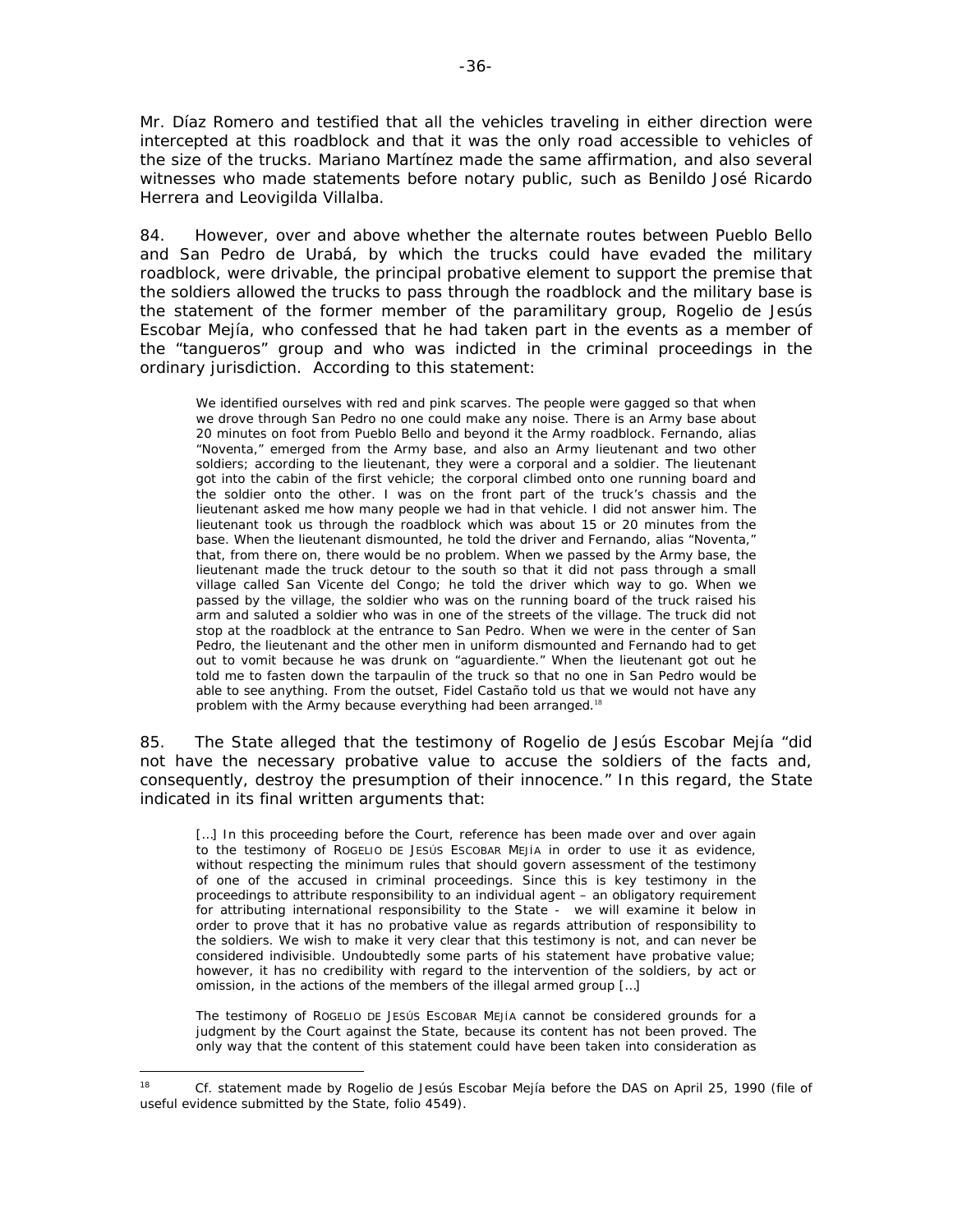a proven fact would have been if it had been corroborated by objective external elements, which has not happened in this case. Furthermore, it has been verified […] that the testimony of Mr. ESCOBAR MEJÍA should be considered inappropriate [and] leaves many questions unanswered when it is examined pursuant to the principles of experience and of the psychology of the testimony.

86. This testimony was assessed by the organs of the ordinary criminal jurisdiction and in the proceeding filed by the Office of the Delegate Attorney for Human Rights. Escobar Mejía's testimony was never admitted in the investigation initiated in the military criminal jurisdiction, and there is no record that he made a statement.

87. On this point, it should be emphasized that, as will be described in more detail below (*infra* paras. 179 to 183), no charges were laid against the members of the armed forces in the ordinary criminal jurisdiction. However, the testimony of Mr. Escobar Mejía was assessed by the three instances that heard the criminal proceedings culminating in the conviction of several members of the paramilitary group, as follows:

a) The judgment in first instance of the Medellín Regional Court granted probative value to this testimony in order to justify the conviction of several members of the paramilitary forces:

> In view of the foregoing, this Court finds that the statement provided by Rogelio de Jesús Escobar Mejía has endured the rigors of sound criticism and, indeed, should not be underrated [...] principally because, in the type of crime that we are examining, the evidence is often supported by the confession, betrayal or description provided by one or some members of the criminal group.

> [...] Here we have an appropriate, coherent, serious, impartial testimony, which endured the rigors of sound criticism [...] The insightfulness that Rogelio de Jesús has shown during his different appearances reveals a factual reality [...]

> [...] this Court considers that the testimony of Rogelio de Jesús is completely admissible [...].<sup>19</sup>

b) In second instance, the *Tribunal Nacional* ruled on the truth of this testimony:

[The statements of] Rogelio Escobar Mejía before different judicial officials, and before DAS and the Attorney General's Office are coherent, specific, certain and reiterative in relating in detail the different illegal activities carried out by the "paramilitary" group of which he was a member. These affirmations merit credibility because, contrary to the allegations of the appellants, no other motive can be observed in these affirmations, given freely and of his own free will, than to tell the truth, to prevent the impunity of such horrendous events and to try and obtain the benefits that the Government offers openly in exchange for the collaboration of those who submit themselves to justice.<sup>20</sup>

c) The Appeals Chamber of the Supreme Court of Justice also ruled on the credibility of the statement made by Escobar Mejía. This Chamber decided an appeal filed by the defense lawyers of one of the accused, who considered that the *Tribunal Nacional* had incurred in alleged error in the assessment of

 $19$ 19 *Cf.* ordinary judgment of May 26, 1997, delivered by the Medellín Regional Court (file of attachments to the application brief, tome II, attachment C2, folios 373, 379 and 384).

<sup>20</sup> *Cf.* judgment of the Sentencing Chamber of the *Tribunal Nacional* of December 30, 1997 (file of attachments to the application brief, tome II, attachment C3, folio 456).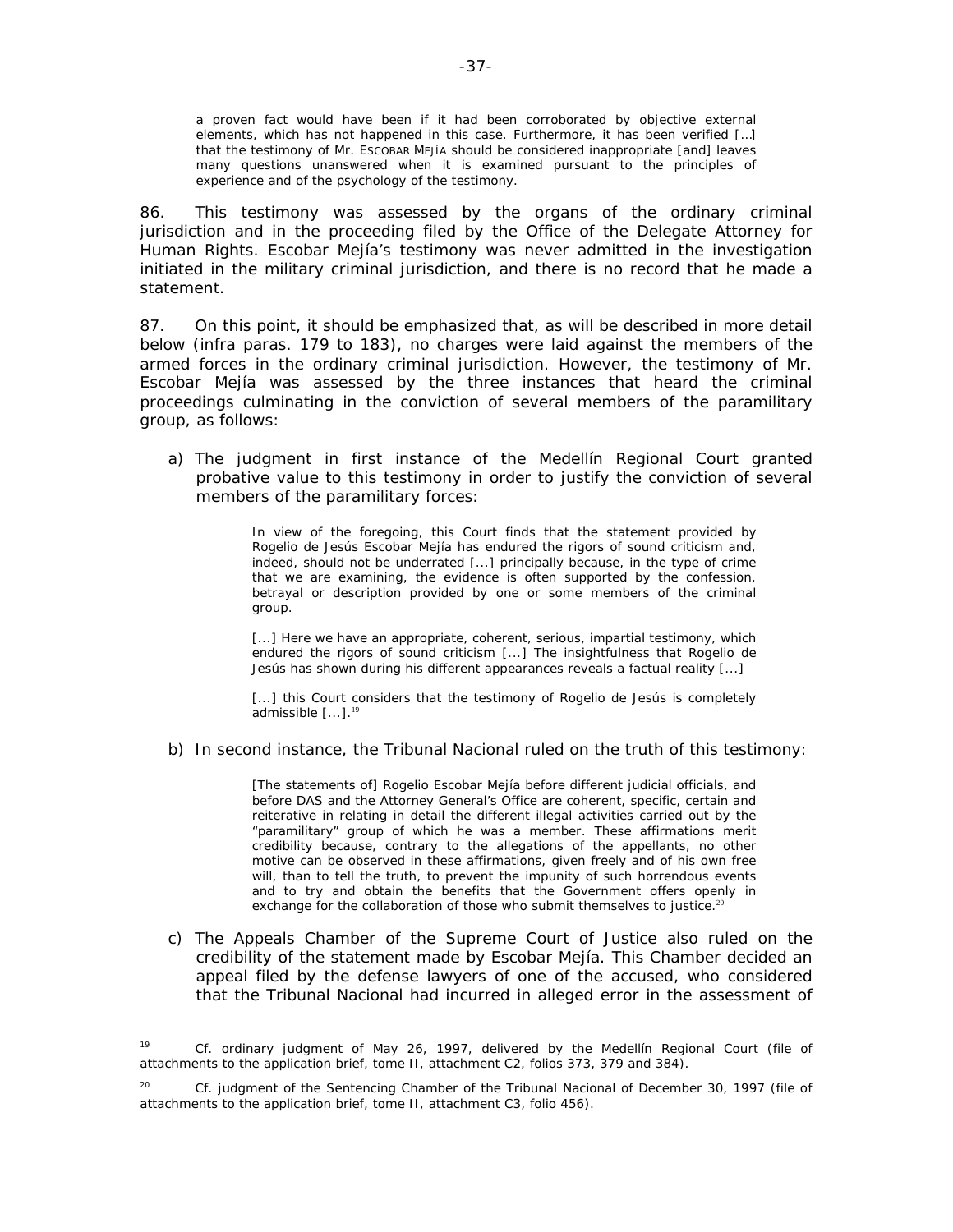the only testimonial evidence – precisely the testimony of Rogelio de Jesús Escobar Mejía. The Appeals Chamber found:

[...] Indeed, as it is already known, the said witness Escobar Mejía, referring to OGAZZA PANTOJA, in relation to the raid on Pueblo Bello, stated that the latter had acted as head of intelligence, establishing the names of those who had some link or sympathy with the guerrilla, but he did not know [whether] this individual had taken part in the raid itself. The Chamber found that this testimonial statement was credible, taken as a whole; in other words, not assessing isolated phrases of the statement, outside the context and the circumstances in which the facts took place – its sphere of action – taking into consideration, as was corroborated, that it was not an invention, but corresponded to the experience of the witness himself, as a former member of the paramilitary group commanded by Castaño Gil. This allowed him to explain specifically the hierarchical structure of the organization, the names of several of its commanding officers, the criminal acts that had been committed, the time, methods and place where the activities had occurred, even specifying the place where some of the victims abducted during the raid on Pueblo Bello had been buried, as corroborated by the respective authorities.

[...] Consequently, it is in this context that the *ad quem* proceeded to assess the affirmations of Escobar Mejía in relation to his accusation against OGAZZA PANTOJA, evaluating the whole content, without disregarding anything, but situating and appreciating it within the factual context described by this witness; that is, understanding that it referred to a criminal organization, which, among its different activities, deliberately planned the raid on Pueblo Bello with a specific purpose, which was to murder all the persons it believed had links to the guerrilla [...].<sup>21</sup>

88. In other words, the ordinary criminal jurisdiction granted full credibility to the testimony of Mr. Escobar Mejía. It is also relevant that his statement before the State authorities was decisive for finding the place where some of the alleged victims abducted from Pueblo Bello had been buried. Nevertheless, since proceedings before the Court are not of a criminal nature (*infra* para. 122), it is not necessary to determine the truth of his statement as a co-accused in the said criminal proceedings, or the alleged contradictions in which he incurred before the said instances. When attempting to deny the probative value of this statement, among other arguments, the State based itself on the assessment of the said statement made by the Attorney General's Office during the initial administrative proceeding.

89. However, in both instances, the Office of the Delegate Disciplinary Attorney for Human Rights accorded probative value to the testimony of Mr. Escobar Mejía, even though it did not consider it provided sufficient evidence for establishing the disciplinary responsibility of the soldiers under investigation. This Office's ruling of July 31, 2000, absolved Officer Rincón Pulido from responsibility, arguing that, against him, there was only a slight indication that he had been one of the perpetrators of the facts under investigation. Nevertheless, in this decision, the Office itself indicated that:

This Office of the Delegate Attorney considers it evident, according to the probative material gathered, particularly based on the statement of Rogelio de Jesús Escobar Mejía, and, although it contains a few inaccuracies as regards time, distances and the names of some places – since it appears that he did not know the area very well – this Delegate does not find any reason for this witness to have lied as regards the collaboration he says that an officer of the national Army, regarding whom he did not provide any further elements so as to be able to identify the latter, who was on duty at

 $\overline{a}$ 

<sup>21</sup> *Cf.* appeal judgment of March 8, 2001, of the Criminal Appeals Chamber of the Supreme Court of Justice (file of attachments to the application, tome II, attachment C4, folios 503 and 504).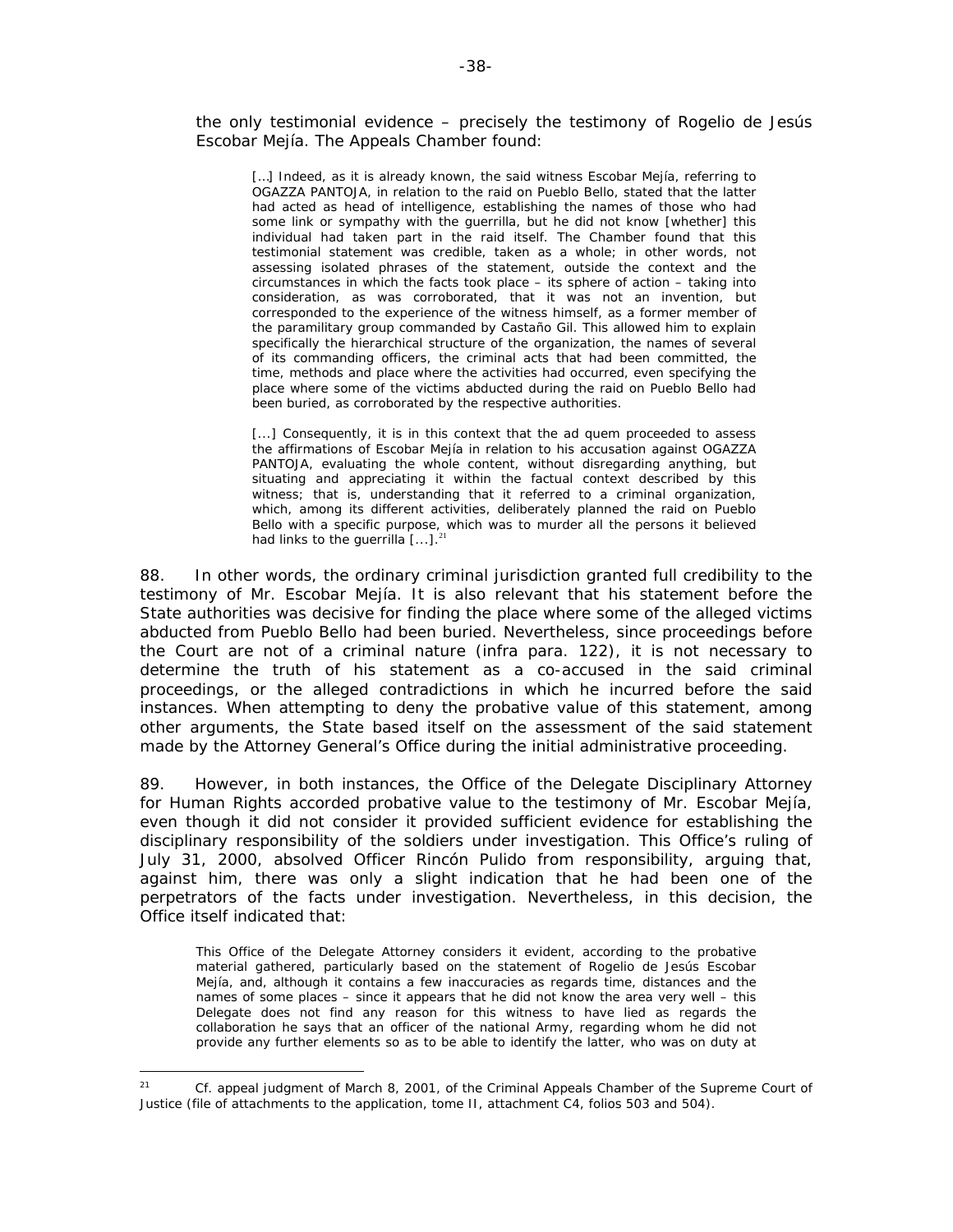the roadblock installed in San Pedro de Urabá at that time, gave the paramilitary  $\text{group}^2$ 

90. According to the assessment of Mr. Escobar Mejía's statement by the domestic administrative and criminal instances, it can be seen that, under the ordinary criminal justice system, the testimony of a person who had been a member of a paramilitary group was considered valid for prosecuting and convicting other members of the group, and also to find the place where the bodies of the victims had been buried. Nevertheless, despite its evident relevance, this testimony was not assessed by the military criminal justice system. This is also inconsistent with the position expressed by the State before the Court: if one of the State's arguments is that domestic remedies (in the ordinary criminal justice jurisdiction and the disciplinary procedure) have been effective in this case, this opinion of the domestic remedies that accorded probative value to the statement, prevents the State from validly rejecting its content before this international instance.

91. The Court does not determine individual responsibilities (*supra* para. 122), so it does not need to make a more specific assessment of the probative nature of the statement made by Mr. Escobar Mejía before the domestic administrative and jurisdictional bodies, as the State suggests.

92. The Court considers that the statements made by Mr. Escobar Mejía before the domestic administrative and jurisdictional bodies may be relevant to decide this case, so they will be assessed together with the other evidence.

\*

93. In addition, the Commission and the representatives have alleged that approximately eight days after the facts, three men dressed as solders, allegedly from the Carepa military base, came to Pueblo Bello by helicopter and, based on a list, gave out envelopes containing 50,000 pesos to the alleged victims' next of kin, even though many of the latter refused to receive the envelopes. During the public hearing, the State did not contest the statements of the witnesses in this regard. In the opinion of the representatives, this also shows the connection of members of the Armed Forces with the facts of the case, because it is an action that acknowledges responsibility for acts carried out by the Army and, particularly, by the Urabá Military Chief.

94. Consequently, as helpful evidence, the Court requested clarification of this point (*supra* para. 32). It wanted to know if this had really occurred and the nature and motive of the administrative or legal act ordering delivery of this money. The State submitted some information in this regard (*supra* para. 37), after the allotted time and when it had been asked to do so three times. It advised that, according to the Presidential Social Action and International Cooperation Agenda (Deputy Director for Attention to the Victims of Violence) and the Budgetary Group of the Administrative Department of the Presidency of the Republic, "there was no record to show that money had been provided on the occasion of the [Pueblo Bello] massacre," or "any payment [of suppliers of services] for the 1990 and 1991 fiscal year allocated to the jurisdiction of Pueblo Bello." In addition to its late presentation

 $22$ 22 *Cf.* judgment of July 31, 2000, delivered by the Office of the Delegate Disciplinary Attorney for Human Rights of the Attorney General's Office (file of attachments to the application, tome II, attachment C-10, folio 679).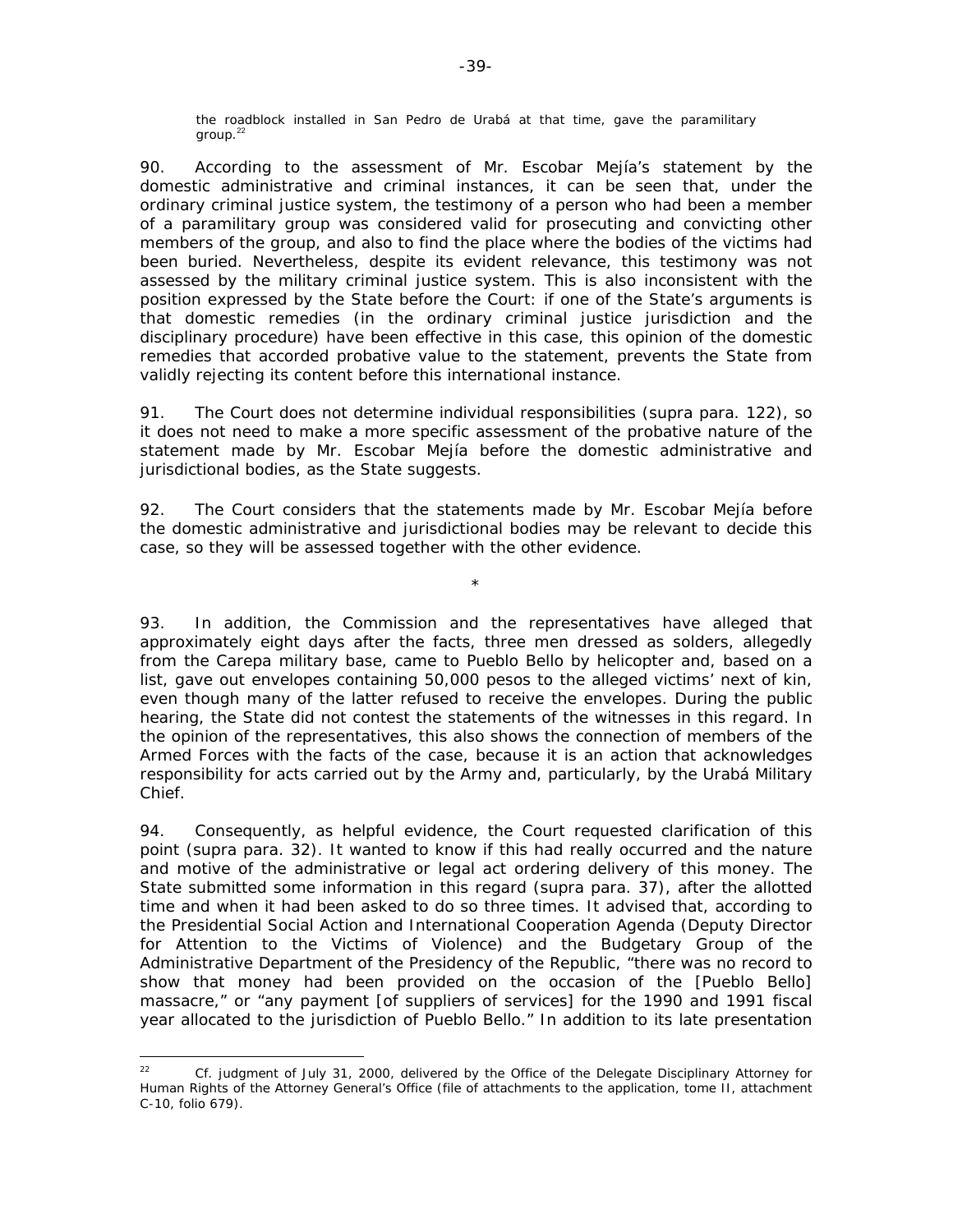(*supra* para. 32), this information does not contradict the statements of the witnesses, does not respond to the Court's question, and does not adversely affect the probative nature of this fact.

#### **VII PROVEN FACTS**

95. Having examined the probative elements in the case file and the statements of the parties, the Court finds that the following facts have been proved:

*The internal armed conflict in Colombia and the illegal armed groups, called "paramilitary groups"* 

95(1) Beginning in the 1960s, different guerrilla groups emerged in Colombia and, owing to their activities, the State declared "that public order had been disrupted and national territory was in a state of siege." In view of this situation, on December 24, 1965, the State issued Legislative Decree No. 3398 "organizing the defense of the nation"; this decree was of a transitory nature, but it was adopted as permanent legislation by Act No. 48 of 1968 (with the exception of articles 30 and 34). Articles 25 and 33 of this Legislative Decree provided a legal basis for the creation of "selfdefense groups." The preambular paragraphs of the decree stated that "the subversive actions undertaken by extremist groups to alter the legal order called for a coordinated effort by all law enforcement bodies and the armed forces of the nation"; in this regard, the said article 25 stipulated that "[a]ll Colombians, men and women, who were not affected by conscription for obligatory military service c[ould] be used by the Government in activities and tasks which w[ould] contribute to reestablish normality." In addition, article 33(3) stated that "[t]he Ministry of National Defense, through the authorized commands, may seize, when it deemed appropriate, as its own property, arms considered to be for the exclusive use of the Armed Force." "Self-defense groups" were formed legally under these provisions; hence they had the support of the State authorities. $^{23}$ 

95(2) In the context of the fight against the guerrilla groups, the State encouraged the creation of "self-defense groups" among the civilian population; the main purpose was to help law enforcement agents during anti-subversive operations and to defend the civilian population from the guerrilla groups. The State gave them permission to carry and own weapons, and also logistic support. $24$ 

95(3) During the 1980s, mainly as of 1985, it was well-known that many "selfdefense groups" changed their objectives and became criminal groups, usually known as "paramilitary groups." This happened first in the Magdalena Medio region and then extended gradually to other regions of the country. $^{25}$ 

<sup>23</sup> <sup>23</sup> *Cf.* Legislative Decree No. 3398 of December 24, 1965; Act 48 of December 16, 1968; judgment delivered by the Military Superior Court on March 17, 1998, and report of the United Nations Special Rapporteur on summary or arbitrary executions on a visit to Colombia from October 11 to 20, 1989, E/CN.4/1990/22/Add.1 of January 24, 1990.

<sup>24</sup> *Cf.* judgment delivered by the *Tribunal Nacional* on April 14, 1998; judgment delivered by the Military Superior Court on March 17, 1998; judgment delivered by the Cúcuta Regional Court on May 28, 1997; report of the United Nations Special Rapporteur on summary or arbitrary executions on a visit to Colombia from October 11 to 20, 1989, E/CN.4/1990/22/Add.1 of January 24, 1990, and report of the Administrative Department of Security (DAS) of March 15, 1989.

<sup>25</sup> *Cf.* Decree No. 0180 of January 27, 1988; Decree No. 0815 of April 19, 1989; Decree No. 1194 of June 8, 1989, judgment delivered by the Military Superior Court on March 17, 1998, and report of the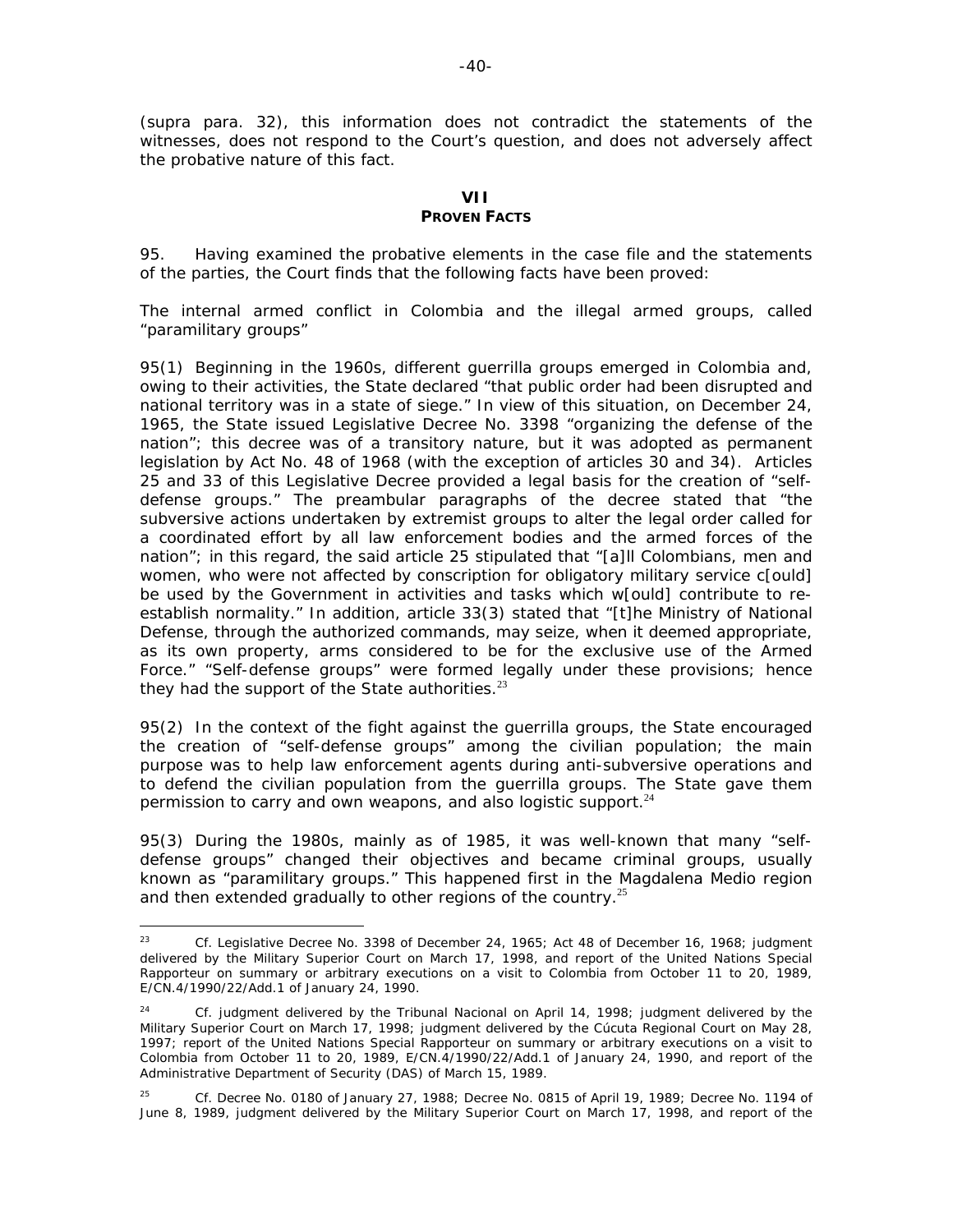95(4) On December 17, 1986, Colombia issued Decree No. 3664 "ordering measures for the re-establishment of public order", which stipulated, *inter alia*:

Article 1. While public order has been disrupted and there is a state of siege throughout national territory, the person who without permission from the competent authority imports, manufactures, transports, stores, distributes, sells, supplies, repairs or carries personal defense weapons shall be sentenced to imprisonment for one to four years and the said weapon will be confiscated  $[...]^{26}$ 

95(5) On January 27, 1988, Colombia issued Legislative Decree No. 0180 "complementing some provisions of the Penal Code and ordering other provisions leading to the re-establishment of public order." This decree defined, *inter alia*, the membership, promotion and leading of groups of hired assassins, and also the manufacture or trafficking of weapons and ammunition exclusively for the use of the Armed Forces or the National Police. This decree was later converted into permanent legislation by Decree No. 2266 of  $1991.<sup>27</sup>$ 

95(6) On April 14, 1988, Decree No. 0678 was issued "ordering measures to restore public order in the area of Urabá Antioqueño." This decree was issued, with, *inter alia*, the following preambular paragraphs:

[...] That one of the factors that disrupts public order has been the violent activities of criminal groups [...];

That one of the sectors most affected by these criminal activities has been the geographical area of Urabá Antioqueño;

That the recent genocides perpetrated by criminal groups in the municipalities of Turbo and Apartadó have contributed to exacerbating the already disrupted public order, causing profound concern in the country;

That, in view of the critical nature of this situation, it is the obligation of the Government to adopt measures to try and restore public order and peace in that troubled part of the country.

That the situation in Urabá Antioqueño converts it into an emergency zone and an area where military operations are conducted, and this requires special public order measures [...]

#### and decreed:

 $\overline{a}$ 

Article 1. To declare that the region of Urabá Antioqueño is a zone of emergency and of military operations [...]

Article 2. To create the Military Headquarters of the Urabá Antioqueño based in Carepa, with jurisdiction in the following municipalities of the Department of Antioquia: Turbo, Arboletes, Necoclí, Apartadó, Chigorodó, Mutatá, Murindó, Vigía del Fuerte, San Juan de Urabá, Carepa, San Pedro de Urabá and Dabeiba. The Military Chief of Urabá Antioqueño

United Nations Special Rapporteur on summary or arbitrary executions on a visit to Colombia from October 11 to 20, 1989, E/CN.4/1990/22/Add.1 of January 24, 1990.

26 *Cf.* Decree No. 3664 of December 17, 1986, "ordering measures to restore public order" (file of attachments to the requests and arguments brief, tome I, attachment 2(2), folio 886).

27 *Cf.* Decree No. 0180 of January 27, 1988, by which "complementary elements to some provisions of the Penal Code are introduced and other provisions leading to the re-establishment of public order are ordered," and Decree No. 2266 of October 4, 1991 (file of attachments to the answer to the application, folio 1764).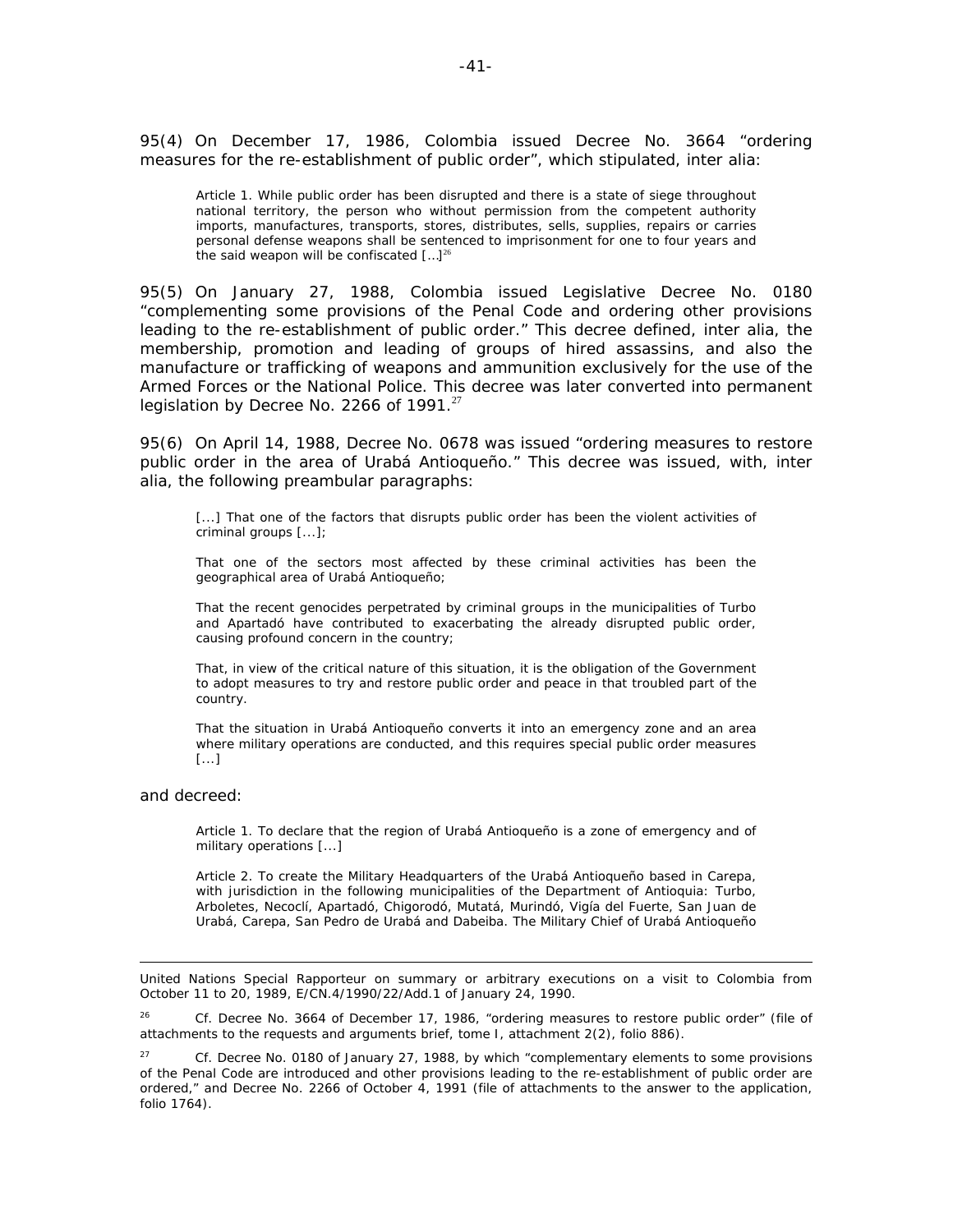shall be a general or ranking officer of the Armed Forces on active service and he shall be attached to the Ministry of National Defense.

Article 3. The Governor of Antioquia, the mayors of the municipalities cited in Article 2 of this Decree and all civil authorities who perform their functions in the geographical area of Urabá Antioqueño are obliged to provide the Military Chief with the collaboration that he asks of them with a view to taking the necessary measures to restore public order in that zone.

Article 4. The Military Chief shall exercise the following functions in the geographical area of Urabá Antioqueño:

- (a) Maintain public order in the area under his jurisdiction;
- (b) Determine the public order measures that are required and coordinate their implementation with the mayors in the area;
- (c) Adopt police measures to maintain public order, such as: prohibiting the bearing of arms and the sale and consumption of alcohol, decreeing a curfew, regulating meetings and parades in public places, and prohibiting the transit of persons or vehicles in specific areas of his jurisdiction;
- (d) Dispose of the law enforcement personnel and the personnel of the Administrative Department of Security (DAS), operating in the territory under his jurisdiction; [...]
- (e) Issue, in urgent or serious situations, with a provisional nature and for 60 days, disciplinary or administrative provisions or orders that, although outside his responsibility, are considered essential for maintaining public order, and which will be final in nature when they are adopted by the government of Antioquia [...].

Article 10. Authorize the Governor of Antioquia to delegate to the Military Chief of the geographical zone of Urabá Antioqueño, those of his legal attributes considered essential for more effective compliance with this Decree  $[...]$ .<sup>28</sup>

95(7) The Military Chief of Urabá Antioqueño was appointed by Decree No. 0680 of April 15, 1988.<sup>29</sup> Decree No. 0769 of April 26, 1988, added to and clarified Decree No. 0678 of 1988 (*supra* para. 95(6)).<sup>30</sup>

95(8) On April 9, 1989, Decree No. 0813 was issued, ordering the creation of a "coordinating and advisory committee on actions against death squads, bands of hired killers, or self-defense or private justice groups, erroneously known as paramilitary groups."31

95(9) On April 19, 1989, Decree No. 0815 was issued, suspending the effects of Article 33(3) of Legislative Decree No. 3398 of 1965 (*supra* para. 95(1)), which empowered the Ministry of National Defense to authorize private individuals to carry weapons for the exclusive use of the Armed Forces. The preambular paragraphs of Decree No. 0815 indicated that "the interpretation [given to Legislative Decree No. 3398 of 1965, adopted as permanent legislation by Act No. 48 of 1968], by some sectors of public opinion has caused confusion about its scope and purposes, to the extent that it can be understood as legal authorization to organize armed civilian

 $\overline{a}$ 28 *Cf.* Decree No. 0678 of April 4, 1988, "ordering measures to restore public order in the area of Urabá Antioqueño" (file of attachments to the requests and arguments brief, tome I, attachment 2(5), folio 898).

<sup>29</sup> *Cf.* Decree No. 0680 of April 15, 1988, "naming the Military Chief of Urabá Antioqueño" (file of attachments to the requests and arguments brief, tome I, attachment 2(6), folio 901).

<sup>30</sup> *Cf.* Decree No. 0769 of April 26, 1988, "adding to and clarifying Legislative Decree No. 678 of 1988" (file of attachments to the requests and arguments brief, tome I, attachment 2(7), folio 902).

<sup>31</sup> *Cf.* Decree No. 0813 of April 9, 1989 "issuing provisions to combat death squads, bands of hired killers, or self-defense or private justice groups, wrongly-called paramilitary groups, and creating a coordination and advisory committee in this regard" (file of attachments to the requests and arguments brief, tome I, attachment 2(8), folio 904).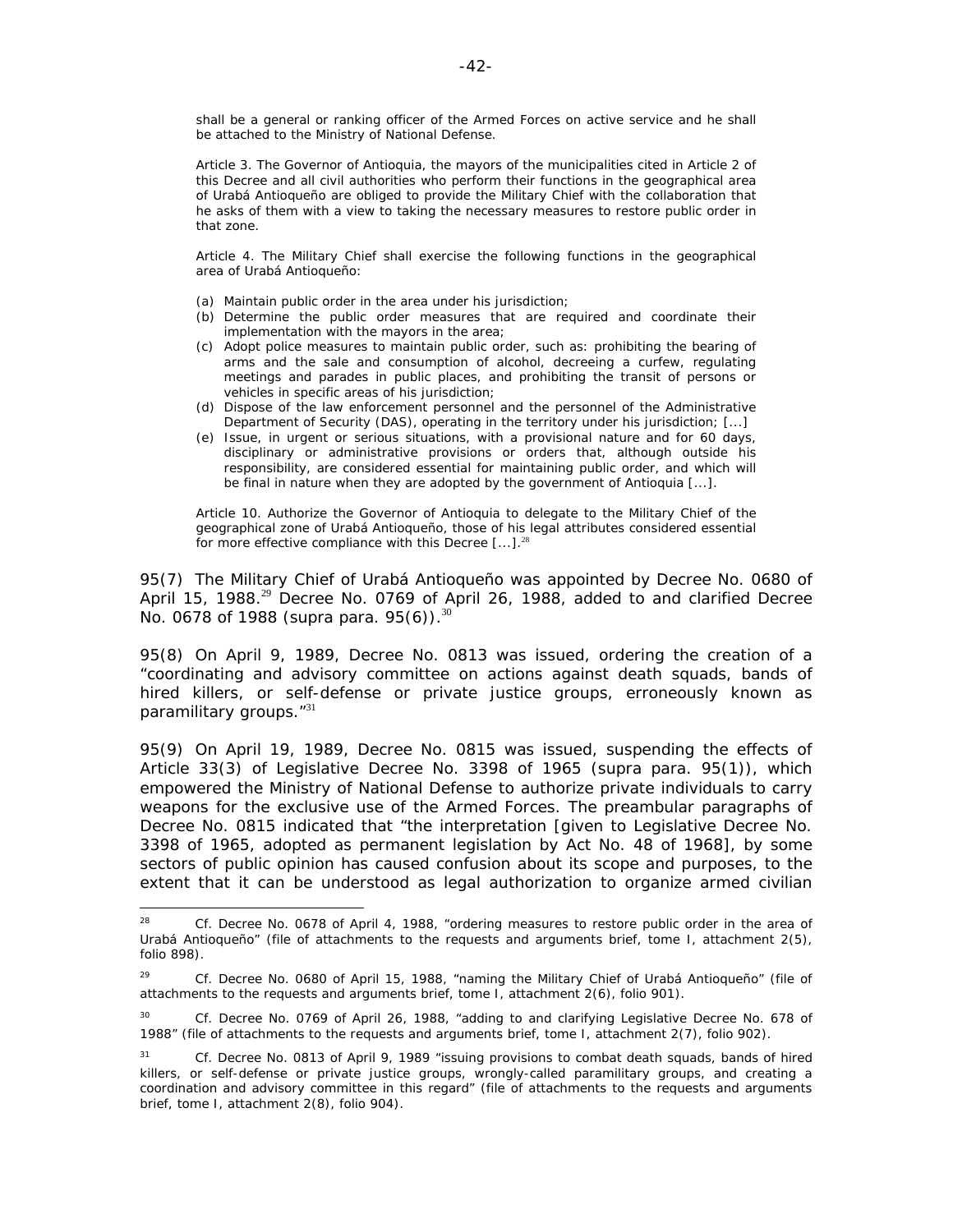groups that act outside the Constitution and the law." Subsequently, in a judgment of May 25, 1989, the Supreme Court of Justice declared "unenforceable" the said Article 33(3) of Legislative Decree No. 3398 of 1965. $32$ 

95(10) Decree No. 0814 of April 19, 1989, established the creation of the "Special Armed Corps against death squads, bands of hired killers, or self-defense or private justice groups, erroneously known as paramilitary groups, $\frac{33}{3}$  considering:

[...] That the declaration of the state of siege was due, among other reasons, to the actions of armed groups who are disturbing the public peace and attempting to destabilize legally established institutions;

That, among the armed groups that are jeopardizing public order, there are different criminal categories, including death squads, bands of hired killers, or self-defense or private justice groups, erroneously known as paramilitary groups, whose actions have increased owing to their well-known dependence on or connection with drug-traffickers, which gravely affects the safety of the civilian population and creates an environment of uncertainty and fear;

That the alteration of public order caused by these criminal groups is so vast that, in order to restore it, it is necessary to resort to procedures and entities that allow efforts to be combined to eliminate the actions that are disturbing national peace;

That it is therefore essential to create a Special Armed Corps to combat these groups.<sup>34</sup>

95(11) On April 19, 1989 the State issued Decree No. 0815 "suspending some provisions that are incompatible with the state of siege." This decree established, *inter alia*:

Article 1. [...] to adopt as permanent legislation paragraph 1 of Act 48 of 1968, which states as follows:

"Article 33(3). The Ministry of National Defense, through the authorized military commands, may seize, when it deems appropriate, arms considered to be for the exclusive use of the Armed Forces.

Article 2. While public order continues to be disrupted and there is a state of siege on national territory, the use referred to in Article 25 of Legislative Decree 3398 of 1965 [(*supra* para. 95(1)], shall only be admissible by a decree of the President of the Republic, endorsed and communicated by the Ministers of Governance and National Defense.

This purpose of this use may only be the collaboration of the civilian population in noncombat activities and, at no time, shall entail providing them with weapons that are for the exclusive use of the Armed Forces, or authorization to carry or use them  $[...]^{35}$ 

 $32$ 32 *Cf.* Decree No. 0815 of April 19, 1989, and judgment delivered by the Supreme Court of Justice on May 25, 1989.

<sup>33</sup> *Cf.* Decree No. 0814 of April 19, 1989, "creating the Special Armed Unit against death squads, bands of hired killers, or self-defense or private justice groups, wrongly-called paramilitary groups" (file of attachments to the requests and arguments brief, tome I, attachment 2(9), folio 907).

<sup>&</sup>lt;sup>34</sup> *Cf.* Decree No. 0814 of April 19, 1989, "creating the Special Armed Unit against death squads, bands of hired killers, or self-defense or private justice groups, wrongly-called paramilitary groups" (file of attachments to the requests and arguments brief, tome I, attachment 2(9), folio 907).

<sup>35</sup> *Cf.* Decree No. 0815 of April 19, 1989, "suspending some provisions that are incompatible with the state of siege" (file of attachments to the requests and arguments brief, tome I, attachment 2(10), folio 909).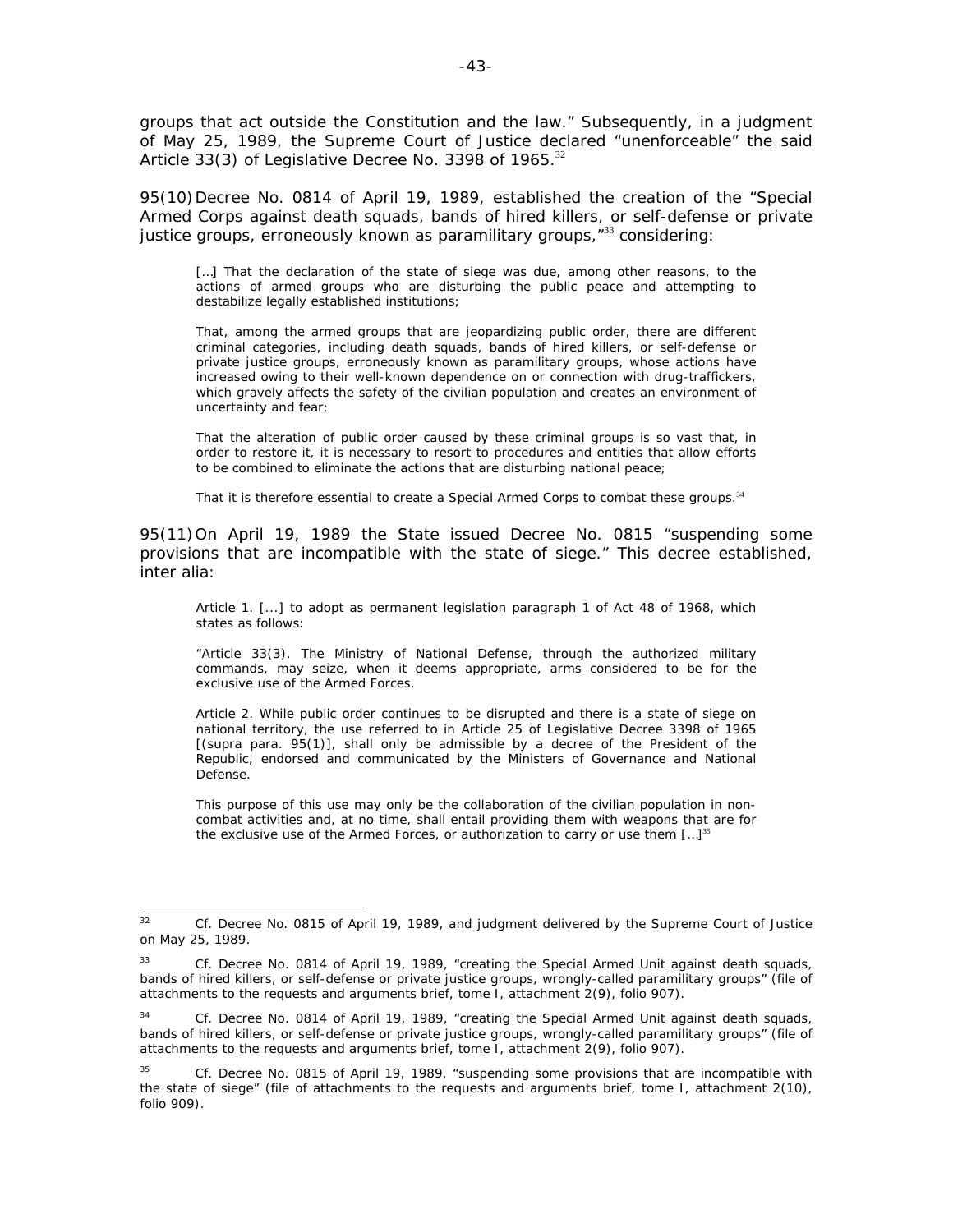95(12) On June 8, 1989, the State issued Decree No. 1194, "which added to Legislative Decree No. 0180 of 1988, penalizing new criminal activities, in the interests of restoring public order." The preambular paragraphs of the decree state that "the events occurring in our country have shown that there is a new criminal activity consisting of the perpetration of horrendous acts by armed groups, wrongly called 'paramilitary groups,' which set themselves up as death squads, bands of hired killers, or self-defense or private justice groups, whose existence and activities severely affect the country's social stability and which must be eliminated in order to restore public peace and order." This decree defined as a crime the promotion, financing, organization, leading, encouragement and execution of acts "designed to train individuals or enroll them in armed groups commonly known as death squads, bands of hired killers or private justice groups, erroneously known as paramilitary groups." It also defined as a crime, connection with and membership in such groups, as well as instructing, training or equipping "individuals in military procedures, techniques or tactics to carry out the criminal activities" of the said armed groups. In addition, it stipulated that it was an aggravating circumstance of these conducts, if they were "committed by active or retired members of the Armed Forces, the National Police or State security agencies." The decree subsequently became permanent legislation by Decree No. 2266 issued on October 4, 1991.<sup>36</sup>

95(13) On July 31, 1990, Decree No. 1685 was issued, annulling Legislative Decrees No. 678 (*supra* para. 95(6)) and No. 679/1988.<sup>37</sup>

95(14) On December 14, 1990, the State issued Decree No. 3030/90 "establishing the requirements for reducing sentences as a result of the confession of crimes committed before September 5, 1990."<sup>38</sup>

95(15) On October 4, 1991, Decree No. 2266 was issued "adopting as permanent legislation several provisions issued in exercise of the powers of the state of siege"; namely: Legislative Decrees Nos. 3664/1986, 1198/1987, 1631/1987, 180 of 1988, 2490/1988, 1194/1989, 1856/1989, 1857/1989, 1858/1989, 1895/1989, 2790/1990 and 099/1991. $39$ 

95(16) On December 17, 1993, Decree No. 2535 was issued "with provisions concerning weapons, ammunition and explosives."<sup>40</sup>

<sup>36</sup> 36 *Cf.* Decree No. 1194 of June 8, 1989, "which added to Legislative Decree No. 180 of 1988, penalizing new criminal activities, because the restoration of public order required it" (file of attachments to the requests and arguments brief, tome I, attachment 2(11), folio 911), and Decree No. 2266 of October 4, 1991, "adopting as permanent legislation, several provisions issued in exercise of the attributes of the state of siege" (file of attachments to the answer to the application, folio 1764).

<sup>37</sup> *Cf.* Decree No. 1685 of July 31, 1990, "derogating legislative Decrees Nos. 678 and 769/1988" (file of attachments to the requests and arguments brief, tome I, attachment 2(12), folio 913).

<sup>&</sup>lt;sup>38</sup> *Cf.* Decree No. 3030/90 of December 14, 1990, "establishing the requirements for the reduction of sentences owing to the confession of crimes committed before September 5, 1990."

<sup>39</sup> *Cf.* Decree No. 2266 of October 4, 1991, "adopting as permanent legislation several provisions issued in exercise of the attributes of the state of siege" (file of attachments to the requests and arguments brief, tome I, attachment 2(13), folio 914).

<sup>&</sup>lt;sup>40</sup> Article 1 states that the purpose of this decree "is to establish norms and requirements for owning and carrying weapons, ammunition and explosives and their accessories […]; to establish the regime for […] surveillance and private security services." Article 9 stipulates that "weapons of restricted use are combat weapons or those exclusively for the use of law enforcement bodies, which may be authorized, exceptionally, for special personal defense based on the discretional powers of the competent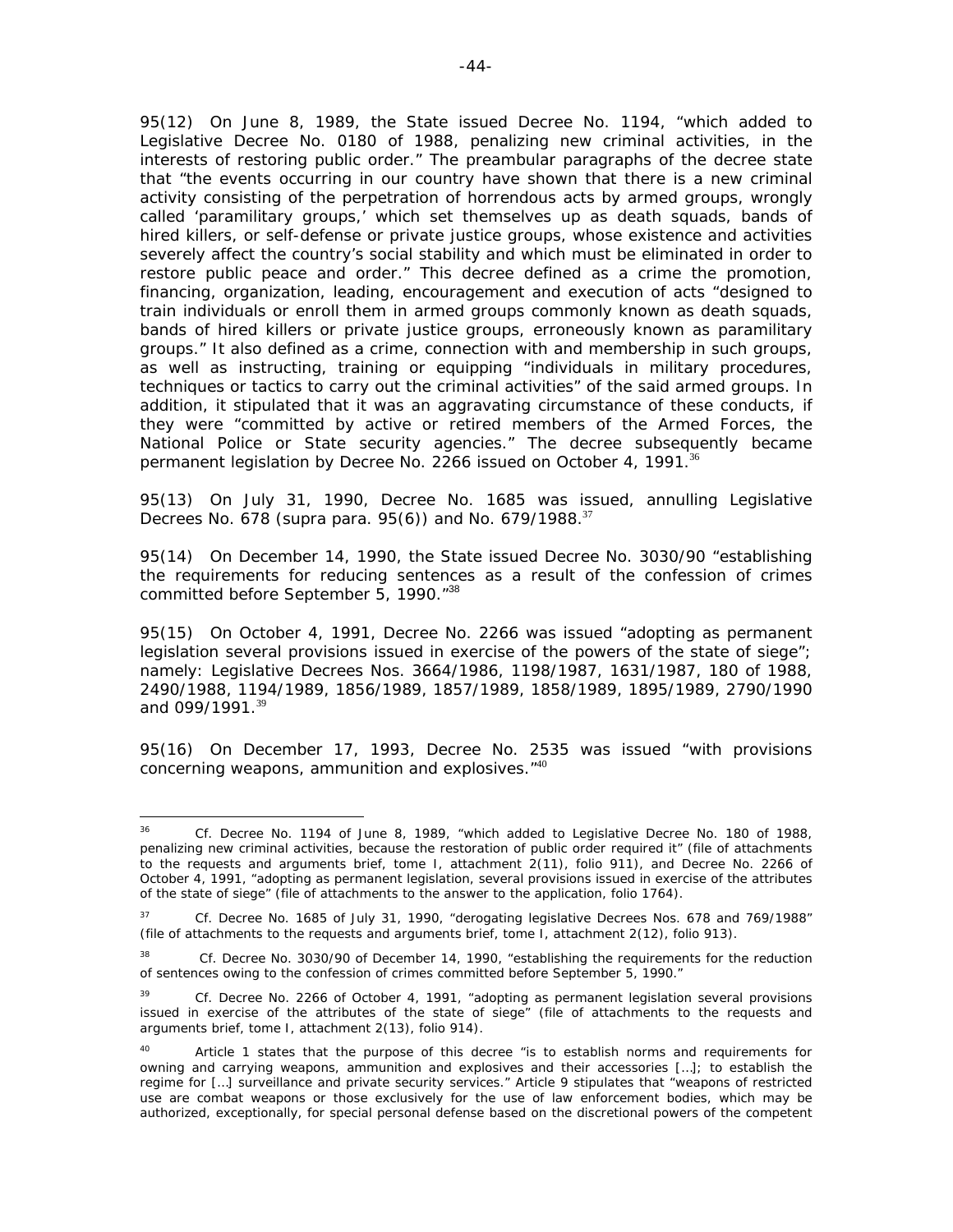95(17) On February 11, 1994, the State issued Decree No. 356/94 "with the Surveillance and Private Security Statute."<sup>41</sup>

95(18) On December 26, 1997, the State issued Act 418 "embodying various instruments seeking peaceful coexistence and effective justice, and ordering other provisions." This law was extended by Act 548 of December 23, 1999, and Act 782 of December 23, 2002.<sup>42</sup> The State issued regulations to this law on several occasions: on January 22, 2003, by Decree No. 128, $43$  on November 24, 2003, by Decree No. 3360,<sup>44</sup> and on August 31, 2004, by Decree No. 2767.<sup>45</sup>

95(19) On February 25, 2000, Decree No. 324 was issued "establishing the center for coordinating the fight against the illegal self-defense groups and other illegal groups."<sup>46</sup>

95(20) On June 22, 2005, the Congress of the Republic of Colombia adopted Act No. 975, called the "Justice and Peace Act," "with provisions for the reincorporation of members of illegal organized armed groups, who make an effective contribution to

authority." *Cf.* Decree No. 2535 issued on December 17, 1993, "issuing norms on weapons, ammunition and explosives."

 $\overline{a}$ 

41 Article 1 states that the purpose of this decree "is to establish the rules for individuals to provide surveillance and private security services." Article 39 provides for supplying "weapons of restricted" and activities "with techniques and procedures distinct from those established for other surveillance and private security services". *Cf.* Decree No. 356/94 issued on February 11, 1994, "issuing the Surveillance and Private Security Statute."

42 *Cf.* Act 418 issued on December 26, 1997, "embodying some instruments for seeking coexistence and effective justice, and ordering other provisions"; Act 548 of December 23, 1999, "extending the validity of Act 418 of December 26, 1997, and issuing other provisions," and Act 782 of December 23, 2002, "extending validity of Act 418 of 1997, extended and modified by Act 548 of 1999 and modifying some of its provisions."

This decree established legal and socio-economic benefits" as well as other types of benefits for the "illegal armed organizations" that accepted the demobilization program. Article 13 of the decree establishes that "members of illegal armed organizations who demobilize, and regarding whom the Operational Committee on the Laying Down of Arms (CODA) has issued a certification, shall have a right to pardon, conditional suspension of the execution of sentence, cessation of the proceedings, preclusion of the investigation, or writ of prohibition, according to the status of the proceedings." Article 21 of this decree excludes from the enjoyment of these benefits "those who are being prosecuted or have been convicted of crimes that, according to the Constitution, the law or the international treaties signed and ratified by Colombia may not receive this type of benefit." *Cf.* Decree No. 128 issued on January 22, 2003, "regulating Act 418 of 1997, extended and modified by Act 548 of 1999, and Act 782 of 2002 on reincorporation into civil society."

44 According to one of the preambular paragraphs, "special procedures shall be established to facilitate the collective demobilization of illegal organized armed groups within the framework of agreements with the national Government." *Cf.* Decree No. 3360 issued on November 24, 2003, "regulating Act 418 of 1997, extended and modified by Act 548 of 1999 and Act 782 of 2002."

According to one of the preambular paragraphs, "conditions shall be established that precisely and clearly delineate spheres of competence, assign functions and develop the procedures for acceding to the benefits referred to in Act [418 of 1997, extended and modified by Act 548 of 1999 and Act 782 of 2002], once the process of voluntary demobilization has started." *Cf.* Decree No. 2767 issued on August 31, 2004, "regulating Act 418 of 1997, extended and modified by Act 548 of 1999, and Act 782 of 2002 concerning reincorporation into civilian life."

46 *Cf.* Decree No. 324 issued on February 25, 2000, "establishing the center for coordinating the fight against the illegal self-defense groups and other illegal groups."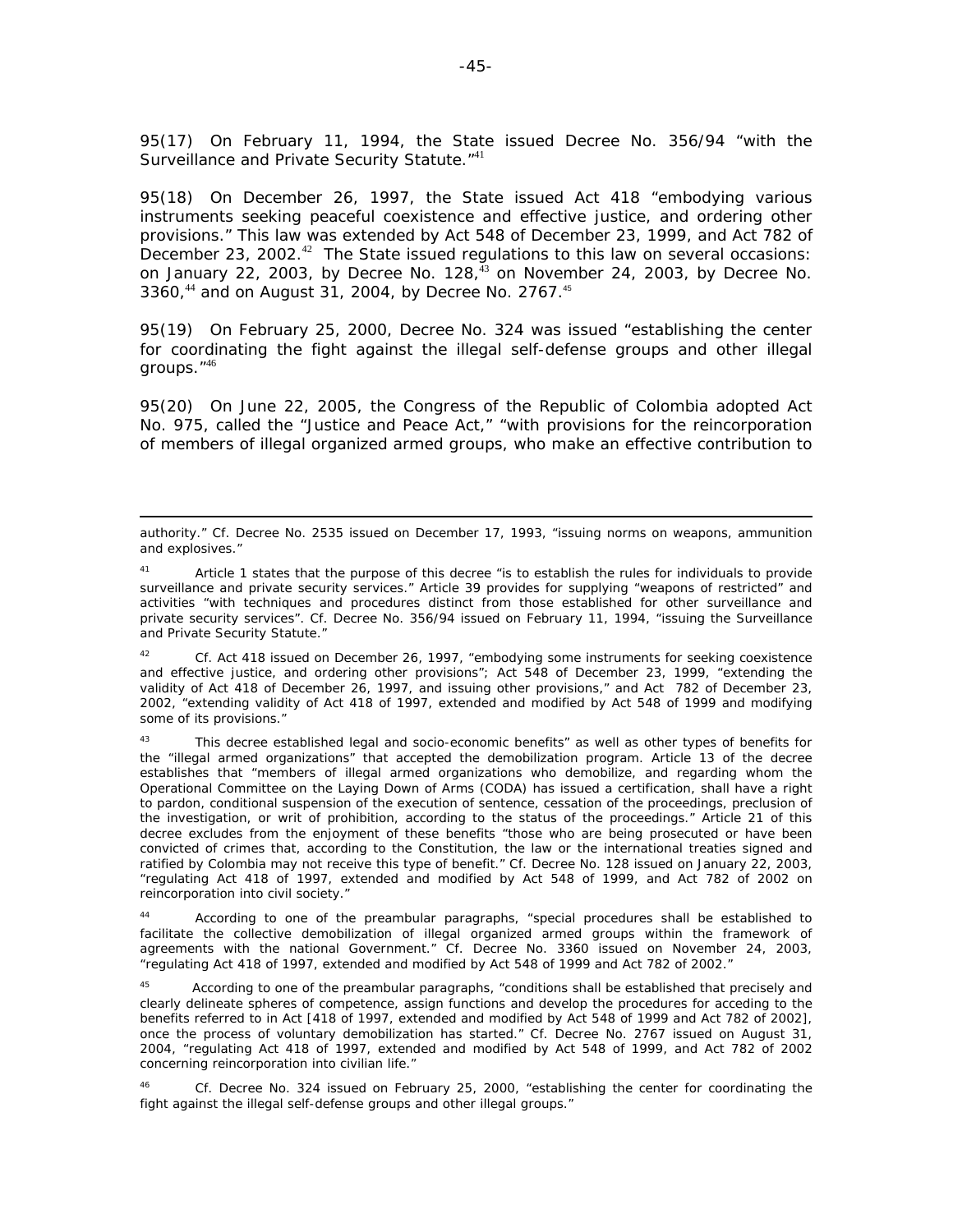achieve national peace and other provisions concerning humanitarian agreements," which was ratified and published on July 25, 2005. $47$ 

# *Concerning the context of Pueblo Bello historically and at the time of the massacre*

95(21) The jurisdiction of Pueblo Bello was a hamlet devoted mainly to agriculture, located southwest of San Pedro de Urabá, and northeast of Turbo, in the municipality of the same name, which is in Urabá Antioqueño, an area that forms the western part of the Department of Antioquia. This Department adjoins the departments of Córdoba, Sucre, Bolívar, Santander, Boyacá, Caldas, Risaralda and Chocó.<sup>48</sup>

95(22) During the 1950s, a highway was built to the sea, communicating Medellín to the Gulf of Urabá. This highway led to the rise in value of the land in the region and the convergence of economic forces – timber, livestock and bananas – which would determine the economic structure of Urabá and, consequently, its political and social situation. Men who dealt in land and livestock acquired the land and displaced the peasants, which led to the growth of cattle-ranching in the region.<sup>49</sup>

95(23) Over the period from 1960 to 1990, with the arrival in Urabá of a major banana company in the 1960s, the highway between Chigorodó and Turbo became the axis of a very profitable "banana-production center." As a result, the livestock owners who had acquired land in the 1950s and who had not turned to the production of bananas had to migrate with their cattle to the areas bordering this area causing new land disputes. The growth of Pueblo Bello and San Pedro de Urabá, among other places, was one of the results of this period.<sup>50</sup>

95(24) In this context, during the 1960s, some peasant political movements emerged that wanted to carry out an agrarian reform and demanded improved public services from the State; they resorted to invading the large landed estates (*latifundios*). The people's demands were supported by the Revolutionary Armed Forces of Colombia (hereinafter "FARC") and the Popular Liberation Army (hereinafter "ELP"), for whom this region had great strategic importance because, in addition to being an area where they collected "war taxes" from the businessmen

 $\overline{a}$ 47 *Cf.* Act 975 issued on July 25, 2005, "with provisions for the reincorporation of members of illegal organized armed groups who make an effective contribution to achieving national peace and other provisions for humanitarian agreements."

<sup>48</sup> *Cf.* sworn statement made by the expert witness, Alfredo Molano Bravo, on August 22, 2005 (file of statements made before or authenticated by notary public, folio 2671); political map of Colombia. Geographical location of the area of Urabá Antioqueño; Map of Urabá Antioqueño. Division by zones (file of attachments to the requests and arguments brief, attachments 1(1) and 1(2), folios 785 and 786); statement made before the Inter-American Court by Rubén Díaz Romero during the public hearing held on September 19, 2005, and statements made before notary public (affidavits) by María Cecilia Ruiz de Álvarez, Eliécer Manuel Meza Acosta, Venidlo José Ricardo Herrera, Pedro Luis Escobar Duarte and Euclides Manuel Calle Álvarez (file of statements made before or authenticated by notary public, folios 2703, 2713, 2715, 2720 and 2729).

<sup>49</sup> *Cf.* sworn statement made by the expert witness, Alfredo Molano Bravo, on August 22, 2005 (file of statements made before or authenticated by notary public, folios 2671 and 2672).

<sup>50</sup> *Cf.* sworn statement made by the expert witness, Alfredo Molano Bravo, on August 22, 2005 (file of statements made before or authenticated by notary public, folio 2672).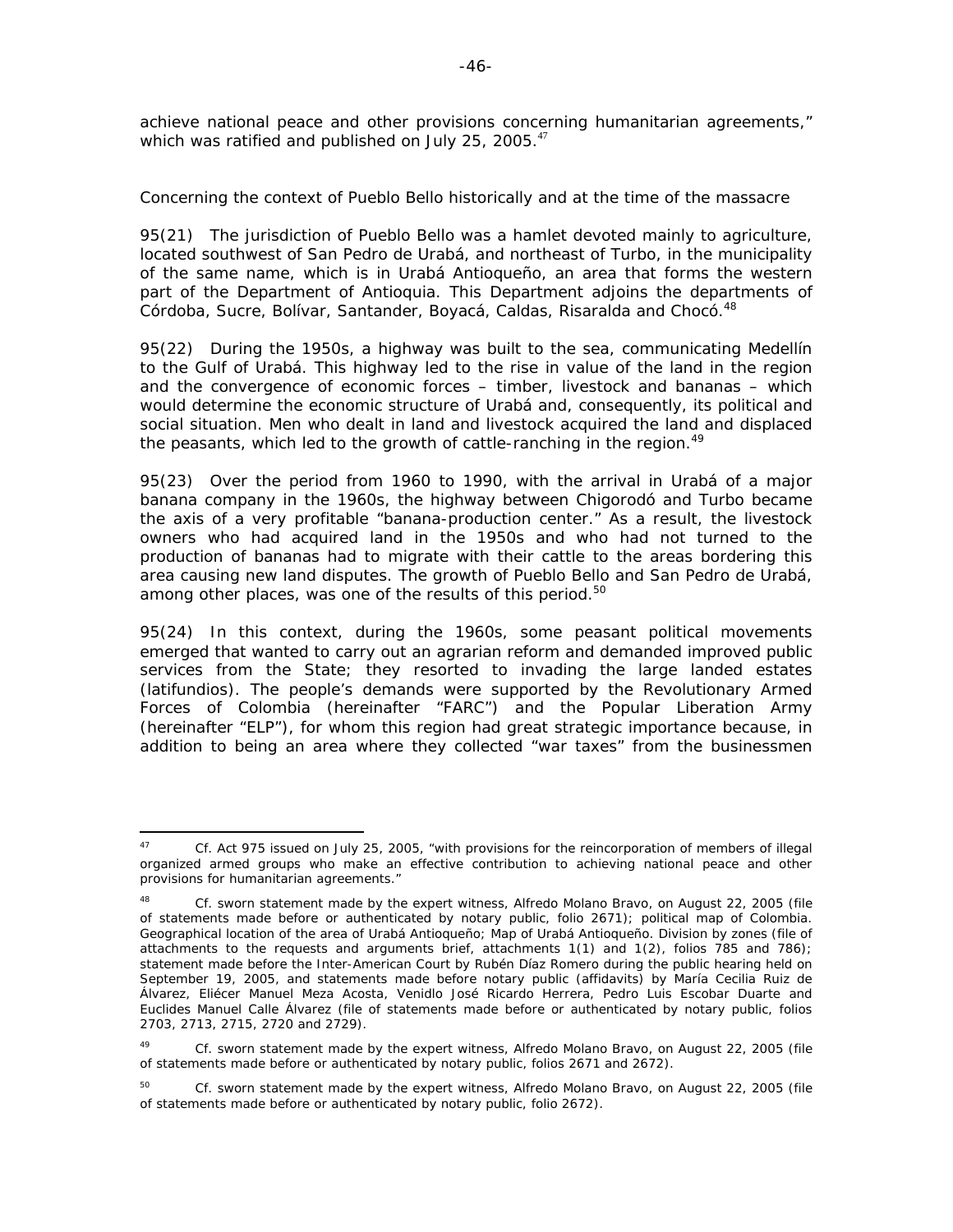and ranchers, it was a corridor towards the "banana production center," where the guerrilla had a major influence in the political and trade union sectors.<sup>51</sup>

95(25) In reaction to the guerrilla, the paramilitary groups moved into the Urabá region. Fidel Castaño Gil, a leader of paramilitary groups in the region, was an important landowner and rancher in the municipality of Valencia, in the western part of Córdoba, where he had several ranches, including "*Las Tangas*."52

95(26) Given the strength of the guerrilla the social and political unrest, and the declaration of civil and labor strikes, in 1988, the Government established the XIth Brigade in Montería, the No. 1 Mobile Brigade, and the Urabá Military Headquarters (*supra* para. 95(6)).<sup>53</sup>

95(27) During the period between 1988 and 1990, members of paramilitary groups carried out more than 20 massacres of peasants and trade unionists. Over the same period, Fidel Castaño carried out several massacres from his properties.<sup>54</sup>

95(28) The military installations around Pueblo Bello consisted of a roadblock on the highway leading from Pueblo Bello to San Pedro de Urabá, and the military base of San Pedro de Urabá; the latter belonged to Infantry Brigade No. 32 "Francisco de Paula Vélez" based in Carepa, Antioquia. In addition, there were both the Infantry Brigade "Francisco de Paula Vélez" based in San Pedro de Urabá, and the Voltígeros Battalion based in Carepa. Moreover, there was a Police Command based in San Pedro de Urabá, with headquarters in Carepa.<sup>55</sup>

95(29) Since both the guerrilla and the State used the civilian population to support military operations, it became one of the central objectives of the conflict.<sup>56</sup>

## *The events of January 1990*

95(30) Between January 13 and 14, 1990, a group of approximately 60 heavilyarmed men belonging to a paramilitary organization created by Fidel Antonio Castaño Gil called the "*tangueros*" owing to their connection with his ranch "*Las Tangas*," left his "*Santa Mónica*" ranch, in the municipality of Valencia, Department

 $51$ 51 *Cf.* sworn statement made by the expert witness, Alfredo Molano Bravo, on August 22, 2005 (file of statements made before or authenticated by notary public, folios 2674 and 2675).

<sup>&</sup>lt;sup>52</sup> *Cf.* sworn statement made by the expert witness, Alfredo Molano Bravo, on August 22, 2005 (file of statements made before or authenticated by notary public, folios 2673 and 2674).

<sup>53</sup> *Cf.* sworn statement made by the expert witness, Alfredo Molano Bravo, on August 22, 2005 (file of statements made before or authenticated by notary public, folio 2675).

<sup>54</sup> *Cf.* sworn statement made by the expert witness, Alfredo Molano Bravo, on August 22, 2005 (file of statements made before or authenticated by notary public, folio 2675), and report drawn up by the General Directorate of Intelligence of the Administrative Department of Security (DAS) on September 12, 1990 (file of attachments to the requests and arguments brief, attachment 5(2), folios 1534 to 1547).

<sup>55</sup> *Cf.* ruling of the Office of the Delegate Disciplinary Attorney for Human Rights of the Attorney General's Office of July 31, 2000, in the investigation under case file No. 008-120607 (file of attachments to the application, tome II, attachment C-10, folios 664 and 670);ruling of the Disciplinary Chamber of the Attorney General's Office of February 9, 2001 (file of attachments to the brief with the answer to the application, attachment 2, folio 1740), and map entitled "Military Bases, Urabá Antioqueño (1990)" (file of documents received during the public hearing, folio 2749).

<sup>&</sup>lt;sup>56</sup> *Cf.* sworn statement made by the expert witness, Alfredo Molano Bravo, on August 22, 2005 (file of statements made before or authenticated by notary public, folio 2674).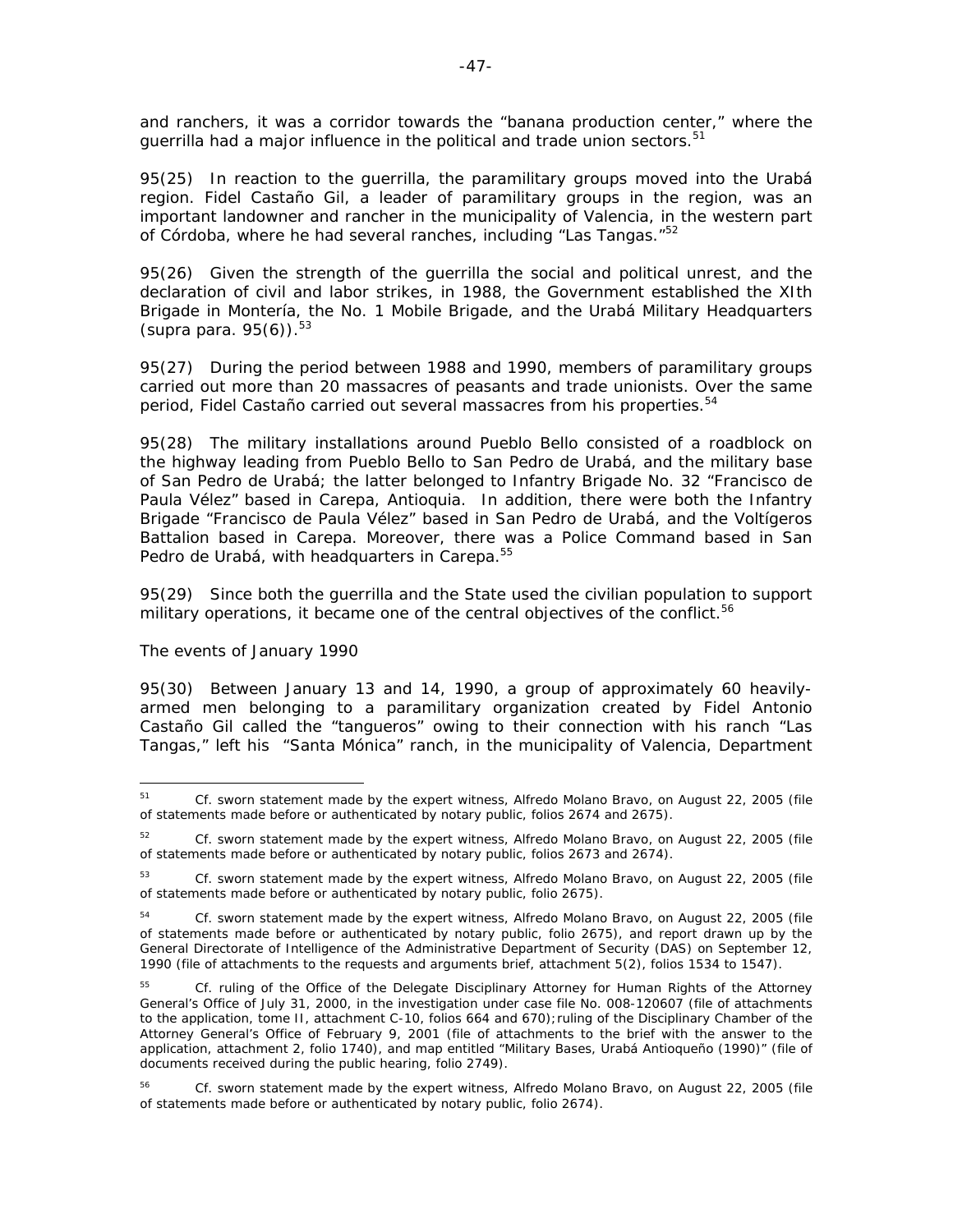of Córdoba. Their purpose was to carry out a raid in the jurisdiction of Pueblo Bello, to abduct a group of individuals who had allegedly collaborated with the guerrilla, based on a list they took with them.<sup>57</sup>

95(31) Fidel Castaño's personal motive for carrying out this raid was that, at the end of December 1989, the guerrilla had stolen several head of his cattle and had transported them through Pueblo Bello to another place. Consequently, Fidel Castaño considered that the inhabitants of Pueblo Bello were authors or accomplices of this theft. In addition, on an unknown date, the "*mayordomo*" (ranch manager) of "*Las Tangas*" had been murdered in the Pueblo Bello public square.<sup>58</sup>

95(32) On January 14, 1990, between 8.30 p.m. and 10.50 p.m., members of this paramilitary group entered the jurisdiction of Pueblo Bello with great violence, in two Dodge-600 trucks, apparently stolen, divided into four groups. Each group was led by a "task leader" and had specific assignments: to occupy the center of the village and "capture" the "suspects"; to cover the escape routes around Pueblo Bello; and to block the roads leading from Pueblo Bello to Turbo and to San Pedro de Urabá. These paramilitary forces carried firearms of different calibers, wore civilian clothes, and also clothes for the exclusive use of the Armed Forces, and had red and pink cloths around their necks.<sup>59</sup>

<sup>57</sup> 57 *Cf.* ordinary judgment of the Medellín Regional Court of May 26, 1997 (file of attachments to the application brief, tome II, attachment C2, folios 344, 364, 365 and 389); judgment of the Sentencing Chamber of the Tribunal Nacional of December 30, 1997 (file of attachments to the application brief, tome II, attachment C3, folios 419, 450 and 463); judgment of the Criminal Appeals Chamber of the Supreme Court of Justice of March 8, 2001 (file of attachments to the application, tome II, attachment C4, folios 482 and 504); ruling of the Disciplinary Chamber of the Attorney General's Office of February 9, 2001 (file of attachments to the brief with the answer to the application, folio 1739); testimony of Ángel Emiro Jiménez Romero before the Inter-American Court during the public hearing held on September 19, 2005, and statements made before notary public (affidavits) by Eliécer Manuel Meza Acosta, Benildo José Ricardo Herrera, Manuel Dolores López Cuadro, Robinson Petro Pérez, María Cecilia Ruiz de Álvarez and Edilma de Jesús Monroy Higuita on August 16, 2005 (file of statements made before or authenticated by notary public, folios 2701, 2711, 2738, 2742, 2716 and 2725).

<sup>58</sup> *Cf.* ordinary judgment of the Medellín Regional Court of May 26, 1997 (file of attachments to the application brief, tome II, attachment C2, folio 389); report on "Investigatory Collaboration" of October 6, 2004, issued by the Technical Investigation Corps of the National Human Rights and International Humanitarian Law Unit (file of useful evidence submitted by the State, folios 5683 to 5689); testimony of Rubén Díaz Romero before the Inter-American Court during the public hearing held on September 19, 2005, and statements made before notary public (affidavits) by Eliécer Manuel Meza Acosta, Pedro Luis Escobar Duarte, Euclides Manuel Calle Álvarez, María Cecilia Ruiz de Álvarez and Edilma de Jesús Monroy Higuita on August 16, 2005 (file of statements made before or authenticated by notary public, folios 2701, 2723, 2726, 2716 and 2730).

<sup>&</sup>lt;sup>59</sup> *Cf.* ruling of the Office of the Delegate Attorney for the defense of human rights of November 27, 1991 (file of attachments to the answer to the application, attachment 1, folio 1685);ruling of the Disciplinary Chamber of the Attorney General's Office of February 9, 2001 (file of attachments to the brief with the answer to the application, attachment 2, folio 1739); judgment of the Sentencing Chamber of the Tribunal Nacional of December 30, 1997 (file of attachments to the application brief, tome II, attachment C3, folio 450); ordinary judgment of the Medellín Regional Court of May 26, 1997 (file of attachments to the application brief, tome II, attachment C2, folios 344, 364, 365 and 389); judgment of the Sentencing Chamber of the Tribunal Nacional of December 30, 1997 (file of attachments to the application brief, tome II, attachment C3, folios 419, 450, 451 and 463); judgment of the Criminal Appeals Chamber of the Supreme Court of Justice of March 8, 2001 (file of attachments to the application, tome II, attachment C4, folio 482); report submitted by the General Directorate of Intelligence of the Administrative Department of Security (DAS) on September 12, 1990 (file of attachments to the requests and arguments brief, attachment 5(2), folios 1535 and 1536); testimonies of Ángel Emiro Jiménez Romero and Mariano Manuel Martínez before the Inter-American Court during the public hearing held on September 19, 2005, and statements made before notary public (affidavits) by Eliécer Manuel Meza Acosta, Benildo José Ricardo Herrera, Manuel Dolores López Cuadro, Robinson Petro Pérez, María Cecilia Ruiz de Álvarez, Leovigilda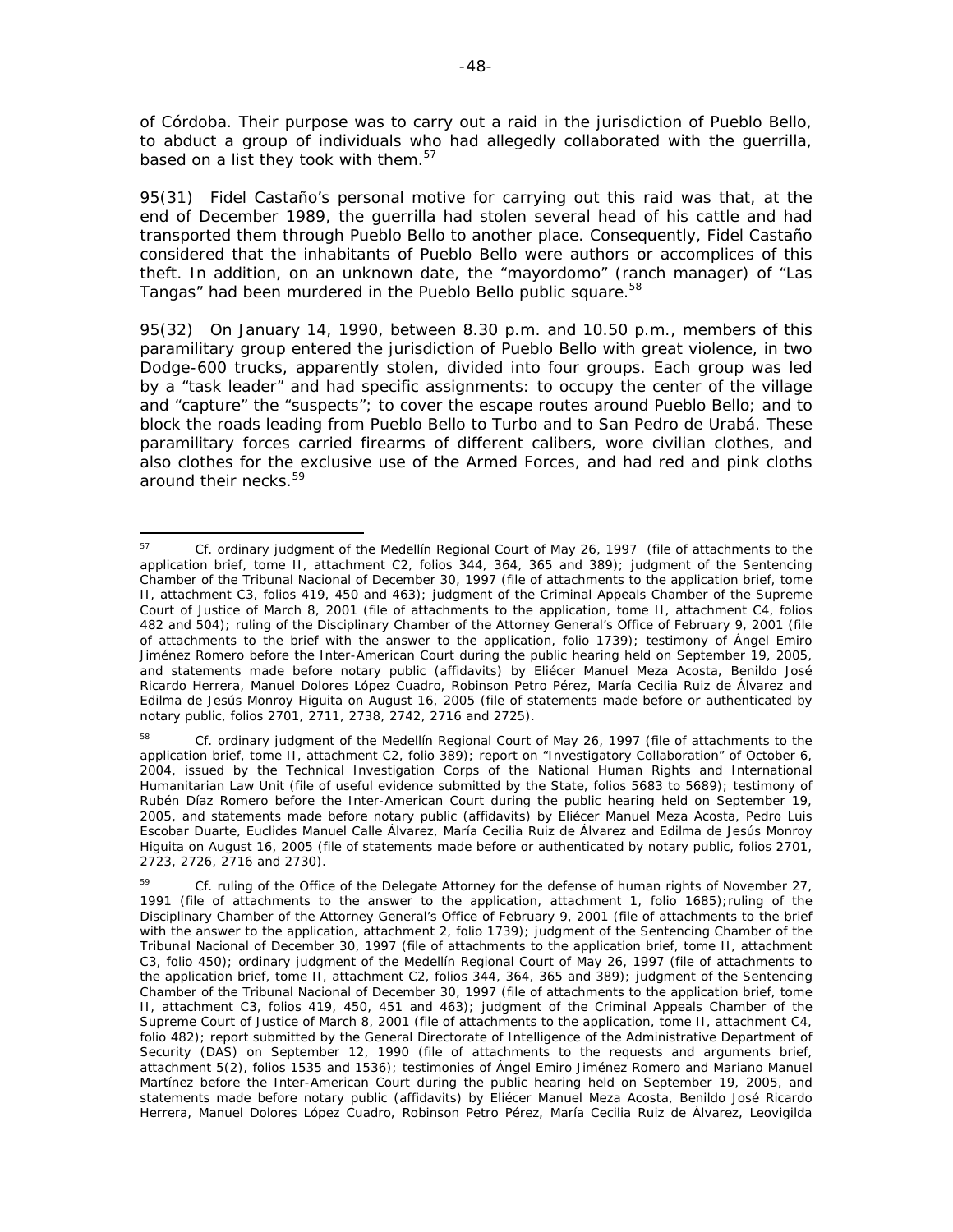95(33) The paramilitary group ransacked some houses, mistreating the occupants and took an unknown number of men from their homes to the central square of the village. Some members of the armed group entered the church in front of this square and ordered the women and children to remain within and the men to leave and go to the square. There, they placed the men face down on the ground and, with the list in their hands, chose 43 men who were tied up, gagged and obliged to get into the two trucks used to transport the members of the paramilitary group.<sup>60</sup>

95(34) Some members of the paramilitary group set fire to a store and a home, allegedly the property of a man called "Asdrúbal," who they had been unable to capture.<sup>61</sup>

95(35) The following individuals were abducted: José del Carmen Álvarez Blanco, Fermín Agresott Romero, Víctor Argel Hernández, Genor Arrieta Lora, Cristóbal Manuel Arroyo Blanco, Diómedes Barrera Orozco, Urías Barrera Orozco, Jorge Fermín Calle Hernández, Jorge Arturo Castro Galindo, Benito Genaro Calderón Ramos, Juan Miguel Cruz (or Cruz Ruiz), Ariel Dullis Díaz Delgado, Camilo Antonio Durango Moreno, César Augusto Espinoza Pulgarín, Wilson Uberto Fuentes Miramón, Andrés Manuel Flórez Altamiranda, Santiago Manuel González López, Carmelo Manuel Guerra Pestana, Miguel Ángel Gutiérrez Arrieta, Lucio Miguel Úrzola Sotelo, Ángel Benito Jiménez Julio, Miguel Ángel López Cuadro, Mario Melo Palacio, Carlos Antonio Melo Uribe, Juan Bautista Meza Salgado, Pedro Antonio Mercado Montes, Manuel de Jesús Montes Martínez, José Encarnación Barrera Orozco, Luis Carlos Ricardo Pérez, Miguel Antonio Pérez Ramos, Raúl Antonio Pérez Martínez, Benito José Pérez Pedroza, Elides Manuel Ricardo Pérez, José Manuel Petro Hernández, Luis Miguel Salgado Berrío, Célimo Arcadio Hurtado, Jesús Humberto Barbosa Vega, Andrés Manuel Peroza Jiménez, Juan Luis Escobar Duarte, José Leonel Escobar Duarte, Ovidio Carmona Suárez, Ricardo Bohórquez Pastrana and Jorge David Martínez Moreno. Of these, the first 37 are disappeared, and Andrés Manuel Peroza Jiménez, Juan Luis Escobar Duarte, José Leonel Escobar Duarte, Ovidio Carmona Suárez, Ricardo Manuel Bohórquez Pastrana and Jorge David Martínez Moreno were murdered (*infra* para. 95(75)). Manuel de Jesús Montes Martínez, José Encarnación

 $\overline{a}$ Villalba Sánchez and Edilma de Jesús Monroy Higuita on August 16, 2005 (file of statements made before or authenticated by notary public, folios 2700, 2701, 2705, 2711, 2738, 2742, 2716, 2725 and 2741).

<sup>&</sup>lt;sup>60</sup> *Cf.* ordinary judgment of the Medellín Regional Court of May 26, 1997 (file of attachments to the application brief, tome II, attachment C2, folio 344, 345 and 389); judgment of the Sentencing Chamber of the Tribunal Nacional of December 30, 1997 (file of attachments to the application brief, tome II, attachment C3, folios 419, 451 and 463); decision of the Office of the Delegate Attorney for the defense of human rights of November 27, 1991 (file of attachments to the answer to the application, attachment 2, folio 1685); ruling of the Disciplinary Chamber of the Attorney General's Office of February 9, 2001 (file of attachments to the brief with the answer to the application, folio 1739); testimonies of Mariano Manuel Martínez and Ángel Emiro Jiménez Romero before the Inter-American Court during the public hearing held on September 19, 2005, and statements made before notary public (affidavits) by Leovigilda Villalba Sánchez, María Cecilia Ruiz de Álvarez, Edilma de Jesús Monroy Higuita, Eliécer Manuel Meza Acosta and Benildo José Ricardo Herrera on August 16, 2005 (file of statements made before or authenticated by notary public, folios 2700, 2701, 2705, 2710, 2711, 2716 and 2725).

<sup>61</sup> *Cf.* ordinary judgment of the Medellín Regional Court of May 26, 1997 (file of attachments to the application brief, tome II, attachment C2, folio 344, 345 and 365), and judgment of the Sentencing Chamber of the Tribunal Nacional of December 30, 1997 (file of attachments to the application brief, tome II, attachment C3, folio 450).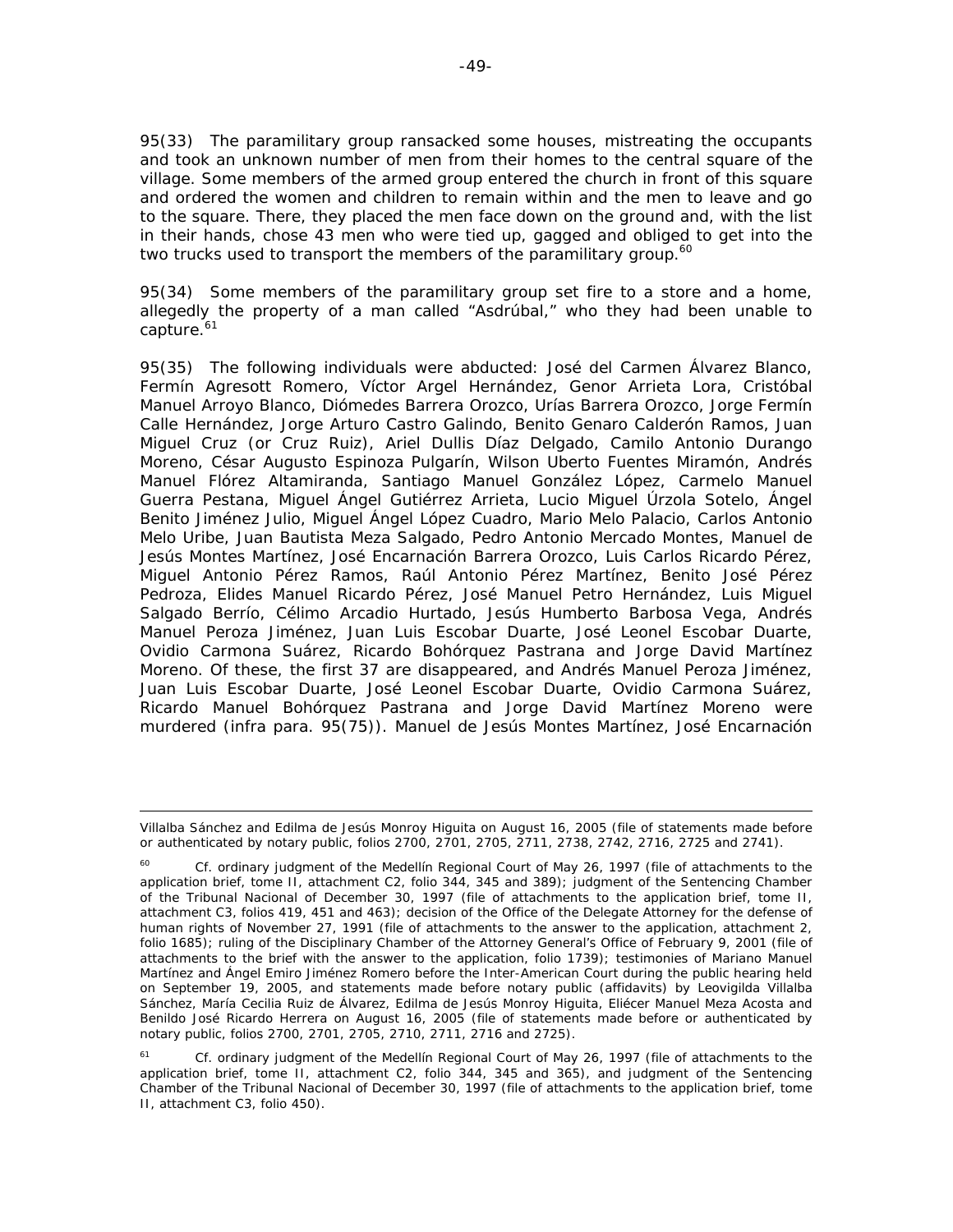Barrera Orozco and Miguel Antonio Pérez Ramos were minors at the time of the facts  $62$ 

95(36) The two trucks with the individuals who had been abducted left Pueblo Bello at approximately 11.30 p.m. and drove back to the "*Santa Mónica*" ranch by the highway that connects Pueblo Bello to San Pedro de Urabá in an area that had been declared "an emergency and military operations [zone]."<sup>63</sup>

95(37) The purpose of the roadblock located between Pueblo Bello and San Pedro de Urabá was to control the transit of vehicles and persons. The inspection consisted in requesting the identity documents of travelers, searching vehicles, the occupants and whatever they were carrying, and all types of transit during the armed strikes. When an armed strike was declared, the military roadblocks in the zone operated from 6 a.m. to 6 p.m.; after this time, the road was closed to all vehicles until the following day.<sup>64</sup>

95(38) At approximately 1.30 a.m. on January 15, 1990, they reached the "Santa Mónica" ranch where they were received by Fidel Castaño Gil, who ordered that the individuals who had been abducted should be taken to a sandbank along the Sinú River, located in "*Las Tangas.*" When they arrived, Fidel Castaño Gil gave orders that the trucks should be taken away and that the detainees should be divided into groups of three to five people to question them "about some livestock that he had lost a few days previously [...] and about the death of Humberto Quijano [...].<sup>"65</sup>

 $62$ 62 *Cf.* ordinary judgment of the Medellín Regional Court of May 26, 1997 (file of attachments to the application brief, tome II, attachment C2, folios 393, 396 and 397); judgment of the Sentencing Chamber of the Tribunal Nacional of December 30, 1997 (file of attachments to the application brief, tome II, attachment C3, folios 440 and 443); judgment of the Disciplinary Chamber of the Attorney General's Office of February 9, 2001 (file of attachments to the brief with the answer to the application, attachment 2, folios 1739 and 1740); communication entitled "Qualifying opinion" of October 17, 1995, addressed the Office of the Prosecutor for Criminal Affairs to the Medellín Regional Prosecutor (file of useful evidence submitted by the State, folios 6419 to 6420); birth certificates of Manuel de Jesús Montes Martínez and José Encarnación Barrera Orozco (file of useful evidence submitted by the State and by the representatives, folios 968 and 2697), and baptism certificate of Miguel Antonio Pérez Ramos (file of attachments to the requests and arguments brief, tome III, folio 1122).

Cf. ordinary judgment of the Medellín Regional Court of May 26, 1997 (file of attachments to the application brief, tome II, attachment C2, folio 365); judgment of the Sentencing Chamber of the Tribunal Nacional of December 30, 1997 (file of attachments to the application brief, tome II, attachment C3, folios 450 and 451); judgment of the Criminal Appeals Chamber of the Supreme Court of Justice of March 8, 2001 (file of attachments to the application, tome II, attachment C4, folio 482); report submitted by the General Directorate of Intelligence of the Administrative Department of Security (DAS) on September 12, 1990 (file of attachments to the requests and arguments brief, attachment 5(2), folio 1536); Decree No. 0678 of April 4, 1988, "ordering measures to restore public order in the area of Urabá Antioqueño" (file of attachments to the requests and arguments brief, tome I, attachment 2(5), folio 898), and testimony of Ángel Emiro Jiménez Romero before the Inter-American Court during the public hearing held on September 19, 2005.

<sup>64</sup> *Cf.* testimonies of Mariano Martínez, Ángel Emiro Jiménez, Rubén Díaz Romero and Nancy Guerra before the Inter-American Court during the public hearing held on September 19, 2005.

<sup>65</sup> *Cf.* ordinary judgment of the Medellín Regional Court of May 26, 1997 (file of attachments to the application brief, tome II, attachment C2, folio 365); judgment of the Sentencing Chamber of the Tribunal Nacional of December 30, 1997 (file of attachments to the application brief, tome II, attachment C3, folios 451 and 452), and report submitted by the General Directorate of Intelligence of the Administrative Department of Security (DAS) on September 12, 1990 (file of attachments to the requests and arguments brief, attachment 5(2), folio 1537).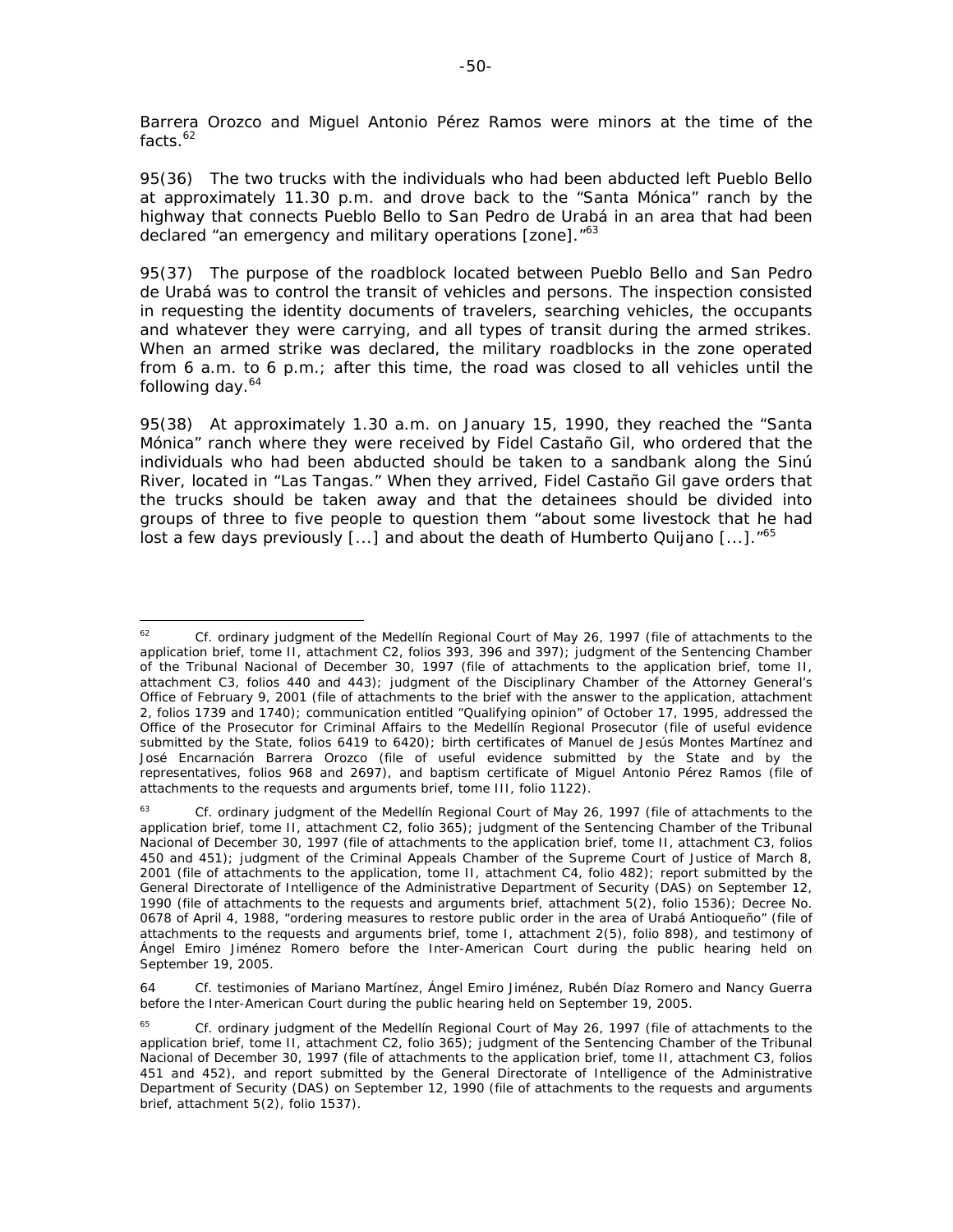95(39) During these interrogations, they severed the veins, ears or genital organs of some of those abducted, or they gouged out their eyes.<sup>66</sup>

95(40) 20 people died as a result of these initial actions. The survivors were transferred to a wooded area so that no one would see them. At about 7 a.m. on the morning of January 15, 1990, Fidel Castaño Gil continued the interrogation in person; the survivors were "kicked and beaten" to death.<sup>67</sup>

95(41) Subsequently, the members of the paramilitary group transferred the corpses to "*Las Tangas.*" Around 22 corpses were transported to another sandbank of the Sinú River on this ranch, where they were buried.<sup>68</sup> However, at the date of this judgment, the whereabouts of 37 of the alleged victims is still not known (*supra* para. 95(35)).

95(42) During the morning of January 15, 1990, several next of kin of the individuals who had been abducted went to the San Pedro de Urabá military base to obtain information on the whereabouts of the disappeared. At the base, they were received by Lieutenant Fabio Enrique Rincón Pulido, who told them that the trucks transporting the persons taken from Pueblo Bello had not passed through the military roadblock and mentioned that the inhabitants of Pueblo Bello "had exchanged people for cattle." The alleged victims' next of kin received little help from the authorities in the search for the disappeared.<sup>69</sup>

95(43) Approximately one week after the facts occurred, some of the next of kin of the disappeared, accompanied by personnel from the Special Prosecutions Division searched the military base to see if those abducted were there, but they found no one.70

 $\overline{a}$ 

<sup>66</sup> *Cf.* judgment of the Sentencing Chamber of the Tribunal Nacional of December 30, 1997 (file of attachments to the application brief, tome II, attachment C3, folio 452), and ordinary judgment of the Medellín Regional Court of May 26, 1997 (file of attachments to the application brief, tome II, attachment C2, folio 365).

<sup>67</sup> *Cf.* judgment of the Sentencing Chamber of the Tribunal Nacional of December 30, 1997 (file of attachments to the application brief, tome II, attachment C3, folios 452 and 453).

Cf. ordinary judgment of the Medellín Regional Court of May 26, 1997 (file of attachments to the application brief, tome II, attachment C2, folio 345) and judgment of the Sentencing Chamber of the Tribunal Nacional of December 30, 1997 (file of attachments to the application brief, tome II, attachment C3, folios 420 and 452); judgment of the Criminal Appeals Chamber of the Supreme Court of Justice of March 8, 2001 (file of attachments to the application, tome II, attachment C4, folio 482), and report submitted by the General Directorate of Intelligence of the Administrative Department of Security (DAS) on September 12, 1990 (file of attachments to the requests and arguments brief, attachment 5(2), folio 1537).

<sup>&</sup>lt;sup>69</sup> *Cf.* ruling of the Office of the Delegate Disciplinary Attorney for Human Rights of the Attorney General's Office of July 31, 2000 (file of attachments to the application, tome II, attachment C10, folio 662); testimonies of Rubén Díaz Romero, Mariano Manuel Martínez, Ángel Emiro Jiménez Romero, José Daniel Álvarez and Blanca Libia Moreno Cossio before the Inter-American Court during the public hearing held on September 19, 2005, and statements made before notary public (affidavits) by Eliécer Manuel Meza Acosta, Genaro Benito Calderón Ruiz, Manuel Dolores López Cuadro, Euclides Manuel Calle Álvarez, Benildo José Ricardo Herrera, Leovigilda Villalba Sánchez, María Cecilia Ruiz de Álvarez and Edilma de Jesús Monroy Higuita (file of statements made before or authenticated by notary public, folios 2701, 2704, 2706, 2704, 2712, 2719, 2726, 2730, 2735 and 2739).

<sup>70</sup> *Cf.* testimony of Mariano Manuel Martínez before the Inter-American Court during the public hearing held on September 19, 2005, and statements made before notary public (affidavits) by Eliécer Manuel Meza Acosta and Leovigilda Villalba Sánchez (file of statements made before or authenticated by notary public, folios 2701, 2706 and 2707).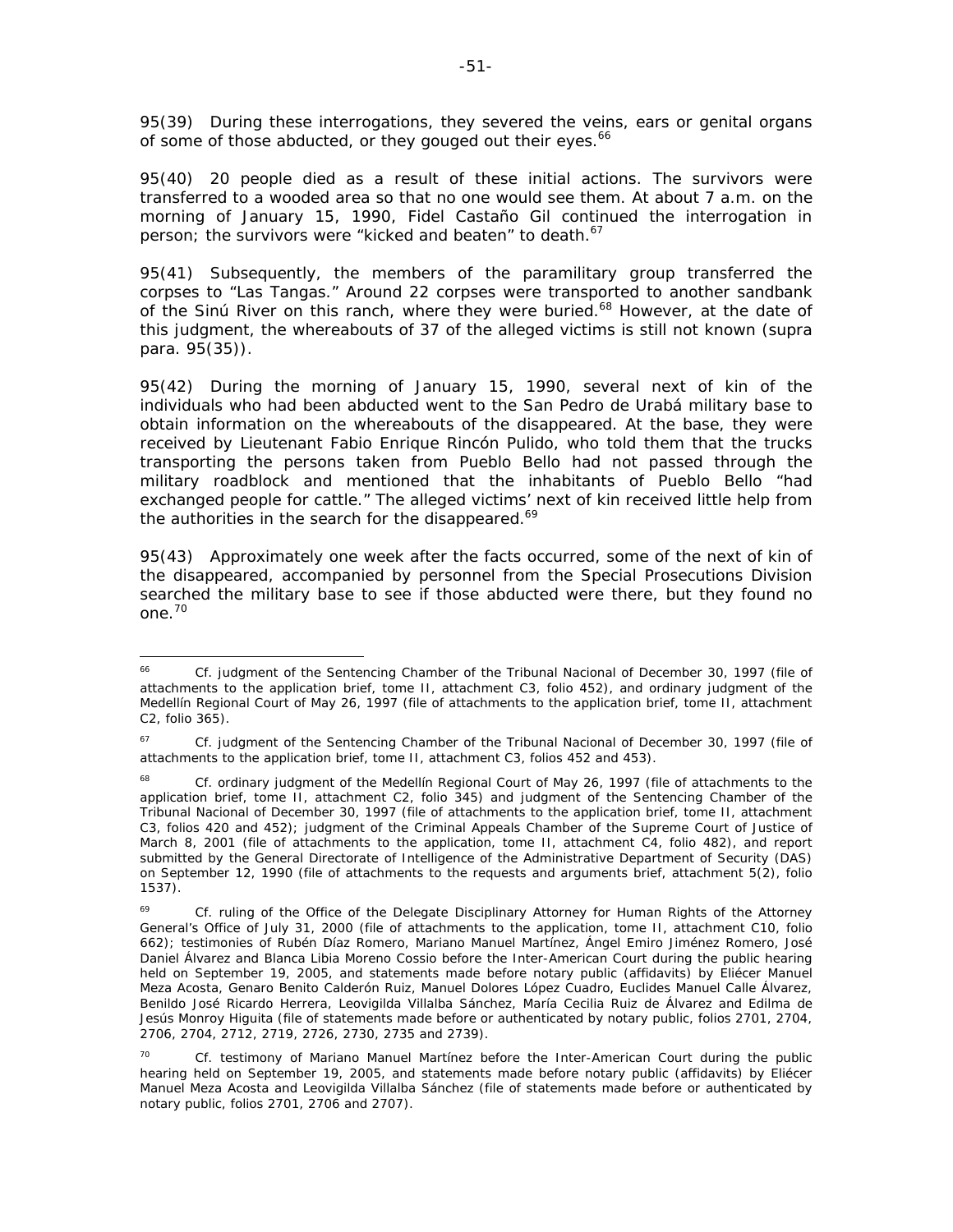95(44) Eight days after the facts, men in army uniforms, allegedly from the Carepa military base, arrived in Pueblo Bello by helicopter and, based on a list, distributed envelopes with 50,000.00 pesos to the next of kin of the disappeared, although many of them refused to receive the envelopes. $<sup>71</sup>$ </sup>

*Concerning the investigations and the domestic administrative and judicial proceedings* 

## *The military criminal jurisdiction*

95(45) On January 24, 1990, the 9th Special District of Urabá of the Antioquia Police Department informed the investigators of the Attorney General's Office that they had informed the Military and Civil Headquarters of Urabá about the events that had taken place in Pueblo Bello.<sup>72</sup>

95(46) On January 30, 1990, the 21st Military Criminal Trial Court opened a preliminary inquiry "to determine whether criminal laws had been violated by the troops based in San Pedro de Urabá."<sup>73</sup>

95(47) From January 30 to April 3, 1990, the 21st Military Criminal Trial Court carried out probative measures, principally receiving statements, to determine any possible omissions by members of the Armed Forces during the events that had occurred on January 14, 1990, and also to determine the existence of "drivable trails" which could have been used to by-pass the military roadblock.<sup>74</sup>

95(48) On April 20, 1990, the 21st Military Criminal Trial Court decided:

To abstain from opening the corresponding criminal investigation into alleged irregularities by any member of the 32nd Infantry Battalion "Francisco de Paula Vélez" [...]

To forward a certified copy of the publication in the *El Espectador* newspaper of the interview with MARIANO VALENZUELA AGUILAR, and the statements of the private individuals, ABEL ANTONIO LARA QUEVEDO and DIVA DEL SOCORRO ARROYO BLANCO, and of Police Lieutenant EVELIO MONTAÑA PERDOMO, to the respective Criminal Court

 $71$ <sup>71</sup> *Cf.* testimonies of Mariano Manuel Martínez and Ángel Emiro Jiménez Romero before the Inter-American Court during the public hearing held on September 19, 2005, statement made before notary public (affidavit) by Leovigilda Villalba Sánchez on August 16, 2005 (file of statements made before or authenticated by notary public, folio 2707).

<sup>72</sup> *Cf.* official communication of January 24, 1990, from the No. 9 Urabá Special District of the Antioquia Police Department to the investigators of the Attorney General's Office (file of useful evidence submitted by the State, folios 7083 to 7084).

<sup>73</sup> *Cf.* ruling of the 21st Military Criminal Trial Court of January 30, 1990 (file of useful evidence submitted by the State, folio 7227).

<sup>74</sup> *Cf.* statements made before the 21st Military Criminal Trial Court by the soldiers, Álvaro Gómez Luque, Néstor Barrera Vega, Manuel José de la Cruz, Gabriel Jaime Espitia, Jorge Humberto Ochoa Álvarez, Elmer de Jesús Ospina Bedoya, José Julian Rodríguez Tamayo, Luis Hames Trujillo García, Humberto Gutiérrez Grajales, John Salgar Castaño, Omai Vergara Atehortua and Edwin Cardona Patiño; statement of the police official, Evelio Montaña Perdomo; and statements of the private individuals, Julio Sánchez Sánchez, Rosa Helena Orozco Jiménez, Rosmira Mendoza Restrepo, José Guerrero Palacio, José Freddy Hincapié Careth, Marino Valenzuela Aguilar, Abel Antonio Lara Quevedo and Diva del Socorro Arroyo Blanco (file of useful evidence submitted by the State, folios 7228 to 7269).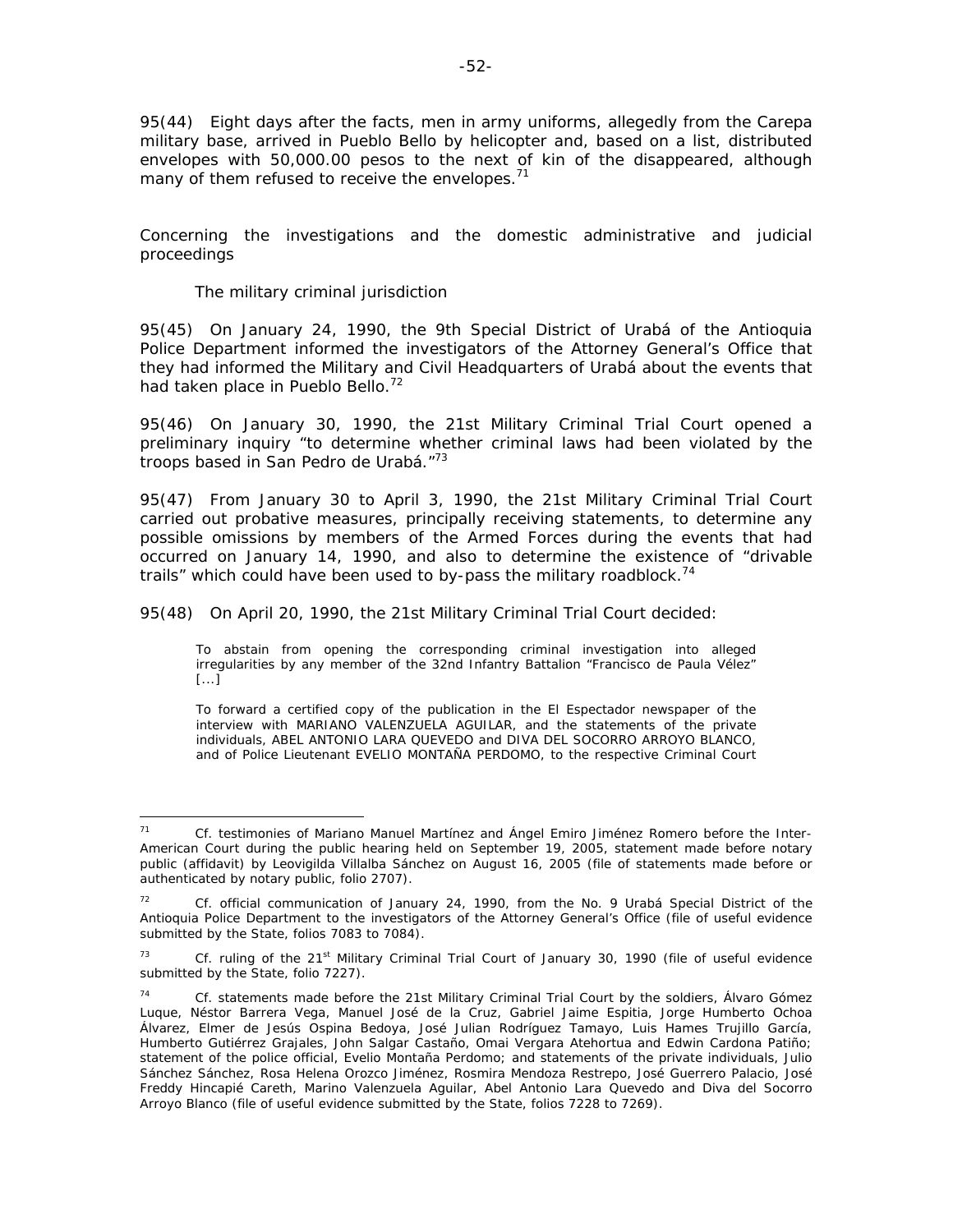of first instance, so that it can investigate the alleged false testimony of councilor VALENZUELA AGUILAR.75

[This court made the following findings: It is inferred that since the empty trucks passed through the roadblock between San Pedro de Urabá and Pueblo Bello, they could have been stolen by the Fidel Castaño paramilitary group or another subversive group, and after the abduction of the peasants had been perpetrated, the group could have taken a special route with the people using another means of transport, returning the empty vehicles through the roadblock, because those who know the region well state that there are no drivable roads, only trails. [...] The [court abstains from opening the corresponding criminal investigation, since it has established that none of the military personnel from that battalion committed any unlawful conduct...]

95(49) On August 21, 1990, a note appeared in a national newspaper concerning the Army's participation in some massacres. This note:

Cited a letter from a sub-official named Silva, in charge of a roadblock in Puerto Bello, Urabá province (northwestern Colombia), in which the soldier declared that his superior officers ordered him to leave the area where the bodies of 42 peasants were subsequently found on the ranch of a drug-trafficker [...] According to the letter from sub-official Silva dated January 14, [1990,] these peasant 'must necessarily have passed through the roadblock.<sup>'76</sup>

95(50) On August 28, 1990, the 21st Military Criminal Trial Court, based on an official communication and in a press communiqué of August 21, 1990, decided:

FIRST: TO REVOKE the decision dated April 20, 1990.

SECOND: To carry out all necessary measures to clarify the facts and to determine the merits of opening an investigation.<sup>7</sup>

95(51) On November 8, 1990, Corporal Edison Silva Molina made a statement before the 21st Military Criminal Trial Court.<sup>78</sup>

95(52) On November 13, 1990, the 21st Military Criminal Trial Court decided:

FIRST: To abstain from opening a criminal investigation because the act investigated has not been committed by a member of the armed forces  $[...]$ .<sup>79</sup>

[It considered that Silva's statement did not provide any elements that would allow it to continue with the proceedings.]

95(53) On March 9, 1994, the Commander of the National Army addressed an official communication to the Commander of the 17th Brigade of Carepa in Antioquia, in which he stated that:

 $75$ Cf. ruling of the 21st Military Criminal Trial Court of August 18, 1990 (file of attachments to the answer to the application, folios 1755a to 1755e).

<sup>76</sup> *Cf.* press communiqué of August 21, 1990 (file of useful evidence submitted by the State, folio 6479).

<sup>77</sup> *Cf.* ruling of the 21st Military Criminal Trial Court of August 28, 1990 (file of attachments to the answer to the application, folio 1755g).

<sup>78</sup> *Cf.* statement made by Edinson Silva Molina before the 21st Military Criminal Trial Court on November 8, 1990 (file of useful evidence submitted by the State, folio 6483).

<sup>79</sup> *Cf.* ruling of November 13, 1990, issued by the 21st Military Criminal Trial Court (file of attachments to the answer to the application, folios 1756 to 1757).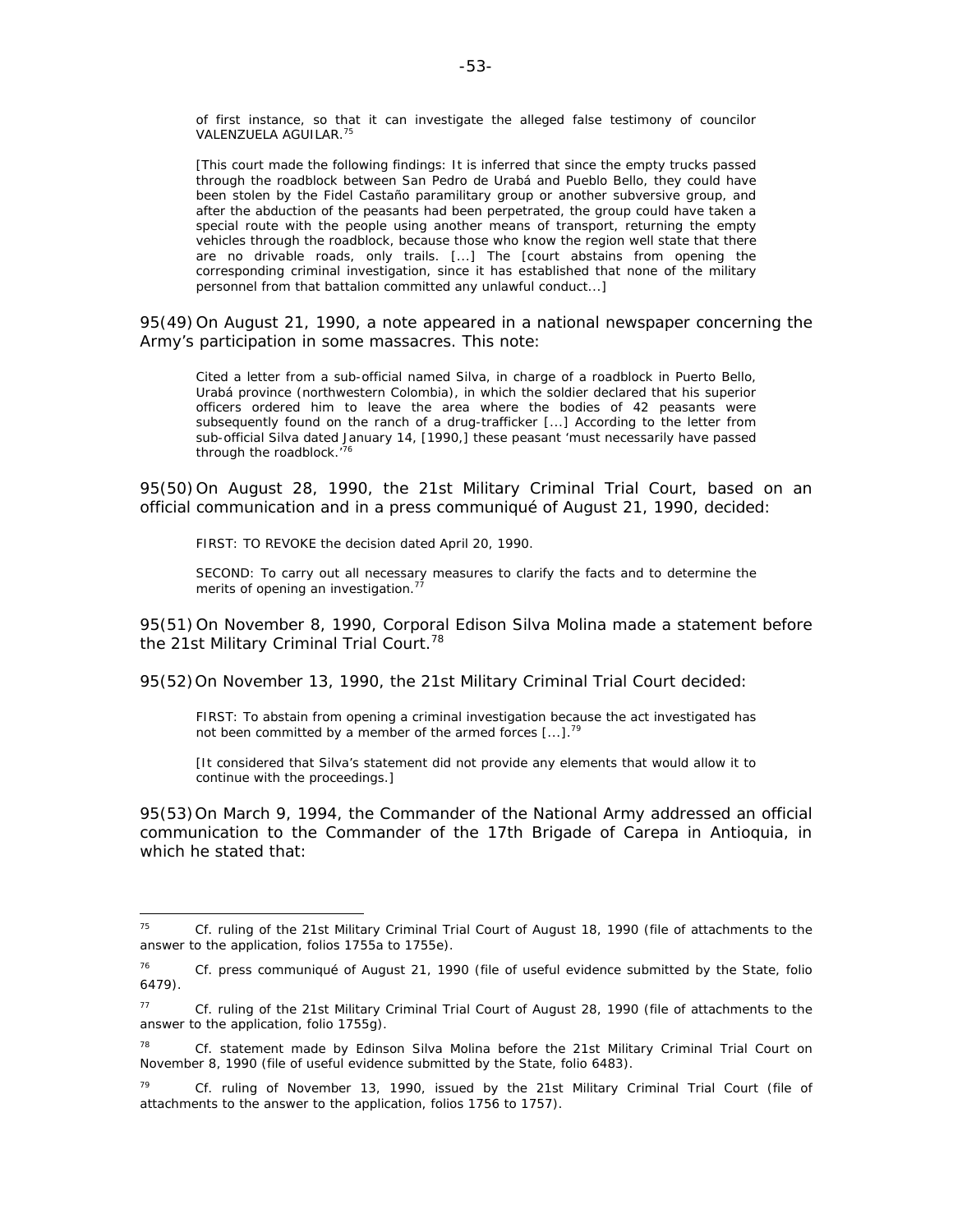In order that the corresponding investigation may be pursued, I am attaching the case file, together with Resolution No. 006 of November 27, 1991, issued by the Office of the Delegate Attorney (*Procuraduría Delegada*) for the Defense of Human Rights, and also the decision of the Medellín Delegate Regional Prosecutor (*Fiscalía Regional Delegada)*, dated February 4, 1994, so that the criminal responsibilities may be established of the military personnel who, on January 14, 1990, manned a roadblock, on the road to San Pedro de Urabá, which allowed two stolen trucks with license plates IB-3544 and UU-0783 to pass through with 43 peasants, abducted and taken from the jurisdiction of Pueblo Bello, municipality of Turbo, by an armed group of approximately 30 men, thus facilitating, by omission, the disappearance of those who had been abducted. [...]<sup>80</sup>

95(54) On March 23, 1994, the Adjunct Commander of the 17th Brigade received the copies referred to in the communication of March 9, 1994 (*supra* para. 95(53)) and forwarded them to the 21st Military Criminal Court of first instance so that it could "proceed with the corresponding investigation as necessary."<sup>81</sup>

95(55) On September 11, 1995, the 21st Military Criminal Trial Court decided "to abstain from opening an investigation [...] since no violation of criminal law had been established." This decision was based on the measures described in the case file corresponding to the investigation carried out by the Attorney General's Office, and also that it considered that there were "several alternatives that would allow the groups to detour by other roads to evade the military control."<sup>82</sup>

## *Ordinary criminal jurisdiction*

## *a) First investigatory measures and proceedings of administrative and jurisdictional bodies*

95(56) On January 15, 1990, after they had been to the San Pedro de Urabá military base to obtain information on the whereabouts of the alleged victims who were then disappeared (*supra* para. 95(35)), some of their next of kin reported the events that had occurred in Pueblo Bello to the Turbo municipality. Consequently, the Municipal Attorney (*Personería Municipal*) ordered that a copy of the pre-trial measures should be forwarded to the Turbo Criminal Investigation judges and to the Apartadó Regional Office of the Attorney General.<sup>83</sup>

95(57) On January 15, 1990, the Secretary of the government of the Department of Antioquia forwarded a public order report to the Governor of the Department informing her, based on the "information […] received from the Mayor of Turbo," of the events that had occurred in Pueblo Bello the previous day. In addition, he indicated that "he had spoken by telephone with General Clavijo[, who] had told [him] that the pertinent investigations were underway."<sup>84</sup>

 $80^{\circ}$ Cf. official communication of March 9, 1994, from the Commander of the National Army to the Brigadier General, Commander of the 17<sup>th</sup> Brigade, Carepa, Antioquia (file of useful evidence submitted by the State, folio 6804).

<sup>&</sup>lt;sup>81</sup> *Cf.* note of March 23, 1994, from the Adjunct Commander of the 17<sup>th</sup> Brigade, Carepa, Antioquia (file of useful evidence submitted by the State, folio 6805).

<sup>82</sup> *Cf.* ruling of the 21st Military Criminal Trial Court of September 11, 1995 (file of useful evidence submitted by the State, folios 6825 to 6828).

<sup>83</sup> *Cf.* report of January 15, 1990, issued by the Turbo Municipal Attorney (file of useful evidence submitted by the State, folios 6031 and 6032).

<sup>&</sup>lt;sup>84</sup> *Cf.* note of January 15, 1990, issued by the government Secretary to the Governor of Antioquia (file of attachments to the requests and arguments brief, attachment 5(3), folios 1557 and 1558).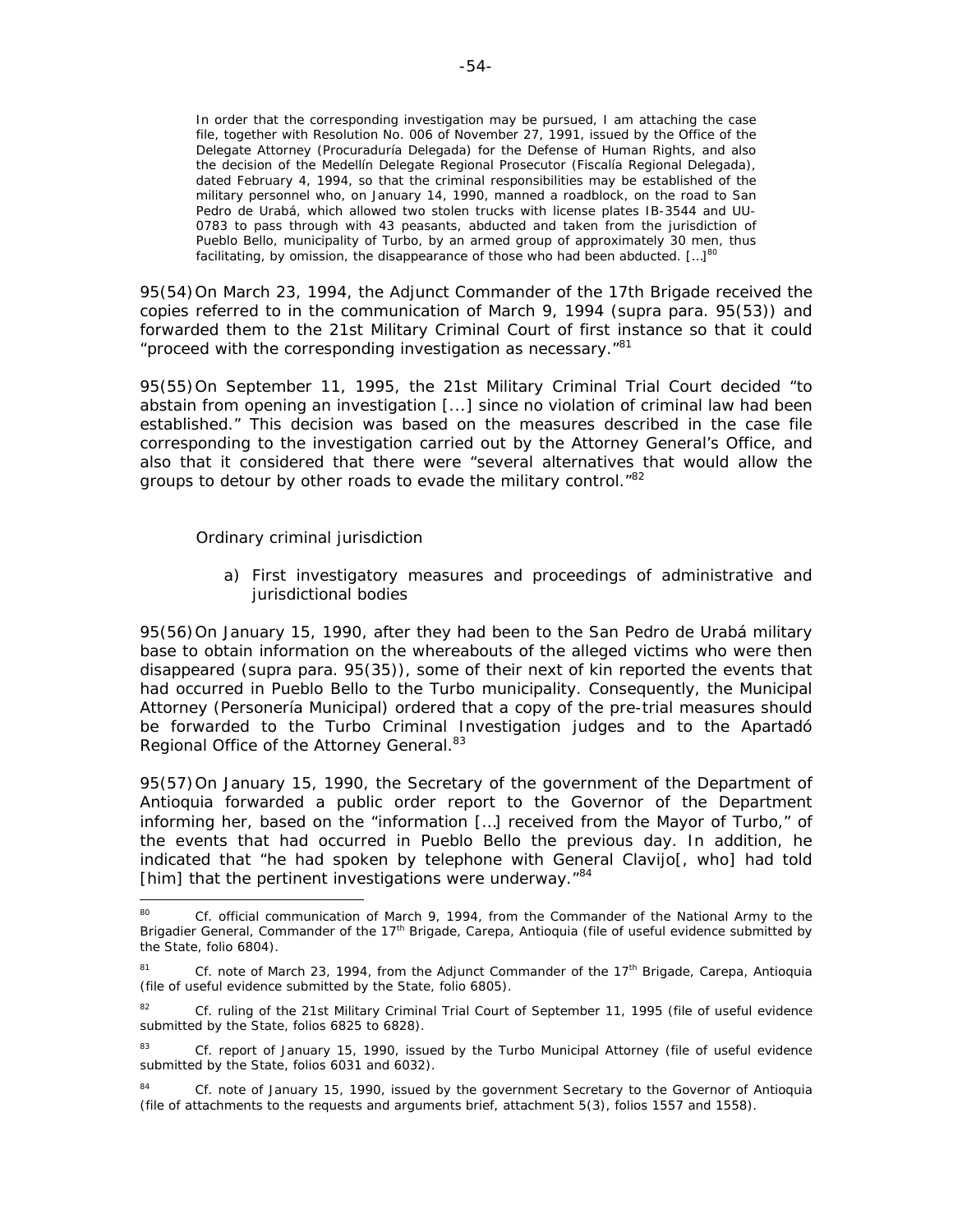95(58) On January 16, 1990, the Turbo 65th Criminal Trial Court received the pretrial case file related to the events that took places in Pueblo Bello, which corresponded to it under the case distribution system. Two days later, based on the communication issued by the Turbo Municipal Attorney (*supra* para. 95(56)), it ordered that preliminary measures should be taken "in order to establish the facts, gather relevant evidence, and identify all the perpetrators or participants in the facts  $\left[\ldots\right]^{n85}$ .

95(59) On January 16, 1990, the Medellín Criminal Investigation Sectional Directorate forwarded a report on the events that occurred in Pueblo Bello, issued by the Secretariat of the government of the Department of Antioquia to the corresponding Public Order Court (*supra* para. 95(57)), so that it could assume the respective investigation.<sup>86</sup>

95(60) On January 17, 1990, the Office of the Mayor of Turbo issued a communiqué establishing, *inter alia*, that:

The Mayor of Turbo advises that on Sunday, January 15 this year […] a group of unknown individuals […] entered the jurisdiction of Pueblo Bello violently […] abducting [...] 40 peasants [...] who they took away in two trucks, using the road that leads to San Pedro de Urabá […]

[...] The collaboration of the population is requested [...] to inform the authorities of any facts or indications that could lead to the rescue of the […] disappeared, and they can be assured that they will be guaranteed the most absolute discretion.<sup>8</sup>

95(61) On January 17, 1990, the Medellín Fourth Public Order Court received the case file related to the facts that occurred in Pueblo Bello, forwarded by the First Public Order Court of this city. A day later, the Medellín Fourth Public Order Court ordered that preliminary measures should be taken to identify or individualize the perpetrators of or participants in the criminal act.<sup>88</sup>

95(62) On January 23, 1990, the Head of the Apartadó Operations Duty Station of the Administrative Department of Security (DAS) (hereinafter "DAS") forwarded an official communication to the office of the Delegate Inspector *(Visitaduría Delegada)* for Human Rights and to the Regional Office of the Attorney General's Office advising that:

[In the preceding days,] no operations of any kind had been carried out in either the jurisdiction of Pueblo Bello or any other jurisdiction, owing to the lack of means of transport, weapons, or sufficient personnel for this purpose; and that this zone (Pueblo Bello), is considered a dangerous high-risk zone.

<sup>85</sup> 85 *Cf.* certification (file of useful evidence submitted by the State, folio 6171), and ruling of the 65th Criminal Trial Court of January 18, 1990 (file of useful evidence submitted by the State, folio 6171).

<sup>86</sup> *Cf.* official communication of January 16, 1990, issued by the Criminal Investigation Sectional Directorate of Medellín (file of useful evidence submitted by the State, folios 5931 to 5933).

<sup>&</sup>lt;sup>87</sup> *Cf.* public communiqué issued by the Mayor's office dated January 17, 1990 (file of documents received during the public hearing, folio 2750).

<sup>&</sup>lt;sup>88</sup> *Cf.* certification of January 17, 1990 (file of useful evidence submitted by the State, folio 5953), and ruling of the Medellín Fourth Public Order Court of January 18, 1990 (file of useful evidence submitted by the State, folio 5935).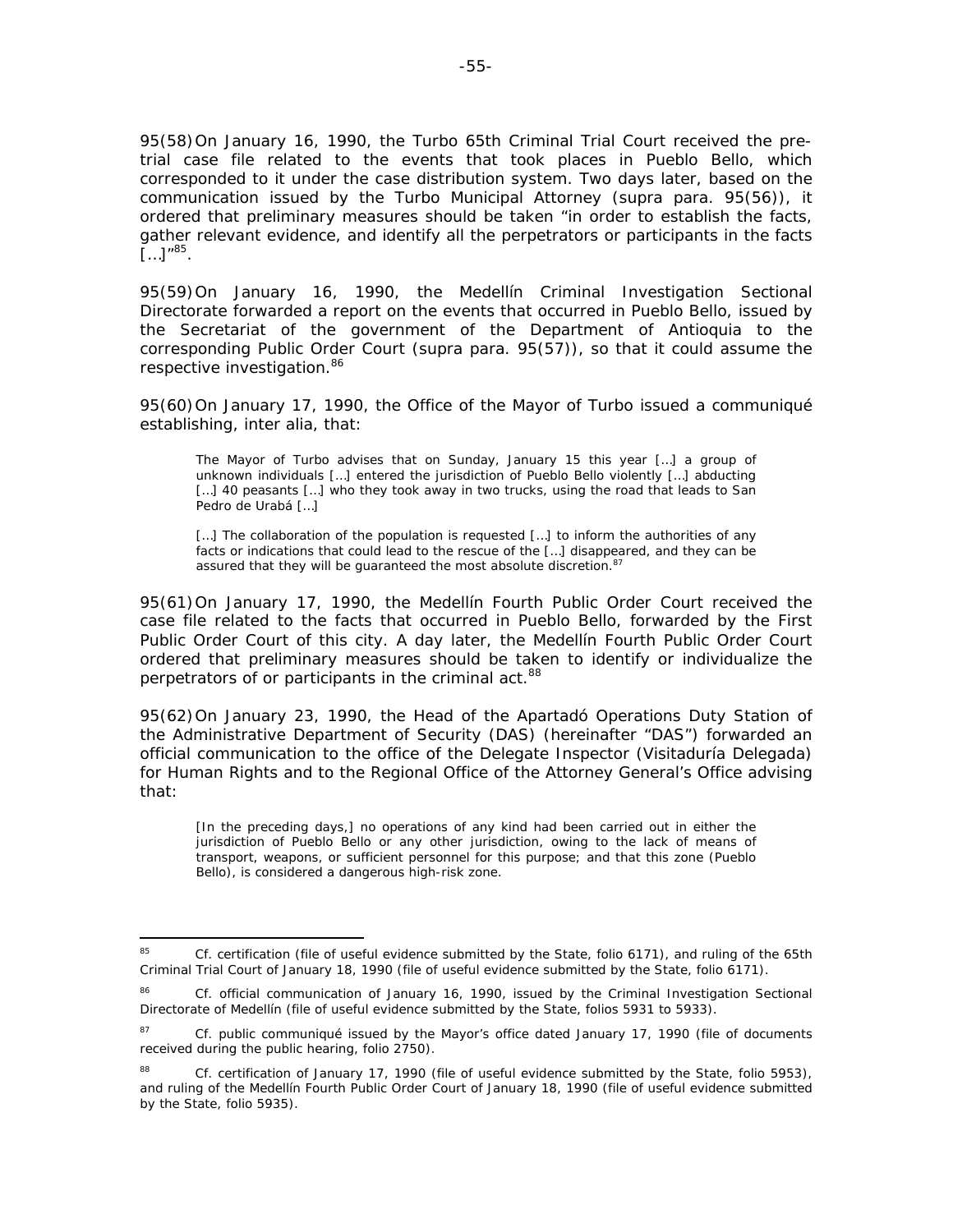This Headquarters issued assignment No. 008 of January 15, 1990, to investigate the alleged disappearance or abduction of 39 persons in the jurisdiction of Pueblo Bello, with negative results to date.

Likewise, the deployment of intelligence services was ordered in the municipalities of Apartadó and Turbo, with the same results [...].<sup>89</sup>

95(63) On January 29, 1990, based on the statements of 29 witnesses, the Judicial Police Technical Corps of the Criminal Investigation Sectional Directorate of the Department of Antioquia informed the Medellín Fourth Public Order Judge about the events that had occurred in Pueblo Bello on January 14, 1990. The Judicial Police Technical Corps noted that:

[...] on the road from Pueblo Bello to San Pedro de Urabá there are two military roadblocks, the first in the jurisdiction of San José and the other in San Pedro de Urabá (entrance) […]

It also advised that it had been established that the vehicles used to transfer the peasants had been stolen "on the day of the events."

The report also established that:

[...] On Tuesday, 16th (January, 1990], several of the complainants went to San Pedro to request the collaboration of the Army Commander and the complainants state that he told them: "Don't come here trying to find out anything because there is no one here; perhaps you don't remember that when the cattle were stolen, none of you said anything; you exchanged human lives for animals; go away."  $\left[ \ldots \right]$ <sup>90</sup>

95(64) On January 31, 1990, the Medellín Fourth Public Order Court sitting in Turbo, based on the evidence gathered up until that time […], ordered a search of "*Las Tangas*" and sent an official communication to the Urabá Military Headquarters requesting it to proceed to search and examine this ranch.<sup>91</sup>

95(65) On February 1, 1990, the Córdoba Police Department submitted a report to the Operations Directorate of the National Police concerning the discovery of the two trucks with license plates, UU-07-83 and IB-35-44, found on the afternoon of January 15, 1990, on the road leading from Montería to Arboletes. The said trucks were subjected to a forensic examination by the Technical Corps of the Judicial Police in order to find "organic fluids or liquids such as blood and elements that might have been used in committing illegal acts; the results were negative, and only plantain stains were found."<sup>92</sup>

<sup>89</sup> 89 *Cf.* official communication of January 23, 1990, issued by the Head of the Apartadó Operations Duty Station of the Administrative Department of Security (DAS), addressed to the office of the Delegate Inspector for Human Rights and to the Regional Office of the Attorney General's Office (file of useful evidence submitted by the State, folio 6137).

Cf. report of January 29, 1990, issued by the Technical Corps of the Judicial Police of the Criminal Investigation Sectional Directorate, Department of Antioquia (file of attachments to the requests and arguments brief, tome V, attachment 5(5), folios 1564 to 1566).

<sup>91</sup> *Cf.* ruling of the Medellín Fourth Public Order Court of January 31, 1990 (file of useful evidence submitted by the State, folio 6039), and official communication of January 31, 1990, issued by Medellín Fourth Public Order Court (file of useful evidence submitted by the State, folio 6040).

<sup>92</sup> *Cf.* report of February 1, 1990, issued by the Córdoba Police to the Operations Directorate of the National Police (file of attachments to the requests and arguments brief, attachment 5(7), f. 1573).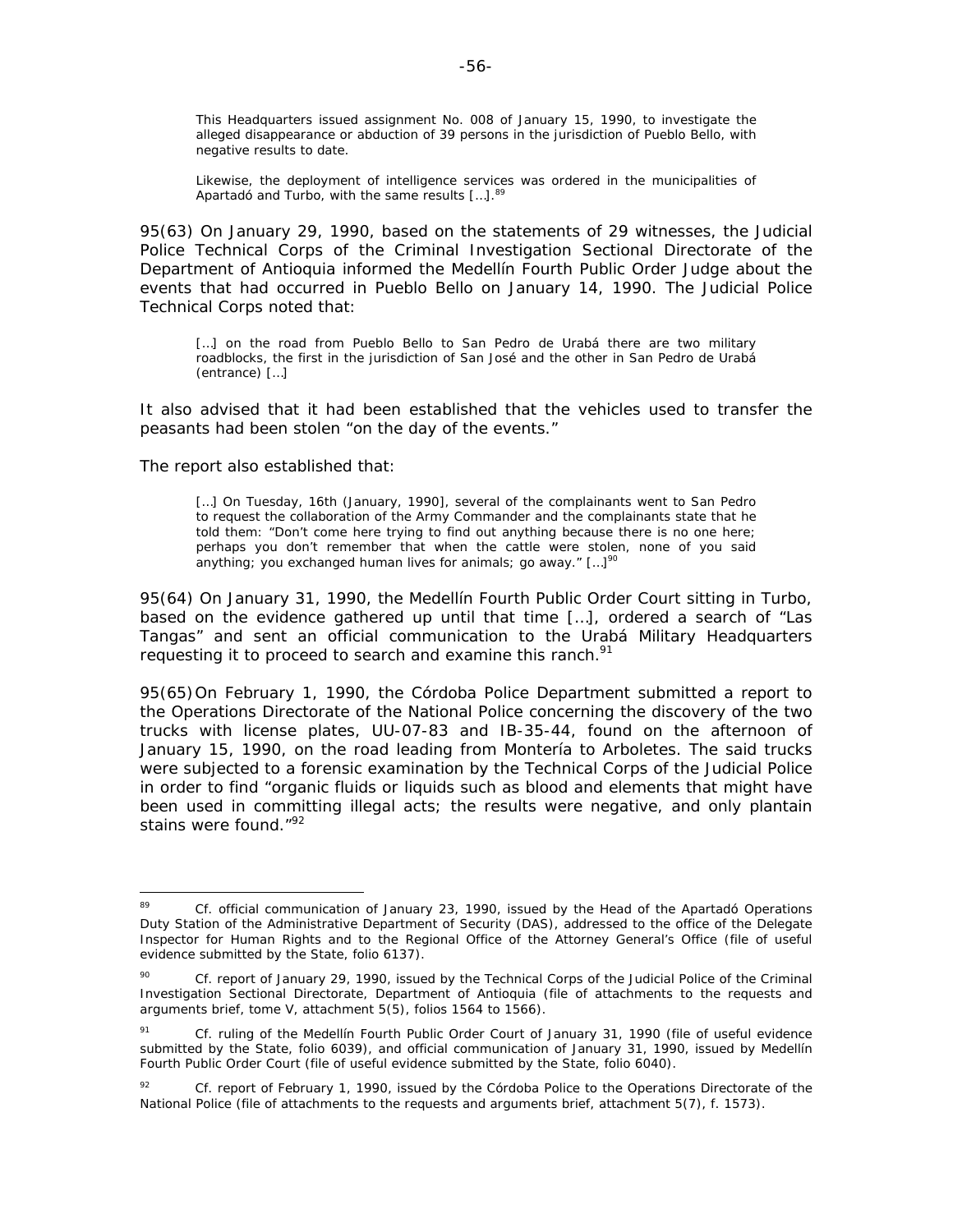95(66) On February 2, 1990, the Military Headquarters of Urabá informed the Medellín Fourth Public Order Court that on January 15, 16 and 17, 1990, "*Las Tangas*" had been searched, with negative results. It also stated that the inspections made on January 31 and February 1, 1990, also had negative results.  $93$ 

95(67) On February 1 and 3, 1990, the Medellín Fourth Public Order Court received the statements of two people who spoke of the alleged communication between the members of the paramilitary group and the soldiers on the afternoon of the day of the events.  $94$ 

95(68) On February 6, 1990, the Fourth Public Order Court ordered the search of the "*Linares," "Villa Nueva," "Quetendama"* and *"Las Tangas"* ranches, and issued an official order to that effect to the National Criminal Investigation Directorate. In addition, it declared that an investigation had been opened concerning the violation of Decree No. 180 of 1988 (Defense of Democracy Act), based on the actions carried out up until that time.<sup>95</sup>

95(69) In an official communication of February 22, 1990, the Urabá Military Headquarters informed the Medellín Fourth Public Order Judge of the actions taken by this entity to try and find the 43 persons disappeared from Pueblo Bello. This communication stated that:

[...] Lieutenant Officer FABIO ENRIQUE RINCON PULIDO was not the Commander of the roadblock located on the way out of San Pedro at the time of the facts, but rather the person who attended the human rights committee when they went to verify whether any persons were detained there.

The personnel on the roadblock on [January 14, 1990,] commanded by Sub-Lieutenant BARRERA VEGA, NESTOR ENRIQUE were: Corporal First Class SILVA MOLINA EDISON, Soldier RODRIGUEZ TAMAYO JOSE, Soldier TRUJILO GARCIA LUIS, Soldier SALGAR CASTAÑO JHON, Soldier CARDONA PATIÑO EDWIN, Soldier VERGARA ATEHORTUA OMAIRO, Soldier OSPINA ECHEVERRIA GABRIEL, Soldier ORTIZ GRAJALES HUMBERTO, Soldier OSPINA BEDOYA HELMER, Soldier OCHOA ALVAREZ JORGE and Soldier MURIEL JOSE  $[...]^{96}$ 

95(70) On April 4, 1990, the member of the paramilitary forces, Rogelio de Jesús Escobar Mejía, appeared voluntarily before the Administrative Department of Security (DAS) and confessed that he had take part in the events in Pueblo Bello, as well as in other acts related to the "*tangueros*" paramilitary group. His confession contributed to the discovery of the corpses on the "*Las Tangas"* and *"Jaraguay*" ranches (*infra* para. 95(74)).<sup>97</sup>

 $\overline{a}$ 

<sup>93</sup> *Cf.* official communication of February 2, 1990, addressed by the Military Headquarters of Urabá to the Fourth Public Order Judge (file of useful evidence submitted by the State, folio 6186 to 6187).

<sup>94</sup> *Cf.* statement of Jairo Zuluaga Quiceno and statement of Guillermo Nicolás Narváez Ramos before the Fourth Public Order Court (file of useful evidence submitted by the State, folios 4554 to 4562).

Cf. ruling of the Medellín Fourth Public Order Court of February 6, 1990 (file of useful evidence submitted by the State, folio 6162), and official communications of February 6, 1990, from the Fourth Public Order Court to the National Director of Criminal Investigation and the Sectional Director of Criminal Investigation (file of useful evidence submitted by the State, folios 6163 and 6165).

<sup>96</sup> *Cf.* official communication of February 22, 1990, from the Urabá Military Headquarters, to the Medellín Fourth Public Order Judge (file of attachments to the requests and arguments brief, tome V, attachment 5(6), folios 1569 to 1572).

<sup>&</sup>lt;sup>97</sup> *Cf.* ordinary judgment of the Medellín Regional Court of May 26, 1997 (file of attachments to the application brief, tome II, attachment C2, folio 345), and report submitted by the General Directorate of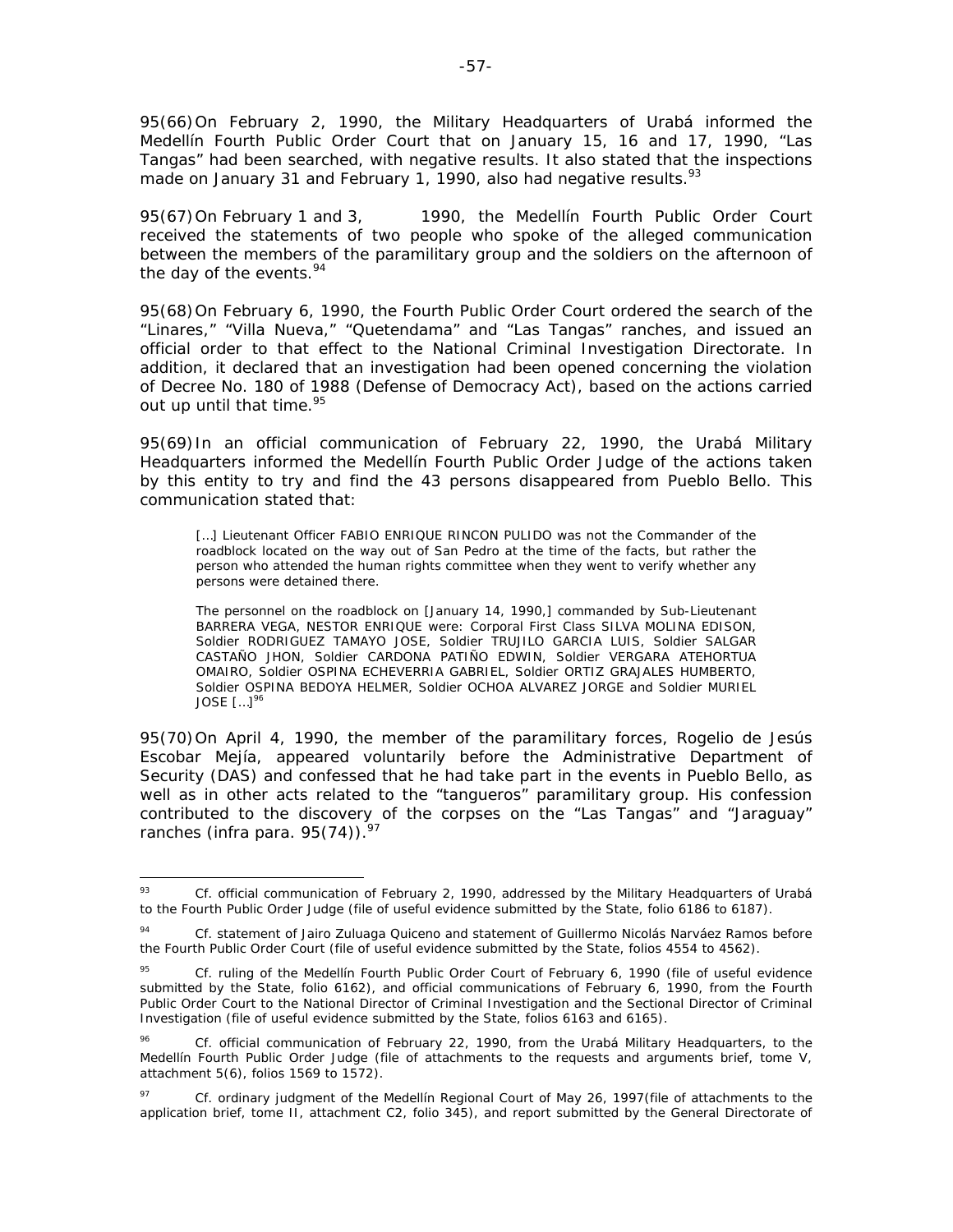95(71) On April 10, 1990, the judge responsible for the Seventh Criminal Court of first instance accompanied by several members of the Technical Corps of the Judicial Police, went to the "*Jaraguay*" ranch, which borders on the "*Las Tangas*" ranch, to effect the "removal" of corpses. The result of this action was the discovery of the skeletons of four corpses.<sup>98</sup>

95(72) On April 12, 1990, the Judge and the Secretary of the 19th Criminal Court of first instance went to "*Las Tangas*" to carry out an "exhumation" procedure. On that occasion, they found four corpses. Regarding one of them, the experts who took part in the operation, estimated that, given the state of decomposition, it must have been buried for about two and a half months. The respective official record did not indicate the state of the other corpses and mentioned that "despite a careful examination of the pockets of the clothes of the corpses, no documents were found that would have identified them."99

95(73) On April 16, 1990, the Judge and Secretary of the 15th Criminal Court of first instance went to "*Las Tangas*" to carry out the "removal" of the corpses. During this procedure, eight trenches were found, each of which contained remains of corpses, with their arms tied behind their backs. Some of the remains found were completely decomposed and most of them were merely osseous remains.<sup>100</sup>

95(74) As a result of the exhumations carried out on the "*Las Tangas*" and "*Jaraguay*" ranches in April 1990 (*supra* paras. 95(71) to 95(73)) 24 corpses were found, and taken to the San Jerónimo Hospital in Montería to be identified by the next of kin of the disappeared from Pueblo Bello. The next of kin who went to the hospital did not receive any information or collaboration from the State authorities or the hospital personnel and were left alone to examine the corpses, which were decomposed and had been thrown on the floor of the "amphitheater" (*anfiteatro*).<sup>101</sup>

Intelligence of the Administrative Department of Security (DAS) on September 12, 1990 (file of attachments to the requests and arguments brief, attachment 5(2), folio 1523).

 $\overline{a}$ 

Cf. official record of the exhumation of corpses of April 10, 1990, issued by the Seventh Criminal Court of first instance (file of attachments to the requests and arguments brief, tome V, attachment 7(1), folios 1641 and 1642).

99 *Cf.* official record of the exhumation of corpses of April 12, 1990, issued by the 19th Criminal Court of first instance (file of attachments to the requests and arguments brief, tome V, attachment 7(2), folios 1643 to 1644).

100 *Cf.* record of the exhumation of corpses of April 16, 1990 issued by the 15th Criminal Court of first instance (file of attachments to the requests and arguments brief, tome V, attachment 7(3), folios 1645 to 1647).

101 *Cf.* official record of the exhumation of corpses of April 10, 1990, issued by the Seventh Criminal Court of first instance (file of attachments to the requests and arguments brief, tome V, attachment 7(1), folios 1641 to 1642); official record of the exhumation of corpses of April 12, 1990, issued by the 19th Criminal Court of first instance (file of attachments to the requests and arguments brief, tome V, attachment 7(2), folios 1643 to 1644); record of the exhumation of corpses of April 16, 1990, issued by the 15th Criminal Court of first instance (file of attachments to the requests and arguments brief, tome V, attachment 7(3), folios 1645 to 1647); testimonies of Mariano Manuel Martínez, Rubén Díaz Romero, José Daniel Álvarez Ruiz and Blanca Libia Moreno Cossio give before the Inter-American Court during the public hearing held on September 19, 2005, and statements made before notary public (affidavits) by Benildo José Ricardo Herrera, Pedro Luis Escobar Duarte, Euclides Manuel Calle Álvarez, Genaro Benito Calderón Ruiz, Manuel Dolores López Cuadro, Leovigildo Villalba Sánchez and María Cecilia Ruiz de Álvarez on August 16, 2005 (file of statements made before or authenticated by notary public, folios 2702, 2709, 2713, 2717, 2723, 2730, 2735 and 2738).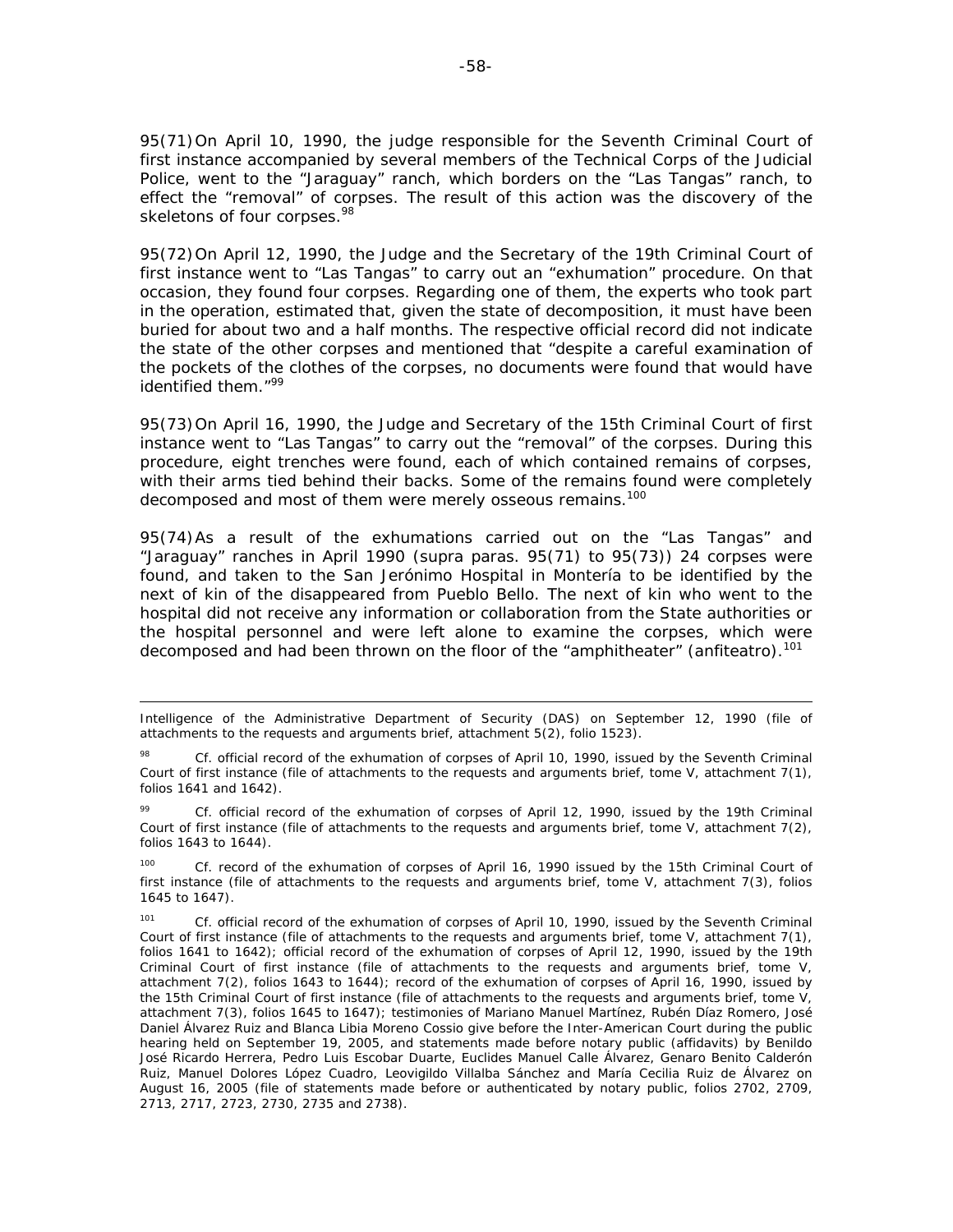95(75) On April 19, 1990, after they had been to the "amphitheater" of the San Jerónimo Hospital in Montería, four inhabitants of Pueblo Bello made statements and declared that they had identified the bodies of Ricardo Bohórquez, Andrés Manuel Peroza Jiménez, Juan Luis Escobar Duarte, Leonel Escobar Duarte, Ovidio Carmona Suárez and Jorge David Martínez Moreno.<sup>102</sup>

95(76) On an unknown date, the unidentified bodies were buried in a common grave in the San Antonio cemetery, in Montería.<sup>103</sup>

95(77) On an unknown date, the alleged members of the paramilitary forces, Ramiro Enrique Álvarez Porras, Héctor de Jesús Narváez Alarcón, Luis Ángel Gil Zapata, Pedro Hernán Ogaza Pantoja, Tarquino Rafael Morales Díaz and Elkin de Jesús Tobón Zea were captured at "*Las Tangas*"; they made preliminary statements before the Fourth Public Order Court on April 20, 1990.<sup>104</sup>

95(78) On April 24 and 25, 1990, Rogelio de Jesús Escobar Mejía again appeared before the DAS to make a statement. On April 26, 1990, Rogelio de Jesús Escobar Mejía made a statement before the Fourth Public Order Court and confessed facts related to the events of Pueblo Bello. Subsequently, on May 15 and 29 and on June 12, 1990, he made a statement before the First Public Order Court.<sup>105</sup>

95(79) In a note of September 12, 1990, the Headquarters of the General Directorate of Intelligence of the Administrative Department of Security (DAS) gave the First Public Order Judge information concerning the facts that had occurred in Pueblo Bello. Among the documents accompanying this note were the "report provided freely and spontaneously" by Rogelio de Jesús Escobar Mejía. The General Directorate of Intelligence indicated that this testimony had provided the basis for the operation that led to the discovery of several common graves on the "*Jaraguay"*  and *"Las Tangas*" ranches in the jurisdiction of Valencia (Córdoba), and referred to the communications network among Fidel Castaño Gil's ranches that existed at that time:

[...] The organization remains in close contact owing to a communications system that links all the ranches of FIDEL CASTAÑO, thus:

[...] 6. The Police Station in the municipality of Valencia has a [wireless] frequency available to communicate with FIDEL CASTAÑO's organization, informing it opportunely

 $\overline{a}$ 

<sup>102</sup> *Cf.* communication entitled "Qualifying opinion" of October 17, 1995, from the Office of the Attorney for Criminal Affairs (*Procuraduría en lo Judicial Penal*) to the Medellín Regional Prosecutor (file of useful evidence submitted by the State, folios 6419 and 6420); ordinary judgment delivered by the Medellín Regional Court on May 26, 1997 (file of attachments to the application brief, tome II, attachment C2, folios 393 and 397), and judgment of the Sentencing Chamber of the Tribunal Nacional of December 30, 1997 (file of attachments to the application brief, tome II, attachment C3, folio 443).

<sup>103</sup> *Cf.* testimony of José Daniel Álvarez Ruiz before the Inter-American Court during the public hearing held on September 19, 2005; report of November 24, 2003 issued by the Identification Unit of the Prosecutor General's Office (file of useful evidence submitted by the State, folios 5653 to 5660), and note of September 17, 2002, from ASFADDES to the Coordination Office of the Human Rights and International Humanitarian Law Unit (file of documents received during the public hearing, folios 2753 to 2755).

<sup>104</sup> *Cf.* decision of the Medellín Fourth Public Order Court of May 15, 1990 (file of useful evidence submitted by the State, folio 6998), and decision of May 16, 1990 issued by the Second Superior Court of Montería (file of useful evidence submitted by the State, folio 6900).

<sup>105</sup> *Cf.* statement of April 25, 1990, made by Rogelio de Jesús Escobar Mejía before DAS; statements of April 26, 1990, May 15 and 29, 1990 and June 12, 1990, made by Rogelio de Jesús Escobar Mejía before the Medellín Fourth Public Order Court (file of useful evidence submitted by the State, folios 3523 to 3597, 4547, 5221 to 5295, 5312 to 5319, 5324 to 5336, and 6976 to 6995).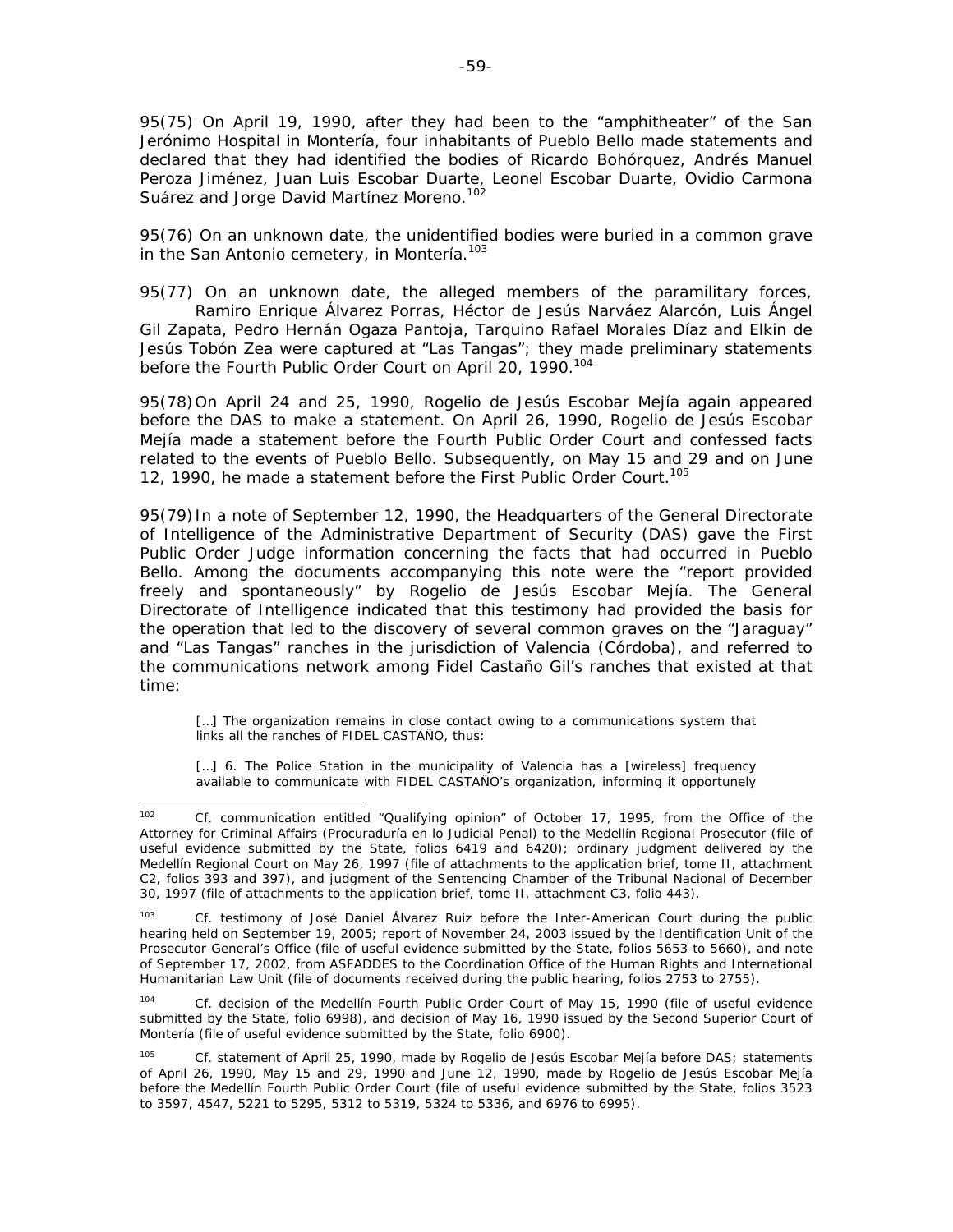of the presence of suspicious individuals or the execution of operations on the paramilitary group's ranches.

In addition, this report concluded with "suggestions for the operational and investigatory action" required by the situation, in the following terms:

Before disseminating this report to the competent judicial instances, it is advisable that the Head of DAS […] should hold a meeting with […] the National Director of Criminal Investigation and the Attorney General, in order to plan the exhumation procedures with the maximum discretion.

B. It is advisable that the Elite National Police Corps should intervene in the exhumation of the corpses, and that authorities with jurisdiction in Urabá and Córdoba should not be involved in the operation, because evidence exists that some of them have cooperated with the criminal organization led by FIDEL ANTONIO CASTAÑO GIL.

[...] D. The procedures for the excavation and exhumation of the corpses must be focused particularly on the *Las Tangas* ranch, because the common grave with 20 or 22 corpses of the 42 peasants abducted in Pueblo Bello is to be found there.<sup>106</sup>

95(80) On October 21, 1994, Technical Investigation Corps of the Prosecutor General's Office (*Fiscalía General de la Nación*) advised that, on October 18, 1994, work had started on the procedure to remove the corpses in the San Antonio cemetery, in Montería. The excavations had been ordered by the Regional Prosecutor's Office (*Fiscalía Regional)* in Medellín. The procedure was suspended due to difficulties in executing the excavations owing to problems of water, which meant that the land was unsuitable for carrying out a technical excavation.<sup>107</sup>

95(81) On March 23, 1995, the Medellín Regional Prosecutor's Office commissioned the Technical Investigation Corps to coordinate with the Bogotá Forensic Division to conduct the exhumation and identification of the corpses that could not be carried out in 1994 (*supra* para. 95(80)).<sup>108</sup>

95(82) On April 21, 1995, the Technical Investigation Corps advised that between March 27 and April 7 that year, it had exhumed 13 bodies.<sup>109</sup>

95(83) On June 17, 1997, the National Identification Section of the Technical Investigation Corps, Forensic Division, issued a report on the analysis of the osseous remains of the corpses that had been exhumed in 1995 (*supra* para. 95(81)). According to this report. 13 corpses were examined, 12 of which belonged to men. The study made an assessment of the approximate age, sex, cause of death, height and dental plates of the corpses. In addition, drawings were made of the

<sup>106</sup> Cf. report submitted by the General Directorate of Intelligence of the Administrative Department of Security (DAS) on September 12, 1990 (file of attachments to the requests and arguments brief, attachment 5(2), folios 1552 to 1555).

<sup>107</sup> *Cf.* testimony of José Daniel Álvarez Ruiz before the Inter-American Court during the public hearing held on September 19, 2005, and report of October 21, 1994, issued by National Identification Sector of the Technical Investigation Corps of the Prosecutor General's Office (file of useful evidence submitted by the State, folio 6380).

<sup>108</sup> *Cf.* decision of March 23, 1995, issued by the Medellín Regional Prosecutor's Office (file of useful evidence submitted by the State, folios 6391 to 6392).

<sup>109</sup> *Cf.* report of April 21, 1995, issued by the Investigation Unit of the Technical Investigation Corps of the Prosecutor General's Office (file of useful evidence submitted by the State, folio 6393).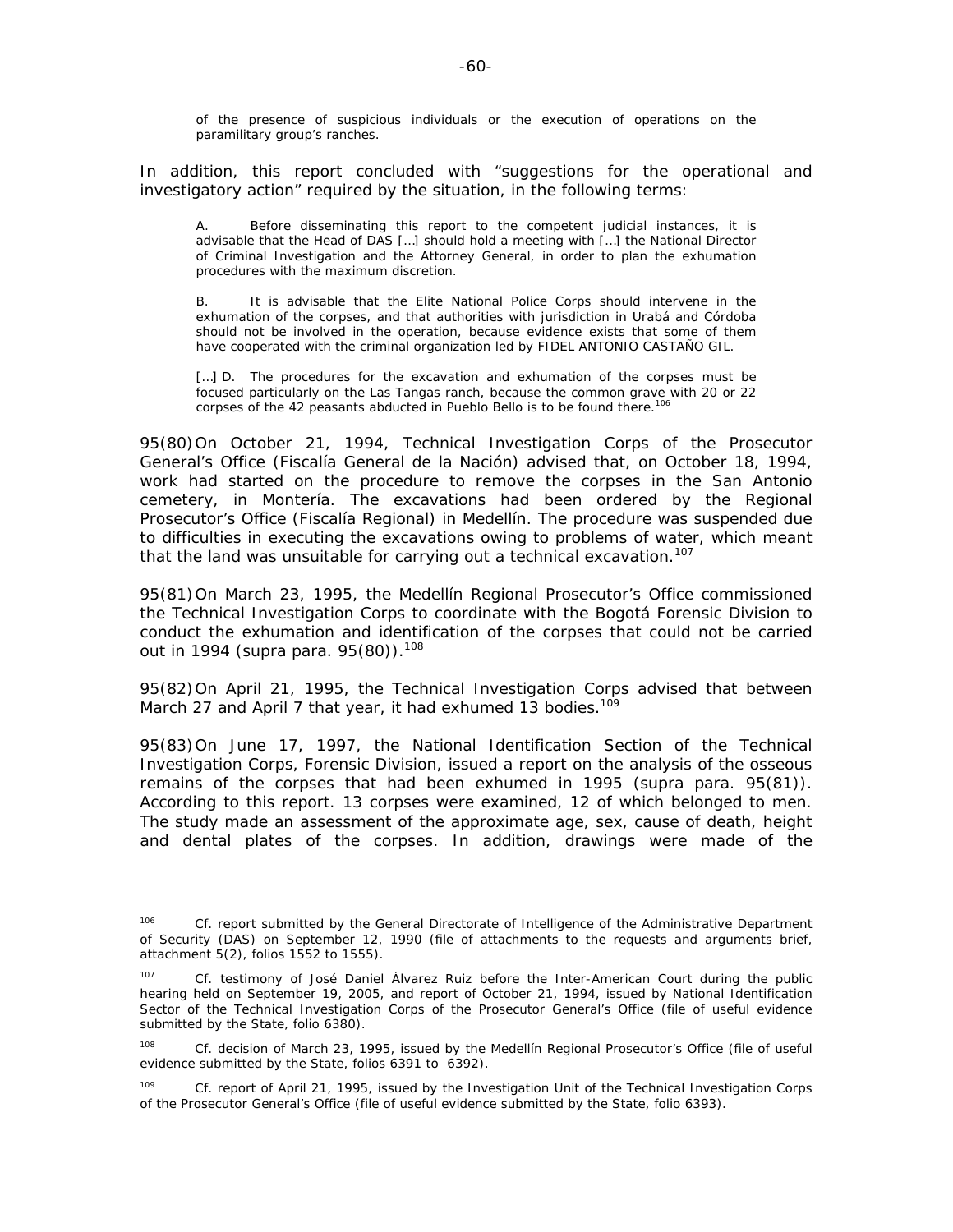reconstructed craniums and DNA testing was recommended. There is no record that the remains were those of the people who disappeared from Pueblo Bello.<sup>110</sup>

#### *b) Decisions and judgments in the ordinary criminal jurisdiction*

95(84) On May 9, 1990, the First Public Order Court decided:

First. To abstain from ordering the preventive detention of the accused Héctor de Jesús Narváez Alarcón, Luis Ángel Gil Zapata, Ramiro Enrique Álvarez Porras, Tarquino Rafael Morales Díaz, Pedro Hernán Ogaza Pantoja and Elkin de Jesús Tobón Zea [… since there is not the slightest evidence that they are the alleged perpetrators of or participants in the violent death of the corpses found in the common graves, since no hard evidence has been legally produced during the proceedings to indicate that they are really responsible].

Second. To send an official communication to the Director of the Las Mercedes National Prison of this city, informing him that the accused referred to in the previous paragraph should be released as regards the matter before this court; nevertheless, as of the date of this decision, they are at the orders of the Medellín Fourth Public Order Court. An official communication should also be sent to the said court in this regard.<sup>111</sup>

[The court considered that, although it was evident that criminal laws had been violated, because the discovery of several corpses in common graves with signs of having been tortured before they were killed violently had been fully demonstrated, in the investigation there was not the slightest evidence that the accused were the alleged perpetrators of or participants in the facts investigated, since no hard evidence had been produced that proved they were really responsibility. Therefore, finding that the requirements for ordering preventive detention had not been fulfilled, the court abstains from ordering this measure. However, it does not order the release of the detainees, but places them at the orders of the Fourth Public Order Court because that court had summoned the accused.]

95(85)On May 15, 1990, the Fourth Public Order Court issued a decision on the legal status of Fidel Castaño Gil, Ramiro Enrique Álvarez Porras, Héctor de Jesús Narváez Alarcón, Luis Ángel Gil Zapata, Pedro Hernán Ogaza Pantoja, Tarquino Rafael Morales Díaz, Elkin de Jesús Tobón Zea and Rogelio de Jesús Escobar Mejía. In this regard, it decided:

1. TO ORDER a measure consisting in the PREVENTIVE DETENTION of RAMIRO ENRIQUE ALVAREZ PORRAS, HECTOR DE JESUS NARVAEZ ALARCON, LUIS ANGEL GIL ZAPATA, PEDRO HENAN OGAZA PANTOJA, ELKIN DE JESUSS TOBON and ROGELIO DE JESUS ESCOBAR MEJIA [...] for violation of Decree 180 of 1988, arts. 1 and 7, for abduction, multiple murders, and aggravated theft [...].

3. TO ABSTAIN from ordering the preventive detention of TARQUINO MORALES DIAZ [...].

4. TO ORDER the capture of Fidel Castaño Gil, to be investigated by this plenary court as the alleged mastermind and perpetrator of the facts [...].

 $110$ Cf. report of June 17, 1997, issued by the National Identification Section of the Technical Investigation Corps, Forensic Division (file of useful evidence submitted by the State, folios 4372 to 4505), and statements made before notary public (affidavits) by Manuel Dolores López Cuadro and Robinson Petro Pérez on August 16, 2005 (file of statements made before or authenticated by notary public, folios 2739 and 2745).

Cf. decision of May 9, 1990, issued by the First Public Order Court (file of useful evidence submitted by the State, folios 6894 to 6899).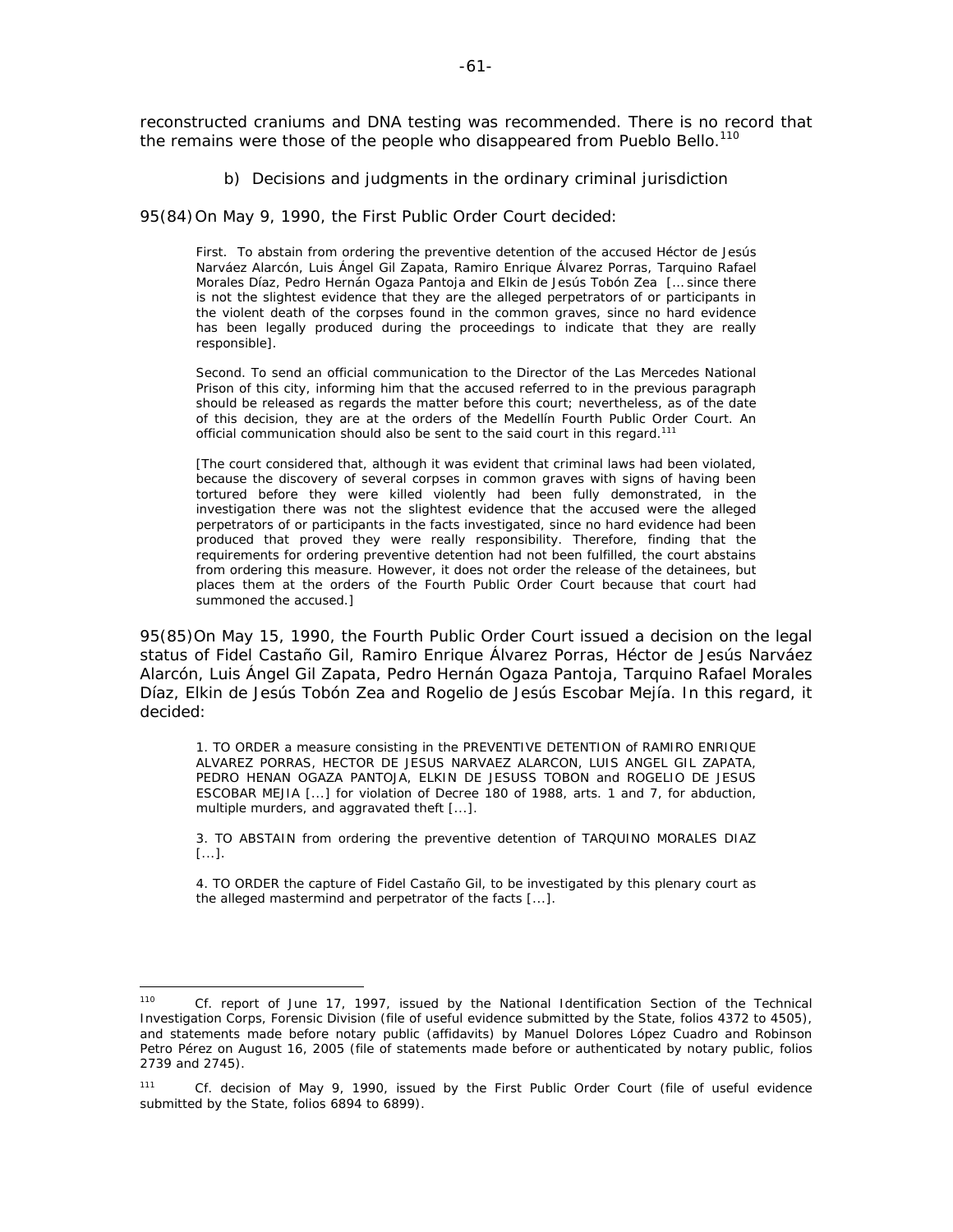5. To order by all possible means the appearance of Lieutenant FABIO RINCON QUIÑONES for questioning in this investigation.<sup>112</sup>

[After listing all the evidence, the court found that there was significant evidence against the accused (with the exception of Tarquino Morales Díaz) and, therefore, ordered preventive detention measures. Among the evidence that provided grounds for the summons of Rincón Quiñones were the statement of Escobar Mejía, and the statements of Jairo Zuluaga Quicero and Nicolás Narváez. The statement of Dennis Beltrán Caravajal was also mentioned; he had said that following the events of Pueblo Bello, he had seen one of the victims with an army lieutenant.]

95(86) The defense lawyers filed a plea for *habeas corpus* against the decision of May 15, 1990 (*supra* para. 95(85)), alleging that the Fourth Public Order Court had issued a decision on the juridical status of the accused after the period during which they could be legally held. On May 16, 1990, the Second Superior Court of Montería admitted the recourse and ordered the immediate release of those detained.<sup>113</sup>

95(87) On May 30, 1990, the Fourth Public Order Court ordered the capture of Ramiro Enrique Álvarez Porras, Héctor de Jesús Narváez Alarcón, Luis Ángel Gil Zapata, Pedro Hernán Ogaza Pantoja, Elkin de Jesús Tobón Zea and Rogelio de Jesús Escobar Mejía.<sup>114</sup>

95(88) On July 10, 1990, the First Public Order Court issued a decision on the juridical status of Rogelio de Jesús Escobar Mejía, and did not grant him the benefit of conditional release.<sup>115</sup>

95(89) On October 19, 1990, the Fourth Public Order Court ruled on the joinder proposed by the First Public Order Judge between the criminal facts that he was investigating for the abduction of Manuel Alfonso Ospina Ospina, with those being investigated by the Fourth Public Order Court in relation to the events of Pueblo Bello. In that regard, it found that the motivation for the different criminal events was similar and consequently decided:

FIRST: To transmit the proceedings being conducted against FIDEL CASTAÑO GIL and others, based on the violation of Decree 180 of 1988, to the First Public Order Court, owing to concurrence of offences, due to the connection examined [...].<sup>116</sup>

95(90) On December 7, 1990, the First Public Order Court granted the benefit of conditional release to Rogelio de Jesús Escobar Mejía, who "despite being detained in relation to the proceedings before the Fourth Public Order Court and [the First Public Order Court] [...] had provided effective collaboration, more than sufficient to identify completely the masterminds and the perpetrators."<sup>117</sup>

<sup>112</sup> Cf. decision of the Medellín Fourth Public Order Court of May 15, 1990 (file of useful evidence submitted by the State, folios 6996 to 7011).

<sup>113</sup> *Cf.* decision of May 16, 1990, issued by the Second Superior Court of Montería (file of useful evidence submitted by the State, folios 6900 to 6903).

<sup>&</sup>lt;sup>114</sup> *Cf.* official communication No. 17 of January 31, 1992, issued by the 83<sup>rd</sup> Public Order Examining Magistrate (file of useful evidence submitted by the State, folio 7022).

<sup>&</sup>lt;sup>115</sup> *Cf.* official communication No. 17 of January 31, 1992 issued by the 83<sup>rd</sup> Public Order Examining Magistrate (file of useful evidence submitted by the State, folio 7020).

<sup>116</sup> *Cf.* decision of October 19, 1990, issued by the Fourth Public Order Court (file of useful evidence submitted by the State, folios 5347 to 5351).

<sup>117</sup> *Cf.* decision of December 17, 1990, issued by the First Public Order Court (file of useful evidence submitted by the State, folios 5352 to 5360).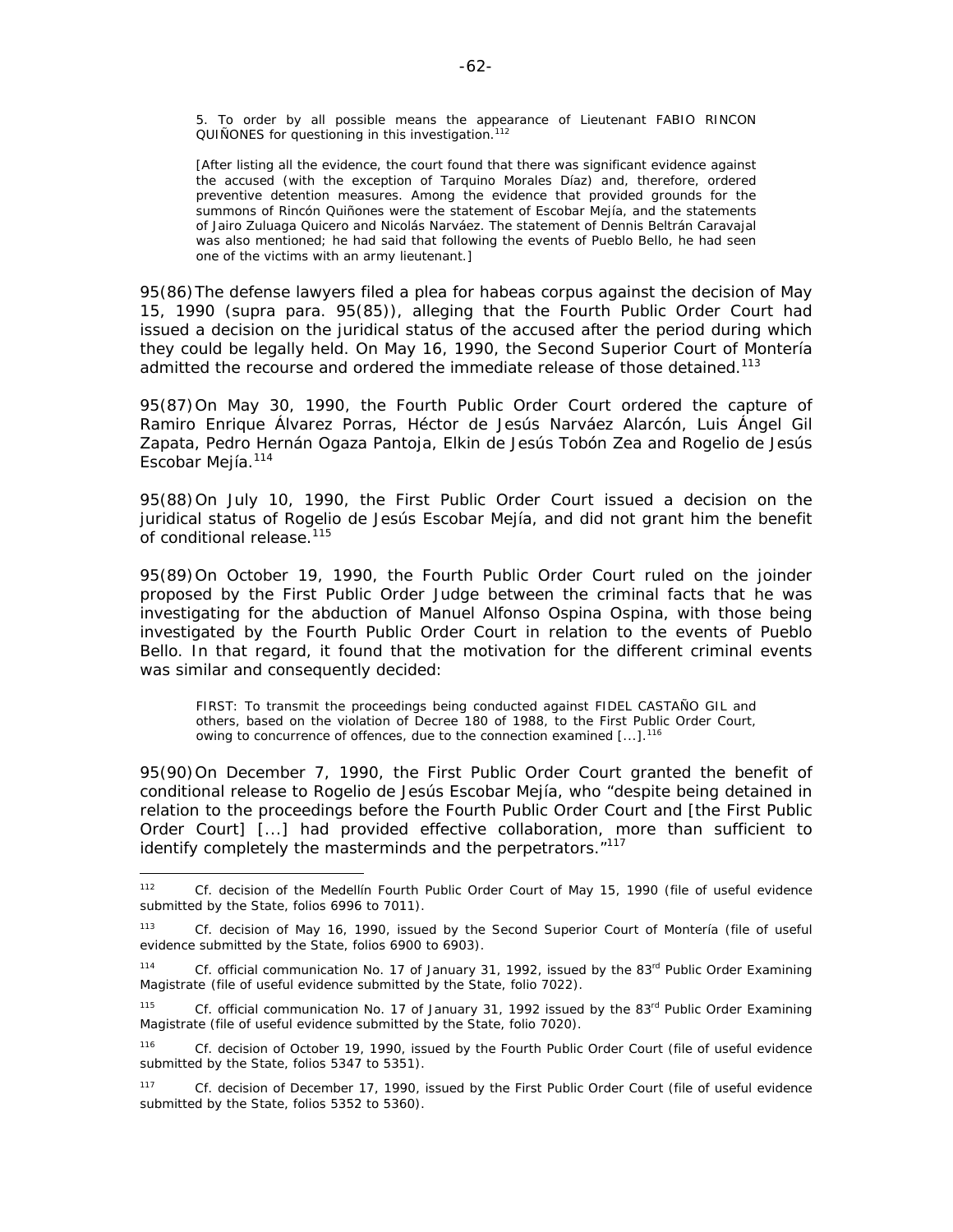95(91)On March 31, 1992, the 83<sup>rd</sup> Public Order Examining Magistrate requested the capture of Jesús Antonio Roa, Manuel Ospina, Rodrigo Restrepo, Telesforo Morroco, Jairo Mantilla, Hernán Vegadiso Sosa, Iván Rojas and five of the latter's brothers. In addition, it requested the following aliases to be identified and individualized: "Suqui," "Tarquino," "Grillo," "Arlex," "Patecumbia," "El Mosco," "Chico," "Roberto," "Chucho," "Peludo," "El Brujo," "Mauro" and "Cociaca"118.

95(92) On March 31, 1992, the 83<sup>rd</sup> Public Order Examining Magistrate advised that the original folder with the case file corresponding to the proceedings before the public order jurisdiction had been found; it had been misplaced for some time.<sup>119</sup>

95(93) On March 11, 1993, the Medellín Regional Court delivered an anticipated judgment (*sentencia anticipada*) in case file No. 153 (1227) convicting José Otoniel Vanegas Pérez, who had confessed his participation in the abduction and murder of Manuel Alfonso Ospina Ospina.<sup>120</sup>

95(94) On July 23, 1993, the Medellín Delegate Regional Prosecutor decided:

- (1) TO ORDER THE PREVENTIVE DETENTION, without parole, of Fidel Castaño Gil, whose details and civil status appear in the case file, finding him responsible for violating the provisions of Decree 180/88, Homicide with terrorist purposes, art. 29; Abduction with extortion, art. 22; Conspiracy to commit a crime, art. 7; Instruction and training, art. 15; Illegal distribution of uniforms and badges, art. 19; Illegally carrying weapons for the exclusive use of the army, Decree 3664 art. 2; Multiple homicide, art. 323 of the Penal Code, in connection with and subject to art. 26 of the Penal Code.
- (2) TO ORDER THE EMBARGO AND SEIZURE of the *Jaraguay* and *Las Tangas* ranches  $[...]$
- (3) To proceed to capture the accused.  $[...]^{121}$

95(95) On August 23, 1993, the Medellín Delegate Regional Prosecutor decided:

To expand its decision of July 23, 1993, to the effect that the preventive detention measure against Fidel Castaño Gil is also ordered on the grounds of the crime of multiple abductions embodied in art. 2 of Decree 180/88, adopted as a permanent law by art. 4 of Decree 2266/911.122

95(96) On November 19, 1993, the Medellín Delegate Regional Prosecutor decided:

[...] SECOND: Also, TO ORDER the PREVENTIVE DETENTION of FIDEL CASTAÑO (alias RAMBO), in his capacity as author, based on the violation of art. 1 of Decree 119/1989, owing to the creation of a paramilitary group; […] violation of art. 22 of Decree 180 of 1988, owing to the abduction of Ricardo Bohórquez and Andrés Manuel Pedroza Jiménez,

<sup>118</sup>  $Cf$ . official communication No. 034 of March 31, 1992, issued by the 83<sup>rd</sup> Public Order Examining Magistrate (file of useful evidence submitted by the State, folio 7017).

<sup>&</sup>lt;sup>119</sup> *Cf.* official communication No. 034 of March 31, 1992, issued by the 83<sup>rd</sup> Public Order Examining Magistrate (file of useful evidence submitted by the State, folio 7017).

<sup>120</sup> *Cf.* anticipated judgment of March 11, 1993, issued by the Medellín Regional Court (file of useful evidence submitted by the State, folios 6257 to 6278).

 $121$  Cf. decision of July 23, 1993, issued by the Medellín Delegate Regional Prosecutor's Office (file of useful evidence submitted by the State, folios 6287 and 6298).

<sup>&</sup>lt;sup>122</sup> Cf. decision of August 23, 1993, issued by the Medellín Delegate Regional Prosecutor's Office (file of useful evidence submitted by the State, folios 6299 to 6300).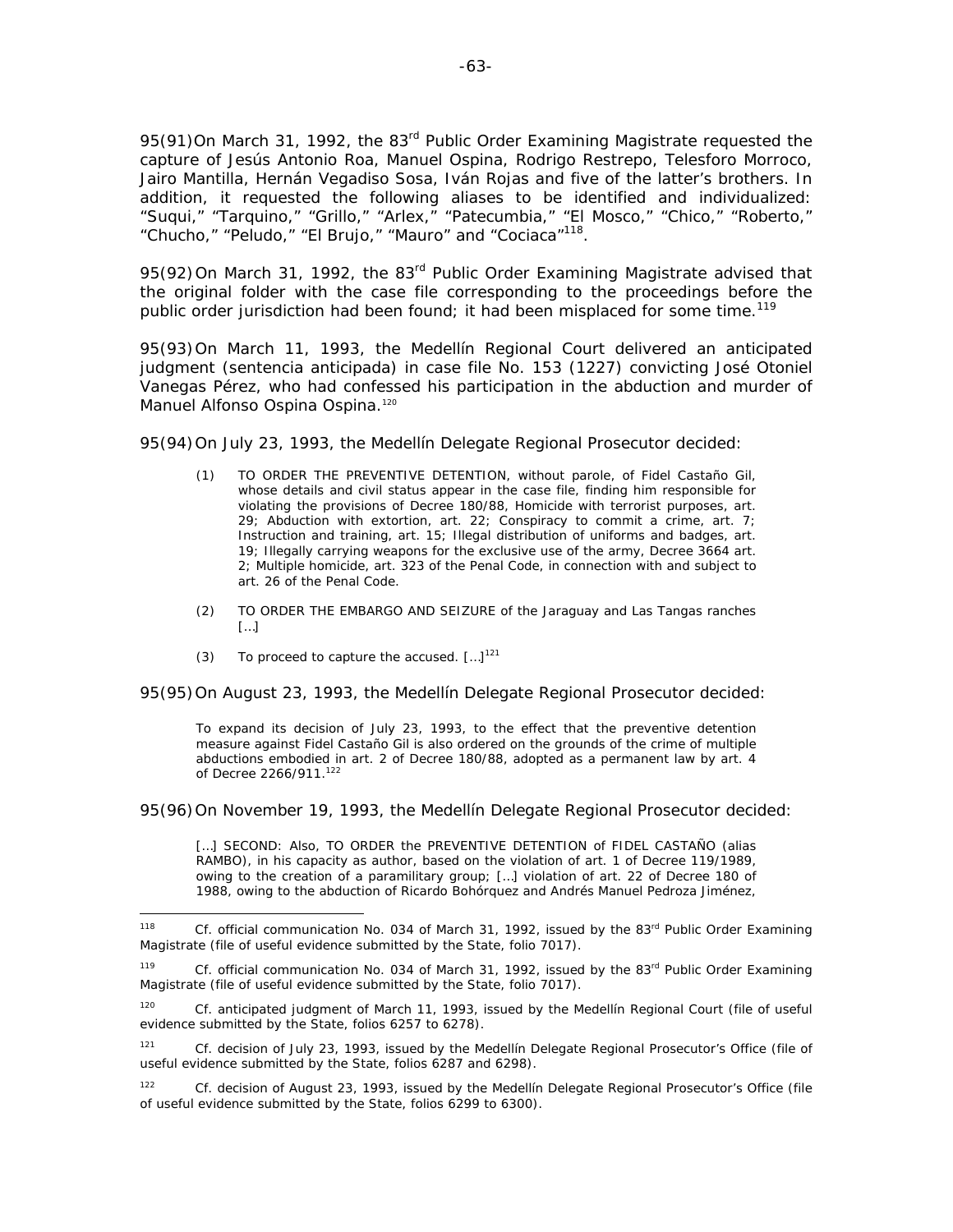among others, making a total of 43 individuals affected by this act; multiple homicide, regulated by art. 29 of the same decree, aggravated by paragraphs (d), (e) and (f), where the victims were the individuals who had been abducted; violation of art. 2 of Decree 3664/1986 and violation of art. 19 of decree 180 of 1988.

THIRD: To notify that those named above may not enjoy any type of conditional release. Consequently, the orders of arrest against FIDEL CASTAÑO (alias RAMBO) should be reactivated.<sup>123</sup>

95(97) On February 4, 1994, the Medellín Regional Directorate of the Prosecutor General's Office ordered that copies of the disciplinary investigation should be sent to the Army High Command so that it could verify the possible responsibility in the facts of members of the Army. In particular, this Directorate considered that if "military personnel were involved in any way in the facts, it is not incumbent on this Directorate to determine their responsibility owing to the jurisdiction to which they are subject because they were on active service, especially if they were in the socalled public order units that require permanent active service. The prosecutor has therefore decided that the criminal responsibility should be determined by an official of the military justice system.<sup>124</sup>

95(98) On October 17, 1995, the Criminal Judicial Prosecutor issued a "Qualifying opinion" in relation to the proceedings in which the abduction and murder of Manuel Alfonso Ospina Ospina was being investigated, as well as the abduction and murder of 43 persons in Pueblo Bello. He found that there were more than sufficient merits to request the Medellín Delegate Regional Prosecutor to file charges against Fidel Antonio Castaño Gil, Elkin Henao, José Aníbal Rodríguez Urquijo, Rogelio de Jesús Escobar Mejía, Mario Alberto Álvarez Porras, Francisco Javier Álvarez Porras and Héctor Castaño Gil based on, *inter alia*, the following criminal acts: multiple abduction, aggravated multiple murders, terrorism, and aggravated theft.<sup>125</sup>

95(99) On November 17, 1995, the Medellín Delegate Regional Prosecutor accused several individuals for the abduction of Manuel Alfonso Ospina Ospina and the facts that had occurred in Pueblo Bello, deciding as follows:

1. TO FILE CHARGES against Fidel Antonio Castaño Gil […] as alleged author responsible for aggravated extortive abduction […] of which the victim is Manuel Alfonso Ospina Ospina, multiple abduction […] because this action caused a public outcry, multiple murders (aggravated), of which the victims are Ricardo Bohorquez, José del Carmen Álvarez Blanco, Cristóbal Arroyo, Mario and Daniel Melo Palacio, Jesús Humberto concurrently […]

2. TO FILE CHARGES against Rogelio de Jesús Escobar Mejía […] as co-author of aggravated extortive abduction […] of which the victim is Manuel Alfonso Ospina Ospina, perpetrator [of the crime of belonging to an armed group], co-author [of the crime of destruction of identity documents], author [of the crime of using clothing that is for the exclusive use of the Armed Forces]; in relation to the facts that occurred in Pueblo Bello: author of multiple abduction [with terrorist purposes], [terrorism], aggravated multiple murders, author of aggravated theft […],[fire], [belonging to an armed group], heterogeneous concurrent crimes […]

 $123$ Cf. decision of September 23, 1993, issued by the Medellín Delegate Regional Prosecutor's Office (file of useful evidence submitted by the State, folios 6316 to 6322).

<sup>124</sup> *Cf.* note of February 9, 1994, from the Medellín Regional Directorate to the Delegate Attorney for the Defense of Human Rights (file of useful evidence submitted by the State, folios 4832 and 4834).

<sup>125</sup> *Cf.* communication entitled "Qualifying opinion" of October 17, 1995, from the Office of the Criminal Affairs Prosecutor to the Medellín Regional Prosecutor's Office (file of useful evidence submitted by the State, folios 6408 to 6423).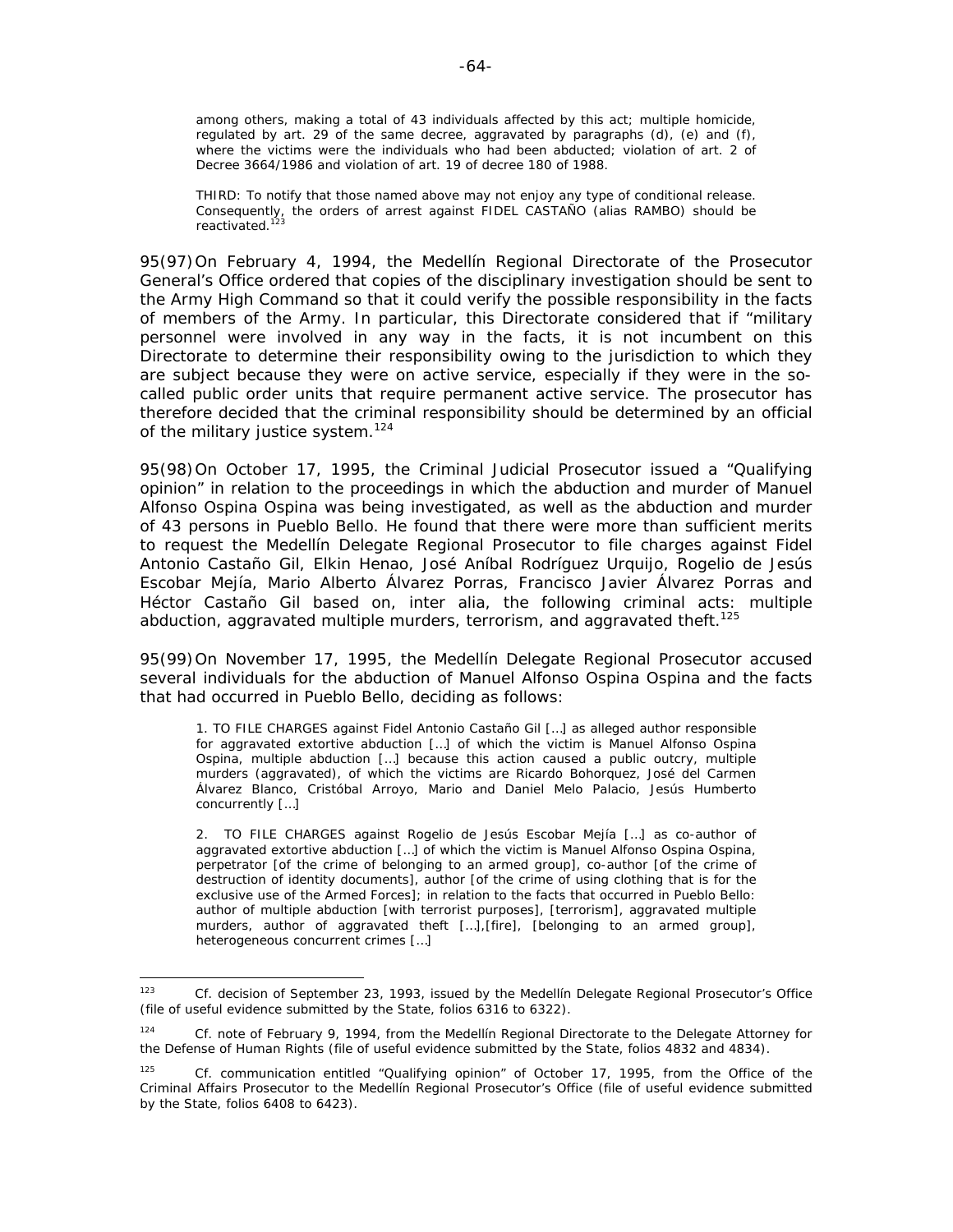3. TO FILE CHARGES against José Aníbal Rodríguez Urquijo, Mario Alberto Álvarez Porras, Francisco Javier Álvarez Porras and Elkin Henao Cano […] responsible as coauthors of aggravated extortive abduction […], aggravated murder […] of which the victim is Manuel Alfonso Ospina Ospina, perpetrators [of the crime of belonging to an armed group], co-authors [of the crime of destruction of identity documents], concurrently […]

4. TO FILE CHARGES based on the events in Pueblo Bello against Héctor de Jesús Narváez Alarcón, Luis Ángel Gil Zapata, Elkin de Jesús Tobón Zea and Pedro Hernán Hogaza Pantoja […] as authors of multiple abduction […], [terrorism] and co-authors of aggravated multiple murders […],[belonging to an armed group], [carrying weapons that are for the exclusive use of the Armed Forces], [use of clothing that is for the exclusive use of the Armed Forces], authors of qualified and aggravated theft […], [fire], heterogeneous concurrent crimes […], of which the victims were the inhabitants of Pueblo Bello, including Juan Luis and Leonel Escobar Duarte.

5. TO FILE CHARGES against Jhon Darío Henao Gil and Manuel Salvador Ospina Cifuentes […] as the persons who delivered the list of the people to be taken from Pueblo Bello, for: multiple abduction […], [terrorism], and co-authors of aggravated multiple murders […], [belonging to an armed group] and [carrying weapons that are for the exclusive use of the Armed Forces], [use of clothing that is for the exclusive use of the Armed Forces].

6. TO PRECLUDE THE INVESTIGATION of Fidel Antonio Castaño Gil, for [promoting, financing, organizing, fostering the training or recruitment of individuals for armed groups].

7. TO PRECLUDE THE INVESTIGATION […] of Rafael Tarquino Morales Días, for the abduction and murder of the inhabitants of Pueblo Bello, for [terrorism and conspiracy to commit a crime], aggravated and qualified theft.

8. TO PRECLUDE THE INVESTIGATION of Ramiro Enrique Álvarez Porras […] in relation to the abduction and murder of the inhabitants of Pueblo Bello, for [terrorism and conspiracy to commit a crime], aggravated and qualified theft.

9. TO PRECLUDE THE INVESTIGATION of Héctor Castaño Gil […] for conspiracy to commit a crime, abduction and murder […] where the victim is Manuel Alfonso Ospina Ospina, and murder […] of Hernando Arango and Jorge Osorno. […]<sup>126</sup>

95(100) The defense lawyer filed before the Prosecutor General's Office a remedy of appeal and consultation on the charges filed by the Medellín Delegate Regional Prosecutor on November 17, 1995 (*supra* para. 95(99)).<sup>127</sup>

95(101) On March 11, 1996, the Delegate Prosecutor before the *Tribunal Nacional* of the Prosecutor General's Office decided the appeal and the consultation. In this regard, he decided:

FIRST: TO CONFIRM the charges object of the appeal […]

SECOND: TO REVOKE the preclusion of the investigation of Rafael Tarquino Morales Díaz and instead file charges against the latter, whose personal details and civil status are in the case file, for the violation of Book II, Title IV, Chapter IV, in general, entitled "Complicity" […]

THIRD: To order the preventive detention of the said individual, for violation of art. 176 of the Penal Code, which provides for a penalty of from six months to four years' detention. […]

<sup>126</sup> <sup>126</sup> *Cf.* decision of November 17, 1995, issued by the Medellín Delegate Regional Prosecutor's Office (file of attachments to the application, tome III, attachment C9, folios 530 to 620).

<sup>127</sup> *Cf.* decision of March 11, 1996, issued by the Prosecutor General's Office (file of useful evidence submitted by the State, folio 6679).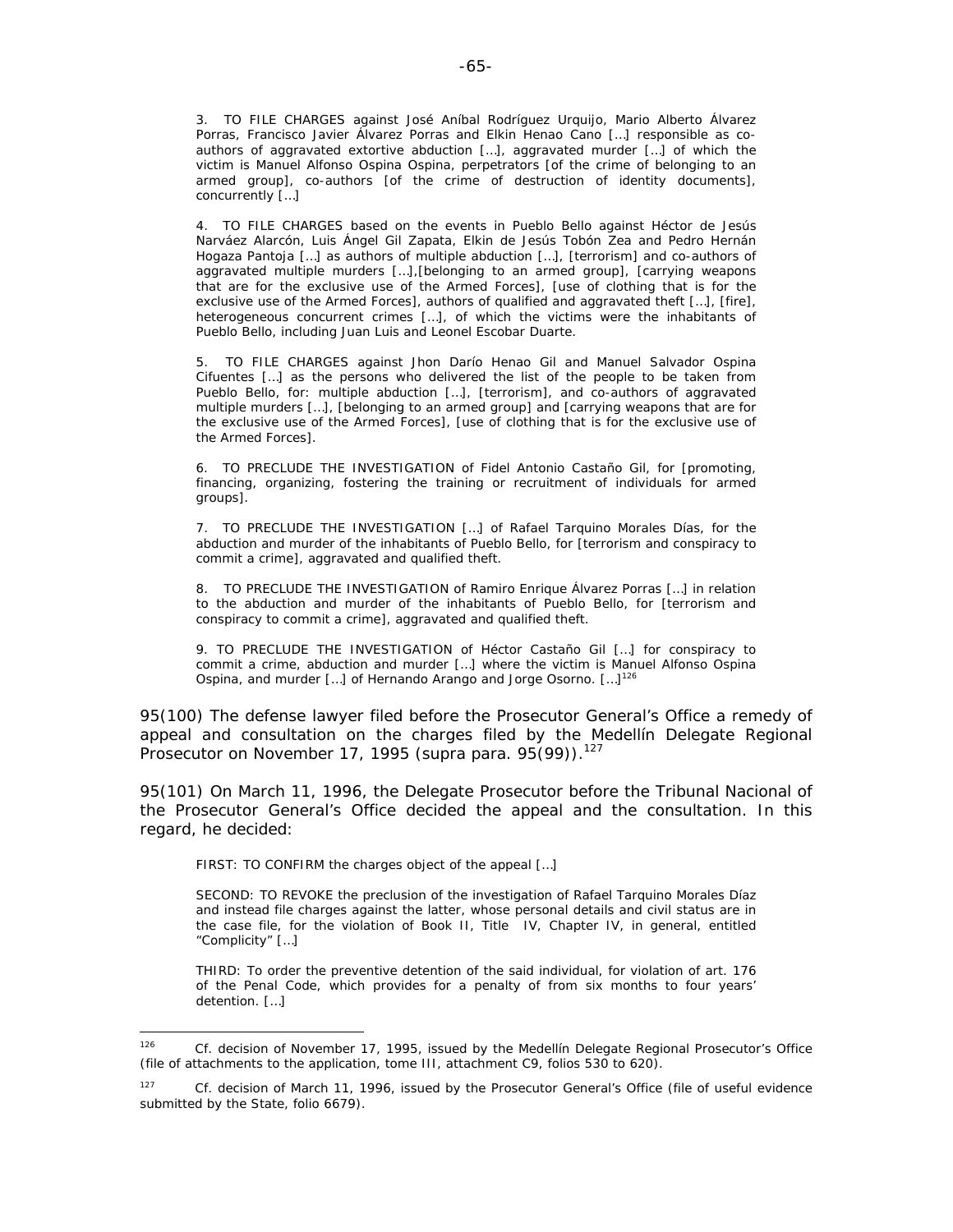FOURTH: TO REVOKE the preclusion ordered in favor of Ramiro Enrique Álvarez Porras and, instead FILE CHARGES against the latter, whose personal details and civil status are in the case file, for violation of art. 2 of Decree 1194/89 […]

FIFTH: To order the preventive detention of Ramiro Enrique Álvarez Porras, for violation of art. 2 of Decree 1194/89 […]

SIXTH: TO CONFIRM the preclusion of the investigation ordered in first instance in favor of Fidel Antonio Castaño Gil for violation of Decree 1194/89 […]

SEVENTH: TO CONFIRM the preclusion of the investigation ordered in favor of Héctor Castaño Gil [...].<sup>128</sup>

95(102) On November 29, 1996, the Medellín Regional Court delivered judgment on José Aníbal Rodríguez Urquijo for his participation in the abduction and murder of Manuel Alfonso Ospina Ospina.<sup>129</sup>

95(103) Following the initial investigatory measures, on May 26, 1997, the Medellín Regional Court delivered judgment in first instance on the facts relating to the alleged abduction of Senator Manuel Alfonso Ospina Ospina, which occurred in Medellín on November 15, 1988, and the alleged disappearance of 43 men from the jurisdiction of Pueblo Bello on January 14, 1990. Regarding the latter, it decided to declare that six men were criminally responsible: Fidel Antonio Castaño Gil, Rogelio de Jesús Escobar Mejía, Héctor de Jesús Narváez Alarcón, Pedro Hernán Ogaza Pantoja, John Darío Henao Gil and Manuel Salvador Ospina. They were sentenced to terms of from 25 to 30 years' imprisonment for the crimes of abduction multiple murders, use of clothing that is for the exclusive use of the Armed Forces, terrorism and belonging to an armed group, among others.<sup>130</sup>

95(104) The defense lawyers of the men convicted and the representative of the claimant, José Daniel Álvarez, filed a remedy of appeal against the judgment of May 26, 1997 (*supra* para. 95(103).<sup>131</sup>

95(105) On December 30, 1997, the Sentencing Chamber of the *Tribunal Nacional* ruled on the appeal against the judgment of May 26, 1997 (*supra* para. 95(103)) and decided "not to accede to declaring it null as the accused Ogazza Pantoja had requested". It also decided, *inter alia*, "to order [...] the partial annulment of the proceedings, concerning [...] the murder of the inhabitants of Pueblo Bello, whose corpses had not been identified," so that it reduced the sentences of those convicted to 19 and 28 years' imprisonment. In addition, it revoked the decision absolving some of those accused of the crime of theft and arson in first instance and the decision ordering the investigation of Fidel Castaño for the crime of terrorism. It also ordered three of those convicted to pay jointly and severally in favor of an inhabitant of Pueblo Bello, "compensation for the pecuniary damage caused by the illegal [act]

<sup>128</sup> Cf. decision of March 11, 1996, issued by the Prosecutor General's Office (file of useful evidence submitted by the State, folios 6679 to 6703).

<sup>129</sup> *Cf.* anticipated judgment of November 9, 1996, delivered by the Medellín Regional Court (file of attachments to the application, tome II, attachment C1, folios 315 to 338).

<sup>130</sup> *Cf.* ordinary judgment of May 26, 1997, delivered by the Medellín Regional Court (file of attachments to the application brief, tome II, attachment C2, folios 339 to 416).

<sup>&</sup>lt;sup>131</sup> *Cf.* judgment of the Sentencing Chamber of the Tribunal Nacional of December 30, 1997 (file of attachments to the application brief, tome II, attachment C3, folios 417 to 480).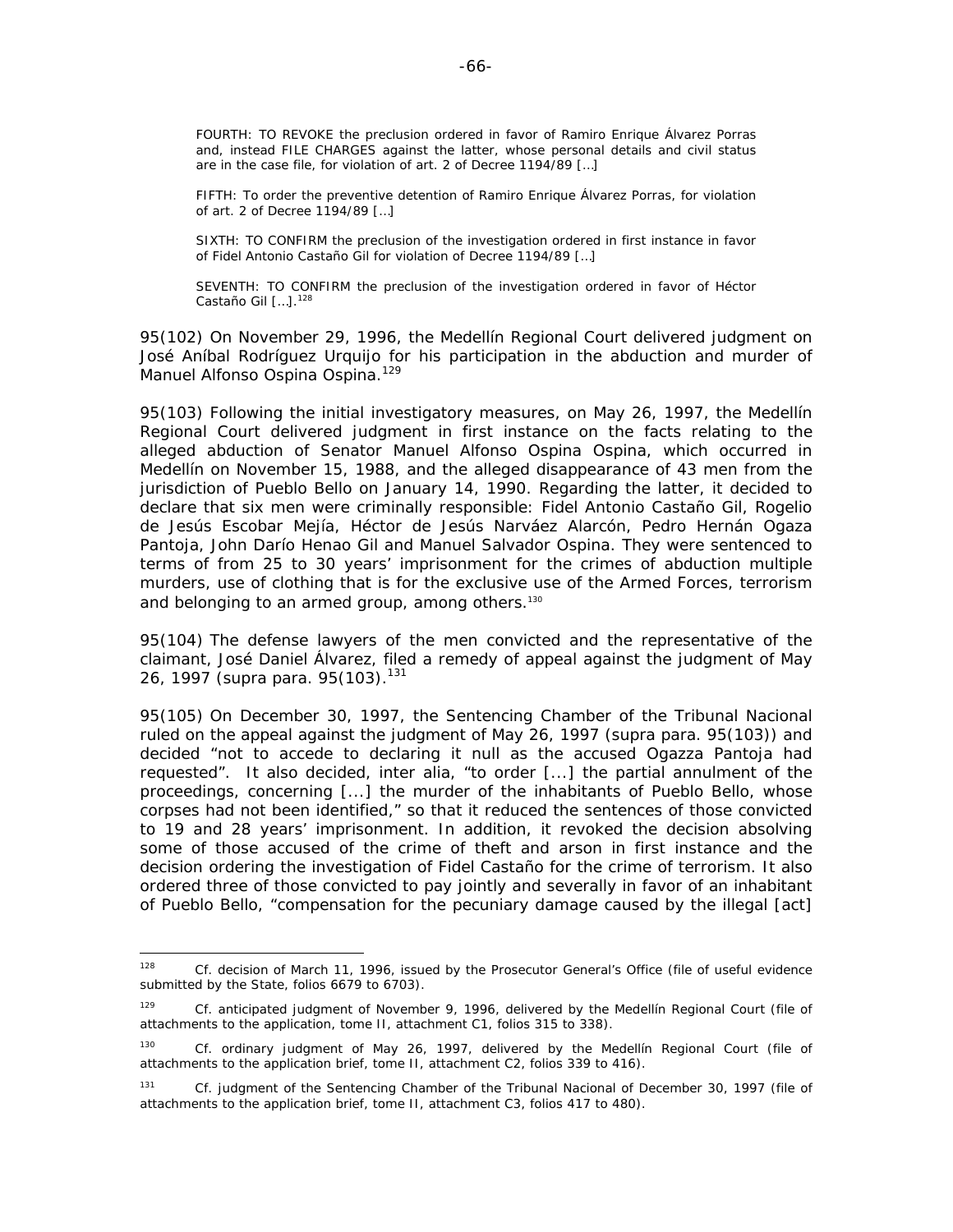of arson." Lastly, it absolved several of those accused of the crime of carrying weapons that are for the exclusive use of the Armed Forces, and of terrorism.<sup>"132</sup>

95(106) Pedro Hernán Ogazza Pantoja's defense lawyer, filed an appeal for annulment against the judgment in second instance delivered by the *Tribunal Nacional* of December 30, 1997 (*supra* para. 95(105)), considering that it had incurred in alleged errors of fact owing to erroneous assessment of the only testimonial evidence, which consisted of the testimony of Rogelio de Jesús Escobar Mejía. On March 8, 2001, the Criminal Appeals Chamber of the Supreme Court of Justice decided not to annul the ruling that had been appealed.<sup>133</sup>

## *c) Continuation of investigatory measures in the ordinary criminal jurisdiction*

95(107) Following the judgment of March 8, 2001 (*supra* para. 95(106)), the criminal proceedings continued with various measures taken by the Prosecutor General's Office. On March 27, 2002, the 8th Prosecutor's Office of the Delegate Prosecutor's Unit before the criminal justices of the specialized Medellín Circuit issued a writ of prohibition. In this respect, the Prosecutor's Office considered that:

By law, the duration of the investigation prior to the existence of evidence is conditional upon the issue of a writ of prohibition or merit to consider that the accused is a party to the crime. This is left to the discretion of the Prosecutor who must define the situation based on the probative evidence obtained and the results of the investigation […] The decision on whether to open a pre-trial investigation which is left to the discretion of the Prosecutor entails a power or mechanism, such as the power to collect evidence to comply with the purpose of this investigatory stage […] Therefore, this Office, exercising this power, will not proceed to a pre-trial investigation and, instead, will proceed to issue a writ of prohibition, because, in the first place, unidentified persons must be investigated, since those implicated have not been named, and since the witnesses cannot provide any new evidence about the reported fact. This Office observes that when generalizations are made without any specifics, without directly accusing anyone, and when the pre-trial investigation is prolonged indefinitely, the principle of human dignity is affected.

We have examined the case file carefully and find there is insufficient evidence to accuse anyone in particular for the authorship of the facts that have been reported, because new co-participants have not been identified or individualized, three years after the opening of the pre-trial investigation and, especially, when the accused who have been identified have already been tried and sentenced. Hence, in these circumstances, it is inadmissible for this Office to continue indefinitely with this preliminary stage without supervening evidence. However, we will be attentive to any of the victims coming forward some time in the future to denounce a specific individual who has not been prosecuted and convicted, as a perpetrator or participant in the facts investigated  $[...]^{134}$ 

95(108) On September 17, 2002, ASFADDES requested the Coordination Office of the Human Rights and International Humanitarian Law Unit of the Prosecutor General's Office to take over the investigation of the events that occurred in Pueblo

<sup>132</sup> Cf. judgment of the Sentencing Chamber of the Tribunal Nacional of December 30, 1997 (file of attachments to the application brief, tome II, attachment C3, folios 417 to 480).

<sup>133</sup> *Cf.* appeal judgment of March 8, 2001, of the Criminal Appeals Chamber of the Supreme Court of Justice (file of attachments to the application, tome II, attachment C4, folios 481 to 508).

<sup>134</sup> *Cf.* writ of prohibition of March 27, 2002, issued by the 8th Prosecutor's Office of the Delegate Prosecutor's Unit before the criminal justices of the specialized Medellín Circuit (file of attachments to the requests and arguments brief, tome V, attachment 7(4), folios 1648 to 1650).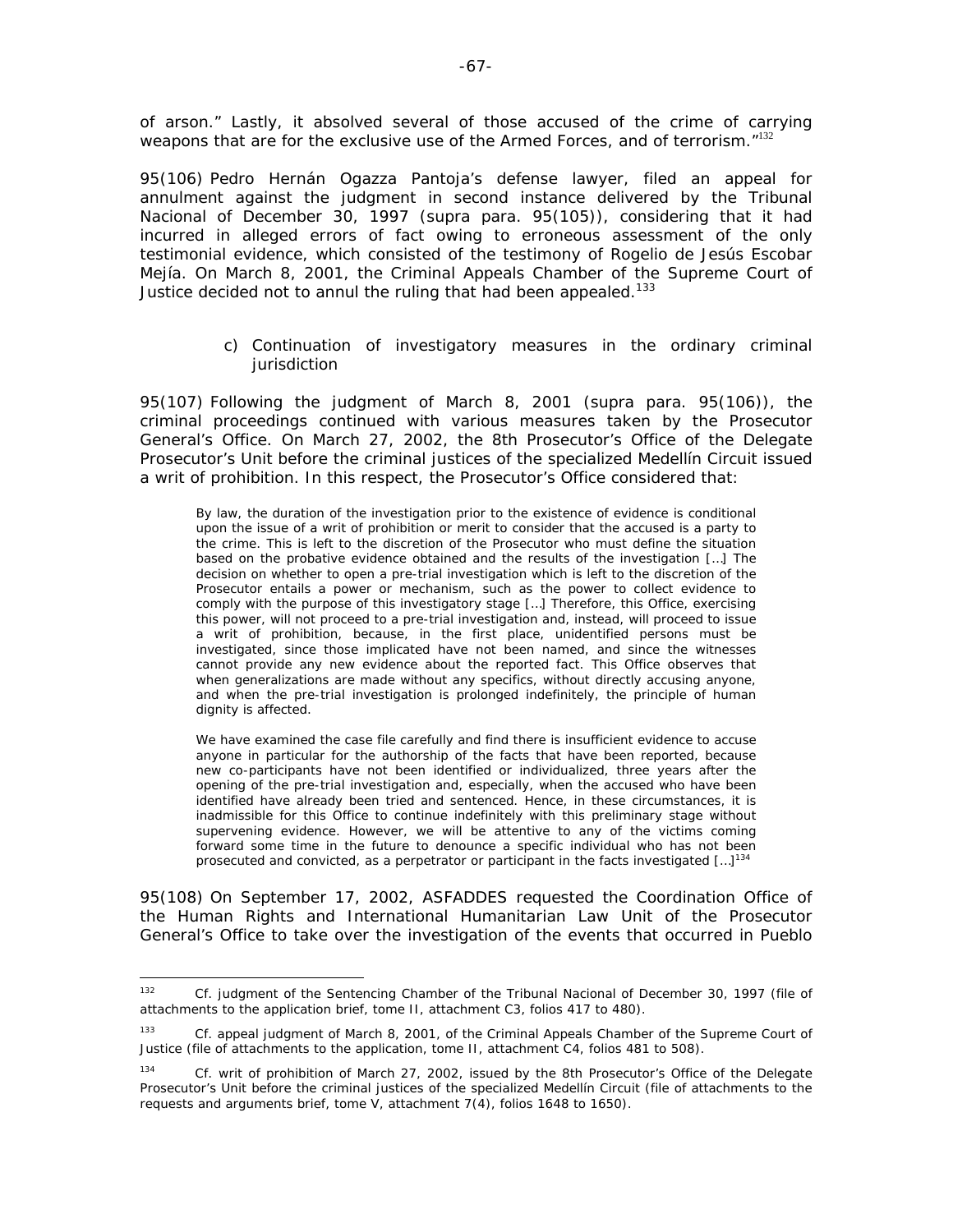Bello "to coordinate the procedure for the exhumation of the corpses and their technical identification, guaranteeing the necessary custody of the evidence."<sup>135</sup>

95(109) In January 2003, José Daniel Álvarez, a relative of one of the alleged victims, reiterated the request he had made in August 2002 to the First Criminal Court of the Medellín Specialized Circuit. He also stated that "the delay in response was causing a delay in the procedure of identifying the corpses that was being carried out by the Technical Investigation Corps of the Prosecutor General's Office." In this note, he requested this court to order:

[...] The Forensic Division of the TIC in Bogotá to carry out the procedure to exhume the corpses from the common grave in the San Antonio de Montería cemetery in order to try to identify them fully and, in particular, to determine which of them correspond to the victims of the collective disappearance from Pueblo Bello. This order is necessary because, according to recent declarations by the TIC, legal authorization is required to be able to proceed with this new measure, duly respecting the established procedures and, in particular, the chain of custody of the evidence. […] I must emphasize the urgency of collecting this evidence as soon as possible because we have been informed that, in the San Antonio cemetery and, in particular, in the area where the common grave containing the remains of our unidentified loved ones are buried, there are plans to carry out a paving project, which, if it is implemented, would eliminate the possibility of identifying the victims of the forced disappearance.

[...] To suspend the planned paving project in the area used as a common grave in the cemetery [...] <sup>136</sup>

95(110) On February 21, 2003, the Office of the First Prosecutor of the National Human Rights and International Humanitarian Law Unit requested ASFADDES to provide information on the location of the common grave in the San Antonio cemetery, Montería, where there were unidentified corpses that might be related to the events of Pueblo Bello.<sup>137</sup>

95(111) On February 21, 2003, the National Human Rights and International Humanitarian Law Unit of the Prosecutor General's Office, considered that:

[...] There is a juridical-philosophical principle that exists not only in our domestic laws, but in different types of international law, whose purpose is to provide real protection and promotion for the respect of human rights and international humanitarian law. We refer to the principle of the "Right to know the truth" […]

[...] We have only gone halfway towards clarifying the [facts]; however, this office envisages the possibility of augmenting the body of evidence by ordering certain judicial measures to be taken that are warranted and may allow us to understand what really happened […]

and, consequently, decided to order the partial annulment of previous actions, including the measures that ordered the closure of the investigation and, therefore, to continue with the pre-trial investigation. Thus, to advance the investigation, it ordered the following measures to collect evidence:

<sup>135</sup> Cf. note of September 17, 2002, from ASFADDES to the National Human Rights and International Humanitarian Law Unit (file of documents received during the public hearing, folios 2752 to 2755).

<sup>136</sup> *Cf.* note of January 2003 from José Daniel Álvarez to the First Criminal Court of the Medellín Specialized Circuit (file of documents received during the public hearing, folios 2756 to 2757).

<sup>137</sup> *Cf.* decision of February 21, 2003, issued by the Office of the First Prosecutor of the National Human Rights and International Humanitarian Law Unit (file of attachments to the requests and arguments brief, tome V, attachment 7(5), folios 1653 and 1654).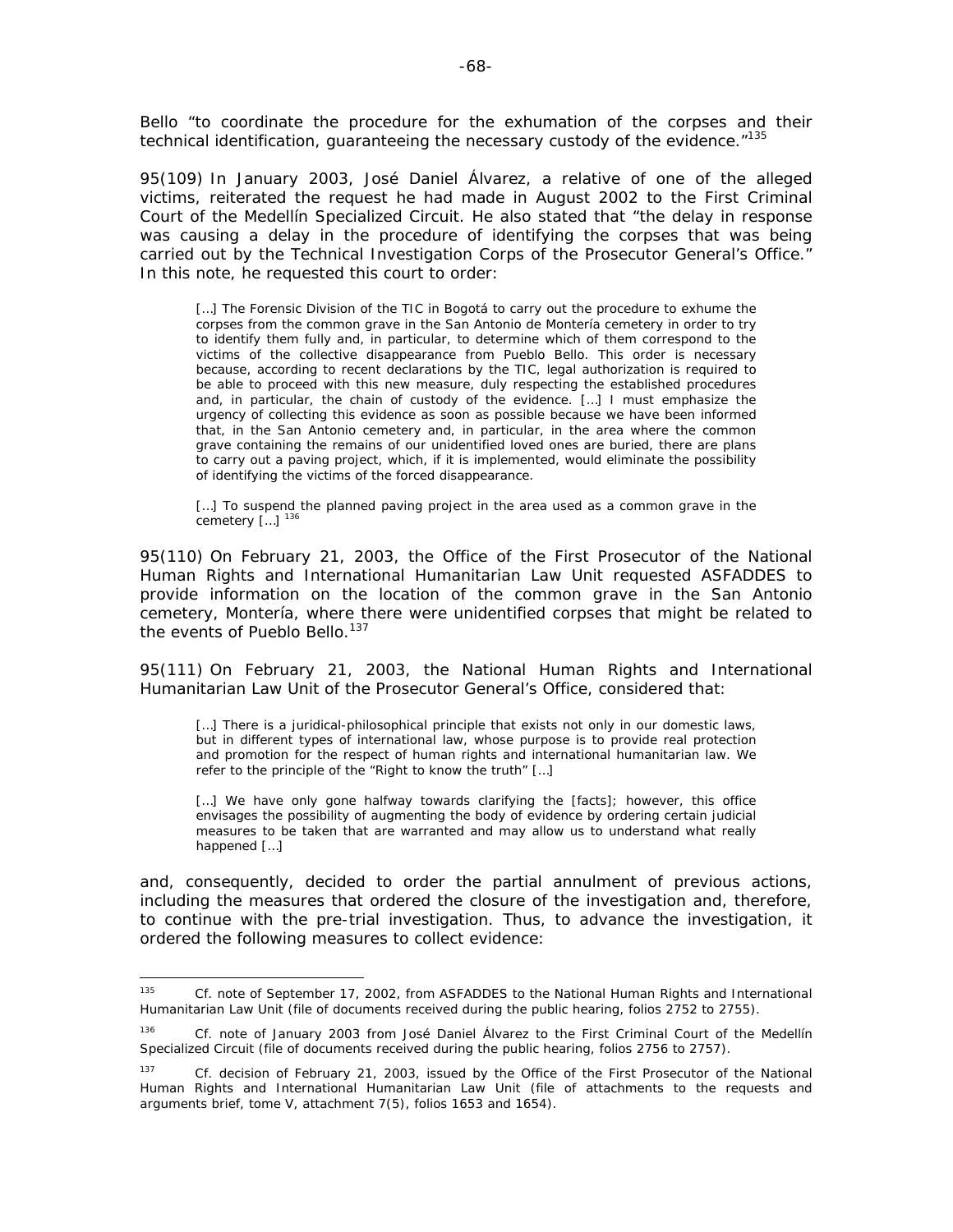FIRST: ASFADDES personnel should be contacted in order to expand and clarify the contents of their latest communication, especially with regard to the location of the common grave, situated in the San Antonio cemetery of the municipality of Montería, Córdoba, where there are possibly some unidentified corpses […]

SECOND: An official communication should be sent to the administrator of the San Antonio cemetery requesting him to advise whether there is a project to pave land within this cemetery. If so, he should inform all those concerned about this project, advising which authority, institution or entity ordered it and when it will be executed.

THIRD: Through the Secretariat, an official communication should be sent to the National Forensic Directorate in Bogotá, informing it that this investigation is being continued and asking it to advise which judicial officials have been involved in it.

FOURTH: Once this information has been obtained, a decision must be take on the viability of ordering the exhumation procedure in the San Antonio cemetery, in the municipality of Montería, to make it possible to fully identify the corpses […]

FIFTH: All the arrest warrants ordered in the case file which have not been executed should be reactivated [...]<sup>138</sup>

95(112) On May 15, 2003, ASFADDES, the *Comisión Colombiana de Juristas* and the *Corporación "Opción Legal*" requested a meeting with the head of the Human Rights and International Humanitarian Law Unit to discuss the exhumations programmed for May 20, 2003, because, at that time of year, the site conditions were inappropriate, owing to the weather.<sup>139</sup>

95(113) On June 1, 2003, ASFADDES and the *Comisión Colombiana de Juristas* sent a note to the prosecutor of the Medellín Human Rights Unit, requesting:

- (a) That the pending exhumation procedure should be agreed and coordinated with the next of kin of the victims and the petitioners.
- (b) That, when performing this exhumation procedure, the Bogotá Technical Investigation Corps should draw on elements that have already been used in the search and identification of the victims.
- (c) That experts in the collection of this type of evidence should be present during the exhumation procedure to ensure the identification of the remains of the disappeared victims.
- (d) That the presence of the next of kin of the victims and the petitioners is guaranteed during this procedure.
- (e) That we are provided with information on the investigation […]140.

95(114) Between August 19 and 25, 2003, the Technical Investigation Corps of the Prosecutor General's Office made a judicial inspection in the San Antonio cemetery, Montería, to exhume the corpses of 18 alleged victims of the events of Pueblo Bello. The result of the procedure was negative.<sup>141</sup>

 $128$ 138 *Cf.* decision of February 21, 2003, issued by the National Human Rights and International Humanitarian Law Unit (file of attachments to the requests and arguments brief, tome V, attachment 7(5), folios 1651 to 1654).

<sup>139</sup> *Cf.* note of March 15, 2003, from ASFADDES, the *Comisión Colombiana de Juristas* and the *Corporación Opción Legal* to the National Human Rights and International Humanitarian Law Unit (file of documents received during the public hearing, folios 2758 and 2759).

<sup>140</sup> *Cf.* note of June 1, 2003, from ASFADDES and the *Comisión Colombiana de Juristas* to the Prosecutor of the Medellín Human Rights Unit (file of documents received during the public hearing, folio 2760).

<sup>141</sup> *Cf.* report of November 24, 2003, issued by Identification Unit of the Technical Investigation Corps of the Prosecutor General's Office (file of useful evidence submitted by the State, folios 5653 to 5660).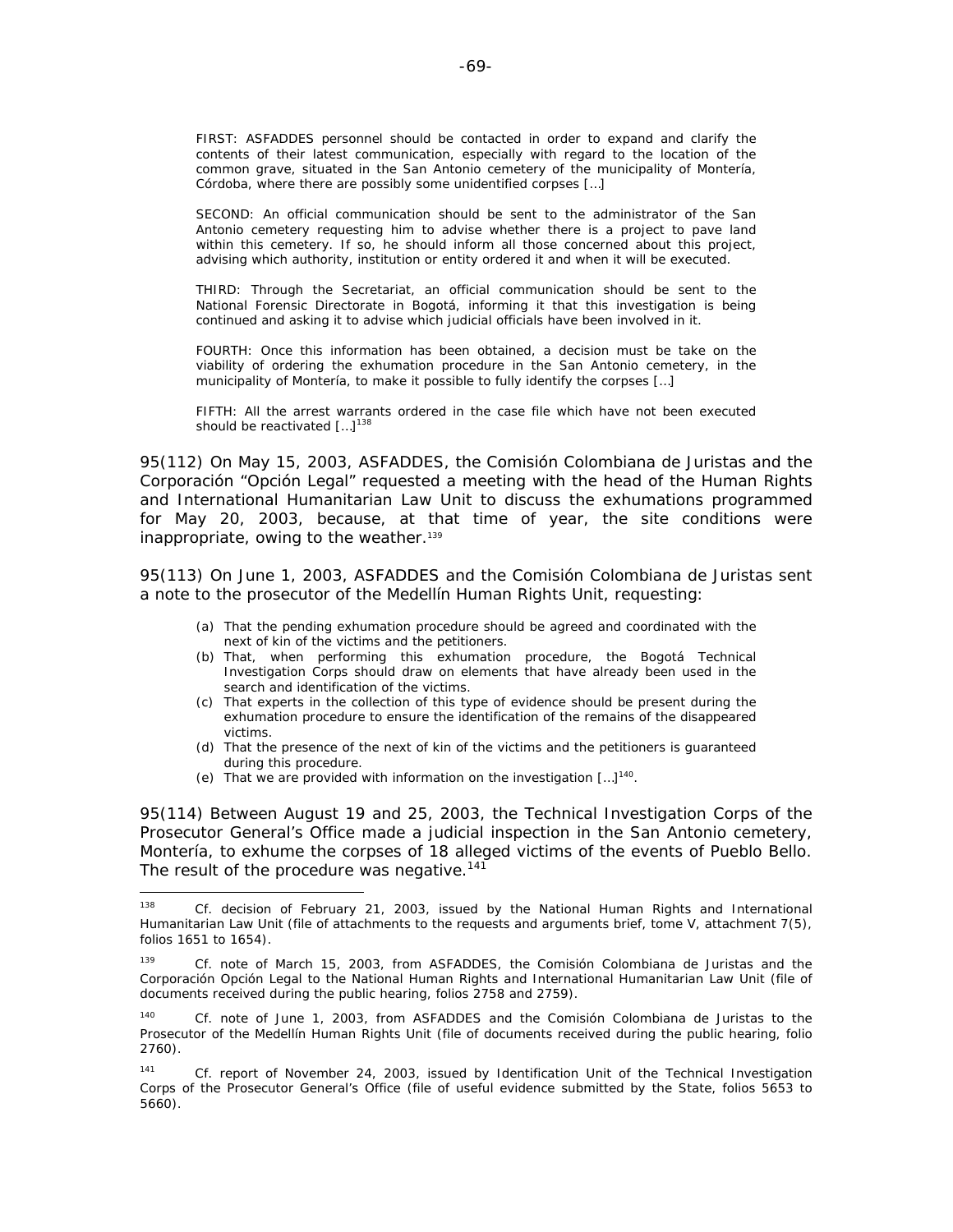95(115) On February 13, 2004, the  $42<sup>nd</sup>$  Prosecutor of the National Human Rights and International Humanitarian Law Unit ordered the reactivation of the arrest warrants for Rogelio de Jesús Escobar Mejía, Fidel Antonio Castaño Gil, Mario Alberto Álvarez Porras, Ramiro Enrique Álvarez Porras, Francisco Javier Álvarez Porras, Elkin Henao Cano, Jhon Darío Henao Gil, Manuel Salvador Ospina Cifuentes and Elkin de Jesús Tobón. It also ordered that the individuals with the following aliases should be identified: "Tarquino," "Suqui," "Grillo," "Patecumbia," "Mosco," "Chino," "Roberto," "Peludo," "Brujo," "Marlon," "Cosiaca," "Ariel Mantilla," "Nequi Espinosa (alias Álvaro)," and also Jaime Aparicio (alias Arles), Fernando García (alias Noventa), Sergio Rojas and León Yesid Henao, in relation to the events of Pueblo Bello.<sup>142</sup>

95(116) In May 2004 renewed excavations were carried out in the San Antonio cemetery in Montería, but the corpses of the peasants who had allegedly been disappeared owing to the facts of Pueblo Bello were not found.<sup>143</sup>

95(117) On August 23, 2004, investigators from the Technical Investigation Corps of the National Human Rights and International Humanitarian Law Unit went to the San Antonio cemetery, in Montería, to oversee the work of construction, transfer and demolition of vaults. On August 27, 2004, they proceeded to delimit the total area of the common grave where, supposedly, the corpses of the 18 alleged victims of Pueblo Bello were to be found. In this respect, they reported that:

The excavation work began and the extraction was carried out [...]. On August 29, 30 and 31 and September 1 excavation work continued, and several pieces of evidence were found, such as: children's coffins, thin, transparent, black plastic bags with osseous remains [...] The bags that contained osseous remains with similar characteristics to those used to bury the bodies brought from the exhumation carried out at *Las Tangas* which, it appears, were those of the persons who disappeared from Pueblo Bello, were taken out and set aside. Then, the anthropologist OSCAR JOAQUIN HIDALGO DAVILA and the odontologist, ADRIANA MARIA CASTAÑO GARCIA made a comparison of the DENTAL CHART and BONE ANALYSIS of all the osseous remains with those characteristics in order to eliminate [those that did not belong to the disappeared].

A total of 121 "elements (sic) [were found], coffins, plastic bags and bags made of a synthetic fiber." Of this total, 18 corpse/elements were selected, which had similar characteristics to the bodies from "*Las Tangas*" they were looking for, and which had been buried in that cemetery in Montería District P5.<sup>144</sup>

95(118) On September 2, 2004, investigators from the Technical Investigation Corps of the National Human Rights and International Humanitarian Law Unit visited the Montería Specialized Court where they met with the Specialized Judge who put them

<sup>142</sup>  $Cf$ . decision of February 13, 2004, issued by the  $42<sup>nd</sup>$  Prosecutor of the National Human Rights and International Humanitarian Law Unit (file of useful evidence submitted by the State, folio 5661).

<sup>143</sup> *Cf.* testimony of José Daniel Álvarez Ruiz before the Inter-American Court during the public hearing held on September 19, 2005, and report "Pueblo Bello case Investigations," issued by the Prosecutor General's Office (file of useful evidence submitted by the State, attachment V, folios 7280 to 7291).

<sup>144</sup> *Cf.* report on "Investigatory Collaboration" of October 6, 2004, issued by the Technical Investigation Corps of the National Human Rights and International Humanitarian Law Unit (file of useful evidence submitted by the State, folios 5678 to 5689).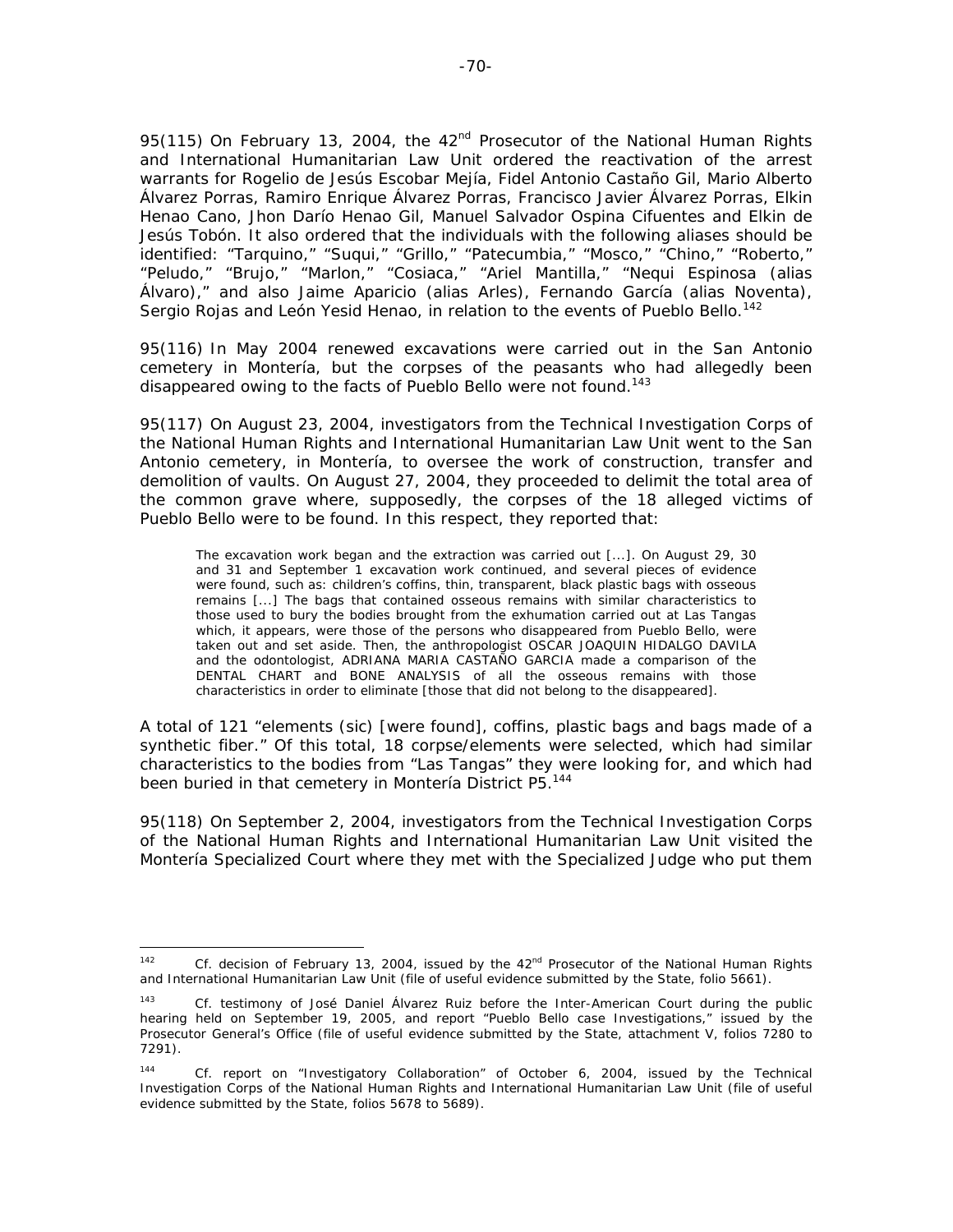in touch with someone who knew how the facts investigated had occurred, but who, for safety reasons, did not want to identify himself or make a statement.145

95(119) On September 2, 2004, investigators from the Technical Investigation Corps of the National Human Rights and International Humanitarian Law Unit visited the Montería prison where they interviewed Pedro Hernán Ogaza Pantoja, who did not wish to collaborate by providing information on the location of the bodies that were buried on the "*Las Tangas*" ranch. Regarding the interview with Ogaza Pantoja, the investigators added:

He was asked if he knew the whereabouts of ROGELIO DE JESUS ESCOBAR MEJIA and he answered that he had received information in prison that ROGELIO had been killed near Tierralta Córdoba, but he did not know if his body had been removed or whether he was disappeared.<sup>146</sup>

95(120) On September 29, 2004, investigators from the Technical Investigation Corps of the National Human Rights and International Humanitarian Law Unit went to the municipality of Apartadó, where they took statements from six next of kin of the disappeared.<sup>147</sup>

95(121) On May 16, 2005, the  $36<sup>th</sup>$  Prosecutor of the National Human Rights and International Humanitarian Law Unit ordered the following probative measures:

Verify the information concerning the death of ROGELIO DE JESUS ESCOBAR MEJIA, accused and collaborator, because he was an eye witness of the events and could clarify this investigation.

Re-establish contact with the informer who knows the possible location of the Guacimal and/or Caudillo river sandbanks, through Doctor CARLOS MARTINEZ, Specialized Judge, in order to try and obtain a statement from him.

Find the acting official of the Technical Investigation Corps, FERNANDO VANEGAS, who may have information on the facts, and take a statement from him.

Interview, in the Municipal Prison, PEDRO HERNAN OGAZA PANTOJA, sentenced in these proceedings as a perpetrator [...]<sup>148</sup>

95(122) On June 13, 2005, investigators from the Technical Investigation Corps of the National Human Rights and International Humanitarian Law Unit reported on the measures taken to clarify the events of January 14, 1990, with regard to the possible location of the bodies of those abducted and on the determination of the whereabouts and possible death of Rogelio de Jesús Escobar Mejía.<sup>149</sup>

<sup>145</sup> 145 *Cf.* report on "Investigatory Collaboration" of October 6, 2004, issued by the Technical Investigation Corps of the National Human Rights and International Humanitarian Law Unit (file of useful evidence submitted by the State, folios 5678 to 5689).

<sup>146</sup> *Cf.* report on "Investigatory Collaboration" of October 6, 2004, issued by the Technical Investigation Corps of the National Human Rights and International Humanitarian Law Unit (file of useful evidence submitted by the State, folios 5678 to 5689).

<sup>147</sup> *Cf.* report on "Investigatory Collaboration" of October 6, 2004, issued by the Technical Investigation Corps of the National Human Rights and International Humanitarian Law Unit (file of useful evidence submitted by the State, folios 5678 to 5689).

<sup>&</sup>lt;sup>148</sup> *Cf.* decision of May 16, 2005, issued by the 36<sup>th</sup> Prosecutor of the National Human Rights and International Humanitarian Law Unit (file of useful evidence submitted by the State, folio 5690).

<sup>149</sup> *Cf.* report on "Investigatory Collaboration" of October 6, 2004, issued by the Technical Investigation Corps of the National Human Rights and International Humanitarian Law Unit (file of useful evidence submitted by the State, folios 5693 to 5697).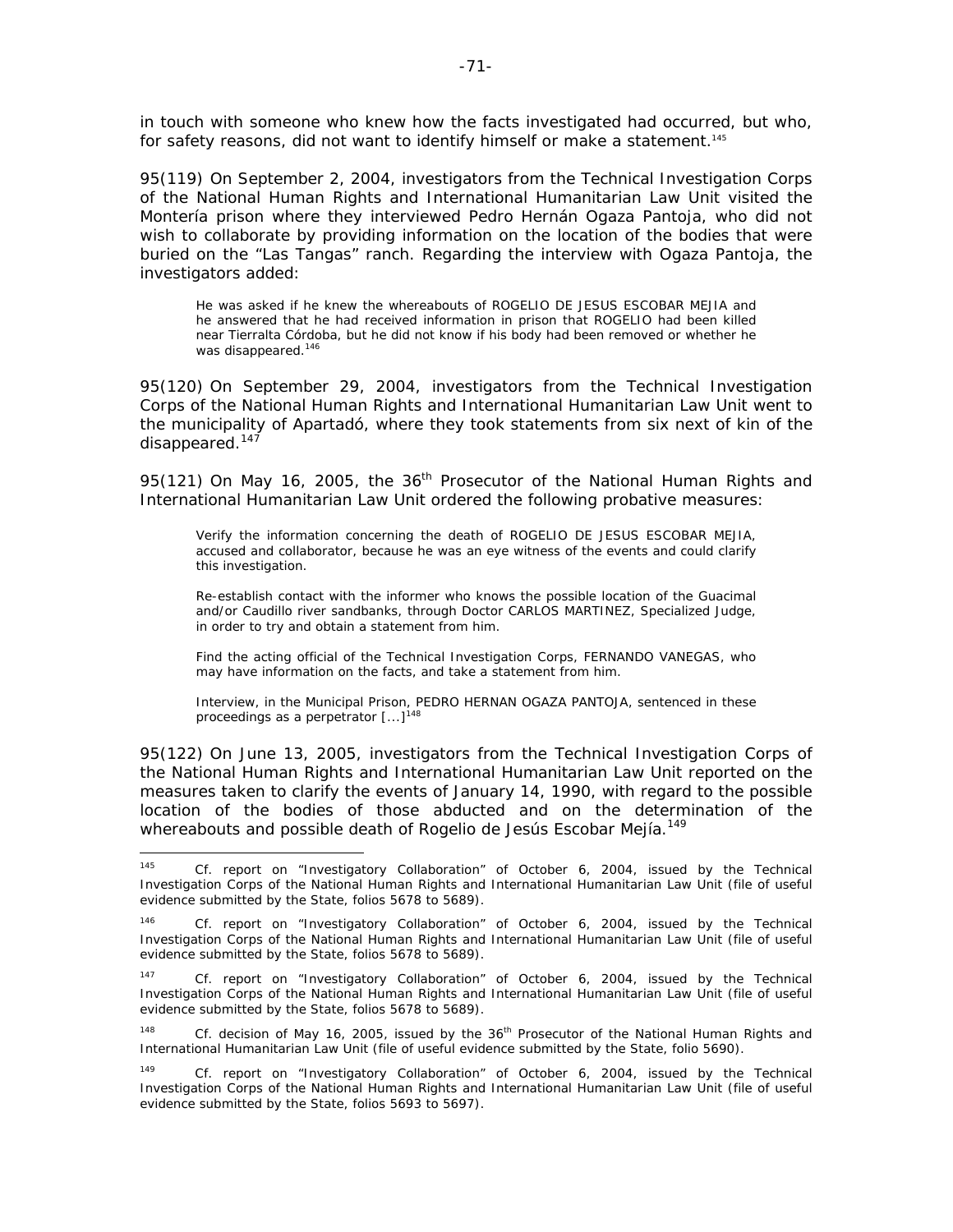95(123) In August 2005, the Medellín National Human Rights and International Humanitarian Law Unit tried to carry out exhumations at "*Las Tangas,*" but suspended them owing to the weather conditions.<sup>150</sup>

95(124) At the date of this judgment, the investigation is still ongoing by the  $42<sup>nd</sup>$ Prosecutor of the National Human Rights and International Humanitarian Law Unit.

## *Disciplinary administrative proceedings*

 $\overline{a}$ 

95(125) Owing to the publication of a newspaper article on January 16, 1990, the Special Investigations Office of the Attorney General's Office ordered the opening *de oficio* of the preliminary investigation into the alleged human rights violation based on the events of Pueblo Bello on January 19, 1990, and also that statements should be taken and visits should be made to sites, battalions, military barracks and private homes. $151$ 

95(126) On January 26, 1990, the Deputy Attorney General's Office requested the Military Headquarters of Urabá to carry out "search operations in the following sites: the "*Las Tangas* ranch, the Municipality of Moñitos, Las Cruces and El Pescadito, in order to discover the whereabouts of more than 39 persons allegedly disappeared or abducted from the jurisdiction of Pueblo Bello. [...] This request is made based on information provided by some of the victims' next of kin."<sup>152</sup>

95(127) On February 5, 1990, the XIth Brigade of the National Army reported that troops from this operational unit had carried out a search "of the *Las Tangas* ranch [...] and in the Pescado stream, to try and find the [...] peasants of the jurisdiction of Pueblo Bello [...] with negative results."<sup>153</sup>

95(128) On February 12, 1990, based on the measures taken up until that time, the Deputy Attorney General's Office decided to forward the preliminary investigation to the Delegate Attorney for the Armed Forces "so that he could order any necessary measures, since Captain ALVARO GOMEZ LUQUE, Commander of the military base of San Pedro de Urabá may have violated Decree No. 085/89."154

95(129) On April 30, 1990, based on the preliminary measures that had been taken, the Office of the Delegate Attorney for the defense of human rights formally opened the disciplinary inquiry, to investigate the conduct of the National Army officers, Captain Álvaro Gómez Luque and Sub-Lieutenant Néstor Enrique Barrera Vega, who,

<sup>150</sup> *Cf.* testimonies of José Daniel Álvarez Ruiz and Elva Beatriz Silva Vargas given before the Inter-American Court during the public hearing held on September 19, 2005, and document on the area explored in August 2005 on the "*Las Tangas*" ranch (file of documents received during the public hearing).

<sup>151</sup> *Cf.* decision of January 19, 1990, issued by the Special Investigations Office of the Attorney General's Office (file of useful evidence submitted by the State, attachment 6105).

<sup>152</sup> *Cf.* official communication of January 26, 1990, issued by the Attorney General's Office (file of useful evidence submitted by the State, folio 6147).

<sup>153</sup> *Cf.* official communication of February 5, 1990, issued by the XIth Brigade of the National Army (file of useful evidence submitted by the State, folio 4987).

<sup>154</sup> *Cf.* decision of February 12, 1990, issued by the Deputy Attorney General's Office (file of useful evidence submitted by the State, folio 4978 to 4983).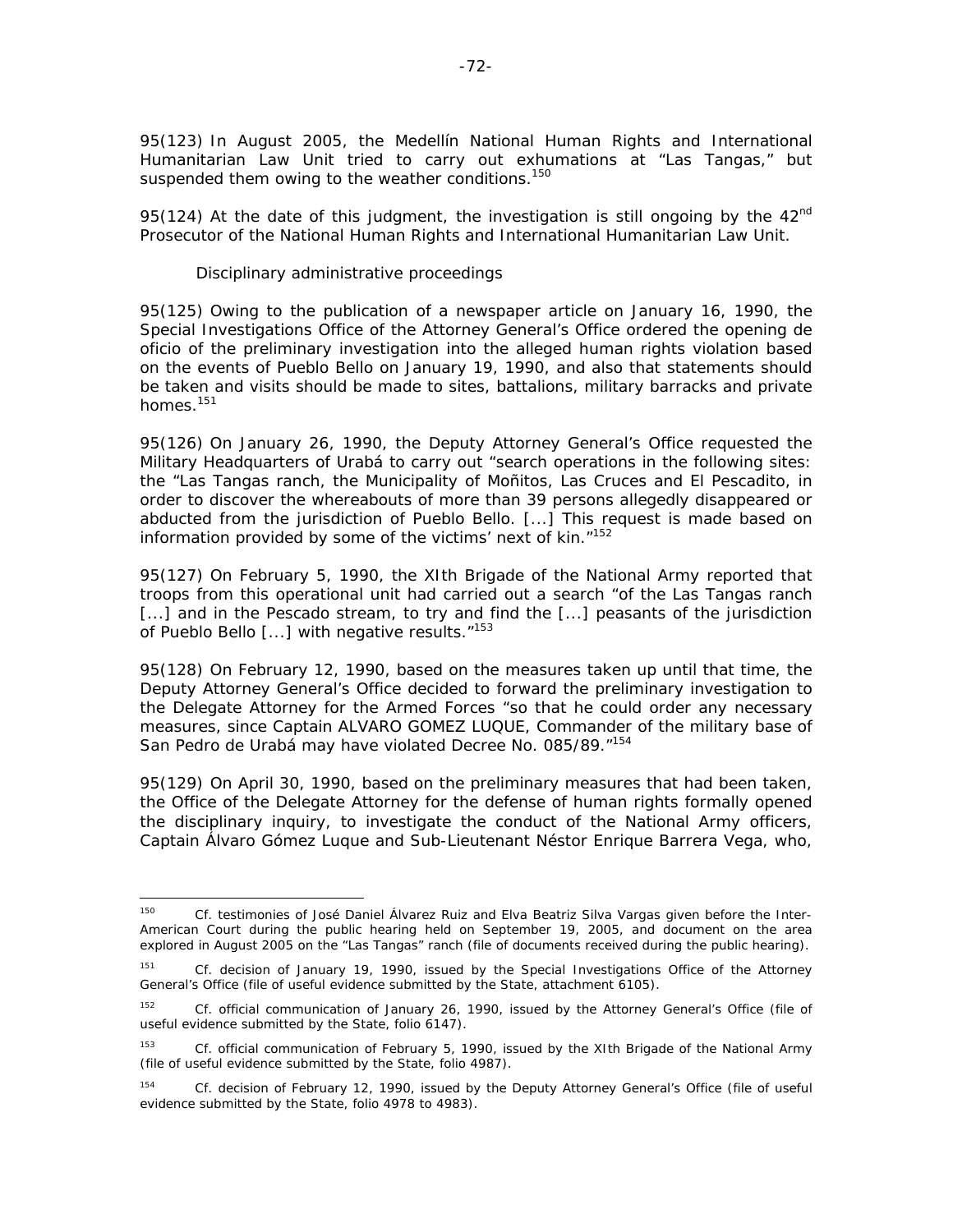at the time of the facts, were Commanders of the military base of San Pedro de Urabá and the roadblock in the same location, respectively.<sup>155</sup>

95(130) On October 3, 1990, the Apartadó Provincial Attorney's Office proceeded to carry out a judicial inspection of the installations of the military base of San Pedro de Urabá. Subsequently, an aerial inspection of Pueblo Bello and the road to San Pedro de Urabá was conducted. Based on this inspection, a "strategic expert opinion" was prepared.156

95(131) On October 6, 1990, Major Marco Aurelio Quintero Torres, Tactical Officer of the National Army, issued a "tactical opinion" indicating, *inter alia*, that there were trails such as "those that start out from San Vicente del Congo and Maquencal, pass by the right edge of the village [and] converge again on the main highway beyond the hamlet, and the one that branches off the drivable road that goes from San José de Mulatos and goes back to the drivable road from Santa Catalina, El Carmelo, Canaletes, among others."157

95(132) On October 6, 1990, based on an inspection made on October 3, 1990 (*supra* para. 95(130)), Major Jairo Antonio Puerto Medina of the National Army prepared a topographical report with his opinion on the results of an aerial reconnaissance of the zone between Pueblo Bello and the Department of Córdoba.<sup>158</sup>

95(133) On July 16, 1991, the Office of the Delegate Attorney for the defense of human rights of the Attorney General's Office, "considering the complexity of the facts being investigated and given their gravity and importance," decided "to grant the Special Investigations Office […] broad legal powers to inspect the routes or drivable roads to verify [the existing trails or detours from the road from Pueblo Bello to San Pedro de Urabá and whether the trucks that transported the peasants who disappeared on January 14, 1990, could have used them to reach the place where the vehicles were found at Las Cruces]."<sup>159</sup>

95(134) On August 9, 1991, the Special Investigations Office of the Judicial Police of the Attorney General's Office agreed to provide the collaboration requested by the Delegate Attorney's Office and, consequently, to inspect the zone where these routes were located.<sup>160</sup>

95(135) On September 3, 1991, the Special Investigations Office of the Judicial Police of the Attorney General's Office submitted its report with its findings on the

158 *Cf.* topographic report of October 6, 1990, issued by Major Jairo Antonio Puerto Medina (file of useful evidence submitted by the State, folios 5169 to 5170).

 $\overline{a}$ 155 *Cf.* decision of April 30, 1990, issued by the Office of the Delegate Attorney for the defense of human rights (file of useful evidence submitted by the State, folio 5030 to 5032).

<sup>156</sup> *Cf.* judicial inspection procedure of October 3, 1990, issued by the Apartadó Provincial Attorney's Office (file of useful evidence submitted by the State, folio 5158 to 5161), and strategic expert opinion of October 5, 1990, issued by Lieutenant Martías Hernán Bagett, strategist (file of useful evidence submitted by the State, folios 5167 to 5168).

<sup>157</sup> *Cf.* "tactical opinion" of October 6, 1990, issued by Major Marco Aurelio Quintero Torres, Tactical Officer of the National Army (file of useful evidence submitted by the State, folio 5165).

<sup>159</sup> *Cf.* decision of July 16, 1991, issued by la Delegate Attorney for the Defense of Human Rights (file of attachments to the application, tome III, attachment C11, folio 683).

<sup>160</sup> *Cf.* decision of August 9, 1991, of the Special Investigations Office of the Judicial Police (file of attachments to the application, tome III, attachment C12, folios 684 to 686).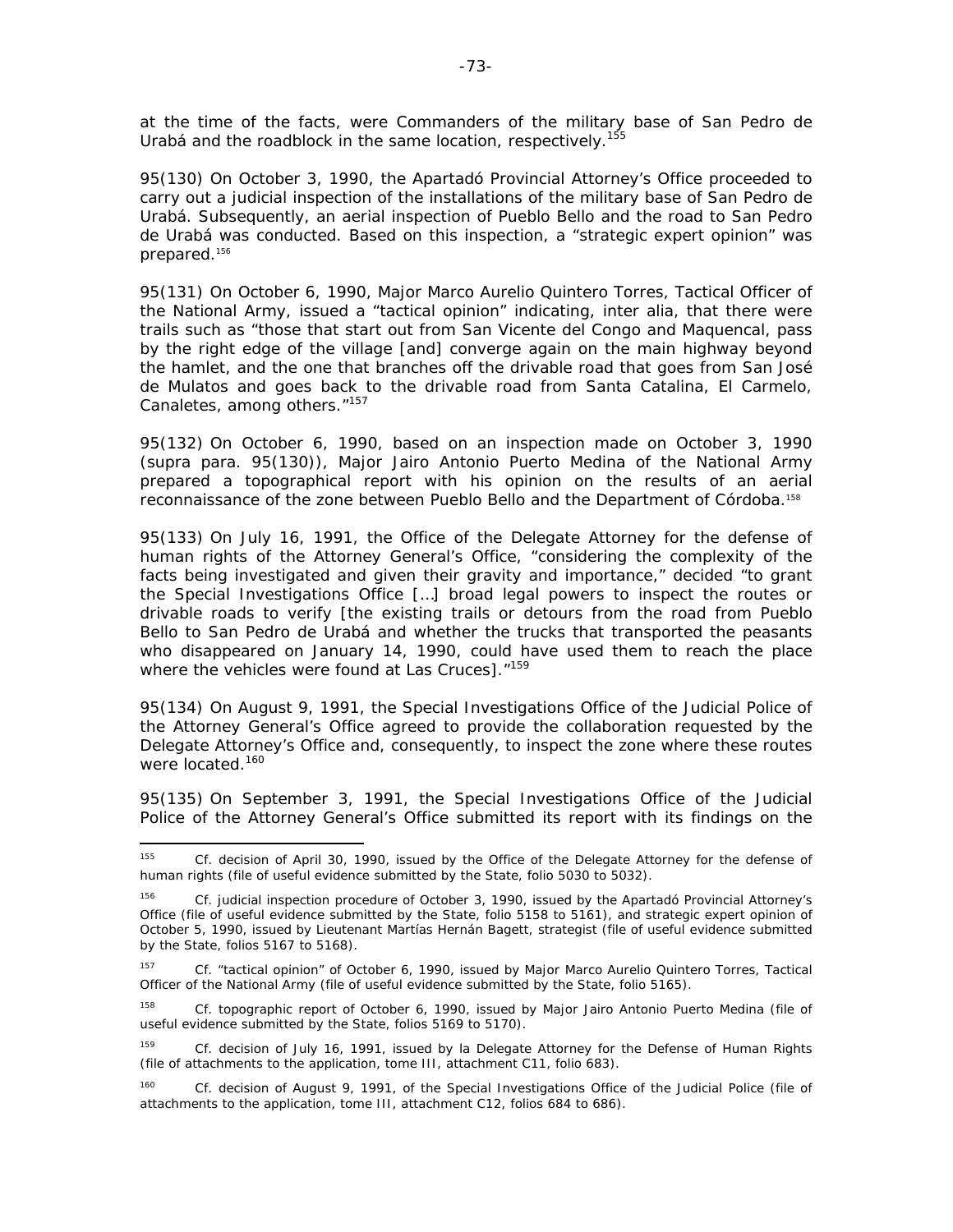inspection of the highway and trails between Pueblo Bello and San Pedro de Urabá in compliance with its agreement to collaborate of August 9, 1991 (*supra* para. 95(134)).161

95(136) On November 27, 1991, the Office of the Delegate Attorney for the defense of human rights decided:

FIRST: To absolve National Army Captain Álvaro Gómez Luque […], in his capacity as Commander of the military base de San Pedro de Urabá, of all the charges laid against him, for the facts investigated here, which allegedly occurred in that place on the night of January 14, 1990, following the perpetration of the abduction of 43 peasants in the jurisdiction of Pueblo Bello in the Municipality of Turbo (Ant.), on the said date [...]

SECOND: To absolve National Army Lieutenant Néstor Enrique Barrera Vega […] in his capacity as Commander of the military checkpoint of San Pedro de Urabá, for the facts investigated here, allegedly perpetrated at that military checkpoint, on the night of January 14, 1990, following the perpetration of the abduction of 43 peasants in the jurisdiction of Pueblo Bello of that locality, on the said date […]

[The Delegate Attorney's Office decided to absolve them owing to "the doubt that arose from the investigation into the disciplinary responsibility of the officers […] involved in the facts that are being investigated."]

[… The charges are: "That they committed omissions by failing to duly control the civil population and to prevent the transit of the vehicles and also failing to capture the kidnappers, seize their weapons and obtain the liberation of those abducted and protect their lives, at the military roadblock under their command in San Pedro de Urabá, on the night of Sunday, January 14, 1990, and by allowing the transit of the stolen trucks, with license plates IB-3544 and UU-0783, through the military roadblock of San Pedro de Urabá, transporting the 43 peasants who had been abducted in the jurisdiction of Pueblo Bello in the Municipality of Turbo, Antioquia, by an armed group of approximately 30 individuals, who entered this jurisdiction violently at about 8:40 p.m. on that day, facilitating the disappearance of the peasants […] because these vehicles were not subjected to a search by [the soldiers under investigation], or by the soldiers under their command, which could have thwarted the criminal act of the authors of the illegal action, who immediately after having committed the act went to the *Santa Mónica* ranch, passing by both the roadblock and the military base of San Pedro de Urabá…]

THIRD: […] To issue authenticated copies of [the statement of Rogelio de Jesús Escobar Mejía and of the testimonies given by Jairo Zuluaga Quiceno and Guillermo Nicolás Narváez Ramos] so that [any possible collaboration that Lieutenant Quiñones and another two soldiers may have provided to the authors of the abduction for their alleged transit through San Vicente del Congo and San Pedro can be investigated separately, and also to investigate the conduct of the lieutenant and the four soldiers in San Pedro de Urabá] […]

FIFTH: An appeal for reconsideration of judgment is admissible against this decision and this should be filed by means of a brief stating the grounds at the time the person concerned is notified or within the following five days  $[...]^{162}$ 

95(137) Between November 1991 and May 1993, members of Amnesty International sent communications to the Attorney General's Office and several Ministries of the Executive Branch, requesting that the investigations into the disappearance of the Pueblo Bello peasants should continue.<sup>163</sup>

<sup>161</sup> Cf. report of September 3, 1991, of the Special Investigations Office of the Judicial Police (file of attachments to the application, tome III, attachment C13, folios 687 to 710).

<sup>162</sup> *Cf.* decision of November 27, 1991, issued by the Office of the Delegate Attorney for the defense of human rights (file of attachments to the answer to the application, attachment 1, folios 1685 to 1736).

<sup>163</sup> *Cf.* Amnesty International letters (file of useful evidence submitted by the State, folios 4723 to 4725 and 5705 to 5708).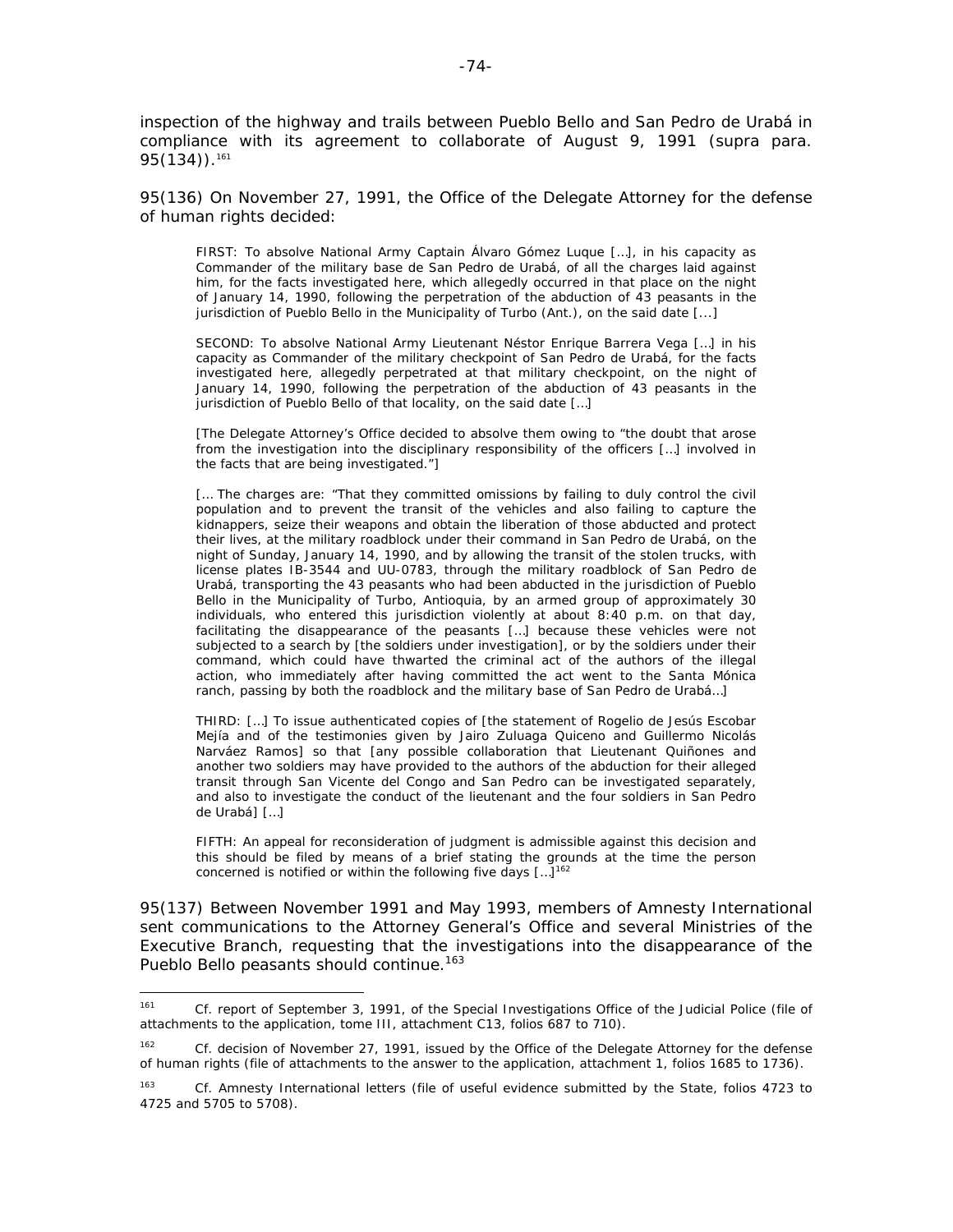95(138) On June 13, 1992, the Delegate Attorney for Human Rights informed the Director General of Multilateral Political Affairs of the Ministry of Foreign Affairs that "the witnesses who had declared that they had direct knowledge of the links between members of the National Army and the paramilitary groups led by Fidel Castaño (allegedly perpetrators of the facts), no longer live in the jurisdiction of Pueblo Bello and their actual places of residence are not known."<sup>164</sup>

95(139) On July 3, 1992, Lieutenant Fabio Enrique Rincón Pulido made a statement before the Office of the Delegate Attorney for the defense of human rights regarding the events in Pueblo Bello in which he stated, *inter alia*, that he had attended the next of kin who denounced the disappearance of the men from Pueblo Bello; that it was not true that he had told them "they had exchanged people for cattle," and that, on the day after the denunciation, he took his platoon and another one to Pueblo Bello to "provide security to the inhabitants because they were afraid there might be another raid."<sup>165</sup>

95(140) On August 6, 1992, ASFADDES requested the Office of the Delegate Attorney for the defense of human rights to order the exhumation of the corpses that were still in a common grave on the "*Las Tangas*" ranch.<sup>166</sup>

95(141) On September 20, 1996, the Office of the Delegate Attorney for the defense of human rights considered that:

Although there has already been a decision on merits with regard to the facts examined during the [...] preliminary investigation, which absolved those allegedly involved [owing to their] omissions, it was considered at that time that there was evidence that warranted ordering the opening of a new preliminary investigation, this time for their acts [...]

Although, from the assessment of the evidence available to this new preliminary investigation, it appears that, for the moment, there are insufficient merits to proceed [...], and [...] *contrario sensu* that it could be decided that the case file of the proceedings should be filed; however, in order to clarify the respective decision and given the need to gather more evidence that will contribute to this decision, it is in order to expand the duration of the preliminary investigation for up to six months during which time [various] measures will be taken.<sup>167</sup>

95(142) On February 12, 1998, the Office of the Delegate Attorney for the defense of human rights ordered a series of measures to be taken to clarify the events of January 14, 1990. They included:

That an official communication be sent to the Prosecutor General's Office and to the Forensic Medicine Institute so that, together with the Delegate Attorney for Human Rights, they would proceed to locate [the common graves situated in the *Las Tangas* ranch and on the banks of the Sinú River and] carry out the corresponding exhumation

<sup>164</sup> 164 *Cf*. note of June 13, 1992, from the Delegate Attorney for Human Rights to Lieutenant Fabio Enrique Rincón Pulido (file of useful evidence submitted by the State, folios 4735 and 4736).

<sup>165</sup> *Cf*. statement made on July 3, 1992, before the Delegate Attorney for the defense of human rights (file of useful evidence submitted by the State, folios 4713 and 4720).

<sup>&</sup>lt;sup>166</sup> *Cf.* note of August 6, 1992, from ASFADDES to the Delegate Attorney for the defense of human rights (file of useful evidence submitted by the State, folios 4704 and 4705).

<sup>&</sup>lt;sup>167</sup> *Cf.* decision of September 20, 1996, issued by the Office of the Delegate Attorney for the defense of human rights (file of useful evidence submitted by the State, folios 6383 and 6384).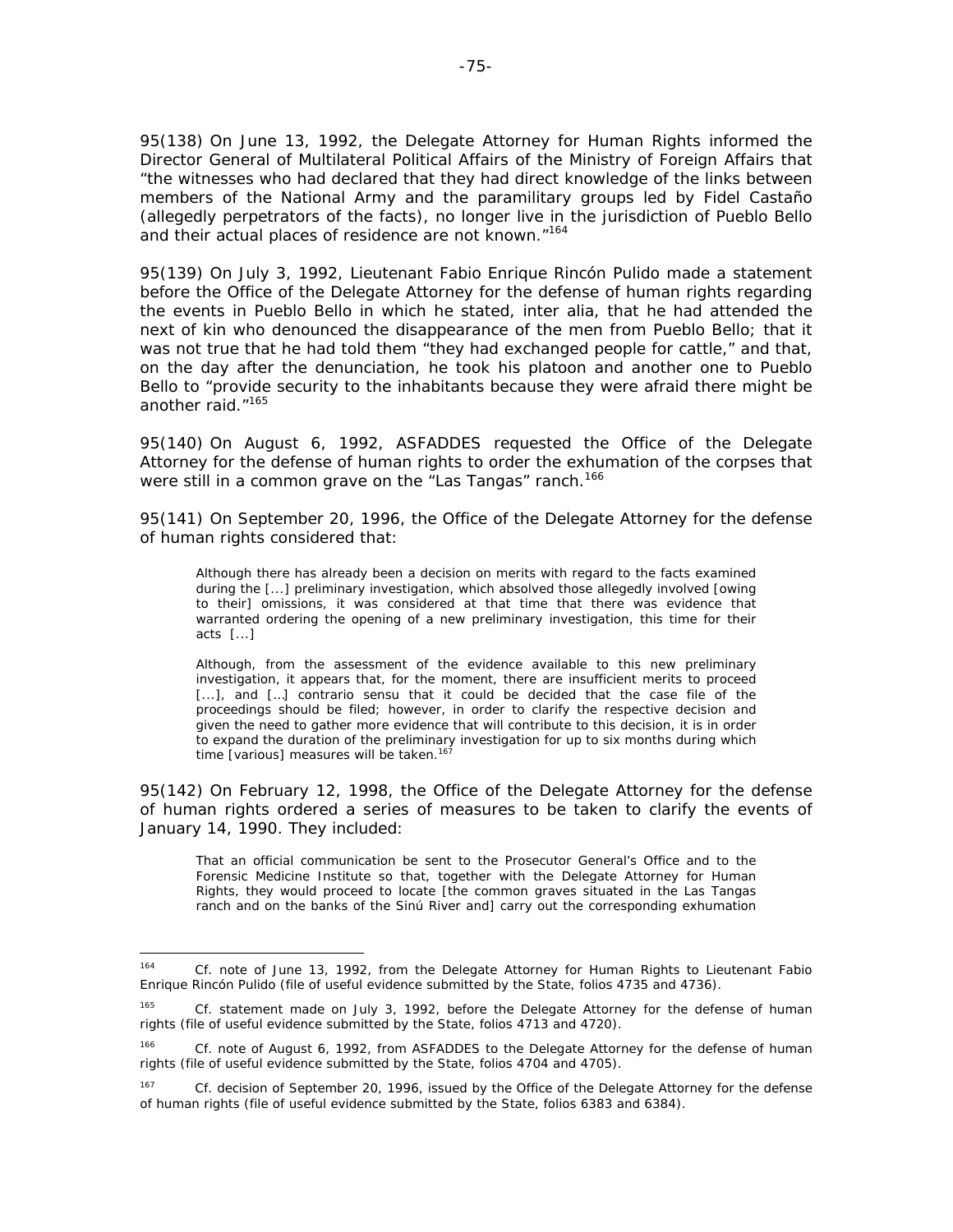[and] identification of the corpses in order to establish whether, among them, are any of the 43 men who disappeared on January 14, 1990 […]

That ROGELIO DE JESUS ESCOBAR MEJIA [be found] so that, based on the photographs [of the officers and subordinate officers who were in the area at the time of the facts], since an unofficial version was received from Lieutenant FABIO RINCON PULIDO, a photographic identification procedure can be carried out and he can indicate whether the Lieutenant Quiñones referred to in several statements is among [those] persons, and also whether he recognizes in those photographs the subordinate officers he mentioned as having allowed transit through one of the military roadblocks when the 43 people abducted from Pueblo Bello were being taken away.

That his statement be expanded to describe the exact place where the military roadblock was located through which the two trucks with the 43 people abducted passed, [using] the map prepared by the Armed Forces to indicate the different routes that could be used for this displacement, from [Pueblo] Bello to *Las Tangas*.

That [the same procedure be carried out] with the two drivers who, during the night of January 14, 1990, drove military personnel between that […] jurisdiction and the military base; so that they can say whether the soldiers that are said to have been guarding the two men who were traveling in a black pick-up (allegedly including FIDEL CASTAÑO GIL) appear in the photographs.[...]

That [it be established] whether, at some time, ELKIN HENAO [...], who was formerly an officer in the National Army, was present in the same military bases, courses or operations as some of the Army officers who were in the area of Pueblo Bello on January 14, 1990.  $[...]^{168}$ 

95(143) On August 16, 1998, the Office of the Delegate Attorney for the defense of human rights ordered a disciplinary investigation to be opened against Lieutenant Fabio Enrique Rincón Pulido. In the decision, it indicated that the investigation should be limited to the act of forced disappearance of persons, and should not extend to possible torture and multiple murders, since these were time-barred.<sup>169</sup>

95(144) On March 10, 1999, the Office of the Delegate Attorney for the defense of human rights laid charges against National Army Lieutenant Fabio Enrique Rincón Pulido, for allegedly having:

Collaborated with the kidnappers – apparently as previously agreed – so that they could continue on without any difficult towards their final destination in the ranch known as '*Las Tangas*,' located in the Department of Córdoba, where the corpses of some of those people were found in common graves, while others remain disappeared, 'in an indefinite status' as regards their possible fate.<sup>170</sup>

95(145) On July 31, 2000, the Office of the Delegate Disciplinary Attorney for the defense of human rights issued a ruling in first instance in the disciplinary investigation against National Army Lieutenant Fabio Enrique Rincón Pulido, in which he decided:

FIRST: TO ABSOLVE National Army Lieutenant FABIO ENRIQUE RINCON PULIDO of all disciplinary responsibility [...] in relation to the charges of which he is accused for alleged active participation in the facts that occurred in Pueblo Bello on January 14, 1990, and in accordance with the findings set out in the pleadings [...]

<sup>168</sup> Cf. decision of February 12, 1998, issued by the Office of the Delegate Attorney for the defense of human rights (file of useful evidence submitted by the State, folios 4251 to 4254).

<sup>&</sup>lt;sup>169</sup> *Cf.* decision of August 16, 1998, issued by the Office of the Delegate Attorney for the defense of human rights (file of useful evidence submitted by the State, folios 4522 to 4534).

Cf. decision of March 10, 1999, issued by the Office of the Delegate Attorney for the defense of human rights (file of useful evidence submitted by the State, folios 5796 to 5805).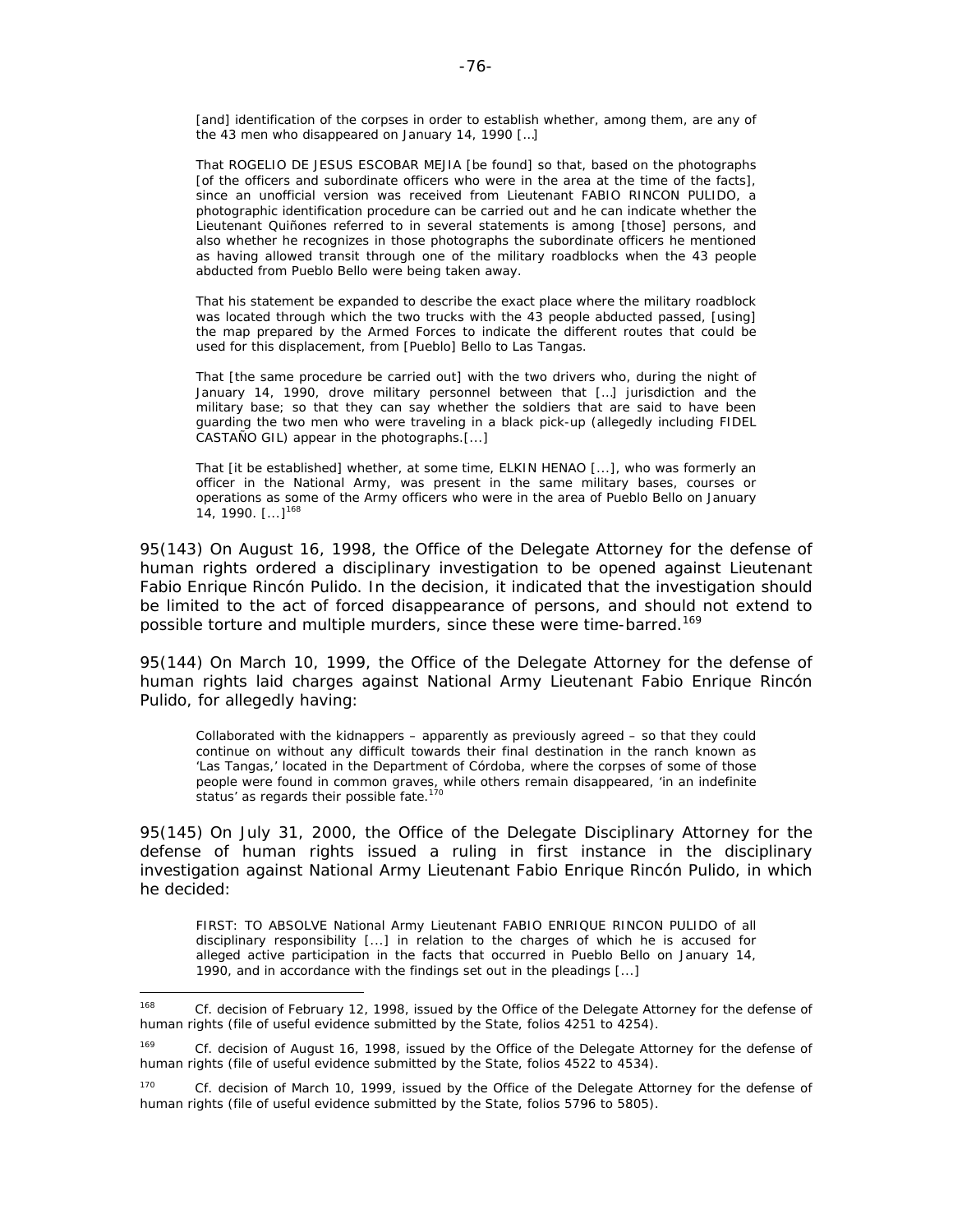THIRD: In the event that this decision is not appealed, a request for summary review is in order  $[...]^{171}$ 

[The charges laid against the accused were: "On January 14, 1990, when 43 residents of the locality of Pueblo Bello, Municipality […] of Turbo, Department of Antioquia, were abducted by a group of heavily-armed men who, after detaining them, took them in two trucks to San Pedro de Urabá (Ant.), where the military base of this municipality was located, proceeding to provide collaboration to the kidnappers – apparently previously agreed – so that they could continue without any type of difficulty towards their final destination which was the ranch known as '*Las Tangas,'* located in the Department of Córdoba, where the bodies of some of these persons were found in common graves; and 43 persons remained disappeared 'in an indefinite status' regarding their possible fate."]

[When deciding the above, the Office of the Delegate Disciplinary Attorney considered that: "it can be supposed that, despite the existence of some evidence that allowed the alleged collaboration of Lieutenant FABIO ENRIQUE RINCON PULIDO in the facts under investigation to be inferred when the charges were filed, a series of reasonable doubts clearly arise from the respective assessment, regarding the participation, by act, of the said lieutenant in the facts investigated, doubts that could not be eliminated and, consequently, must be decided in favor of the disciplined member of the Armed Forces." However, it added that "it finds no reason for the witness [Escobar Mejía] to have lied regarding the collaboration he says that an officer of the National Army […], who was on duty at the roadblock installed in San Pedro de Urabá at the time of the facts, gave to the paramilitary group to which he [Escobar Mejía] belonged."]

[It also considered that "since Lieutenant Néstor Enrique Barrera Vega was the only officer with the rank of lieutenant who has been reported to have been on duty at the said roadblock at the entrance to San Pedro de Urabá, and he has already been investigated and absolved for the same facts as those of this case […] culminating in Decision No. 006 of November 27, 1991, which absolved him of all disciplinary responsibility, it is evident that the juridical mechanism of *res judicata* has come into effect for this servant of the State (Art. 11/Act 200 of 1995) and, therefore, it is not possible to focus any type of investigation on him."]

95(146) On October 27, 2000, the file was sent to the Disciplinary Chamber of the Attorney General's Office for it to decide on the request for summary review, which was in order since the judgment of July 31, 2000, had not been appealed.<sup>172</sup>

95(147) On February 9, 2001, the Disciplinary Chamber of the Attorney General's Office, reviewing the decision of July 31, 2000, issued in first instance by the Office of the Delegate Disciplinary Attorney for the defense of human rights, decided:

FIRST: To confirm the first instance decision issued on July 31, 2000, by the Office of the Delegate Disciplinary Attorney for the defense of human rights, absolving Army Lieutenant FABIO ENRIQUE RINCÓN PULIDO of the charges laid against him  $[...]^{\dagger}$ 

[The Disciplinary Chamber considered that the evidence gathered during the investigation did not provide the probative certainty required to sanction the person disciplined. It agreed with the Office of the Delegate Disciplinary Attorney for the defense of human rights that the testimony of Rogelio de Jesús Escobar Mejía "did not offer entire credibility to support a conviction." It also rejected the other evidence of the

<sup>171</sup> Cf. judgment of July 31, 2000, delivered by the Delegate Disciplinary Attorney for Human Rights of the Attorney General's Office in the investigation under File No. 008-120607 (file of attachments to the application, tome II, attachment C10, folio 621).

<sup>172</sup> *Cf.* note of October 27, 2000, from the Delegate Disciplinary Attorney for Human Rights (file of useful evidence submitted by the State, folio 5895).

<sup>173</sup> *Cf.* judgment of February 9, 2001, delivered by the Disciplinary Chamber of the Special Prosecutions Office of the Attorney General's Office (file of attachments to the brief with the answer to the application, folios 1739 to 1754).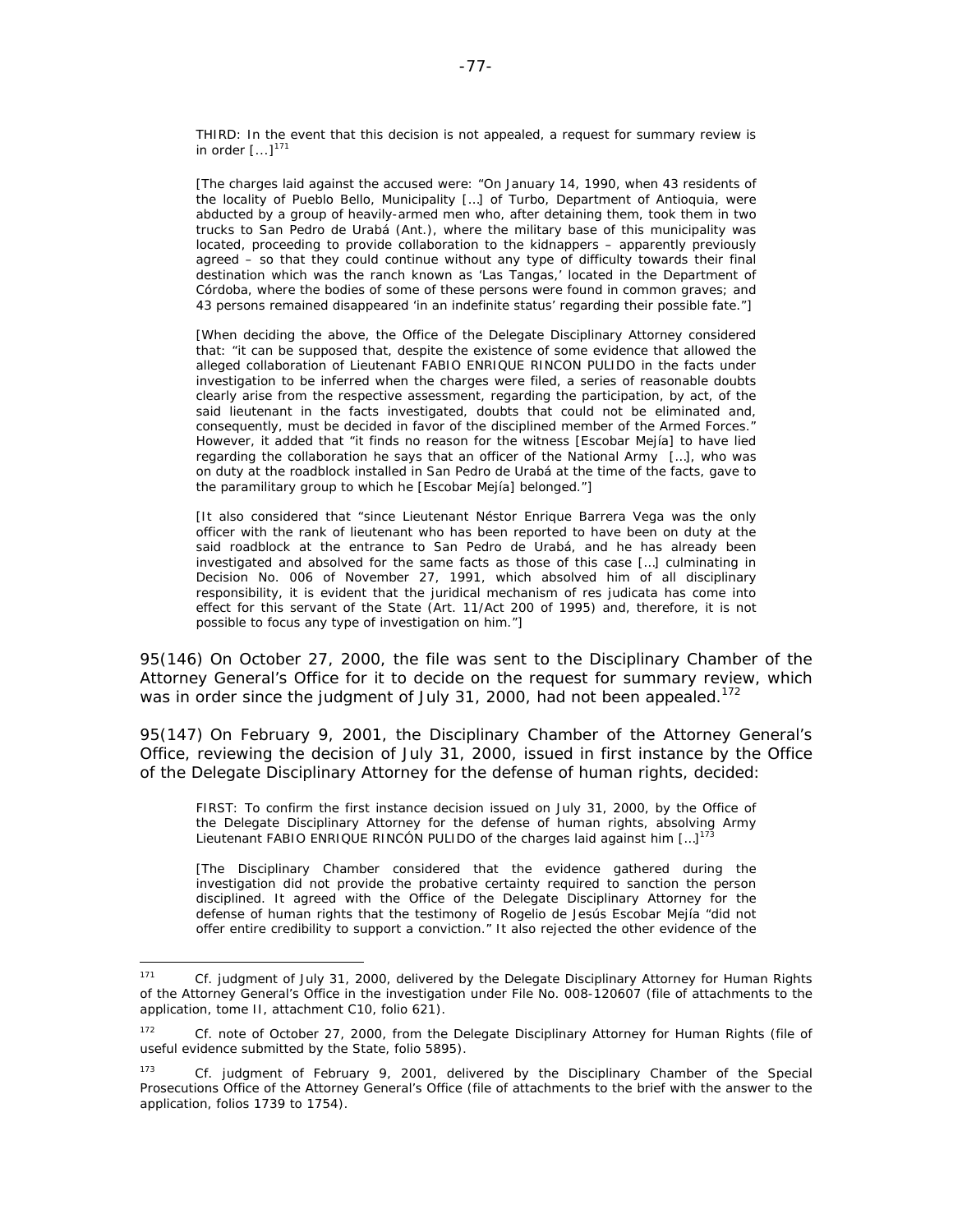prosecution (statements) that "did not resist an objective analysis that would support the charges that have been laid." The Chamber added: "Lastly, it has been proved by expert evidence that there are several trails on the route from Pueblo Bello to San Pedro de Urabá, and this leads to the conclusion that the trucks in which the people were transported did not necessarily have to pass by San Pedro de Urabá, where there was a military base and a roadblock." The Chamber considered "in keeping with the findings of the Office of the Delegate Disciplinary Attorney for the defense of human rights, that there is a reasonable doubt concerning the conduct of the person disciplined, which should be decided in his favor."]

#### *Administrative proceedings*

#### *a) First group of next of kin of those who have died or are disappeared*

95(148) On December 18, 2001, some of the next of kin of José del Carmen Álvarez Blanco, Jesús Humberto Barbosa Vega, Santiago Manuel González López and Ángel Benito Jiménez Julio, on their own behalf and in representation of the minors, formulated a claim for direct reparation "against the Colombian Nation – Ministry of National Defense," before the Administrative Affairs Court of Antioquia, Medellín, in which they stated that:

The Colombian Nation – Ministry of National Defense – National Army is administratively responsible for the non-pecuniary damage, including that derived from alterations in family, social and affective life, caused to the persons included in the claim […] as a consequence of the violation of the rights to life, humane treatment, safety and liberty arising from the collective forced disappearance of which the following were victims: Álvarez [Blanco] José del Carmen, Barbosa Vega Jesús Humberto, González López Santiago Manuel and Jiménez Julio Ángel Benito in facts that occurred on January 14, 1990, in the jurisdiction of Pueblo Bello of the municipality of Turbo (Antioquia).

[…]The Colombian Nation – Ministry of National Defense – National Army is administratively responsible for the non-pecuniary damage, including that derived from alterations in family, social and affective life, caused to the persons included in the claim [...] as a consequence of the violation of the rights to effective judicial protection, a fair trial, the truth, and justice arising from the collective forced disappearance of which the following were victims: Álvarez [Blanco] José del Carmen, Barbosa Vega Jesús Humberto, González López Santiago Manuel and Jiménez Julio Ángel Benito in events that took place on January 14, 1990, in the jurisdiction of Pueblo Bello, in the municipality of Turbo (Antioquia).<sup>174</sup>

95(149) On May 27, 2002, the complaint was admitted by the Administrative Affairs Court of Antioquia, Medellín.<sup>175</sup>

95(150) On November 21, 2002, some of the next of kin of José del Carmen Álvarez Blanco, Genor José Arrieta Lora, Jesús Humberto Barbosa Vega, Ricardo Manuel Bohórquez Pastrana, Jorge Fermín Calle Hernández, César Augusto Espinosa Pulgarín, Andrés Manuel Florez Altamiranda, Wilson Uberto Fuentes Miramón, Santiago Manuel González López, Miguel Ángel Gutiérrez Arrieta, Carmelo Manuel Guerra Pestana, Ángel Benito Jiménez Julio, Mario Melo Palacios, Raúl Pérez Martínez, Benito Pérez Pedroza, Andrés Manuel Peroza Jiménez, José Manuel Petro

<sup>174</sup> 174 *Cf.* complaint filed on December 18, 2001, by the next of kin of José del Carmen Álvarez Ruiz, Jesús Humberto Barbosa Vega, Santiago Manuel González López and Ángel Benito Jiménez Julio, before the Administrative Affairs Court of Antioquía, Medellín (file of useful evidence submitted by the representatives, folios 7305 to 7342).

<sup>&</sup>lt;sup>175</sup> *Cf.* report presented by the legal representative in the administrative proceedings (file of useful evidence submitted by the representatives, folio 7469). Uncontested.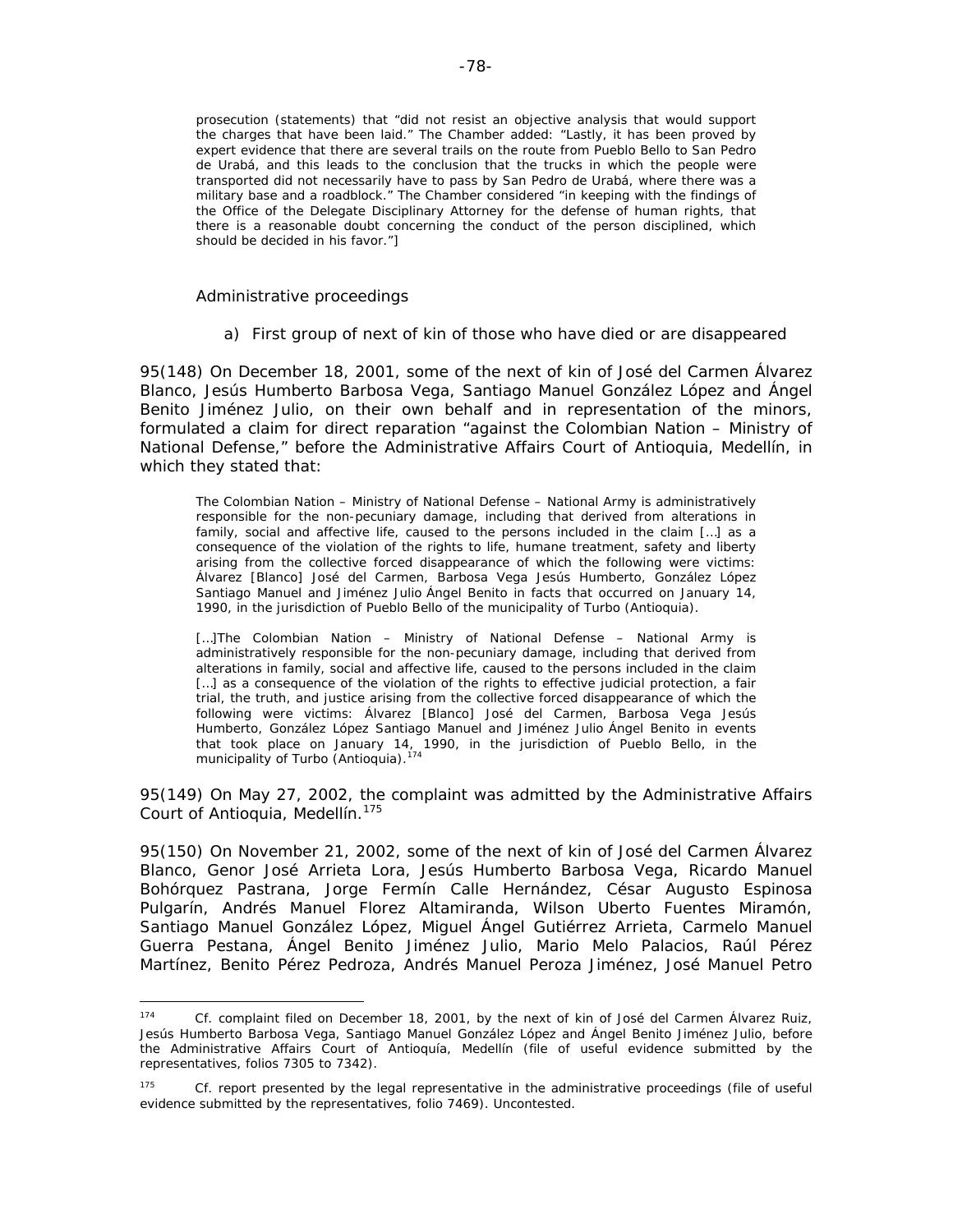Hernández, Elides Ricardo Pérez, Luis Miguel Salgado Berrío and Célimo Arcadio Hurtado, on their own behalf and in representation of the minors expanded the claim for direct reparation against the Colombian Nation – Ministry of National Defense, before the Administrative Affairs Court of Antioquia, Medellín, in which they stated that:

[...]The Colombian Nation – Ministry of National Defense – National Army is administratively responsible for pecuniary and non-pecuniary damage (including that arising from the alterations in family, social and affective life, already caused or that will be caused), to which the persons included in the claim are entitled […] as a consequence of the collective forced disappearance of which the following were victims: Álvarez [Blanco] José del Carmen, Arrieta Lora Genor José, Barbosa Vega Jesús Humberto, Bohórquez Pastrana Ricardo Manuel, Calle Hernández Jorge Fermín, Espinosa Pulgarín César Augusto, Florez Altamiranda Andrés Manuel, Fuentes Miramón Wilson Humberto, González López Santiago Manuel, Gutiérrez Arrieta Miguel Ángel, Guerra Pestana Carmelo Manuel, Jiménez Julio Ángel Benito, Melo Palacios Mario, Pérez Martínez Raúl, Pérez Pedroza Benito Antonio, Perosa Jiménez Andrés Manuel, Petro Hernández José Manuel, Pérez Elides Ricardo, Salgado Berrio Luis Miguel and Urrutia Hurtado Celimo Arcadio in the events that took place on January 14, 1990, in the jurisdiction of Pueblo Bello, in the municipality of Turbo (Antioquia).<sup>176</sup>

95(151) On January 19, 2004, the Administrative Affairs Court of Antioquia, Medellín, ordered that evidence should be gathered;<sup>177</sup> at the time this judgment is delivered, there is no record of subsequent actions.

# *b) Second group of next of kin of the dead or disappeared*

95(152) On December 18, 2001, some of the next of kin of Genor José Arrieta Lora, Jesús Humberto Barbosa Vega, José Encarnación Barrera Orozco, Diómedes Barrera Orozco, Urías Barrera Orozco, Benito Genaro Calderón Ramos, Jorge Fermín Calle Hernández, Ariel Dullis Díaz Delgado, Camilo Antonio Durango Moreno, Juan Luis Escobar Duarte, Leonel Escobar Duarte, César Augusto Espinosa Pulgarín, Andrés Manuel Flores Altamiranda, Wilson Fuentes Miramón, Miguel Ángel Gutiérrez Arrieta, Miguel Ángel López Cuadro, Jorge David Martínez Moreno, Mario Melo Palacios, Carlos Melo, Manuel de Jesús Montes Martínez, Juan Bautista Meza Salgado, Raúl Pérez Martínez, Miguel Antonio Pérez Ramos, Luis Carlos Ricardo Pérez and Lucio Miguel Úrzola Sotelo, on their own behalf and in representation of the minors, formulated a claim for direct reparations against the Colombian Nation - Ministry of National Defense, before the Administrative Affairs Court of Antioquia, Medellín, in which they indicated that:

The Colombian Nation - Ministry of National Defense – National Army is administratively responsible for the non-pecuniary damage, including that arising from the alterations in family, social and affective life, caused to the persons included in this claim […] as a result of the violation of the rights to life, humane treatment, safety and liberty resulting from the collective forced disappearance of which the following were victims: Arrieta Lora Genor José, Barbosa Vega Jesús Humberto, Barrera Orozco Diómedes, Barrera Orozco José Encarnación, Barrera Orozco Urías, Calderón Ramos Benito Genaro, Calle Hernández Jorge Fermín, Díaz Delgado Ariel Dullis, Durango Moreno Camilo Antonio, Escobar Duarte Juan Luis, Escobar Duarte Leonel, Flores Altamiranda Andrés Manuel, Fuentes Miramón Wilson, López Cuadro Miguel Ángel, Martínez Moreno Jorge David,

<sup>176</sup> 176 *Cf.* complaint filed on November 21, 2002, before the Administrative Affairs Court of Antioquía, Medellín (file of useful evidence submitted by the representatives, folios 7343 to 7385).

<sup>&</sup>lt;sup>177</sup> *Cf.* report presented by the legal representative in the administrative proceedings (file of useful evidence submitted by the representatives, folio 7469). Uncontested.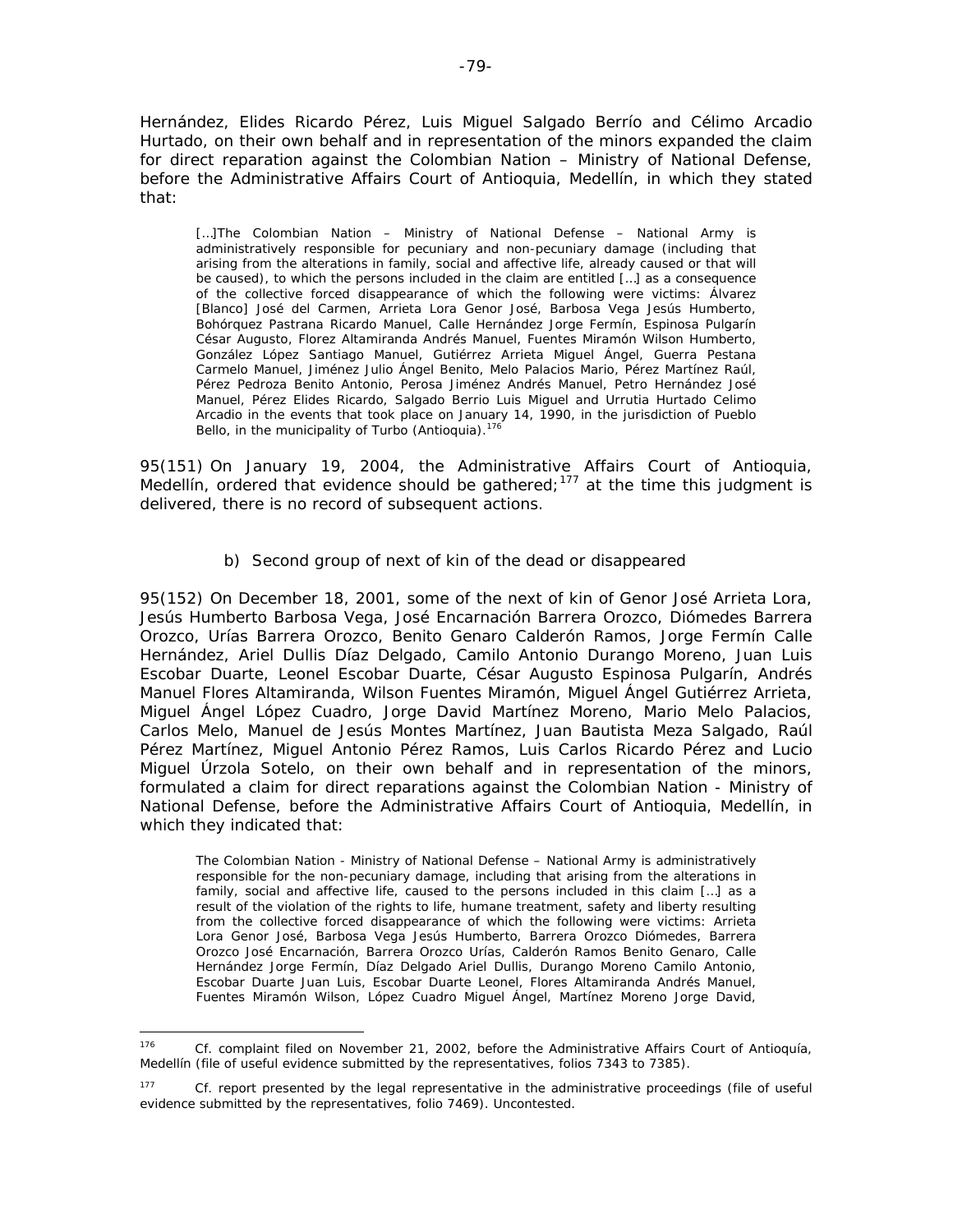Melo Palacios Mario, Melo Palacios Carlos, […] Montes Martínez and Urzola Sotelo Lucio Miguel, during events that took place on January 14, 1990, in the jurisdiction of Pueblo Bello, in the Municipality of Turbo (Antioquia).

The Colombian Nation - Ministry of National Defense – National Army is administratively responsible for the non-pecuniary damage, including that arising from the alterations in family, social and affective life, caused to the persons included in the claim as a result of the violation of the rights to effective judicial protection, a fair trial, the truth and justice arising from the collective forced disappearance of which the following were victims: Arrieta Lora Genor José, Barbosa Vega Jesús Humberto, Barrera Orozco Diómedes, Barrera Orozco José Encarnación, Barrera Orozco Urías, Calderón Ramos Benito Genaro, Calle Hernández Jorge Fermín, Díaz Delgado Ariel Dullis, Durango Moreno Camilo Antonio, Escobar Duarte Juan Luis, Escobar Duarte Leonel, Flores Altamiranda Andrés Manuel, Fuentes Miramón Wilson, López Cuadro Miguel Ángel, Martínez Moreno Jorge David, Melo Palacios Mario, Melo Palacios Carlos, […] Montes Martínez and Urzola Sotelo Lucio Miguel, during events that took place on January 14, 1990, in the jurisdiction of Pueblo Bello, in the Municipality of Turbo (Antioquia).<sup>178</sup>

95(153) On November 19, 2002, the complaint was admitted by the Administrative Affairs Court of Antioquia, Medellín.<sup>179</sup>

95(154) On January 30, 2003, the Administrative Affairs Court of Antioquia notified the Ministry of Defense of the complaint filed on December 18, 2002 (*supra* para.  $95(152)$ .<sup>180</sup>

95(155) On June 4, 2003, a correction and addition to the complaint filed before the Administrative Affairs Court of Antioquia, Medellín, was presented incorporating into a single brief, the complaint filed by the next of kin of Genor José Arrieta Lora, José del Carmen Álvarez Blanco, Cristóbal Manuel Arroyo Blanco, Jesús Humberto Barbosa Vega, Diómedes Barrera Orozco, Urías Barrera Orozco, José Encarnación Barrera Orozco, Benito Genaro Calderón Ramos, Jorge Fermín Calle Hernández, Jorge Arturo Castro Galindo, Ariel Dullis Díaz Delgado, Camilo Antonio Durango Moreno, Juan Luis Escobar Duarte, Leonel Escobar Duarte, César Augusto Espinosa Pulgarín, Andrés Manuel Florez Altamiranda, Wilson Uberto Fuentes Miramón, Miguel Ángel Gutiérrez Arrieta, Santiago Manuel González López, Ángel Benito Jiménez Julio, Miguel Ángel López Cuadro, Mario Melo Palacios, Manuel de Jesús Montes Martínez, Pedro Antonio Mercado Montes, Jorge David Martínez Moreno, Juan Meza Salgado, Raúl Pérez Martínez, Miguel Antonio Pérez Ramos, Luis Carlos Ricardo Pérez, Luis Miguel Salgado Berrío and Lucio Miguel Úrzola Sotelo. This brief indicated that:

The Colombian Nation - Ministry of National Defense – National Army is administratively responsible for the non-pecuniary damage, including that arising from the alterations in family, social and affective life, caused to the persons included in this claim […] as a result of the violation of the rights to life, humane treatment, safety and liberty arising from the collective forced disappearance of which the following were victims: Arrieta Lora Genor José, Álvarez Blanco José del Carmen, Arroyo Blanco Cristóbal Manuel, Barbosa Vega Jesús Humberto, Barrera Orozco Diomedez, Barrera Orozco Urías, Barrera Orozco José Encarnación, Calderón Ramos Benito Genaro, Calle Hernández Jorge Fermín, Castro Galindo Jorge Arturo, Díaz Delgado Ariel Dullis, Durango Moreno Camilo

<sup>178</sup> Cf. complaint filed on December 18, 2001, before the Administrative Affairs Court of Antioquía, Medellín (file of useful evidence submitted by the representatives, folios 7386 to 7423).

<sup>179</sup> *Cf.* decision admitting the complaint presented against the Ministry of Defense (file of useful evidence submitted by the State, folio 3723), and report of the Pueblo Bello case presented by the legal representative in the administrative proceedings (file of useful evidence submitted by the representatives, attachment 5, folios 7469 to 7578).

Cf. report presented by the complainants' legal representative in the administrative proceedings (file of useful evidence submitted by the representatives, folio 7469). Uncontested.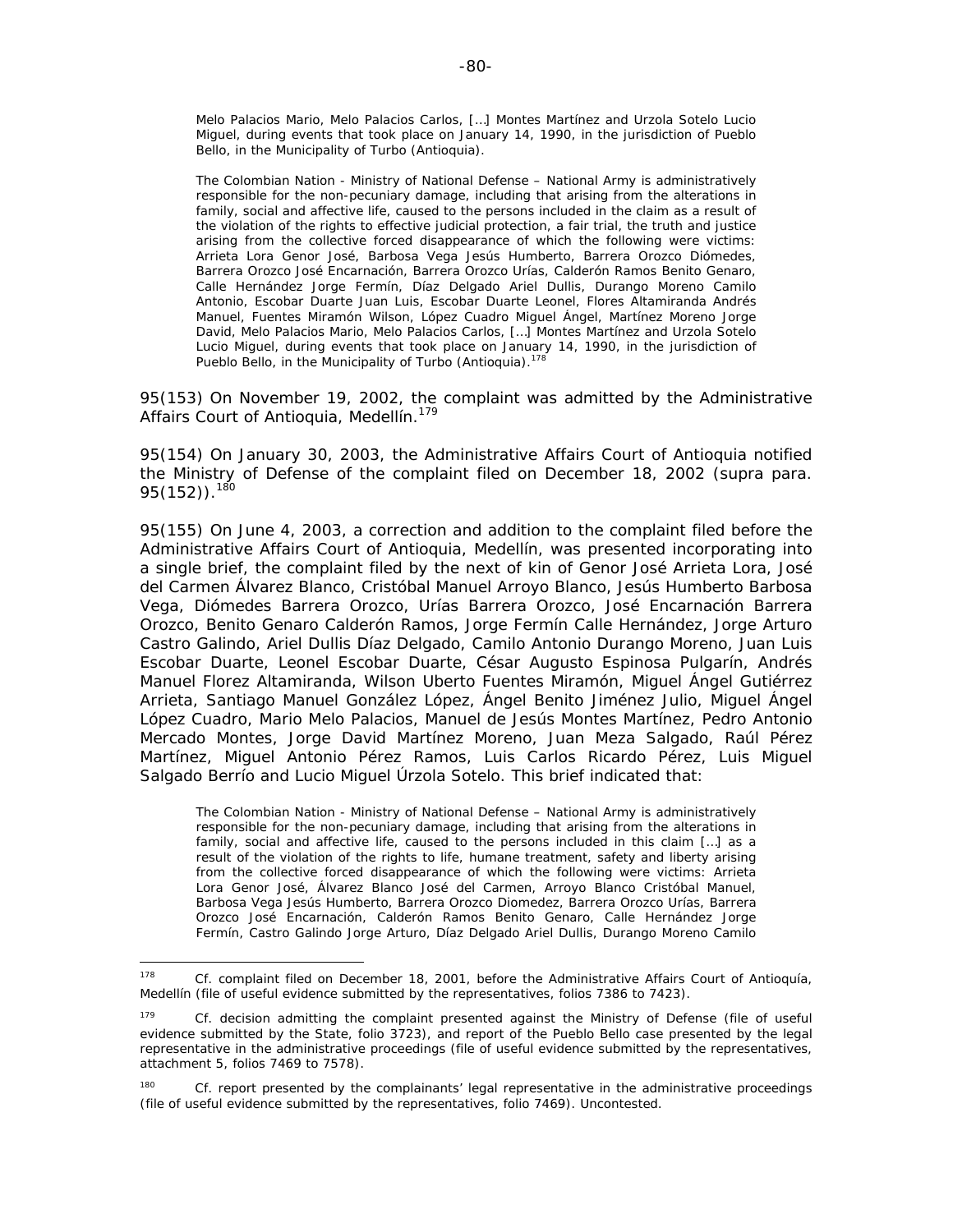Antonio, Escobar Duarte Juan Luis, Escobar Duarte Leonel, Espinosa Pulgarín César Augusto, Florez Altamiranda Andrés Manuel, Fuentes Miramón Wilson Humberto, Gutiérrez Arrieta Miguel Ángel, González López Santiago Manuel, Jiménez Julio Ángel Benito, López Cuadros Miguel Ángel, Melo Palacios Mario, Montes Martínez Manuel de Jesús, Mercado Montes Pedro Antonio, Martínez Moreno Jorge David, Meza Salgado Juan Bautista, Pérez Martínez Raúl, Pérez Ramos Miguel Antonio, Ricardo Pérez Luis Carlos, Salgado Berrio Luis Miguel and Urzola Sotelo Lucio Miguel, during events that took place on January 14, 1990, in the jurisdiction of Pueblo Bello, in the Municipality of Turbo (Antioquia).

The Colombian Nation - Ministry of National Defense – National Army is administratively responsible for the non-pecuniary damage, including that arising from alterations in family, social and affective life, caused to the persons included in this petition […] as a result of the violation of the rights to effective judicial protection, a fair trial, the truth and justice, arising from the collective forced disappearance of which the following were victims: Arrieta Lora Genor José, Álvarez Blanco José del Carmen, Arroyo Blanco Cristóbal Manuel, Barbosa Vega Jesús Humberto, Barrera Orozco Diomedez, Barrera Orozco Urías, Barrera Orozco José Encarnación, Calderón Ramos Benito Genaro, Calle Hernández Jorge Fermín, Castro Galindo Jorge Arturo, Díaz Delgado Ariel Dullis, Durango Moreno Camilo Antonio, Escobar Duarte Juan Luis, Escobar Duarte Leonel, Espinosa Pulgarín César Augusto, Florez Altamiranda Andrés Manuel, Fuentes Miramón Wilson Humberto, Gutiérrez Arrieta Miguel Ángel, González López Santiago Manuel, Jiménez Julio Ángel Benito, López Cuadros Miguel Ángel, Melo Palacios Mario, Montes Martínez Manuel de Jesús, Mercado Montes Pedro Antonio, Martínez Moreno Jorge David, Meza Salgado Juan Bautista, Pérez Martínez Raúl, Pérez Ramos Miguel Antonio, Ricardo Pérez Luis Carlos, Salgado Berrio Luis Miguel and Urzola Sotelo Lucio Miguel, during events that took place on January 14, 1990, in the jurisdiction of Pueblo Bello, in the Municipality of Turbo (Antioquia).<sup>11</sup>

95(156) On July 9, 2003, the Ministry of National Defense – National Army submitted the answer to the complaint.<sup>182</sup>

95(157) On March 23, 2004, the addition to the complaint was admitted by the Administrative Affairs Court of Antioquia, Medellín, and the proceedings were scheduled for May 26, 2004.<sup>183</sup>

95(158) At the time this judgment is delivered, no further actions have been recorded in this administrative proceeding.

### *Concerning the alleged victims and their next of kin*

95(159) The list of the alleged victims and their next of kin is to be found in Attachment II of this judgment.

<sup>181</sup> Cf. complaint filed on June 4, 2003, before the Antioquia Court for Administrative Affairs, Medellín (file of attachments to the brief with final arguments presented by the representatives, folios 7424 to 7467).

<sup>&</sup>lt;sup>182</sup> *Cf.* answer to the complaint filed by the Ministry of National Defense – National Army on July 9, 2003 (file of useful evidence submitted by the State, folios 3735 to 3744).

Cf. report on the Pueblo Bello case presented by the legal representative in the administrative proceedings (file of useful evidence submitted by the representatives, attachment 5, folios 7469 to 7478). Uncontested.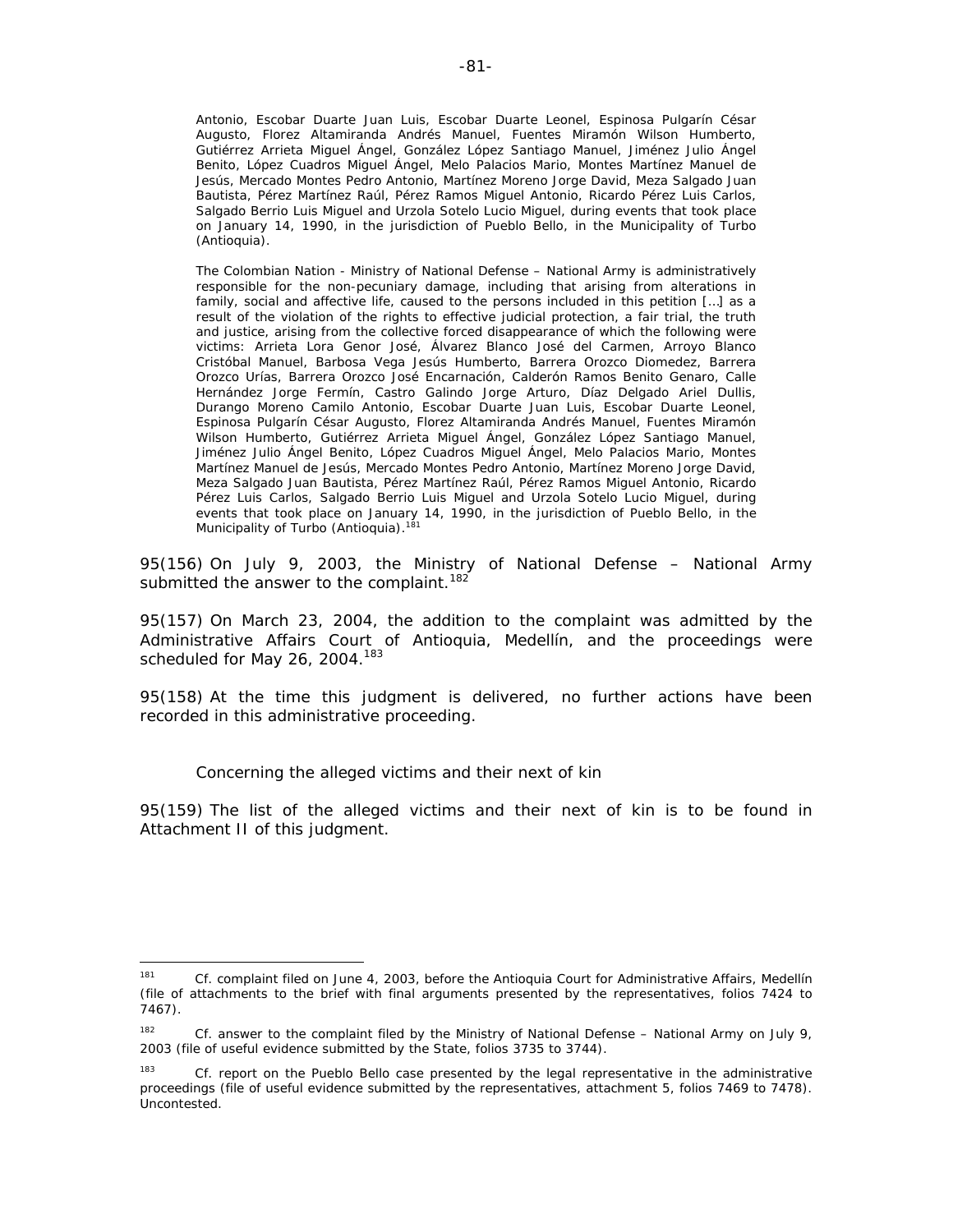*Concerning the damages caused to the next of kin of the alleged victims and the costs and expenses*

95(160) The inhabitants of Pueblo Bello were subjected to a situation of terror and anguish on the night of January 14, 1990, and several of them saw how a paramilitary group took their family members and the others who were abducted.<sup>184</sup>

95(161) The alleged victims' next of kin have suffered pecuniary and non-pecuniary damage as a direct result of the facts; this has affected their physical and psychological health, had an impact on their social and labor relations, altered their family dynamics and, in some cases, jeopardized the lives and safety of some of their members, who lost their property and were threatened constantly by the paramilitary groups. The partial impunity that exists in this case has caused and continues to cause suffering to the alleged victims' next of kin. As a result of the facts, especially the damage suffered by the families, the next of kin's fear that similar events could be repeated, and the threats received by some of them, several Pueblo Bello families have displaced internally. This situation takes several different forms; there are individuals or families who were temporally displaced and have returned to the jurisdiction; others were forced to displace intermittently immediately after the facts or subsequently. Also, some people have had to leave Colombia.<sup>185</sup>

95(162) The *Comisión Colombiana de Juristas*, ASFADDES and CEJIL have incurred expenses relating to the processing of this case at the domestic level and before the organs of the inter-American system for the protection of human rights, in representation of the next of kin of some of the alleged victims.<sup>186</sup>

<sup>184</sup> 184 *Cf.* ordinary judgment delivered by the Medellín Regional Court on May 26, 1997 (file of attachments to the application brief, tome II, attachment C2, folio 344, 345, 365 and 389), judgment of December 30, 1997, delivered by the Sentencing Chamber of the *Tribunal Nacional* (file of attachments to the application brief, tome II, attachment C3, folios 419, 451, 452, 463 and 464); decision of November 27, 1991, issued by the Office of the Delegate Attorney for the defense of human rights (file of attachments to the answer to the application, attachment 1, folio 1685); judgment of February 9, 2001, issued by the Disciplinary Chamber of the Attorney General's Office (file of attachments to the brief with the answer to the application, attachment 2, folio 1739); report submitted by the General Directorate of Intelligence of the Administrative Department of Security (DAS) on September 12, 1990 (file of attachments to the requests and arguments brief, attachment 5(2), folio 1537); testimonies of Mariano Manuel Martínez and Ángel Emiro Jiménez Romero given before the Inter-American Court during the public hearing held on September 19, 2005, and statements made before notary public (affidavits) by Leovigilda Villalba Sánchez, María Cecilia Ruiz de Álvarez, Edilma de Jesús Monroy Higuita, Eliécer Manuel Meza Acosta and Benildo José Ricardo Herrera on August 16, 2005 (file of statements made before or authenticated by notary public, folios 2700, 2701, 2705, 2710, 2711, 2716 and 2725).

<sup>185</sup> *Cf.* testimonies of Mariano Manuel Martínez, José Daniel Álvarez, Rubén Díaz Romero, Ángel Emiro Jiménez Romero, Blanca Libia Moreno Cossio and Nancy Amparo Guerra López given before the Inter-American Court during the public hearing held on September 19, 2005, and statements made before notary public (affidavits) by Leovigilda Villalba Sánchez, María Cecilia Ruiz de Álvarez, Edilma de Jesús Monroy Higuita, Eliécer Manuel Meza Acosta, Pedro Luis Escobar Duarte, Euclides Manuel Calle Álvarez, Genaro Benito Calderón Ruiz, Manuel Dolores López Cuadro and Benildo José Ricardo Herrera on August 16, 2005 (file of statements made before or authenticated by notary public, folios 2703, 2704, 2708, 2713, 2717, 2718, 2722, 2727, 2730, 2734, 2739, 2740 and 2744).

<sup>186</sup> *Cf.* vouchers for costs and expenses incurred by the *Comisión Colombiana de Juristas*, CEJIL and ASFADDES (attachments to the requests and arguments brief, tome V, attachment 6(2) to 6(6), folios 1575 to 1639).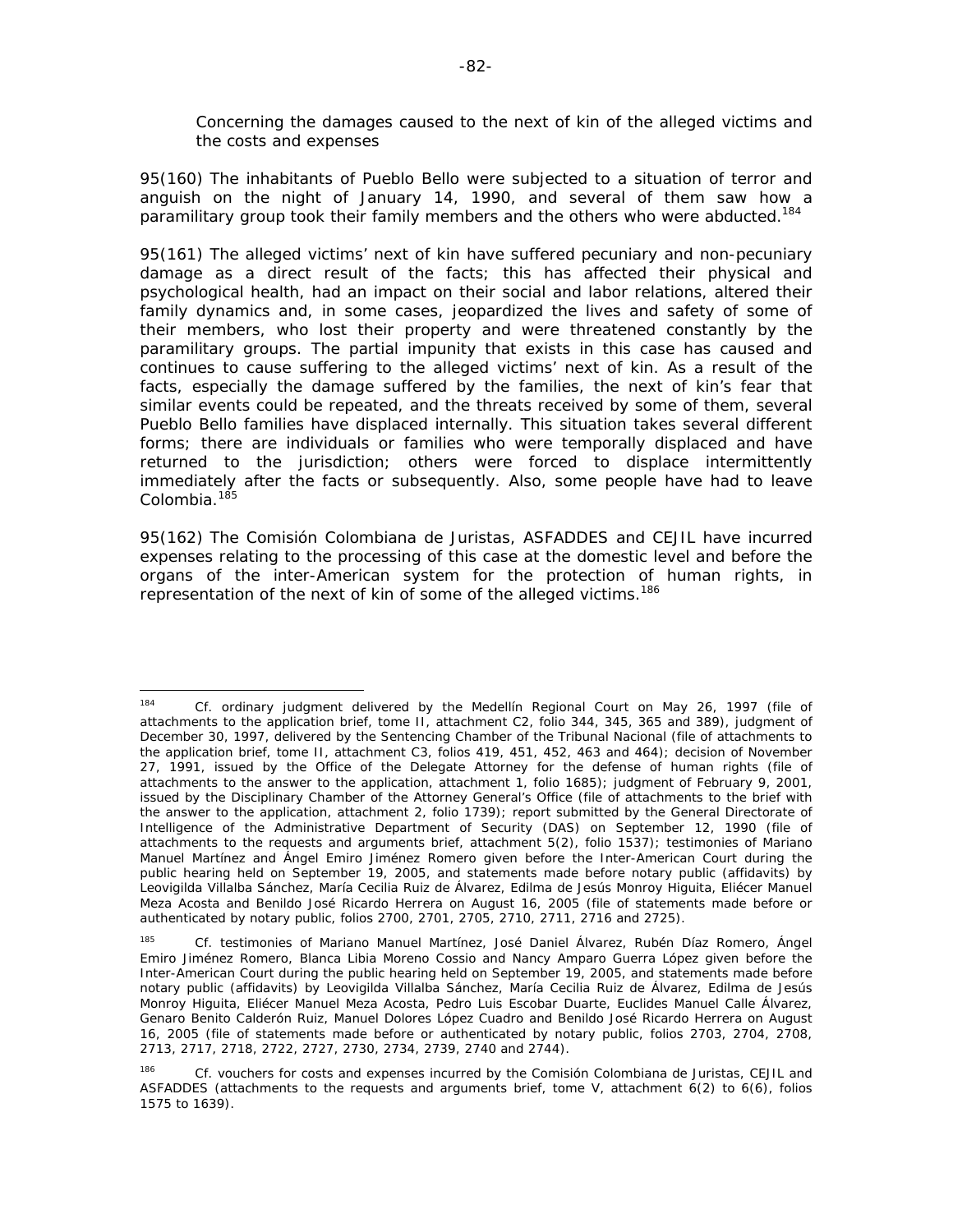## **VIII**

## **OBLIGATION TO GUARANTEE (ARTICLE 1(1) OF THE AMERICAN CONVENTION) THE RIGHTS PROTECTED IN ARTICLES 4, 5 AND 7 THEREOF (RIGHTS TO LIFE, TO HUMANE TREATMENT AND TO PERSONAL LIBERTY)**

#### *Arguments of the Commission*

96. Regarding the State's responsibility in this case, the Commission stated the following:

- (a) The State had played an important role in the development of the so-called self-defense or paramilitary groups, which it allowed to act legitimately and with legal protection during the 1970s and 1980s, and it is responsible in general for their existence and consolidation. For the most part, these groups were created to combat dissident armed groups. Finally, on May 25, 1989, the Supreme Court of Justice took away the legal support for the connection between the paramilitary groups and the national defense forces, after which the State adopted a series of legislative measures to criminalize the activities of these groups and those who supported them. Despite this, the State did little to dismantle the structure that it had created and promoted and, indeed, linkages remained at different levels, in some case, the paramilitary groups were requested or allowed to carry out certain illegal actions in the understanding that they would not be investigated, prosecuted or punished. In this context, and as established by the Commission in its second and third Reports on the situation of human rights in Colombia*,* from the start, the illegal actions of the private justice or paramilitary groups could depend on the tolerance and collaboration of State agents;
- (b) The aim of the paramilitary group led by Fidel Castaño, known as the "*tangueros*," was the pursuit and elimination of those who allegedly collaborated with the guerrilla, using a *modus operandi* which included torture, selective murder and massacres. During those years, the "*Las Tangas*" ranch was the scene of paramilitary training by foreign mercenaries and members of law enforcement authorities. The "*tangueros*" could rely on the financial support of livestock owners and businessmen in the region, wellknown local politicians and even the armed forces, which, as of 1987, were represented by the presence of the Army's XIth Brigade in Montería, and
- (c) In this case there are probative elements that indicate the complicity of State agents in the perpetration of the facts that are the subject of this case, by both act and omission. Moreover, the actions of individuals entail the State's responsibility under international law. In this regard, it is sufficient to demonstrate that the public authorities have supported or tolerated the violation of the rights established in the Convention. Consequently, the violations of the American Convention committed as a result of the acts or omissions of its agents and also those committed by the individuals involved in the disappearance, torture and execution of the alleged victims can be attributed to the State.

97. Regarding Articles 4, 5 and 7 of the American Convention, the Commission alleged that: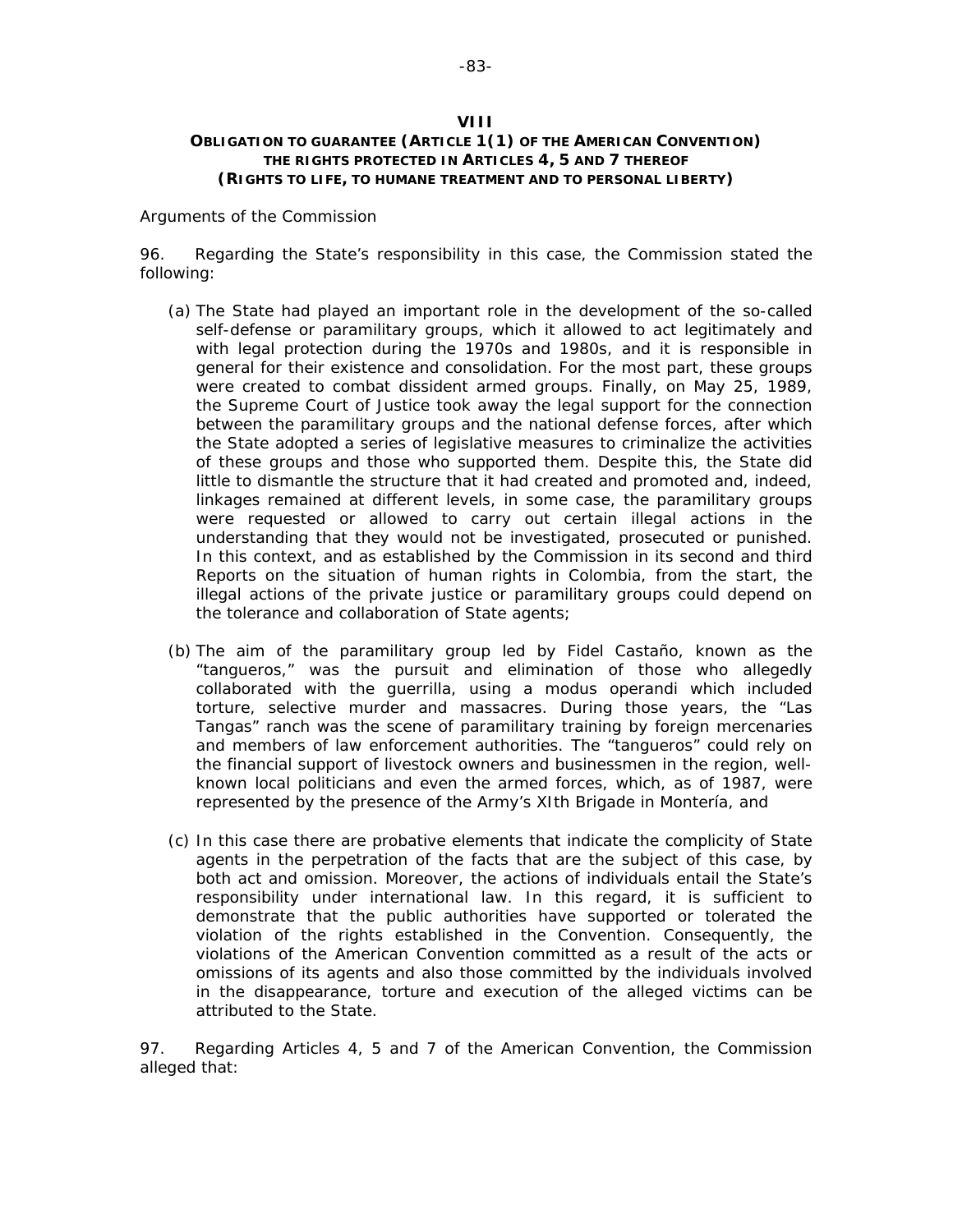- (a) The State is responsible for the violation of the rights to life, liberty and humane treatment to the detriment of the 43 alleged victims, owing to the acts of civilians with the acquiescence and collaboration of State agents;
- (b) The domestic courts established the responsibility of 10 individuals for the murder of six of the 43 alleged victims, whose bodies were recovered and identified. After 14 years, the whereabouts of 37 of the alleged victims have not been clarified; hence, it is reasonable to infer that they were extrajudicially executed, and
- (c) Forced or involuntary disappearance constitutes a multiple and continuing violation of several of the rights enshrined in the Convention, because not only does it produce an arbitrary deprivation of liberty, but it also jeopardizes the humane treatment, personal safety and the life of the person detained. Even though Colombia is not a party to the Inter-American Convention on Forced Disappearance of Persons and, consequently, is not bound by it, it is admissible to refer to the definition of forced disappearance therein.

98. Regarding Article 19 of the American Convention, the Commission alleged that the State has the obligation to adopt all positive measures to ensure the full enjoyment of the rights of the child. In the instant case, the minors, Manuel de Jesús Montes Martínez and José Encarnación Barrera Orozco, were not ensured the special protection measures called for by their situation of vulnerability owing to their age. Not only did the State bodies responsible for ensuring compliance with the law do nothing to prevent these facts occurring and to punish those responsible, but the responsible State bodies – specifically for the protection of children – did not intervene in either the prevention or any type of solution of the case. It is clear that, owing to the conduct of its agents, the State made them victims of forced disappearance.

### *Arguments of the representatives*

99. Regarding the State's responsibility in the instant case, the representatives alleged that

- (a) At the time of the facts, forced disappearance was carried out systematically in Urabá in order to terrorize the population so that they would not collaborate with or support the guerrilla. Most forced disappearances were carried out by paramilitary groups with the help and acquiescence of law enforcement personnel and, at times, with their direct participation;
- (b) The reaction of the Colombian authorities in the case of the disappearances in the Urabá region between 1990 and 1993 was characterized by the failure to carry out genuine investigations to clarify the facts, and
- (c) The facts of this case occurred in the context of the strong military presence in the zone of Urabá as part of a "military plan to exterminate and annihilate the guerrilla who were active in that region, an objective that could be achieved, according to this plan, by attacks on the civilian population that actually or allegedly supported the guerrilla." The plan was carried out at different levels and with different methods: on the one hand, the military and the police forces in the zone had common objectives with the paramilitary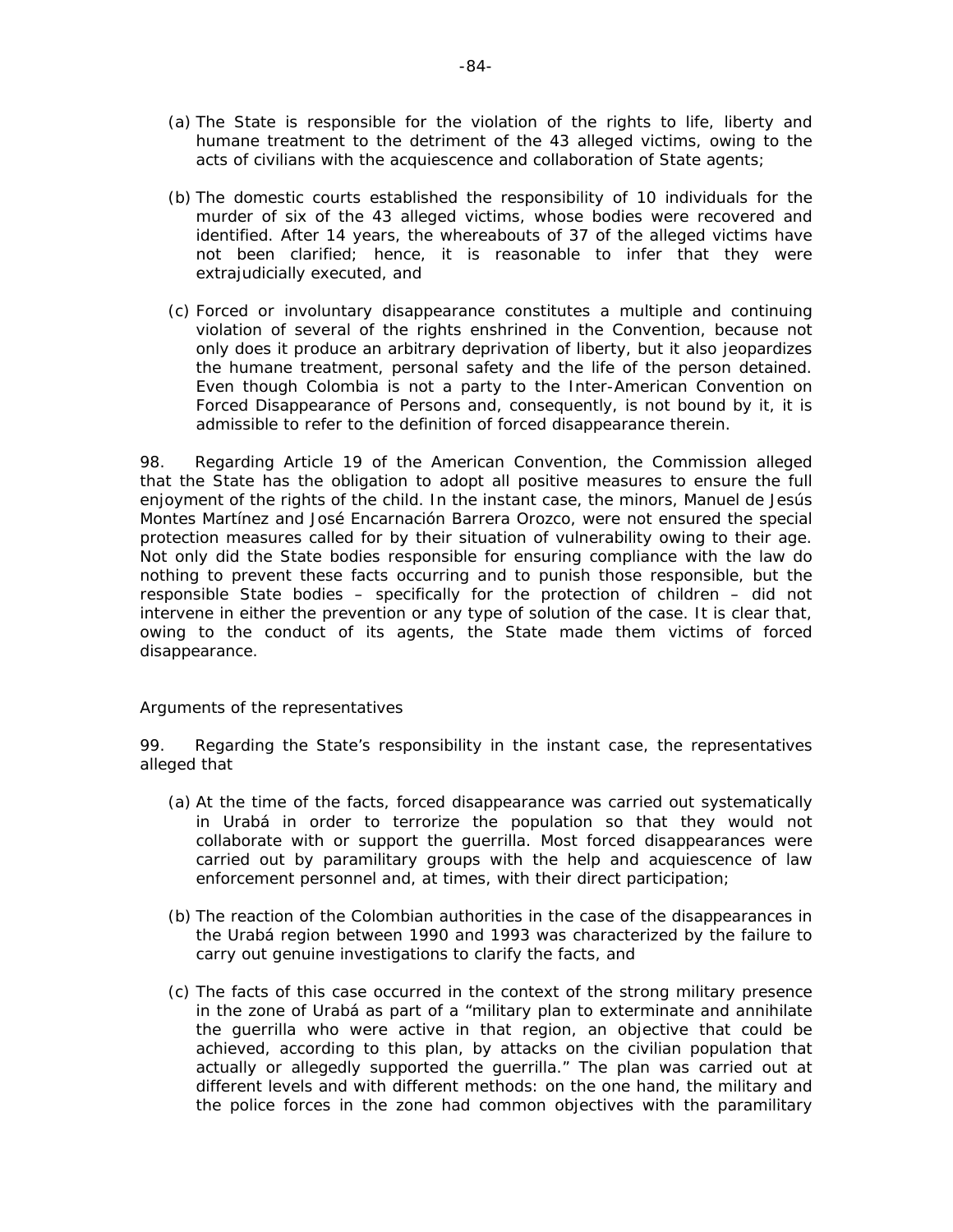groups and, on the other hand, there was a strong military presence in the zone demonstrated, above all, by the establishment of the Military Headquarters, under Decree No. 678 of 1988.

100. In relation to Articles 4, 5 and 7 of the American Convention, the representatives alleged that:

- (a) Despite the exceptional military control in the region, the paramilitary groups had the full freedom and cooperation of the military authorities to carry out the events in Pueblo Bello. Indeed, there was direct participation in the deprivation of liberty of the 43 alleged victims by members of the "Francisco de Paula Vélez" company, located at the entrance to San Pedro de Urabá;
- (b) The 43 alleged victims were illegally and arbitrarily deprived of their liberty, tortured and disappeared. Owing to the length of time that has elapsed without their next of kin having received any information about their whereabouts, it must be inferred that the 37 people who continue to be disappeared were executed by the paramilitary group;
- (c) The six alleged victims whose bodies were found buried on the "*Las Tangas*" and "*Paraguay*" ranches were executed by the paramilitary group after they had been cruelly tortured. The State did not take the necessary judicial steps to clarify these facts, once again violating the right to life of the alleged victims;
- (d) The State has failed to comply with the double obligation to respect and guarantee the right to humane treatment with regard to the alleged victims and their next of kin. The alleged victims who were deprived illegally and arbitrarily of their liberty, were put into trucks and taken away, maintained incommunicado and disappeared by the paramilitary group; they were subjected to humiliation and physical mistreatment, at the time of their retention in front of their families. This group was able to enter Pueblo Bello and carry out their actions owing to the support and collaboration of members of the Army. Therefore, the State is responsible for the physical, mental and moral sufferings of the alleged victims, and also for the failure to investigate that their next of kin experienced, and
- (d) The alleged victims' next of kin have suffered profound sadness, anguish, uncertainty and frustration as a result of the illegal and arbitrary detention of the alleged victims, their forced disappearance and the State's failure to act to sanction all those responsible for the facts and return the victims to their families within a reasonable time. The next of kin of the six alleged victims whose bodies were identified endure anguish from the knowledge that their loved ones were extrajudicially executed and made to suffer.

101. Regarding Article 19 of the American Convention, the representatives alleged that:

(a) Four of the alleged victims were minors when they were illegally and arbitrarily detained, treated cruelly and inhumanly, tortured, disappeared, and undoubtedly executed by the paramilitary acting with the acquiescence and collaboration of agents of law enforcement bodies in order to further their own objectives;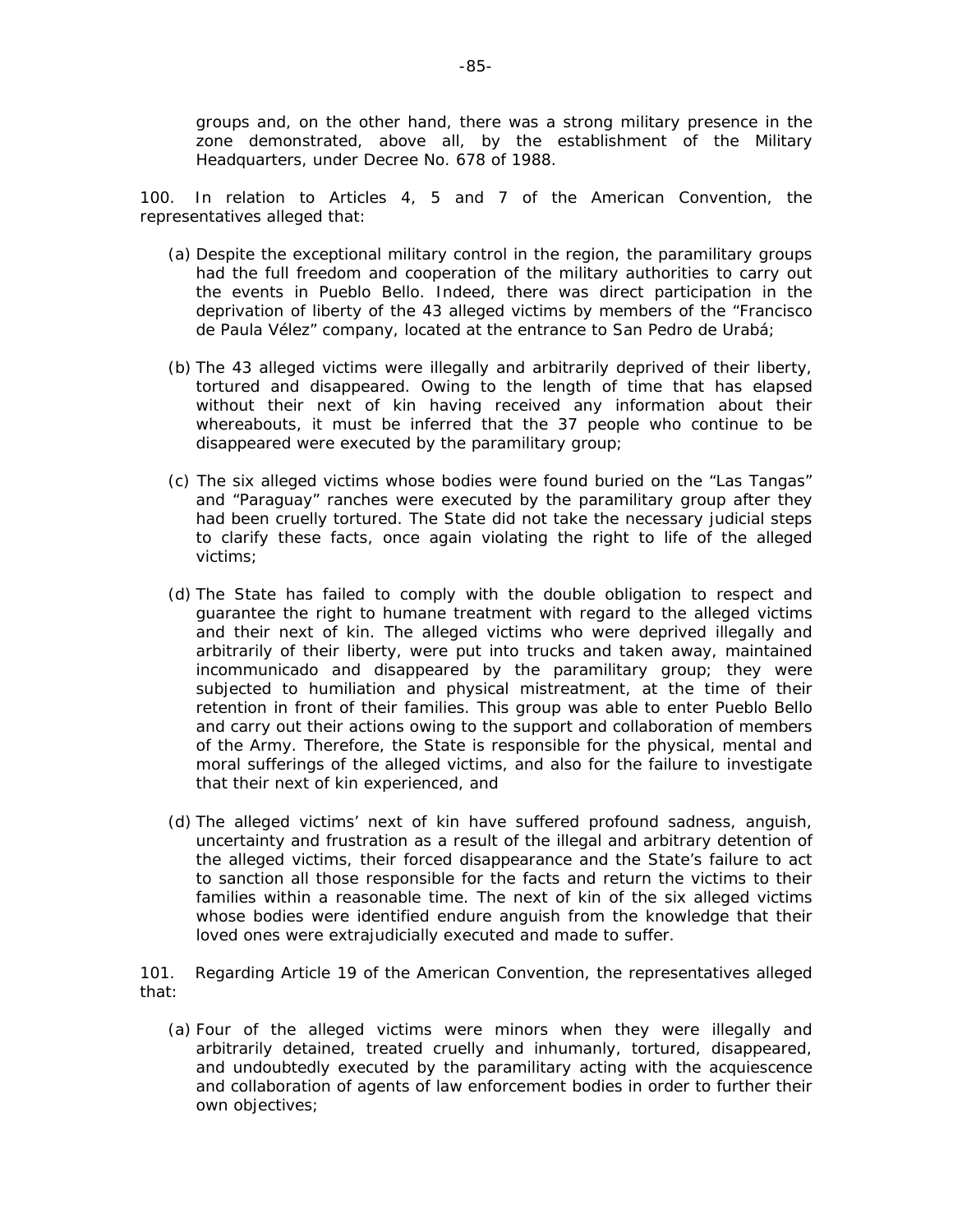- (b) In view of the facts and the context in which they occurred, the pertinent provisions of the Convention on the Rights of the Child are: (a) the provisions that guarantee to the child the right to special measures of protection, and (b) the provisions that guarantee to the child special measures of protection in the context of armed conflict;
- (c) The provisions contained in Articles 2, 3(2), 6, 9(1) and 37 of the Convention on the Rights of the Child establish special measures of protection in relation to non-discrimination, the guarantee of the survival and development of the child, the prohibition of torture, the conditions that must be observed when a child is deprived of its liberty, and the measures regarding the right of the child not to be separated from its parents against their will;
- (d) By allowing and not preventing the perpetration of these acts, by failing to execute any of the actions necessary to ensure the return of the four minors to their parents, and by having provided its acquiescence and collaboration so that these acts could be perpetrated by the paramilitary group, the State failed to guarantee the special measures of protection that the minors - the alleged victims – had a right to, and to comply with the obligation to respect them, and
- (e) The State did not implement any measure to protect the alleged victims in their condition as minors.

### *Arguments of the State*

102. Regarding its responsibility for the facts of this case, the State indicated the following:

- (a) It denied each of the charges and, particularly, that it is responsible in general for the existence and consolidation of criminal groups;
- (b) It is not possible to attribute responsibility to the State for the enactment of legislation that provided legal grounds for the creation of the illegal armed self-defense groups. The State complied with its obligations of prevention. Its efforts to combat, prohibit, prevent and punish adequately the activities of these groups are proved by the adoption of legislative and judicial measures to combat them;
- (c) Also, it is not possible to attribute responsibility to the State in this specific case for the violation of its treaty-based obligations, or for the tolerance or support of the public authorities for the facts of Pueblo Bello;
- (d) In the investigation, prosecution and sanction of the authors and accomplices of the facts of Pueblo Bello, legislative provisions were applied, such as Decree No. 2666/1991, which embodied in permanent legislation, provisions concerning the carrying of illegal arms and terrorism, as well as increased penalties and the expansion of types of crime;
- (e) The disciplinary and criminal investigations in this case did not find that State agents were linked to the criminal groups in any way or to any degree, and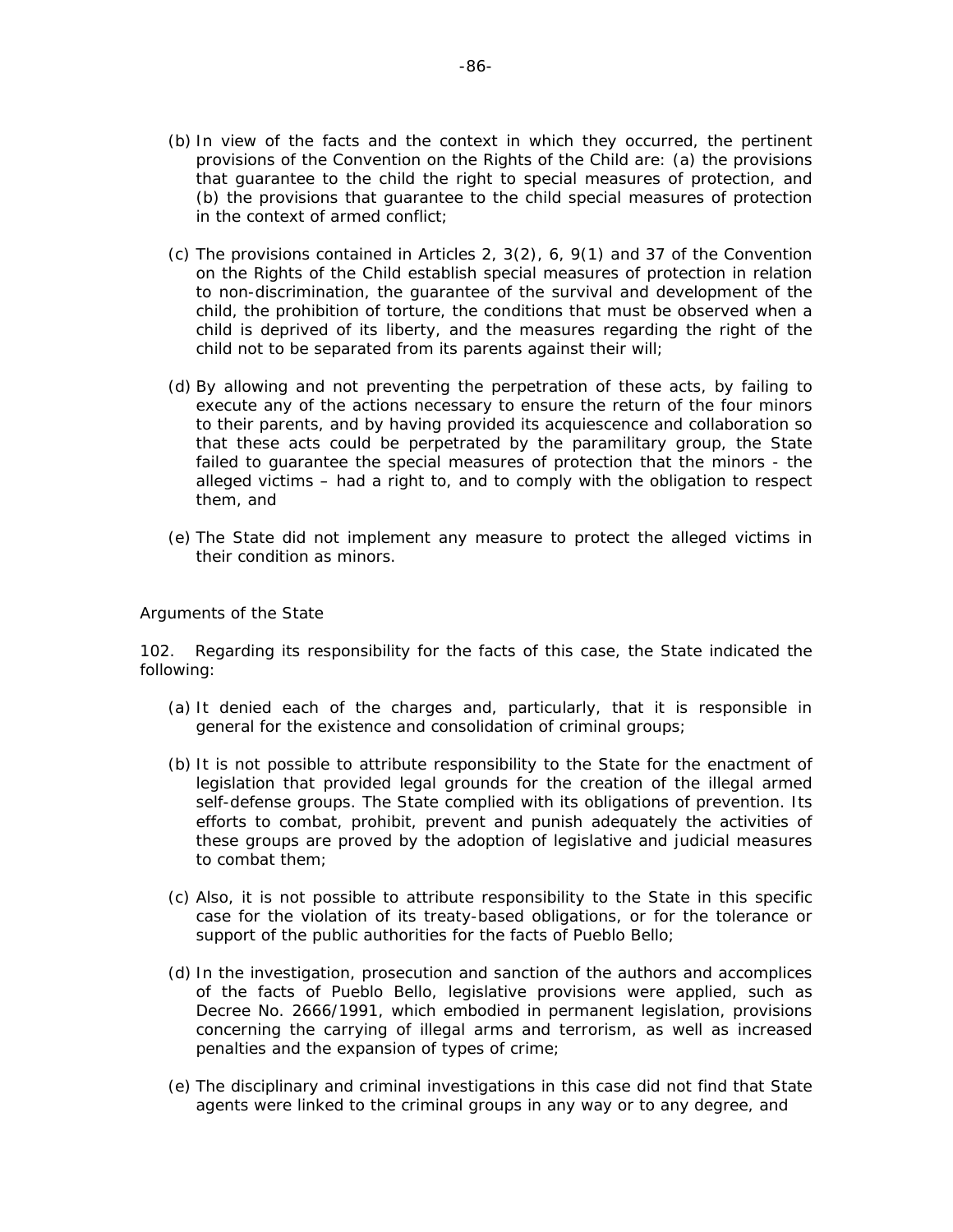(f) The "context" described in the opening paragraphs of the statement of the grounds for the application does not contribute anything specific to the case, so it cannot be considered the factual basis for condemning the State.

103. Regarding Articles 4, 5 and 7 of the American Convention, the State declared that:

- (a) The objective international responsibility of the State cannot exist due merely to the fact that an illegal armed group flagrantly violated human rights. Attribution of the violation of the obligation to protect does not automatically entail attribution of the violation of the obligation to guarantee even though, obviously, the two can co-exist. In each case, it is necessary to determine the type of violation. The crucial point is the reasonableness of the legal response to the violation;
- (b) To be able to attribute the State with responsibility for the facts committed directly by individuals, it is absolutely necessary to take into account the structures for attributing the fact to the State, which arise from the obligations embodied in the Convention. Only when it can be proved that the conduct of the members of the illegal armed group is attributable, by act or by omission, to members of the Colombian Armed Forces, because they failed to comply with the treaty-based obligations in the face of acts executed by individuals, may international responsibility be attributed to the State. Conversely, if it is established that the facts are not attributable to the soldiers, there are no legal grounds for accusing the State of violating human rights;
- (c) The structures for attributing responsibility to the State constitute *numerus clausus*, because they consist of a rigorous description of the events in which the violation of the treaty-based obligation is attributable to the State in question. This premise constitutes a guarantee of the principle of legal certainty;
- (d) In the case of Pueblo Bello, the Army had the obligation to provide security and protection to the inhabitants of this jurisdiction; in other words, it played the role of guarantor. However, this is insufficient to attribute responsibility. It must be demonstrated that it violated this obligation by act or omission. From the examination of the personal attribution to members of the Armed Forces, it is not possible to affirm that they created a legally-unacceptable danger, that they violated their obligation, because the awareness that the obligation was actually at risk has never been proved in this proceeding;
- (e) There is insufficient evidence of the possible "support" or "tolerance" provided by members of the Colombian Armed Forces to the members of the illegal armed group that raided Pueblo Bello. Concerning the obligation to prevent human rights violations by third parties, the State has complied with this general obligation and with the other pertinent obligations in this specific case;
- (f) In the instant case, there is no evidence of the State's responsibility, or any presumption that it can be attributed with facts owing to the violation of the rights to life, humane treatment and liberty during the events of Pueblo Bello,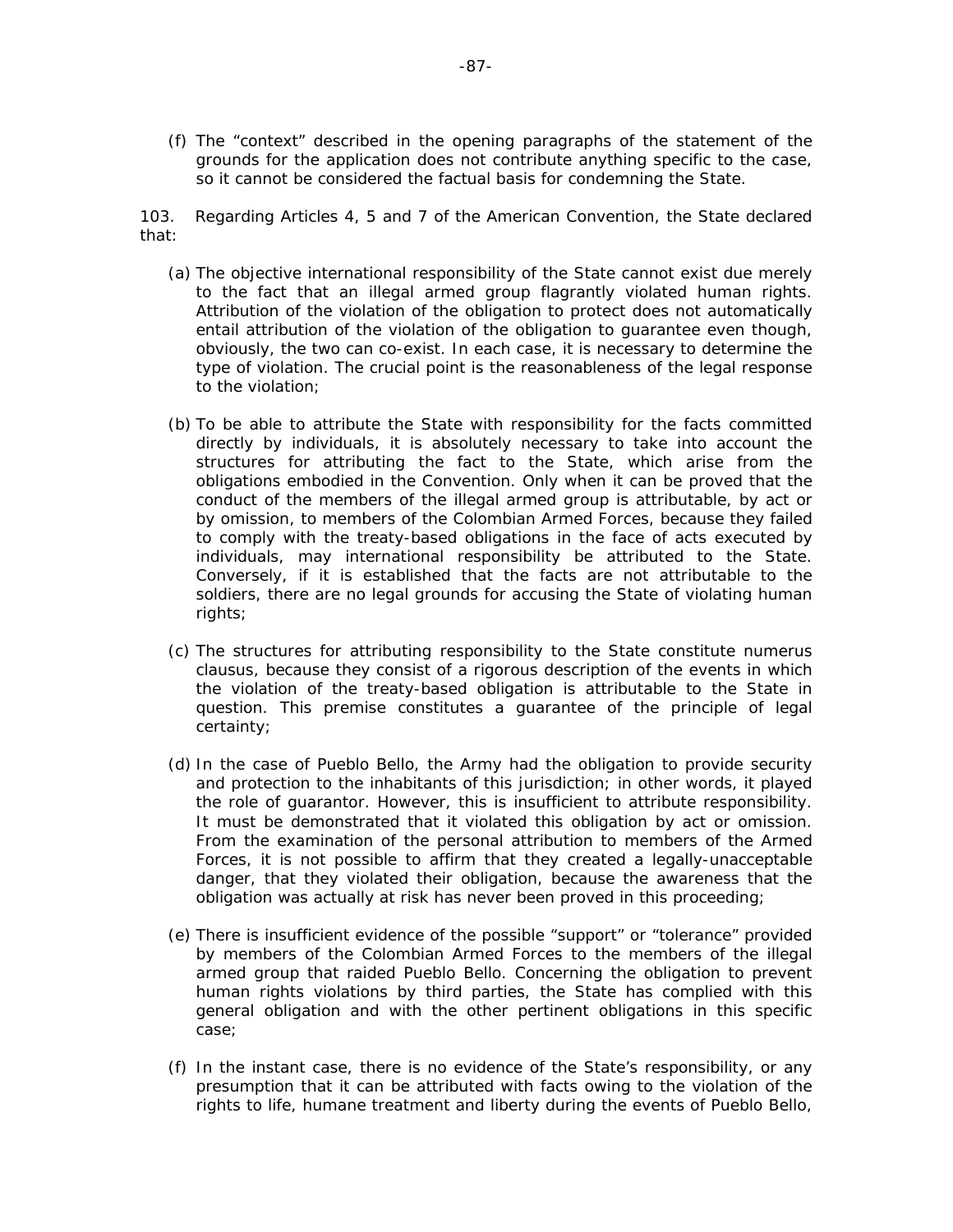because its agents did not participate. Therefore, neither can the State be found responsible for the crime of forced disappearance of persons;

- (g) The rights embodied in Articles 4, 5 and 7 of the Convention were and are duly protected by the laws of the State and guaranteed by the authorities. In this case, the judicial authority investigated and punished those responsible, using criteria coherent with the gravity of the facts to decide who should be punished and the type of penalty;
- (h) It is surprising that the Commission based its accusation against the State on the decisions taken by Colombian justice when, on different occasions, these instances exonerated the State from responsibility. The Commission lacks any evidence to accuse the State of responsibility for the criminal acts that have been attributed to it;
- (i) To comply with its obligations, the State must establish priorities, taking into account financial constraints and its real possibilities, which may become valid limitations to the enjoyment of a right when they respond to criteria of reasonability and proportionality. This is even more relevant in the case of the State's prevention obligation. In these cases, the State's obligation is one of means rather than results, which supposes an obligation of diligence in terms of taking reasonable precautions and care to avoid the violation of a right by third parties;
- (j) It is not possible to accuse the State of violating its general obligations and infringing these obligations in this specific case. The military activity in the zone reveals the State's diligence in the prevention of attacks on the human rights of the inhabitants of the region. In addition to the pertinent and proportional military presence, in keeping with the State's capacity to defend human rights, there were also constant operations to hunt down members of the armed groups present in that part of the country. The soldiers based in the zone had nothing do with the facts, and could not have known about them;
- (k) The only probative element which has been used to support possible participation by the Army is the testimony of Rogelio de Jesús Escobar Mejía, which lacks any possibility of being able to destroy the presumption of innocence of the Army. In addition, his testimony cannot provide grounds for a conviction by the Court, because its content has not been proved;
- (l) The first general element required for deciding on the State's international responsibility is the existence of a specific obligation and the evidence that this obligation has been violated;
- (m)The investigation into Colombia's international responsibility for the facts that occurred in Pueblo Bello must be based on the examination of the obligations assumed by the State. According to the Convention, the State is obliged to respect the rights and freedoms established therein and to guarantee their free and full exercise to all its subjects. Each of these obligations can be broken down into other more specific obligations. These are known as the individual's right to defense before the State and they are rights to confront negative actions of the State. But there are also rights to positive actions on the part of the State, to services;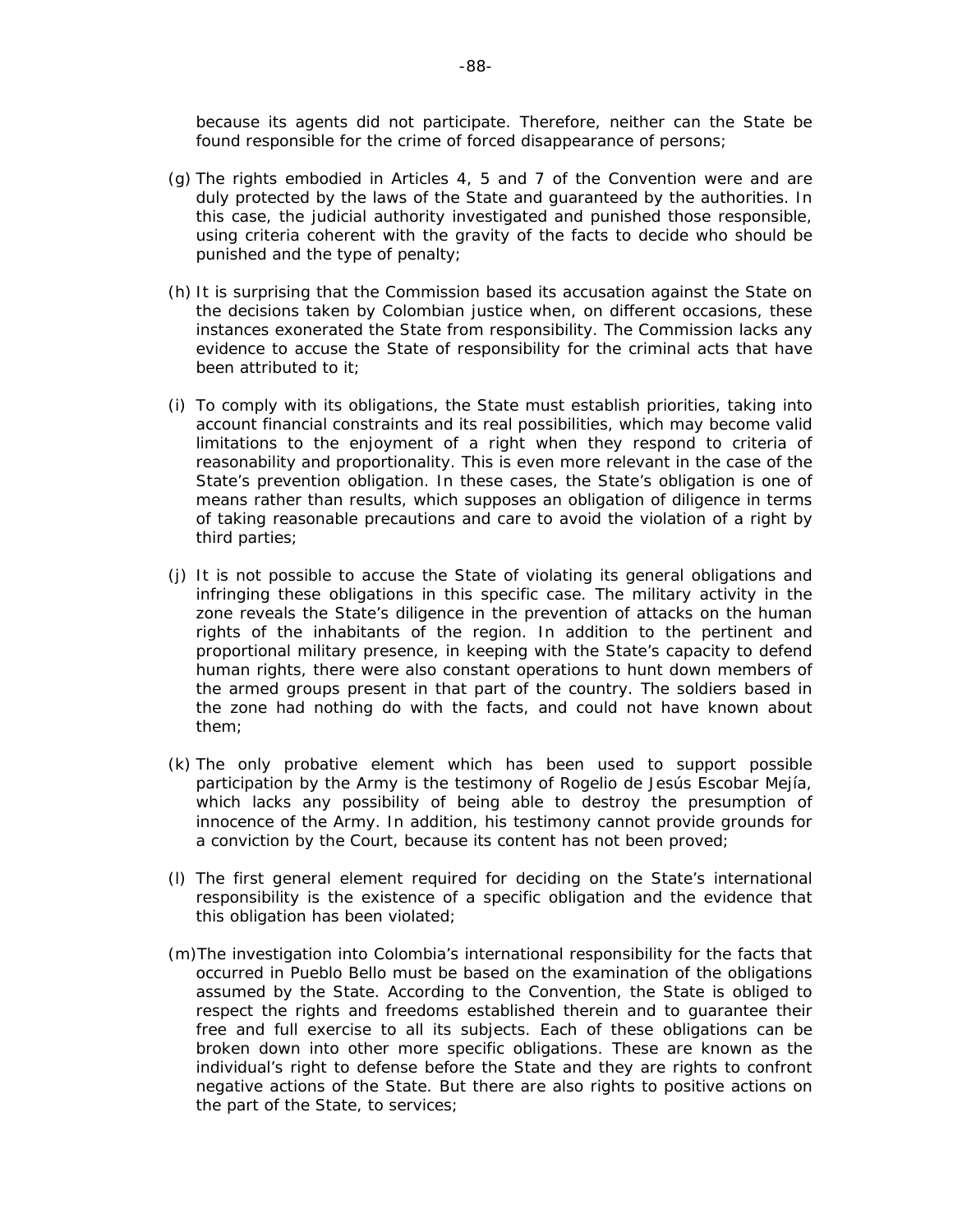- (n) The determination of the position of guarantor is not the only probative element for individual attribution to the State agent. The agent must also have created a legally-unacceptable danger, and this must have translated into a violation of the protection obligation with regard to the people of Pueblo Bello. It has not been proved that the soldiers present in the zone created a legally-unacceptable danger because they violated the obligations resulting from their activity, or because they were clearly aware of the situation of actual risk to the obligations. Furthermore, there is no evidence that would allow such awareness to be inferred. To the contrary, there are elements within the proceedings that point to the Army's total unawareness of the specific situation of danger and the possibility of an attack on the village;
- (o) There is not just one access route to the ranch to which the people abducted from Pueblo Bello were taken. To the contrary, it has been proved that there are other access routes from Pueblo Bello to "*Las Tangas*" by which the military presence and control could be avoided, and
- (p) The inter-American system expressly recognizes the possibility that some rights may be restricted when this is required for the exercise of the rights of others, for reasons of collective security, or for the general welfare (Articles 32, 13, 15 and 22 of the Convention). However, it is one matter to limit the exercise of rights, which is admissible as an abstract concept under normal conditions, and another very different matter to eliminate a right, which owing to its nature is unacceptable.

104. Regarding Article 19 of the American Convention, the State alleged that there is no evidence of responsibility for the violation of the rights to life, liberty and humane treatment in the facts of Pueblo Bello; thus, the State did not fail to comply with the obligation to respect the rights of the child.

### *Findings of the Court*

105. Article 1(1) of the Convention establishes:

The States Parties to this Convention undertake to respect the rights and freedoms recognized herein and to ensure to all persons subject to their jurisdiction the free and full exercise of those rights and freedoms, without any discrimination for reasons of race, color, sex, language, religion, political or other opinion, national or social origin, economic status, birth, or any other social condition.

106. Article 4(1) of the Convention stipulates that:

Every person has the right to have his life respected. This right shall be protected by law and, in general, from the moment of conception. No one shall be arbitrarily deprived of his life.

- 107. Paragraphs 1 and 2 of Article 5 of the Convention establish:
	- 1. Every person has the right to have his physical, mental, and moral integrity respected.
	- 2. No one shall be subjected to torture or to cruel, inhuman, or degrading punishment or treatment. All persons deprived of their liberty shall be treated with respect for the inherent dignity of the human person.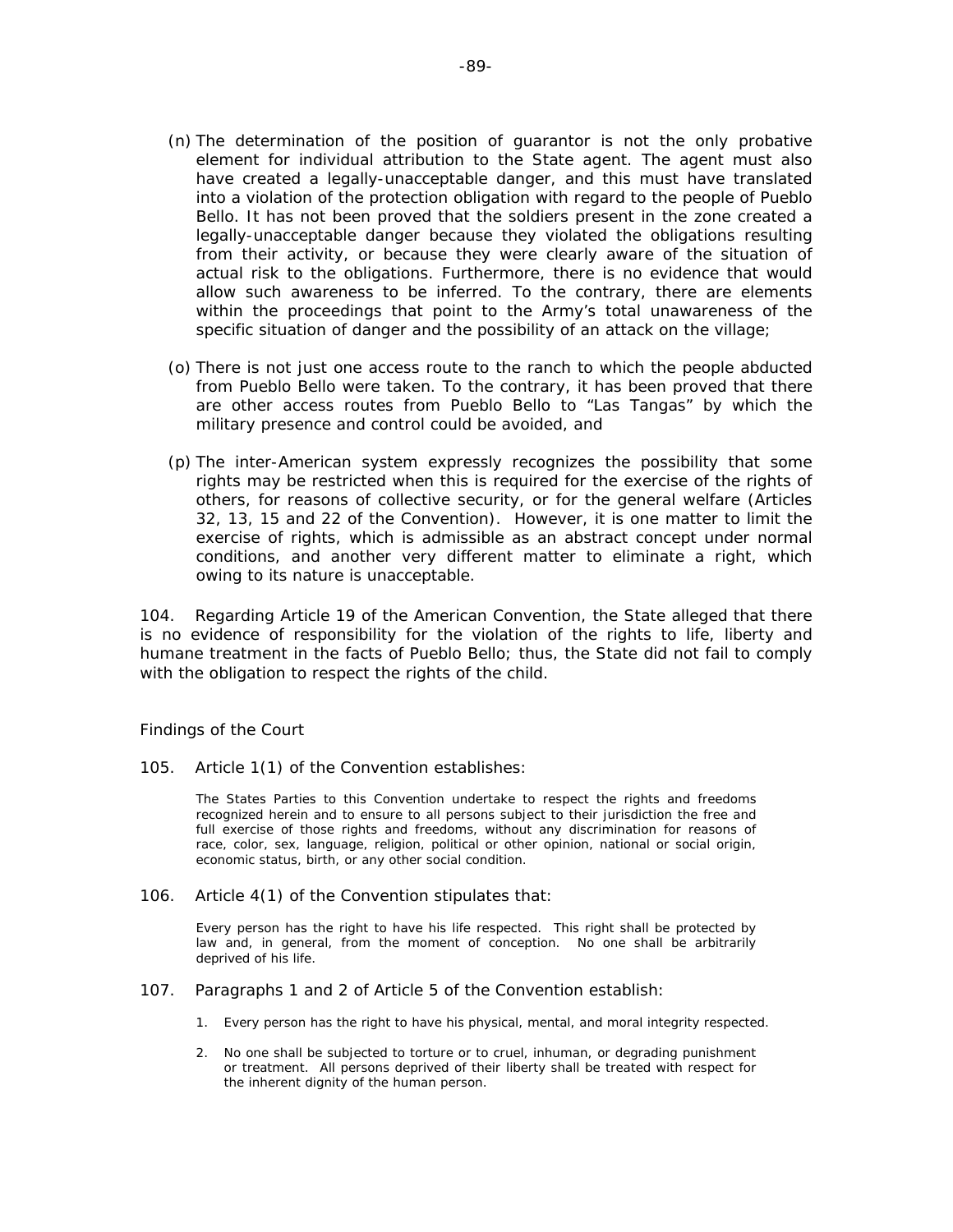#### 108. Article 7 of the Convention stipulates:

- 1. Every person has the right to personal liberty and security.
- 2. No one shall be deprived of his physical liberty except for the reasons and under the conditions established beforehand by the constitution of the State Party concerned or by a law established pursuant thereto.
- 3. No one shall be subject to arbitrary arrest or imprisonment.
- 4. Anyone who is detained shall be informed of the reasons for his detention and shall be promptly notified of the charge or charges against him.
- 5. Any person detained shall be brought promptly before a judge or other officer authorized by law to exercise judicial power and shall be entitled to trial within a reasonable time or to be released without prejudice to the continuation of the proceedings. His release may be subject to guarantees to assure his appearance for trial.
- 6. Anyone who is deprived of his liberty shall be entitled to recourse to a competent court, in order that the court may decide without delay on the lawfulness of his arrest or detention and order his release if the arrest or detention is unlawful. In States Parties whose laws provide that anyone who believes himself to be threatened with deprivation of his liberty is entitled to recourse to a competent court in order that it may decide on the lawfulness of such threat, this remedy may not be restricted or abolished. The interested party or another person in his behalf is entitled to seek these remedies.

109. As established in the preceding chapter (*supra* paras. 95(30) to 95(41)), on January 14, 1990, a group of approximately 60 heavily-armed men, belonging to a paramilitary organization known as the "*tangueros,*" from a ranch located in the municipality of Valencia, Department of Córdoba, entered the jurisdiction of Pueblo Bello, in the Department of Antioquia. The members of the armed group traveled in two trucks and entered Pueblo Bello at between 8.30 p.m. and 10.50 p.m., divided into four groups. The paramilitary group blocked the access road to Pueblo Bello from Turbo and San Pedro de Urabá; they carried weapons of different calibers, they wore civilian clothes and clothing that is for the exclusive use of the Armed Forces and had red or pink scarves around their necks. The paramilitary forces ransacked some of the houses, mistreated the occupants and took an unspecified number of men from their homes and from a church to the village square. There they placed them face down and, based on a list they had brought with them, they chose 43 men, the alleged victims in this case, who were tied up, gagged and obliged to get into the two trucks used as transport. The two trucks, with the kidnapped individuals left Pueblo Bello at around 11.30 p.m. and returned to the "*Santa Mónica*" ranch, where they arrived at approximately 1.30 a.m. on January 15, 1990. There they were received by Fidel Castaño Gil, who gave orders that the individuals abducted should be taken to a sandbank of the Sinú River, located on the "*Las Tangas*" ranch, also in the Department of Córdoba. Once there, the alleged victims were interrogated and subjected to diverse acts of torture. The paramilitary forces killed those abducted with great violence, and then transferred some of the bodies to "*Las Tangas*" where they were buried. To date, only six of the 43 alleged victims have been identified and their remains handed over to their next of kin. The other 37 individuals are disappeared.

110. To determine whether Colombia has incurred international responsibility for the violation of Articles 7, 5 and 4 of the Convention, in relation to Article 1(1) thereof, the Court deems it pertinent to examine this case in accordance with the structure of the obligations that this treaty imposes on the States Parties and the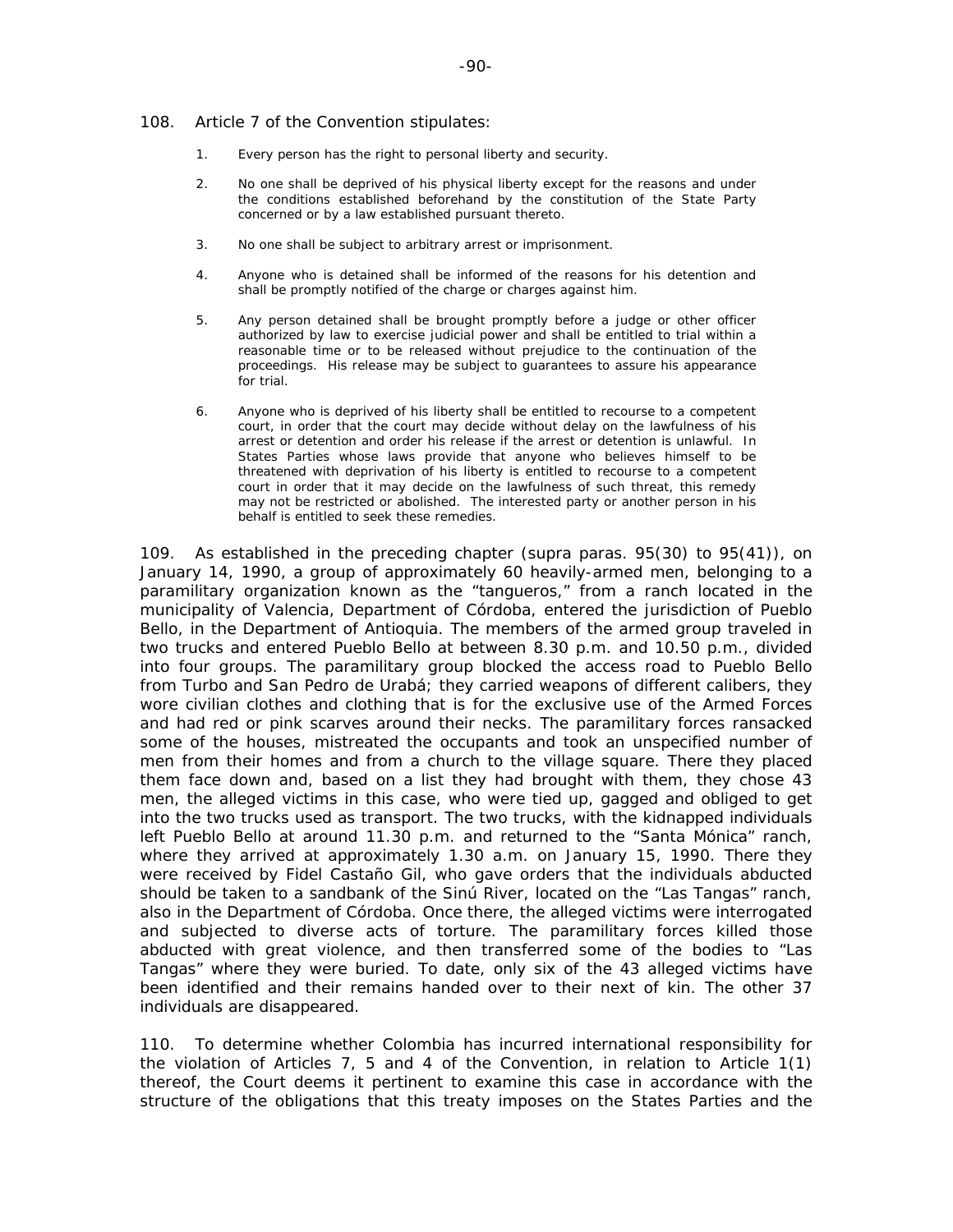circumstances and characteristics of the facts of the case, in the following order: (a) State responsibility under the American Convention; (b) the obligations of prevention and protection in relation to personal liberty, humane treatment and life; (c) the obligation to investigate the facts effectively deriving from the obligation to guarantee, and (d) the right to humane treatment of the alleged victims' next of kin.

# *a) State responsibility under the American Convention*

111. This Court has already established that, under the American Convention, the international responsibility of States arises at the time of the violation of the general obligations *erga omnes* to respect and ensure respect for – guarantee – the norms of protection and also to ensure the effectiveness of all the rights established in the Convention in all circumstances and with regard to all persons, which is embodied in Articles 1(1) and 2 thereof.<sup>187</sup> There are special obligations that derive from these obligations, which are determined in function of the particular needs for protection of the subject of law, either owing to his personal situation or to the specific situation in which he finds himself. In this regard, Article 1(1) is fundamental for deciding whether the full scope of a violation of the human rights established in the Convention may be attributed to the State Party. Indeed, this article imposes on States Parties the fundamental obligations to respect and guarantee rights, so that any violation of the human rights established in the Convention that can be attributed, according to the rules of international law, to the act or omission of any public authority, constitutes a fact attributable to the State, which involves its international responsibility in the terms established in the Convention and according to general international law. It is a principle of international law that the State responds for the acts and omissions of its agents in their official capacity, even if they overstep the limits of their authority.<sup>188</sup>

112. The international responsibility of the State is based on "acts or omissions of any of its powers or organs, irrespective of their rank, which violate the American Convention,<sup>"189</sup> and it is generated immediately with the international illegal act attributed to the State. In these conditions, in order to establish whether a violation of the human rights established in the Convention has been produced, it is not necessary to determine, as it is in domestic criminal law, the guilt of the authors or their intention; nor is it necessary to identify individually the agents to whom the acts that violate the human rights embodied in the Convention are attributed.<sup>190</sup> It is sufficient that a State obligation exists and that the State failed to comply with it.

113. The Court has also recognized that the State's international responsibility may arise from attribution to the State of human rights violations committed by third

<sup>187</sup> 187 *Cf. Case of the "Mapiripán Massacre", supra* note 7, para. 111, and *Juridical Status and Rights of Undocumented Migrants.* Advisory Opinion OC-18/03 of September 17, 2003. Series A No. 18, para. 140.

<sup>188</sup>*Cf. Case of the "Mapiripán Massacre", supra* note 7, para. 108; *Case of the Gómez Paquiyauri Brothers*. Judgment of July 8, 2004. Series C No. 110, para. 72, and *Case of the "Five Pensioners".* Judgment of February 28, 2003. Series C No. 98, para. 63.

<sup>189</sup> *Cf. Case of the "Mapiripán Massacre" case, supra* note 7, para. 110; *Case of the Gómez Paquiyauri Brothers, supra note* 188, para. 71, and *Case of Juan Humberto Sánchez.* Judgment of June 7, 2003. Series C No. 99, para. 142.

<sup>190</sup> *Cf. Case of the "Mapiripán Massacre", supra* note 7, para. 110; *Case of the 19 Merchants*. Judgment of July 5, 2004. Series C No. 109, para. 141, and *Case of Maritza Urrutia*. Judgment of November 27, 2003. Series C No. 103, para. 41.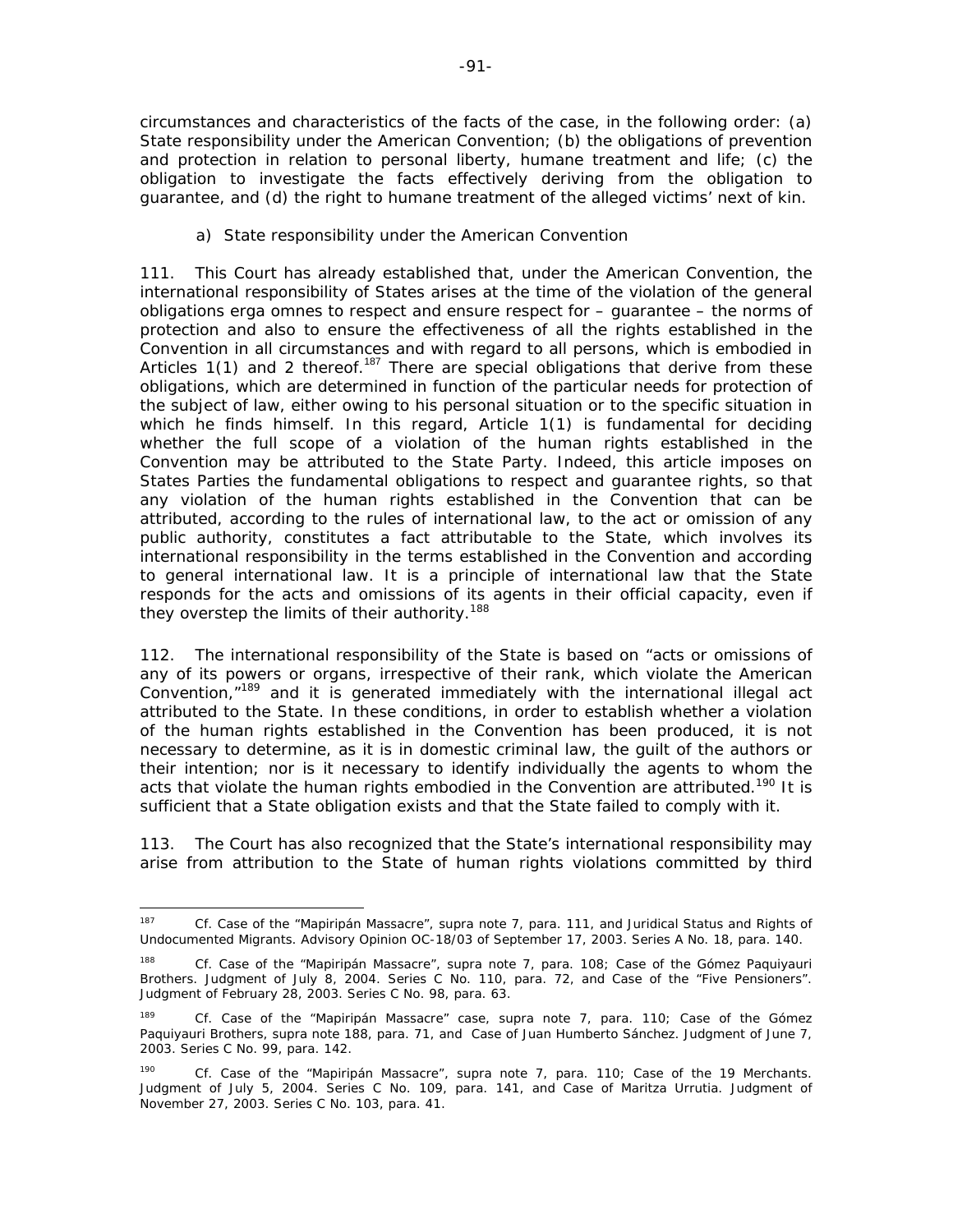This international responsibility may arise also from the acts of individuals, which, in principle, are not attributable to the State. [The obligations *erga omnes* to respect and ensure respect for the norms of protection, which is the responsibility of the States Parties to the Convention,] extend their effects beyond the relationship between its agents and the persons subject to its jurisdiction, because they are also manifest in the positive obligation of the State to adopt the necessary measures to ensure the effective protection of human rights in inter-individual relations. The attribution of responsibility to the State for the acts of individuals may occur in cases in which the State fails to comply with the obligations *erga omnes* contained in Articles (1) and 2 of the Convention, owing to the acts or omissions of its agents when they are in the position of guarantor.<sup>191</sup>

114. The Court has pointed out the existence of these effects of the Convention in relation to third parties in the exercise of its contentious<sup>192</sup> and advisory<sup>193</sup> functions, and also when it has ordered provisional measures to protect members of groups or communities from acts and threats by State agents and by individual third parties.<sup>194</sup>

115. Colombia alleged that the violation of a State obligation entailing its responsibility should be decided based on what it called "rigorous attribution structures that underlie the obligations contained the Convention." Specifically, the State argued as follows:

The existence of a list of negative and positive obligations in the Convention implies the possibility of asserting responsibility when they are impaired or violated by the State in question. However, in order to establish the violation of the obligations embodied in the Convention, it is essential to take into consideration the attribution structures. In other words, the determination of the State's responsibility is strictly related to, or more exactly, conditioned by, verification of the *specific violation of the obligation* and not simply by the affirmation of this obligation.

[...] The structures for attributing responsibility to the State constitute *numerus clausus*; that is, they consist of a rigorous description of the events in which the violation of the treaty-based obligation can be attributed to the State in question. […] Outside of the attribution structures, it is impossible to make any kind of allegation of State responsibility. The State's right would be violated if the rigorous nature of these

In its Advisory Opinion on the *Juridical Status and Rights of Undocumented Migrants*, the Court indicated that "[…]the obligation to respect human rights between individuals should be taken into consideration. That is, the positive obligation of the State to ensure the effectiveness of the protected human rights gives rise to effects in relation to third parties (*erga omnes)*. This obligation has been developed in legal writings, and particularly by the *Drittwirkung* theory, according to which fundamental rights must be respected by both the public authorities and by individuals with regard to other individuals." *Cf. Juridical Status and Rights of Undocumented Migrants.* Advisory Opinion OC-18/03, *supra* note 187, para. 140.

194 *Cf. Case of the "Mapiripán Massacre", supra* note 7, para. 112; *Matter of the Mendoza Prisons*. Provisional measures. Decision of June 18, 2005; *Matter of the Pueblo Indigena de Sarayaku*. Provisional measures. Decision of July 6 2004; *Matter of the Pueblo Indigena Kankuamo*. Provisional measures. Decision of July 5, 2004; *Matter of the Communities of Jiguamiandó and the Curbaradó*. Provisional measures. Decision of March 6, 2003. Series E No. 4, p. 169; *Matter of the Peace Community of San José Apartadó*. Provisional measures. Decision of June 18, 2002. Series E No. 4, p. 141, and *Matter of the Urso Branco Prison*. Provisional measures. Decision of June 18, 2002. Series E No. 4, p. 53.

 $191$ 191 *Cf. Case of the "Mapiripán Massacre", supra* note 7, para. 111.

<sup>192</sup> *Cf. Case of the "Mapiripán Massacre", supra* note 7, para. 112; *Case of the Moiwana Community case*, *supra note* 7, para. 211; *Case of Tibi*. Judgment of September 7, 2004. Series C No. 114, para. 108; *Case of the Gómez Paquiyauri Brothers*, *supra note* 188, para. 91; *Case of the 19 Merchants*, *supra note*  190, para. 183; *Case of Maritza Urrutia*, *supra note* 190, para. 71; *Cae of Bulacio*. Judgment of September 18, 2003. Series C No. 100, para. 111, and *Case of Juan Humberto Sánchez, supra note* 189, para. 81.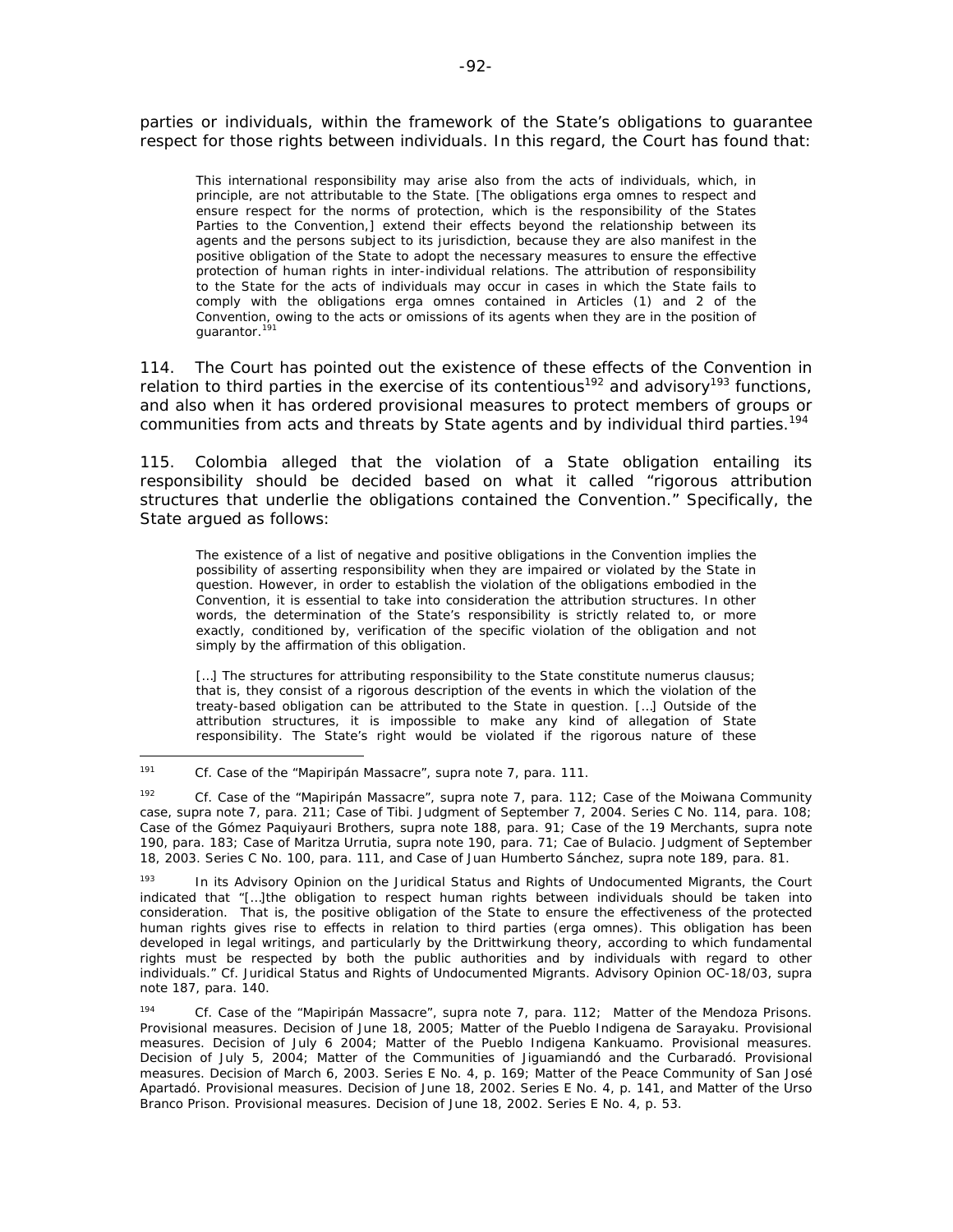structures was ignored; once again, this characteristic is a guarantee of certainty, because, in this way, not only is the protection of the treaty-based rights maximized, but also the events that involve the State's international responsibility are verified. Certainty is also a confirmed right of the State.<sup>195</sup>

116. In this respect, the Court has already established that, at the international level, State responsibility under the American Convention can only be required after the State has had the opportunity to repair the damage it has caused. Moreover, the attribution of international responsibility to a State owing to the acts of State agents or individuals must be determined on the basis of the characteristics and circumstances of each case,  $196$  and also on the corresponding special obligations of prevention and protection that are applicable. Although this attribution is made on the basis of international law, the many different forms and characteristics that the facts may assume in situations that violate human rights makes it almost illusory to expect international law to define specifically – or rigorously or *numerus clausus –* all the hypotheses or situations – or structures – for attributing to the State each of the possible and eventual acts or omissions of State agents or individuals.

117. Thus, when interpreting and applying the Convention, the Court must pay attention to the special needs for protection of the individual, the ultimate beneficiary of the provisions of the respective treaty. Owing to the nature *erga omnes* of the State's treaty-based protection obligations, their scope cannot be determined on the basis of a vision that focuses on the sovereign will of the States and merely on the effects of inter-State relations. These obligations devolve upon all subjects of international law and presumptions of non-compliance must be determined in function of the need for protection in each particular case.

118. Having indicated the State's obligations under the Convention and the general principles for attribution of international responsibility to the State, the Court will proceed to examine the possible violation of the rights to personal liberty, humane treatment and life of the alleged victims and their next of kin, in the context of the obligations of prevention, protection and investigation arising from Article 1(1) of the Convention in relation to the norms that embody these rights: Articles 7, 5 and 4 thereof.

# b) The obligations of prevention and protection of the right to personal *liberty, humane treatment and life of the alleged victims*

119. The rights to life and to humane treatment are central to the Convention. According to Article 27(2) of the said treaty, these rights form part of the nonderogable nucleus, because they are established as rights that cannot be suspended in case of war, public danger or other threats to the independence or security of the States Parties.

120. This Court has indicated that the right to life plays a fundamental role in the American Convention, as it is the essential corollary for realizing the other rights.<sup>197</sup>

<sup>195</sup> Cf. final written arguments presented by the State (merits file, tome IV, pp. 17, 18 and 32, folios 898, 899 and 913).

<sup>196</sup> *Cf. Case of the "Mapiripán Massacre", supra* note 7, para. 113.

<sup>197</sup> *Cf. Case of the 19 Merchants.* Judgment of July 5 , 2004. Series C No. 109, para. 153 citing the *Case of Myrna Mack Chang*, Judgment of November 25, 2003, Series C No. 101, para. 152; *Case of Juan*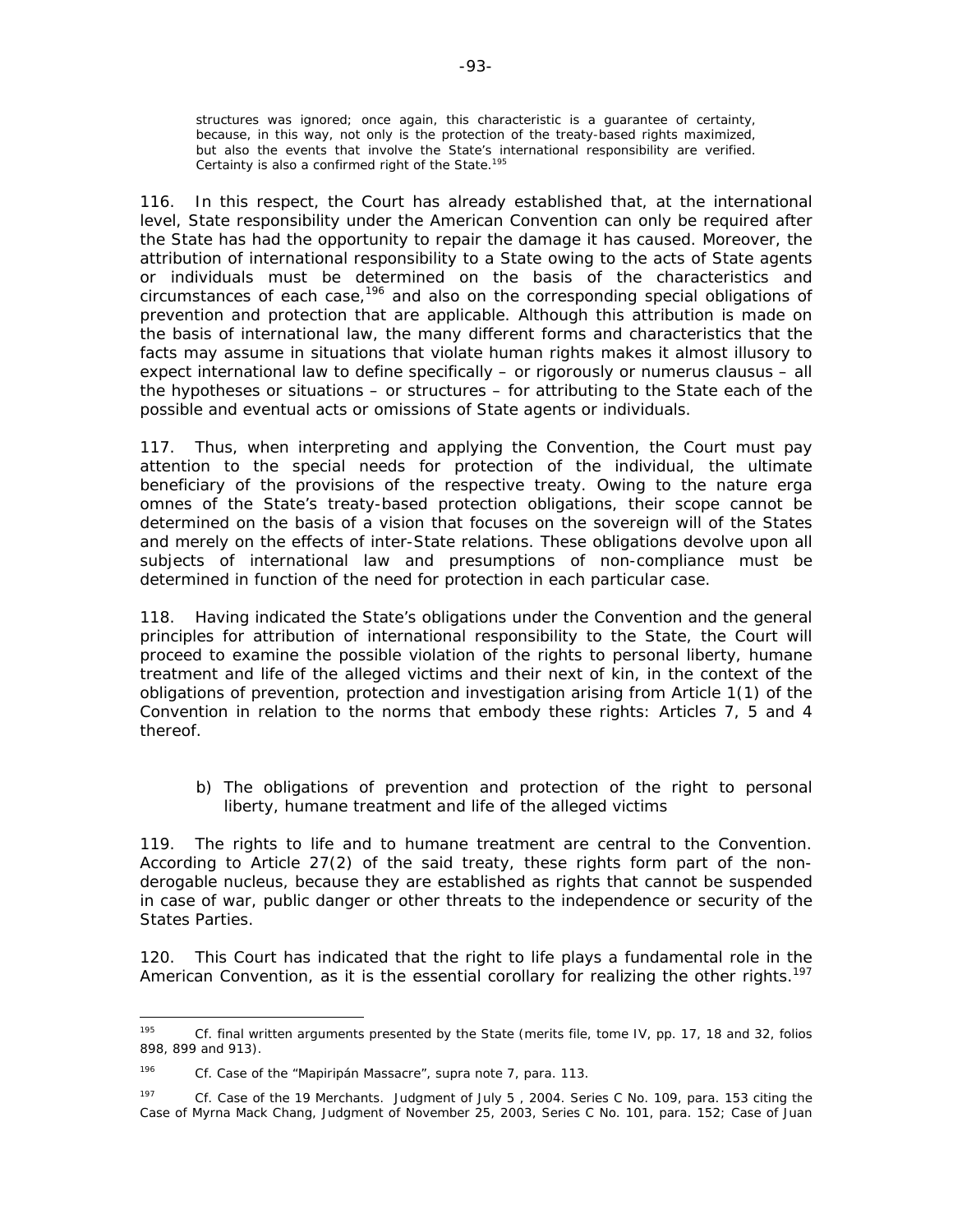The States have the obligation to guarantee the establishment of the conditions to ensure that violations of this inalienable right do not occur and, in particular, the obligation to prevent its agents from violating it.<sup>198</sup> In compliance with the obligations imposed by Article 4 of the American Convention, in relation to Article 1(1) thereof, this not only assumes that no one shall be deprived of his life arbitrarily (negative obligation), but also, in light of the State's obligation to guarantee the full and free exercise of human rights, it requires States to adopt all the appropriate measures to protect and preserve the right to life (positive obligation). This active protection of the right to life by the State involves not only its legislators, but all State institutions, and those responsible for safeguarding security, whether they are members of its police forces or its armed forces.<sup>199</sup> Consequently, States must adopt the necessary measures, not only at the legislative, administrative and judicial level, by issuing penal norms and establishing a system of justice to prevent, eliminate and punish the deprivation of life as a result of criminal acts, but also to prevent and protect individuals from the criminal acts of other individuals and to investigate these situations effectively (*infra* paras. 125 to 127 and 142 to 146).

121. In this case, the State recognized that "the law enforcement personnel were guarantors of the respect, protection and guarantee of the human rights of the inhabitants of the jurisdiction of Pueblo Bello." However, it maintained that "the treaty-based obligations cannot be an unacceptable burden for States; the State *cannot* be the guarantor of everything everywhere[. …] The State's ability to react was limited by a critical situation of public order that made it impossible to cover all its territory, which is very extensive. [… T]here were military forces in the zone, so that the State […] had taken general measures of protection: precisely those in keeping with the State's reaction capability." In addition, the State alleged that:

The existence of a material, functional and territorial jurisdiction of the public servants in the area in which the incidents occurred is not in discussion, because the members of he Armed Forces were present with a base and a military roadblock in the zone. Thus, it is clear that, in relation to the facts under examination, the obligations of the members of the Colombian Armed Forces were to protect the population and to guarantee security in the region, obligations that must be defined in the context of personal attribution. [According to the State, although] the presence of the soldiers in the zone and their protection of security there (especially in the case of the roadblock, as regards the guarantee of the rights of those who traveled along that route), form the grounds in this specific case [for compliance] with the general obligation to respect and protect the rights of the population[,…] this [is not] sufficient to determine the responsibility of the State[, because] to be able to attribute some form of responsibility to the Army who was the guarantor [it is necessary to prove] that the subject has created a legallyunacceptable danger, the first element of the so-called theory of objective attribution, widely recognized in penal doctrine.

 $\overline{a}$ 

*Humberto Sánchez*, *supra* note 189, para. 110, and *Case of the "Street Children" (Villagrán Morales et al.).* Judgment of November 19, 1999. Series C No. 63, para. 144.

<sup>198</sup> *Cf. Case of the 19 Merchants, supra* note 192, para. 153 citing United Nations Human Rights Committee, General Comments 6/1982, para. 3 in *Compilation of General Recommendations adopted by Human Rights Treaty Bodies*, U.N.Doc.HRI/GEN/1/Rev 1 in 6 (1994); *United Nations Human Rights Committee*, General comment 14/1984, para. 1 in Compilation of General Recommendations adopted by Human Rights Treaty Bodies, U.N.Doc.HRI/GEN/1/Rev 1 in 18 (1994); *Cf.* also, *Case of Myrna Mack Chang*. Judgment of November 25, 2003, Series C No. 101, para. 152; *Case of Juan Humberto Sánchez*, Judgment of June 7, 2003, Series C No. 99, para. 110, and *Case of the "Street Children" (Villagrán Morales et al.), supra* note 197, para. 144.

<sup>199</sup> *Cf. Case of the "Mapiripán Massacre", supra note* 7, para. 232; *Case of Huilce Tecse*. Judgment of March 3, 2005. Series C No. 121, para. 66, and *Case of the "Juvenile Reeducation Institute", supra* note 17, para. 129.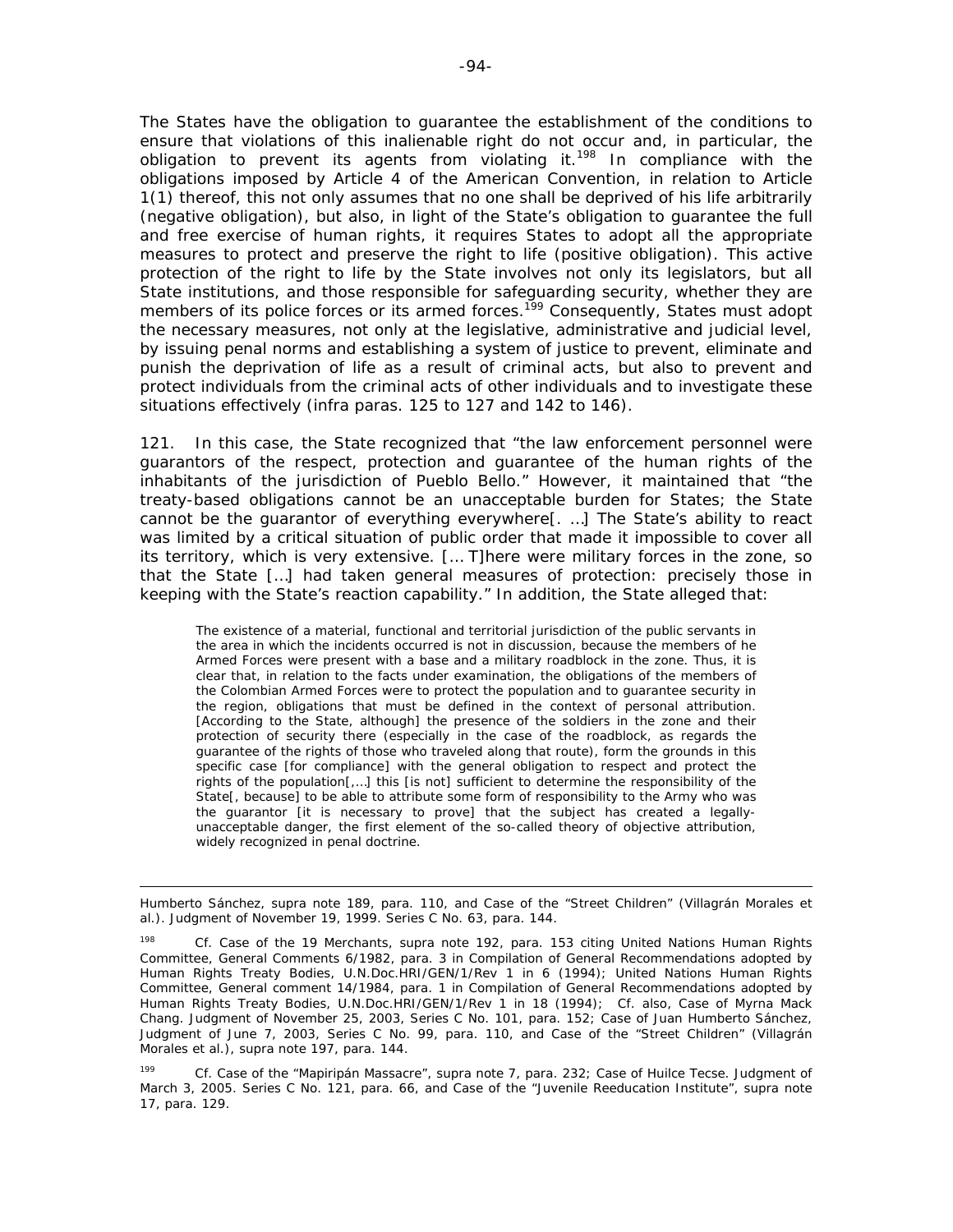[To know whether the State has violated its treaty-based obligations], because its agents have intervened, by act or omission, in the events concerning individuals and have thereby affected their rights and freedoms embodied in the Convention, the juridical logic is to establish personal attribution to the agent. $200$ 

In this regard, the Court is not a criminal court in which the criminal responsibility of individuals can be decided.<sup>201</sup> As mentioned above when referring to State responsibility under the Convention (*supra* paras. 111 to 118), State responsibility should not be confused with the criminal responsibility of private individuals.<sup>202</sup> Consequently, in this proceeding it is not possible to restrict the definition of the State's obligations to guarantee rights to structures that are specific for determining criminal responsibilities – individual by antonomasia. Moreover, it is not necessary to define the spheres of competence of each member or unit of the Armed Forces based in the zone, or the penal structures or criteria for attributing a crime to an individual, such as the creation of a legally-unacceptable danger, the individual nature of the position of guarantor, or the execution of a crime, as the State is claiming.

123. Also, the Court acknowledges that a State cannot be responsible for all the human rights violations committed between individuals within its jurisdiction. Indeed, the nature *erga omnes* of the treaty-based guarantee obligations of the States does not imply their unlimited responsibility for all acts or deeds of individuals, because its obligations to adopt prevention and protection measures for individuals in their relationships with each other are conditioned by the awareness of a situation of real and imminent danger for a specific individual or group of individuals and to the reasonable possibilities of preventing or avoiding that danger. In other words, even though an act, omission or deed of an individual has the legal consequence of violating the specific human rights of another individual, this is not automatically attributable to the State, because the specific circumstances of the case and the execution of these guarantee obligations must considered.

124. In this regard, the European Court of Human Rights has understood that Article 2 of the European Convention also imposes on States a positive obligation to adopt measures of protection, as follows:

62. The Court recalls that the first sentence of Article 2(1) enjoins the State not only to refrain from the intentional and unlawful taking of life, but also to take appropriate steps to safeguard the lives of those within its jurisdiction (see the L.C.B. v. the United Kingdom, judgment of 9 June 1998, *Reports* 1998-III, p. 1403, para. 36). This involves a primary duty on the State to secure the right to life by putting in place effective criminal-law provisions to deter the commission of offences against the person, backed up by law-enforcement machinery for the prevention, suppression and punishment of breaches of such provisions. It also extends in appropriate circumstances to a positive obligation on the authorities to take preventive operational measures to protect an individual or individuals whose life is in danger from the criminal acts of another individual (see the Osman judgment [...] p. 3153, para. 115).

<sup>200</sup> *Cf.* final written arguments brief presented by the State (merits file, tome IV, pp. 36 and 51 to 53, folios 917 and 932 to 934).

<sup>201</sup> *Cf. Case of Raxcacó Reyes*. Judgment of September 15, 2005. Series C No. 133, para. 55; *Case of Fermín Ramírez*. Judgment of June 20, 2005. Series C No. 126, paras. 61 and 62; *Case of Castillo Petruzzi et al.* Judgment of May 30, 1999. Series C No. 52, para. 90; *Case of the "Panel Blanca" (Paniagua Morales et al.).* Judgment of March 8, 1998. Series C No. 37, para. 71, and *Case uf Suárez Rosero.*  Judgment of November 12, 1997. Series C No. 35, para. 37.

<sup>202</sup> In this regard, *Cf. European Court of Human Rights*, *Case of Adali v. Turkey, judgment of 31 March 2005,* Application No. 38187/97, *para.* 216, *and Avsar v. Turkey, judgment of 10 July 2001,*  Application No. 25657/94, para. 284.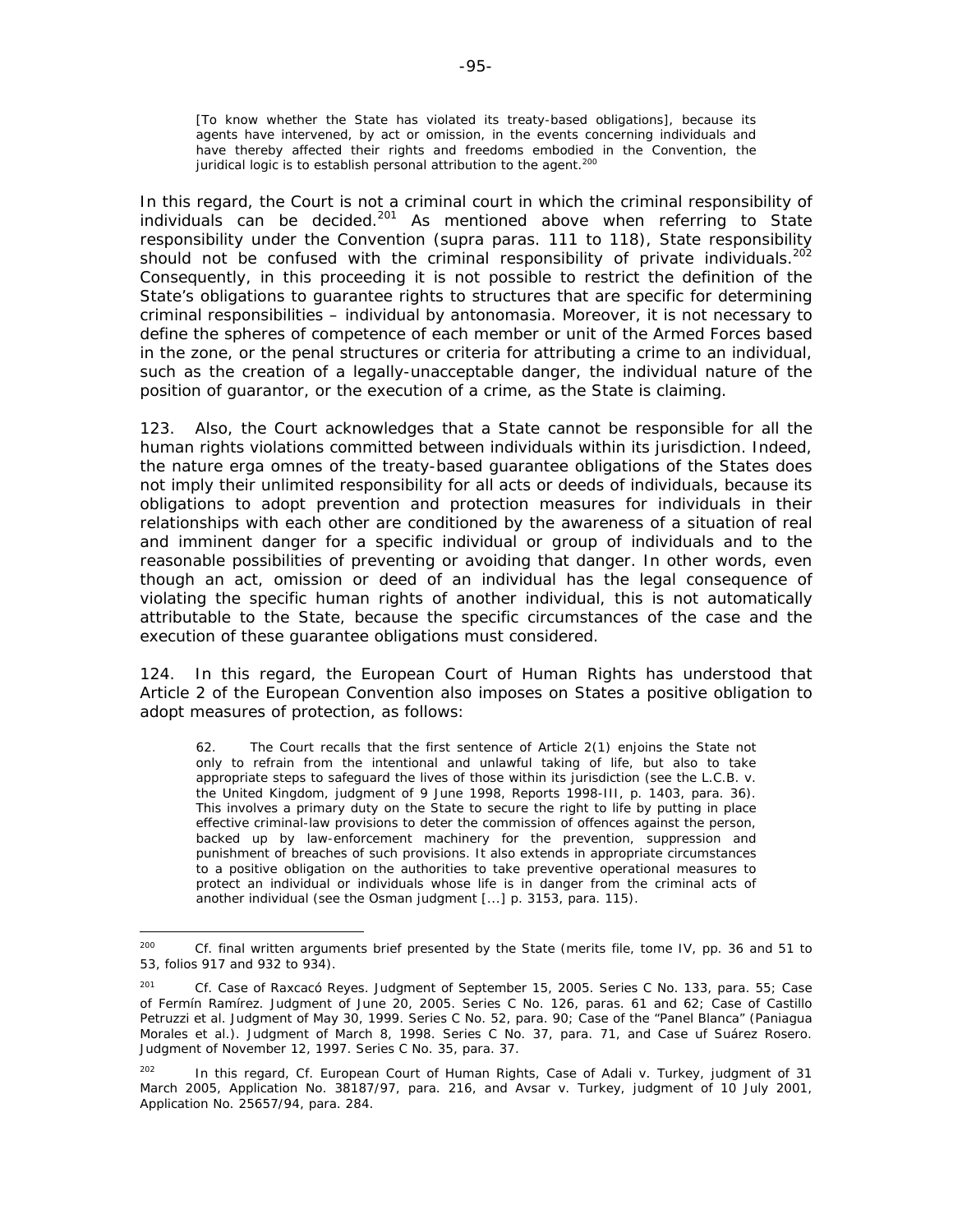63. Bearing in mind the difficulties in policing modern societies, the unpredictability of human conduct and the operational choices which must be made in terms of priorities and resources, the positive obligation must be interpreted in a way which does not impose an impossible or disproportionate burden on the authorities. Accordingly, not every claimed danger to life can entail for the authorities a Convention requirement to take operational measures to prevent that danger from materialising. For a positive obligation to arise, it must be established that the authorities knew or ought to have known at the time of the existence of a real and immediate danger to the life of an identified individual or individuals from the criminal acts of a third party and that they failed to take measures within the scope of their powers which, judged reasonably, might have been expected to avoid that danger (see the Osman judgment [...], pp. 3159-60, para. 116).<sup>203</sup>

125. In this case, the Court recognizes that the State adopted several legislative measures to prohibit, prevent and punish the activities of the self-defense or paramilitary groups (*supra* paras. 95(8) to 95(20)) and, in relation to the special situation in Urabá Antioqueño, the region where the jurisdiction of Pueblo Bello is located, awareness of the dangerous situation and of the need to control the zone was translated into the adoption of a series of measures to this end, such as: the creation in 1988 of the XIth Brigade in Montería and the No. 1 Mobile Brigade, and the issue of Decree No. 0678 of April 14, 1988, for the "re-establishment of public order" in this zone and creating the Military Headquarters of Urabá Antioqueño (*supra* paras. 95(6), 95(7) and 95(26)). Thus, it is evident that the State authorities knew about the possibility of specific danger owing to the activities of paramilitary groups or individuals that could materialize in situations that would affect the civilian population.

126. Nevertheless, these measures did not translate into the specific and effective deactivation of the danger that the State itself had contributed to creating. Owing to the interpretation given to the legal framework for many years, the State encouraged the creation of self-defense groups with specific objectives; however the latter exceeded these objectives and began to act illegally. Thus, by having encouraged the creation of these groups, the State objectively created a dangerous situation for its inhabitants and failed to adopt all the necessary or sufficient measures to avoid these groups continuing to commit acts such as those of the instant case. The declaration of the illegality of these groups should have translated into the adoption of sufficient and effective measures to avoid the consequences of the danger that had been created. While it subsists, this dangerous situation accentuates the State's special obligations of prevention and protection in the zones where the paramilitary groups were present, as well as the obligation to investigate diligently, the acts or omissions of State agents and individuals who attack the civilian population.

127. The lack of effectiveness in dismantling the paramilitary structures can be seen also from the rationale and characteristics of the laws adopted from 1989 to date (*supra* paras. 95(8) to 95(20)), as well as from an examination of the quantitative and qualitative intensity of the human rights violations committed by the paramilitary groups at the time of the facts and over the following years, acting on their own or in connivance or collaboration with State agents, *vis-à-vis* the high rates of impunity of this type of facts.

<sup>203</sup> Cf. European Court of Human Rights, Kiliç v. Turkey, judgment of 28 March 2000, Application No. 22492/93, paras. 62 and 63; *Osman v. United Kingdom* judgment of 28 October 1998, Reports of Judgments and Decisions 1998-VIII, paras. 115 and 116.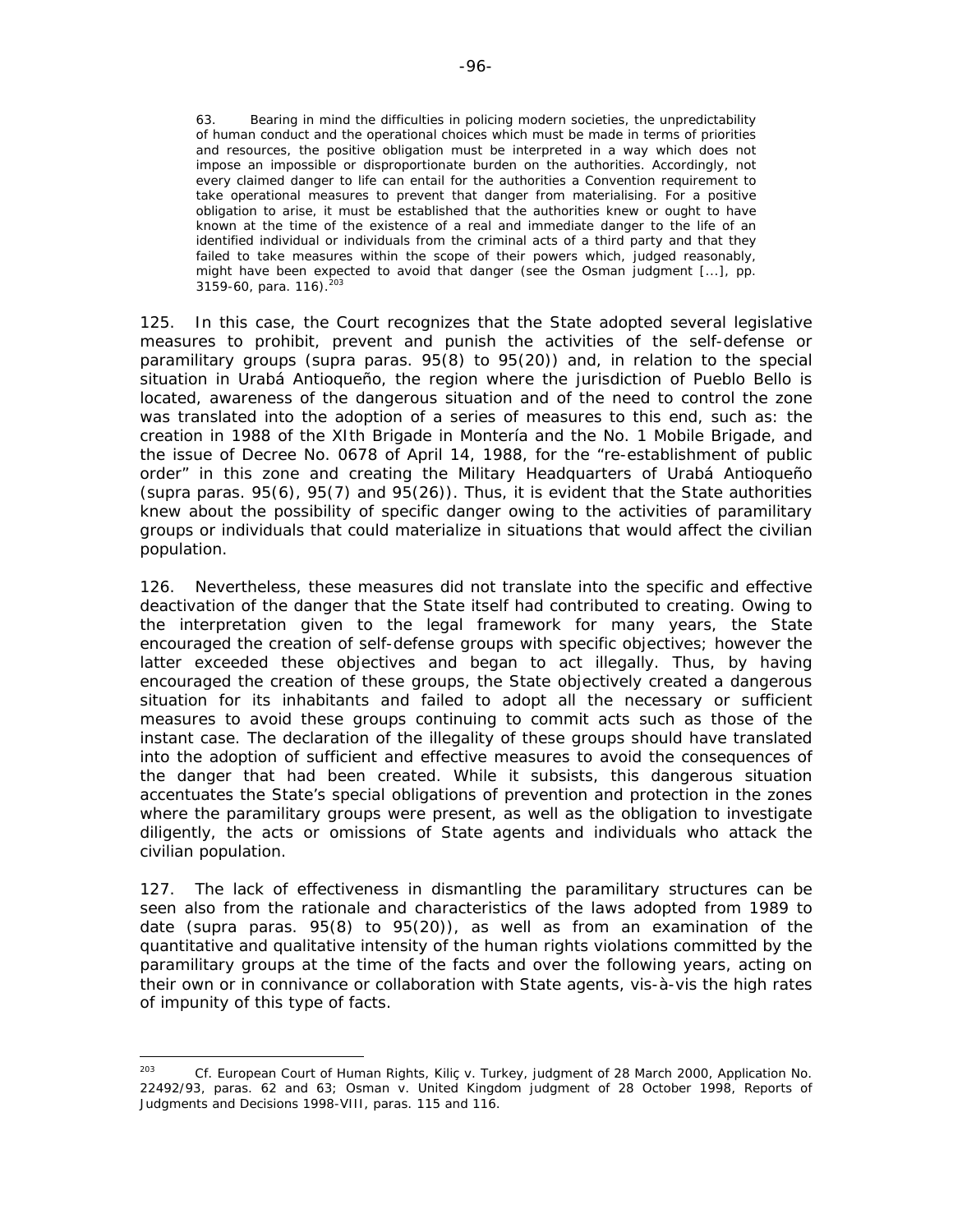128. In this regard, the Court recalls that, in Colombia, the existence of numerous cases of links between the paramilitary groups and members of law enforcement bodies in relation to similar facts to those of the instant case have been documented for several years. $204$  According to the 1994 joint report of the United Nations Special Rapporteurs on the question of torture and on extrajudicial, summary or arbitrary executions, "while considering it inappropriate to affirm the existence of a planned policy of 'systematic violation' of human rights, the *Procuraduría General* in its third report on human rights, stated nevertheless that the violations had been so numerous, frequent and serious over the years that they could not be dealt with as if they were just isolated or individual cases of misbehavior by middle- and lower-rank officers, without attaching any political responsibility to the civilian and military hierarchy. On the contrary, even if no decision had been taken in the sense of persecuting the unarmed civilian population, the Government and the high military command were still responsible for the actions and omissions of their subordinates.<sup>"205</sup> In turn, the 1989 report of the Special Rapporteur on summary or arbitrary executions stated that:

[...] Additional information received by the Special Rapporteur would appear to indicate that the main regions where the paramilitary groups operate are those with a strong military presence and that there have been no reports so far of confrontations between such groups and the forces of law and order. […]the information available shows that the increase in summary or arbitrary executions in recent years is closely linked to the increase in paramilitary group activities. […] Collective assassinations, in which the victims are usually defenseless peasants, are a very recent development and an indication of the alarming increase in violence in Colombia.

[...] the chief victims of the massacres in 1988 and 1989 have been the peasants. In 1988, 50 of the 73 massacres were massacres of peasants, in other words, almost 70 per cent of the total. In 1989, 11 of the 21 massacres were massacres of peasants [six of them were in Antioquia]. […] The rural areas are the ones most torn by the violence  $[\dots]^{206}$ 

129. In addition, the United Nations High Commissioner for Human Rights makes a constant reference in his reports to the high level of impunity of the violations of human rights and international humanitarian law committed as a result of the

<sup>204</sup> Cf. Report of the United Nations High Commissioner for Human Rights on the situation of human rights in Colombia, E/CN.4/2001/15, March 20, 2001, paras. 131, 134 and 254; Report of the United Nations High Commissioner for Human Rights on the situation of human rights in Colombia, E/CN.4/2005/10, February 28, 2005, paras. 9, 45, 61, 62, 73, 84, 87, 112 to 116; Report of the United Nations High Commissioner for Human Rights on the situation of human rights in Colombia, E/CN.4/2004/13, February 17, 2004, paras. 22, 24, 26, 59, 65 and 73; Report of the United Nations High Commissioner for Human Rights on the situation of human rights in Colombia, E/CN.4/2003/13, February 24, 2003, paras. 34, 74 and 77; Report of the United Nations High Commissioner for Human Rights on the situation of human rights in Colombia, E/CN.4/2002/17, February 28, 2002, paras. 202, 211, 356 and 365; Report of the United Nations High Commissioner for Human Rights on the situation of human rights in Colombia, E/CN.4/2000/11, March 9, 2000, paras. 25 and 111; Report of the United Nations High Commissioner for Human Rights on the situation of human rights in Colombia, E/CN.4/1998, March 9, 1998/16, paras. 21 and 29; Report of the United Nations High Commissioner for Human Rights on the situation of human rights in Colombia, E/CN.4/1998/16, March 9, 1998, paras. 27, 28, 29, 34, 42, 46 and 88.

<sup>&</sup>lt;sup>205</sup> *Cf.* Joint report of the Special Rapporteur for torture, Nigel S. Rodley, and the Special Rapporteur on extrajudicial, summary or arbitrary executions, Bacre Waly Ndiaye, submitted in compliance with resolutions 1994/37 and 1994/82 of the Commission on Human Rights of the United Nations Economic and Social Council. Visit to the Republic of Colombia of the Special Rapporteurs from October 17 to 26, 1994, E/CN.4/1995/111 of January 16, 1995, para. 109.

<sup>206</sup> *Cf.* Commission on Human Rights of the United Nations Economic and Social Council. Report on the visit to Colombia by the Special Rapporteur on summary or arbitrary executions (October 11, 1989), January 24, 1990, E/CN.4/1990/22/Add.1, paras. 20 and 26.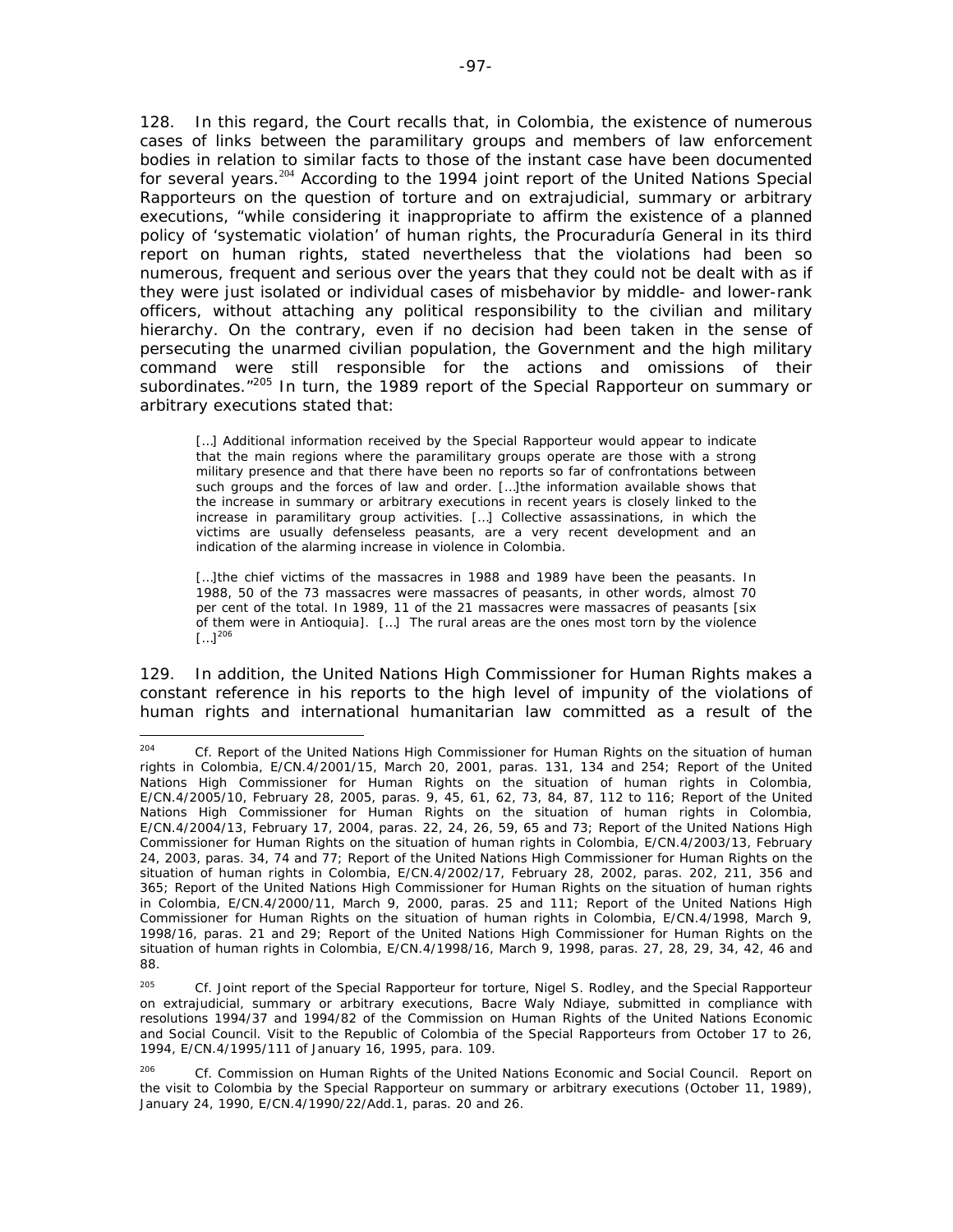criminal proceedings and disciplinary investigations opened against members of law enforcement bodies and paramilitary groups that failed to establish responsibilities or the respective sanctions.<sup>207</sup> The report on the situation of human rights in Colombia in 1997 stated that:

Both the Colombian authorities and the NGOs agree that the failure to investigate and try offences which constitute human rights violations and war crimes is one of the factors which has contributed most to the continuation of many and repeated forms of behaviour violating the rights protected by the international instruments. The People's Advocate has said that on the difficult human rights scene in Colombia "impunity is one of the basic ingredients, constituting a powerful feedback for violence and leading some people to take justice into their own hands, thus creating an almost unbreakable vicious circle".<sup>208</sup>

130. This situation was not perceived merely during that year. Already in the above-mentioned 1994 joint report on their visit to Colombia, the United Nations Special Rapporteurs had noted the existing weaknesses in the administration of justice system and pointed out that the highest levels of impunity were "in the system of criminal justice, both ordinary and military, while the *Procuraduría General de la Nación,* in relation to its disciplinary functions, and the administrative courts seem to be functioning fairly satisfactorily.<sup>"209</sup> Although impunity affected the judicial system in general, the most significant problems arose in the investigatory phase of crimes, for which the Prosecutor General's Office was responsible. Also, the role played by the armed forces in the functions of the judicial police – created under an emergency law – was too important since they lacked the necessary independence to conduct investigations objectively.

131. The Court considers that it is in this context, in which the facts of the case occurred, that the State's compliance with its treaty-based obligations to respect and guarantee the rights of the alleged victims should be determined. The parties have discussed several specific hypotheses concerning how the State's responsibility in this case was constituted.

132. The State alleged a hypothetical conflict of rights that, according to the principles of reasonableness and proportionality, would nuance its treaty-based obligations to protect and respect human rights. It stated that the principle of proportionality should be taken into account when attributing international

<sup>208</sup> *Cf.* Report of the United Nations High Commissioner for Human Rights on the situation of human rights in Colombia in 1997, E/CN.4/1998, March 9, 1998, para. 117.

 $\overline{a}$ <sup>207</sup> Cf. Report of the United Nations High Commissioner for Human Rights on the situation of human rights in Colombia, E/CN.4/2005/10, February 28, 2005, para. 92; Report of the United Nations High Commissioner for Human Rights on the situation of human rights in Colombia, E/CN.4/2004/13, February 17, 2004, paras. 26, 27, 28 and 77; Report of the United Nations High Commissioner for Human Rights on the situation of human rights in Colombia in 2002, E/CN.4/2003/13, February 24, 2003, para. 77; Report of the United Nations High Commissioner for Human Rights on the situation of human rights in Colombia, E/CN.4/2002/17, February 28, 2002, para. 211, 212 and 365; Report of the United Nations High Commissioner for Human Rights on the situation of human rights in Colombia in 2000, E/CN.4/2001/15, March 20, 2001, paras. 57, 142, 206 and 254, and Report of the United Nations High Commissioner for Human Rights on the situation of human rights in Colombia, E/CN.4/2000/11, March 9, 2000, paras. 27, 47, 146 and 173.

<sup>&</sup>lt;sup>209</sup> *Cf.* Joint report of the Special Rapporteur for torture, Nigel S. Rodley, and the Special Rapporteur on extrajudicial, summary or arbitrary executions, Barce Waly Ndiaye, submitted in compliance with resolutions 1994/37 and 1994/82 of the Commission on Human Rights of the United Nations Economic and Social Council. Visit to the Republic of Colombia of the Special Rapporteurs from October 17 to 26, 1994, E/CN.4/1995/111 of January 16, 1995, para. 78.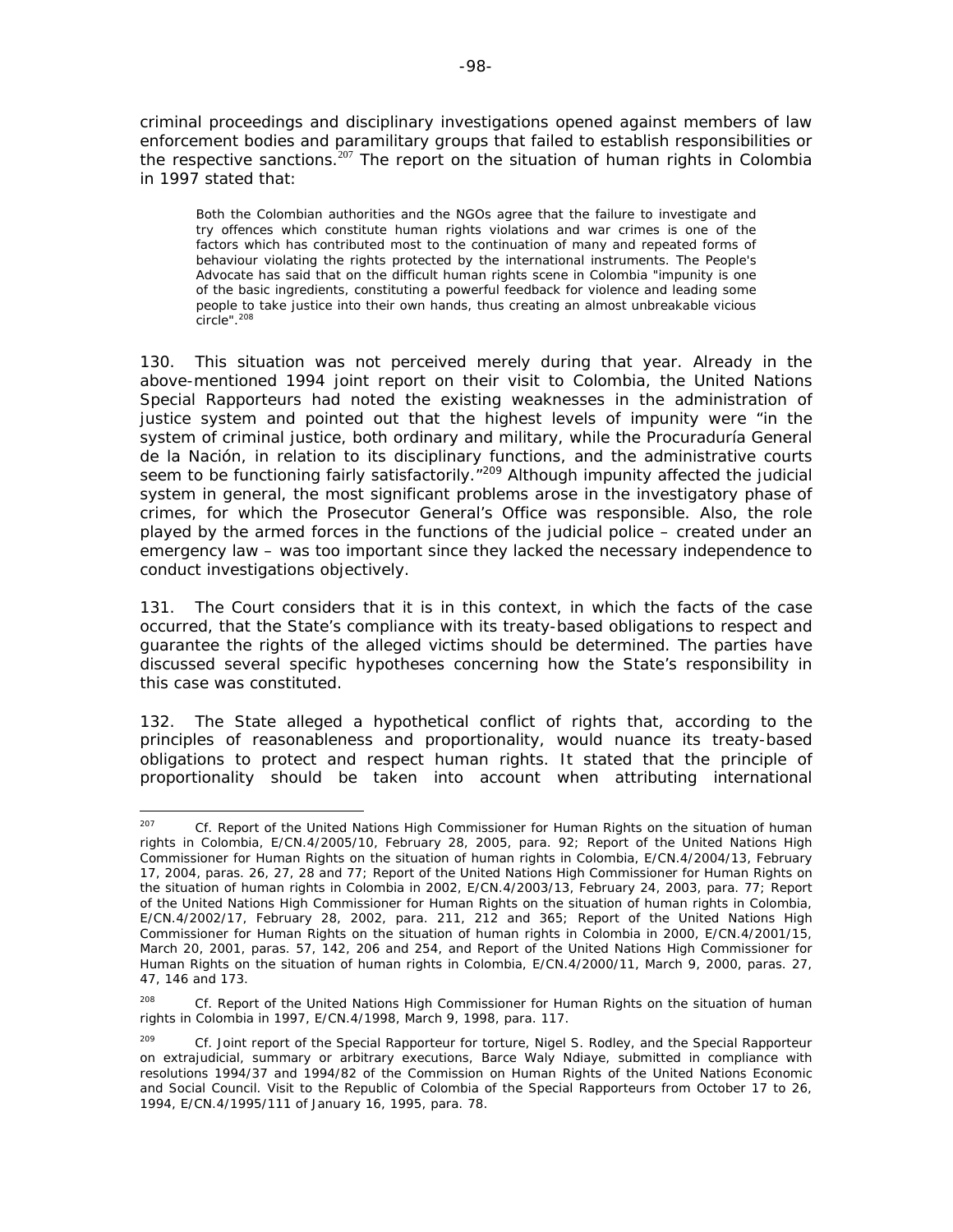responsibility to the State, because, in order to confront "the difficulties resulting from the tension between constitutional rights it is necessary to weigh such rights in order to harmonize constitutional rights when they conflict." In addition, it indicated that this principle must be taken into consideration, because there could be a conflict of obligations in relation to a specific hypothetical fact; for example, in the hypothesis of simultaneous attacks of illegal armed groups on different villages. More specifically, the State argued that:

The armed forces present in the zone – those on the roadblock and those at the base – covered a specific area and provided security to specific roads, so that demanding greater coverage or simply another activity would adversely effect the security plan that had been designed for the zone, which had studied the different variants and possibilities of defense. The roadblock was located there and not in another place for a reason! If, for example, the armed forced had carried out monitoring visits to the nearby villages, they would have neglected the central surveillance point, which also served as protection for other rights, precisely those of the inhabitants of the zone where they were stationed. Moreover, they cannot be expected to implement a strategy that endangers their own life, because this would evidently be ineffective and incompatible with the State's purpose of security and control.<sup>210</sup>

133. It is true that the principle of proportionality is an important criteria or tool for the application and interpretation of domestic laws and international instruments, to determine the attribution of responsibility to the State. This depends on the nature of the rights which are alleged to have been violated, the general or specific limitations allowed to its enjoyment and exercise, and the characteristics of each case. However, this case is not seeking a decision on the legitimacy of a State interference, restriction or limitation in the sphere of an individual right protected by the Convention in view of specific objectives in a democratic society.<sup>211</sup> Neither is it trying to determine the need for the use of force by the State's security forces, in cases in which the arbitrary nature of the death of individuals must be determined and it is necessary to estimate the proportionality of the measures taken to control a situation when the public order is affected or in a state of emergency. $212$  In those hypotheses, the principle of proportionality would be clearly applicable.

<sup>210</sup> Cf. brief with final written arguments submitted by the State (merits file, tome IV, p. 108, folio 988).

<sup>211</sup> Likewise, *cf., inter alia*, *Case of Palamara Iribarne, supra note* 11, para. 197*; Case of Ricardo Canese*. Judgment of August 31, 2004. Series C No. 111, para. 153; *Case of Acosta Calderón*. Judgment of June 24, 2005. Series C No. 129, para. 74; *Case of Tibi, supra note* 192, para. 180; *Juridical Status and Rights of Undocumented Migrants.* Advisory Opinion OC-18/03 of September 17, 2003. Series A No. 18, paras. 84, 85 and 143; *Compulsory Membership in an Association prescribed by Law for the Practice of Journalism* (Arts. 13 and 29 American Convention on Human Rights). Advisory Opinion OC-5/85 of November 13, 1985. Series A No. 5, paras. 45 and 54; *Proposed Amendments to the Naturalization Provisions of the Constitution of Costa Rica*. Advisory Opinion OC-4/84 of January 19, 1984. Series A No. 4, paras. 54-55.See also, European Court of Human Rights, *Sunday Times v. United Kingdom*, judgement of 26 April 1979, Series A 30; *Observer and Guardian v. United Kingdom*, judgement of 26 November 1991, Series A 216; *Goodwin v. United Kingdom*, judgement of 27 March 1996, Reports 1996- II 483; *Jersild v. Denmark*, judgement of 23 September 1994, Series A 298; *Communist Party of Turkey and Others v. Turkey*, judgement of 30 January 1998, Reports 1998; *Handyside v. United Kingdom*, Judgement of 7 December 1976, Series A, No. 24; (1979-80) 1 EHRR 737, para. 48*; Müller and Others v. Switzerland*, judgement of 24 May 1988, Series A 133; *the "Belgian linguistic" case v. Belgium*, judgement of 23 July 1968, Series A 6; *Abdulaziz, Cabales and Balkandali v. United Kingdom*, judgement of 28 May 1985, Series A 94; *Hoffmann v. Austria*, judgement of 23 June 1993, Series A 255-C; *Marckx v. Belgium*, judgement of 13 June 1979, Series A 31; and *Vermeire v. Belgium*, judgement of 29 November 1991, Series A 214-C.

<sup>212</sup> *Cf. Case of Durand and Ugarte.* Judgment of August 16, 2000. Series C No. 68, paras. 79 and 108; *Case of Neira Alegría et al.* Judgment of January 19, 1995 (Series C No. 20, paras. 69 and 72; *Right to a Fair Trial in States of Emergency* (Arts. 27(2), 25 and 8 American Convention on Human Rights). Advisory Opinion OC-9/87 of October 6, 1987. Series A No. 9, para. 107; *Habeas Corpus in Emergency*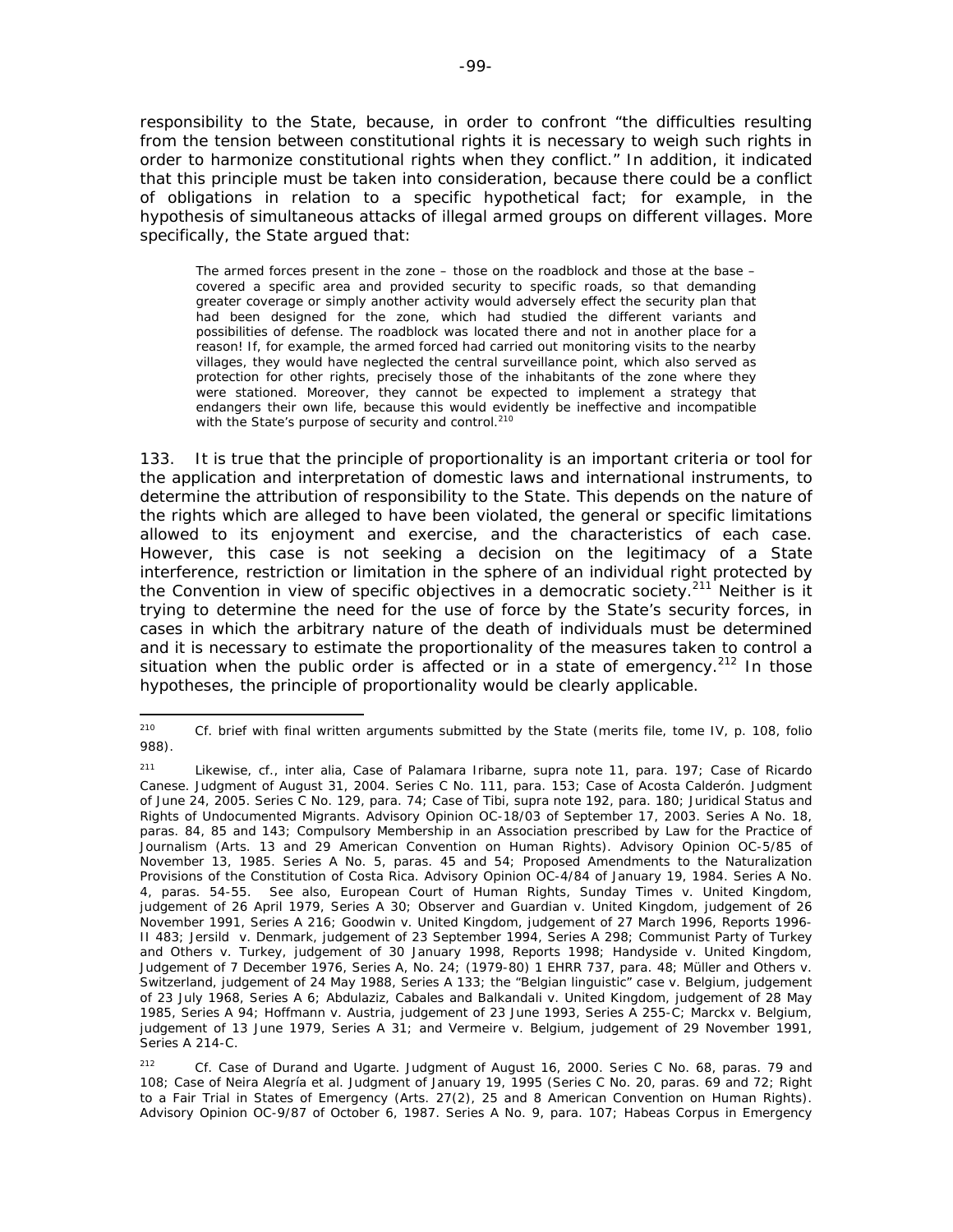134. In this case, the State has not proved that its security forces were constrained by having to adopt measures to protect another village from an attack at the same time as the one that occurred in Pueblo Bello on the day of the facts. It merely alleged that "it did not have precise information on the existence of this group in that specific zone, although law enforcement personnel were conducting their operations against the FARC's  $5<sup>th</sup>$  Front and an EPL front, which were carrying out extensive criminal activities in the zone." As was indicated (*supra* paras. 125 to 127), the declaration of the illegality of the paramilitary groups implied that the State would direct its control and security operations against them also, and not only against the guerrilla. So that if, as the State alleges, at that time and in that zone, its security forces directed all their operations against guerrilla groups, this meant that the State was neglecting its other obligations of prevention and protection of the inhabitants of that zone with regard to the paramilitary groups. In this type of situation of systematic violence and grave violations of the rights in questions, in an area that had been declared a zone of emergency and military operations (*supra* paras. 95(1) to 95(15), 95(21) to 95(29) and 127 to 131), the obligations of the State to adopt positive prevention and protection measures are accentuated and of cardinal importance within the framework of the obligations established in Article 1(1) of the Convention, so that this principle of proportionality is inapplicable and the hypotheses proposed by the State have not been proved.

135. It is true that, in this case, it has not been proved that the State authorities had specific prior knowledge of the day and time of the attack on the population of Pueblo Bello and the way it would be carried out. For example, no evidence has been provided to show that the inhabitants of this village had reported acts of intimidation or threats before this attack. Also, contrary to the State's arguments, it is irrelevant for these proceedings to determine whether or not the inhabitants of Pueblo Bello had reported the alleged theft of the cattle, which is alleged to have been the cause of the revenge of the paramilitary group led by Fidel Castaño Gil, because this could never condition the State's obligation to provide protection.

136. The Commission and the representatives have alleged that members of the Army and the Police took part in the raid on Pueblo Bello during the evening of January 14, 1990, specifically in the deprivation of liberty of the 43 individuals. This allegation is based principally on the statement of Mariano Martínez, who said that he had seen at least 12 soldiers attached to the military base located in San Pedro de Urabá, who had acted in conjunction with the paramilitary group in the raid on the village that evening. This hypothesis was not included in the application lodged by the Commission and the only element that refers to the presence of State agents together with the paramilitary group that evening in Pueblo Bello is this testimony that has been assessed by the Court (*supra* para. 70), which has reached the conclusion that it has not been corroborated by the testimonies or statements of any of the other people present that evening in Pueblo Bello.

 $\overline{a}$ 

*Situations* (arts. 27(2), 25(1) and 7(6) American Convention on Human Rights). Advisory Opinion OC-8/87 of January 30, 1987. Series A No. 8, para. 42*.* See also, European Court of Human Rights, *McCann and Others v. United Kingdom*, judgement of 27 September 1995, Series A 324, para. 149. See also, *Andronicou and Constantinou v. Cyprus*, judgement of 9 October 1997, Reports 1997; *Osman v. United Kingdom*, judgement of 28 October 1998, Reports 1998. Also, *Cf. Human Rights Committee, General Comment No. 6/16; Suárez Guerrero v. Colombia, No. 45/1979; Herrera Rubio v. Colombia 161/1983; Sanjuán brothers v. Colombia, No. 181/1984; Baboeram et al. v. Suriname, Nos. 146, 148-154/1983; Bleier v. Uruguay, No. 30/1978; Dermit Barbato v. Uruguay, No. 84/1981; Miango Muiyo v. Zaire, No. 194/1985.*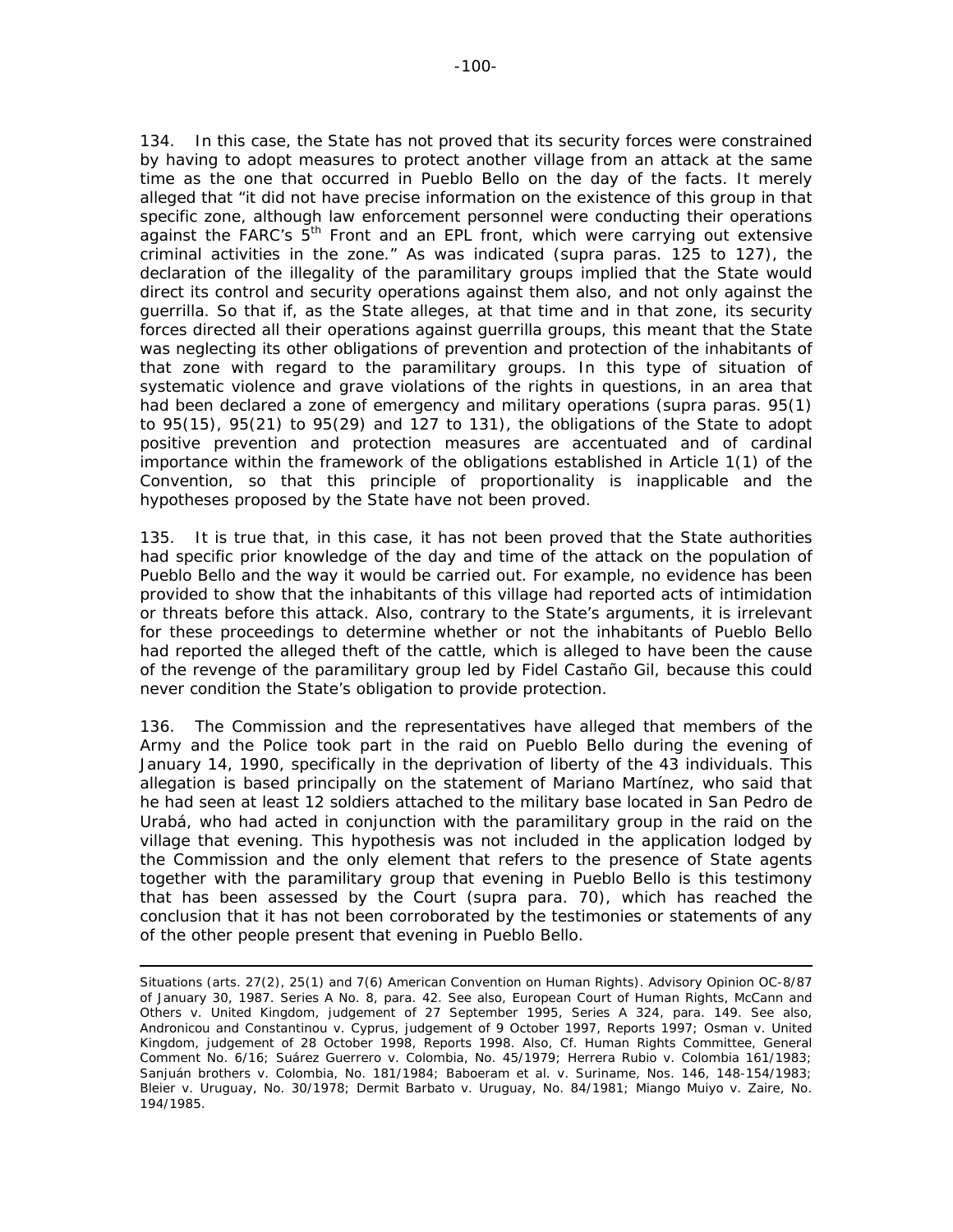137. In addition, there is a dispute between the parties with regarding to whether the trucks that transported the group of approximately 60 members of the paramilitary group and the alleged victims from Pueblo Bello to the "*Las Tangas*" ranch in the Department of Córdoba, went through the military roadblock located in San Pedro de Urabá or whether they used alternate roads, trails or routes.

138. The Court observes that there is no dispute about the existence and location of a military roadblock at the entrance to San Pedro de Urabá and a military base in this locality, or that there are side roads and trails off the principal road between Pueblo Bello and San Pedro de Urabá. However, the evidence in the case file is inconclusive as to whether or not these other routes were drivable by trucks with the characteristics mentioned above (*supra* paras. 80 to 84, 95(130) to 95(132) and 95(135)). Irrespective of the route taken by these trucks, this Court considers that Colombia did not adopt sufficient prevention measures to avoid a paramilitary group of approximately 60 men from entering the municipality of Pueblo Bello at a time of day when the circulation of vehicles was restricted and then leaving this zone, after having detained at least the 43 alleged victims in the instant case, who were subsequently assassinated or disappeared. In brief, the mobilization of a considerable number of people in this zone, whatever route they took, reveals that the State had not adopted reasonable measures to control the available routes in the area.

139. The foregoing leads the Court to indicate that the State did not adopt, with due diligence, all the necessary measures to avoid operations of this size being carried out in a zone that had been declared "an emergency zone, subject to military operations," and the latter situation places the State in a special position of guarantor, owing to the situation of armed conflict in the zone, which had led the State itself to adopt special measures.

140. The Court observes that even though the January 1990 massacre in Pueblo Bello was organized and perpetrated by members of a paramilitary group, it could not have been carried out if there had been effective protection for the civilian population in a dangerous situation that was reasonably foreseeable by the members of the Armed Forces or State security forces. It is true that there is no evidence before the Court to show that the State was directly involved in the perpetration of the massacre or that there was a connection between the members of the Army and the paramilitary groups or a delegation of public functions from the Army to such groups. However, the responsibility for the acts of the members of the paramilitary group in this case in particular can be attributed to the State, to the extent that the latter did not adopt diligently the necessary measures to protect the civilian population in function of the circumstances that have been described. For the reasons set out in the previous paragraphs, the Court concludes that the State did not comply with its obligation to ensure the human rights embodied in Articles 4, 5 and 7 of the Convention, because it did not comply with its prevention and protection obligations to the detriment of those who disappeared and were deprived of life in this case.

141. It is also necessary to decide whether this situation was duly investigated in the domestic proceedings opened to this end, in light of the guarantee obligations in Article 1(1) of the Convention.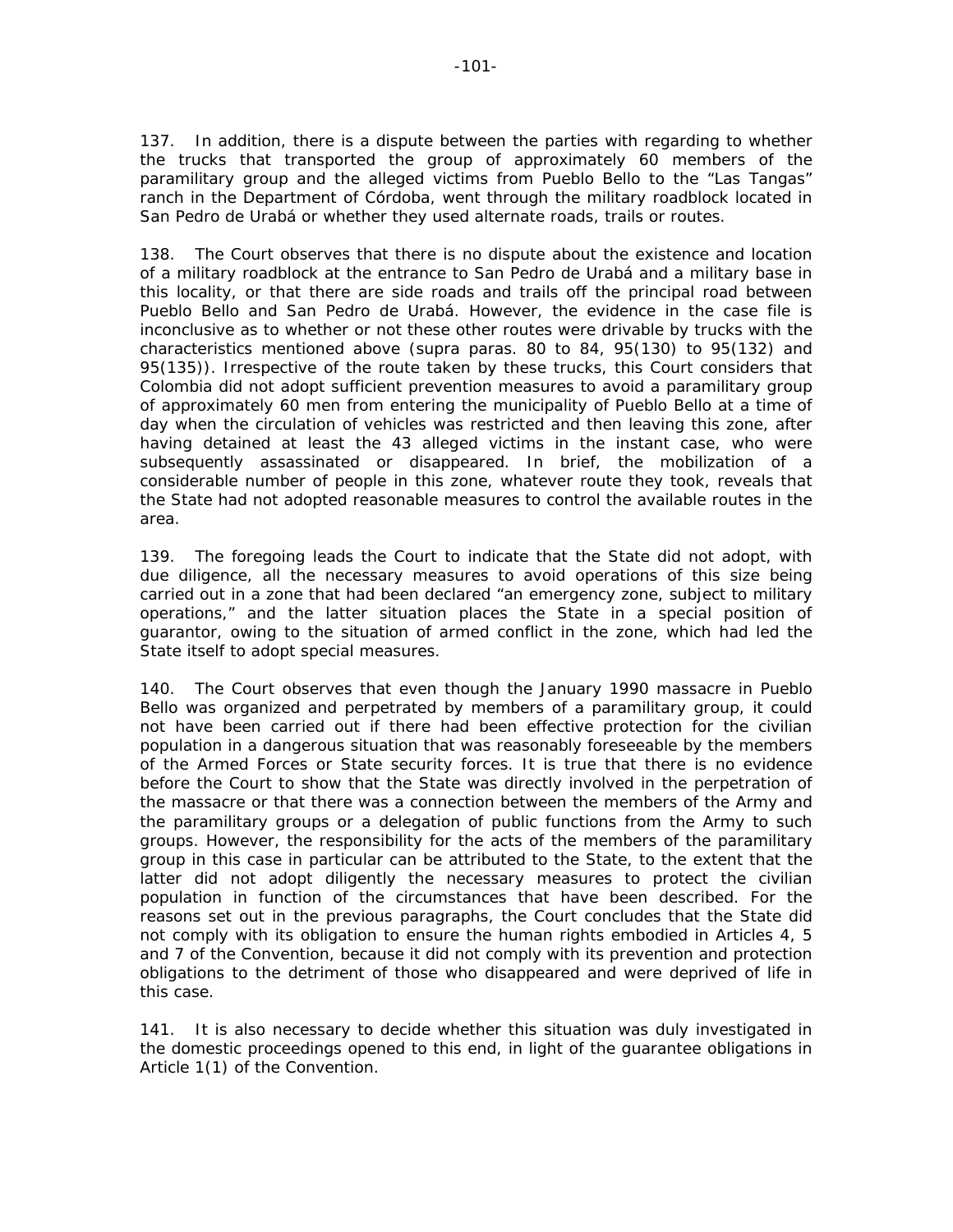# *c) The obligation to investigate the facts effectively derived from the guarantee obligation*

142. The obligation to ensure the human rights enshrined in the Convention is not exhausted with the existence of laws designed to make it possible to comply with this obligation, but entails the need for conduct by the Government that ensures the genuine existence of an effective guarantee of free and full exercise of human rights (*supra* para. 120). Thus, the obligation to investigate cases of violations of these rights arises from this general obligation of guarantee; in other words, Article 1(1) of the Convention, together with the substantive right that must be protected or ensured.

143. In particular, since full enjoyment of the right to life is a prior condition for the exercise of all the other rights (*supra* paras. 119 and 120), the obligation to investigate any violations of this right is a conditions for ensuring this right effectively. Thus, in cases of extrajudicial executions, forced disappearances and other grave human rights violations, the State has the obligation to initiate, *ex officio*  and immediately, a genuine, impartial and effective investigation,<sup>213</sup> which is not undertaken as a mere formality predestined to be ineffective.<sup>214</sup> This investigation must be carried out by all available legal means with the aim of determining the truth and the investigation, pursuit, capture, prosecution and punishment of the masterminds and perpetrators of the facts, particularly when State agents are or may be involved.<sup>215</sup>

144. Evidently, during the investigation procedure and the judicial proceedings, the victims of the human rights violations, or their next of kin, should have extensive opportunities to participate and be heard, both in the clarification of the facts and the punishment of those responsible, and in seeking fair compensation.<sup>216</sup> However, the investigation should be assumed by the State as an inherent juridical obligation and not merely as a reaction to private interests, which depend on the procedural initiative of the victims or their next of kin and on the contribution of evidence by private individuals, while the public authority is not making an effective effort to discover the truth.<sup>217</sup>

145. The execution of an effective investigation is a fundamental and conditioning element for the protection of certain rights that are affected or annulled by these situations, such as, in the instant case, the rights to personal liberty, humane treatment and life. This assessment is valid whatsoever the agent to which the violation may eventually be attributed, even individuals, because, if their acts are not

 $213$ <sup>213</sup> *Cf. Case of the "Mapiripán Massacre", supra note* 7, paras. 219 and 223; *Case of the Moiwana Community, supra note* 7, para. 145, and *Case of the Gómez Paquiyauri Brothers*, *supra* note 188, para. 131.

<sup>214</sup> *Cf. Case of the "Mapiripán Massacre", supra note* 7, para. 223; *Case of the Moiwana Community, supra note* 7, para. 146; *Case of the Serrano Cruz Sisters*. Judgment of March 1, 2005. Series C No. 120, para. 61, and *Case of Bulacio*, *supra* note 192, para. 112.

<sup>215</sup> *Cf. Case of the "Mapiripán Massacre", supra note* 7, para. 237; *Case of the Moiwana Community, supra note* 7, para. 203, and *Case of the Serrano Cruz Sisters*, *supra* note 214, para. 170.

<sup>216</sup> *Cf. Case of the "Mapiripán Massacre", supra note* 7, para. 219; *Case ofhe Moiwana Community case, supra note* 7, para. 147, and *Case of the Serrano Cruz Sisters*, *supra* note 214, para. 63.

<sup>217</sup> *Cf. Case of the "Mapiripán Massacre", supra note* 7, para. 219; *Case of the Moiwana Community, supra note* 7, para. 146, and *Case of the Serrano Cruz Sisters*. *supra* note 214, para. 61.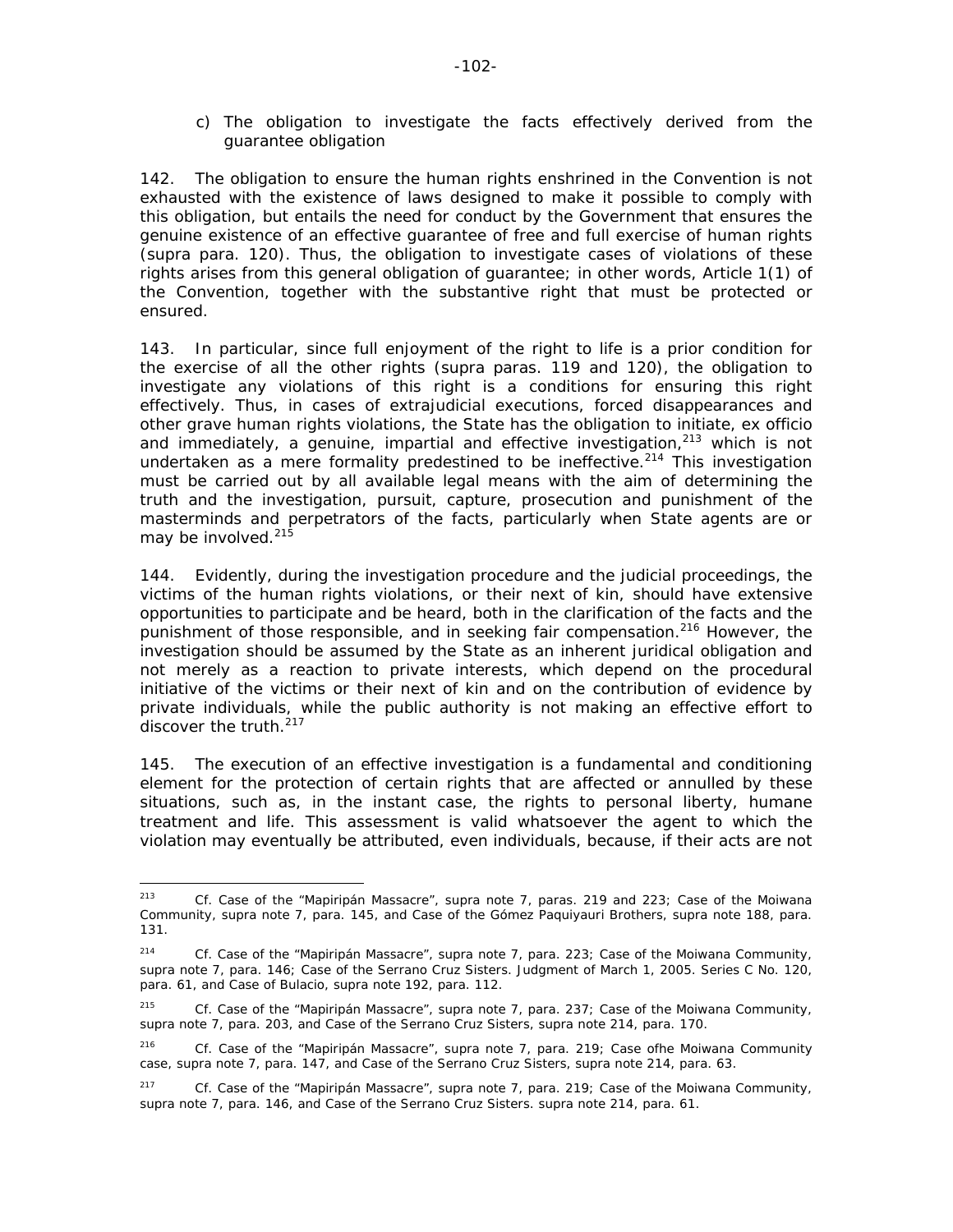investigated genuinely, they would be, to some extent, assisted by the public authorities, which would entail the State's international responsibility.<sup>218</sup>

146. The Court appreciates the difficult circumstances that Colombia was and still is experiencing, and in which its population and its institutions are endeavoring to achieve peace. Nevertheless, the country's situation, however difficult, does not liberate the State Party to the American Convention from its obligations under this treaty, which subsist particularly in cases such as this.<sup>219</sup> The Court has maintained that by implementing or tolerating actions aimed at carrying out extrajudicial executions, failing to investigate them adequately and, when applicable, failing to punish those responsible effectively, the State violates its obligations to respect and ensure the rights established in the Convention to the alleged victims and their next of kin, prevents society from knowing what happened, $220$  and reproduces the conditions of impunity for this type of acts to be repeated.<sup>221</sup>

147. In this regard, in the context of the obligation to protect the right to life under Article 2 of the European Convention on Human Rights and Fundamental Freedoms, read together with Article 1 thereof, the European Court of Human Rights has developed the theory of the "procedural obligation" to carry out an effective official investigation in cases of violations of that right. In *Ergi v. Turkey*, the European court decided that, even though there was no hard evidence that the security forces had caused the death of the victim, the State had failed in its obligation to protect the right to life of the victim, taking into account the conduct of the security forces and the absence of an adequate and effective investigation, so that it had violated Article 2 of the European Convention.<sup>222</sup> The European Court reached a similar conclusion in the *Akkoç* and *Kiliç* cases, both of them against Turkey, after determining the limited scope and duration of the official investigations made in relation to the death of the petitioner's wife.<sup>223</sup>

148. In order to decide whether the obligation to protect the rights to life, humane treatment and personal liberty by carrying out a genuine investigation of the facts has been complied with fully, it is necessary to examine the proceedings opened at the domestic level destined to clarify the events that occurred in Pueblo Bello and to identify those responsible for the disappearances of 37 people and the deprivation of liberty and, subsequently, of life, of six people whose bodies have been identified. This examination must be carried out in light of the provisions of Article 25 of the American Convention and of the requirements imposed by its Article 8 on the whole process, and the Court will refer to it extensively in the next chapter of this judgment

 $\overline{a}$ 218 *Cf. Case of the "Mapiripán Massacre", supra note* 7, paras. 137 and 232; *Case of Huilca Tecse*. Judgment of March 3, 2005. Series C No. 121, para. 66; *Case of the " Juvenile Reeducation Institute", supra note* 17, para. 158; *Case of the Gómez Paquiyauri Brothers, supra note* 188, para. 129, and *Case of the 19 Merchants, supra note* 192, para. 153.

<sup>219</sup> *Cf. Case of García Asto and Ramírez Rojas, supra note* 10, para. 170; *Case of the "Mapiripán Massacre", supra note* 7, para. 238, and *Case of the Moiwana Community, supra note* 7, para. 153.

<sup>220</sup> *Cf. Case of the "Mapiripán Massacre", supra note* 7, para. 238; *Case of the Moiwana Community, supra note* 7, para. 153, and *Case of Juan Humberto Sánchez*, *supra note* 189, para. 134.

<sup>221</sup> *Cf. Case of the "Mapiripán Massacre", supra note* 7, para. 238; *Case of the Gómez Paquiyauri Brothers*, *supra* note 188, para. 130, and *Case of Myrna Mack Chang, supra* note 197, para. 156.

<sup>222</sup> *Cf. European Court of Human Rights*, *(Chamber), Ergi v. Turkey, judgment of 28.07.1998, Reports of Judgments and Decisions, n. 81,* paras. 85-86.

<sup>223</sup> *Cf. European Court of Human Rights*, *Akkoç v. Turkey, judgment of 10 October 2000*, paras. 77 to 99; *Kiliç v. Turkey, judgment of 28 March 2000,* paras. 78 to 83.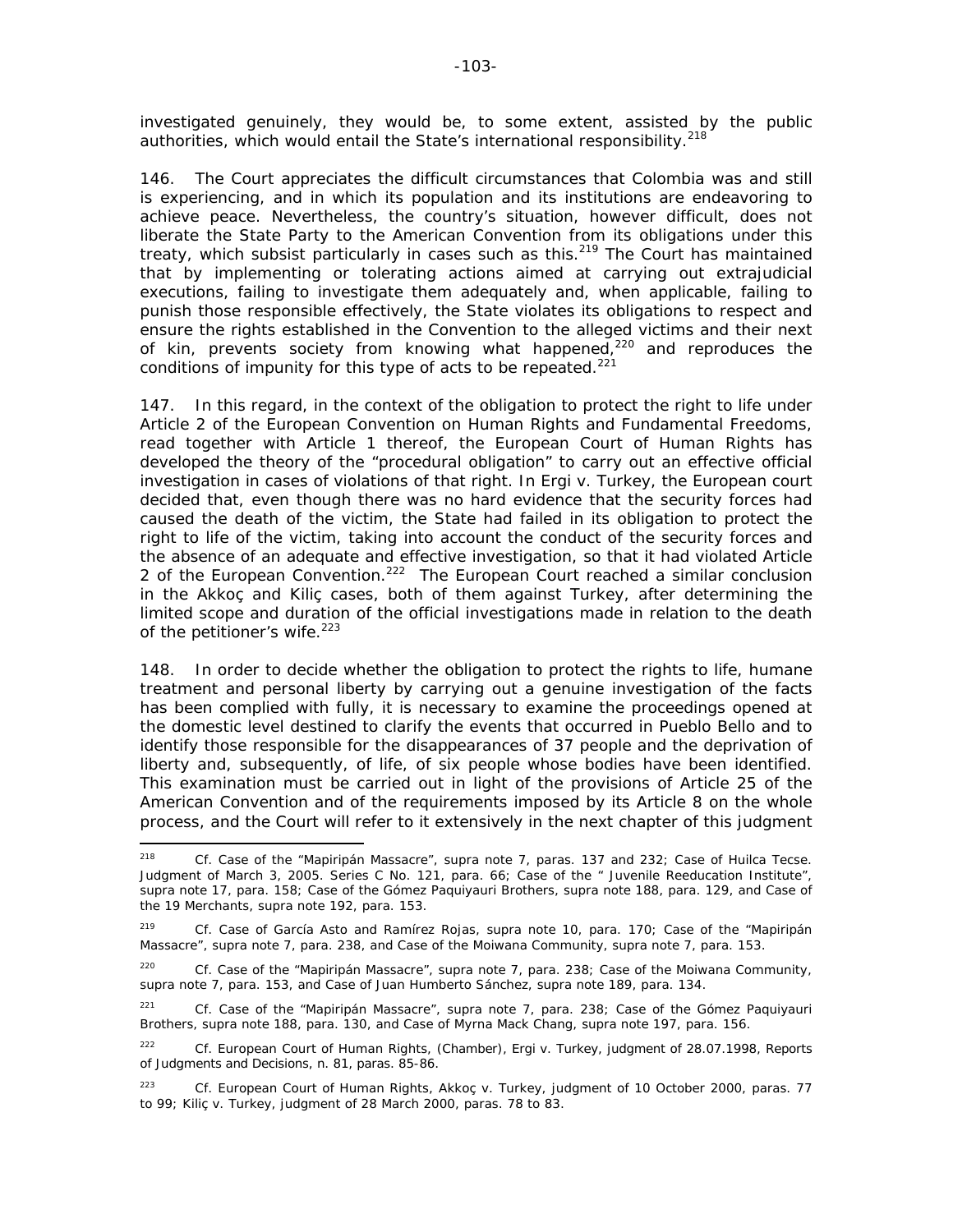(*infra* paras. 169 to 212). In order to determine the violation of Articles 4, 5 and 7 of the Convention, which was examined in the preceding paragraphs, suffice it to say that the Court finds that the investigations into the Pueblo Bello events conducted in Colombia, in proceedings conducted by the ordinary and the military criminal justice system, and by the disciplinary and administrative justice systems were seriously flawed, and this has undermined the effectiveness of the protection established in the national and international norms applicable in this type of case, and resulted in the impunity of certain criminal acts that constitute, in turn, grave violations of the human rights embodied in the provisions of the Convention cited in this paragraph.

149. The Court must emphasize that the facts that are the object of this judgment form part of a situation in which a high level of impunity prevails for criminal acts perpetrated by members of paramilitary groups (*supra* paras. 129 and 130). The Judiciary has failed to provide an adequate response to these illegal actions of such groups in keeping with the State's international commitments, and this leads to the establishment of fertile ground for these groups, operating outside the law, to continue perpetrating acts such as those of the instant case.

150. In view of the above, the Court concludes that the State has not complied with its obligation to guarantee the human rights embodied in Articles 4, 5 and 7 of the Convention with regard to the persons disappeared and deprived of life in this case, because it has failed to conduct a genuine, complete and effective investigation into the facts that motivate this judgment.

\*

151. In addition to the situation described above of the lack of due diligence in the protection (including the preventive protection) of the inhabitants of Pueblo Bello, and in the respective investigations, it was the State itself that created a dangerous situation, which it then failed to control or dismantle (*supra* paras. 125 to 128). Thus, although the acts committed by the members of the paramilitary group against the alleged victims in this case are acts committed by private individuals, the responsibility for those acts may be attributed to the State, owing to its failure to comply by omission, with its treaty-based obligations *erga omnes* to guarantee the effectiveness of human rights in these relations between individuals. And this is implemented and aggravated by having failed to eliminate or effectively resolve the dangerous situation caused by the existence of those groups and by having continued to encourage their actions through impunity. Hence, the State is responsible for the arbitrary deprivation of the personal liberty and integrity, and also the life, of the 43 persons abducted in the jurisdiction of Pueblo Bello on January 14, 1990, and subsequently disappeared or murdered.

152. Regarding the determination of the violations committed in this case, it has been proved that the 43 persons were arbitrarily deprived of their liberty; that six of them were deprived of life, and that the other 37 are disappeared. It is true that there is no evidence of the specific acts to which each of these people were subjected before being deprived of life or disappeared. However, the very *modus operandi* of the facts of the case and the serious failures in the obligation to investigate allow us to infer that the persons abducted were tortured or subjected to extreme cruel, inhuman or degrading treatment, because it has been proved that some of them had had their veins, ears or genital organs severed, their eyes had been gouged out, and they had been "kicked and punched" to death (*supra* paras. 95(39) and 95(40)). In the least cruel scenario, they were subjected to grim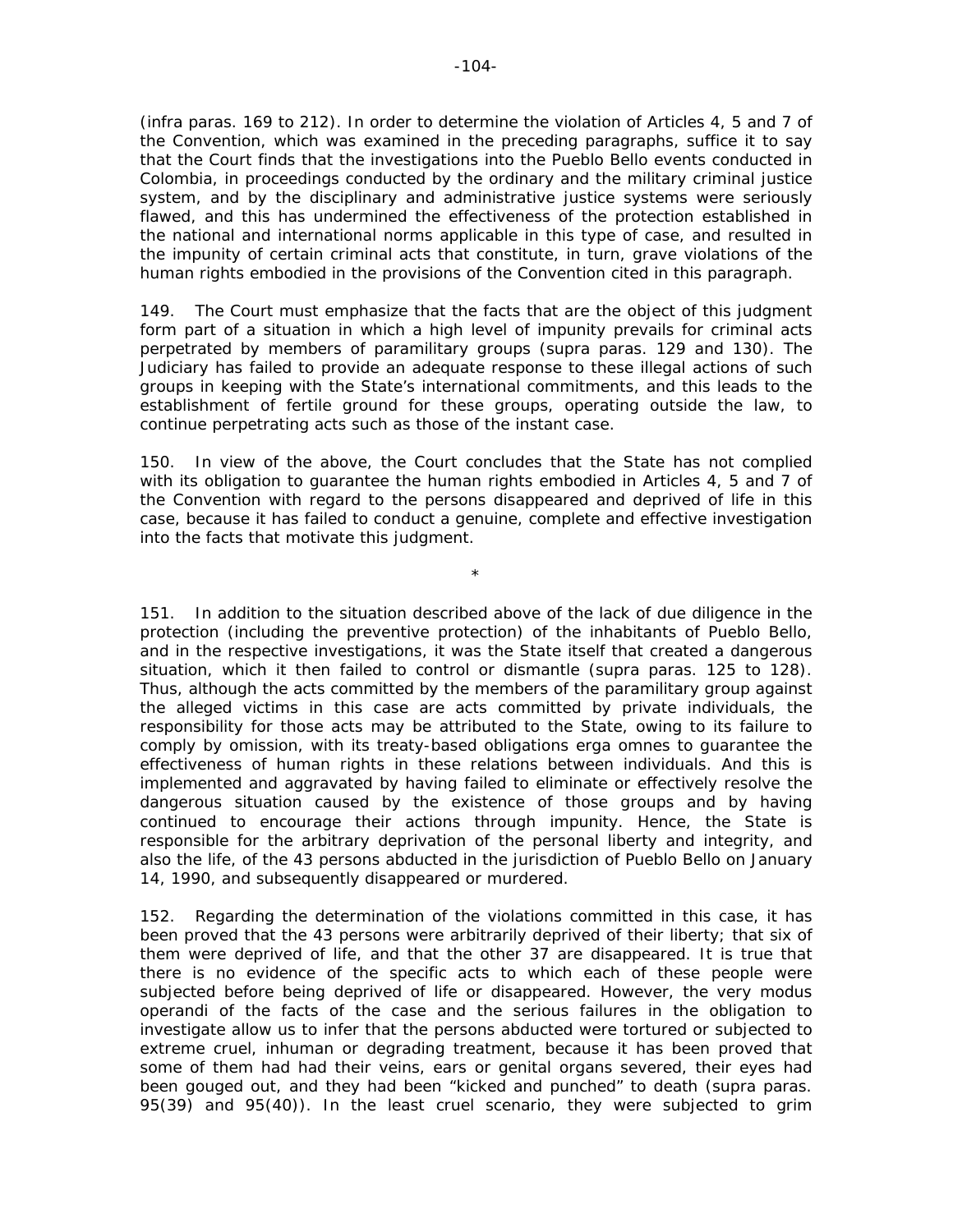violations of humane treatment by having to observe such acts against others and the assassination of the latter, which caused them to fear the same fate. Thus, it would be illogical to limit the determination of acts contrary to humane treatment to only some of the alleged victims.

153. This finding leads the Court to conclude that, because it failed in its prevention, protection and investigation obligations, the State is responsible for the violation of the rights to life, humane treatment and personal liberty embodied in Articles  $4(1)$ ,  $5(1)$ ,  $5(2)$ ,  $7(1)$  and  $7(2)$  of the Convention, in relation to Article  $1(1)$ thereof, owing to failure to comply with its obligation to ensure these rights, to the detriment of the following six persons deprived of life: Andrés Manuel Peroza Jiménez, Juan Luis Escobar Duarte, José Leonel Escobar Duarte, Ovidio Carmona Suárez, Ricardo Bohórquez Pastrana and Jorge David Martínez Moreno, and of the following 37 disappeared: José del Carmen Álvarez Blanco, Fermín Agresott Romero, Víctor Argel Hernández, Genor Arrieta Lora, Cristóbal Manuel Arroyo Blanco, Diómedes Barrera Orozco, Urías Barrera Orozco, Jorge Fermín Calle Hernández, Jorge Arturo Castro Galindo, Benito Genaro Calderón Ramos, Juan Miguel Cruz (or Cruz Ruiz), Ariel Dullis Díaz Delgado, Camilo Antonio Durango Moreno, César Augusto Espinoza Pulgarín, Wilson Uberto Fuentes Miramón, Andrés Manuel Flórez Altamiranda, Santiago Manuel González López, Carmelo Manuel Guerra Pestana, Miguel Ángel Gutiérrez Arrieta, Lucio Miguel Úrzola Sotelo, Ángel Benito Jiménez Julio, Miguel Ángel López Cuadro, Mario Melo Palacio, Carlos Antonio Melo Uribe, Juan Bautista Meza Salgado, Pedro Antonio Mercado Montes, Manuel de Jesús Montes Martínez, José Encarnación Barrera Orozco, Luis Carlos Ricardo Pérez, Miguel Antonio Pérez Ramos, Raúl Antonio Pérez Martínez, Benito José Pérez Pedroza, Elides Manuel Ricardo Pérez, José Manuel Petro Hernández, Luis Miguel Salgado Berrío, Célimo Arcadio Hurtado and Jesús Humberto Barbosa Vega.

# *d) The right to humane treatment of the next of kin of those disappeared and deprived of life*

154. This Court has stated on many occasions, $^{224}$  that the next of kin of the victims of human rights violations may also be victims. In this regard, the Court has considered that the right to mental and moral integrity of the next of kin of the victims has been violated owing to their suffering as a result of the specific circumstances of the violations perpetrated against their loved ones and the subsequent acts or omissions of the State authorities with regard to the events.<sup>225</sup>

155. In this case, the Court considers it has been proved that the paramilitary group that raided Pueblo Bello ransacked some of the houses, mistreating the occupants, and took an unknown number of men from their homes to the village square. Also, some members of the armed group entered the church in front of the square and ordered the women and children to remain inside and the men to go out into the square. Several of the villagers saw how the paramilitary group took their next of kin and witnessed how the latter were tied up, gagged and obliged to get into the two trucks used to transport the paramilitary group (*supra* paras. 95(33) and

<sup>224</sup> 224 *Cf. Case of Gómez Palomino, supra note* 10, para. 60; *Case of the "Mapiripán Massacre"*, *supra* note 7, paras. 144 and 146, and *Case of the Serrano Cruz Sisters, supra* note 214, paras. 113 and 114.

<sup>225</sup> *Cf. Case of Gómez Palomino, supra note* 10, para. 60, *Case of the "Mapiripán Massacre", supra* note 7, paras. 144 and 146, and *Case of the Serrano Cruz Sisters, supra note* 214, paras. 113 and 114.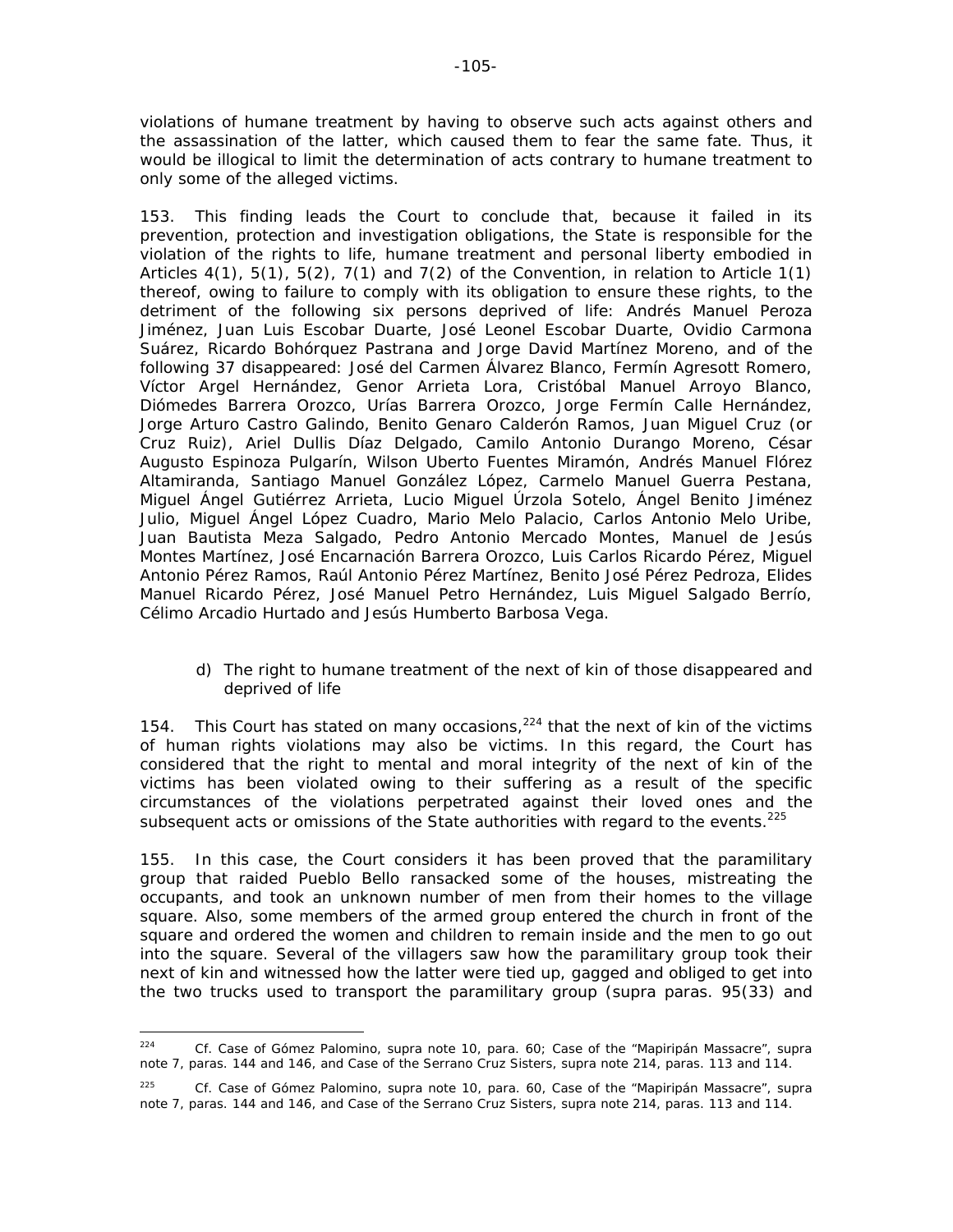95(160)). These facts constitute acts contrary to the humane treatment of the next of kin of those who disappeared or were deprived of life.

156. During the days following these events, the next of kin tried to find their loved ones and to denounce what had happened. They went to the roadblocks and to the military bases, and to the municipal authorities in Turbo, where they stayed for several days under very difficult conditions awaiting some kind of response. When they did not obtain this, they returned to Pueblo Bello.

157. More than three months after the facts of this case occurred, several of the alleged victims' next of kin went to the Montería hospital to identity some corpses. However, the authorities did not offer them any assistance and they were unable to identify their next of kin, because only six of the disappeared were identified (*supra*  paras. 95(74) and 95(75)). The conditions in which they found the bodies, decomposed and in plastic bags on the floor, as well as the fact that they had observed the state of the bodies and the injuries, caused great suffering and anguish to the next of kin of the persons disappeared and deprived of life since they assumed their loved ones had suffered a similar fate.

158. The events of January 1990 have never been the subject of a complete and effective investigation. The case file shows that very few of the next of kin were summoned to make statements by the authorities and also that their participation in the domestic proceedings has been very limited (*infra* para. 185). On previous occasions, the Court has found that the absence of effective recourses is an additional source of suffering and anguish for the victims and their next of kin.<sup>226</sup>

159. It should also be emphasized that, following the events of January 1990, several of the inhabitants of Pueblo Bello have left Colombia or were displaced from this jurisdiction (*supra* para. 95(161) and *infra* para. 225), as a result of the fear and anguish caused by the facts and the subsequent situation; they have also suffered the effects of forced internal displacement. Some of them have had to return against their will, because they were unable to find means of subsistence elsewhere.

160. As can be seen, the next of kin of the individuals who allegedly disappeared and were deprived of life have suffered serious harm as a result of the events of January 1990, owing to the disappearance and/or deprivation of life of these persons, due to the failure to find the bodies of those who disappeared and, in some cases, to the fear of living in Pueblo Bello. All this, in addition to affecting their physical, mental and moral integrity, has had an impact on their social and labor relations, and has altered their family dynamics (*supra* paras. 95(160) and 95(161)).

161. In addition, the fact that today, 16 years after the events, 37 of the 43 persons continue disappeared means that the next of kin have not been able to honor their deceased loved ones appropriately. In cases involving forced disappearance, the Court has stated that the violation of the right to mental and moral integrity of the next of kin of a victim is a direct consequence of this phenomenon; $^{227}$  they suffer greatly as a result of the act itself, and their suffering is

<sup>226</sup> <sup>226</sup> *Cf. Case of the "Mapiripán Massacre", supra note* 7, para. 145; *Case of the Moiwana Community, supra note* 7, para. 94, and *Case of the Serrano Cruz Sisters, supra note* 214, paras. 113 to 115.

<sup>227</sup> *Cf. Case of Blanco Romero et al.*, *supra* note 10, para. 59; *Case of Gómez Palomino, supra* note 10, para. 61, and *Case of the 19 Merchants*, *supra* note 192, para. 211.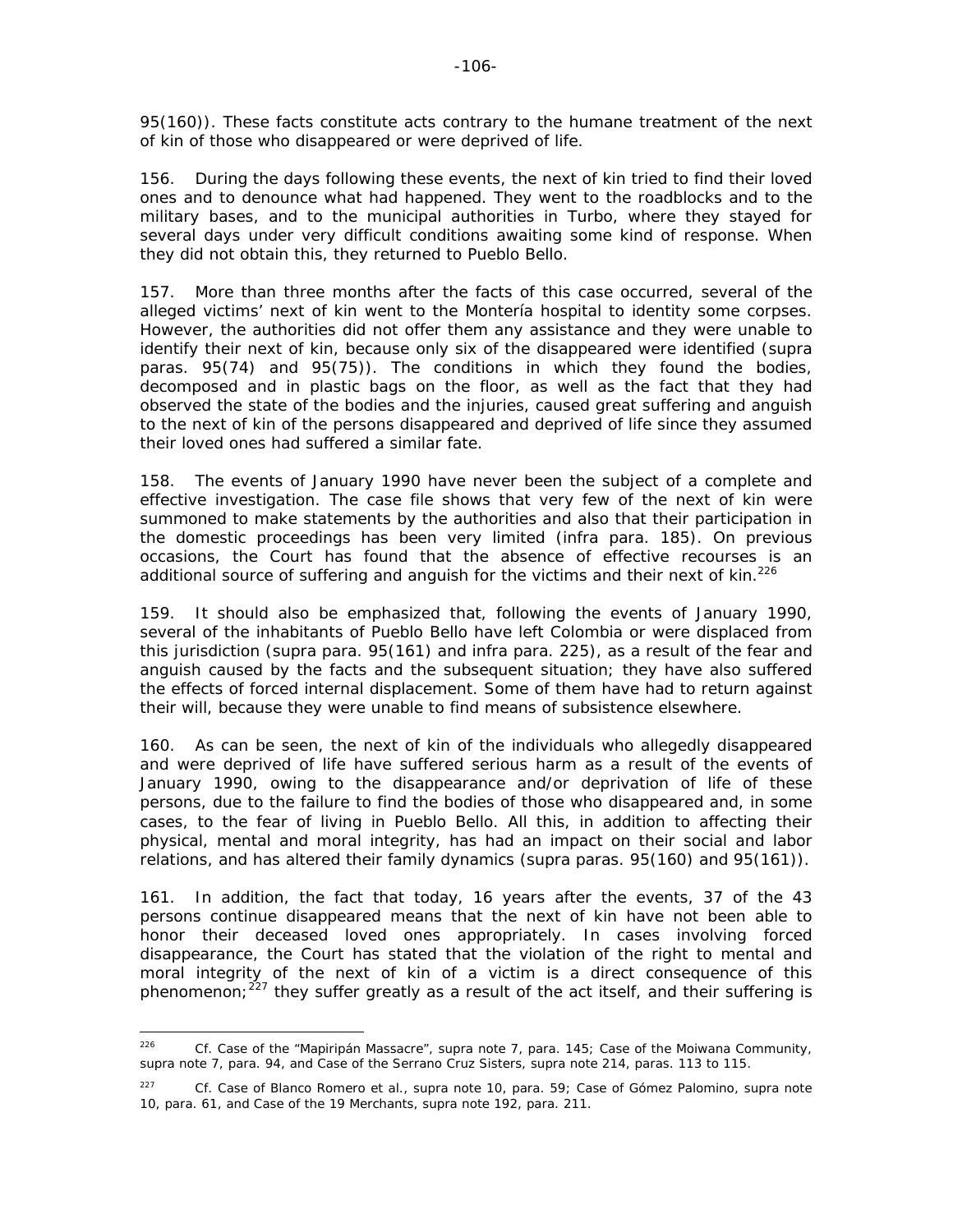increased by not knowing the truth about the facts, which has the effect of ensuring partial impunity.

162. Hence, the Court considers that the immediate next of kin, who are individualized in this proceeding, must be considered victims of the violation of the right to humane treatment embodied in Article 5(1) of the Convention, in relation to Article 1(1) thereof.

> \* \* \*

163. Regarding the alleged violation of Article 19 of the Convention (*supra* paras. 98 and 101), the Court finds that this has been considered within the failure to observe the obligations of prevention, protection and investigation that have been declared grounds for the violation of Articles 4(1), 5(1), 5(2), 7(1) and 7(2) (*supra* paras. 118 and 153).

## **IX ARTICLES 8(1) AND 25 OF THE AMERICAN CONVENTION IN RELATION TO ARTICLE 1(1) THEREOF (RIGHT TO A FAIR TRIAL AND TO JUDICIAL PROTECTION)**

## 164. *Arguments of the Commission*

- (a) The judicial actions taken by the State to clarify the responsibility of civilians and members of the military forces in the forced disappearance and extrajudicial execution of the alleged victims do not satisfy the requirements established in the American Convention regarding the guarantees of due process and judicial protection;
- (b) Even though, on May 26, 1997, seven years after the facts, 10 individuals were convicted in first instance, the participation of around 60 persons can be inferred from the case file. Only three of the 10 persons convicted are serving their prison sentences; and most of the arrest warrants issued against those convicted *in abstentia* have not been executed. The failure to charge several of the participants in the facts, added to the failure to execute the capture of most of the persons convicted *in abstentia,* illustrates the delay in the administration of justice;
- (c) Since the decision of the *Tribunal Nacional* of December 30, 1997, the investigation of the co-participants not included in the original indictment remains open, 14 years after the facts occurred. A criminal investigation should be carried out promptly, to protect the interests of the alleged victims, preserve the evidence and even safeguard the rights of all those who, in the context of the investigation, are considered to be suspects;
- (d) The assignment of part of the investigation to the military criminal justice system violates the rights to judicial protection and the guarantees of due process. In the instant case, it was confirmed that the military justice system intervened in the trial of a member of the Army who was allegedly involved in the facts. The military criminal jurisdiction does not meet the standards of independence and impartiality required by Article 8(1) of the Convention, as a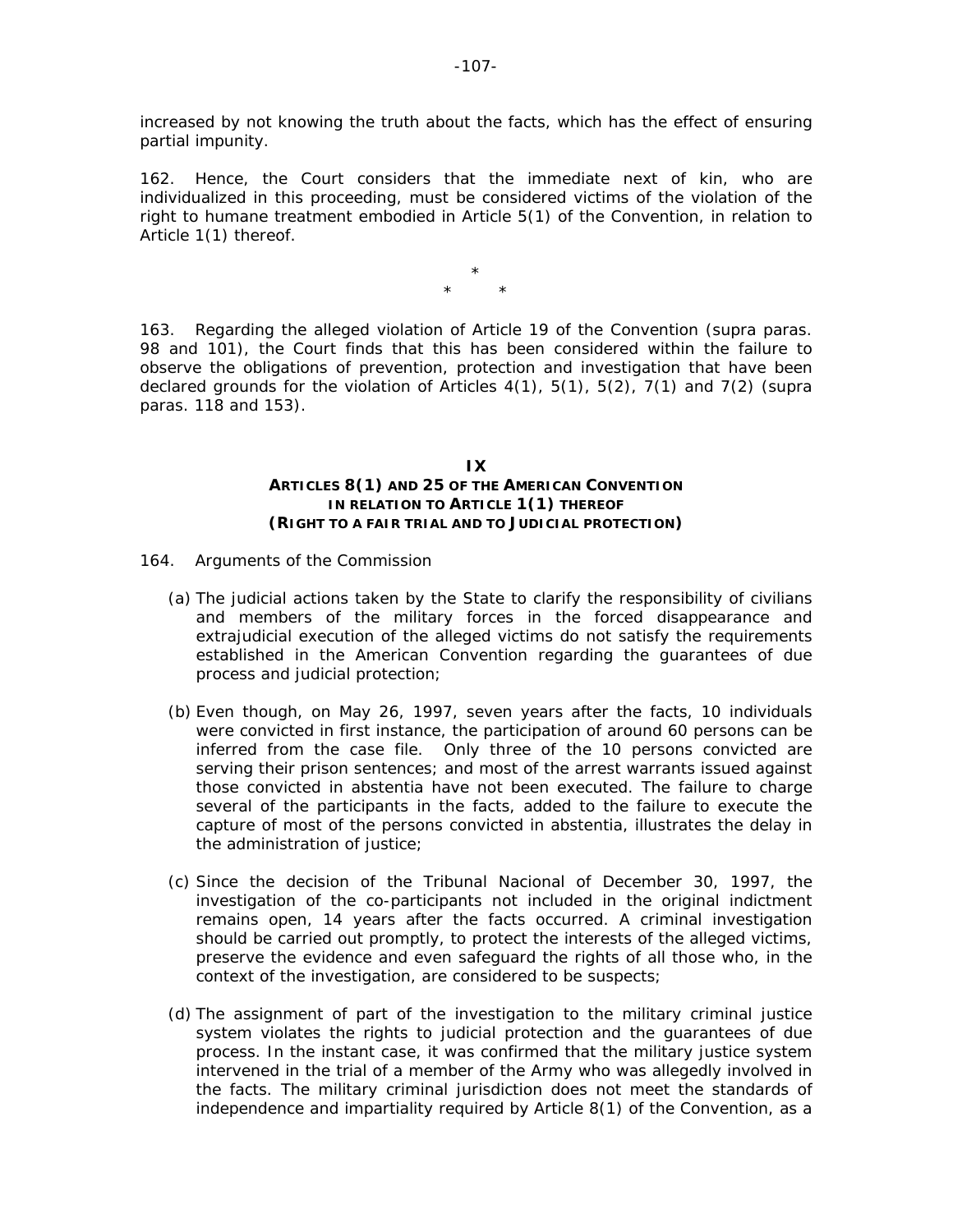forum to examine, try and punish cases that involve human rights violations. The Court and other international bodies have ruled on this issue. The military justice system does not form part of the State's Judiciary; those who take decisions are not judges from the legal profession and the Prosecutor General's Office does not fulfill its accusatory role in the military justice system. Furthermore, the Constitutional Court of Colombia has ruled on the jurisdiction of the military courts to hear cases concerning human rights violations and, according to its rulings, the gravity of the violations committed in this case makes it inappropriate to hold the trials of the State agents involved in the military jurisdiction, and

- (e) The State has not adopted the necessary measures to recover all the bodies of the alleged victims. These violations make it impossible to respect society's right to know the truth.
- 165. *Arguments of the representatives* 
	- (a) The State has failed to comply with its obligation to investigate and punish impartially and within a reasonable time, all those responsible for the events of Pueblo Bello, pursuant to Articles 8, 25 and 1 of the Convention;
	- (b) Active protection of the rights embodied in the Convention falls within the State's obligation to guarantee the free and full exercise of the rights of all persons subject to its jurisdiction and requires the State to adopt the necessary measures to punish human rights violations and prevent the violation of any of these rights by its own forces or by third parties acting with its acquiescence;
	- (c) The mere existence of courts and laws designed to fulfill the obligations embodied in Articles 8 and 25 of the Convention is not sufficient; the obligations are affirmative and States must carry out an exhaustive investigation of all those responsible for human rights violations, both perpetrators and masterminds;
	- (d) The State has deprived the alleged victims' next of kin of access to a simple and prompt recourse. The ordinary jurisdiction has been extremely delayed and has shown that it has been ineffective in identifying, prosecuting and punishing all those responsible for the facts. The investigations have not been carried out genuinely in order to guarantee the alleged victims' next of kin the right to know the whereabouts of their loved ones;
	- (e) Regarding the proceedings before ordinary justice:
		- i. Only five people have been convicted. These results are insufficient, ineffective and inadequate in light of the State's obligations;
		- ii. The judgment delivered by the *Tribunal Nacional* on December 30, 1997 underscored the flaws in the investigation and, hence, declared part of it null. That finding of the domestic judicial authorities illustrates the inefficiency and lack of seriousness with which the domestic investigations were carried out. Despite the order to re-open the investigations, the domestic jurisdiction only did this two years after that decision;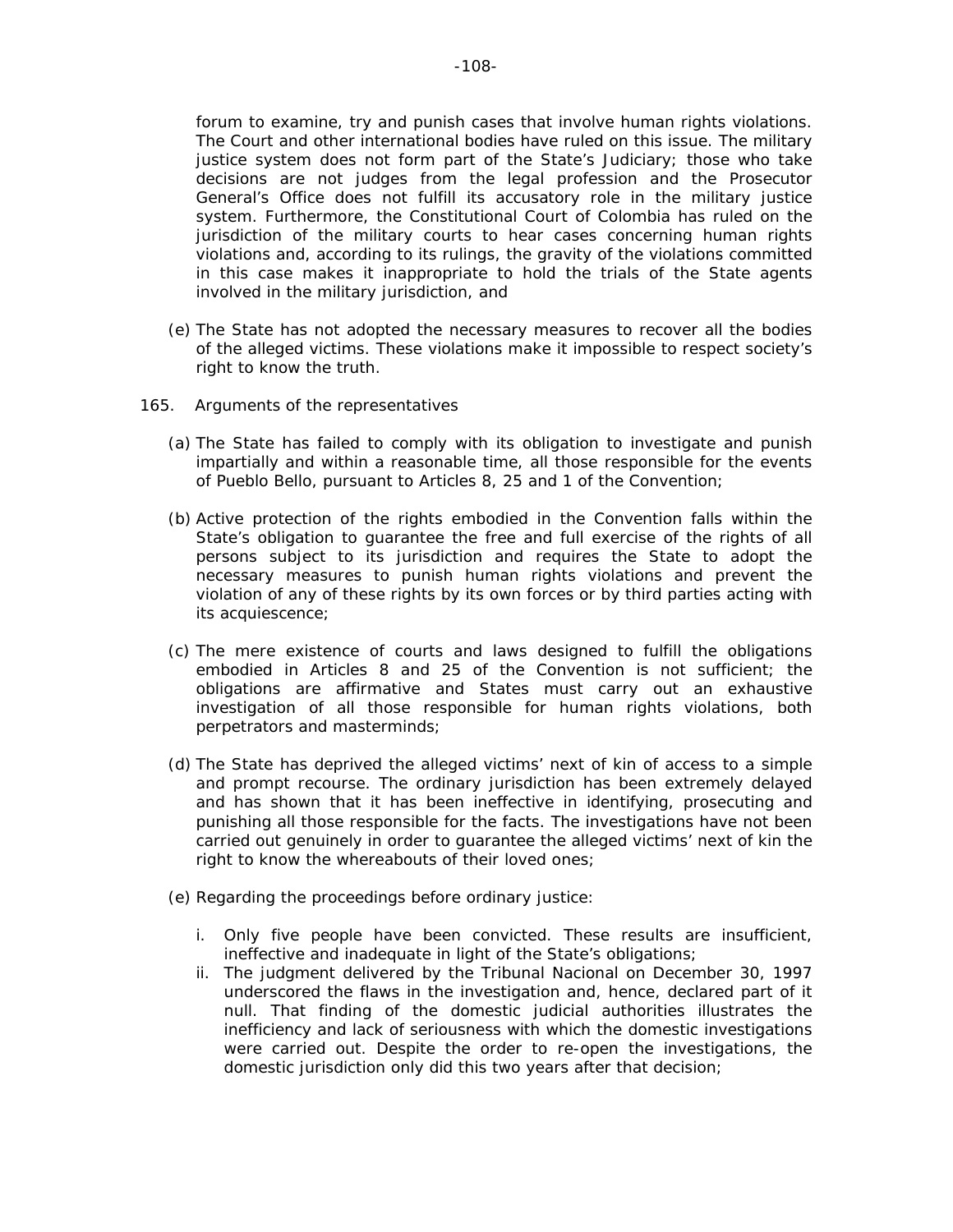- iii. The investigation has still not complied with the *Tribunal Nacional*'s order and there is little expectation that the investigation will be effective, given the length of time that has elapsed since the facts occurred, and
- iv. The domestic authorities never undertook the investigations as an inherent duty, in compliance with their constitutional and legal obligations and with their international commitments concerning the prevention of human rights violations;
- (f) Regarding the proceeding before the military criminal jurisdiction:
	- a. The military jurisdiction does not have the characteristics of independence and impartiality established in Article 8 of the Convention;
	- b. When the investigation of law enforcement personnel was assigned to the military jurisdiction, it deprived the alleged victims' next of kin of the right to have access to an effective judicial recourse that would guarantee them the exercise of their rights, clarify the facts and establish the State's responsibilities, and
	- c. This jurisdiction decided, without much investigation, to declare that there was no evidence to indicate the responsibility of law enforcement personnel in the facts, and
- (g) The claims for compensation filed by the alleged victims' next of kin before the administrative courts have not concluded, so that, to date, they have not been compensated at the domestic level for the damage caused by the facts.
- 166. *Arguments of the State* 
	- (a) The State has adequate jurisdictional instruments for the full exercise of judicial guarantees;
	- (b) A growing and progressive regime of State responsibility exists in Colombia and, in some cases, State responsibility has even been established, irrespective of guilt; in other words, an objective responsibility. The compensation system for damages is constantly evolving in favor of those who have been negatively affected, strengthened by the accumulation of responsibility between the official agent and the Administration, so that the person affected may prosecute either the legal or the natural person;
	- (c) The State has a structured, systemic and comprehensive legal system with specific and complementary purposes and spheres of protection, which were activated and implemented immediately following the events of Pueblo Bello. They have still not been exhausted, not because of ineffectiveness, but due to complexity and the interest of the State and its judicial authorities in exhausting all possible measures to identify and find the bodies of the alleged victims, as well as those responsible for the illegal acts;
	- (d) Regarding the military criminal jurisdiction:
		- i. The military criminal justice system is an institution of the rule of law in Colombia and when referring to a violation of the treaty-based provisions in this jurisdiction, it is necessary to examine the circumstances and procedures in a specific case and not merely in general. The standard of effectiveness of a domestic recourse is established by its capacity to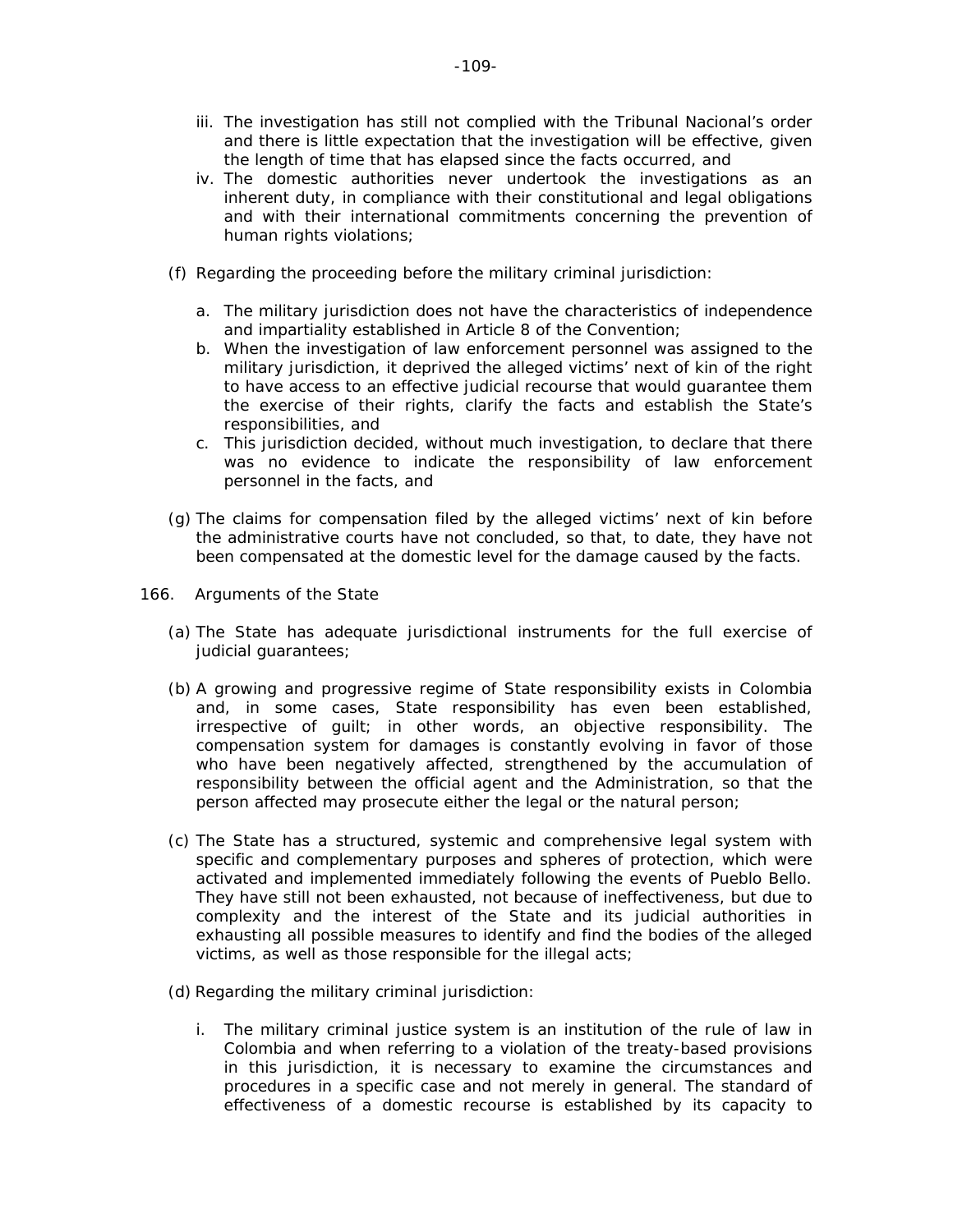produce the result for which it was conceived. These conclusions require the validity of the whole procedure to be examined in order to determine whether the decisions taken were coherent and congruent with the facts proved during the investigation conducted by the military criminal justice system. Colombia's constitutional jurisdiction has made an effective contribution to the defense of human rights in this regard, redefining the boundaries of the legitimate conception of the military jurisdiction;

- ii. According to the Constitution, the bodies that administer justice in Colombia include the military criminal justice system. The law can attribute jurisdictional functions concerning certain issues to specific administrative authorities. The Constitution establishes that the organs of administration of justice, including the military criminal justice system, are subject only to the rule of law. Equity, jurisprudence, the general principles of law and legal doctrine are auxiliary criteria for judicial activities; therefore, as an administrator of justice, the military criminal judge is independent, autonomous, permanent, and freely accessible, and his judgments are open to special resources such as cassation and review before the Supreme Court of Justice. Consequently, the mere fact that a case is heard by the military criminal justice system is not a cause of impunity, and
- iii. In this case, it is not appropriate to question the activities of the military criminal justice system, particularly if the conclusions reached in different judicial instances coincide;
- (e) Regarding the ordinary criminal jurisdiction:
- i. From the start of the investigation, the State has tried to find the persons who were disappeared;
- ii. In the ordinary jurisdiction, investigations have been conducted, decisions taken and sanctions imposed, according to the laws applicable at the time of the illegal acts. The investigations have sought to include all those responsible and all the alleged victims, to determine the social impact of the criminal acts and to identify the criminal intention. There is no impunity, because those directly responsible for the organization, planning and implementation of the facts were sentenced to exemplary penalties; the main perpetrator of the violations was brought to justice, tried and convicted, and the anticipated judgments are *res judicata* in relation to the facts stated in the confession, although not in relation to facts that are new or different from those included in that judgment, and
- iii. The jurisdiction has not been exhausted. The efforts to find those responsible, whatever their rank continues, as do the efforts to recover the bodies of the alleged victims. The investigation of this case is being conducted by the Special Investigations Committee, an administrative mechanism that represents the State's utmost effort and interest in investigating and sanctioning those responsible for grave human rights violations.
- (f) The duration of the respective criminal proceedings is reasonable, because the case is extremely complex. The rights of the alleged victims to know the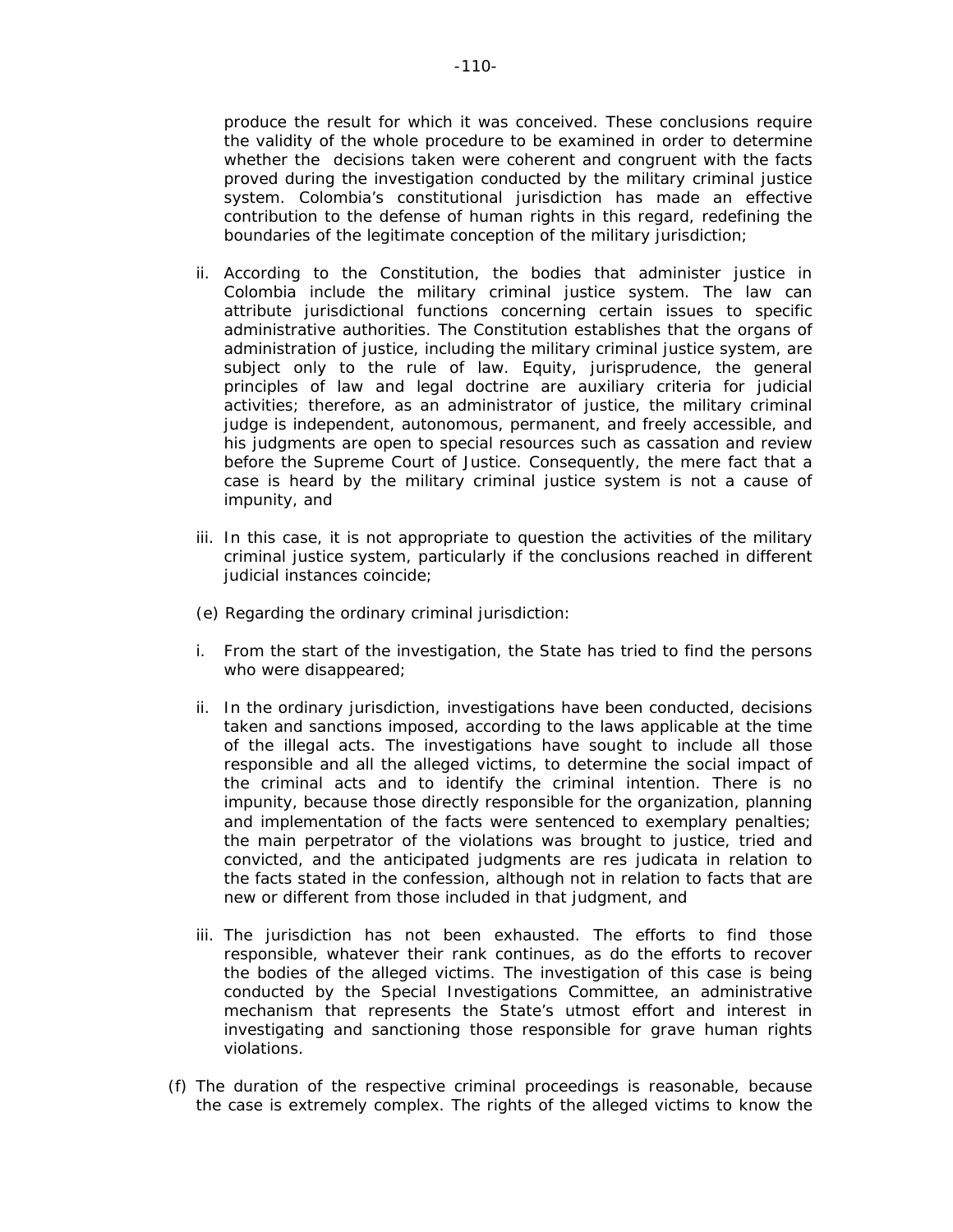truth about what happened and to receive comprehensive reparation have also been guaranteed, in keeping with the State's possibilities and the status of the judicial proceedings that are still underway in the domestic jurisdictions.

- (g) In the disciplinary proceedings, the charges against the State agents were based on omissions in performing their duties and on testimonial evidence, expert reports, and a visit to the military base of San Pedro de Urabá. During the proceedings, several specialized tests were carried out to prove whether there had been tolerant or acquiescent conduct by members of the Armed Forces; however, the judge considered that there was insufficient evidence to make a conviction and decided to absolve those subject to the disciplinary hearings, and
- (h) The State has not failed to comply with the obligation to respect the rights to judicial guarantees and protection. Colombia has achieved specific and impressive results which illustrate its interest in the effective investigation and sanction of crimes that violate the human rights embodied in the Convention.

#### *Findings of the Court*

167. Article 8(1) of the American Convention establishes:

Every person has the right to a hearing, with due guarantees and within a reasonable time, by a competent, independent, and impartial tribunal, previously established by law, in the substantiation of any accusation of a criminal nature made against him or for the determination of his rights and obligations of a civil, labor, fiscal, or any other nature.

168. Article 25 of the Convention stipulates:

1. Everyone has the right to simple and prompt recourse, or any other effective recourse, to a competent court or tribunal for protection against acts that violate his fundamental rights recognized by the constitution or laws of the state concerned or by this Convention, even though such violation may have been committed by persons acting in the course of their official duties.

2. The States Parties undertake:

(a) to ensure that any person claiming such remedy shall have his rights determined by the competent authority provided for by the legal system of the state;

- (b) to develop the possibilities of judicial remedy; and
- (c) to ensure that the competent authorities shall enforce such remedies when granted.

169. The Court has maintained that, according to the American Convention, the States Parties are obliged to provide effective judicial recourses to the victims of human rights violations (Article 25), recourses that must be substantiated in accordance with the rules of due process of law (Article 8(1)), always in keeping with the general obligation of the States to ensure the free and full exercise of the rights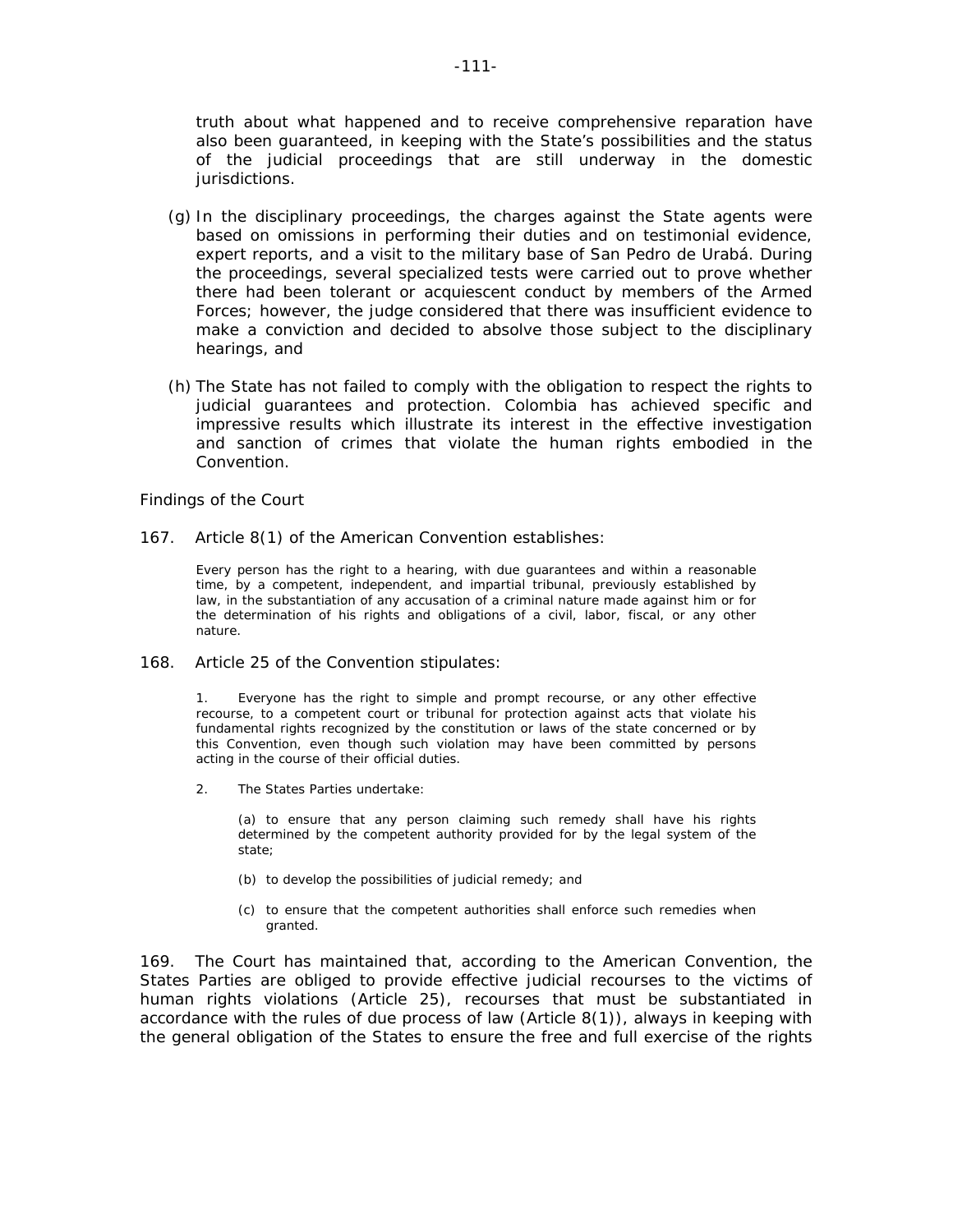recognized by the Convention to all those subject to their jurisdiction (Article  $1(1)$ ).<sup>228</sup>

170. The Court has confirmed that, in relation to the facts of this case, criminal proceedings were opened in the military and the ordinary criminal jurisdictions, and that there were also administrative and disciplinary proceedings. Consequently, in this chapter, the Court will examine the due diligence in the conduct of these official actions to investigate the facts, as well as additional elements, in order to determine whether the procedures and proceedings were conducted respecting the right to a fair trial, within a reasonable time, and whether they constituted an effective recourse to ensure the rights of access to justice, to the truth about the facts and to the reparation of the next of kin.

171. Regarding reasonable time, this Court has indicated that the right of access to justice is not exhausted with the filing of domestic proceedings, but must also ensure, within a reasonable time, the right of the alleged victims or their next of kin for every necessary measure to be taken to know the truth about what happened and to sanction those who are eventually found to be responsible.<sup>229</sup> With regard to the principle of a reasonable time established in Article 8(1) of the American Convention, the Court has established that it is necessary to take into account three elements in order to determine the reasonableness of the time in which the proceedings are held: (a) the complexity of the case; (b) the procedural activity of the party concerned, and (c) the conduct of the judicial authorities.<sup>230</sup> However, the pertinence of applying these three criteria to determine the reasonableness of the time of the proceedings depends on the circumstances of each case. $^{231}$  Indeed, in view of the characteristics of this case, the Court will examine the reasonableness of the duration of each of the proceedings, when this is possible and pertinent.

# *Ordinary criminal jurisdiction*

172. It has been established that several criminal courts of first instance and public order courts undertook investigations and "preliminary measures" with regard to the facts of the case (*supra* paras. 95(56) to 95(83)).

173. In the first place, in the context of this investigation, it is evident that there was a failure to use appropriate techniques for the recovery of the remains at the scene of the crime during the exhumation procedures on the "*Las Tangas"* and *"Jaraguay*" ranches, conducted based on information provided by the confessed member of the paramilitary group, Rogelio de Jesús Escobar Mejía (*supra* paras. 95(70) to 95(74)).

<sup>228</sup> <sup>228</sup> *Cf. Case of Palamara Iribarne, supra* note 11, para. 163; *Case of the Moiwana Community, supra note* 7*,* para. 142, and *the Serrano Cruz Sisters case, supra note* 214*,* para. 76.

<sup>229</sup> *Cf. Case of the "Mapiripán Massacre", supra note* 7, para. 216; *Case of the Serrano Cruz Sisters, supra note* 214, para. 66, and *Case of the 19 Merchants, supra note* 192, para. 188.

<sup>230</sup> *Cf. Case of García Asto and Ramírez Rojas, supra* note 10, para. 166; *Case of the "Mapiripán Massacre", supra note* 7, para. 217, and *Case of the Moiwana Community, supra note* 7, para. 160. Likewise *Cf.* European Court of Human Rights. *Wimmer v. Germany*, No. 60534/00, § 23, 24 May 2005; *Panchenko v. Russia*, No. 45100/98, § 129, 8 February 2005, and *Todorov v. Bulgaria*, No. 39832/98, § 45, 18 January 2005.

<sup>231</sup> *Cf. Case of the "Mapiripán Massacre", supra note* 7, para. 214. Likewise, *Case of García Asto and Ramírez Rojas, supra* note 10, para. 167.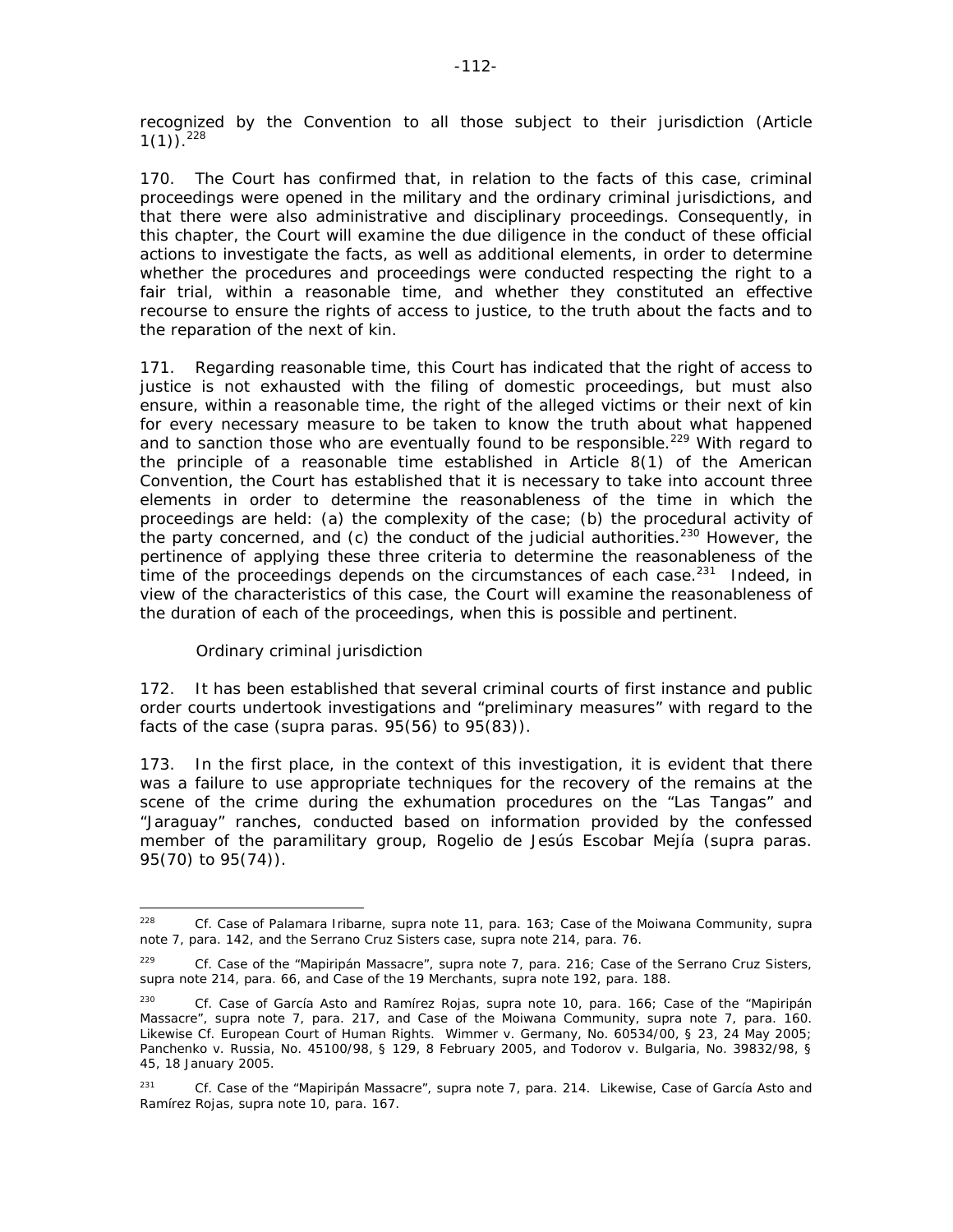174. As a result of the exhumations carried out on those ranches between April 10 and 16, 1990, 24 bodies were found and transferred to the San Jerónimo hospital in Montería. Regarding these measures, the body of evidence contains only two official records and a note on the official procedure for the removal of the bodies (*supra* paras. 95(71) to 95(73)). Moreover, the official record of the exhumation of corpses of April 12, 1990, signed by the 19th Criminal Court of first instance, during the recovery of the remains found at "*Las Tangas*" that same day, stated that:

[...] When the work began, a bulldozer was used that apparently belonged to the owner of the ranch, operated by a member of the Elite Corps [of the National Police]; however, the use of this machine had to be suspended owing to mechanical problems. It should be noted that the place where the procedure was carried out is on the left bank of the Sinú River; work continued using picks and shovels to remove the earth [...]<sup>232</sup>

It is clear that this procedure could have destroyed or lost evidence, even though there is no evidence to prove this.

175. In addition, the negligence of the authorities responsible for the exhumations and the hospital personnel is clear during the procedures for the identification of the bodies in the San Jerónimo Hospital in Montería. The next of kin of those who were disappeared in Pueblo Bello received little or no information or collaboration from these authorities, so that they had to proceed for themselves to examine the corpses which were decomposed and had been thrown on the floor of the "amphitheater" of this hospital (*supra* para. 95(74)). The State did not contest this fact. The testimonies of Leovigilda Villalba Sánchez, María Cecilia Ruiz de Álvarez, Euclides Manuel Calle Álvarez, Genaro Benito Calderón Ruiz and Manuel Dolores López Cuadro (*supra* para. 65(b), (d), (g), (h) and (i)) are more than eloquent in this regard.

176. On April 19, 1990, four inhabitants of Pueblo Bello made statements and declared that they had identified the bodies of Ricardo Bohórquez, Andrés Manuel Peroza Jiménez, Juan Luis Escobar Duarte, José Leonel Escobar Duarte, Ovidio Carmona Suárez and Jorge David Martínez Moreno (*supra* para. 95(75)). Even though they had not been recognized or identified, the rest of the corpses were buried in a common grave in the San Antonio cemetery in Montería. The authorities responsible for the investigation did not try to reinitiate the search for the bodies in this place or any other. The subsequent procedures were carried out between March 27 and April 7, 1995, when the Technical Investigation Corps of the Prosecutor General's Office exhumed and removed 12 bodies from this cemetery; however, the osseous remains were not examined until June 1997 (*supra* paras. 95(82) and 95(83)). Moreover, these procedures did not lead to the identification of any of those who disappeared from Pueblo Bello.

177. In this regard, based on the United Nations Manual on the Effective Prevention and Investigation of Extralegal, Arbitrary and Summary Executions, this Court has defined the guiding principles that should be observed when it is considered that a death may be due to extrajudicial execution. The State authorities that conduct an investigation must try, as a minimum, *inter alia* to: (a) identify the victim; (b) recover and preserve the probative material related to the death to contribute to any possible criminal investigation into those responsible; (c) identify possible witnesses and obtain their statements in relation to the death under

<sup>232</sup> <sup>232</sup> *Cf.* official record of the exhumation of corpses of April 12, 1990, issued by the 19th Criminal Court of first instance (file of attachments to the requests and arguments brief, tome  $V$ , attachment  $7(2)$ , folio 1643).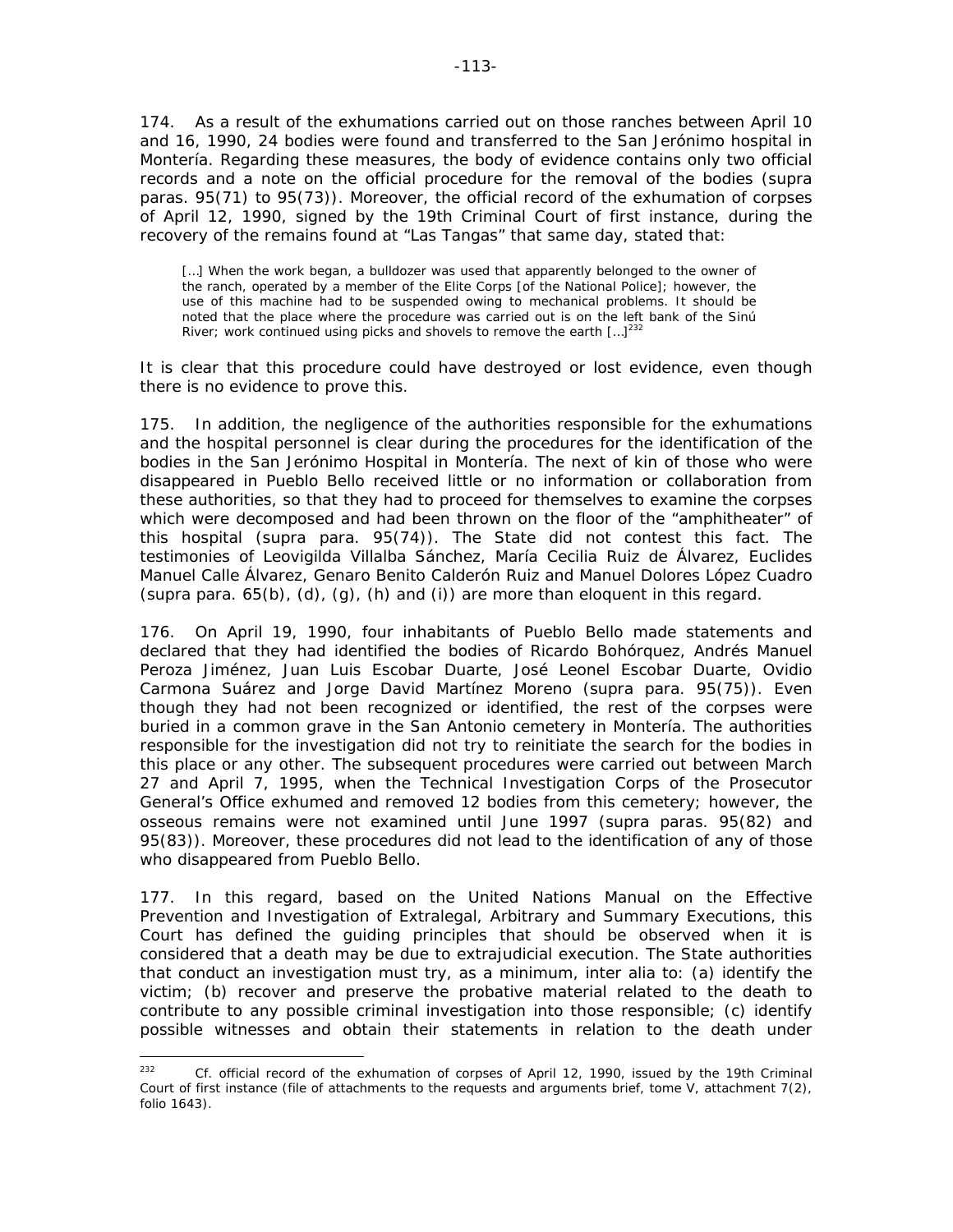investigation; (d) determine the cause, method, place and moment of death, as well any pattern or practice that could have caused the death, and (e) distinguish between natural death, accidental death, suicide and murder. In addition, the scene of the crime must be searched exhaustively, autopsies carried out and human remains examined rigorously by competent professionals using the most appropriate procedures.<sup>233</sup>

178. The negligence of the judicial authorities responsible for examining the circumstances of the massacre by the opportune collection of evidence *in situ*, cannot be rectified by the belated probative measures to seek and exhume mortal remains in the San Antonio cemetery in Montería, and in other places, which the Prosecutor General's Office reinitiated as of February 2003; namely, more than 13 years after the events had occurred. The flaws indicated may be classified as serious failures to comply with the obligation to investigate the facts, because they have negatively affected an effective or better identification of the bodies that were found and determination of the whereabouts of 37 of the 43 alleged victims who remain disappeared.

179. In addition, during the investigation, probative elements were furnished that indicated or referred to the possible participation of members of the Army; for example, a report of the Technical Corps of the Judicial Police dated January 29, 1990, the statements of witnesses and, in particular, those of Rogelio de Jesús Escobar Mejía (*supra* paras. 95(63), 95(70), 95(78), 65(a) to (d), and 66(a)). Nevertheless, as has been indicated, there is nothing in the body of evidence to show that any of the courts have summoned an Army officer to appear, or any reasons why such an appearance was not ordered subsequently (*supra* para. 95(85)). The decisions issued in 1993 by the Medellín Delegate Regional Prosecutor only ordered preventive detention measures against Fidel Castaño Gil and other alleged members of the paramilitary group and not against public officials. Even more relevant is the fact that on February 4, 1994, the Medellín Regional Directorate of the Prosecutor General's Office abstained from considering the possible responsibility of members of the Armed Forces in the facts owing to "the jurisdiction to which they are subject because they were on active service, especially if they were in the so-called public order [units] that require permanent active service. The prosecutor has therefore decided that the criminal responsibility should be determined by an official of the military justice system" (*supra* para. 95(97)).

180. As of October 19, 1990, the investigation into Fidel Castaño Gil and others being conducted by the Fourth Public Order Court was transferred to the First Public Order Court to be continued in conjunction with the investigation the latter was conducting into the abduction of Manuel Alfonso Ospina Ospina, because it was considered that "the different criminal episodes had the same final motivation." The Court does not consider that the joinder of the investigations for those facts, which occurred at very different times and in very different circumstances, helped improve results with regard to the clarification of the facts.

181. On May 26, 1997, the Medellín Regional Court delivered judgment in first instance, and convicted six individuals involved in the facts of Pueblo Bello for having

<sup>233</sup> <sup>233</sup> *Cf. Case of the "Mapiripán Massacre", supra note* 7, para. 224; *Case of the Moiwana Community, supra note* 7, para. 149, and *Case of Juan Humberto Sánchez*, *supra* note 189, para. 127 and 132. Likewise, the United Nations Manual on the Effective Prevention and Investigation of Extralegal, Arbitrary and Summary Executions, Doc. E/ST/CSDHA/12 (1991).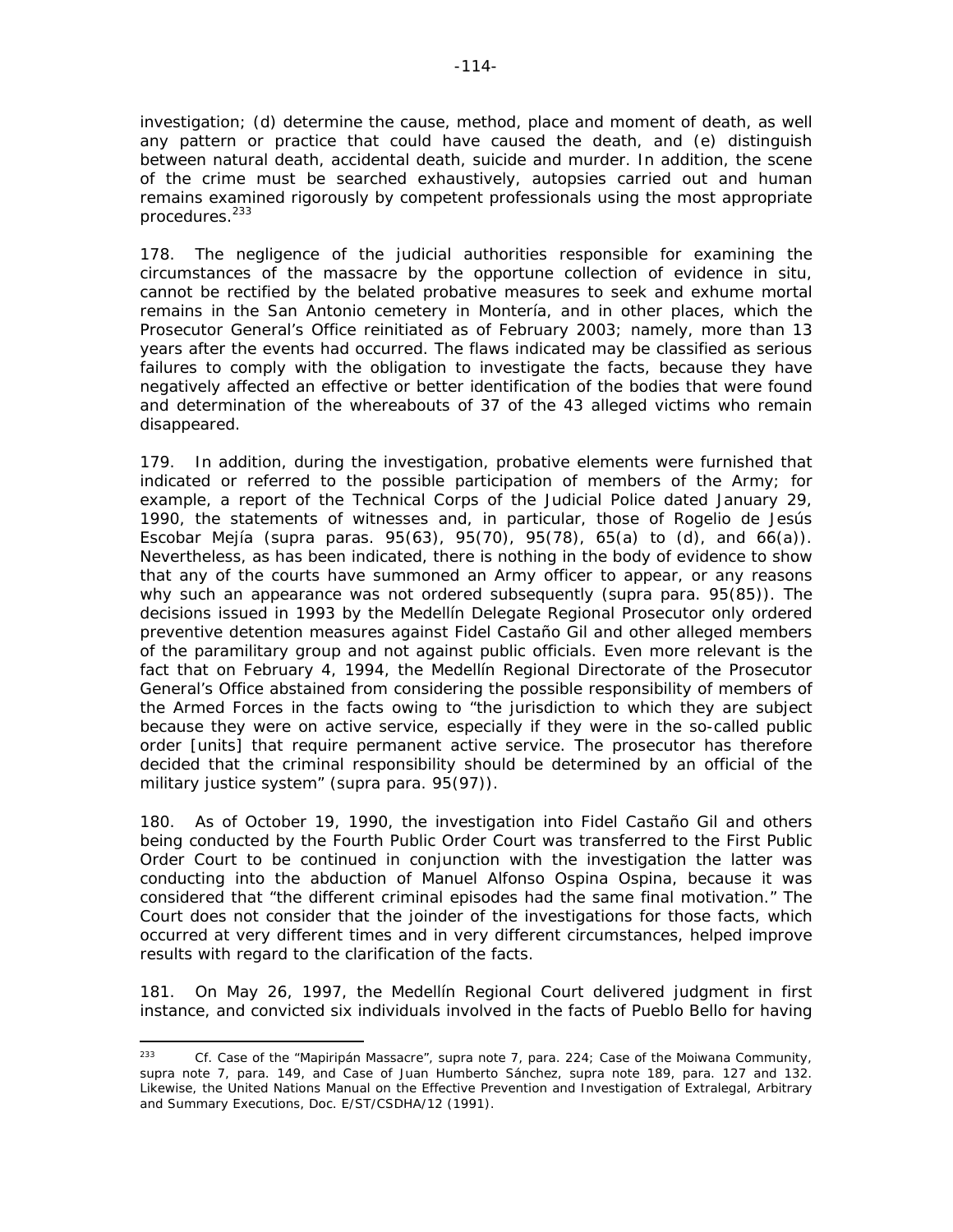committed several different crimes, and to different terms of imprisonment (*supra*  para. 95(103)). The judgment was appealed and, on December 30, 1997, the Sentencing Chamber of the *Tribunal Nacional* confirmed it with some modifications; it was declared final when the Supreme Court of Justice delivered a cassation judgment in March 2001 (*supra* paras. 95(104) to 95(106)).

182. In its judgment of December 30, 1997, when deciding the appeal filed against the judgment in first instance, the *Tribunal Nacional* declared that there had been errors in the proceedings up until that time and decreed the partial annulment "concerning [...] the murder of the inhabitants of Pueblo Bello whose bodies have not been identified"; hence, the investigation remained open (*supra* para. 95(105)). Consequently, impunity reigns as regards the disappearance of the other 37 persons.

183. It is relevant to emphasize the partial impunity that continues in this case, because most of the approximately 60 members of the paramilitary group who took part in the raid on Pueblo Bello have not been investigated, identified or prosecuted. Preventive detention measures and arrest warrants have been issued without any results and, of the six persons convicted, only two are in prison. The State has not provided evidence of any concrete measures designed to capture the suspects or to implement the sentences of those convicted *in absentia*, or of the specific obstacles encountered. In this regard, the only relevant elements are the official communications from the Prosecutor General's Office reactivating the arrest warrants (*supra* para. 95(115)).

184. The Court recognizes that the matters under investigation by the domestic judicial bodies in this case are complex and that, to date, the investigations and the criminal proceedings have produced some concrete results, which, although insufficient, have led to the conviction of several members of the paramilitary group that carried out the massacre (*supra* paras. 95(103), 95(105) and 95(106)). It is true that the massacre was perpetrated in the context of the internal armed conflict that Colombia is experiencing, involved a large number of victims (who were deprived of life or disappeared), and took place in a remote part of the country, among other factors. However, in this case, the complexity of the matter is related to the flaws that have been verified in the investigation.

185. It has also been proved that one of the next of kin of the disappeared and deprived of live became a civil party to this criminal proceeding and, like ASFADDES, has tried to advance the proceedings on several occasions (*supra* paras. 95(104), 95(108) to 95(113)). However, as indicated above with regard to the obligatory nature of investigations into this type of facts, it cannot be maintained that the procedural activity of the interested party should be considered determinant in defining the reasonableness of the time of the criminal proceedings in a case such as this one.

186. Moreover, although the cassation judgment of March 8, 2001, produced partial results concerning the deprivation of life of the six persons whose bodies were identified, the disappearance of the other 37 persons has remained at the investigation stage for more than 16 years.

187. In summary, the partial impunity and the ineffectiveness of the criminal proceedings in this case are reflected in two aspects: first, if it is considered that around 60 men took part in the massacre, most of them have not been investigated or have not been identified or prosecuted. Second, the impunity is reflected in the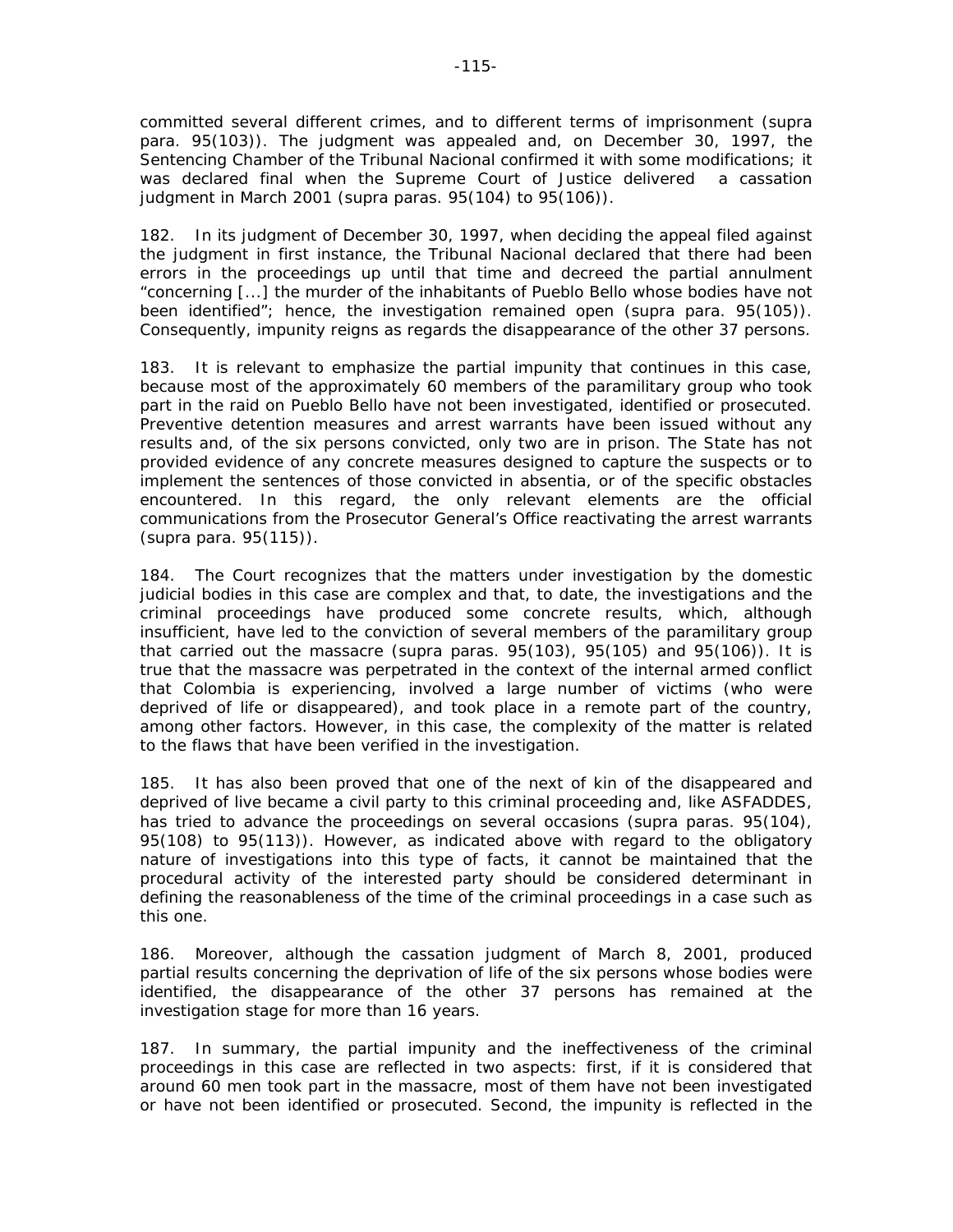judgment and conviction *in absentia* of members of the paramilitary group, who have benefited from the action of the justice system that convicted them but has failed to execute the sentence.

188. The Court considers that the investigation and the proceedings conducted in the ordinary criminal jurisdiction have not represented an effective recourse that guaranteed, within a reasonable time, the right of access to justice of the next of kin of those who were disappeared or deprived of life, with full observance of judicial guarantees.

# *Military criminal jurisdiction*

189. Regarding the nature of the military criminal jurisdiction, the Court has established that under the democratic rule of law this jurisdiction must have a restricted and exceptional scope and be designed to protect special juridical interests associated with the functions assigned by law to the military forces. Hence, it should only try military personnel for committing crimes or misdemeanors that, due to their nature, harm the juridical interests of the military system,<sup>234</sup> irrespective of the fact that, at the time of the facts, the laws of Colombia allowed this jurisdiction to investigate facts such as those of the instant case.

190. In this regard, the State itself mentioned a 2001 judgment of the Constitutional Court of Colombia when it referred to "the advances achieved in Colombia with regard to human rights, as regards the exercise and proper understanding of the military jurisdiction."235 Already, in 1997, the Constitutional Court had ruled on the scope of the jurisdiction of the military criminal justice system and indicated, *inter alia*, that:

[...] For a crime to fall within the jurisdiction of the military criminal justice system [...] the illegal act must stem from an abuse of power or authority that occurred within the framework of an activity directly associated with a function inherent to the armed forces. [...]]f, from the outset, the agent has criminal intentions, and uses his official position to carry out the illegal act, the case corresponds to the ordinary justice system, even when there may be some abstract relationship between the purposes of the armed forces and the illegal act of the agent. [… T]he connection between the criminal act and the activity related to the armed forces is broken when the crime is unusually serious, such as in socalled crimes against humanity. In those circumstances, the case must be attributed to ordinary justice, given the total contradiction between the crime and the constitutional functions of the Armed Forces.<sup>236</sup>

191. Regarding the preliminary inquiry opened in January 1990 by the 21st Military Criminal Trial Court "to determine where there had been a violation of the criminal laws by the troops based in San Pedro de Urabá," less than three months later, this court decided to abstain from opening a criminal investigation (*supra* para. 95(48)). Although the inquiry was re-opened in August 1990, based on a report made by an officer from this battalion (*supra* para. 95(49)), three months later the said court merely received this officer's statement and, once again, decided "to abstain from

<sup>234</sup> 234 *Cf. Case of Palamara Iribarne, supra* note 11, para. 124*; Case of the "Mapiripán Massacre", supra note* 7, para. 202, and *Lori Berenson Mejía case*. Judgment of November 25, 2004. Series C No. 119, para. 142.

<sup>&</sup>lt;sup>235</sup> *Cf.* final written arguments presented by the State (merits file, tome IV, p. 129, folio 1009).

<sup>236</sup> *Cf.* judgment C-358 of August 5, 1997, issued by the Constitutional Court, p. 33.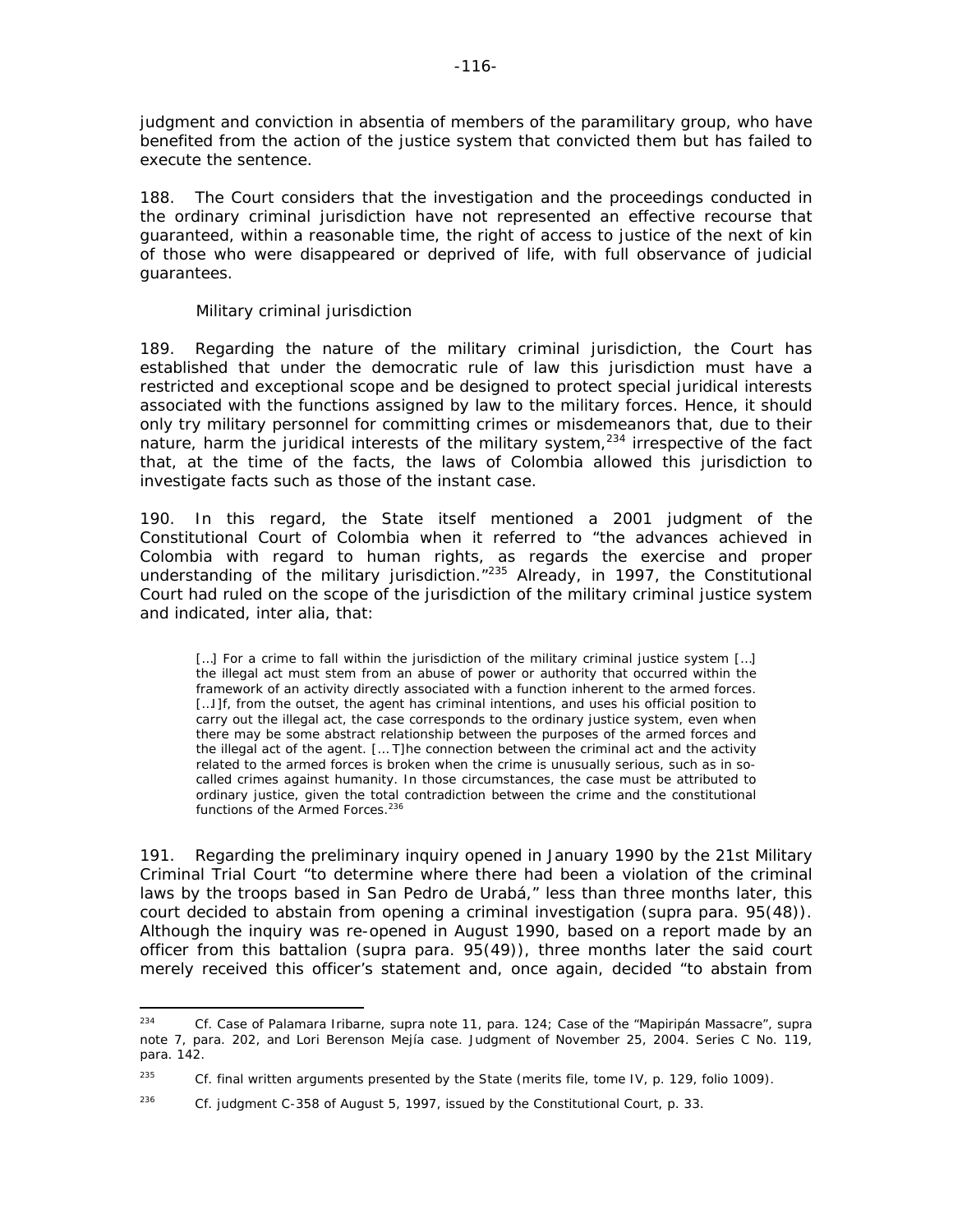opening a criminal investigation because [it considered that] the fact under investigation had not been committed by a soldier." Finally, after the Prosecutor General's Office abstained from investigating any link between members of the Army and the facts in February 1994 (*supra* paras. 95(53) and 95(97)), the said court abstained once again in September 1995 from opening any investigation (*supra* para. 95(55)).

192. On examining the preliminary inquiries conducted by this military criminal body, the Court considers that these few investigatory actions, and the speed with which they were carried out, reflect little or no interest of the military criminal jurisdiction in carrying out a serious and exhaustive investigation into the events that occurred in Pueblo Bello. In that regard, the said court only considered one hypothesis about how the events took place, omitted relevant investigatory actions and did not open a formal criminal investigation. The body of evidence in the instant case does not show whether, during those preliminary procedures, that court received statements that might have been relevant, such as those of Rogelio de Jesús Escobar Mejía, or whether it ordered pertinent measures such as the search for the persons abducted or the exhumation and identification of the bodies buried on the *"Las Tangas*" ranch. Also, from the decisions taken by this court, it is unclear whether the statements and evidence provided in other instances was assessed or considered when issuing the resolutions. The record only shows that the court restricted itself to receiving the statements of 12 soldiers, a few of the next of kin of the disappeared and deprived of life who lived in the area, a policeman and a Turbo councilor. Moreover, there is no evidence that the next of kin of the persons disappeared and deprived of life participated in these procedures. In view of the speed of this proceeding – inexplicable in view of the complexity of the matter – it is unnecessary to examine the reasonableness of the time taken by the investigations. In any case, the military criminal jurisdiction was not the appropriate channel for investigating acts such as those committed in this case, so that the investigation may have led to the impunity of some of those responsible for the facts.

193. Consequently, the case law of this Court, the case law of the Constitutional Court of Colombia, and the speed and total lack of interest with which the bodies of the military criminal jurisdiction acted to clarify the facts of the case, allow this Court to conclude that, in addition to this jurisdiction not being the appropriate channel, it did not constitute an effective recourse to investigate the grave violations committed to the detriment of the 43 Pueblo Bello victims, or to establish the truth of the facts and to prosecute and punish those responsible. The proceedings under this system were exceedingly negligent and members of the Armed Forces who could have been involved in the facts were not investigated genuinely.

# *Disciplinary proceedings*

194. The Special Investigations Office of the Attorney General's Office ordered *de oficio* on January 19, 1990, the opening of a preliminary inquiry into the events of Pueblo Bello; it ordered that statements be received and visits be made to various sites, battalions, military bases and private homes; and on January 26, 1990, based on information provided by some of the next of kin, the Deputy Attorney General's Office requested the Military Headquarters of Urabá to carry out search operations at "*Las Tangas*" and other sites (*supra* paras. 95(125) and 95(126)).

195. On February 12, 1990, based on the measures taken up until that date, the Deputy Attorney General's Office decided to refer the preliminary inquiry to the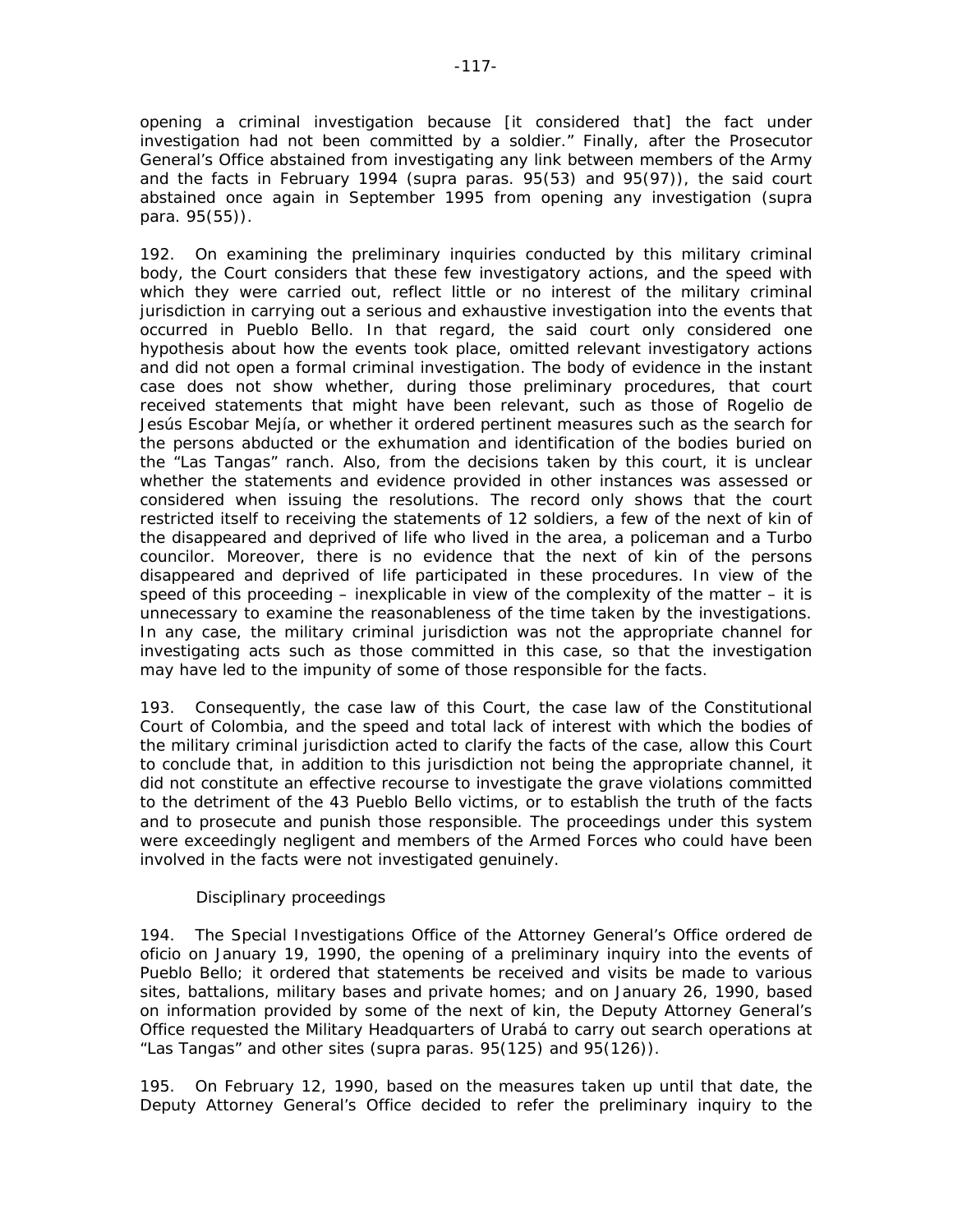Office of the Delegate Attorney for the defense of human rights, "so that it could order the necessary measures, since there had been a possible violation of Decree No. 085/89 [which established the Armed Forces Disciplinary Regime], by Captain Álvaro Gómez Luque, Commander of the San Pedro de Urabá military base." On April 30, 1990, the said Delegate Attorney's Office decided to open "a formal disciplinary inquiry" to clarify the conduct of the National Army officers who, at the time of the facts, were the commanders of the San Pedro de Urabá military base and the checkpoint in the same place (*supra* paras. 95(128) and 95(129)).

196. Subsequently, several investigatory measures were taken (*supra* paras. 95(1300 to 95(135)). On November 27, 1991, the Office of the Delegate Attorney for the defense of human rights decided to absolve the officers who had been the commanders of the San Pedro de Urabá military base and roadblock from the charges that had been filed, due to the "doubt that had arisen in the proceedings concerning the possible disciplinary responsibility of these officers." In this decision, the Office devoted a large part of its analysis to questioning and nullifying the probative value of the statement made by Rogelio de Jesús Escobar Mejía, despite which, it indicated that "it is not possible to reject the alleged participation of a lieutenant and other soldiers to which he alluded completely, since his statement agrees in part with that of the witnesses […]" (*supra* para. 95(136)).

197. Later, on September 20, 1996, the Delegate Attorney's Office ordered the opening of a new preliminary inquiry into the possible active conduct of the officers investigated (*supra* para. 95(141)). On February 12, 1998, the Delegate Attorney's Office ordered a series of measures to be taken (*supra* para. 95(142)) and on August 16 that year it ordered the opening of a disciplinary investigation against Lieutenant Fabio Enrique Rincón Pulido. On July 31, 2000, the Office of the Delegate Disciplinary Attorney absolved this officer of all disciplinary responsibility, and this was confirmed on February 9, 2001 (*supra* paras. 95(145) and 95(147)).

198. It should also be noted that these procedures took approximately 11 years from the first procedural actions until the decision in consultation with the Disciplinary Chamber of the Attorney General's Office; this cannot be considered a recourse executed within a reasonable time.

199. It is also relevant to consider the nature of the offences investigated and the mandate of the body in charge of the investigation.

200. The Court appreciates the seriousness and diligence of the investigation carried out by the Office of the Delegate Attorney for the defense of human rights, when ordering the collection and reception of pertinent probative elements and thus becoming the sole national mechanism for investigating the possible connection of members of the Colombian military forces with the events in Pueblo Bello, even in the hypothesis of the forced disappearance of persons. However, the purpose of these investigations was limited to determining the individual responsibilities of a disciplinary nature of a total of three Army officers for the said facts. The investigations carried out did not categorically rule out the participation of members of the Armed Forces or other State security units in the massacre and even left open this possibility. Although, in both proceedings, the Attorney General's Office considered that Escobar Mejía's statement was insufficient evidence to attribute disciplinary responsibility to the officers investigated, who it absolved by according them the benefit of the doubt, it is clear that its decisions did not eliminate the possibility that the Armed Forces were involved in the facts. Even in the decision of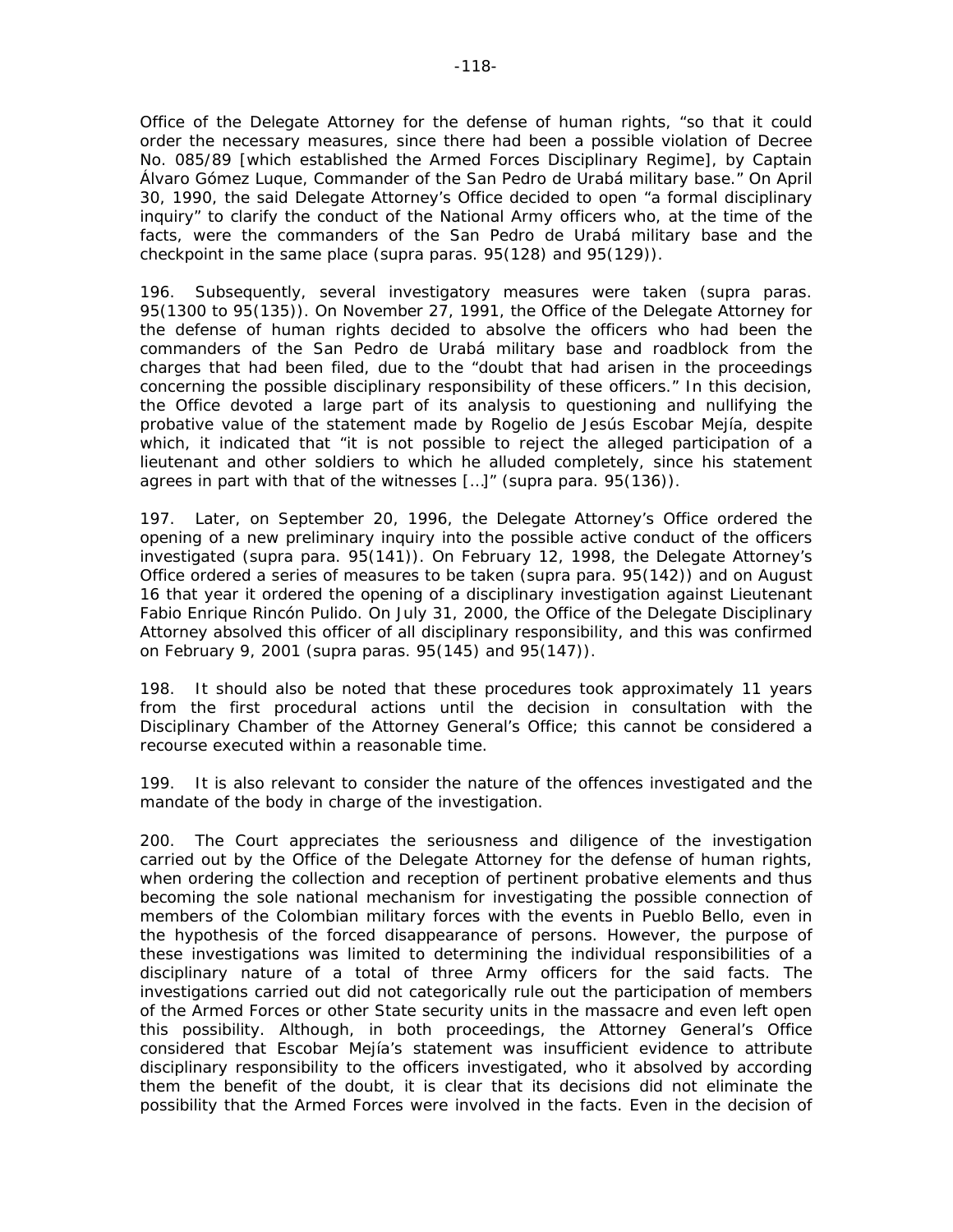July 31, 2000, the Office left open the possibility of the responsibility of the officer in charge of the roadblock based on Escobar Mejía's statement, even though it considered it could not continue the investigation (*supra* para. 95(145)). Despite this, the other jurisdictions did not consider these possibilities within their respective inquiries and investigations.

201. With regard to the nature of the offences investigated, the accusations formulated in the first part of the proceedings against the two officers in charge of the base and the military roadblock were for "omission by 'Failing to comply opportunely and with due diligence with the obligations and duties of service.'" In the second part of the investigation, it is worth noting that the Attorney General's Office investigated the possible forced disappearance of persons *vis-à-vis* Article 12 of the Colombian Constitution (prohibition of forced disappearances) and several international norms: the Universal Declaration of Human Rights, the American Convention on Human Rights and the International Covenant on Civil and Political Rights. Despite this, the specific norms on which this second investigation was based were several articles of the abovementioned Decree No. 085 of 1989 (Armed Forces Disciplinary Regime); moreover, it did not contemplate possible torture or multiple homicide, since it considered that these conducts were time-barred.

202. In the disciplinary jurisdiction, the most significant difficulties encountered by the Attorney General's Office in its investigations, at the beginning of the 1990s, related to evidence, because "evidence was frequently hidden or efforts were made to try and sidetrack the investigation. $1237$  Also, when the armed forces were informed of facts that entailed a disciplinary sanction for any of its members, the military criminal jurisdiction "hastened to hear them and take a favorable decision, which prevented the Attorney General's Office from continuing its work in this respect. Once the internal control mechanisms of the Armed Forces had delivered a ruling, the latter was considered *res judicata*."238

203. The Court observes that the purpose of the proceedings in this administrative jurisdiction is to determine the individual responsibility of public officials for compliance with their obligations in relation to providing a service. Evidently, the existence of a unit within the Attorney General's Office for dealing with cases of human rights violations has an important protection element, and its results can be assessed to the extent that they contribute to clarifying the facts and establishing this type of responsibilities. However, an investigation of this nature tends to protect the administrative function and the correction and control of public officials, so that, in cases of grave human rights violations, it can complement but not substitute completely the function of the criminal jurisdiction.

204. In conclusion, since the disciplinary procedure carried out by the Office of the Delegate Attorney for the defense of human rights did not constitute a complete

<sup>237</sup> Cf. Joint report of the Special Rapporteur for torture, Nigel S. Rodley, and the Special Rapporteur on extrajudicial, summary or arbitrary executions, Bacre Waly Ndiaye, submitted in compliance with resolutions 1994/37 and 1994/82 of the Commission on Human Rights of the United Nations Economic and Social Council. Visit to the Republic of Colombia of the Special Rapporteurs from October 17 to 26, 1994, E/CN.4/1995/111 of January 16, 1995, para. 98.

<sup>&</sup>lt;sup>238</sup> *Cf.* Joint report of the Special Rapporteur for torture, Nigel S. Rodley, and the Special Rapporteur on extrajudicial, summary or arbitrary executions, Barce Waly Ndiaye, presented in compliance with resolutions 1994/37 and 1994/82 of the Commission on Human Rights of the United Nations Economic and Social Council. Visit to the Republic of Colombia of the Special Rapporteurs from October 17 to 26, 1994, E/CN.4/1995/111 of January 16, 1995, para. 99.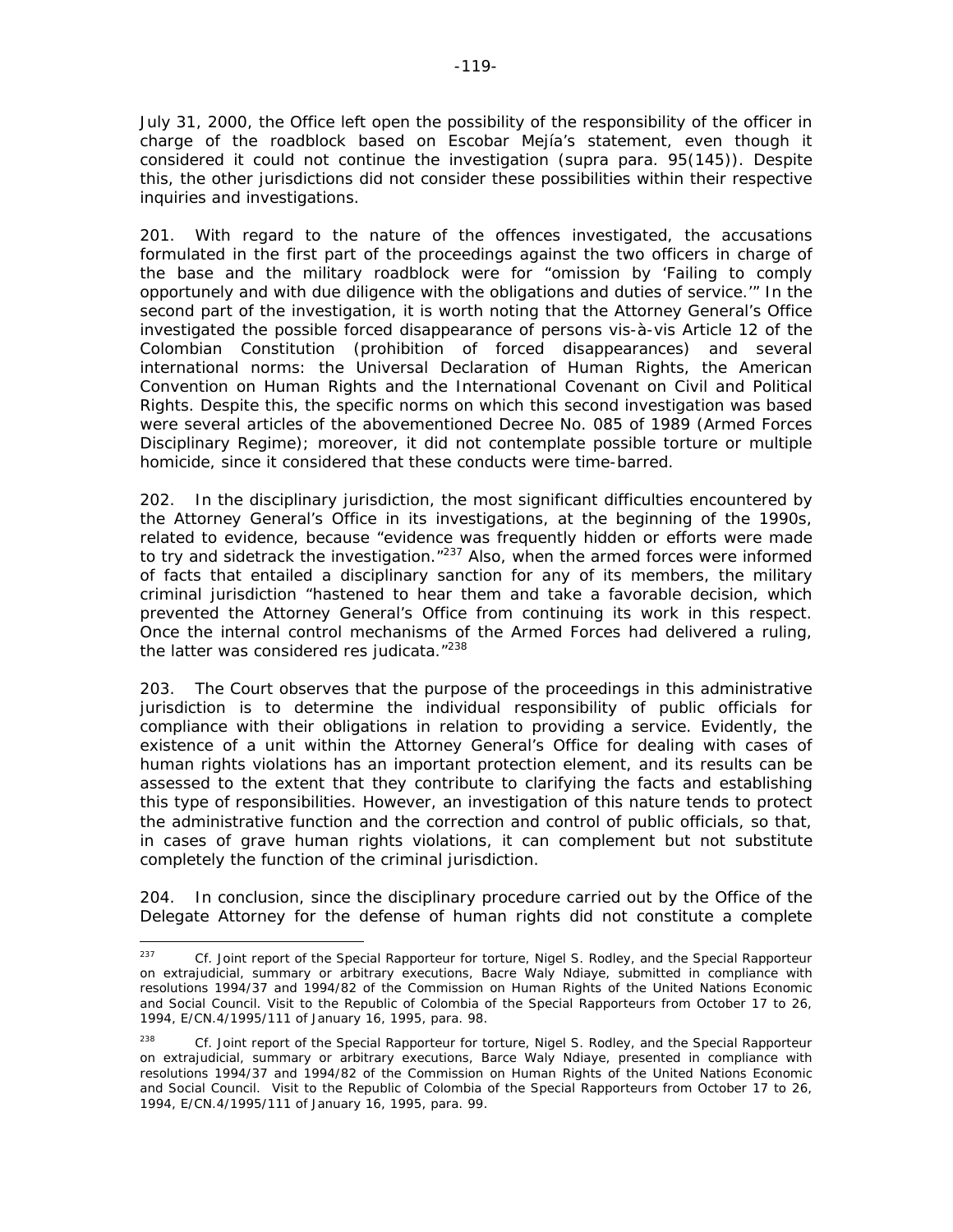investigation into the facts and in view of the limitations inherent in this type of procedure – owing to the nature of the offences investigated and the mandate of the body in charge of the investigations – this procedure did not constitute a sufficient or effective recourse for the respective purposes.

# *Administrative proceedings*

205. Since 2001, the next of kin of 39 of the victims of the Pueblo Bello massacre have filed claims for direct reparation before the Administrative Court of Antioquia, in Medellín, in relation to the facts of the instant case. The purpose of these claims is for the court to declare "the Colombian Nation - Ministry of National Defense – National Army […] administratively responsible" for pecuniary and non-pecuniary damage, "including the damage arising from alterations in family, social and affective life," caused to the next of kin as a result of the violation of "the rights to life, humane treatment, security, liberty, [to effective judicial protection, judicial guarantees, to the truth and to justice] arising from the collective forced disappearance of the victims […]."

206. In the *"Mapiripán Massacre"* case, the Court found that the comprehensive reparation of a violation of a right protected by the Convention cannot be reduced to the payment of compensation to the next of kin of the victim. Hence, it took into account some of the results obtained in the administrative proceedings instituted by the next of kin of the victims in that case, considering that the compensation established by those instances for pecuniary and non-pecuniary damage was included in the broadest concepts of pecuniary and non-pecuniary reparations. Thus, the Court indicated that those results could be considered when establishing the pertinent reparations, "on the condition that what was decided in those proceedings has been considered *res judicata* and is reasonable in the circumstances of the case."<sup>239</sup> When establishing the international responsibility of the State for the violation of the human rights embodied in Articles 8(1) and 25 of the American Convention, a substantial aspect of the dispute before the Court is not whether judgments were delivered at the national level or whether settlements were reached on the civil or administrative responsibility of a State body with regard to the violations committed to the detriment of the next of kin of the persons disappeared or deprived of life, but whether the domestic proceedings allowed real access to justice to be ensured, according to the standards established in the American Convention.<sup>240</sup>

207. In this respect, the European Court of Human Rights examined the scope of civil responsibility in relation to the requirements of international protection in *Yasa v. Turkey*, and found that:

An administrative-law action is a remedy based on the strict liability of the State, in particular for the illegal acts of its agents, whose identification is not, by definition, a prerequisite to bringing an action of this nature. However, the investigations which the Contracting States are obliged [...] to conduct in cases of fatal assault must be able to lead to the identification and punishment of those responsible [...t]hat obligation cannot be satisfied merely by awarding damages [...] Otherwise, [...] the State's obligation to seek those guilty of fatal assault might thereby disappear.<sup>2</sup>

 $\overline{a}$ 239 *Cf. Case of the "Mapiripán Massacre", supra note* 7, para. 214.

<sup>240</sup> *Cf. Case of the "Mapiripán Massacre", supra note* 7, para. 211.

<sup>241</sup> *Cf.* European Court of Human Rights. *Yasa v. Turkey* [GC], judgment of 2 September 1998, Reports of Judgments and Decisions 1998-VI, § 74.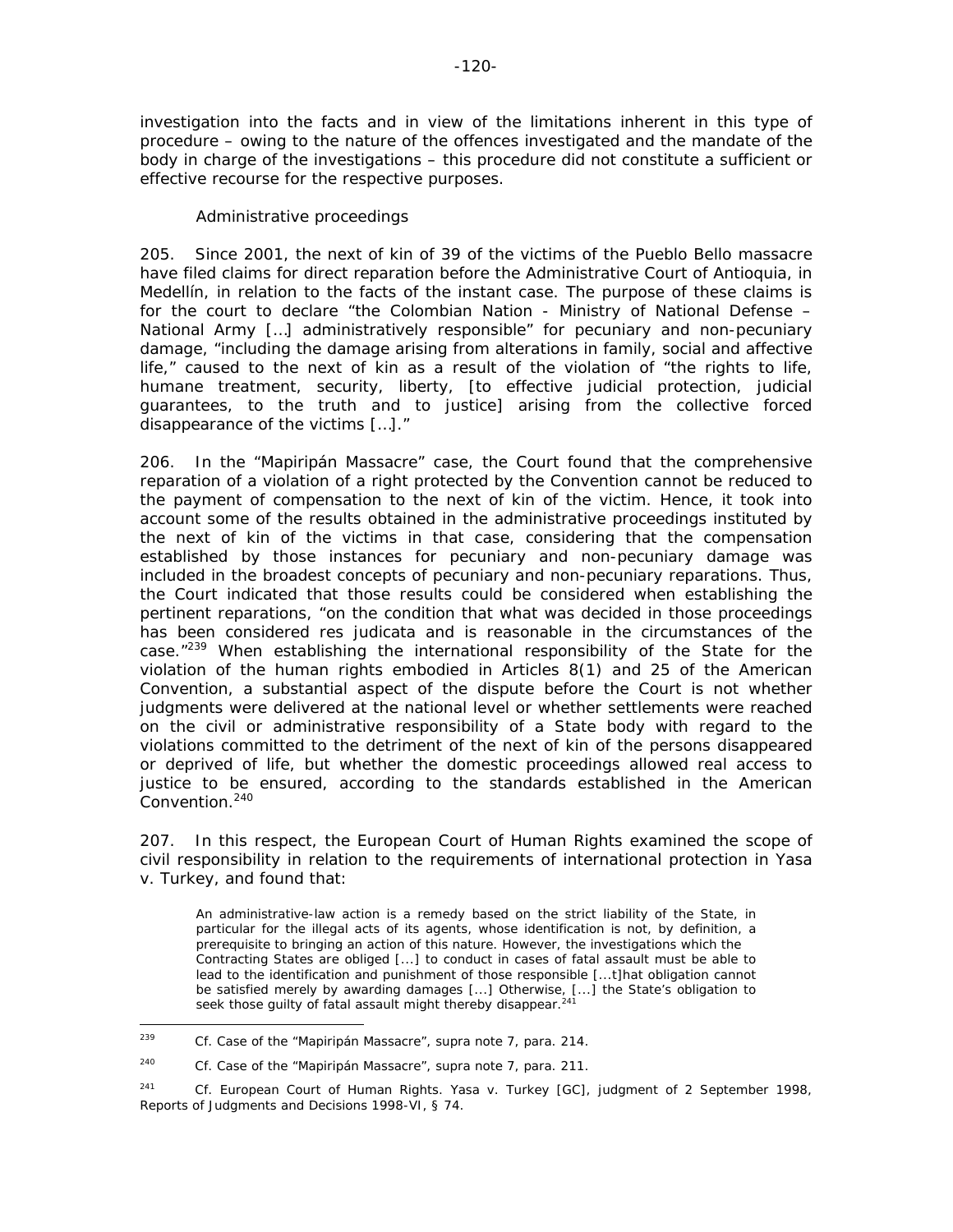208. Likewise, in *Kaya v. Turkey,* the European Court of Human Rights decided that the violation of a right protected by the Convention could not be remedied exclusively by the establishment of civil responsibility and the corresponding award of compensation to the relatives of the victims.<sup>242</sup>

209. In this case, the claims were filed starting in 2000 and there is no evidence that any of the proceedings have culminated with judgments, agreements or abandonment of the action. In other words, proceedings have been filed by the next of kin of the persons disappeared and deprived of life, 11 or 12 years after the acts occurred (a lapse of time that cannot be attributed to the State); therefore, it is irrelevant to examine the reasonableness of the time in relation to the time when the facts occurred. Also, in cases of human rights violations, the State has the obligation to make reparation, so that although the victims or their next of kin should have ample opportunity to seek just compensation, this obligation cannot rest exclusively on their procedural initiative or on the contribution of probative elements by private individuals. Thus, in the terms of the obligation to provide reparation that arises from a violation of the Convention (*infra* paras. 227 to 229), the administrative-law proceedings do not constitute *per se* an effective and adequate recourse to repair that violation comprehensively.

210. Consequently, since these administrative-law proceedings are still being processed and have not produced concrete results at the date this judgment is delivered, the Court considers it irrelevant, in the circumstances of the instant case, to examine more extensively the scope and characteristics of the administrative-law jurisdiction, as a useful and effective recourse for the effects of a case of this nature, or to assess its application in this case.

> \* \* \*

211. Having examined each of the proceedings opened at the domestic level in relation to the events of Pueblo Bello, as well as the general interaction of these proceedings in the context of the impunity that reigned during the period in which they were applied, the Court concludes that the series of failures to comply with the established protection and investigation obligations have contributed to the impunity of most of those responsible for the violations committed. The military command could not have been unaware of an attack on the civilian population of the proportions underscored in this case, in a zone inhabited by paramilitary groups and where such groups were active. Although some of the members of the paramilitary group have been convicted, generalized impunity subsists in this case, since the whole truth about the facts has not been determined and all the masterminds and perpetrators of the facts have not been identified. Moreover, it is relevant that most of the members of the paramilitary group convicted are not serving their sentences because the arrest warrants against them have not been executed.

212. The Court concludes that the domestic procedures and proceedings have not constituted, either individually or as a whole, effective recourses to guarantee access to justice, determination of the whereabouts of the disappeared, the whole truth about the facts, the investigation and sanction of those responsible, and reparation

<sup>242</sup> <sup>242</sup> *Cf.* European Court of Human Rights*. Kaya v. Turkey* [GC], judgment of 19 February 1998, Reports of Judgments and Decisions 1998-I, § 105.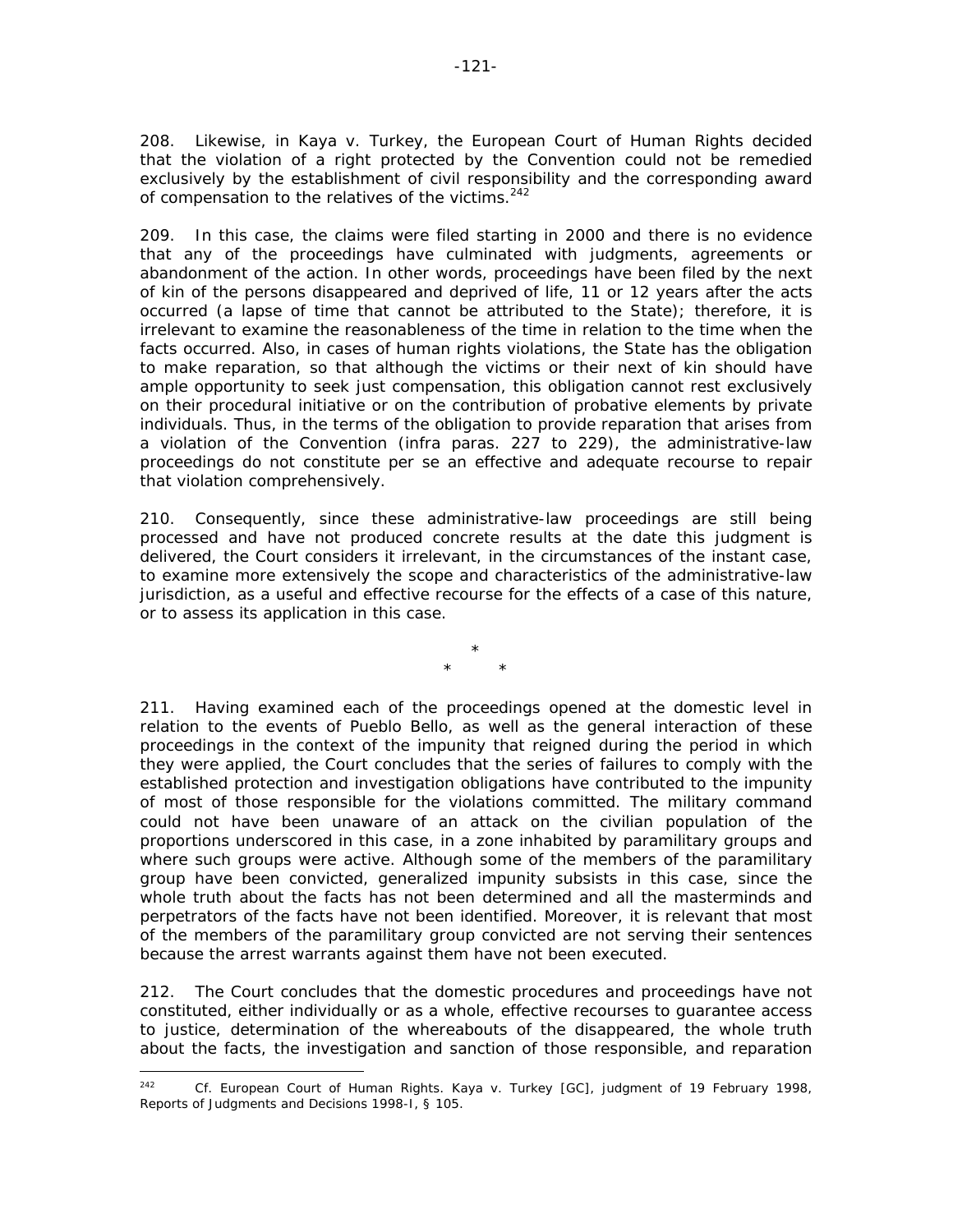of the consequences of the violations. Consequently the State is responsible for the violation of Articles 8(1) and 25 of the Convention, in relation to Article 1(1) thereof, to the detriment of the next of kin of the persons disappeared and deprived of life in the instant case.

# **X ARTICLE 13 OF THE AMERICAN CONVENTION (FREEDOM ON THOUGHT AND EXPRESSION)**

# *Arguments of the Commission*

213. The Commission did not allege the violation of Article 13 of the American Convention.

- 214. *Arguments of the representatives* 
	- (a) The right to the truth is based on many of the rights enshrined in the Convention (Articles 13, 25 and 1(1)). The right to the truth is a basic and essential consequence for every State Party, and has been developed by international human rights law; its recognition can be a means of reparation;
	- (b) The right to the truth is also related to the right to freedom of expression, because, society has the non-derogable right to know the truth about what occurred, and the reasons for and circumstances in which hideous crimes are committed; also, nothing should prevent the alleged victims' next of kin from knowing what happened. This access to the truth entails not curtailing their freedom of expression, and
	- (c) Today, 14 years after the events, neither the next of kin nor society know the complete truth of what happened. Moreover, there has been no final judgment that identifies and sanctions all those responsible. This lack of information constitutes a violation of the State's obligation to inform society about matters that are of evident public interest and of the right to the truth of the alleged victims' next of kin.

### *Arguments of the State*

215. Although the State did not refer to the alleged violation of Article 13 of the American Convention, in its final arguments it stated that it contested the allegation of the representatives that the State had violated the right of the alleged victims, their next of kin and society to know the truth about the facts, and the guarantee of the right to freedom of expression.

### *Findings of the Court*

216. Article 13 of the American Convention establishes that:

Everyone has the right to freedom of thought and expression. This right includes freedom to seek, receive, and impart information and ideas of all kinds, regardless of frontiers, either orally, in writing, in print, in the form of art, or through any other medium of one's choice.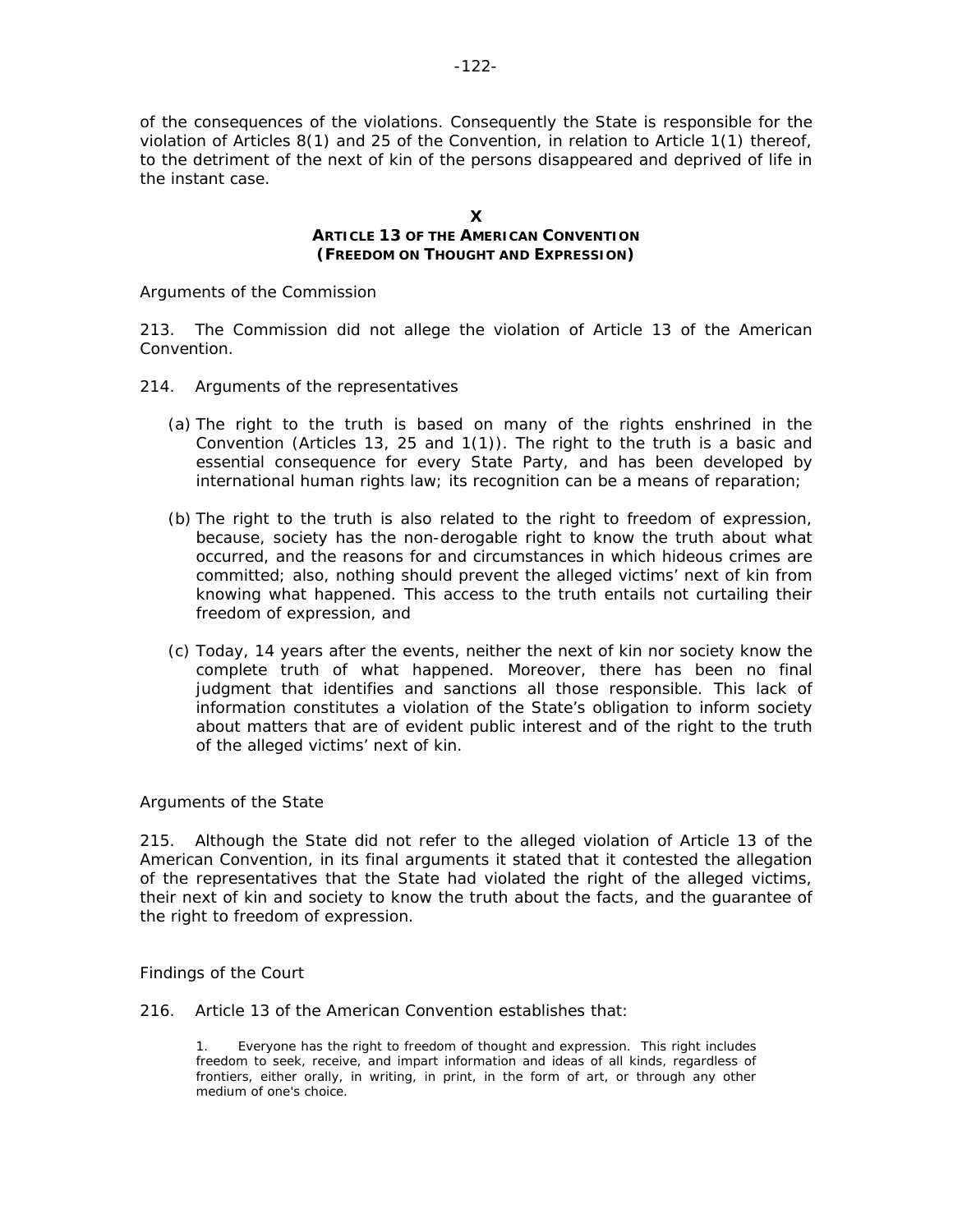2. The exercise of the right provided for in the foregoing paragraph shall not be subject to prior censorship but shall be subject to subsequent imposition of liability, which shall be expressly established by law to the extent necessary to ensure:

(a) respect for the rights or reputations of others; or

(b) the protection of national security, public order, or public health or morals.

3. The right of expression may not be restricted by indirect methods or means, such as the abuse of government or private controls over newsprint, radio broadcasting frequencies, or equipment used in the dissemination of information, or by any other means tending to impede the communication and circulation of ideas and opinions.

Notwithstanding the provisions of paragraph 2 above, public entertainments may be subject by law to prior censorship for the sole purpose of regulating access to them for the moral protection of childhood and adolescence.

217. The Court observes that the representatives claimed that the State should be declared responsible for the violation of Article 13 of the Convention, in relation to Articles (1) and 25 thereof, on the grounds that the right to the truth of the victims and of Colombian society is included in these provisions.

218. As the Court has established previously, and reiterated recently in *Palamara Iribarne v. Chile*, Article 13 of the Convention may be violated under two different circumstances, depending on whether the violation results in the denial of freedom of expression or only imposes restrictions that are not authorized or legitimate.243 Not every breach of Article 13 of the Convention constitutes an extreme violation of the right to freedom of expression, which occurs when the public authorities establish mechanisms to impede the free circulation of information, ideas, opinions or news. Examples of this are prior censorship, the seizure or prohibition of publications and, in general, any procedure that subjects the expression or dissemination of information to the State's control. In these circumstances, there is a violation of both the right of each individual to express himself and of the right of everyone to be well informed, so that one of the basic requisites of a democratic society is affected.<sup>244</sup>

219. Regarding, the so-called right to the truth, the Court has understood this as part of the right of access to justice, as a reasonable expectation that the State must satisfy to the victims of human rights violations and to their next of kin, and as a form of reparation. Consequently, in its case law, the Court has examined the right to truth in the context of Articles 8 and 25 of the Convention, and also in the chapter on other forms of reparation.<sup>245</sup> As the Court indicated recently in *Blanco Romero v. Venezuela*, it does not consider that the right to the truth is an autonomous right embodied in Articles 8, 13, 25 and 1(1) of the Convention, as the representatives allege. The right to the truth is subsumed in the right of the victim or the next of kin

<sup>243</sup> 243 *Cf. Case of Palamara Iribarne, supra note* 11, para. 68; *Case of Ricardo Canese*, *supra* note 211, para. 77, and *Compulsory Membership in an Association Prescribed by Law for the Practice of Journalism*  (arts. 13 and 29 American Convention on Human Rights). Advisory Opinion OC-5/85 del November 13, 1985. Series A No. 5, paras. 53 and 54.

<sup>244</sup> *Cf. Case of Palamara Iribarne, supra note* 11, para. 68; *Case of Ivcher Bronstein.* Judgment of February 6, 2001. Series C No. 74, para. 152, and *Compulsory Membership in an Association Prescribed by Law for the Practice of Journalism*, *supra note* 243, para. 54.

<sup>245</sup> *Cf. Case of Blanco Romero et al.*, *supra* note 10, para. 95; *Case of Gómez Palomino, supra* note 10, para. 78*, and Case of the "Mapiripán Massacre", supra note* 7, para. 297.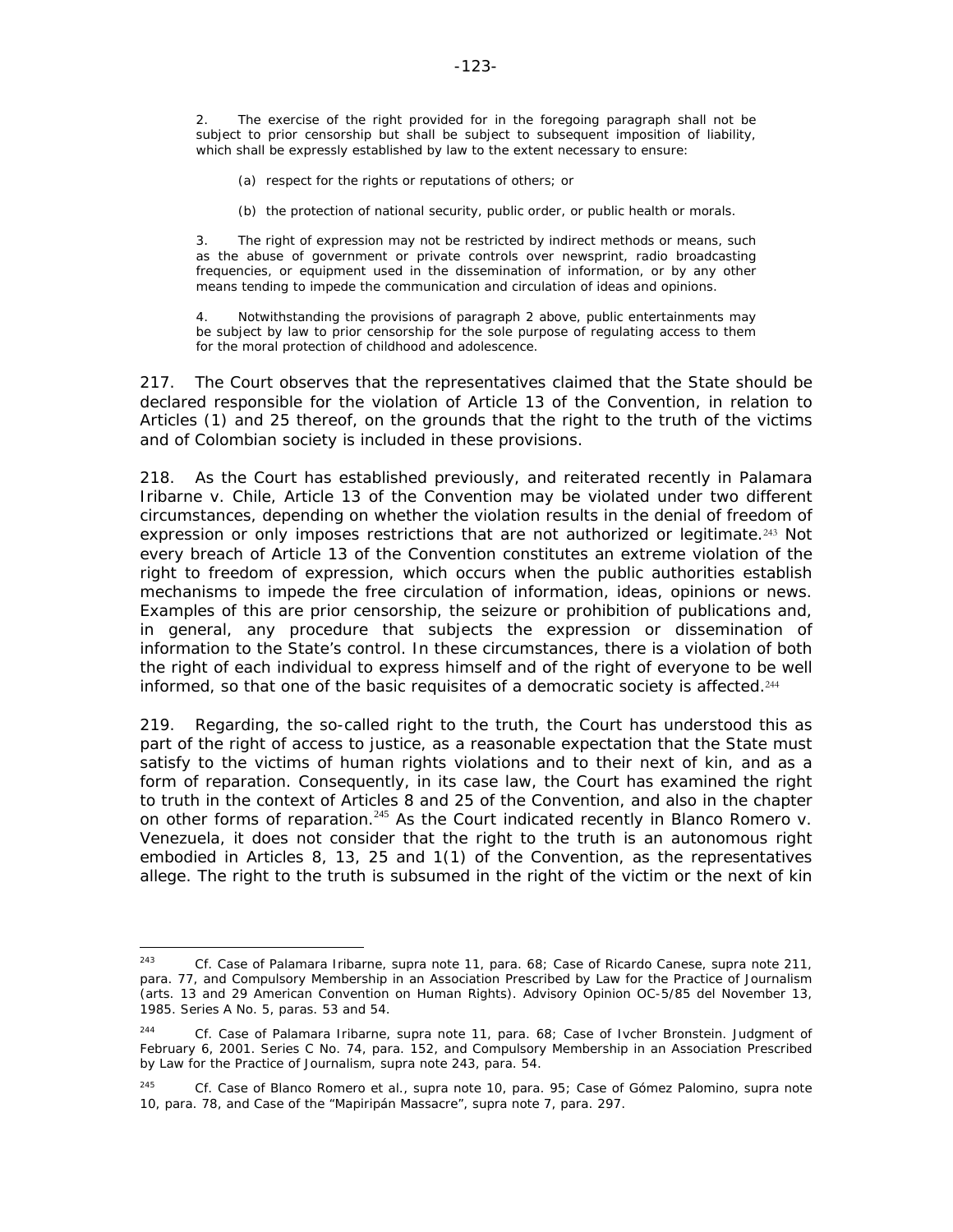to obtain from the competent State bodies the clarification of the illegal facts and the corresponding responsibilities, by investigation and prosecution.<sup>246</sup>

220. In this case, the representatives have not proved specifically that the State curtailed the freedom of expression of the next of kin of the persons disappeared and deprived of life, by eliminating it or restricting it beyond what is legitimately allowed. In keeping with its case law, the right to the truth of the next of kin has been considered when declaring the violation of Articles 8(1) and 25 of the Convention in relation to Article 1(1) thereof (*supra* paras. 170, 171, 178, 182, 183, 187, 192, 204, 211 and 212), and also in the reparations (*infra* paras. 265 to 273). Consequently, the Court considers that the State has not violated Article 13 of the American Convention.

## **XI ARTICLE 22 OF THE AMERICAN CONVENTION (FREEDOM OF MOVEMENT AND RESIDENCE)**

# *Arguments of the Commission*

221*.* The Commission did not allege the violation of Article 22 of the American Convention.

# *Arguments of the representatives*

- 222. In their allegations during the public hearing, the representatives stated that:
	- (a) The facts of January 14, 1990, in Pueblo Bello have obliged the alleged victims' next of kin to undergo forced displacement from the place where they lived and worked and, 15 years after the facts occurred, they have been unable to return without fear to the jurisdiction and, in most cases, to their previous conditions and quality of life, and
	- (b) In the instant case, the State has not guaranteed the right of the alleged victims' next of kin to live and remain in Pueblo Bello and it has not reestablished the conditions or provided the means that would allow them to return voluntarily to the jurisdiction, without fear, and with security and dignity.

223. In their final written arguments, in addition to confirming their allegations during the public hearing, the representatives alleged that:

(a) Although they had not referred to the displacement of the alleged victims' next of kin in their requests and arguments brief, the facts presented in the application, explained, clarified and proved by both the Commission and the representatives during the proceedings before the Court, allow it to be established that forced internal displacement occurred and, thus, Article 22(1) of the Convention was violated, which the Court can declare by applying the *iura novit curia* principle, and

<sup>246</sup> 246 *Cf. Case of Blanco Romero et al.*, *supra* note 10, para. 62; *Case of the Serrano Cruz Sisters*, *supra* note 214, para. 62, and *Case of the Plan de Sánchez Massacre*. *Reparations* (Art. 63(1) American Convention on Human Rights). Judgment of November 19, 2004. Series C No. 116, para. 97.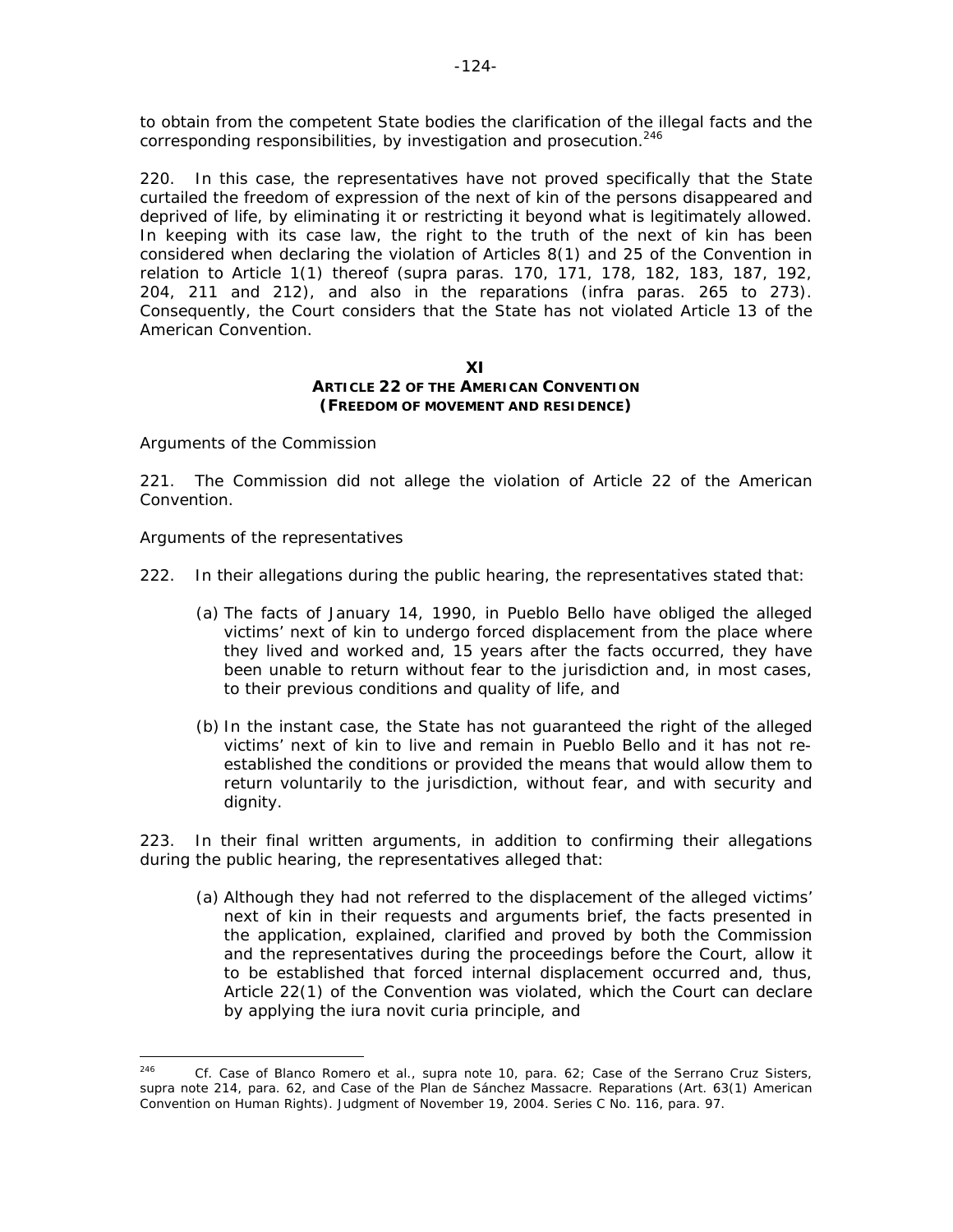(b) The way in which the paramilitary group raided Pueblo Bello, the absolute absence of a response from the authorities in the days immediately following the raid, and the subsequent illegal occupation by the paramilitary groups of the jurisdiction and region of Urabá in the context of the armed conflict, obliged the alleged victims' next of kin to leave the village, in many cases abandoning their belongings, their homes and their land. In other cases, the next of kin were obliged to sell or give away their property.

## *Arguments of the State*

224*.* The State did not refer to the alleged violation of Article 22 of the American Convention.

# *Findings of the Court*

225. The alleged violation of Article 22 of the Convention to the detriment of the next of kin of the persons disappeared and deprived of life, owing to their forced internal displacement, was alleged for the first time by the representatives during the presentation of their final oral arguments at the public hearing. The Court observes that the proven facts have established that several of the next of kin of those persons suffered different forms of displacement related to the facts of the case (*supra* para. 95(161)). However, this information was not included among the facts presented by the Commission in the application. These displacements took place at different times, although all of them occurred before the case was filed before the Court; hence, they cannot be classified as new facts in the proceedings and it cannot be considered that the representatives did not know about them when submitting their requests and arguments. Furthermore, although the alleged victims, their next of kin or representatives are able to submit their own requests, arguments and evidence in the proceedings before this Court (*supra* para. 54 to 56), respecting the adversarial principle, and the procedural principles of defense and due process, this possibility does not exempt them from presenting them at the first procedural opportunity granted to them for this purpose; that is, in their requests and arguments brief. Consequently, since the facts on which the allegation of the representatives is based are not contained in the application, and they did not submit this alleged violation of Article 22 of the Convention at the opportune procedural moment, the Court will not examine these allegations or rule on them.

### **XII**

### **REPARATIONS (Application of Article 63(1) of the American Convention)**

226. In accordance with the finding on merits set forth in the preceding chapters, and based on the facts of the case, the Court has declared the violation of Articles 4(1), 5(1), 5(2), 7(1) and 7(2), 8(1) and 25 of the American Convention, all in relation to Article 1(1) thereof. The Court has indicated repeatedly that any violation of an international obligation that has produced damage entails the obligation to repair it adequately.<sup>247</sup> To this end, Article 63(1) of the American Convention establishes that:

 $247$ <sup>247</sup> *Cf. Case of Blanco Romero et al.*, *supra* note 10, para. 67; *Case of García Asto and Ramírez Rojas, supra* note 10, para. 246, and *Case of Gómez Palomino, supra* note 10, para. 112.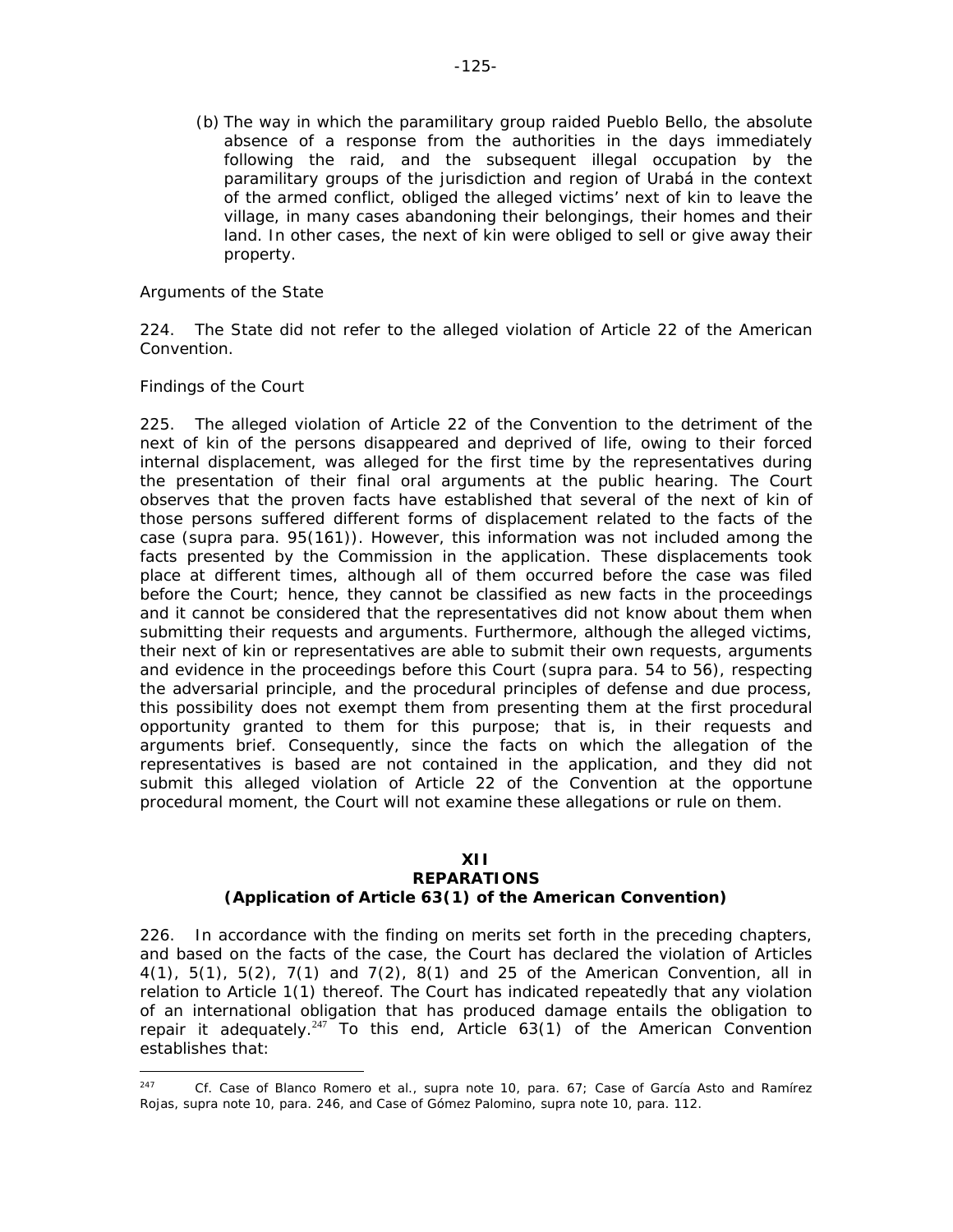If the Court finds that there has been a violation of a right or freedom protected by this Convention, the Court shall rule that the injured party be ensured the enjoyment of his right or freedom that was violated. It shall also rule, if appropriate, that the consequences of the measure or situation that constituted the breach of such right or freedom be remedied and that fair compensation be paid to the injured party.

227. This article reflects a customary norm that constitutes one of the basic principles of contemporary international law on State responsibility. Thus, when an unlawful act occurs, which can be attributed to a State, this gives rise immediately to its international responsibility, with the consequent obligation to cause the consequences of the violation to cease and to repair the damage caused.<sup>248</sup>

228. Whenever possible, reparation of the damage caused by the violation of an international obligation requires full restitution (*restitutio in integrum*), which consists in the re-establishment of the previous situation. If this is not possible, as in the instant case, the international Court must determine a series of measures to ensure that, in addition to guaranteeing respect for the violated rights, the consequences of the violations are remedied and, *inter alia*, compensation is established for the damage caused.<sup>249</sup> The responsible State may not invoke provisions of domestic law to modify or fail to comply with its obligation to provide reparation, all aspects of which (scope, nature, methods and determination of the beneficiaries) is regulated by international law. $250$ 

229. Reparations consist of measures tending to eliminate the effects of the violations that have been committed. Their nature and amount depend on both the pecuniary and non-pecuniary damage that as been caused. Reparations should not make the victims or their successors either richer or poorer.<sup>251</sup>

230. In light of these criteria and the circumstances of the instant case, the Court will proceed to examine the claims submitted by the Commission and the representatives regarding the reparations, so as to order measures designed to repair the damage in this case.

# *A) BENEFICIARIES*

*Arguments of the Commission and the representatives* 

231. The 43 victims (*supra* para. 95(35)) mentioned by the Commission in its application and also their next of kin are the beneficiaries.

<sup>248</sup> <sup>248</sup> *Cf. Case of Blanco Romero et al., supra note* 10, para. 68; *Case of García Asto and Ramírez Rojas supra note* 10, para. 247, and *Case of Gómez Palomino, supra* note 10, para. 112.

<sup>249</sup> *Cf. Case of Blanco Romero et al., supra* note 10, para. 69; *Case of García Asto and Ramírez Rojas, supra* note 10, para. 248, and *Case of Gómez Palomino, supra* note 10, para. 113.

<sup>250</sup> *Cf. Case of Blanco Romero et al., supra* note 10, para. 69; *Case of García Asto and Ramírez Rojas, supra* note 10, para. 248, and *Case of Gómez Palomino, supra* note 10, para. 113.

<sup>251</sup> *Cf. Case of Blanco Romero et al., supra note* 10, para. 70; *Case of Gómez Palomino, supra note*  10, para. 114, and *Case of Palamara Iribarne, supra note* 11, para. 235.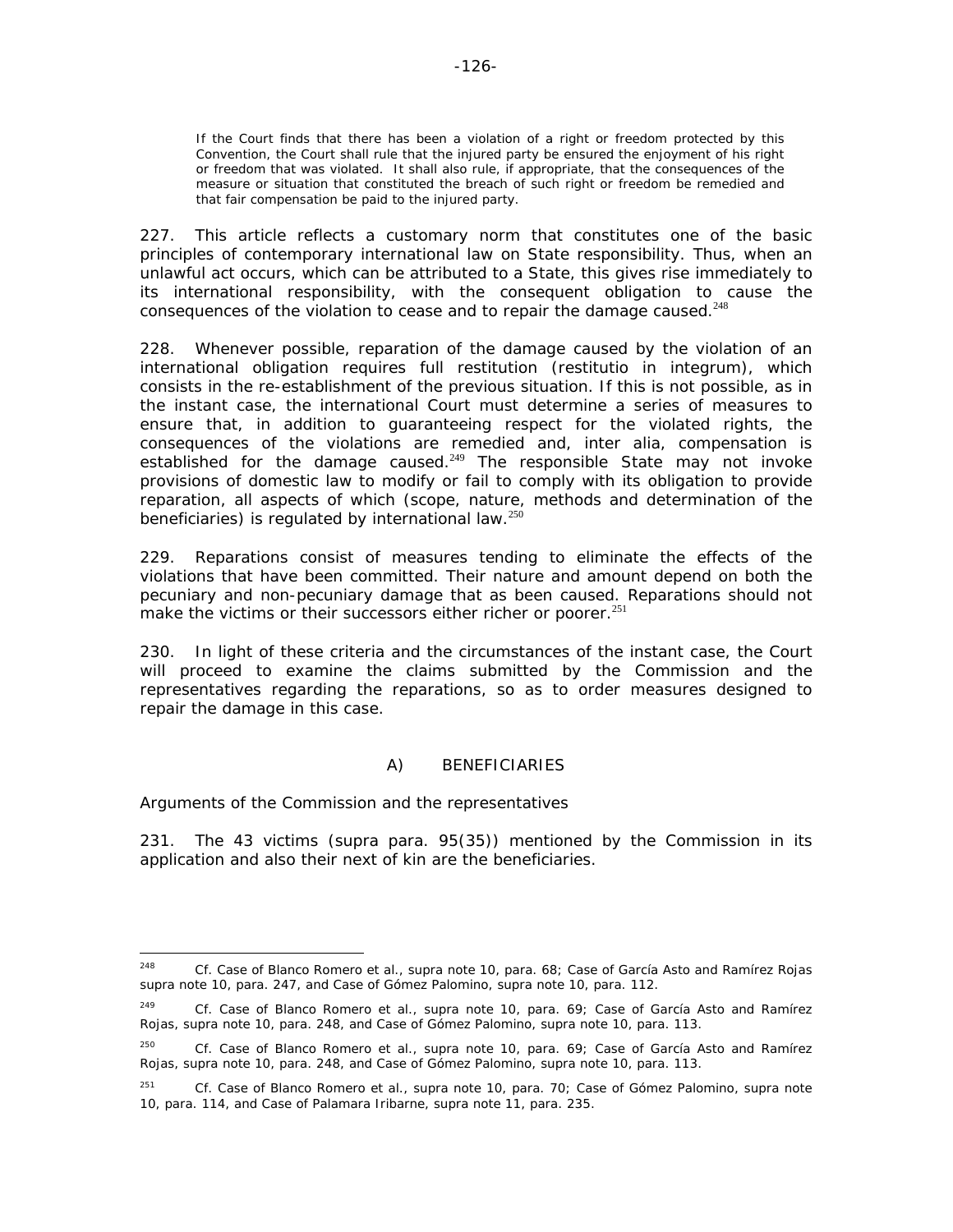### 232. *Arguments of the State*

- (a) The State does not accept any responsibility for the facts on which this case is based and, therefore, does not recognize any procedural obligation to provide reparation;
- (b) The State abides by the evidence provided to the Court regarding the identification of the beneficiaries, and
- (c) The representatives have presented as possible beneficiaries persons who are not included in the Court's case law, based on the presumption of suffering. Therefore, since no specific evidence has been presented that proves the genuine suffering they underwent for the death or disappearance of the 43 inhabitants of Pueblo Bello, they should be excluded from any pecuniary compensation. In this regard, the State called for the compensation requested for distant relatives to be rejected, because no hard evidence had been offered proving damage caused based on a close family relationship.

# *Findings of the Court*

233. The Court will proceed to determine who should be considered an "injured party" in the terms of Article 63(1) of the American Convention and, consequently, merit the reparations established by the Court for both pecuniary and non-pecuniary damage, when applicable.

234. First, the Court considers that the 37 persons disappeared and the six persons deprived of life are the "injured party" as victims of the violations indicated above (*supra* para. 95(35) and 153)).

235. Furthermore, the Court considers that the immediate family of the 43 victims are the "injured party" in their own capacity as victims of the violation of the rights embodied in Articles 5(1), 8 and 25 of the American Convention, in relation to Article 1(1) thereof (*supra* paras. 154 to 162 and 212). Pursuant to its case law,<sup>252</sup> the Court considers that the adequately identified immediate family of the persons disappeared and deprived of life includes their mothers, fathers, sisters, brothers, wives, companions and children, whose names appear in a document issued by a competent authority proving their relationship, such as a birth certificate or a baptismal certificate, submitted to the Court.

236. The next of kin of the victims are beneficiaries of the reparations established by the Court for non-pecuniary and/or pecuniary damage as victims of the violations of the Convention that have been declared, and also of the reparations established by the Court as successors of the 37 victims disappeared and the six deprived of life.

237. With regard to the immediate next of kin, concerning whom no official documentation has been submitted or the documentation submitted does not confirm the relationship, the Court establishes that the compensation that corresponds to them for the non-pecuniary damage suffered will conform to the parameters established for the next of kin of the victims who have been duly identified (*supra*

<sup>252</sup> 252 *Cf. Case of the "Mapiripán Massacre", supra note* 7, para. 257; *Case of the Moiwana Community, supra note* 7, para. 178, and *Case of the Plan de Sánchez Massacre*, *supra* note 246, para. 63.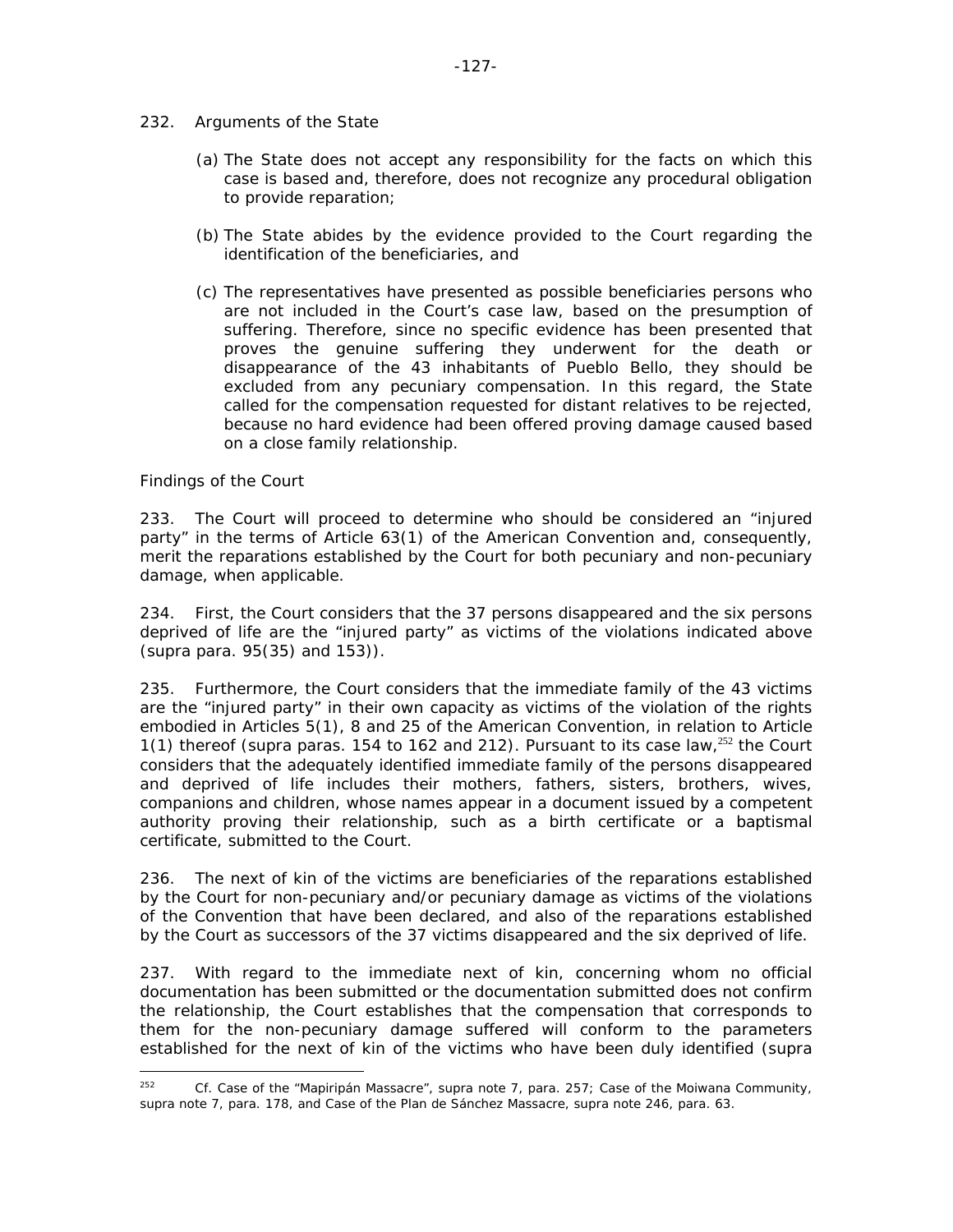para. 236 and *infra* para. 240), provided they submit the official information necessary to identify themselves and prove their relationship to the competent authorities of the State, within 24 months of notification of this judgment.

238. Yoliva del Carmen Romero Benítez, Nayibe Romero Benítez and María Elena Jiménez Zabala, who were brought up by Ángel Benito Jiménez Julio, will be considered to be his daughters, for the effects of their participation in the distribution of the compensation. Luz Dary Delgado Pérez, niece of Raúl Antonio Pérez Martínez, was brought up with him, so that she will be considered a sister for the effects of her participation in the distribution of the compensation.

239. Also, Macrina Onelia Martínez Paternina, mother of Manuel de Jesús Montes Martínez; Dora Isabel Tuberquia Petro, companion of Genor José Arrieta Lora; Gloria de Jesús Petro Pérez, companion of Luis Miguel Salgado Berrío, and Dormelina Barba Monterrosa, companion of Andrés Manuel Perosa Jiménez, will receive additional compensation, because they were pregnant when their next of kin disappeared.

240. The compensation for pecuniary and non-pecuniary damage will be distributed among the next of kin of the persons deprived of life or disappeared as follows:  $253$ 

a) Fifty per cent (50%) of the compensation will be shared in equal parts between the victim's children and the other fifty per cent (50%) of the compensation will be delivered to the person who was the wife or permanent companion of the victim at the time he disappeared or was deprived of his life. In the case of the wife and the permanent companion of Miguel Ángel Gutiérrez Arrieta and Ricardo Bohórquez Pastrana, and of the companions of Juan Miguel Cruz and Benito José Pérez Pedroza, the corresponding compensation will be shared between them in equal parts.

b) In the case of a victim who had no children, wife or permanent companion, the compensation will be distributed as follows: fifty per cent (50%) will be awarded to his parents. If one of them is deceased, the corresponding part will be added to the part awarded to the other. The other fifty per cent (50%) will be shared equally among the victim's siblings, and

c) Should a victim have no next of kin in any of the categories defined in the preceding subparagraphs, the amount that would have corresponded to the next of kin in these categories will be shared out proportionately to the part corresponding to the others.

241. In the case of the next of kin of the persons allegedly disappeared or deprived of life, who are beneficiaries of the compensation awarded in this judgment and who are deceased or who die before the respective compensation is delivered to them, the criteria for the distribution of the compensation indicated in the preceding paragraph apply.

242. In accordance with these considerations, the names and relationships of the persons disappeared and deprived of life and their next of kin who have been identified in these proceedings are indicated in Appendix II of this judgment.

<sup>253</sup> 253 *Cf. Case of Blanco Romero et al., supra note* 10, para. 72; *Case of the "Mapiripán Massacre", supra note* 7, para. 259, and *Case of the 19 Merchants, supra note* 192, para. 230.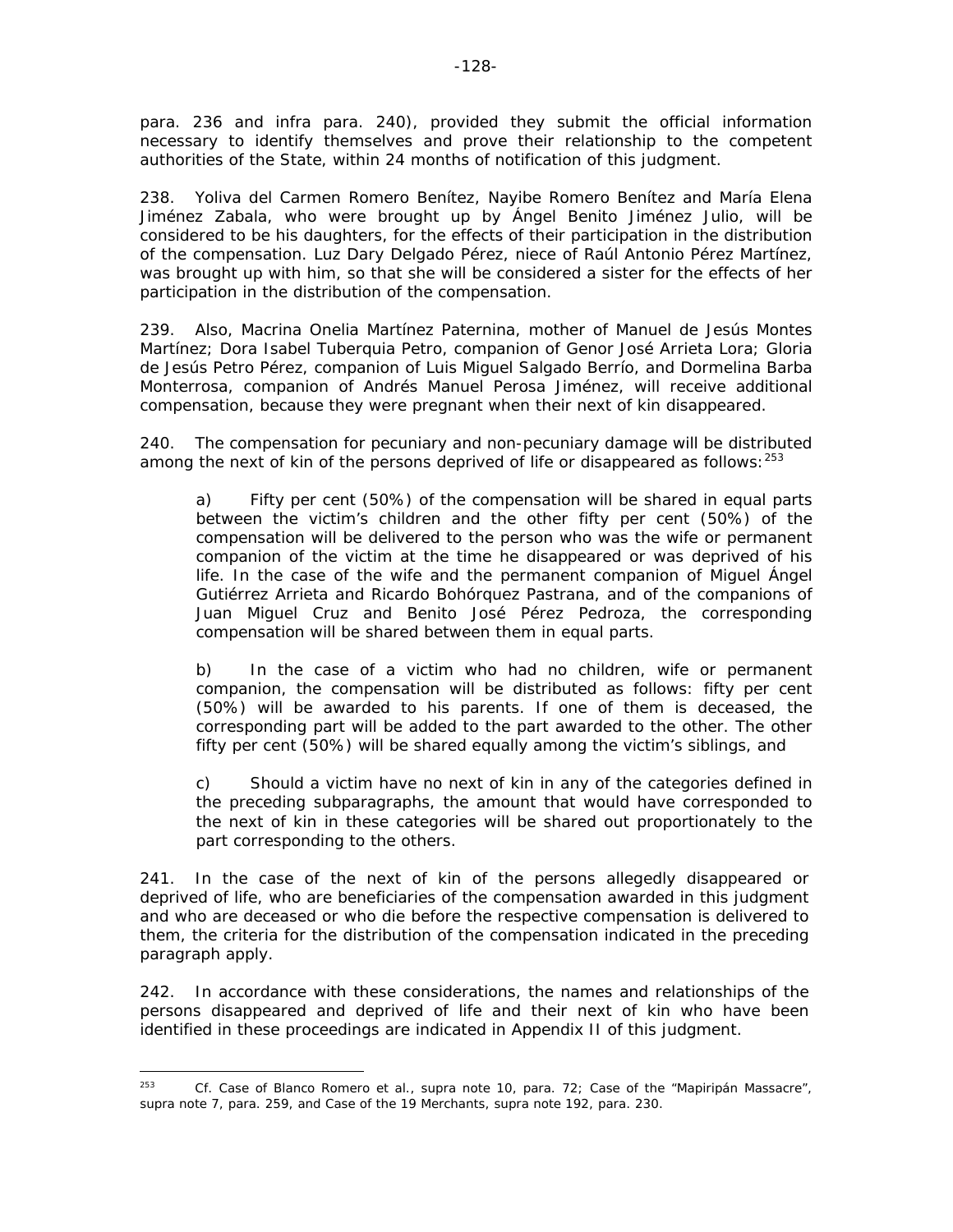# *B) PECUNIARY DAMAGE*

# *Arguments of the Commission*

243. The Commission requested the Court to establish, in equity, the amount of the compensation corresponding to indirect damage and loss of earnings. In this regard, it stated that the alleged victims' next of kin suffered multiple consequences owing to the loss of their sons, brothers, companions and fathers, who, in many case, supported the household financially. Moreover, the surviving next of kin became victims of displacement, persecution and fear. They also had to absorb financial losses and ceased receiving their usual income that was necessary for their survival.

# 244. *Arguments of the representatives*

- (a) Regarding indirect damage, they requested the Court to order the State to pay compensation in favor of the next of kin of the alleged victims for the pecuniary damage suffered owing to the latter's detention, disappearance, torture and subsequent execution, because:
	- i. The next of kin took numerous measures to find the alleged victims and these measures involved transportation costs;
	- ii. The next of kin have taken many measures before different judicial and non-judicial authorities, to try and clarify the facts and recover their loved ones, and
	- iii. The next of kin of the six alleged victims whose bodies were found, also incurred burial expenses.
- (b) Regarding loss of earnings, they stated that:
	- i. The alleged victims were peasants who cultivated the land and carried out other small-scale agricultural activities. Consequently, they did not keep rigorous accounting records in relation to the tax and accounting requirements usually required and accepted by the State;
	- ii. When there is uncertainty about the income earned by an individual, such as in the instant case, it is possible to use a method based on the minimum amount necessary for a person with a family to subsist. In Colombia a minimum wage is established that attempts to respond to the minimum income that a family requires to satisfy its basic needs. The salary that would have been earned at the time of the facts should be used, converted to its current value, and
	- iii. According to the calculation of the wages and the age of the alleged victims at the time of their detention, the total amount to be compensated is 10,536,596,944 pesos (US\$4,100,991).

# 245*. Arguments of the State*

(a) The State requested the Court to abstain from ordering it to recognize and pay any compensation for reparations until the national judicial authorities before whom the pertinent proceedings were ongoing had delivered a ruling, because it would be illegal. It made this request aware of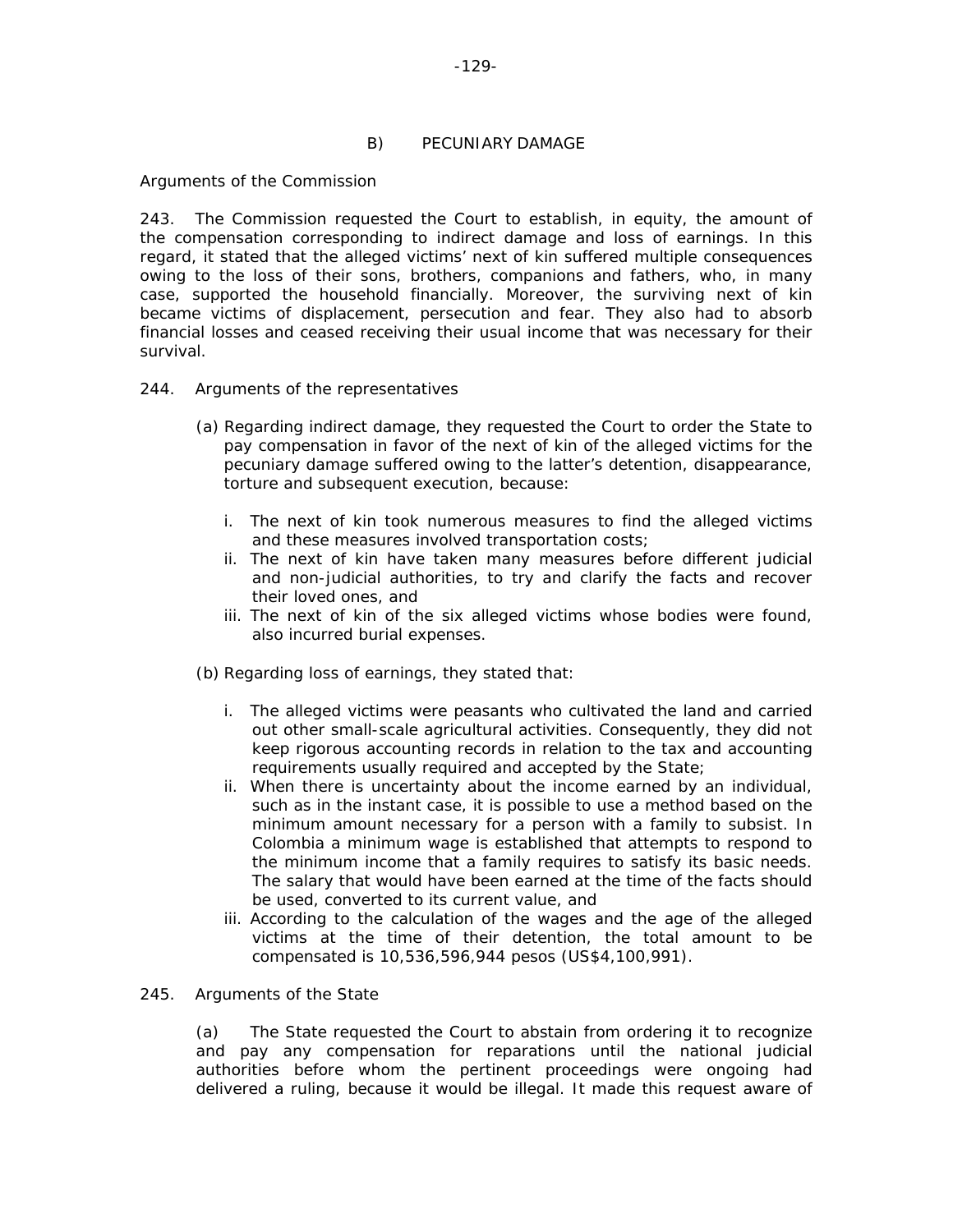the fact that it was not possible to invoke provisions of domestic law to contest the decisions of the Court;

(b) Should the Court consider it admissible to quantify the pecuniary damage, the State would abide by the evidence it had provided to the Court, and

(c) The non-existence of wages should be presumed in the case of those who were minors at the time of their disappearance, in the absence of evidence to the contrary. Likewise in the case of those who, although adult, were under 25 years of age, which is when domestic legislation considers that a young person is completely free of the support provided by his parents. In the case of those who were over 25 years of age, it is possible to presume an income equivalent to the legally established minimum wage (updated each year), with regard to the income that the victims would presumably have received from the time of the facts until delivery of the judgment. In order to calculate future income, it would be necessary to apply the table of life expectancy in Colombia in rural areas, updating the value of the minimum salary in accordance with the national rate of inflation over the last two years, and bring the result to its current value. In both cases, 25 per cent should be subtracted, according to the Court's case law.

# *Findings of the Court*

246. In this section, the Court will determine what should be awarded for pecuniary damage and will establish a amount that seeks to compensate the pecuniary consequences of the violations that have been declared in this judgment,<sup>254</sup> bearing in mind the circumstances of the case, the evidence provided, its case law, and the relevant arguments submitted by the Commission, the representatives and the State.

247. The Court considers that pecuniary damage should be calculated on the basis of probative elements that allow the real damage to be ascertained.<sup>255</sup> In the instant case, the Court is unable to determine the pecuniary damage caused to the next of kin of the persons disappeared and deprived of life because, in the circumstances of this case, some of the said next of kin had to leave Pueblo Bello, so that it is understandable that they do not have the necessary vouchers. It is possible that several of them were obliged to leave their homes abruptly taking only essential items. Also, there is insufficient evidence to determine the loss of income of most of the victims. Furthermore, in the case of the minors, Manuel de Jesús Montes Martínez, José Encarnación Barrera Orozco and Miguel Antonio Pérez Ramos, there is nothing to help establish what kind of activity or profession they would have exercised in the future.

248. Nevertheless, taking into account the context and the circumstances of the case, life expectancy in Colombia in 1990, and that the agricultural activities carried out by most of the persons disappeared and deprived of life contributed to the

<sup>254</sup> <sup>254</sup> *Cf. Case of Blanco Romero et al., supra* note 10, para. 78; *Case of Gómez Palomino, supra* note 10, para. 124; *Case of Palamara Iribarne, supra note* 11, para. 238.

<sup>255</sup> *Cf. Case of he "Mapiripán Massacre", supra note* 7, para. 276; *Case of the "Juvenile Reeducation Institute", supra* note 17, para. 288; *Case of Molina Theissen*. Judgment of May 4, 2004. Series C No. 106, para. 57, and *Case of Bulacio*, *supra* note 192, para. 84.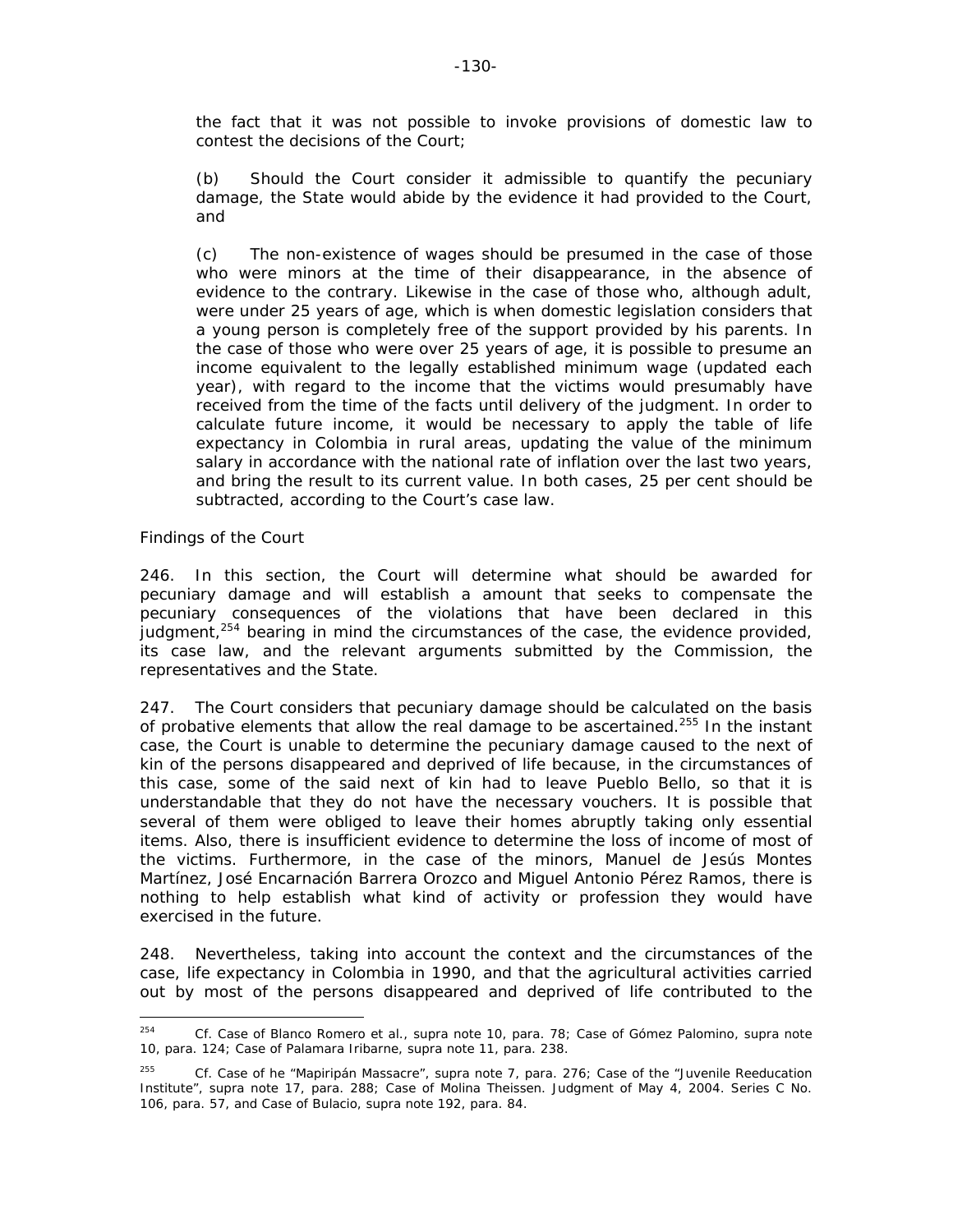subsistence of their families, the Court establishes compensation for the next of kin for the loss of earning of those 43 persons, based on the principle of equity,  $256$  as set out in Appendix I of this judgment.

249. Moreover, the Court presumes that the next of kin of the six victims deprived of life and whose remains were returned to them, assumed the burial expenses, so the Court establishes, based on equity, a compensation of US\$5,000.00 (five thousand United States dollars) to each family of the said victims. This amount has been added to the amounts detailed in Appendix I of this judgment.

250. The Court abstains from ordering compensation in favor of the next of kin of the 37 persons disappeared and the six deprived of life in this proceeding with regard to other losses of a material nature that they may have incurred. However, it indicates that the award of reparations in this international instance does not preclude the said next of kin from filing the pertinent claims before the national authorities.

251. Regarding the proceedings for direct reparation instituted by the next of kin of the persons disappeared and of those deprived of life that are still pending before the Colombian administrative-law jurisdiction (*supra* paras. 95(148) to 95(158)), the Court establishes the pertinent reparations in this judgment, irrespective of their current status. When the State pays the compensation that has been established, it should inform the courts that are hearing the said proceedings so they can take the appropriate decisions.

# *C) NON-PECUNIARY DAMAGE*

*Arguments of the Commission and the representatives* 

252. They requested that, given the grave circumstances of the instant case, the Court should order the payment of compensation, based on equity and on the characteristics of the disappearance and death of the alleged victims.

# 253*. Arguments of the State*

(a) The State requested the Court to abstain from ordering it to recognize and pay any compensation for reparations until the national judicial authorities before whom the pertinent proceedings were ongoing had delivered a ruling, because it would be illegal. It made this request aware of the fact that it was not possible to invoke provisions of domestic law to contest the decisions of the Court;

(b) Should the Court consider that compensation was admissible, the State would abide by the evidence it had provided to the Court with regard to the quantification of non-pecuniary damage, and

(c) Colombia commends the Court's motives for incorporating norms on non-pecuniary damage. However, regarding the amounts for compensating damage deriving from to State responsibility, the Colombian Council of State

<sup>256</sup> <sup>256</sup> *Cf. Case of Blanco Romero et al., supra* note 10, para. 80; *Case of García Asto and Ramírez Rojas, supra* note 10, para. 261, and *Case of Gómez Palomino, supra* note 10, para. 125.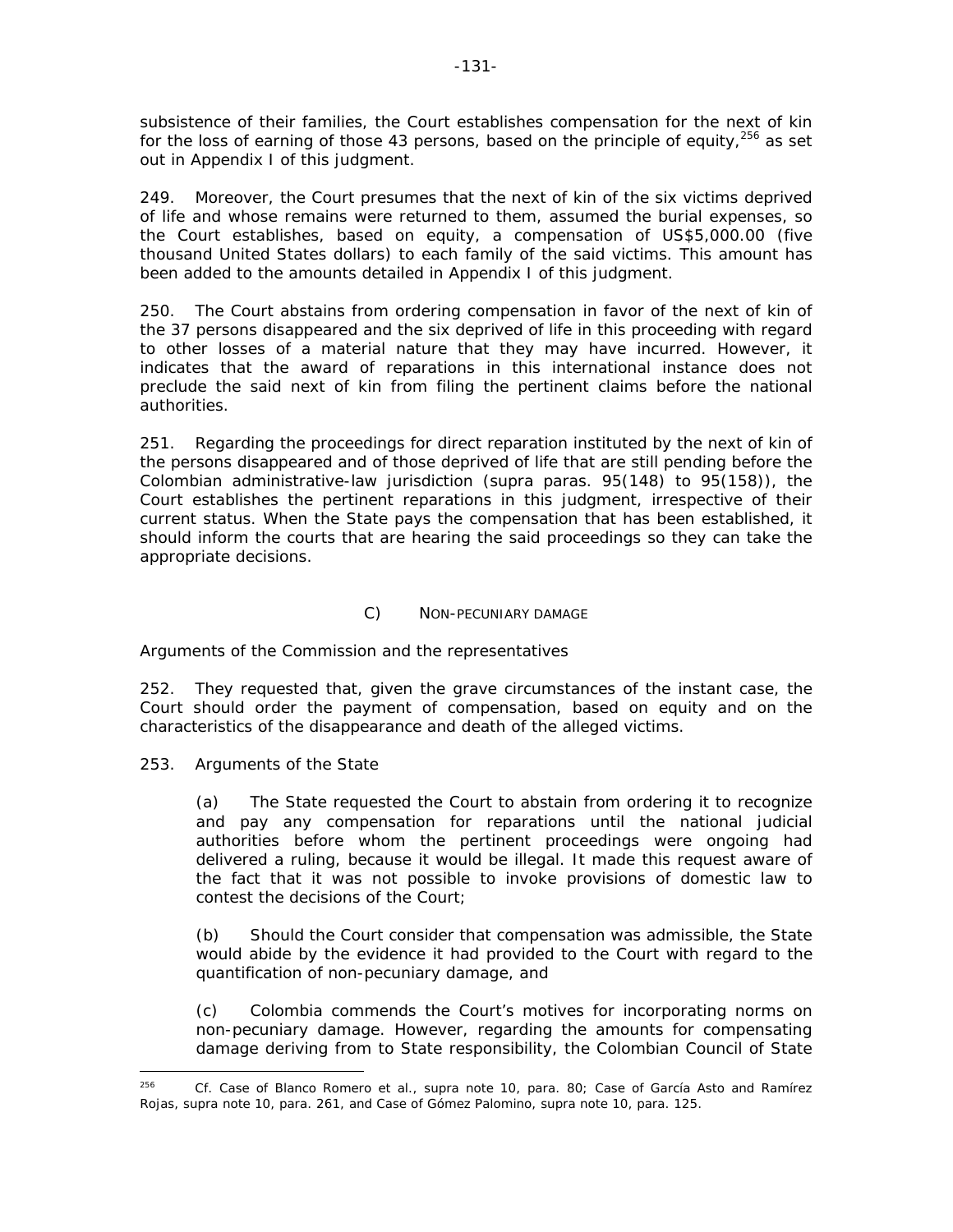has been establishing amounts that differ from those of the Inter-American Court when it finds that the State has caused an illegal damage to an individual, and these should be taken in account.

# *Findings of the Court*

254. Non-pecuniary damage can include the suffering and hardship caused to the direct victims and their next of kin, the harm of objects of value that are very significant to the individual, and also changes, of a non-pecuniary nature, in the living conditions of the victims. Since it is not possible to allocate a precise monetary equivalent for non-pecuniary damage, it can only be compensated in two ways in order to provide comprehensive reparation to the victims. First, by the payment of a sum of money that the Court decides by the reasonable exercise of judicial discretion and based on the principle of equity, or by means of compensation such as granting or providing specific goods or services. And, second, by acts or projects with public recognition or repercussion, such as broadcasting a message that officially condemns the human rights violations in question and makes a commitment to efforts designed to ensure it does not happen again.<sup>257</sup> Such acts have the effect of acknowledging the dignity of the victims and consoling their next of kin.

255. As the Court has indicated in other cases, $258$  the non-pecuniary damage inflicted on the victims is evident, because it is inherent in human nature that all those subjected to brutal acts in the context of this case experienced intense suffering, anguish, terror and insecurity, so that this damage does not have to be proved.

256. As has been established, before being disappeared and deprived of life, the 43 persons were deprived of liberty and subjected to inhumane treatment (*supra* para. 95(33)). The next of kin of the persons disappeared and deprived of life have suffered harm as a result of their disappearance or death, owing to the lack of support from the State authorities in an effective search for the disappeared and the fear to begin or continue their own search for their family members. Since most of the victims are disappeared, their immediate family have not been able to honor their loved ones appropriately. The absence of a complete and effective investigation into the facts and the partial impunity constitute an additional source of suffering and anguish for the next of kin. All the foregoing, in addition to affecting their mental integrity, has had an impact on their social and labor relations, altered the dynamics of their families and, in some cases, jeopardized the life and physical integrity of some of the family members (*supra* para. 95(161)).

257. With regard to the next of kin of the persons disappeared and deprived of life, the Court reiterates that the suffering caused to a victim "extends to the closest members of the family, particularly those who were in close affective contact with the victim."<sup>259</sup>In addition, the Court has presumed that the suffering or death of a

<sup>257</sup> <sup>257</sup> *Cf. Case of Blanco Romero et al., supra* note 10, para. 86; *Case of García Asto and Ramírez Rojas, supra* note 10, para. 267, and *Case of Gómez Palomino, supra* note 10, para. 130.

<sup>258</sup> *Cf. Case of the "Mapiripán Massacre", supra note* 7, para. 283; *Case of Tibi*, *supra* note 192, para. 244, and *Case of the "Juvenile Reeducation Institute", supra* note 17, para. 300.

<sup>259</sup> *Cf. Case of the Serrano Cruz Sisters*, *supra* note 214, para. 159; *Case of the Gómez Paquiyauri Brothers*, *supra* note 188, para. 218, and *Case of 19 Merchants*, *supra* note 192, para. 249.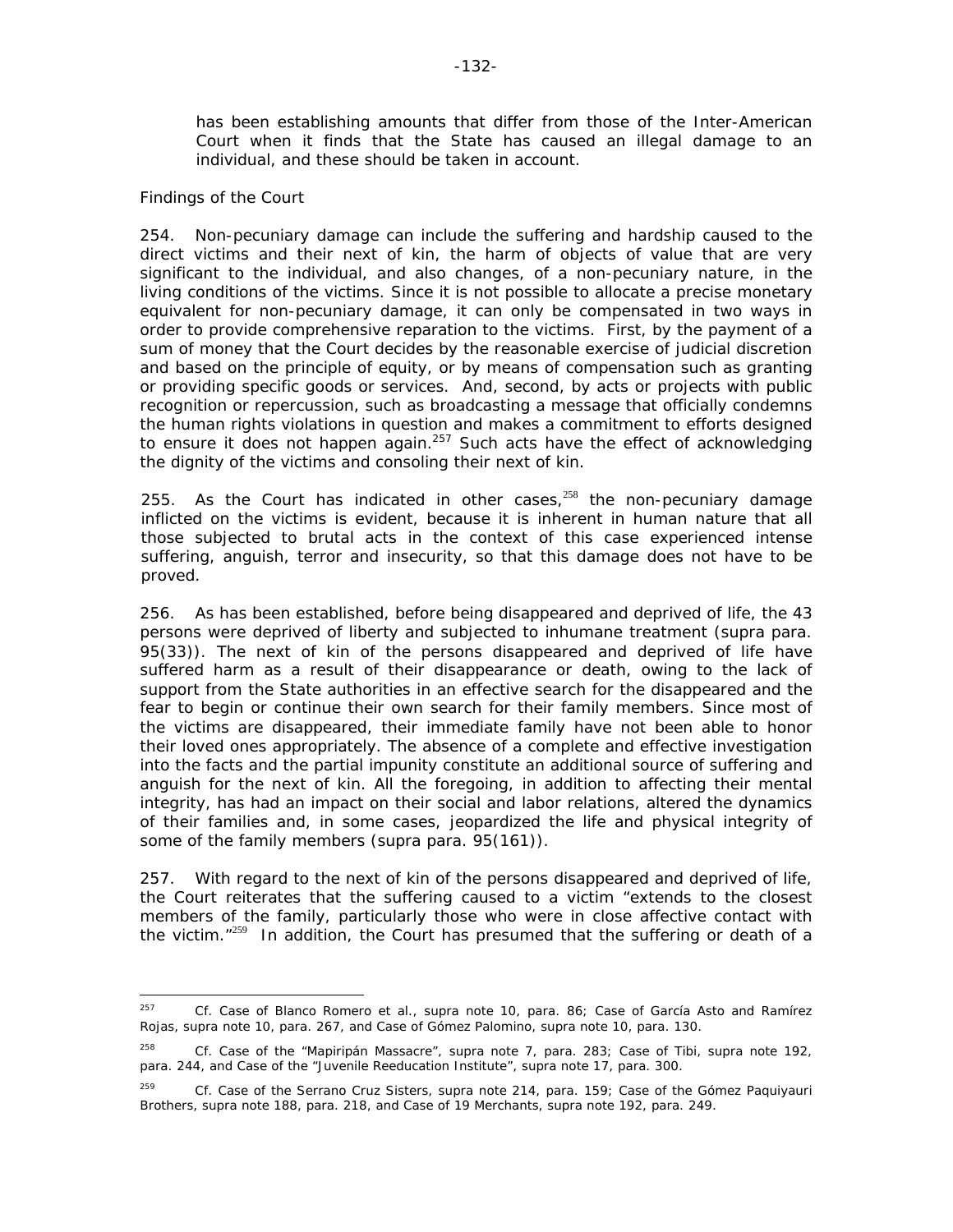person causes their children, spouse or companion, mother, father and siblings a non-pecuniary damage that need not be proved.<sup>260</sup>

258. International case law has established repeatedly that the judgment constitutes *per se* a form of reparation. However, owing to the gravity of the facts in the instant case and the situation of partial impunity, the intensity of the suffering caused to the victims, the alterations in their living conditions, and the other consequences of a non-pecuniary nature, the Court considers it necessary to order the payment of compensation for non-pecuniary damage, based on the principle of equity, $261$  which must be awarded as stipulated in paragraphs 236, 237 and 240 of this judgment, and in accordance with the following parameters:

(a) For each of the 37 victims disappeared and the six deprived of life, the Court established the amount of US\$30,000.00 (thirty thousand United States dollars);

(b) At the time of their disappearance, three of the victims were minors: Manuel de Jesús Montes Martínez, José Encarnación Barrera Orozco and Miguel Antonio Pérez Ramos. Consequently, it can be presumed that the suffering caused by the facts of the case assumed particularly intense characteristics in their regard. Therefore, the damage referred to in the preceding paragraph must be compensated, based on equity, in each case, with the amount of US\$5,000.00 (five thousand United States dollars), which will increase the amount indicated above;

(c) For the immediate next of kin of the victims, the Court considers that the corresponding damage must be compensated by payment in their favor of the amounts indicated below:

i. US\$10,000.00 (ten thousand United States dollars) in the case of the mother, father, wife or permanent companion and each child of the 37 victims disappeared;

ii. US\$8,000.00 (eight thousand United States dollars) in the case of the mother, father, wife or permanent companion and each child of the six victims deprived of life;

iii. US\$500.00 (five hundred United States dollars) in the case of each sibling of the disappeared and deprived of life, and

iv. These amounts will be increased by the payment of US\$2,000.00 (two thousand United States dollars) to Macrina Onelia Martínez Paternina, mother of Manuel de Jesús Montes Martínez, Dora Isabel Tuberquia Petro, companion of Genor José Arrieta Lora, Gloria de Jesús Petro Pérez, companion of Luis Miguel Salgado Berrío, and

<sup>260</sup> <sup>260</sup> *Cf. Case of the 19 Merchants, supra note* 192, para. 229; *Case of Maritza Urrutia, supra note*  190, para. 169; *Case of Myrna Mack Chang, supra note* 197*,* paras. 245 and 264, *and Case of Bulacio, supra* note 192, para. 98.

<sup>261</sup> *Cf. Case of Blanco Romero et al., supra* note 10, para. 87; *Case of García Asto and Ramírez Rojas, supra* note 10, para. 268, and *Case of Gómez Palomino, supra* note 10, para. 131.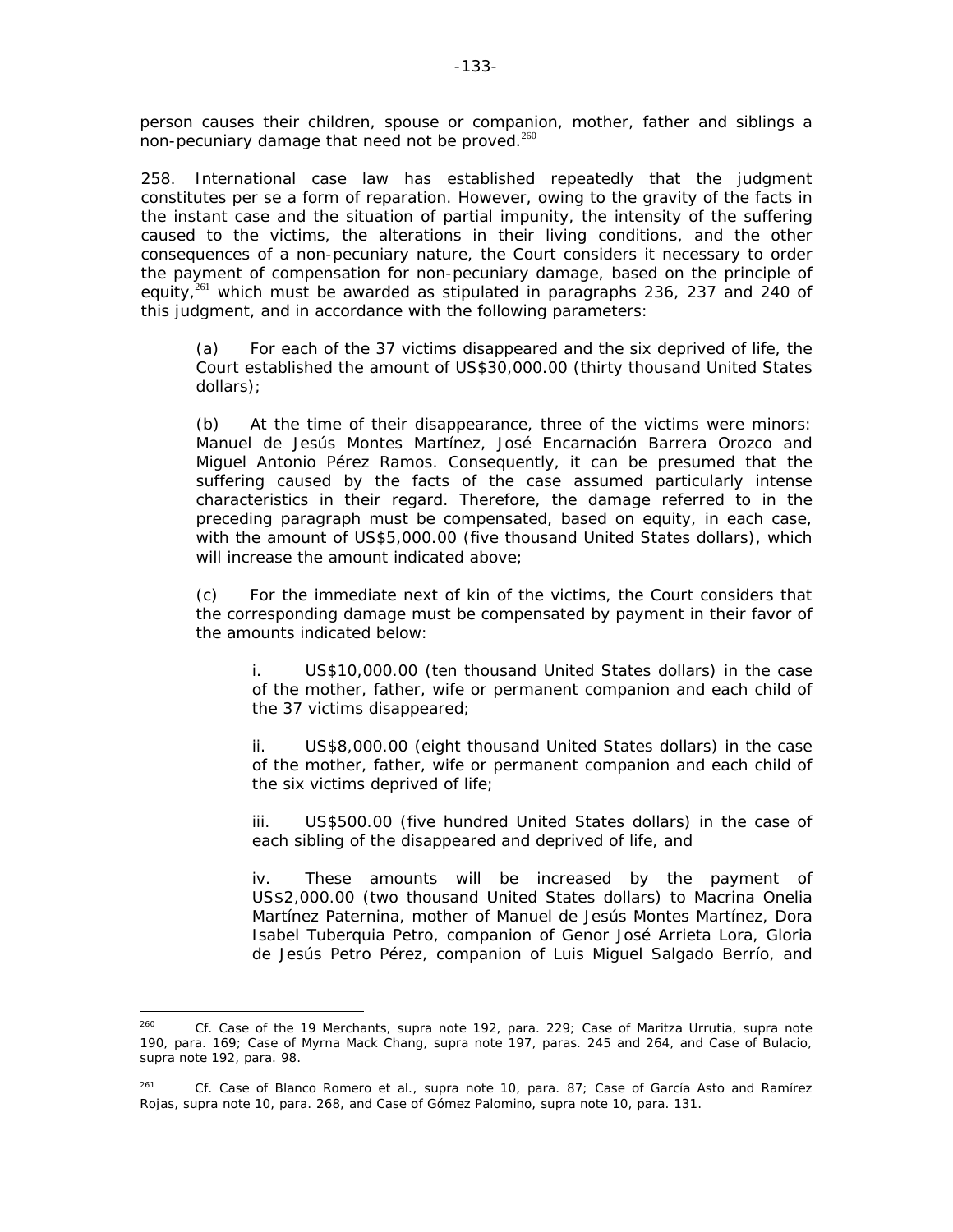Dormelina Barba Monterrosa, companion of Andrés Manuel Perosa Jiménez, who were pregnant when the men disappeared.

259. Based on the above, the amounts to be paid as compensation for the nonpecuniary damage caused by the violations declared in this case, in favor of the persons disappeared or deprived of life and of their next of kin, are indicated in Appendix II of this judgment.

#### *D) OTHER FORMS OF REPARATION (Measures of satisfaction and guarantees of non-repetition)*

*Arguments of the Commission* 

- 260. It requested the Court to order the State to:
	- (a) Adopt the necessary measures to find the remains of the alleged victims so that the next of kin could complete the mourning process for their loved ones; thus, to some extent helping repair the damage caused;
	- (b) Conduct an exhaustive judicial investigation into the facts of this case, which identifies all those responsible, both perpetrators and masterminds, as well as the State agents whose acquiescence made it possible to commit the violations of the Convention; and, as a result of this judicial investigation, criminally sanction those responsible;
	- (c) Publicize the result of the judicial proceedings to contribute to the right to the truth of the alleged victims' next of kin and of Colombian society as a whole;
	- (d) Promote the effective execution of the arrest warrants issued by the judicial authorities, and
	- (e) Organize, in consultation with the next of kin, a symbolic act of acknowledgement designed to recover the historical memory of the disappeared victims.

### *Arguments of the representatives*

- 261. They requested the Court to order the State to:
	- (a) Conduct an investigation that clarifies the facts, and identifies the participants and allows them to be brought to trial in a hearing that establishes responsibilities and imposes sanctions that correspond to the gravity of the facts;
	- (b) Carry out any necessary action to establish the whereabouts of all the persons disappeared and to return their remains to their next of kin;
	- (c) Complete the investigation initiated in the ordinary justice system effectively and in accordance with the international obligations that it has assumed freely;
	- (d) Apologize to the next of kin, through the President of the Republic, in a public act broadcast on the State television channels with national coverage and in two channels with regional coverage in the departments of Córdoba and Antioquia. The most high-ranking military, police, and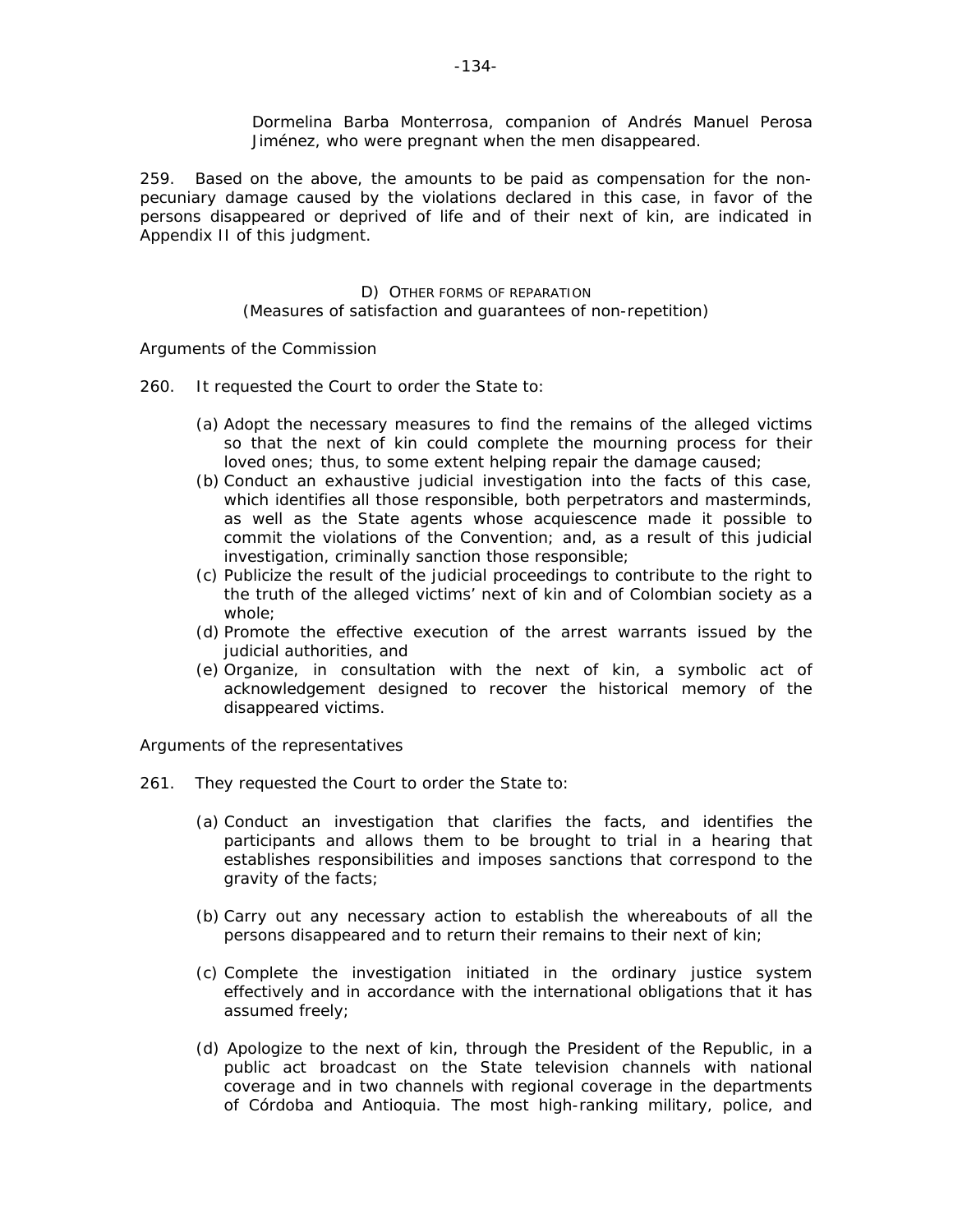judicial authorities should take part in this act, together with the next of kin of the alleged victims, the members of the community affected, the petitioners, the national human rights community, and also the Inter-American Court of Human Rights and the Inter-American Commission on Human Rights;

- (e) Guarantee sufficient resources to build a sports center in the jurisdiction of Pueblo Bello in memory of the alleged victims and to help re-establish the community following the damage caused. The sports center should contain a plaque with the names of the alleged victims reading "In memoy of the victims of Pueblo Bello," and indicating the date of the facts, a general mentioned that members of paramilitary groups participated in them with the acquiescence and collaboration of members of the Armed Forces and law enforcement personnel, and recording that the Inter-American Court found the State responsible for the massacre, with the date of the judgment;
- (f) Take the opportune and necessary measures to ensure that the land where the alleged victims were tortured and murdered is converted into national parks belonging to the public to recall the facts, the authors, at least in general, mentioning that members of paramilitary groups with the acquiescence and collaboration of members of the Armed Forces and law enforcement personnel committed the acts and that these actions gave rise to the State's responsibiity for the violations, and to preserve the memory and dignity of the alleged victims. If the ownership, possession or legimate tenure of the ranches where the facts occurred does not correspond to the members, next of kin or "front" men of the paramilitary group led, among others, by Fidel Castaño, Carlos Castaño and Salvatore Mancuso, the State should compensate the owners, possesors and titleholders in good faith in order to obtain possession and control of this land. Before dedicating the land to any use, the State must ensure that the search for the 37 Pueblo Bello peasants who were detained and disappeared is carried out in conditions of adequate security, and
- (g) Publicize this judgment of the Court in print and audio-visual media so that the facts that occurred will not be repeated. The State must commit to divulge and disseminate it, because this will ensure society's right to know the truth.

262*.* The representatives also alleged that the Court should order the State to undertake to guarantee non-repetition of the facts, and to this end, it should:

- (a) Create a truth commission or group composed of experts with recognized credibility that will contribute to clarifying the scope and extent of the paramilitary phenomenon in the region of Urabá, suggest measures to eliminate the paramilitary groups so that they are never used again under any circumstances, and help unravel the connections and support these groups have in the zone. This group should be given six months to perform these tasks, after which they should report to the Court in a public hearing in the presence of the parties;
- (b) Carry out the necessary legislative, administrative and public order measures to: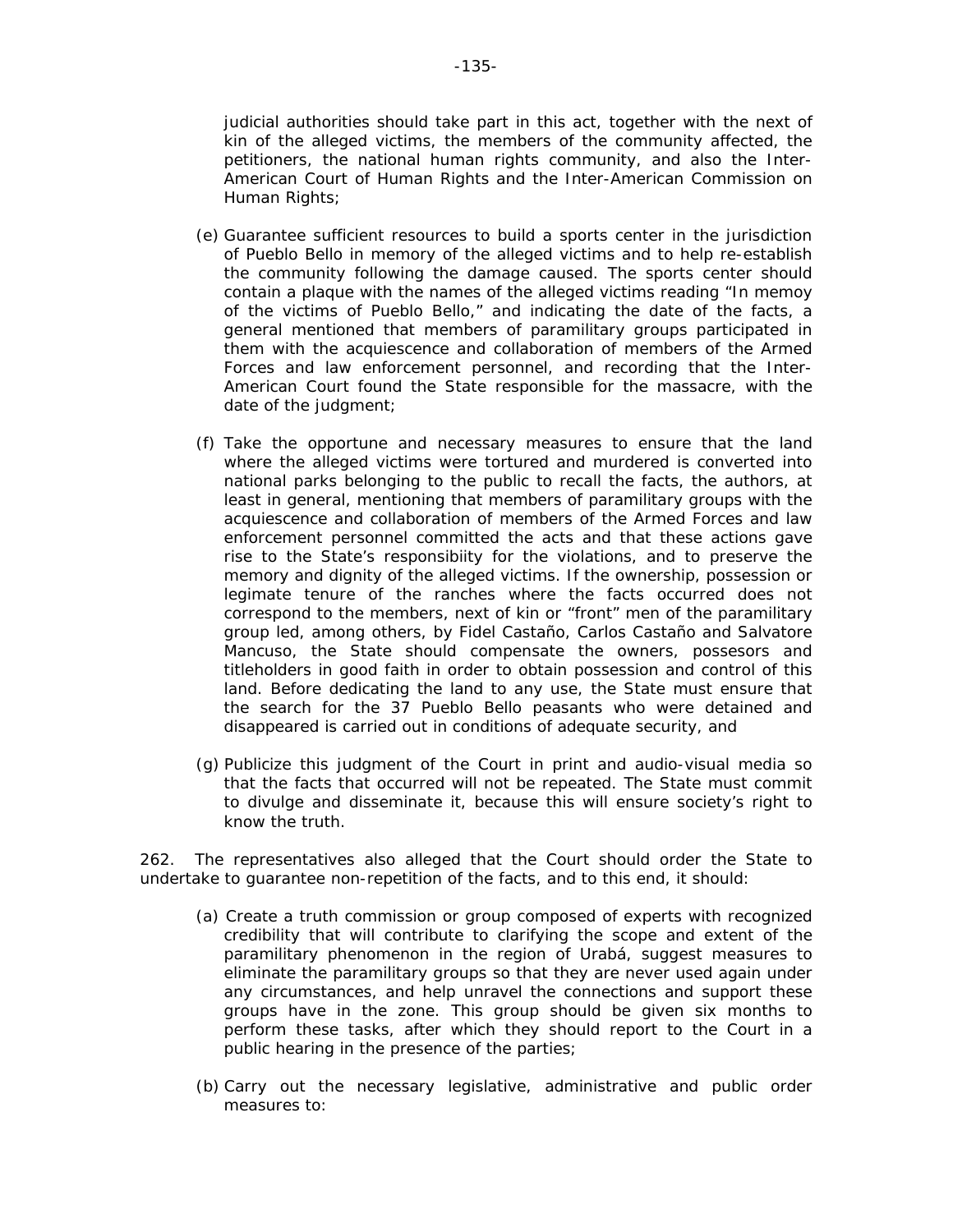- i. Dismantle the paramilitary groups, particularly those led by Carlos Castaño, Fidel Castaño and Salvatore Mancuso. In this regard, the State should be ordered to promote the dismissal from the Army or law enforcement bodies of any member regarding whom there are credible and consistent accusations of connections with paramilitary groups;
- ii. Guarantee that it will keep open the investigations in the ordinary jurisdiction until the bodies of the 37 victims who have not yet been identified are found and also ensure that all the perpetrators are individualized and prosecuted, in proceedings with full guarantees and, if found guilty, sentenced to penalities that are proportionate to the gravity of the violations committed, and
- iii. Guarantee, by means of mechanisms and procedures that are respectful of human rights, the restitution of the property, both movables and immovables, that was abandoned by the owners, possessors or holders, who were obliged to displace.
- (c) Process the criminal cases in keeping with the standards established in the American Convention and the Inter-American Convention on Forced Disappearance of Persons and, in particular, undertake to process them in the civil rather than the military jurisdiction. In this regard, they also requested the Court to recommend that the State deposit the instrument ratifying the Inter-American Convention on Forced Disappearance of Persons;
- (d) Avoid the use of mechanisms such as amnesty, the statute of limitations, and creating excuses to avoid responsibility, as well as measures that seek to prevent criminal prosecution or eliminate the effects of final judgments, and
- (e) Guarantee to the next of kin that it will undertake a genuine and exhaustive search for the alleged victims so that they can return to their families or their remains can be returned to the latter.
- 263*. Arguments of the State* 
	- (a) The criminal investigations continue, monitored by the petitioners in their capacity as the claimant, and important measures have been taken to achieve the full identification of the alleged victims and to locate their mortal remains;
	- (b) Those responsible have been fully identified and recognized as such by society, taking into account the publicity given to the judgments convicting them in the proceedings relating to the case;
	- (c) The authorities are making every possible effort to capture the individuals who have been declared responsible for these facts by the judicial authorities, and
	- (d) Every State institution is utterly determined to combat all illegal armed groups. The effectiveness of the law enforcement bodies is reflected by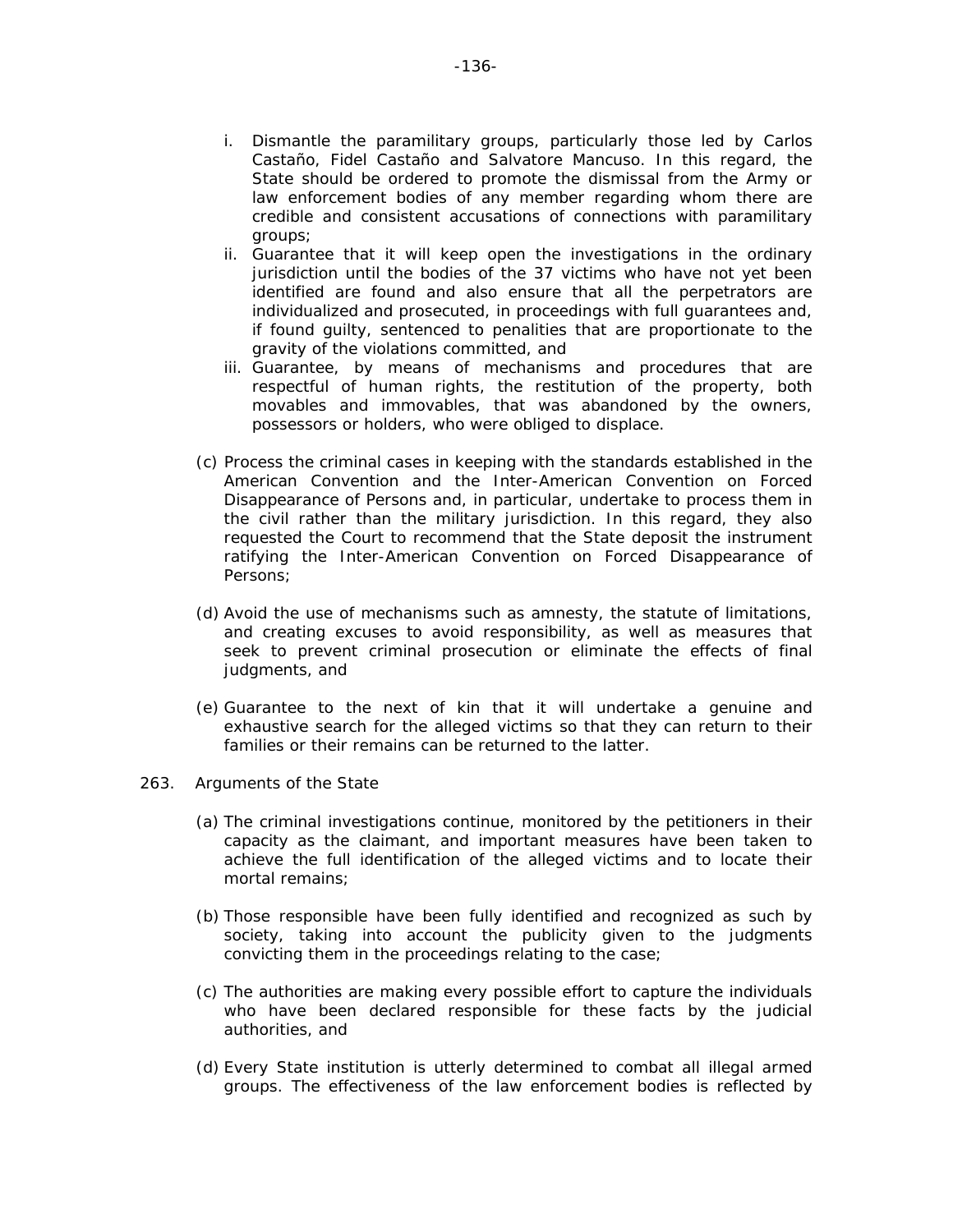the operational results obtained, strictly respecting human rights, humanitarian principles, constitutional mandates and legal procedures.

# *Findings of the Court*

264. In this section the Court will determine the measures of satisfaction, which are not of a financial nature, that seek to repair the non-pecuniary damage, and will order measures of a public scope or repercussion.<sup>262</sup> These measures have special relevance in this case owing to the extreme gravity of the facts.

*(a) Obligation of the State to investigate the facts of the case and identify, prosecute and sanction those responsible* 

265. The Court has established in this judgment that the investigations conducted by Colombia into the Pueblo Bello massacre which took place on January 14, 1990, have not complied with the standards of access to justice and judicial protection established in the American Convention (*supra* para. 169 to 212).

266. The Court reiterates that the State is obliged to combat this situation of impunity by all available means, since it fosters the chronic repetition of human rights violations and the total defenselessness of the victims and their next of kin, who have the right to know the truth about the facts.<sup>263</sup> When this right to the truth is recognized and exercised in a specific situation, it constitutes an important measure of reparation, and is a reasonable expectation of the victims that the State must satisfy.<sup>264</sup>

267. In light of the above, the State must implement forthwith the necessary measures to activate and complete effectively, within a reasonable time, the investigation to identify all the masterminds and perpetrators of the massacre and those responsible, by act or omission for the failure to comply with the State's obligation to ensure the violated rights. The State should complete the criminal proceedings in the ordinary criminal jurisdiction, in a way that allows all the facts to be clarified and those responsible to be sanctioned, and ensures that the sentences that have already been imposed are served. The results of the proceedings must be publicized by the State, so that Colombian society may know the truth about the facts of this case.

268. To comply with the obligation to investigate and sanction those responsible in the instant case, Colombia must: (a) remove all the obstacles, *de facto* and *de jure*, that maintain impunity; (b) use all available means to expedite the investigation and the respective proceedings, and (c) grant adequate guarantees of security to the next of kin of the persons disappeared and deprived of life, investigators, witnesses, human rights defenders, judicial employees, prosecutors and other agents of the justice system, as well as to the former and actual inhabitants of Pueblo Bello.

<sup>262</sup> <sup>262</sup> *Cf. Case of Blanco Romero et al., supra* note 10, para. 93; *Case of García Asto and Ramírez Rojas, supra* note 10, para. 276, and *Case of Gómez Palomino, supra* note 10, para. 136.

<sup>263</sup> *Cf. Case of Gómez Palomino, supra* note 10, para. 76; *Case of the "Mapiripán Massacre", supra note* 7, para. 297, and *Case of the Moiwana Community, supra note* 7, para. 203.

<sup>264</sup> *Cf. Case of Blanco Romero et al., supra* note 10, para. 95; *Case of the "Mapiripán Massacre", supra note* 7, para. 297, and *Case of the Moiwana Community, supra note* 7, para. 204.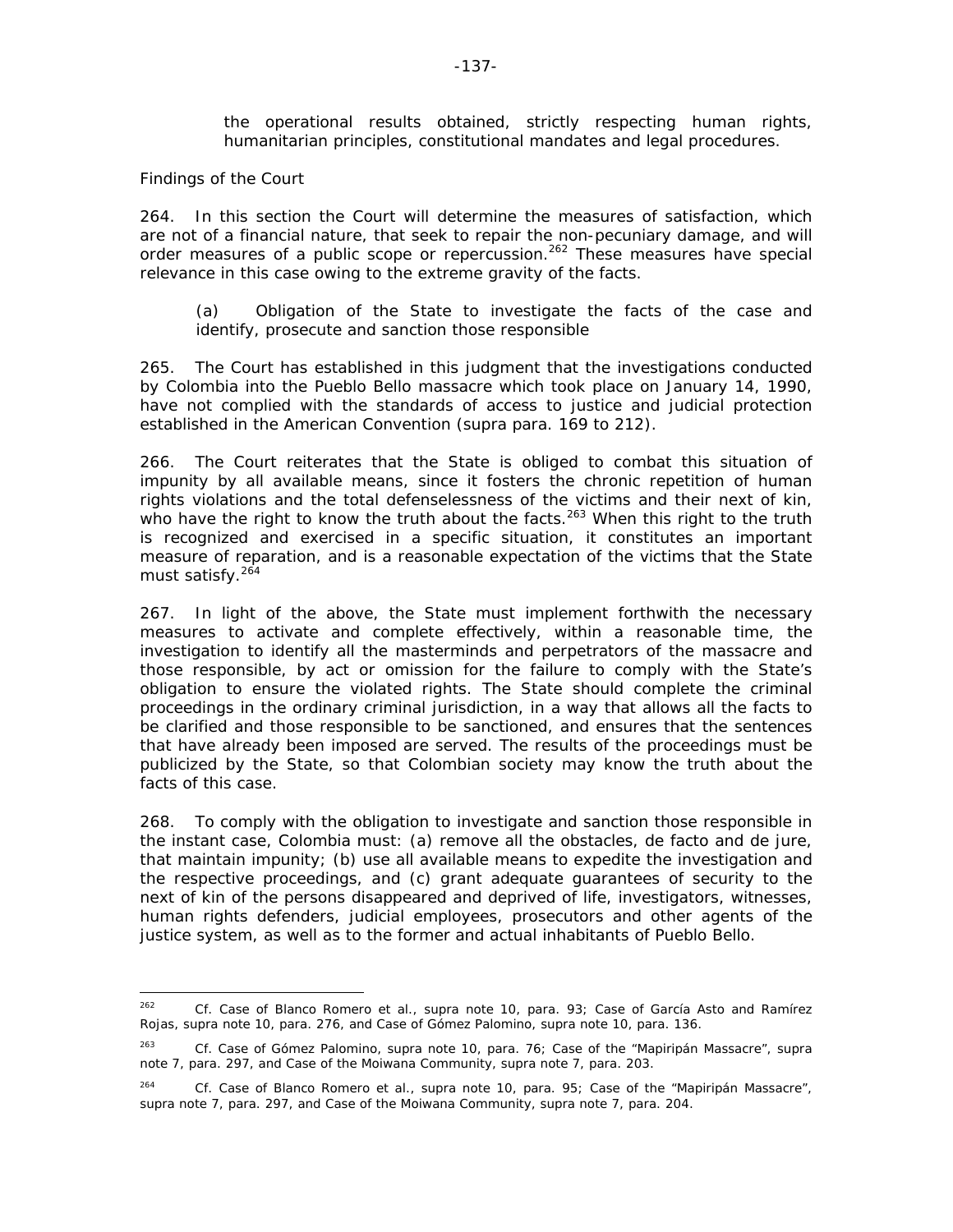269. The State must adopt the administrative, legislative and any other pertinent measures to ensure that the human rights violations committed are investigated effectively in proceedings in which all judicial rights are granted so as to combat the partial impunity that exists in this case and, thus, avoid the repetition of such serious events as those that occurred in the Pueblo Bello massacre. Every six months, the State must inform the Court of the measures adopted in this respect and, in particular, about the results.

# *(b) Search for, identification and burial of the victims of the Pueblo Bello massacre*

270. The Court considers it essential, for the effects of reparation, that the State should seek and identify the disappeared victims. The Court has taken into consideration the actions undertaken by the State to recover the remains of the disappeared, but they have not been either sufficient or effective. The State must complete this task, as well as any other that may be necessary and, to this end, it must use all possible technical and scientific means, in keeping with the pertinent norms, such as those established in the United Nations Manual on the Effective Prevention and Investigation of Extralegal, Arbitrary and Summary Executions, and also the Report of the Secretary-General on human rights and forensic science presented in accordance with resolution 1992/24 of the Commission on Human Rights of the United Nations Economic and Social Council.

271. Irrespective of these specific actions, the State must guarantee that the respective official entities use these norms as part of their equipment in the search and identification of persons disappeared or deprived of life.

272. To ensure that the identification of the Pueblo Bello massacre victims who are disappeared is viable and effective, as well as the recovery of their remains and the return of the remains to their next of kin, the State must broadcast on one radio station and one television channel and publish in one newspaper, all with national and regional coverage in the departments of Córdoba and Urabá, an announcement requesting the public to provide pertinent information and indicating the authorities in charge of these measures.

273. When the mortal remains are found and identified, the State must return them to their next of kin as soon as possible, after having proved the relationship genetically, so that they can be honored according to their respective creeds. The State must also cover the burial expenses, in agreement with the next of kin.

# *(c) Adequate medical or psychological care for the next of kin*

274. The Court considers it necessary to provide a measure of reparation that seeks to reduce the physical and mental ailments of the immediate next of kin of those who disappeared or were deprived of life. To this end, the Court orders the State to provide, free of charge and through the national health service, the appropriate treatment these persons require, after they have given their consent, and following notification of this judgment to those who have been identified, and as soon as the identification is made in the case of those who are not identified at this time. This treatment must be provided for the necessary time and include medication. In the case of psychological care, the specific circumstances and needs of each person should be considered, so that they are provided with collective, family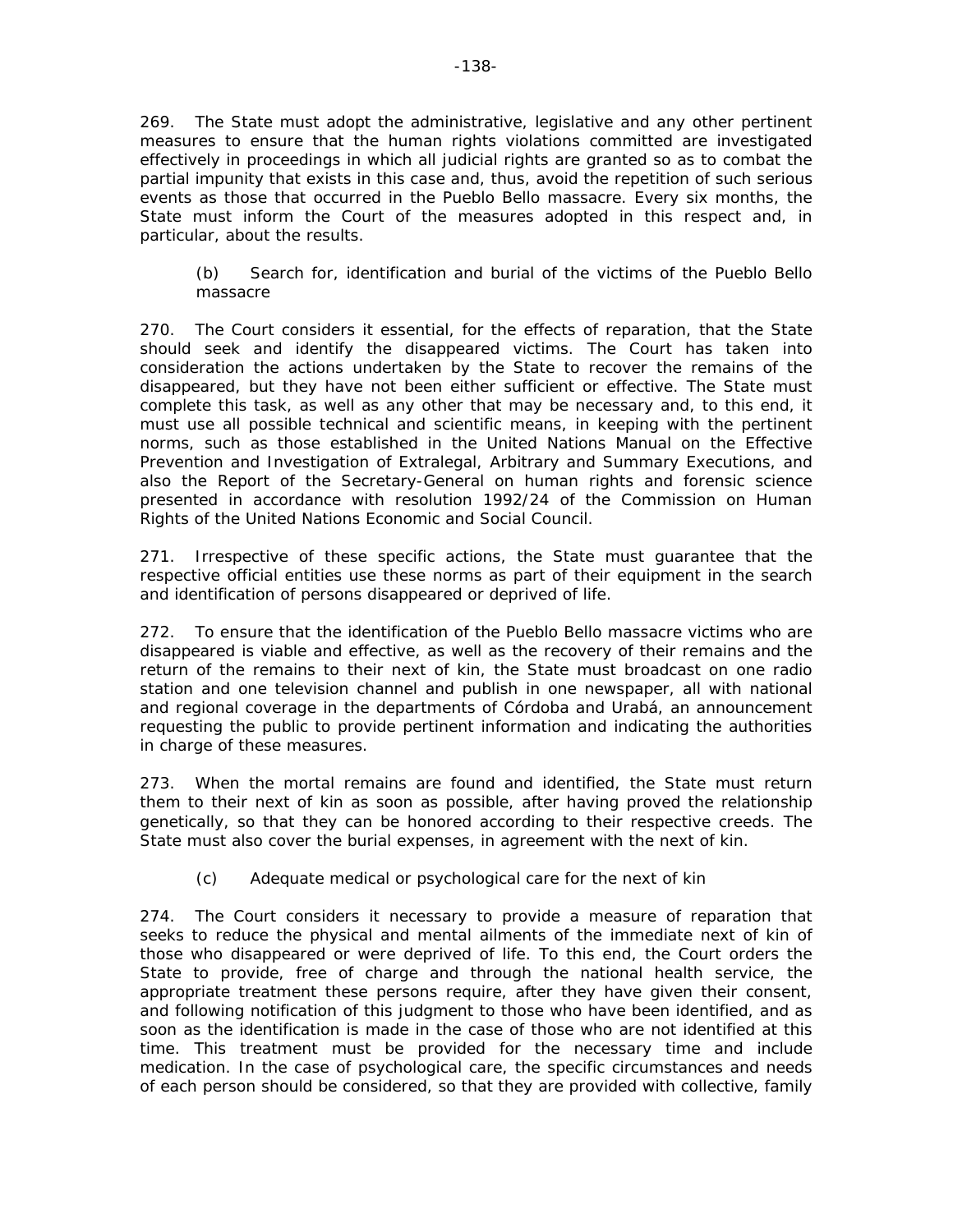or individual treatment, as agreed with each of them and following individual assessment.

# *(d) State guarantees of security for the next of kin and former inhabitants of the municipality of Pueblo Bello who decide to return*

275. The Court is aware that some of the former inhabitants of Pueblo Bello do not wish to return because they are afraid they will continue to be threatened by the paramilitary groups. It is possible that this situation will not change until an effective investigation and judicial proceedings have been completed, resulting in the elucidation of the facts and the punishment of those responsible. When the former inhabitants decide to return to Pueblo Bello, the State must guarantee their security. To this end, the State should send official representatives to this jurisdiction from time to time to verify public order and consult with the residents. If, during these meetings, the inhabitants of the jurisdiction express concern about their security, the State should adopt the necessary measures to guarantee it; such measures must be designed in consultation with the beneficiaries.

276. Furthermore, since many of the inhabitants of Pueblo Bello lost their possessions as a result of the facts of this case (*supra* para. 95(161)), the Court considers that, as it has in other cases,  $265$  the State should implement a housing program for the next of kin who return to Pueblo Bello.

# *(e) Public apology and acknowledgement of international responsibility*

277. As a measure of satisfaction for the victims and a guarantee of non-repetition of the grave human rights violations that occurred, the State should acknowledge publicly, with the presence of high-ranking authorities, its international responsibility for the facts of the instant case. The State should also issue an apology to the next of kin of the persons disappeared and deprived of life for failing to comply with its obligation to guarantee the rights to personal liberty, humane treatment and life of these persons, as a result of its failure to comply with its prevention, protection and investigation obligations, and also for the violation of the rights of access to justice, judicial protection and judicial guarantees to their detriment.

# *(f) Monument*

278. The State must erect an appropriate and proper monument to recall the facts of the Pueblo Bello massacre, as a measure to prevent the recurrence of such grave events in the future. This monument must be installed in an appropriate public place in Pueblo Bello, within one year of notification of this judgment.

# *(g) Publication of the pertinent part of this judgment*

279. The Court considers that, as a measure of satisfaction,  $266$  the State must publish once, within six months of notification of this judgment, in the official gazette and in another daily newspaper with national circulation, the section of this judgment entitled Proven Facts, without the corresponding footnotes, and also the operative paragraphs.

<sup>265</sup> 265 *Cf. Case of the Plan de Sánchez Massacre*, *supra note* 246, para. 105.

<sup>266</sup> *Cf. Case of Blanco Romero et al., supra note* 10, para. 101; *Case of García Asto and Ramírez Rojas, supra note* 10, para. 282, and *Case of Gómez Palomino, supra note* 10, para. 142.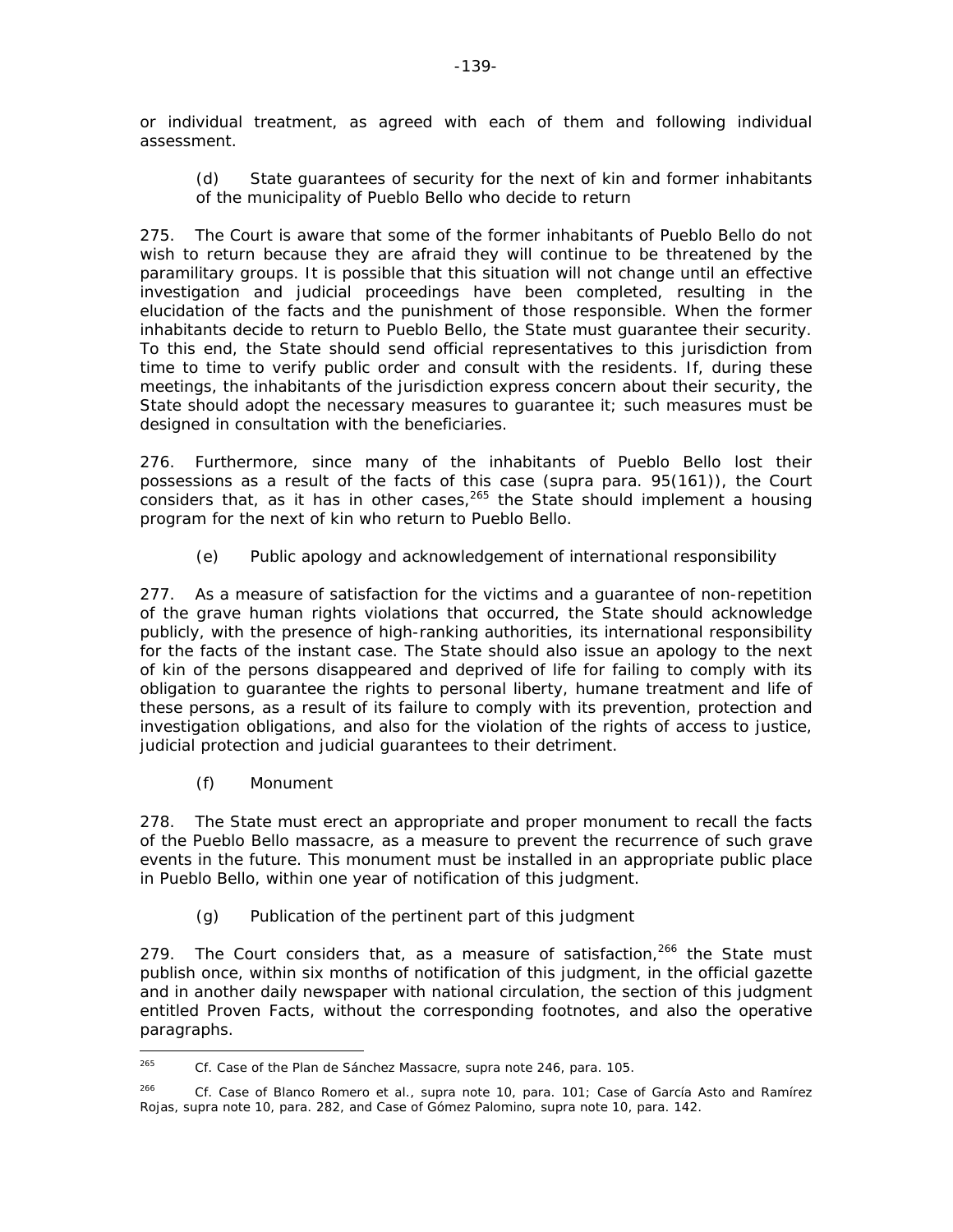## **XIII COSTS AND EXPENSES**

# *Arguments of the Commission*

280. It requested the Court that, when it had heard the representatives, it should order the State to pay their duly authenticated costs and expenses, bearing in mind the special characteristics of the instant case.

# 281. *Arguments of the representatives*

- a) The *Comisión Colombiana de Juristas* has incurred expenses for its work since 1997, at both the national and the international level, amounting to US\$36,023.69 (thirty-six thousand and twenty-three United States dollars, and sixty-nine cents);
- b) ASFADDES has incurred expenses since April 1994, which include the costs of legal evidence, exhumation measures and the fees of lawyers who have acted as the civil party in the criminal proceedings, amounting to 61,500,000 Colombian pesos or US\$26,287.11 (twenty-six thousand two hundred and eighty-seven United States dollars, and eleven cents), and
- c) CEJIL has incurred expenses during the four years of litigation before the inter-American system, amounting to US\$25,503.23 (twenty-five thousand five hundred and three United States dollars and twenty-three cents).

# *Arguments of the State*

282. Although it asked the Court to determine that the payment of costs and expenses should be assumed by each of the parties to the case, it alleged that, when awarding costs and expenses, the Court has established the condition that they should be only the necessary and reasonable expenses, according to the characteristics of the case and effectively incurred by or caused to the victim or his representatives. In any case, the award should be based on the principle of equity.

### *Findings of the Court*

283. As the Court has indicated previously,  $267$  costs and expenses are included in the concept of reparations embodied in Article 63(1) of the American Convention. Regarding their reimbursement, the Court must prudently assess their scope, which includes the expenses incurred in both the domestic and the inter-American jurisdiction, taking into account the authentication of the expenses incurred, the circumstances of the specific case and the nature of the international jurisdiction for the protection of human rights. This assessment may be based on the principle of equity and taking into account the expenses indicated and authenticated by the parties, provided the *quantum* is reasonable.

284. The Court bears in mind that some of the next of kin of the victims disappeared and deprived of life during the events of Pueblo Bello acted through representatives, before both the Commission and the Court. In this case, it has been established that only some relatives have testified during the criminal proceedings

<sup>267</sup> 267 *Cf. Case of Blanco Romero et al., supra note* 10, para. 114; *Case of García Asto and Ramírez Rojas, supra note* 10, para. 286, and *Case of Gómez Palomino, supra note* 10, para. 150.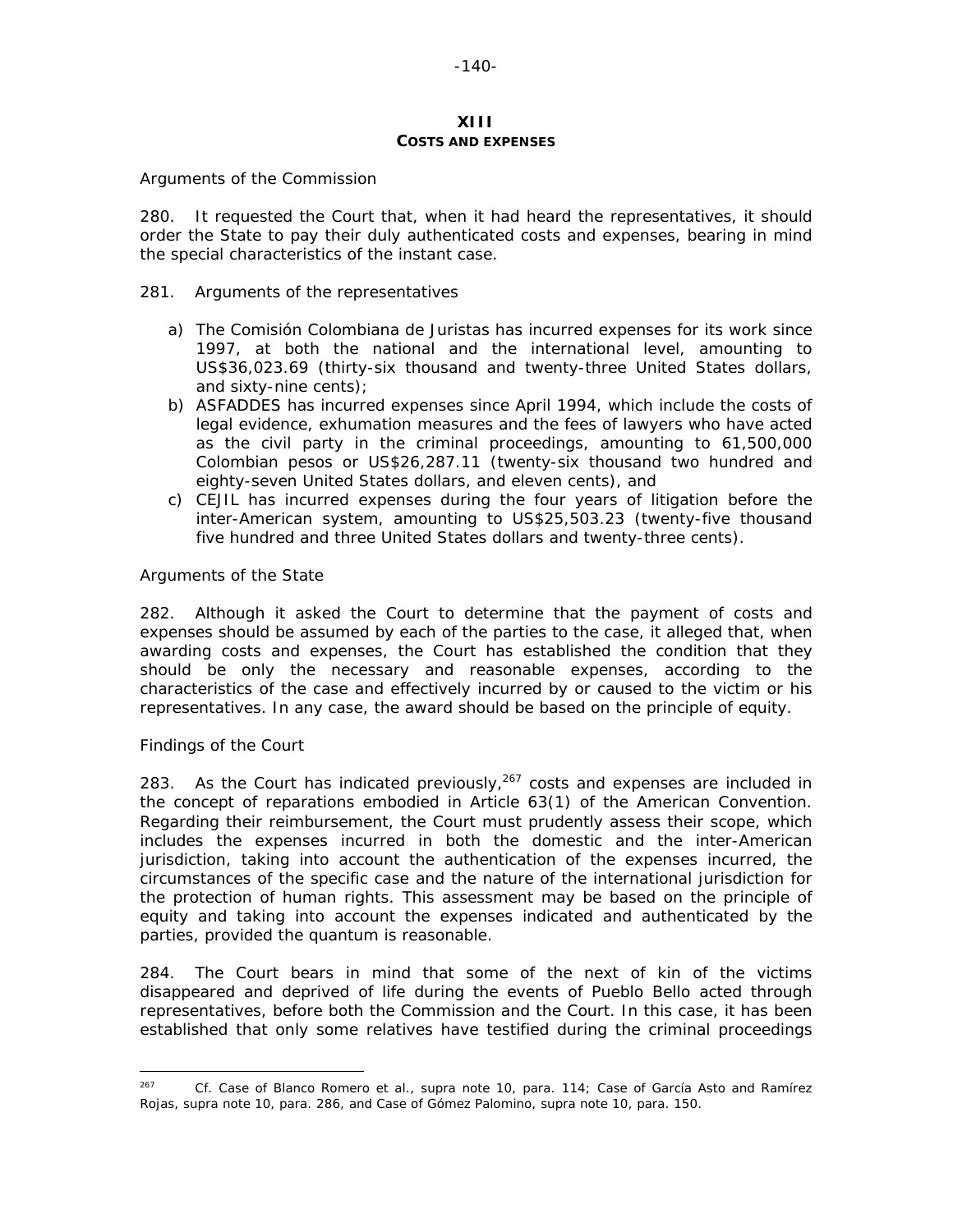and that only José Daniel Álvarez, the son of one of the victims, is a claimant in the criminal proceedings.

285. Based on the above, it is not possible to assign compensation for costs and expenses directly to the victims' next of kin for them to distribute among those that have provided them with legal assistance, as has been the Court's practice in some recent cases.<sup>268</sup> Consequently, it considers it equitable to order the State to reimburse US\$15,000.00 (fifteen thousand United States dollars) or the equivalent in Colombian currency to the *Comisión Colombiana de Juristas* for the costs and expenses they incurred in the domestic sphere and in the international proceedings before the inter-American system for the protection of human rights; US\$10,000.00 (ten thousand United States dollars) to ASFADDES for the costs and expenses they incurred in the domestic and the international spheres and US\$8,000.00 (eight thousand United States dollars) or the equivalent in Colombian currency to CEJIL for the cost and expenses incurred in the international proceedings.

#### **XIV**

### **METHOD OF COMPLIANCE**

286. To comply with this judgment, Colombia must make the payment for compensation for pecuniary and non-pecuniary damage (*supra* paras. 248, 249, 258 and 259) and reimbursement of costs and expenses (*supra* para. 285), organize the act of public apology and acknowledgement of responsibility, and erect an appropriate and proper monument to recall the facts of the Pueblo Bello massacre (*supra* paras. 277 and 278), within one year of its notification. The State must also publish the pertinent parts of this judgment (*supra* para. 279), within six months of its notification.

287. Colombia must also take forthwith the necessary measures to activate and complete effectively, within a reasonable time, the investigation to identify, prosecute and punish those responsible for the facts of the massacre (*supra* paras. 265 to 268). In addition, it must take forthwith the steps required to find and identify the victims deprived of life or disappeared (*supra* paras. 270 to 273). Within a reasonable time, the State must take the necessary measures to guarantee conditions of security so that the next of kin of the persons allegedly disappeared and deprived of life, as well as other former inhabitants of Pueblo Bello, who have been displaced, may return, should they so wish (*supra* paras. 275 and 276). The State must also adopt pertinent measures to ensure that the human rights violations are effectively investigated in proceedings which respect all judicial rights and, every six months, it must inform the Court of the measures adopted and the results achieved. Lastly, with regard to the medical care for the next of kin, this must be provided immediately to those who have already been identified, and as of the time that the State makes the identification in the case of those who have not yet been identified, and for the time necessary (*supra* para. 274).

288. The payment of the compensation established in favor of the persons disappeared and deprived of life and of their next of kin shall be made directly to the latter, as established in paragraphs 247, 248 and 258, and in Appendixes I and II of this judgment.

<sup>268</sup> 268 *Cf. the "Mapiripán Massacre" case, supra note* 7, para. 325; *Yatama case*. Judgment of June 23, 2005. Series C No. 127, para. 265, and *Carpio Nicolle et al. case*. Judgment of November 22, 2004. Series C No. 117, para. 145.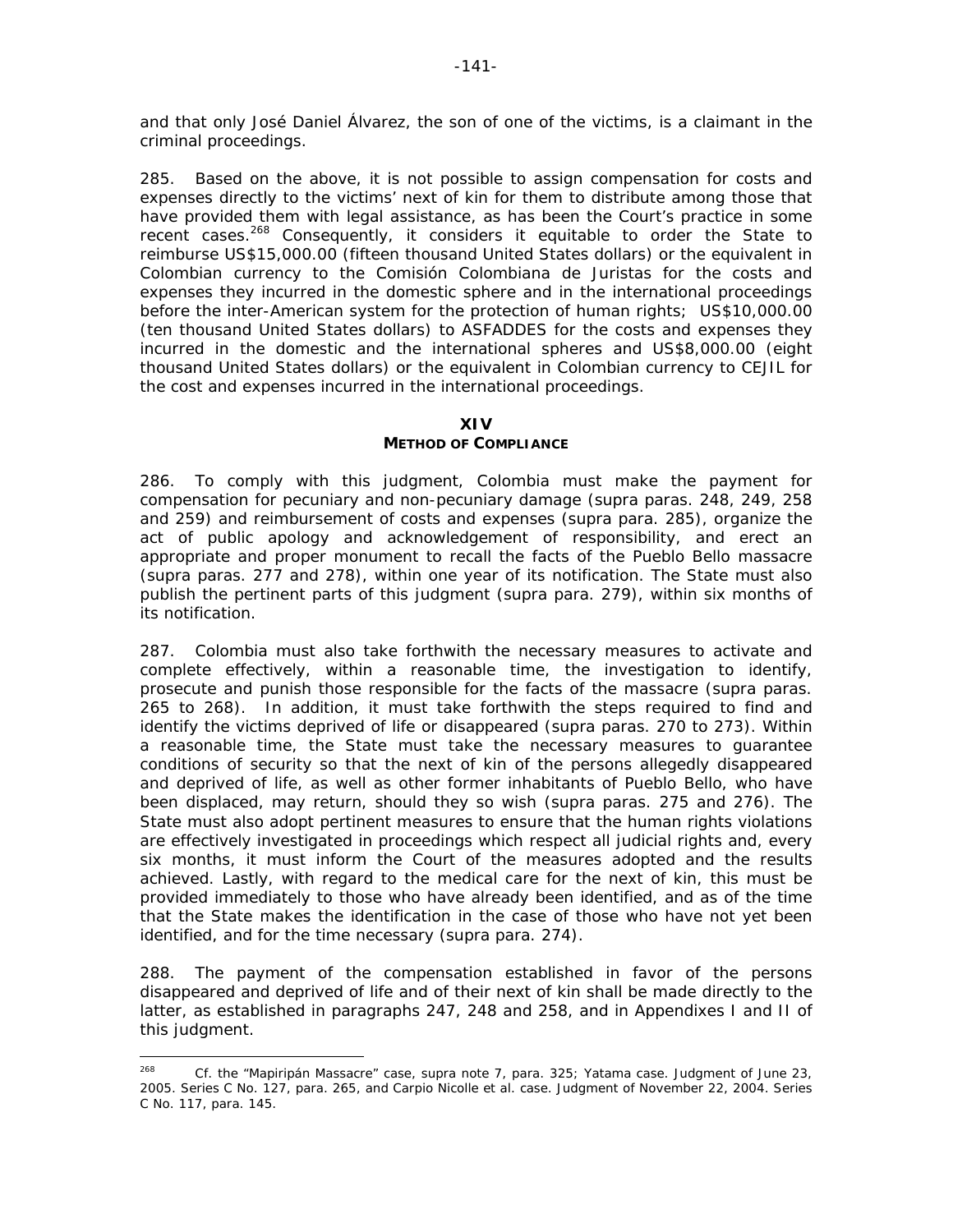289. The payments corresponding to the reimbursement of costs and expenses shall be made as established in paragraph 285 of this judgment.

290. The State must comply with its pecuniary obligations by payment in United States dollars or the equivalent amount in national currency, using the exchange rate between the two currencies in force on the New York, United States of America, market the day prior to payment to make the respective calculation.

291. The amounts allocated in this judgment for compensation for pecuniary and non-pecuniary damage, and for reimbursement of costs and expenses may not be affected, reduced or conditioned by current or future taxes or charges. Consequently, they must be delivered to the beneficiaries integrally, as established in this judgment.

292. In the case of the compensation ordered in favor of minors, the State shall deposit it in a solvent Colombian banking institute. The investment must be made within one year, in United States dollars, and in the most favorable financial conditions permitted by law and banking practice, until the beneficiaries come of age. It may be withdrawn by any of them when they come of age or previously, if this is in the best interests of the child, as established by a decision of a competent judicial authority. If the compensation has not been claimed 10 years after each child has come of age, it shall revert to the State with the accrued interest.

293. If, for reasons attributable to the next of kin of the persons disappeared and deprived of life who are the beneficiaries of the compensation, it is not possible for them to receive it within the period indicated, the State shall deposit the amount in their favor in an account or a deposit certificate in a solvent Colombian banking institute in United States dollars and in the most favorable financial conditions permitted by law and banking practice. If, after 10 years, the compensation has not been claimed, it shall revert to the State with the accrued interest

294. If the State falls into arrears, it shall pay interest on the amount owed, corresponding to banking interest on arrears in Colombia.

295. In accordance with its consistent practice, in exercise of its attributes and in compliance with its obligations deriving from the American Convention, the Court shall exercise the authority inherent in its attributes to monitor compliance with all the terms of this judgment. The case will be closed when the State has fully complied with all its terms. Within one year of notification of the judgment, Colombia shall provide the Court with a first report on the measures adopted to comply with the judgment.

## **XV OPERATIVE PARAGRAPHS**

296. Therefore,

**THE COURT** 

### **DECLARES,**

unanimously that: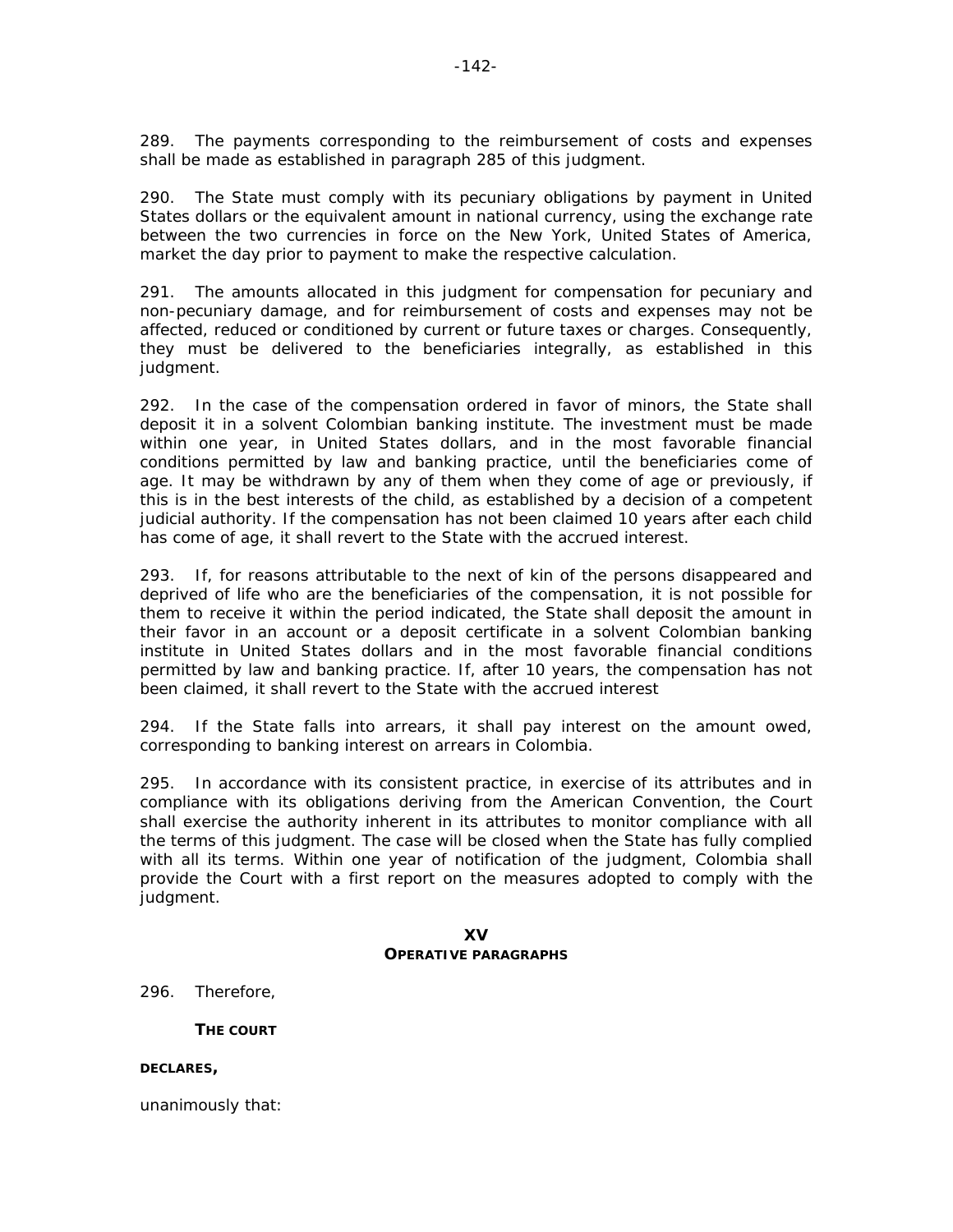1. The State violated, to the detriment of Juan Luis Escobar Duarte, José Leonel Escobar Duarte, Andrés Manuel Peroza Jiménez, Jorge David Martínez Moreno, Ricardo Bohórquez Pastrana and Ovidio Carmona Suárez, the rights to life, humane treatment and personal liberty embodied in Articles  $4(1)$ ,  $5(1)$ ,  $5(2)$ ,  $7(1)$  and  $7(2)$ of the Convention, in relation to the general obligation to respect and ensure the rights, established in Article 1(1) thereof, owing to the failure to comply with its obligation to ensure these rights, since it failed to comply with its prevention, protection and investigation obligations, in the terms of paragraphs 111 to 153 of this judgment.

2. The State violated, to the detriment of Manuel de Jesús Montes Martínez, Andrés Manuel Flórez Altamiranda, Juan Bautista Meza Salgado, Ariel Dullis Díaz Delgado, Jorge Fermín Calle Hernández, Santiago Manuel González López, Raúl Antonio Pérez Martínez, Juan Miguel Cruz, Genor José Arrieta Lora, Célimo Arcadio Hurtado, José Manuel Petro Hernández, Cristóbal Manuel Arroyo Blanco, Luis Miguel Salgado Berrío, Ángel Benito Jiménez Julio, Benito José Pérez Pedroza, Pedro Antonio Mercado Montes, Carmelo Manuel Guerra Pestana, César Augusto Espinoza Pulgarín, Miguel Ángel López Cuadro, Miguel Ángel Gutiérrez Arrieta, Diómedes Barrera Orozco, José Encarnación Barrera Orozco, Urías Barrera Orozco, José del Carmen Álvarez Blanco, Camilo Antonio Durango Moreno, Carlos Antonio Melo Uribe, Mario Melo Palacio, Víctor Argel Hernández, Fermín Agresott Romero, Jesús Humberto Barbosa Vega, Benito Genaro Calderón Ramos, Jorge Arturo Castro Galindo, Wilson Uberto Fuentes Marimón, Miguel Antonio Pérez Ramos, Elides Manuel Ricardo Pérez, Luis Carlos Ricardo Pérez and Lucio Miguel Urzola Sotelo, the rights to life, humane treatment and personal liberty embodied in Articles  $4(1)$ ,  $5(1)$ ,  $5(2)$ ,  $7(1)$  and  $7(2)$ of the Convention, in relation to the general obligation to respect and ensure these rights established in Article 1(1) thereof, owing to the failure to comply with its obligation to ensure these rights, since it failed to comply with its prevention, protection and investigation obligations, in the terms of paragraphs 111 to 153 of this judgment.

3. The State violated, to the detriment of the next of kin of the persons disappeared and deprived of life, the right to humane treatment, embodied in Article 5(1) of the Convention, in relation to the general obligation to respect and ensure this right established in Article 1(1) thereof, for the reasons set out in paragraphs 154 to 162 of this judgment.

4. The State violated, to the detriment of the next of kin of the persons disappeared and deprived of life, the rights to a fair trial and to judicial protection, ensuring access to justice, embodied in Articles 8(1) and 25 of the Convention, in relation to the general obligation to respect and ensure these rights established in Article 1(1) thereof, in the terms of paragraphs 169 to 212 of this judgment.

5. The State did not violate, to the detriment of the next of kin of the persons disappeared and deprived of life, the right to freedom of thought and expression embodied in Article 13 of the American Convention, for the reasons set out in paragraphs 217 to 220 of this judgment.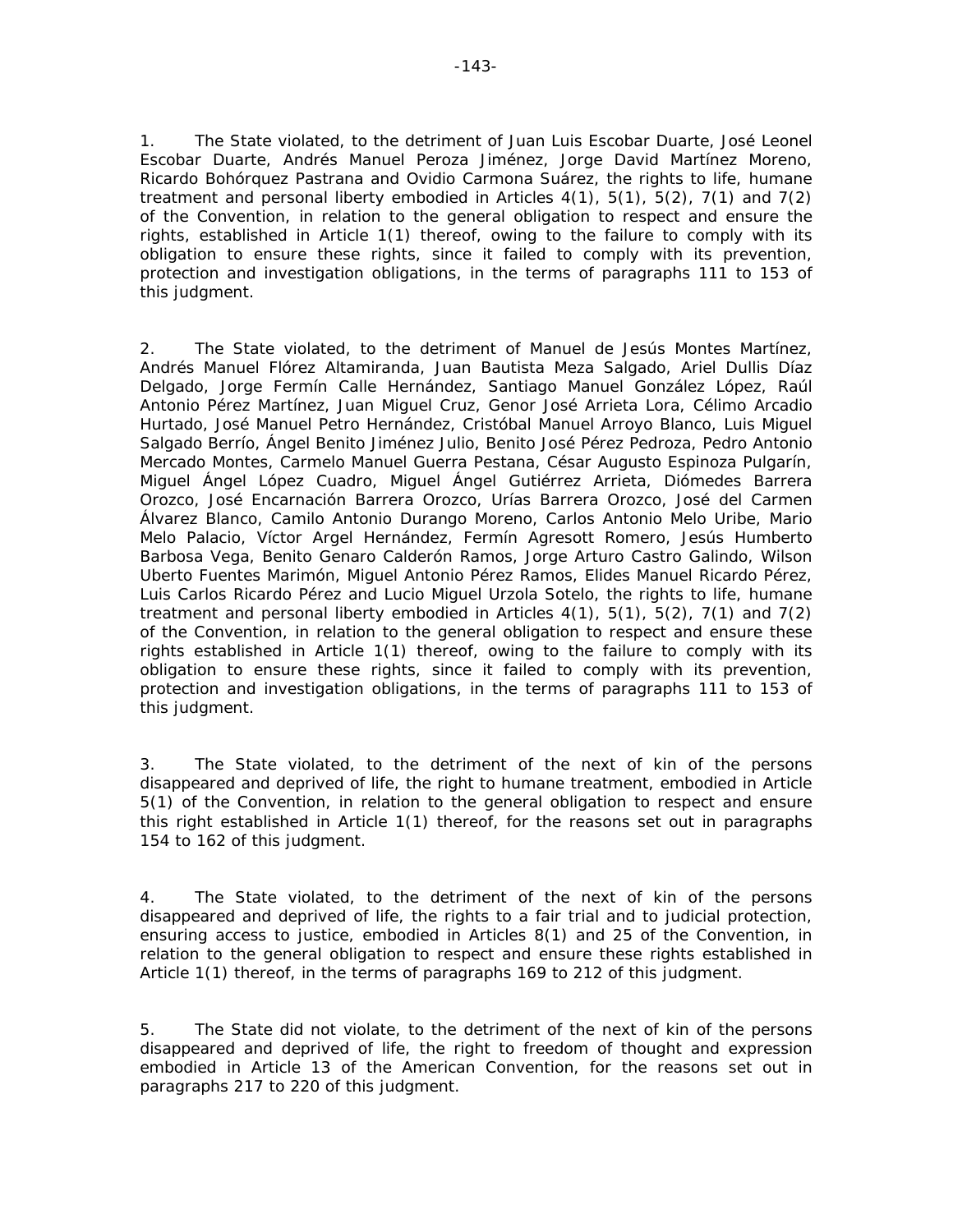6. This judgment constitutes *per se* a form of reparation.

## **AND DECIDES,**

unanimously that:

7. The State must take forthwith the necessary measures to activate and complete effectively, within a reasonable time, the investigation to determine the responsibility of all the participants in the massacre, as well as that of those responsible, by act or omission, for the failure to comply with the State's obligation to guarantee the violated rights, in the terms of paragraphs 265 to 268 and 287 of this judgment.

8. The State must adopt the pertinent measures to ensure that the human rights violations committed are effectively investigated in proceedings that guarantee judicial rights, in order to avoid the repetition of such grave facts as those that occurred in the Pueblo Bello massacre. Every six months, the State must inform the Court about the measures adopted and results achieved, in the terms of paragraphs 269 and 287 of this judgment.

9. The State must adopt forthwith the pertinent measures to seek and identify the disappeared victims and return their mortal remains to their next of kin and also pay their burial expenses, within a reasonable time. To this end, it must complete the actions undertaken to recover the remains of the persons disappeared, as well as any others that are necessary and, to this end, it must use all possible technical and scientific measures, taking into account the pertinent international norms, in the terms of paragraphs 270 to 273 and 287 of this judgment.

10. The State must guarantee that, irrespective of the actions indicated in the preceding operative paragraph, the respective official entities use these international norms as part of their equipment in the search for and identification of persons disappeared or deprived of life, in the terms of paragraphs 270 and 271 of this judgment.

11. The State must provide medical and psychological care, as applicable, to all the next of kin of the 37 persons disappeared and the six deprived of life who require this, as of notification of this judgment to those who have already been identified and, as of the time when they are identified, in the case of those who have not yet been identified, and for the time necessary, in the terms of paragraphs 274 and 287 of this judgment.

12. The State must take the necessary measures to guarantee security conditions so that the next of kin of the persons disappeared and deprived of life, and other former inhabitants of Pueblo Bello who have been displaced, can return there, if they so wish, in the terms of paragraphs 275, 276 and 287 of this judgment.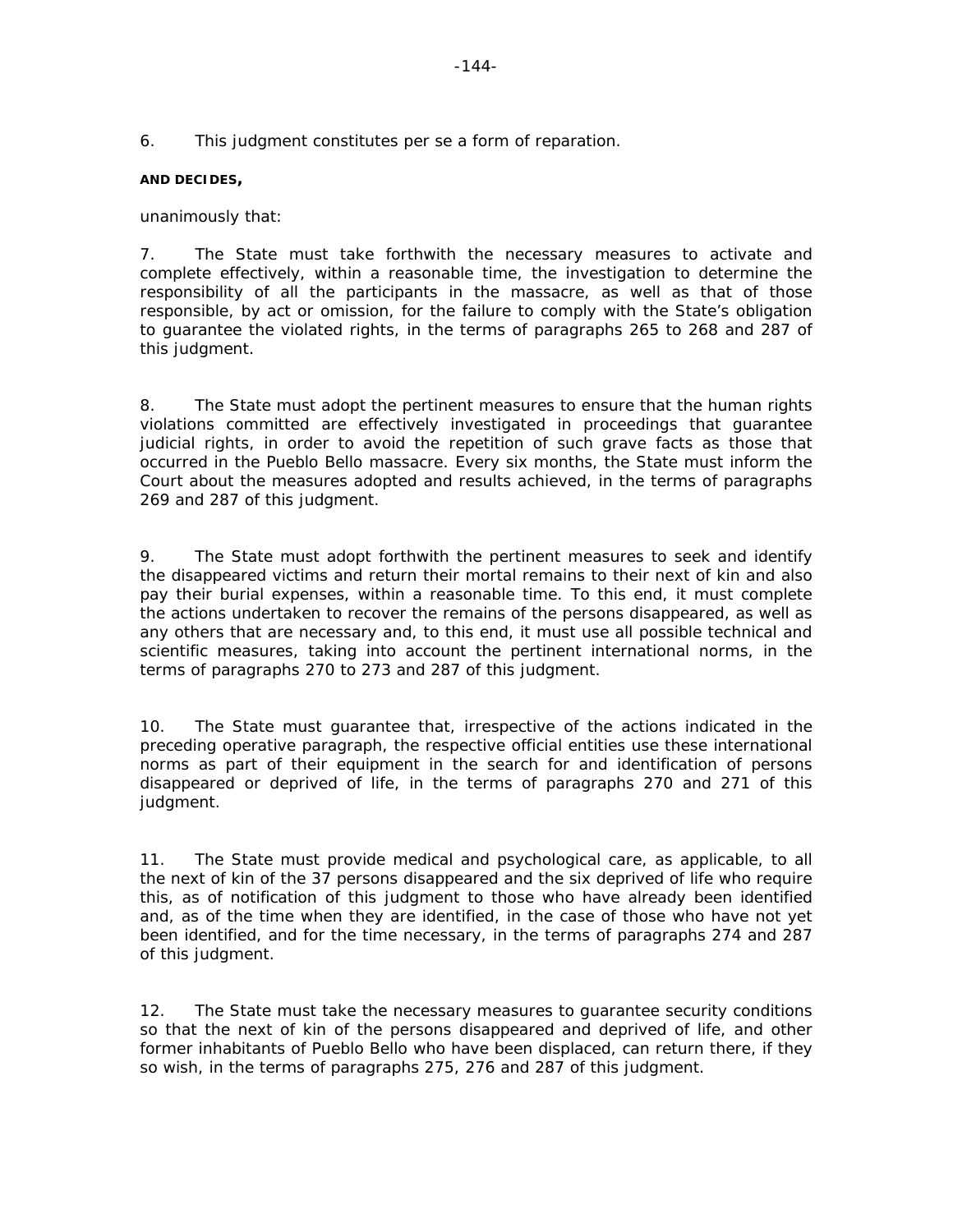13. The State must organize, within one year of notification of this judgment, a public act of apology and acknowledgment of international responsibility, with the presence of high-ranking State authorities, concerning the violations declared herein and in reparation to the persons disappeared, deprived of life, and their next of kin, because it failed to comply with its obligation to guarantee the rights to life, humane treatment and personal liberty of those persons, as a result of its failure to comply with its prevention, protection and investigation obligations, and also due to the violation of the rights of access to justice, judicial protection and judicial guarantee committed to their detriment, in the terms of paragraphs 277 and 286 of this judgment.

14. The State must erect, within one year of notification of this judgment, an appropriate and proper monument recalling the facts of the Pueblo Bello massacre, in the terms of paragraphs 278 and 286 of this judgment.

15. The State must publish once, within six months of notification of this judgment, in the official gazette and in another daily newspaper with national circulation, the section of this judgment entitled Proven Facts, without the corresponding footnotes, and also these operative paragraphs, in the terms of paragraphs 279 and 286 of this judgment.

16. The State must pay the amounts established for pecuniary damage in Appendix I of this judgment to the next of kin of the persons disappeared and deprived of life, in the terms of paragraphs 234 to 241, 246 to 251, 286, 288 and 290 to 294 hereof.

17. The State must pay the amounts established for non-pecuniary damage in Appendix II of this judgment to the next of kin of the persons disappeared and deprived of life, in the terms of paragraphs 234 to 241, 254 to 259, 286, 288 and 290 to 294 hereof.

18. The State must pay the amounts established for costs and expenses, in the terms of paragraphs 283 to 286, 289, 291 and 294 of this judgment.

19. The Court shall monitor full compliance with this judgment and shall consider the case closed when the State has executed its operative paragraphs. Within a year of notification of this judgment, the State must send the Court a report on the measures adopted to comply with it, in the terms of paragraph 295 thereof.

Judge Antônio A. Cançado Trindade informed the Court of his separate concurring opinion, which accompanies this judgment.

Done in San José, Costa Rica, on January 31, 2006, in Spanish and in English, the Spanish text being authentic.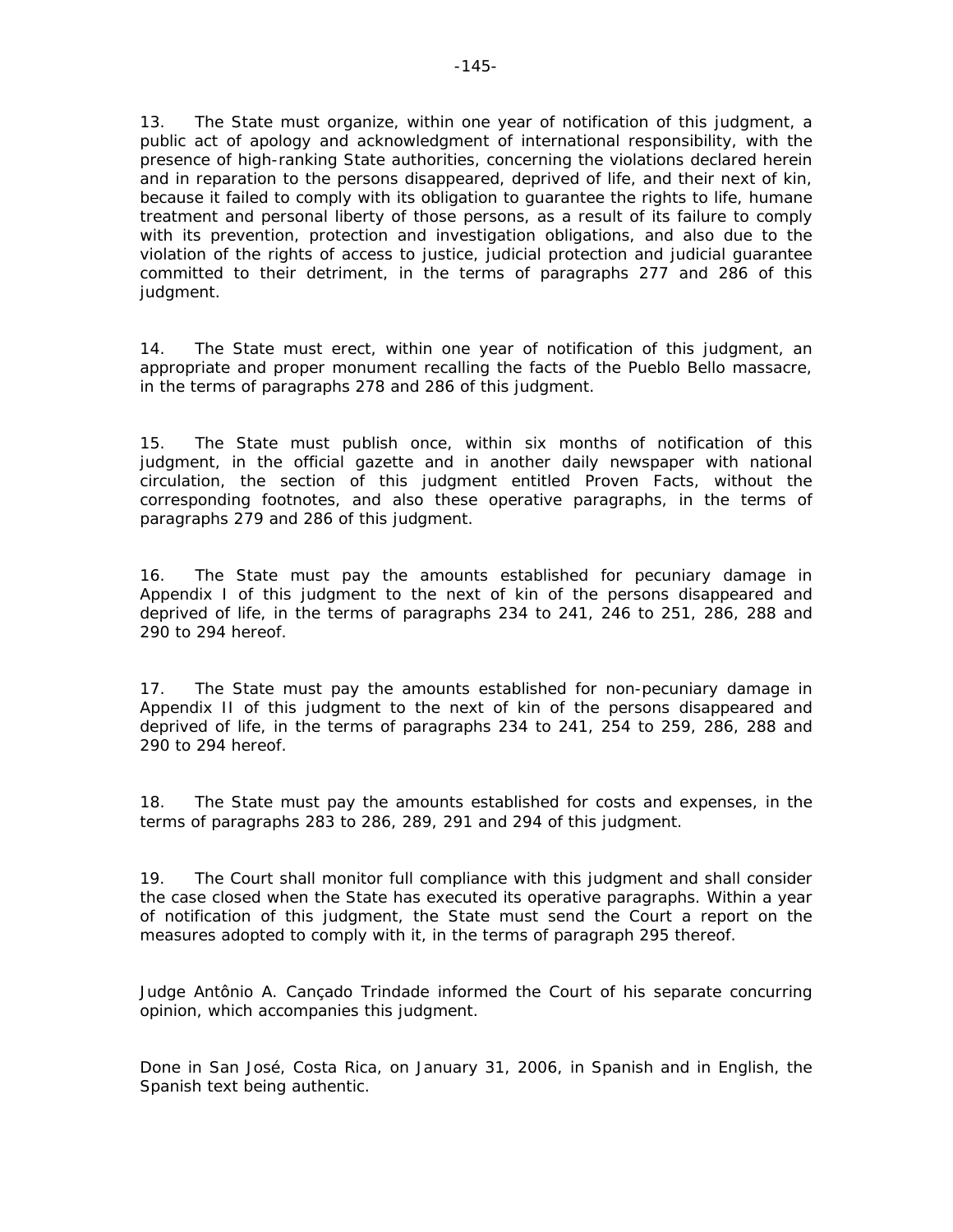Sergio García-Ramírez President

Alirio Abreu-Burelli **Alirio Abreu-Burelli** and a control of the Oliver Jackman

Antônio A. Cançado Trindade **Cecilia Medina-Quiroga** 

Manuel E. Ventura-Robles **Diego García-Sayán** 

Juan Carlos Esguerra-Portocarrero Judge *ad hoc* 

> Pablo Saavedra-Alessandri **Secretary**

So ordered,

Sergio García-Ramírez President

Pablo Saavedra-Alessandri Secretary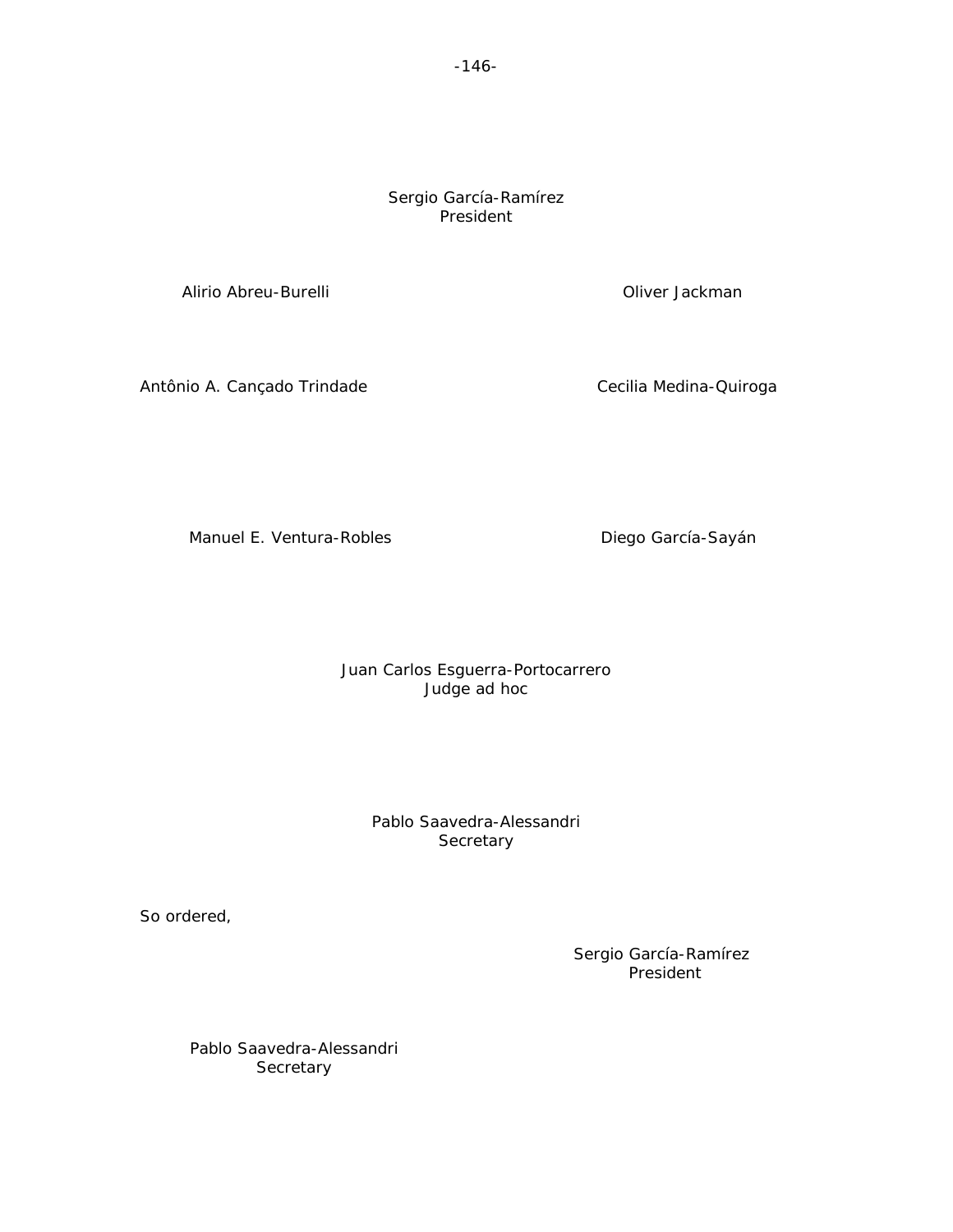#### **Appendix I Pecuniary Damage**

|                | Name of the missing or deceased person |              | Amount    |
|----------------|----------------------------------------|--------------|-----------|
| 1              | Manuel de Jesús Montes Martínez        | $US$ \$      | 80.400,00 |
| $\overline{2}$ | Andrés Manuel Flórez Altamiranda       | $US$ \$      | 57.300,00 |
| 3              | Juan Bautista Meza Salgado             | <b>US \$</b> | 74.100,00 |
| 4              | Juan Luis Escobar Duarte               | $US$ \$      | 74.500,00 |
| 5              | José Leonel Escobar Duarte             | US\$         | 84.800,00 |
| 6              | Ariel Dullis Díaz Delgado              | $US$ \$      | 73.500,00 |
| 7              | Jorge Fermin Calle Hernández           | US\$         | 68.100,00 |
| 8              | Santiago Manuel González López         | <b>US \$</b> | 39.300,00 |
| 9              | Raúl Antonio Pérez Martínez            | US\$         | 67.800,00 |
| 10             | Andrés Manuel Peroza Jiménez           | <b>US \$</b> | 75.100,00 |
| 11             | Juan Miguel Cruz                       | <b>US \$</b> | 49.400,00 |
| 12             | Genor José Arrieta Lora                | $US$ \$      | 73.500,00 |
| 13             | Célimo Arcadio Hurtado                 | US\$         | 47.500,00 |
| 14             | José Manuel Petro Hernández            | $US$ \$      | 43.500,00 |
| 15             | Cristóbal Manuel Arroyo Blanco         | US\$         | 63.400,00 |
| 16             | Luis Miguel Salgado Berrío             | $US$ \$      | 62.800,00 |
| 17             | Ángel Benito Jiménez Julio             | US\$         | 32.300,00 |
| 18             | Benito José Pérez Pedroza              | <b>US \$</b> | 49.400,00 |
| 19             | Pedro Antonio Mercado Montes           | <b>US \$</b> | 63.000,00 |
| 20             | Carmelo Manuel Guerra Pestana          | $US$ \$      | 43.300,00 |
| 21             | César Augusto Espinoza Pulgarín        | US\$         | 67.000,00 |
| 22             | Miguel Ángel López Cuadro              | $US$ \$      | 53.200,00 |
| 23             | Miguel Ángel Gutiérrez Arrieta         | US\$         | 55.700,00 |
| 24             | Diómedes Barrera Orozco                | $US$ \$      | 67.100,00 |
| 25             | José Encarnación Barrera Orozco        | US\$         | 81.100,00 |
| 26             | Urías Barrera Orozco                   | <b>US \$</b> | 67.900,00 |
| 27             | José del Carmen Álvarez Blanco         | <b>US \$</b> | 40.200,00 |
| 28             | Camilo Antonio Durango Moreno          | $US$ \$      | 76.300,00 |
| 29             | Jorge David Martínez Moreno            | US\$         | 78.700,00 |
| 30             | Carlos Antonio Melo Uribe              | $US$ \$      | 75.900,00 |
| 31             | Mario Melo Palacio                     | US\$         | 60.400,00 |
| 32             | Víctor Argel Hernández                 | <b>US \$</b> | 69.200,00 |
| 33             | Fermín Agresott Romero                 | <b>US \$</b> | 74.100,00 |
| 34             | Jesús Humberto Barbosa Vega            | $US$ \$      | 62.900,00 |
| 35             | Ricardo Bohórquez Pastrana             | <b>US \$</b> | 35.800,00 |
| 36             | Benito Genaro Calderón Ramos           | $US$ \$      | 73.800,00 |
| 37             | Ovidio Carmona Suárez                  | <b>US \$</b> | 78.300,00 |
| 38             | Jorge Arturo Castro Galindo            | <b>US \$</b> | 61.800,00 |
| 39             | Wilson Uberto Fuentes Marimón          | <b>US \$</b> | 43.600,00 |
| 40             | Miguel Antonio Pérez Ramos             | $US$ \$      | 80.100,00 |
| 41             | Elides Manuel Ricardo Pérez            | US\$         | 67.600,00 |
| 42             | Luis Carlos Ricardo Pérez              | US\$         | 70.200,00 |
| 43             | Lucio Miguel Urzola Sotelo             | US\$         | 75.500,00 |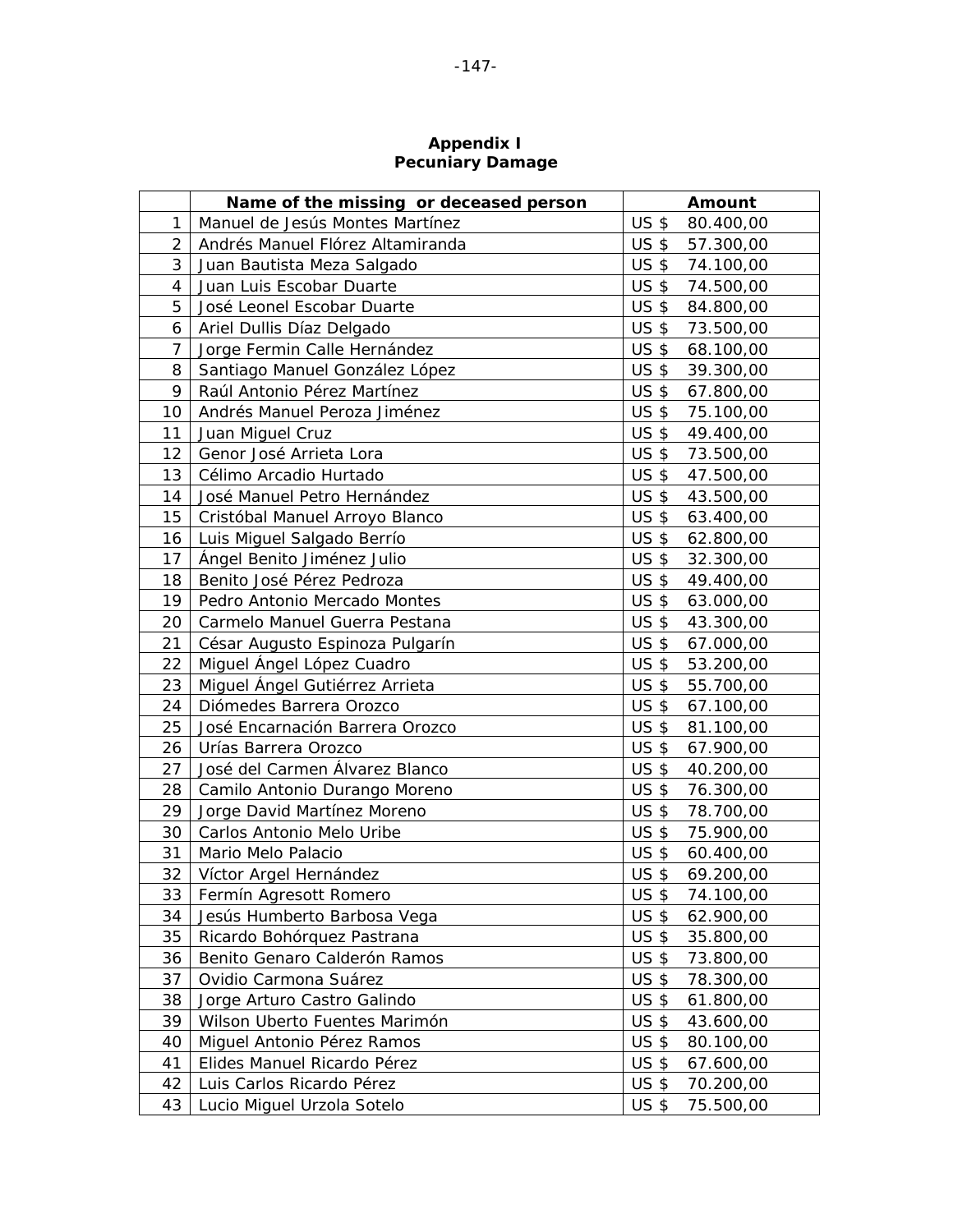#### **Appendix II Non-pecuniary Damage**

| <b>Name</b>                          | <b>Kinship</b> |                 | Amount    |
|--------------------------------------|----------------|-----------------|-----------|
|                                      |                |                 |           |
| 1. Manuel de Jesús Montes Martínez   | Missing        | $US$ \$         | 35.000,00 |
| Jorge Adalberto Montes Berrío        | Father         | <b>US \$</b>    | 10.000,00 |
| Macrina Onelia Martínez Paternina    | Mother         | $US$ \$         | 12.000,00 |
| Noemí del Carmen Montes Martínez     | <b>Sister</b>  | US <sub>s</sub> | 500,00    |
| Javier Donais Montes Martínez        | <b>Brother</b> | <b>US \$</b>    | 500,00    |
| Ana Carmela Montes Martínez          | <b>Sister</b>  | <b>US \$</b>    | 500,00    |
| Libia Esther Montes Martínez         | <b>Sister</b>  | $US$ \$         | 500,00    |
| Nilson Montes Cruz                   | <b>Brother</b> | <b>US \$</b>    | 500,00    |
| Neder de Jesús Montes Cruz           | <b>Brother</b> | <b>US \$</b>    | 500,00    |
|                                      |                |                 |           |
| 2. Andrés Manuel Flórez Altamiranda  | Missing        | $US$ \$         | 30.000,00 |
| Eridia Gutiérrez Mesa                | Spouse         | US <sub>5</sub> | 10.000,00 |
| César Eliecer Flórez Gutiérrez       | Son            | $US$ \$         | 10.000,00 |
| Melkin Flórez Gutiérrez              | Son            | <b>US \$</b>    | 10.000,00 |
| Eduardo Manuel Flórez Gutiérrez      | Son            | <b>US \$</b>    | 10.000,00 |
| José de los Santos Flórez Tavera     | Father         | $US$ \$         | 10.000,00 |
| Albertina Altamiranda Ramos          | Mother         | <b>US \$</b>    | 10.000,00 |
| Emilse del Carmen Flórez Altamiranda | Sister         | <b>US \$</b>    | 500,00    |
| Enilda Ester Flórez Altamiranda      | Sister         | <b>US \$</b>    | 500,00    |
| Mónica Flórez Altamiranda            | <b>Sister</b>  | <b>US \$</b>    | 500,00    |
| Miriam Edith Flórez Altmiranda       | <b>Sister</b>  | <b>US \$</b>    | 500,00    |
| Eberto Flórez Altamiranda            | <b>Brother</b> | <b>US \$</b>    | 500,00    |
| Manuela Flórez Altamiranda           | <b>Sister</b>  | <b>US \$</b>    | 500,00    |
|                                      |                |                 |           |
| 3. Juan Bautista Meza Salgado        | Missing        | <b>US \$</b>    | 30.000,00 |
| Eliécer Manuel Meza Acosta           | Father         | <b>US \$</b>    | 10.000,00 |
| Sara Faustina Salgado Ramírez        | Mother         | <b>US \$</b>    | 10.000,00 |
| Víctor Manuel Meza Salgado           | <b>Brother</b> | US <sub>5</sub> | 500,00    |
| José Nemecio MezaSalgado             | <b>Brother</b> | US <sub>s</sub> | 500,00    |
| María Mercedes Meza Salgado          | <b>Sister</b>  | <b>US \$</b>    | 500,00    |
| Samuel Antonio Meza Salgado          | <b>Brother</b> | <b>US \$</b>    | 500,00    |
| Orfa Rosa Meza Salgado               | <b>Sister</b>  | <b>US \$</b>    | 500,00    |
| Daniel Enrique Meza Salgado          | <b>Brother</b> | $US$ \$         | 500,00    |
| Eliécer Manuel Meza Salgado          | <b>Brother</b> | <b>US \$</b>    | 500,00    |
| Elsa Meza Salgado                    | <b>Sister</b>  | $US$ \$         | 500,00    |
|                                      |                |                 |           |
| 4. Juan Luis Escobar Duarte          | Deceased       | $US$ \$         | 30.000,00 |
| 5. José Leonel Escobar Duarte        | Deceased       | <b>US \$</b>    | 30.000,00 |
| Pedro Luis Escobar Bedoya            | Father         | <b>US \$</b>    | 12.000,00 |
| Virgelina Duarte Giraldo             | Mother         | <b>US \$</b>    | 12.000,00 |
| Pedro Luis Escobar Duarte            | <b>Brother</b> | US\$            | 1,000,00  |
| Fanny del Socorro Escobar Duarte     | Sister         | <b>US \$</b>    | 1,000,00  |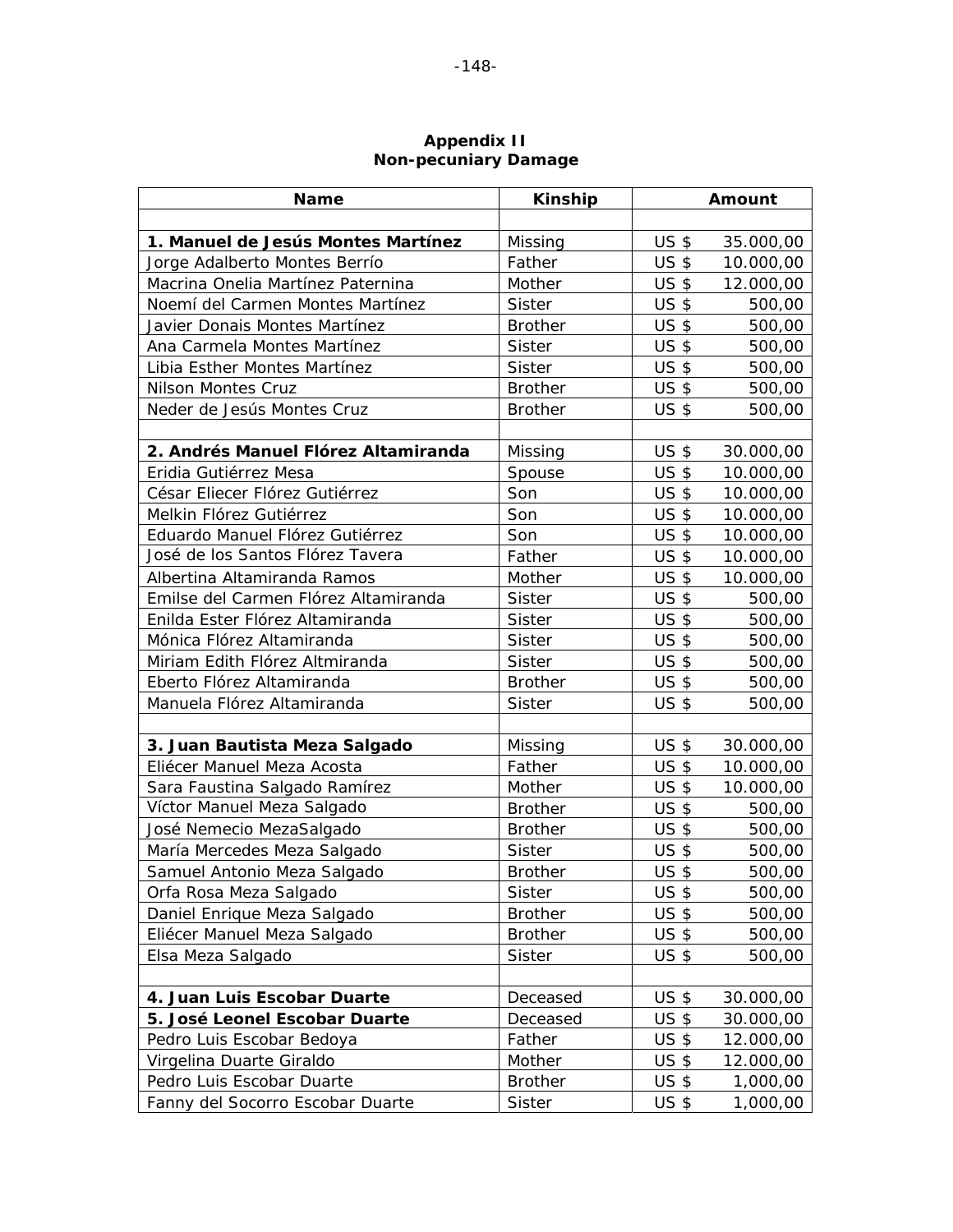| Luz Emilce Escobar Duarte         | <b>Sister</b>  | <b>US \$</b> | 1,000,00  |
|-----------------------------------|----------------|--------------|-----------|
| Ovidio de Jesús Escobar Duarte    | <b>Brother</b> | <b>US \$</b> | 1,000,00  |
|                                   |                |              |           |
| 6. Ariel Dullis Díaz Delgado      | Missing        | <b>US \$</b> | 30.000,00 |
| Rubén Díaz Romero                 | Father         | <b>US \$</b> | 10.000,00 |
| Amira Luisa Delgado Mestra        | Mother         | <b>US \$</b> | 10.000,00 |
| José Elías Díaz Delgado           | <b>Brother</b> | <b>US \$</b> | 500,00    |
| Sara María Díaz Delgado           | <b>Sister</b>  | <b>US \$</b> | 500,00    |
| David Euclides Díaz Delgado       | <b>Brother</b> | <b>US \$</b> | 500,00    |
| Abner Díaz Delgado                | <b>Brother</b> | <b>US \$</b> | 500,00    |
| Gladys Díaz Delgado               | Sister         | <b>US \$</b> | 500,00    |
| Eneyda Díaz Delgado               | Sister         | <b>US \$</b> | 500,00    |
|                                   |                |              |           |
| 7. Jorge Fermin Calle Hernández   | Missing        | <b>US \$</b> | 30.000,00 |
| Euclides Manuel Calle Álvarez     | Father         | <b>US \$</b> | 10.000,00 |
| Nilda del Carmen Hernández        | Mother         | <b>US \$</b> | 10.000,00 |
| Jorge Enrique Calle Hernández     | <b>Brother</b> | <b>US \$</b> | 500,00    |
| Herminia Edit Calle Hernández     | <b>Sister</b>  | <b>US \$</b> | 500,00    |
| Amaury Alfonso Calle Hernández    | <b>Brother</b> | <b>US \$</b> | 500,00    |
| Marta Lina Calle Hernández        | Sister         | <b>US \$</b> | 500,00    |
| Guillermo Enrique Calle Hernández | <b>Brother</b> | <b>US \$</b> | 500,00    |
| María Patricia Calle Hernández    | Sister         | <b>US \$</b> | 500,00    |
| Rafael Andrés Calle Hernández     | <b>Brother</b> | <b>US \$</b> | 500,00    |
| Alfonso Ramón Calle Hernández     | <b>Brother</b> | <b>US \$</b> | 500,00    |
| Nilda Rosa Calle Hernández        | Sister         | <b>US \$</b> | 500,00    |
|                                   |                |              |           |
| 8. Santiago Manuel González López | Missing        | <b>US \$</b> | 30.000,00 |
| Manuel José González Díaz         | Father         | <b>US \$</b> | 10.000,00 |
| Delfina Lucía López Ruíz          | Mother         | <b>US \$</b> | 10.000,00 |
| Leovigilda Rosa Villalba Sánchez  | Spouse         | <b>US \$</b> | 10.000,00 |
| Debier Antonio González Villalba  | Son            | <b>US \$</b> | 10.000,00 |
| Onasis José González Villalba     | Son            | <b>US \$</b> | 10.000,00 |
| Delia Lucía González Villalba     | Daughter       | <b>US \$</b> | 10.000,00 |
| Leda González Villalba            | Daughter       | <b>US \$</b> | 10.000,00 |
| Luz Gladys González Salgado       | Daughter       | <b>US \$</b> | 10.000,00 |
| Enil Antonio González López       | <b>Brother</b> | <b>US \$</b> | 500,00    |
| Rafael Antonio González López     | <b>Brother</b> | <b>US \$</b> | 500,00    |
| Rosa Isabel González López        | Sister         | <b>US \$</b> | 500,00    |
| Manuel José González López        | <b>Brother</b> | <b>US \$</b> | 500,00    |
| Celso Manuel González López       | <b>Brother</b> | <b>US \$</b> | 500,00    |
| Nely del Carmen González López    | Sister         | <b>US \$</b> | 500,00    |
| Elio José González López          | <b>Brother</b> | $US$ \$      | 500,00    |
| Ena Luz González López            | <b>Sister</b>  | <b>US \$</b> | 500,00    |
|                                   |                |              |           |
| 9. Raúl Antonio Pérez Martínez    | Missing        | <b>US \$</b> | 30.000,00 |
| Ginibeldo Pérez García            | Father         | $US$ \$      | 10.000,00 |
| Islia María Martínez Cubillo      | Mother         | <b>US \$</b> | 10.000,00 |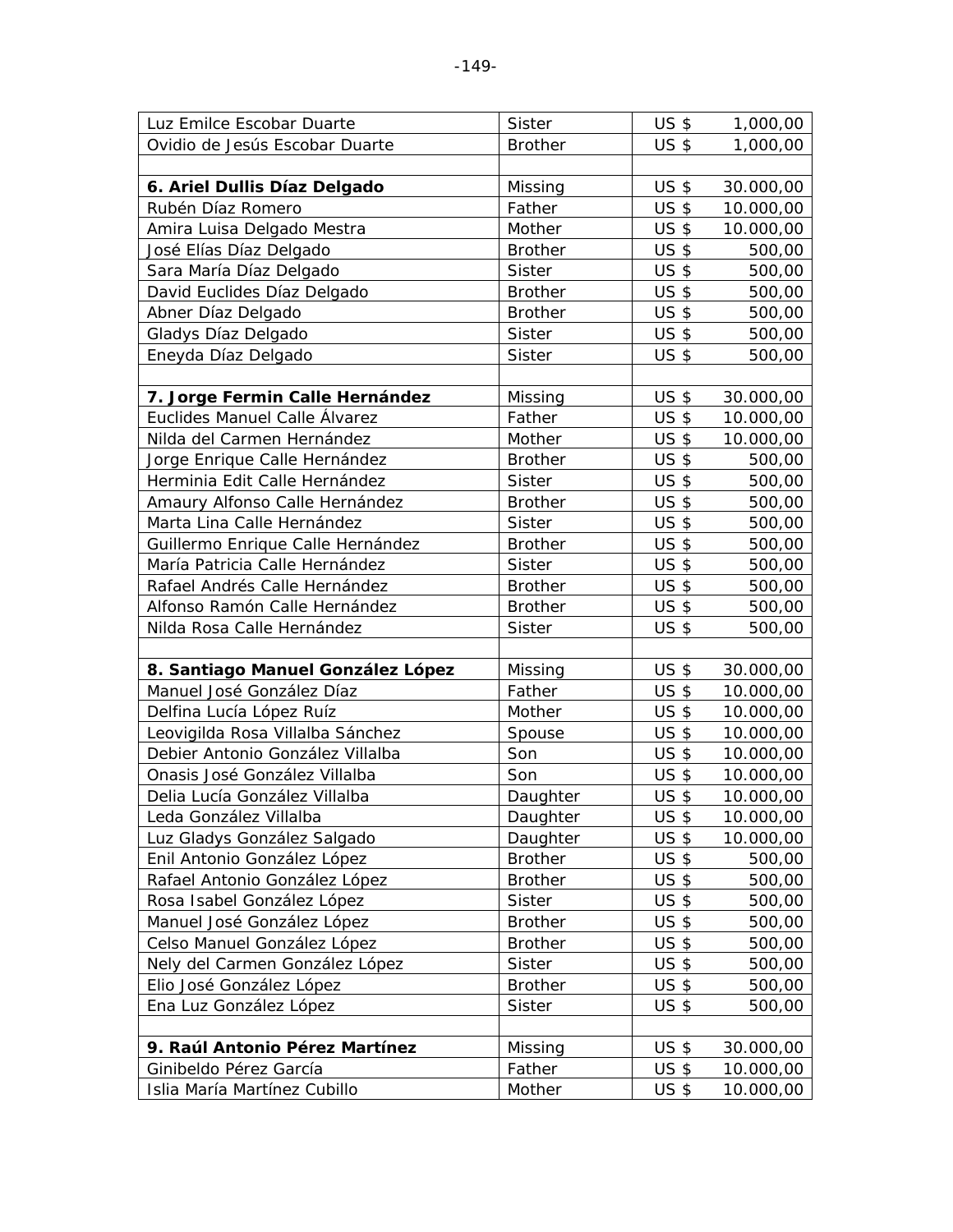| Alfaima Romero Arrieta                | Partner        | <b>US \$</b>    | 10.000,00 |
|---------------------------------------|----------------|-----------------|-----------|
| Yesica Andrea Pérez Romero            | Daugter        | <b>US \$</b>    | 10.000,00 |
| Inelta María Pérez Martínez           | <b>Sister</b>  | <b>US \$</b>    | 500,00    |
| Enriqueta Pérez Martínez              | Sister         | <b>US \$</b>    | 500,00    |
| Luz Dary Delgado Pérez                | Sister         | <b>US \$</b>    | 500,00    |
| Lázaro Maria Pérez Palencia           | <b>Brother</b> | <b>US \$</b>    | 500,00    |
| Luis Arturo Pérez Martínez            | <b>Brother</b> | US <sub>s</sub> | 500,00    |
| Giniveldo Pérez Martínez              | <b>Brother</b> | <b>US \$</b>    | 500,00    |
| Gloria Ester Pérez Martínez           | <b>Sister</b>  | <b>US \$</b>    | 500,00    |
| Marcos Fidel Pérez Martínez           | <b>Brother</b> | <b>US \$</b>    | 500,00    |
| Antonio María Pérez Martínez          | <b>Brother</b> | <b>US \$</b>    | 500,00    |
|                                       |                |                 |           |
| 10. Andrés Manuel Peroza Jiménez      | Deceased       | <b>US \$</b>    | 30.000,00 |
| Leonidas Manuel Peroza Meza           | Father         | <b>US \$</b>    | 6.000,00  |
| Dioselina María Jiménez Ortega        | Mother         | <b>US \$</b>    | 6.000,00  |
| Dormelina del Carmen Barba Monterrosa | Partner        | <b>US \$</b>    | 8,000.00  |
| Cleider Duban Peroza Barba            | Son            | <b>US \$</b>    | 6.000,00  |
| Ismael Antonio Osorio Jiménez         | <b>Brother</b> | <b>US \$</b>    | 500,00    |
| Emerita del Carmen Osorio Jiménez     | Sister         | <b>US \$</b>    | 500,00    |
| Nafer Enrique Osorio Jiménez          | <b>Brother</b> | <b>US \$</b>    | 500,00    |
| Matilde Esther Osorio Jiménez         | Sister         | <b>US \$</b>    | 500,00    |
| María del Carmen Morelo Jiménez       | <b>Sister</b>  | <b>US \$</b>    | 500,00    |
| Nora Isabel Jiménez Barbas            | Sister         | <b>US \$</b>    | 500,00    |
|                                       |                |                 |           |
|                                       |                |                 |           |
| 11. Juan Miguel Cruz                  | Missing        | <b>US \$</b>    | 30.000,00 |
| Zunilda Peralta                       | Partner        | <b>US \$</b>    | 5,000.00  |
| Digna Peralta                         | Partner        | $US$ \$         | 5,000.00  |
| Jaime Miguel Cruz Peralta             | Son            | <b>US \$</b>    | 10.000,00 |
| <b>Uberney Cruz Peralta</b>           | Son            | <b>US \$</b>    | 10.000,00 |
| Aydeth del Carmen Cruz Peralta        | Daughter       | <b>US \$</b>    | 10.000,00 |
| Judith del Carmen Cruz Peralta        | Daughter       | <b>US \$</b>    | 10.000,00 |
|                                       |                |                 |           |
| 12. Genor José Arrieta Lora           | Missing        | <b>US \$</b>    | 30.000,00 |
| Dora Isabel Tuberquia Petro           | Partner        | <b>US \$</b>    | 12.000,00 |
| Jose Calazans Arrieta Marimón         | Father         | US <sub>s</sub> | 10.000,00 |
| Josefa Lora Erazo                     | Mother         | <b>US \$</b>    | 10.000,00 |
| Clímaco Emiro Arrieta Lora            | <b>Brother</b> | <b>US \$</b>    | 500,00    |
| Fanny de Jesús Arrieta Lora           | <b>Sister</b>  | <b>US \$</b>    | 500,00    |
| Arcelio Arrieta Lora                  | <b>Brother</b> | $US$ \$         | 500,00    |
| Ana Arcilia Arrieta Lora              | Sister         | <b>US \$</b>    | 500,00    |
| Gil de Jesús Arrieta Lora             | <b>Brother</b> | $US$ \$         | 500,00    |
| Argenida Arrieta Lora                 | Sister         | <b>US \$</b>    | 500,00    |
| Luz Eneida Arrieta Lora               | Sister         | US <sub>s</sub> | 500,00    |
| Cehima Arrieta Lora                   | Sister         | <b>US \$</b>    | 500,00    |
| Ana Delfa Arrieta Lora                | Sister         | $US$ \$         | 500,00    |
| Nabor Enriques Arrieta Lora           | <b>Brother</b> | $US$ \$         | 500,00    |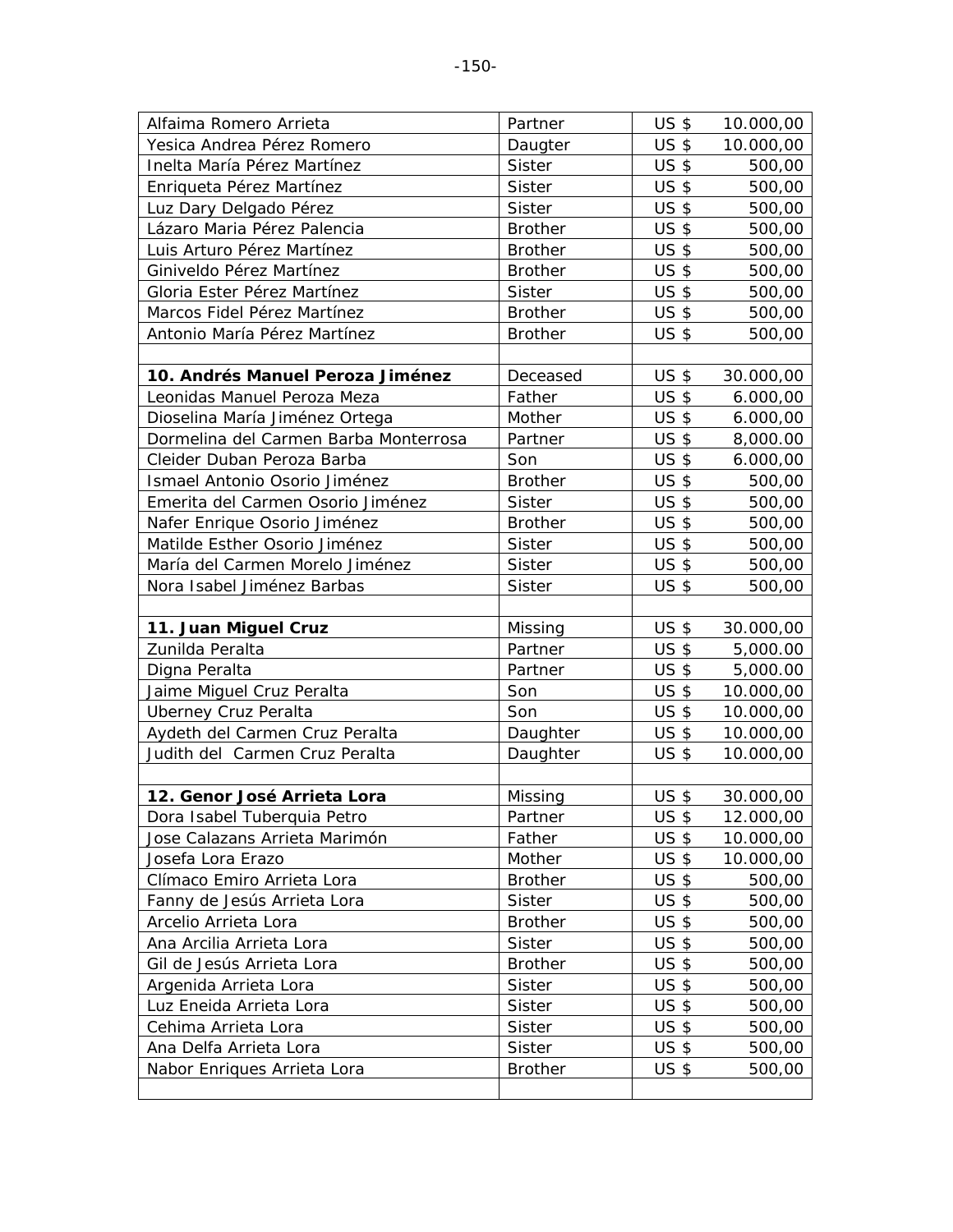| 13. Célimo Arcadio Hurtado              | missing        | <b>US \$</b> | 30.000,00 |
|-----------------------------------------|----------------|--------------|-----------|
| Manuel Luciano Hurtado Largo            | Son            | <b>US \$</b> | 10.000,00 |
| Lina Fabiola Hurtado Largo              | Daughter       | <b>US \$</b> | 10.000,00 |
| Doris Celina Largo                      | Spouse         | US\$         | 10.000,00 |
| Otalvaro Hurtado Largo                  | Son            | <b>US \$</b> | 10.000,00 |
|                                         |                |              |           |
| 14. José Manuel Petro Hernández         | Missing        | <b>US \$</b> | 30.000,00 |
| Rafaela Josefa Pérez Pedroza            | Partner        | <b>US \$</b> | 10.000,00 |
| Gloria de Jesús Petro Pérez             | Daughter       | <b>US \$</b> | 10.000,00 |
| Jhon Jader Petro Pérez                  | Son            | <b>US \$</b> | 10.000,00 |
| Robinson Petro Pérez                    | Son            | <b>US \$</b> | 10.000,00 |
| Luz Erley Petro Pérez                   | Daughter       | <b>US \$</b> | 10.000,00 |
| Yarley Petro Pérez                      | Daughter       | <b>US \$</b> | 10.000,00 |
| Yeimy Luz Petro Pérez                   | Daughter       | <b>US \$</b> | 10.000,00 |
|                                         |                |              |           |
| 15. Cristóbal Manuel Arroyo Blanco      | Missing        | <b>US \$</b> | 30.000,00 |
| Clímaco Arroyo Díaz                     | Father         | <b>US \$</b> | 10.000,00 |
| María Concepción Blanco Yèpes           | Mother         | <b>US \$</b> | 10.000,00 |
| Diva del Soccorro Arroyo Blanco         | <b>Sister</b>  | <b>US \$</b> | 500,00    |
|                                         |                |              |           |
| 16. Luis Miguel Salgado Berrío          | Missing        | <b>US \$</b> | 30.000,00 |
| Gloria de Jesús Petro Pérez             | Partner        | <b>US \$</b> | 12.000,00 |
| José María Salgado Sotelo               | Father         | <b>US \$</b> | 10.000,00 |
| Eleodora Isabel Berrío Plaza            | Mother         | <b>US \$</b> | 10.000,00 |
| Roberto Antonio Salgado Berrío          | <b>Brother</b> | <b>US \$</b> | 500,00    |
| Luis Alberto Salgado Herrera            | <b>Brother</b> | <b>US \$</b> | 500,00    |
| Miriam Rosa Patron Berrío               | Sister         | <b>US \$</b> | 500,00    |
| Lucina Salgado Berrío                   | Sister         | <b>US \$</b> | 500,00    |
| Elizabeth Salgado Berrío                | <b>Sister</b>  | <b>US \$</b> | 500,00    |
| María Magdalena Salgado Berrío          | Sister         | <b>US \$</b> | 500,00    |
|                                         |                |              |           |
| 17. Ángel Benito Jiménez Julio          | Missing        | <b>US \$</b> | 30.000,00 |
| Ana Eloína Romero Mercado               | Spouse         | <b>US \$</b> | 10.000,00 |
| Bartolo Jiménez Guerra                  | Father         | <b>US \$</b> | 10.000,00 |
| Amada Villadiego Julio                  | Mother         | <b>US \$</b> | 10.000,00 |
| Yoliva del Carmen Romero Benitez        | Daughter       | <b>US \$</b> | 10.000,00 |
| Adalberto José Jiménez Romero           | Son            | <b>US \$</b> | 10.000,00 |
| Alonso Jiménez Romero                   | Son            | <b>US \$</b> | 10.000,00 |
| Ana Daicet Jiménez Romero               | Daughter       | <b>US \$</b> | 10.000,00 |
| Aída Luz Jiménez Romero                 | Daughter       | <b>US \$</b> | 10.000,00 |
| Arbiris de Jesús Jiménez Romero         | Son            | <b>US \$</b> | 10.000,00 |
| Nayibe Romero Benítez                   | Daughter       | <b>US \$</b> | 10.000,00 |
| María Elena Jiménez Zabala              | Daughter       | <b>US \$</b> | 10.000,00 |
| Ángel Benito Jiménez Toro               | Son            | <b>US \$</b> | 10.000,00 |
| Graciela del Carmen Jiménez Julio       | <b>Sister</b>  | <b>US \$</b> | 500,00    |
| Florencia del Carmen Jiménez Villadiego | <b>Sister</b>  | <b>US \$</b> | 500,00    |
|                                         |                |              |           |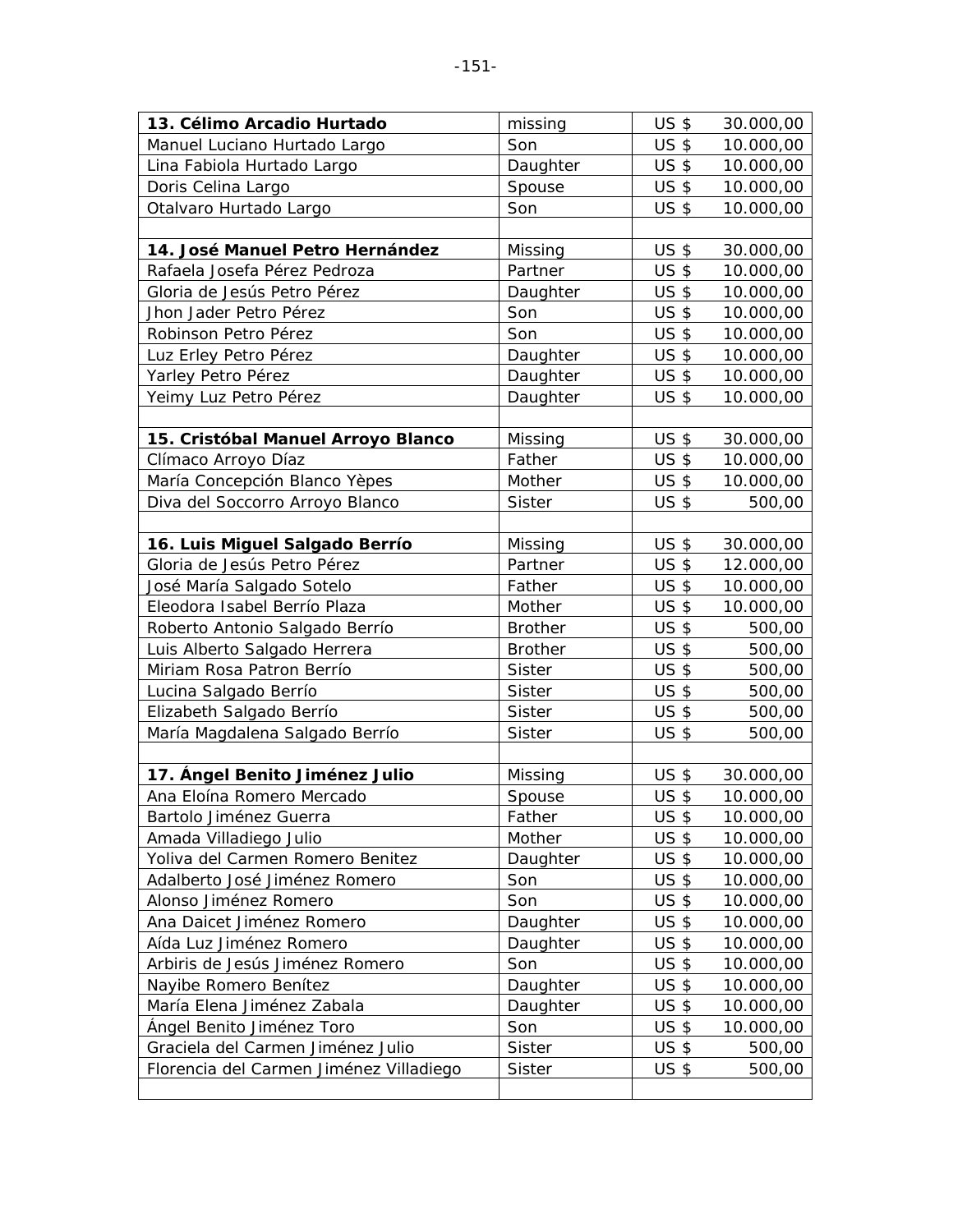| 18. Benito José Pérez Pedroza          | Missing        | <b>US \$</b> | 30.000,00 |
|----------------------------------------|----------------|--------------|-----------|
| Norma Elisa Machado Petro              | Partner        | <b>US \$</b> | 5.000,00  |
| Norbey Enrique Pérez Machado           | Son            | <b>US \$</b> | 10.000,00 |
| Laureana María Peralta Cuava           | Partner        | <b>US \$</b> | 5.000,00  |
| Arbey Antonio Pérez Peralta            | Son            | <b>US \$</b> | 10.000,00 |
|                                        |                |              |           |
| 19. Pedro Antonio Mercado Montes       | Missing        | <b>US \$</b> | 30.000,00 |
| Jesús María Mercado Mejía              | Father         | <b>US \$</b> | 10.000,00 |
| Julia Rosa Montes Molina               | Mother         | <b>US \$</b> | 10.000,00 |
| Jorge Eliécer Mercado Montes           | <b>Brother</b> | <b>US \$</b> | 500,00    |
| Elizabeth Mercado Montes               | Sister         | <b>US \$</b> | 500,00    |
| Jesús María Mercado Montes             | <b>Brother</b> | <b>US \$</b> | 500,00    |
| Lucelly del Carmen Mercado Montes      | Sister         | <b>US \$</b> | 500,00    |
| Nelson Enrique Mercado Montes          | <b>Brother</b> | <b>US \$</b> | 500,00    |
| <b>Otoniel Mercado Montes</b>          | <b>Brother</b> | <b>US \$</b> | 500,00    |
| Edelma Mercado Montes                  | Sister         | <b>US \$</b> | 500,00    |
| Luz Senaida Mercado Montes             | Sister         | <b>US \$</b> | 500,00    |
|                                        |                |              |           |
| 20. Carmelo Manuel Guerra Pestana      | Missing        | <b>US \$</b> | 30.000,00 |
| José Miguel Guerra Sierra              | Father         | <b>US \$</b> | 10.000,00 |
| Margarita Pestana Luna                 | Mother         | <b>US \$</b> | 10.000,00 |
| Marlene Antonia Velásquez Carvajal     | Partner        | <b>US \$</b> | 10.000,00 |
| Nancy Amparo Guerra López              | Daughter       | <b>US \$</b> | 10.000,00 |
| Carmen Guerra Márquez                  | Daughter       | <b>US \$</b> | 10.000,00 |
|                                        |                |              |           |
| 21. César Augusto Espinosa Pulgarín    | Missing        | <b>US \$</b> | 30.000,00 |
| Ligia Margarita Pulgarín González      | Mother         | <b>US \$</b> | 10.000,00 |
| José Javier Espinosa Restrepo          | Father         | <b>US \$</b> | 10.000,00 |
| Wilder Frank Espinosa Pulgarín         | <b>Brother</b> | <b>US \$</b> | 500,00    |
| Johan Albeiro Espinosa Hernández       | Son            | <b>US \$</b> | 10.000,00 |
| Celia del Carmen Hernández Orozco      | Partner        | <b>US \$</b> | 10.000,00 |
| Adriana Patricia Espinosa Pulgarín     | Sister         | <b>US \$</b> | 500,00    |
| Zulema Ivone Espinosa Pulgarín         | Sister         | <b>US \$</b> | 500,00    |
| Bibiana Farley Hernández Pulgarín      | Sister         | <b>US \$</b> | 500,00    |
|                                        |                |              |           |
| 22. Miguel Ángel López Cuadro          | Missing        | <b>US \$</b> | 30.000,00 |
| Ester María Cuadro Prieto              | Mother         | <b>US \$</b> | 10.000,00 |
| Daniel López Galarcio                  | Father         | $US$ \$      | 10.000,00 |
| Mery de Jesús López Cuadro             | <b>Sister</b>  | <b>US \$</b> | 500,00    |
|                                        |                |              |           |
| 23. Miguel Ángel Gutiérrez Arrieta     | Missing        | <b>US \$</b> | 30.000,00 |
| Juan Gutiérrez Salgado                 | Father         | $US$ \$      | 10.000,00 |
| Elena Emperatriz Arrieta Marimón       | Mother         | <b>US \$</b> | 10.000,00 |
| Miguel Ángel Guitiérez Garnaud         | Son            | <b>US \$</b> | 10.000,00 |
| Ediltrudis Sofía Garnaud Causil        | Partner        | <b>US \$</b> | 5.000,00  |
| Carmen Elina Gutiérrez Flórez          | Daughter       | $US$ \$      | 10.000,00 |
| Manuela Del Rosario Flórez Altamiranda | Spouse         | US\$         | 5.000,00  |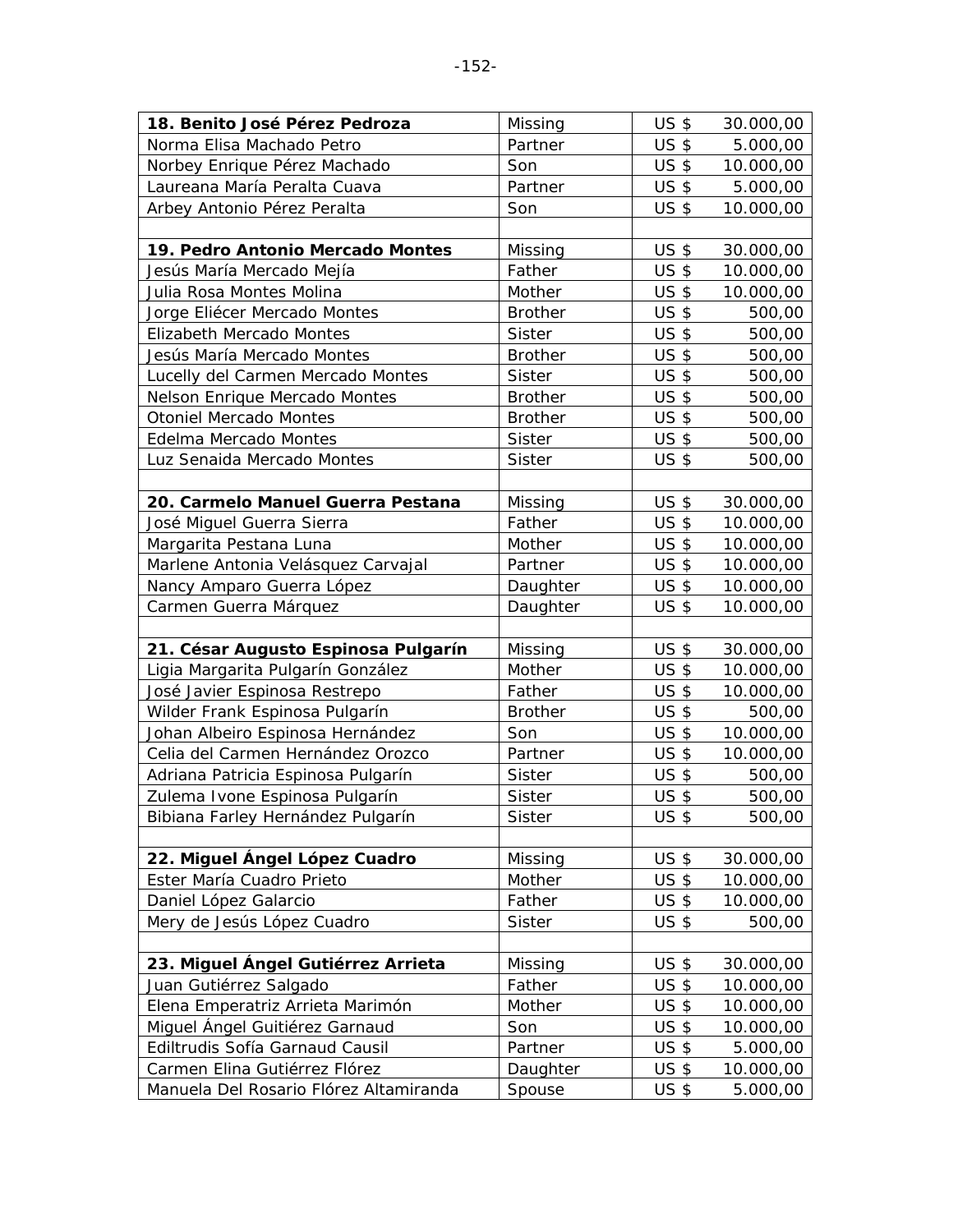| Francisca Gutiérrez Arrieta             | <b>Sister</b>  | <b>US \$</b> | 500,00    |
|-----------------------------------------|----------------|--------------|-----------|
| Josefa del Carmen Gutiérrez Arrieta     | <b>Sister</b>  | <b>US \$</b> | 500,00    |
| María Soledad Gutiérrez Arrieta         | <b>Sister</b>  | <b>US \$</b> | 500,00    |
| Alina Elena Gutiérrez Arrieta           | Sister         | <b>US \$</b> | 500,00    |
| Emperatriz del Carmen Gutiérrez Arrieta | <b>Sister</b>  | <b>US \$</b> | 500,00    |
| Erasmo Manuel Gutiérrez Arrieta         | <b>Brother</b> | <b>US \$</b> | 500,00    |
|                                         |                |              |           |
| 24. Diómedes Barrera Orozco             | Missing        | <b>US \$</b> | 30.000,00 |
| 25. José Encarnación Barrera Orozco     | Missing        | <b>US \$</b> | 35.000,00 |
| 26. Urías Barrera Orozco                | Missing        | <b>US \$</b> | 30.000,00 |
| Benjamín Torcuarto Barrera Morelo       | Father         | <b>US \$</b> | 30.000,00 |
| María de las Mercedes Orozco Cabrera    | Mother         | <b>US \$</b> | 30.000,00 |
| Elizabeth Barrera Orozco                | Sister         | <b>US \$</b> | 1.500,00  |
| Astrid María Barrera Orozco             | <b>Sister</b>  | <b>US \$</b> | 1.500,00  |
| Enor Javier Barrera Orozco              | <b>Brother</b> | <b>US \$</b> | 1.500,00  |
| Leida Barrera Orozco                    | <b>Sister</b>  | <b>US \$</b> | 1.500,00  |
| William Barrera Orozco                  | <b>Brother</b> | <b>US \$</b> | 1.500,00  |
| María Antonia Barrera Orozco            | <b>Sister</b>  | <b>US \$</b> | 1.500,00  |
| Rita Inés Barrera Páez                  | <b>Sister</b>  | <b>US \$</b> | 1.500,00  |
| Arol Isacc Barrera Orozco               | <b>Brother</b> | <b>US \$</b> | 1.500,00  |
| Benjamín Ernesto Barrera Gómez          | <b>Brother</b> | <b>US \$</b> | 1.500,00  |
| Pabla del Socorro Barrera Gómez         | <b>Sister</b>  | <b>US \$</b> | 1.500,00  |
|                                         |                |              |           |
| 27. José del Carmen Álvarez Blanco      | Missing        | <b>US \$</b> | 30.000,00 |
| Juan Álvarez                            | Father         | <b>US \$</b> | 10.000,00 |
| Maria Blanco Yepes                      | Mother         | <b>US \$</b> | 10.000,00 |
| María Cecilia Ruiz Romero               | Spouse         | <b>US \$</b> | 10.000,00 |
| José Daniel Álvarez Ruiz                | Son            | <b>US \$</b> | 10.000,00 |
| Joel David Álvarez Ruiz                 | Son            | <b>US \$</b> | 10.000,00 |
| Richard Ned Álvarez Ruiz                | Son            | <b>US \$</b> | 10.000,00 |
| Emilse Álvarez Ruiz                     | Daughter       | <b>US \$</b> | 10.000,00 |
| Álvaro Antonio Álvarez Saya             | Son            | <b>US \$</b> | 10.000,00 |
| Benicio Javier Álvarez Ruiz             | Son            | <b>US \$</b> | 10.000,00 |
| Juana Benita Álvarez Blanco             | Sister         | <b>US \$</b> | 500,00    |
| Ramón Antonio Álvarez Blanco            | <b>Brother</b> | <b>US \$</b> | 500,00    |
| Ana María Álvarez Blanco                | <b>Sister</b>  | <b>US \$</b> | 500,00    |
|                                         |                |              |           |
| 28. Camilo Antonio Durango Moreno       | Missing        | <b>US \$</b> | 30.000,00 |
| Abel Ángel Durango Rueda                | Father         | <b>US \$</b> | 10.000,00 |
| Blanca Libia Moreno Cossio              | Mother         | <b>US \$</b> | 10.000,00 |
|                                         |                |              |           |
| 29. Jorge David Martínez Moreno         | Deceased       | <b>US \$</b> | 30.000,00 |
| Mariano Manuel Martínez Pacheco         | Father         | <b>US \$</b> | 6.000,00  |
| Servia Cecilia Álvarez Moreno           | Mother         | <b>US \$</b> | 6.000,00  |
| Teresa Isabel Martínez Moreno           | <b>Sister</b>  | <b>US \$</b> | 500,00    |
| Loida Cecilia Martínez Álvarez          | <b>Sister</b>  | $US$ \$      | 500,00    |
| Ismael Emiro Martínez Moreno            | <b>Brother</b> | US\$         | 500,00    |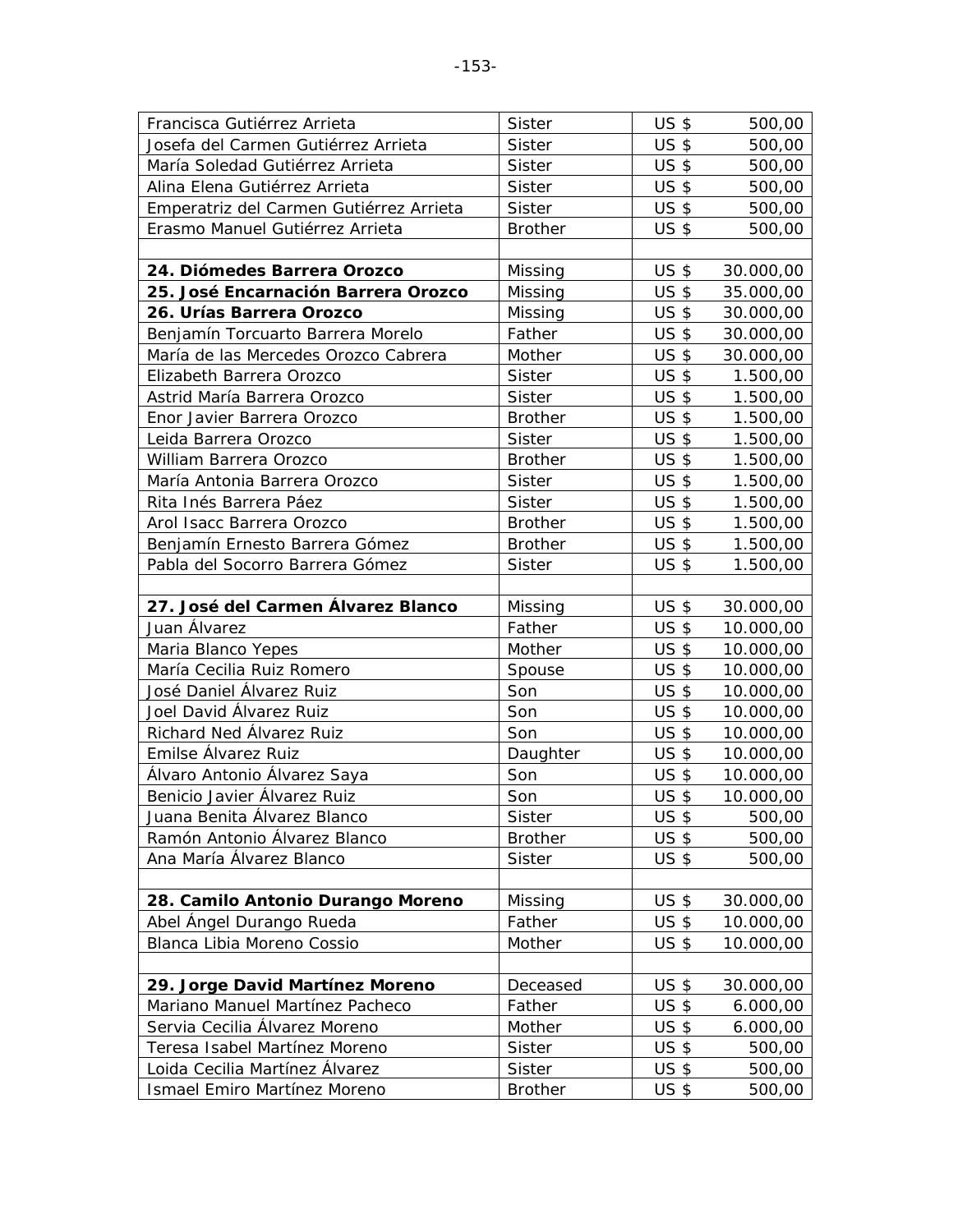| Ledys Judith Martínez Álvarez         | Sister         | <b>US \$</b>    | 500,00    |
|---------------------------------------|----------------|-----------------|-----------|
| 30. Carlos Antonio Melo Uribe         | Missing        | <b>US \$</b>    | 30.000,00 |
| 31. Mario Melo Palacio                | Missing        | <b>US \$</b>    | 30.000,00 |
| Ana Graciela Uribe                    | Carlos' Mother | <b>US \$</b>    | 10.000,00 |
| Luis Antonio Melo                     | Father         | <b>US \$</b>    | 20.000,00 |
| Ana Sofía Palacio                     | Mario's Mother | <b>US \$</b>    | 10.000,00 |
| María Esperanza Melo Uribe            | <b>Sister</b>  | <b>US \$</b>    | 1.000,00  |
| Eurípides Melo Uribe                  | <b>Brother</b> | <b>US \$</b>    | 1.000,00  |
| Rosa Elena Melo Uribe                 | Sister         | <b>US \$</b>    | 1.000,00  |
| Alfonso Melo Palacio                  | <b>Brother</b> | $US$ \$         | 1.000,00  |
| Eligio Melo Palacio                   | <b>Brother</b> | <b>US \$</b>    | 1.000,00  |
|                                       |                |                 |           |
| 32. Víctor Argel Hernández            | Missing        | <b>US \$</b>    | 30.000,00 |
|                                       |                |                 |           |
| 33. Fermín Agresott Romero            | Missing        | <b>US \$</b>    | 30.000,00 |
| Sonia Isabel Puentes                  | Partner        | <b>US \$</b>    | 10.000,00 |
| Rosa Agresott Romero                  | <b>Sister</b>  | <b>US \$</b>    | 500,00    |
| Ana Petrona Romero Torres             | Mother         | <b>US \$</b>    | 10.000,00 |
| Juan Agresott Hernández               | Father         | <b>US \$</b>    | 10.000,00 |
| <b>Yicelis Smith Agresott Puentes</b> | Daughter       | <b>US \$</b>    | 10.000,00 |
| Gredit del Carmen Agresott Puentes    | Daughter       | <b>US \$</b>    | 10.000,00 |
| Gaminso Oscar Agresott Romero         | <b>Brother</b> | US <sub>s</sub> | 500,00    |
| Carlos Arturo Agresott Romero         | <b>Brother</b> | <b>US \$</b>    | 500,00    |
|                                       |                |                 |           |
|                                       |                |                 |           |
| 34. Jesús Humberto Barbosa Vega       | Missing        | <b>US \$</b>    | 30.000,00 |
| Wilmer Alberto Barbosa Martínez       | Son            | <b>US \$</b>    | 10.000,00 |
| Ana Mercedes Martínez López           | Spouse         | <b>US \$</b>    | 10.000,00 |
| Andreina Barbosa Martínez             | Daughter       | <b>US \$</b>    | 10.000,00 |
| Alcides Barbosa                       | Father         | <b>US \$</b>    | 10.000,00 |
| Ana Edilma Vega Alvernia              | Mother         | <b>US \$</b>    | 10.000,00 |
| Wilson Barbosa Vega                   | <b>Brother</b> | <b>US \$</b>    | 500,00    |
| Edgard Barbosa Vega                   | <b>Brother</b> | <b>US \$</b>    | 500,00    |
| Ana Delia Barbosa Vega                | Sister         | <b>US \$</b>    | 500,00    |
|                                       |                |                 |           |
| 35. Ricardo Bohórquez Pastrana        | Deceased       | <b>US \$</b>    | 30.000,00 |
| Domingo Manuel Bohórquez Meza         | Son            | <b>US \$</b>    | 6.000,00  |
| Lila Meza Meza                        | Spouse         | <b>US \$</b>    | 3.000,00  |
| Rosa Elena Orozco Cabrera             | Partner        | <b>US \$</b>    | 3.000,00  |
| Ricardo Manuel Bohórquez Orozco       | Son            | <b>US \$</b>    | 6.000,00  |
| Ismael José Bohórquez Pastrana        | <b>Brother</b> | <b>US \$</b>    | 500,00    |
| Manuel Bohórquez Arias                | Father         | <b>US \$</b>    | 6.000,00  |
| Josefa Pastrana Medrano               | Mother         | $US$ \$         | 6.000,00  |
| Rita María Bohórquez Pastrana         | Sister         | <b>US \$</b>    | 500,00    |
|                                       |                |                 |           |
| 36. Benito Genaro Calderón Ramos      | Missing        | <b>US \$</b>    | 30.000,00 |
| Genaro Benito Calderón Ruiz           | Father         | $US$ \$         | 10.000,00 |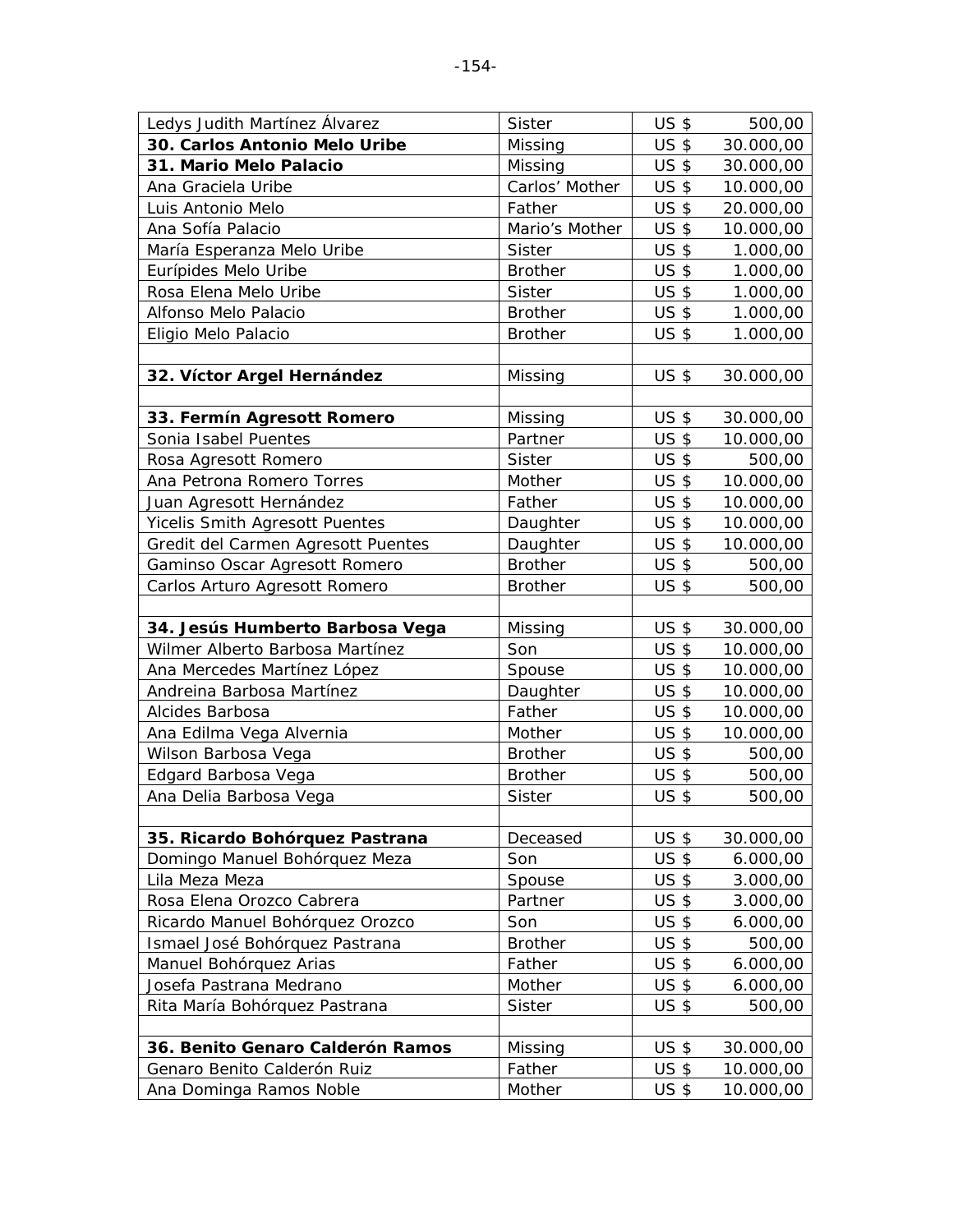| Solfaro Elías Calderón Ramos       | <b>Brother</b> | $US$ \$         | 500,00    |
|------------------------------------|----------------|-----------------|-----------|
| Juan Carlos Caldrón Ramos          | <b>Brother</b> | <b>US \$</b>    | 500,00    |
| Robert Quinto Calderón Ramos       | <b>Brother</b> | <b>US \$</b>    | 500,00    |
| Martha Cecilia Calderón Ramos      | Sister         | <b>US \$</b>    | 500,00    |
| Rodolfo Antonio Calderón Ramos     | <b>Brother</b> | <b>US \$</b>    | 500,00    |
| Justo Segundo Calderón Herrera     | <b>Brother</b> | <b>US \$</b>    | 500,00    |
|                                    |                |                 |           |
| 37. Ovidio Carmona Suárez          | Deceased       | <b>US \$</b>    | 30.000,00 |
|                                    |                |                 |           |
| 38. Jorge Arturo Castro Galindo    | Missing        | <b>US \$</b>    | 30.000,00 |
| Daniel Antonio Castro Polo         | Father         | <b>US \$</b>    | 10.000,00 |
| Dálida María Galindo Verona        | Mother         | <b>US \$</b>    | 10.000,00 |
| Daniel Antonio Castro Galindo      | <b>Brother</b> | <b>US \$</b>    | 500,00    |
| Alfonso Policarpo Castro Galindo   | <b>Broter</b>  | $US$ \$         | 500,00    |
| Tomás Andrade Castro Galindo       | <b>Brother</b> | <b>US \$</b>    | 500,00    |
|                                    |                |                 |           |
| 39. Wilson Uberto Fuentes Marimón  | Missing        | <b>US \$</b>    | 30.000,00 |
| Ely Calixto Fuentes Martínez       | Father         | <b>US \$</b>    | 10.000,00 |
| Margarita Marimón Muñoz            | Mother         | <b>US \$</b>    | 10.000,00 |
| Nasly Cecilia Fuentes Macea        | Daughter       | <b>US \$</b>    | 10.000,00 |
| Katy Milena Fuentes Macea          | Daughter       | <b>US \$</b>    | 10.000,00 |
| Sofía del Carmen Macea Álvarez     | Spouse         | <b>US \$</b>    | 10.000,00 |
| Elsa Primitiva Fuentes Marimón     | Sister         | <b>US \$</b>    | 500,00    |
| Nora Sofía Fuentes Marimón         | Sister         | <b>US \$</b>    | 500,00    |
| Estrella Margarita Fuentes Marimón | Sister         | <b>US \$</b>    | 500,00    |
| Armando Calixto Fuentes Marimón    | <b>Brother</b> | <b>US \$</b>    | 500,00    |
| Betty del Socorro Fuentes Marimón  | Sister         | <b>US \$</b>    | 500,00    |
| Eliy Calixto Fuentes Marimón       | Sister         | <b>US \$</b>    | 500,00    |
|                                    |                |                 |           |
| 40. Miguel Antonio Pérez Ramos     | Missing        | US <sub>s</sub> | 35.000,00 |
| Daniel Antonio Pérez Muentes       | Father         | <b>US \$</b>    | 10.000,00 |
| María de la Cruz Ramos Fajardo     | Mother         | <b>US \$</b>    | 10.000,00 |
| Enilda Isabel Pérez Ramos          | Sister         | <b>US \$</b>    | 500,00    |
| Hernán José Pérez Ramos            | <b>Brother</b> | <b>US \$</b>    | 500,00    |
| Teofila María Pérez Ramos          | Sister         | $US$ \$         | 500,00    |
| Enady del Carmen Pérez Ramos       | Sister         | <b>US \$</b>    | 500,00    |
| Álvaro de Jesús Pérez Ramos        | <b>Brother</b> | <b>US \$</b>    | 500,00    |
| Luis Alberto Pérez Ramos           | <b>Brother</b> | $US$ \$         | 500,00    |
| Gloria Luz Pérez Ramos             | Sister         | <b>US \$</b>    | 500,00    |
| Olfy Yaneth Pérez Ramos            | <b>Sister</b>  | <b>US \$</b>    | 500,00    |
| Aída de la Cruz Pérez Ramos        | Sister         | <b>US \$</b>    | 500,00    |
|                                    |                | $US$ \$         |           |
| 41. Elides Manuel Ricardo Pérez    | Missing        | $US$ \$         | 30.000,00 |
| 42. Luis Carlos Ricardo Pérez      | Missing        | <b>US \$</b>    | 30.000,00 |
| Benildo José Ricardo Herrera       | Father         | <b>US \$</b>    | 20.000,00 |
| Bertha Antonia Pérez López         | Mother         | $US$ \$         | 20.000,00 |
| Carmenza Velásquez Estitt          | Elides' Spouse | US\$            | 10.000,00 |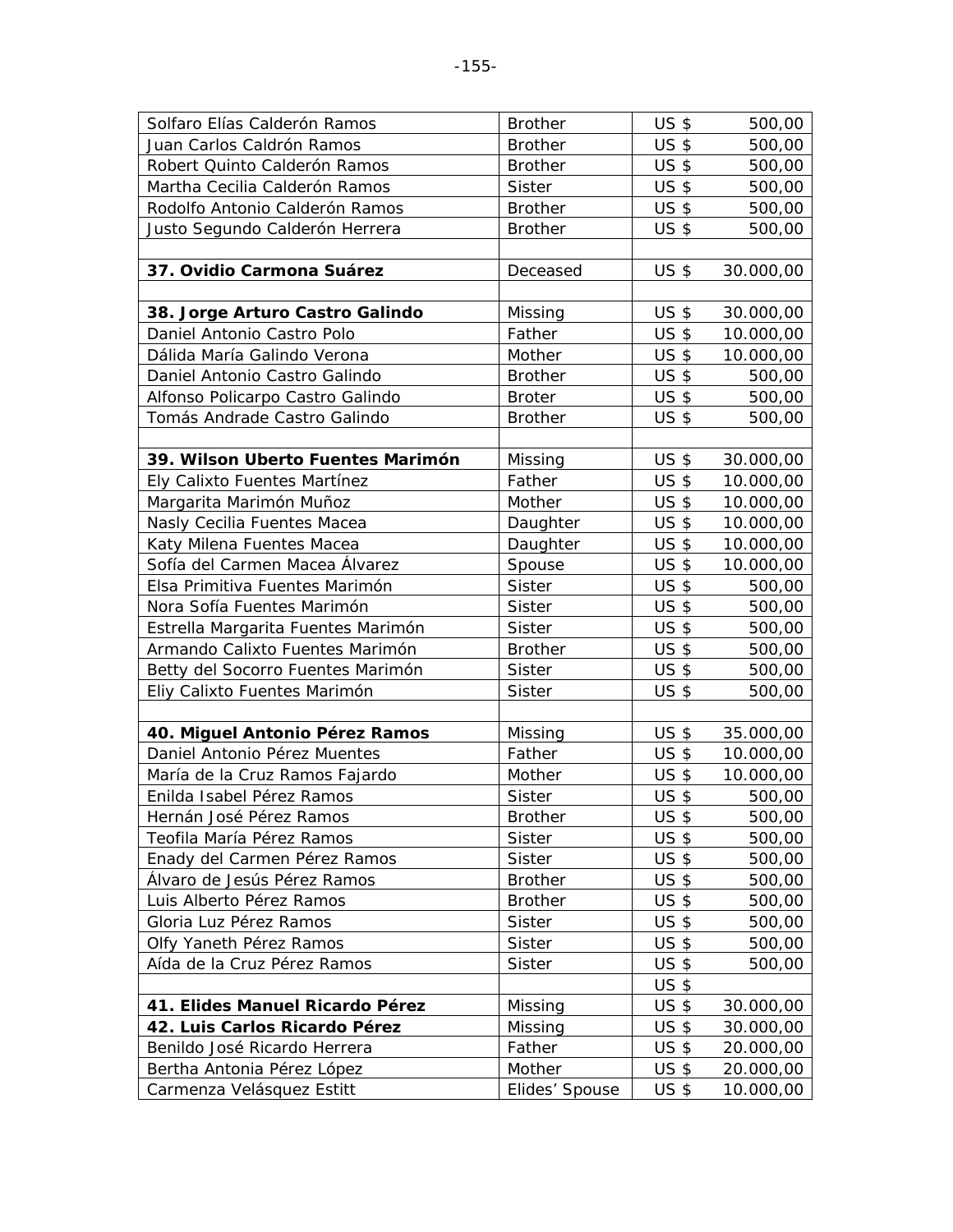| Elquin Darío Ricardo Velásquez    | Elides' Son    | $US$ \$         | 10.000,00 |
|-----------------------------------|----------------|-----------------|-----------|
| Elber José Ricardo Velásquez      | Elides' Son    | US <sub>s</sub> | 10.000,00 |
| Mirian Luz Ricardo Pérez          | <b>Sister</b>  | $US$ \$         | 1,000,00  |
| Magalis Del Carmen Ricardo Pérez  | <b>Sister</b>  | US <sub>s</sub> | 1,000,00  |
| Marivel Ricardo Pérez             | <b>Sister</b>  | US <sub>s</sub> | 1,000,00  |
| Marina del Carmen Ricardo Pérez   | <b>Sister</b>  | $US$ \$         | 1,000,00  |
| Modesta Antonia Ricardo Pérez     | <b>Sister</b>  | $US$ \$         | 1,000,00  |
| Madis de Jesús Ricado Pérez       | <b>Sister</b>  | <b>US \$</b>    | 1,000,00  |
| Miladys de Jesús Ricardo Pérez    | <b>Sister</b>  | US <sub>s</sub> | 1,000,00  |
|                                   |                |                 |           |
| 43. Lucio Miguel Urzola Sotelo    | Missing        | $US$ \$         | 30.000,00 |
| Francisco Miguel Urzola Figueroa  | Father         | $US$ \$         | 10.000,00 |
| Margarita Cecilia Sotelo Padilla  | Mother         | $US$ \$         | 10.000,00 |
| Everlides María Urzola Sotelo     | <b>Sister</b>  | $US$ \$         | 500,00    |
| Guido de Jesús Urzola Sotelo      | <b>Brother</b> | US <sub>s</sub> | 500,00    |
| Marledis del Carmen Urzola Sotelo | Sister         | US <sub>s</sub> | 500,00    |
| Edinso Emilio Urzola Sotelo       | <b>Brother</b> | US <sub>s</sub> | 500,00    |
| Aliza Margod Urzola Sotelo        | <b>Sister</b>  | US <sub>s</sub> | 500,00    |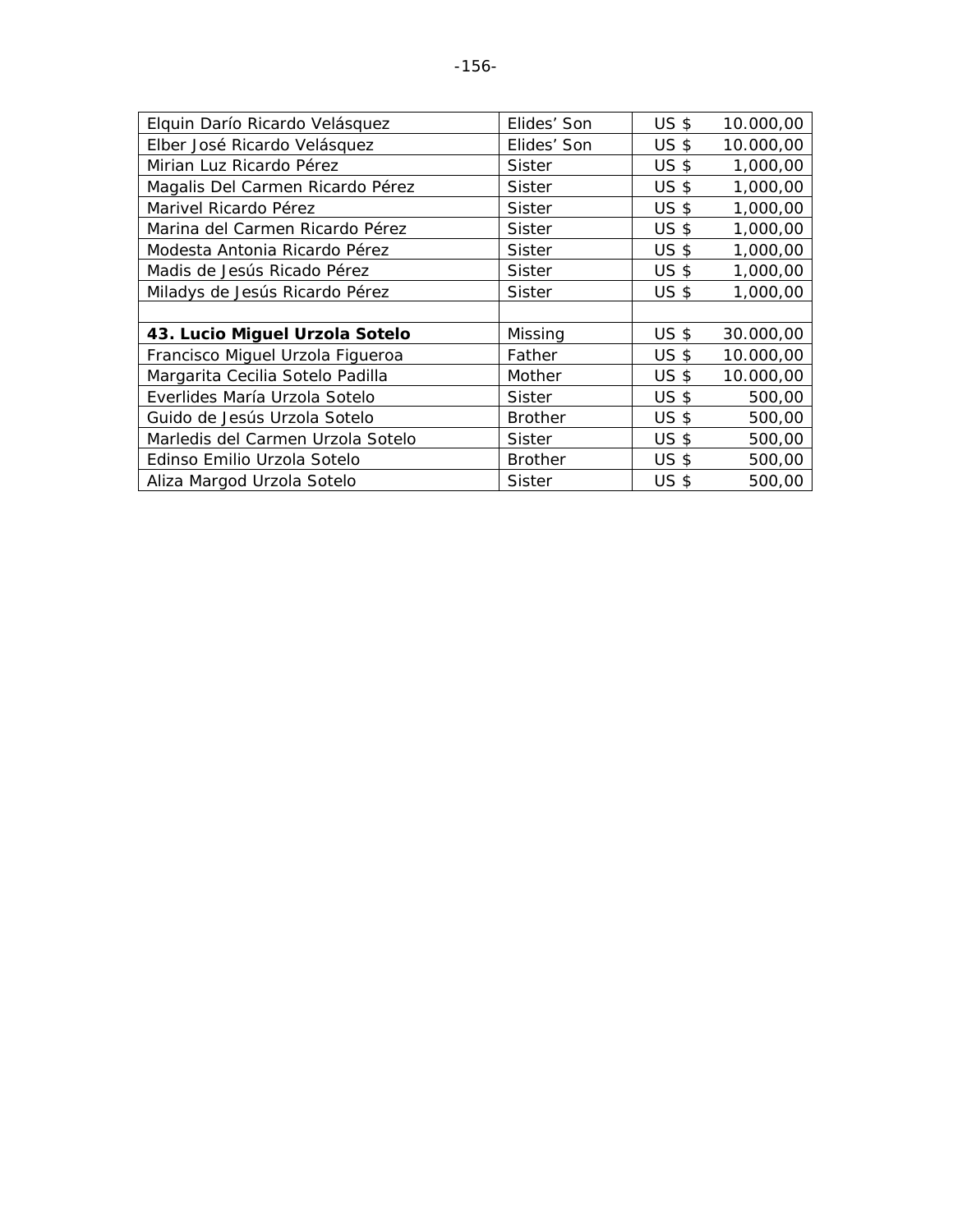#### **SEPARATE OPINION OF JUDGE A.A. CANÇADO TRINDADE**

1. I have voted in favor of the judgment that the Inter-American Court of Human Rights has just adopted in *the Pueblo Bello Massacre v. Colombia*. Given the importance of the case and the complexity of the issue dealt with in this judgment, I feel obliged to record my observations, to explain my position on its many aspects. The central element relates to the right of access (*lato sensu*) to justice and guarantees of due process of law, necessarily considered together. Before continuing to the substantive part of my considerations, I wish to refer briefly to the broad scope of the general obligation of guarantee (Article 1(1) of the American Convention) and the obligations *erga omnes* to protect the rights embodied therein.

### **I.** *Prolegomenon***: The Broad Scope of the General Obligation of Guarantee (Article 1(1) of the American Convention) and the Obligations** *Erga Omnes* **of Protection**

2. The facts of this case, and even some gaps in the body of evidence, have further emphasized the relevance of the general obligation of protection embodied in Article 1(1) of the American Convention, particularly in the situation of chronic violence which forms the backdrop to the case. In this judgment in *the Pueblo Bello Massacre case*, the Court has underscored the broad scope of the general obligation of guarantee of Article 1(1) of the American Convention, so that "the act or omission of any public authority constitutes a fact attributable to the State, which involves its international responsibility in the terms established in the Convention and according to general international law" (para. 111). 1

### 3. One of the expert opinions given before the Court in this case indicated that:

"With the increase in drug-trafficking, the irregular war found an inexhaustible source of logistic resources, which introduced another model: outright paramilitarism, financed by the drug-traffickers, and assessed by (...) intelligence forces (...)" (para. 65(k)).

The generalization of the conflict has resulted in the forced displacement of the population (paras. 65(l) and 66(c)), and the Court, in this judgment, has accepted as a proven fact that "between 1988 and 1990 the paramilitary groups carried out more than 20 massacres of peasants and trade unionists" (para. 95(27)). Throughout the judgment, the Court has emphasized the State's *obligation of due diligence*, even to have ensured that this situation (which was extremely complex and an authentic tragedy severely affecting Colombia – a country with a very respectable juridical tradition<sup>2</sup>) should never have happened.

<sup>1</sup> . Cf., on this specific point, recently, A.A. Cançado Trindade, "La Convention Américaine relative aux Droits de l'Homme et le droit international général", *in Droit international, droits de l'homme et juridictions internationales* (eds. G. Cohen-Jonathan and J.-F. Flauss), Bruxelles, Bruylant, 2004, pp. 59-71.

<sup>2</sup> . This juridical tradition is such that, amidst all the conflicts that affect the country, it continues alive in the research carried out by the new generations of Colombian jurists, who are studying extremely relevant issues such as transitional justice (including the collective memory, reparation, justice and democracy); cf., e.g., the essays of several authors in this regard, *in*: 7 *Revista Estudios Socio-Jurídicos* - Universidad del Rosario/Bogotá (August 2005) - special edition, pp. 21-40 and 200-543.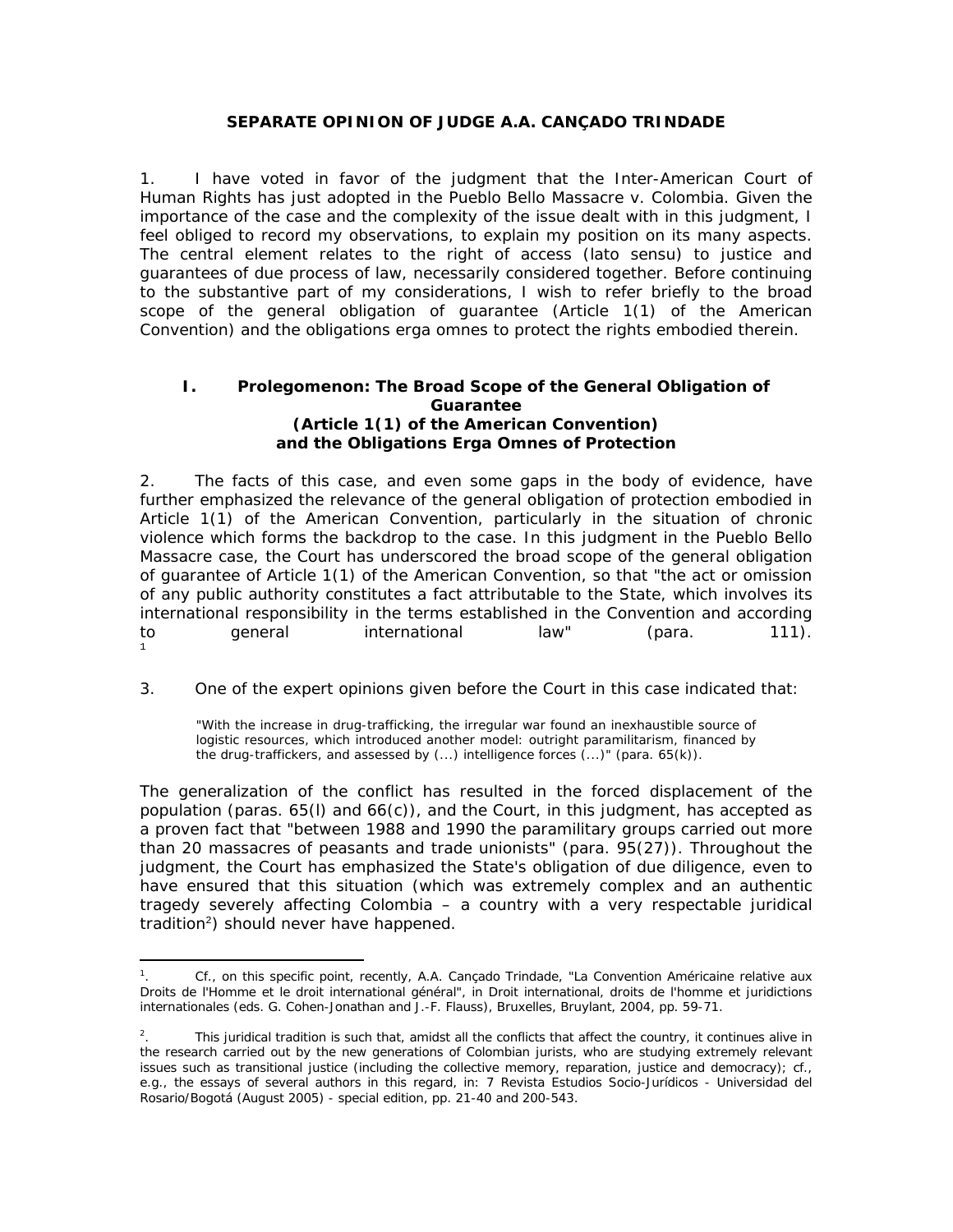4. A situation like this clearly underscores the nature *erga omnes* of the Convention obligations to protect the individual. The Court has expressly and wisely recognized this in its judgment (paras. 117, 123 and 151). It has also determined the exact moment when the international responsibility of the State arose under the American Convention:

"(...) under the American Convention, the international responsibility of the States arises at the time of the violation of the general obligations *erga omnes*, to respect and ensure respect for – guarantee – the norms of protection and to ensure the effectiveness of all the rights established in the Convention in all circumstances and with regard to all persons, which is embodied in Articles  $1(1)$  and 2 thereof" (para. 111).<sup>3</sup>

5. The general obligation of guarantee (Article 1(1)), as well as the general obligation to adapt domestic laws to the Convention (Article 2) encompass all the rights protected by the Convention and reveal the nature *erga omnes* of protection of the specific obligations to safeguard each of those rights. The general obligation of guarantee contained in Article 1(1) of the Convention also reveals that human rights treaties such as the American Convention provide the legal framework for requiring compliance with obligations *erga omnes*, as I indicated in my separate opinion in the *Las Palmeras* case (judgment on preliminary objections of February 4, 2000), with regard to Colombia.<sup>4</sup>

6. And, as I have long sustained in this Court, it is urgent to promote the doctrinal and jurisprudential development of the legal regime of the obligations *erga*  omnes of protection of human rights.<sup>5</sup> As I observed in my concurring opinions in the Court's orders on provisional measures in *the Peace Community of San José de Apartadó v. Colombia* (of June 18, 2002) and *the Urso Branco Prison v. Brazil* (of July 7, 2004), it is clearly necessary to enforce recognition of the effects of the American Convention *vis-à-vis* third parties (*Drittwirkung*), without which the Convention obligations of protection would be reduced to little more than the written word.

7. Thus, the thesis of the *objective* international responsibility of the State subsists in circumstances such as those of *the Pueblo Bello Massacre v. Colombia* and, particularly, in these circumstances, when it was the State itself that helped create the chronic high-risk situation (with the establishment of the so-called "paramilitary groups"). In my concurring opinion in *the Jiguamiandó and the Curbaradó Communities v. Colombia* (order on provisional measures of March 6,

<sup>3</sup> . In my separate opinion in the well-known *"The Last Temptation of Christ"* (*Olmedo Bustos et al.) v. Chile* (merits, judgment of February 5, 2001), I stated that "the international responsibility of a State Party to a human rights treaty arises from the moment that an internationally wrongful event - whether act or omission - occurs (*tempus commisi delicti*), which can be attributed to that State, in violation of the respective treaty" (para. 40). Likewise, in my dissenting opinion in the *El Amparo* case (interpretation of judgment, 1997), while sustaining the thesis of the *objective* international responsibility of the State, I maintained my position that the *tempus commisi delicti* is at the very beginning of a situation of human rights violation (para. 5).

<sup>4</sup> Paras. 14, 2 and 6-7 of the said opinion.

<sup>5</sup> . Cf., e.g., my separate opinions in the judgments on merits of January 24, 1998 (para. 28), and on reparations of January 22, 1999 (para. 40), in *Blake v. Guatemala*; and cf. A.A. Cançado Trindade, *Tratado de Direito Internacional dos Direitos Humanos*, vol. II, Porto Alegre/Brazil, S.A. Fabris Ed., 1999, pp. 412-420.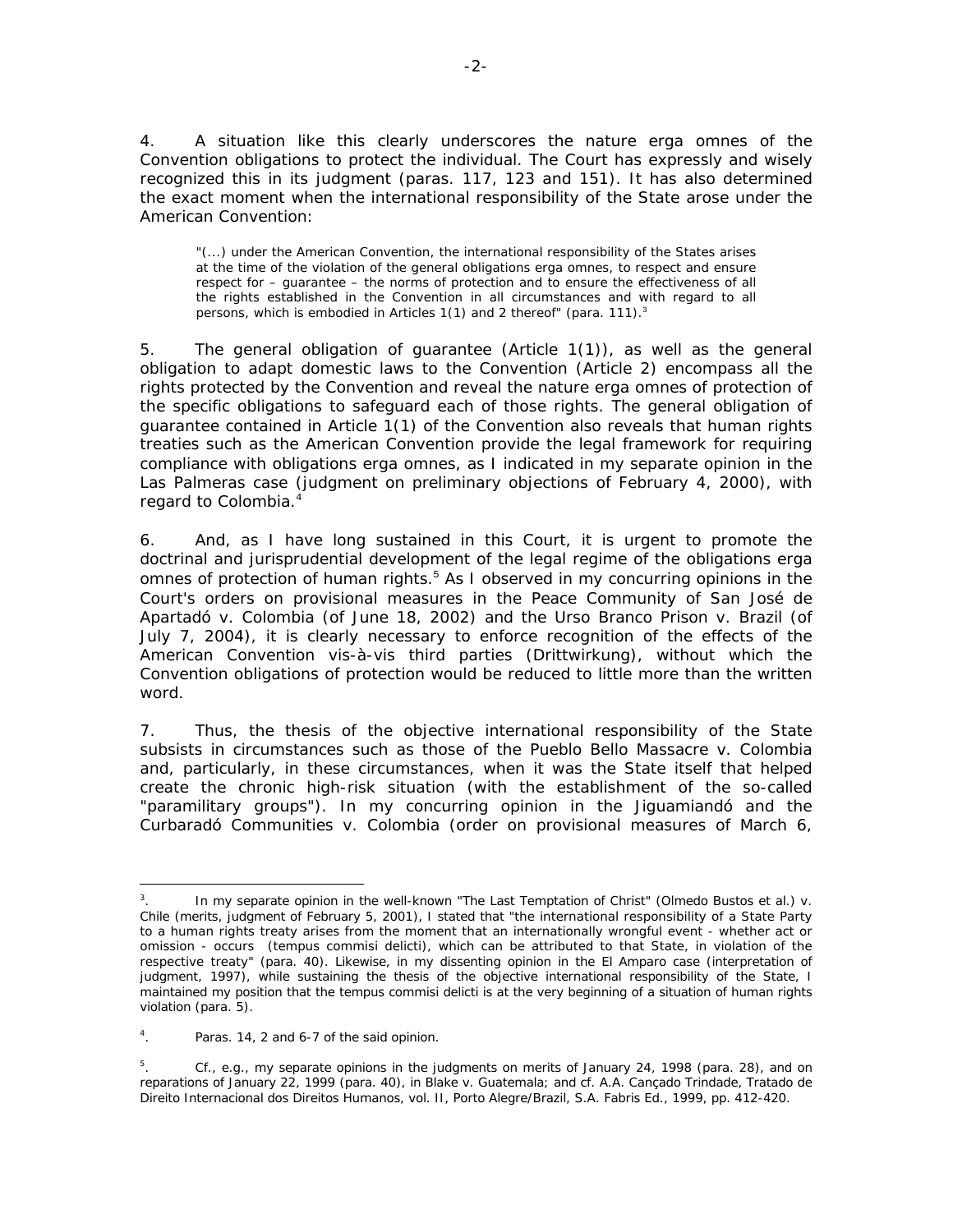2003), I also insisted in the need for "acknowledgement of the effects of the American Convention *vis-à-vis* third parties (*Drittwirkung*),"<sup>6</sup> and added that

"In order to be effective, the protection of human rights determined by the American Convention encompasses not only the relations between individuals and the public authorities, but also their relations with third parties (clandestine or paramilitary groups or other groups of individuals). This reveals the new dimensions of international human rights protection, and also the vast potential of the existing protection mechanisms such as the American Convention - used to protect collectively the members of a whole community, even though the grounds for the proceedings may be the harm - or the probability or imminence of harm - of individual rights" (para. 4).

8. It is worth recalling that, in its transcendent Advisory Opinion No. 18 on *The Juridical Status and Rights of Undocumented Migrants* (of September 17, 2003), the Inter-American Court correctly maintained that the rights protected by the American Convention must be respected in both relations between individuals and State authorities, and in inter-individual relations, and the obligation to guarantee may also be required of the States Parties in that regard (para. 140) under Article 1(1) of the Convention. Thus, the Convention provisions of protection have effects in relation to third parties (individuals), thereby establishing the nature *erga omnes* of the protection obligations (*Drittwirkung*). In my concurring opinion to that Advisory Opinion N.18, I recalled that these obligations *erga omnes*, characterized by *jus*  cogens (from which they derive)<sup>7</sup> are endowed with a necessarily objective nature and therefore encompass all the beneficiaries of the juridical norms (*omnes*), both the members of the State's bodies and individuals (para. 76). And I continued:

 "In my view, we can consider such obligations *erga omnes* from *two dimensions, one horizontal and the other vertical*, which complement each other. Thus, the obligations *erga omnes* of protection, in a horizontal dimension, are obligations pertaining to the protection of the human beings due to the international community as a whole<sup>8</sup>. In the framework of conventional international law, they bind all the States Parties to human rights treaties (obligations *erga omnes partes*), and, in the ambit of general international law, they bind all the States which compose the organized international community, whether or not they are Parties to those treaties (obligations *erga omnes lato sensu*). In a vertical dimension, the obligations *erga omnes* of protection bind both the organs and agents of (State) public power, and the individuals themselves (in the inter-individual relations).

For the conformation of this vertical dimension have decisively contributed the advent and the evolution of the International Law of Human Rights. But it is surprising that, until now, these horizontal and vertical dimensions of the obligations *erga omnes* of protection have passed entirely unnoticed from contemporary legal doctrine. Nevertheless, I see them clearly shaped in the legal regime itself of the American Convention on Human Rights. Thus, for example, as to the vertical dimension, the general obligation, set forth in Article 1(1) of the American Convention, to respect and to ensure respect for the free exercise of the rights protected by it, generates effects *erga* 

<sup>6</sup> . Cf. paras. 2-3 of the said opinion.

<sup>7</sup> . In the same opinion, I clarified that "By definition, all the norms of *jus cogens* necessarily generate obligations *erga omnes*. While *jus cogens* is a concept of material law, the obligations *erga omnes* refer to the structure of their performance on the part of all the entities and all the individuals bound by them. In their turn, not all the obligations *erga omnes* necessarily refer to norms of *jus cogens*" (para. 80).

<sup>8 .</sup> IACourtHR Case of *Blake versus Guatemala (merits)*, Judgment January 24, 1998. Separate Opinión of Judge A.A. Cançado Trindade, para. 26, and cf. para. 27-30.

<sup>9.</sup> Cf. In this regard, in general, the resolution adopted by the Institute of Internacional LAw (IIL) at the 1989 session in Santiago de Compostela (Article 1), *in*: IDI, 63 *Annuarie de l'Institut de Droit International* (1989)-II, pp. 286 and 288-289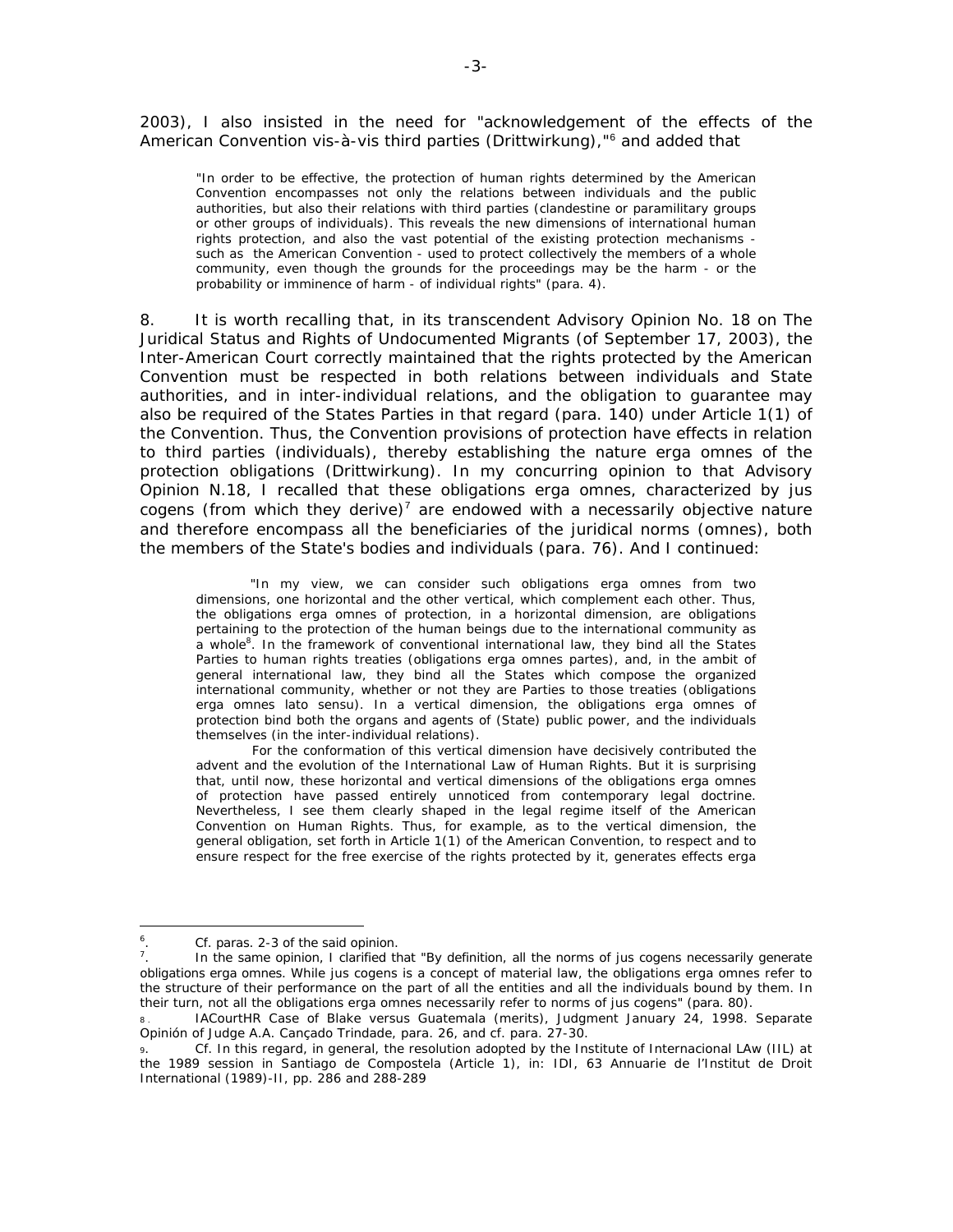*omnes*, encompassing the relations of the individual both with the public (State) power as well as with other individuals (*particuliers*)" (paras. 77-78).9

9. It is not my intention to reiterate here everything I have written on this issue in my numerous opinions within this Court, but rather to make my position very clear as regards the broad scope of the general obligation to guarantee rights of Article 1(1) of the Convention. I would like to conclude this introduction referring to two additional and very specific elements. The first refers to what is called the broad and *autonomous* scope of the general obligations of Articles 1(1) and 2 of the American Convention, which are supplementary to the Convention obligations that specifically relate to each of the rights that it protects. On this specific point, in my said separate opinion in the *Mapiripán Massacre v. Colombia* (judgment of September 15, 2005), I indicated that:

 "The general obligation of Article 1(1) of the Convention - to *respect* and ensure respect for the right that it protects, without any discrimination - is not 'accessory' to the provisions concerning the rights embodied in the Convention, taken one by one, individually. The American Convention is not violated only and to the extent that a specific right that it protects is violated, but also when there is a failure to comply with one of the general obligations (Articles 1(1) and 2) that it stipulates.

 Article 1(1) of the American Convention is much more than a simple 'accessory'; it is a general obligations imposed on State Parties, which encompasses all the rights protected by the Convention. Its continued violation can lead to additional violations of the convention, which add to the original violations. In this way, Article 1(1) is endowed with a broad scope. It refers to a permanent obligation of the State, the failure to comply with which may result in new victims, leading *per se* to additional violations, without it being necessary to relate them to the rights originally violated. Within the Court, I have been insisting in my interpretation of Article 1(1) - and also of Article 2 - of the Convention, which maximizes the protection of human rights under the Convention, since my dissenting opinion in *Caballero Delgado and Santana v. Colombia* (reparations, judgment of January 29, 1997). [...]

To deny the broad scope of the protection obligations under 1(1) and 2 of the Convention - or minimize them by an atomized and disaggregated interpretation of these rights - would be equal to depriving the Convention of its *effect utile*. The Inter-American Court cannot depart from its *consistent case law* in this respect and has the obligation to ensure that the high standards of protection built up over the years by its case law are preserved. This notable case law<sup>10</sup> in this regard cannot be halted, and I would be firmly opposed to any intent to do so. This construct gives expression to law in evolution, which does not permit retrogression" (paras. 2-3 and 5).

10. It is my understanding, in relation to Article 1(1) of the Convention, that *the Pueblo Bello Massacre v. Colombia* provides eloquent testimony of the interpretation I formulated in the above case, as regards the broad and autonomous scope of that general obligation. In brief, the *objective* international responsibility of the State is constituted in the same way in cases such as *the Pueblo Bello Massacre*, in which the necessary acknowledgment of *Drittwirkung* is required, clearly emphasizing the nature *erga omnes* of the Convention's protection obligations.

11. The second element relates to another argument of the defendant State - that "the structures for attributing responsibility" to the State would constitute *numerus clausus* (cf. para. 103(c) of this judgment) - which, in my opinion, is untenable. The Court has very properly rejected it (para. 116). I consider that it is the specific list of

<sup>&</sup>lt;sup>10</sup>. Which I have sought to summarize recently; cf. e.g., A.A Cancado Trindades, "The Case-Law of the Inter-American Court of Human Rights: An Overview", *in Studi di Diritto Internazionale in Onore di G. Arangio-Ruiz,* vol. III, Napoli, Edit. Scientifica, 2004, pp. 1873-1898.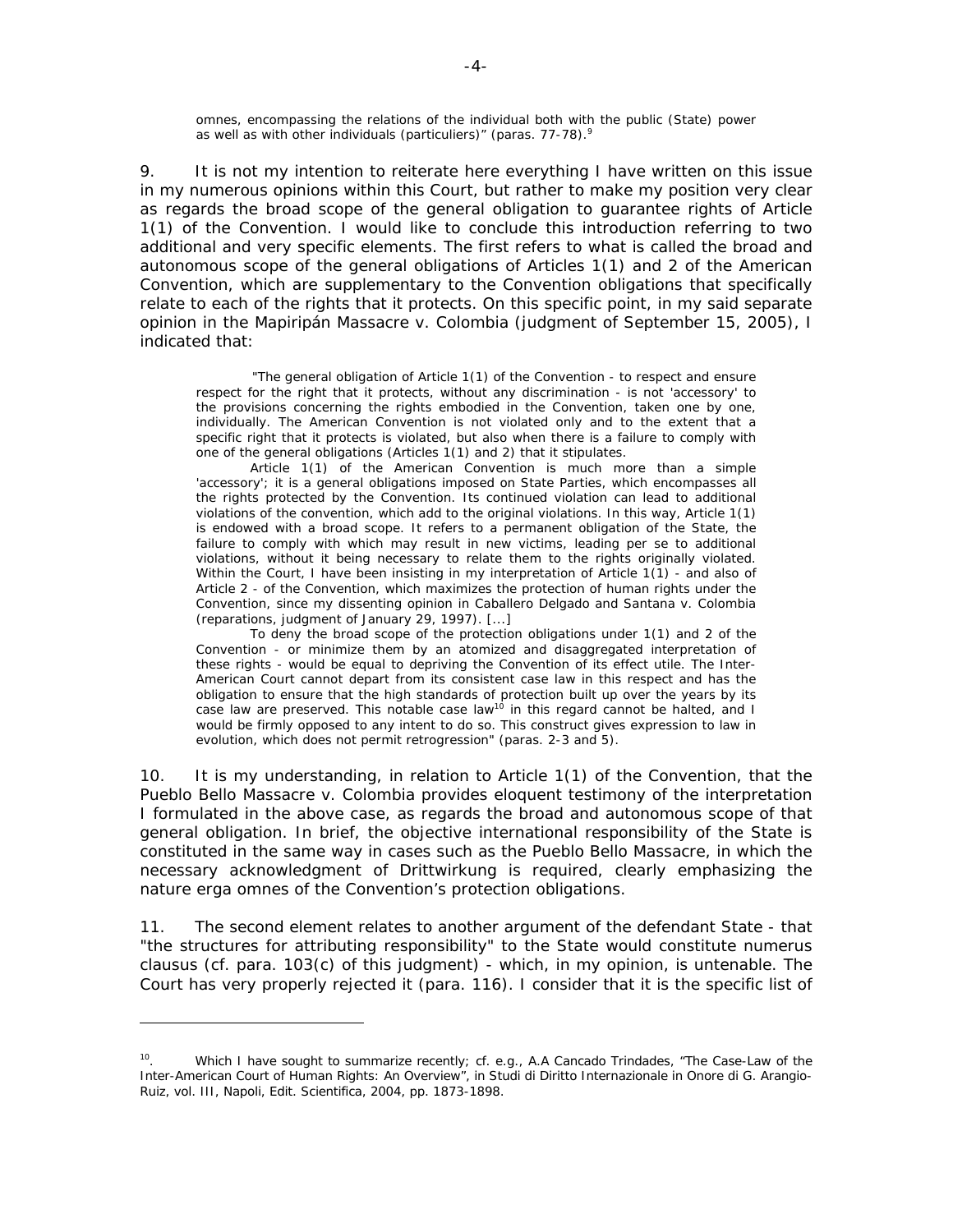ways of accepting the contentious jurisdiction of the Inter-American Court that is *numerus clausus* (other restrictions not established in Article 62 of the Convention are inadmissible),<sup>11</sup> rather than the process of attributing international responsibility to the defendant State.

12. This attribution should take into account the factual circumstances which vary from case to case. It is not, therefore, a mechanical process that can be regulated by *numerus clausus*. On this issue, I observed in my above-mentioned separate opinion in the *Mapiripán Massacre* case (2005) that:

"International responsibility is attributed to a State following prudent assessment by members of the competent judicial body, after they have carefully determined the facts of each specific case; it is not merely the mechanical application of specific formulations of precepts that are, in any case, of a supplementary nature" (para. 10).

13. With these brief prior considerations in mind, I will now continue on to the substance of my observations in this separate opinion concerning the correct decision made by the Court in *the Pueblo Bello Massacre case* to rule on the violations of Articles 8 and 25 of the American Convention *together*, in keeping with its *consistent case law*. My reflections in this respect encompass the following aspects: (a) Articles 25 and 8 of the Convention at the ontological and hermeneutic levels; (b) the genesis of the right to an effective recourse before the national courts in the *corpus juris* of international human rights law; (c) the irrelevance of the allegation of difficulties arising from domestic law; (d) the right to an effective recourse in the case law of the Inter-American Court; (e) the indivisibility of access to justice (the right to an effective recourse) and the guarantees of due process of law (Articles 25 and 8 of the American Convention); (f) the indivisibility of Articles 25 and 8 of the American Convention in the *consistent case law* of the Inter-American Court; (g) the indivisibility of Articles 25 and 8 of the American Convention as an inviolable advance in case law; (h) overcoming the difficulties concerning the right to an effective recourse in the case law of the European Court; (i) the right of access to justice *lato sensu*; and (j) the right of access to justice as an imperative of *jus cogens*.

# **II. Articles 25 and 8 of the American Convention at the ontological and hermeneutic levels**

14. It is axiomatic that each of the rights protected by the human rights treaties has its own content, from which the different formulations arise - as is the case of Articles 25 and 8 of the American Convention. Here, we are on an essentially *ontological* level. Although they are endowed with their own material content, some of these rights have had to undergo a long jurisprudential evolution until they achieved autonomy. This is the case, for example, of the right to an effective recourse in Article 25 of the American Convention and Article 13 of the European Convention on Human Rights (cf. *infra*). It is also the case of Article 8 of the American Convention and Article 6 of the European Convention.

15. Nowadays, the meaning given to the treaty-based provisions is the result of the development of case law and they are understood and should be appreciated in light of this development, in keeping with the principle of inter-temporal law - and

 $\overline{a}$ 11. Cf. IACourtHR, judgments in *Hilaire, Benjamin et al., and Constantine et al. v. Trinidad y Tobago* (of September 1, 2001), separate opinions of Judge A.A Cancado Trindade, para. 21-33 (in the three opinions).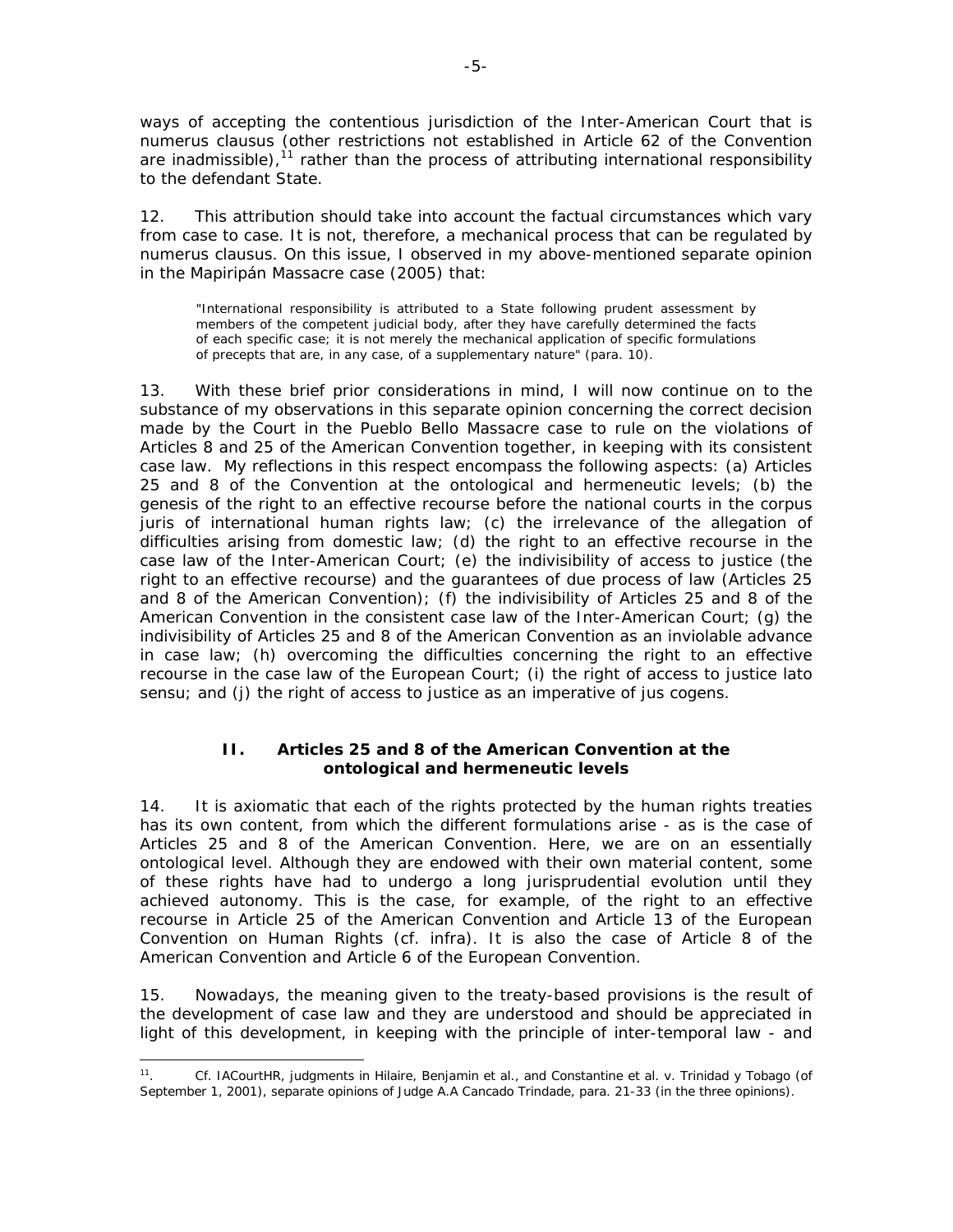not statically - abiding only by what motivated their original formulation some years ago. The fact that the protected rights are endowed with autonomy and their own material content does not mean that they cannot or should not be interrelated owing to the circumstances of each case. To the contrary, in my opinion this interrelation is the element that provides more effective protection, in light of the indivisibility of all human rights. Here we pass from the ontological to the *hermeneutical* level. Having made this distinction, I will now continue to the route that the right to an effective recourse has followed over time.

#### **III. The genesis of the right to an effective recourse before the national courts in the** *corpus juris* **of international human rights law**

16. The *travaux préparatoires* of the Universal Declaration of Human Rights were conducted in different stages. The United Nations Commission on Human Rights decided to elaborate a draft in April/May 1946, when it appointed a "nuclear commission" to make the initial studies. In parallel, in 1947, UNESCO consulted scholars of the time regarding the bases of a future Universal Declaration.<sup>12</sup> The draft Declaration was prepared within the framework of the United Nations Commission on Human Rights, by a Working Group which drafted it between May 1947 and June 1948. As of September 1948, the draft Declaration was examined by the Third Committee of the United Nations General Assembly, and adopted on December 10 that year by the Assembly.<sup>13</sup> One of the most relevant provisions of the 1948 Universal Declaration is to be found in Article 8, according to which everyone has the right to an effective remedy by the competent national tribunals for acts violating the fundamental rights granted to him by the constitution or by law.

17. In the final analysis, this Article 8 of the Universal Declaration embodies the *right of access to justice* (under domestic law), an essential element in any democratic society. Despite its relevance, the draft article that became Article 8 of the Universal Declaration was only inserted in the text during the final stages of the *travaux préparatoires*, when the matter was being examined by the Third Committee of the United Nations General Assembly. However, significantly, no objections were raised to it, and the Third Committee adopted it by 46 votes to zero, with three abstentions, while in the General Assembly it was adopted unanimously. The initiative, delayed but very successful, was proposed by the delegations of the Latin American States. It may even be considered that Article 8 (on the right to an effective remedy) represents the Latin American contribution *par excellence* to the Universal Declaration.

18. Indeed, Article 8 of the 1948 Universal Declaration was inspired by the equivalent provision of Article XVIII of the American Declaration of the Rights and Duties of Man eight months earlier (April 1948).<sup>14</sup> The basic argument that led to the

 $12$ 12. UNESCO, *Los Derechos del Hombre - Estudios y Comentarios en torno a la Nueva Declaración Universal*, México/Buenos Aires, Fondo de Cultura Económica, 1949, pp. 233-246.

<sup>13.</sup> For a full report, cf. A.A. Cançado Trindade, *Tratado de Direito Internacional dos Direitos Humanos*, vol. I, 2a. ed., Porto Alegre/Brazil, S.A. Fabris Ed., 2003, chapter I, pp. 51-77.

<sup>&</sup>lt;sup>14</sup>. This Latin American initiative was strongly influenced by the principles that govern the remedy of *amparo*, which had been embodied in the national laws of many countries of the region. To such an extent that, at the Bogotá Conference of April 1948, Article XVIII of the said American Declaration was adopted unanimously by the 21 delegations present. Regarding the legacy of the 1948 American Declaration, cf. A.A. Cançado Trindade, "O Legado da Declaração Universal de 1948 e o Futuro da Proteção Internacional dos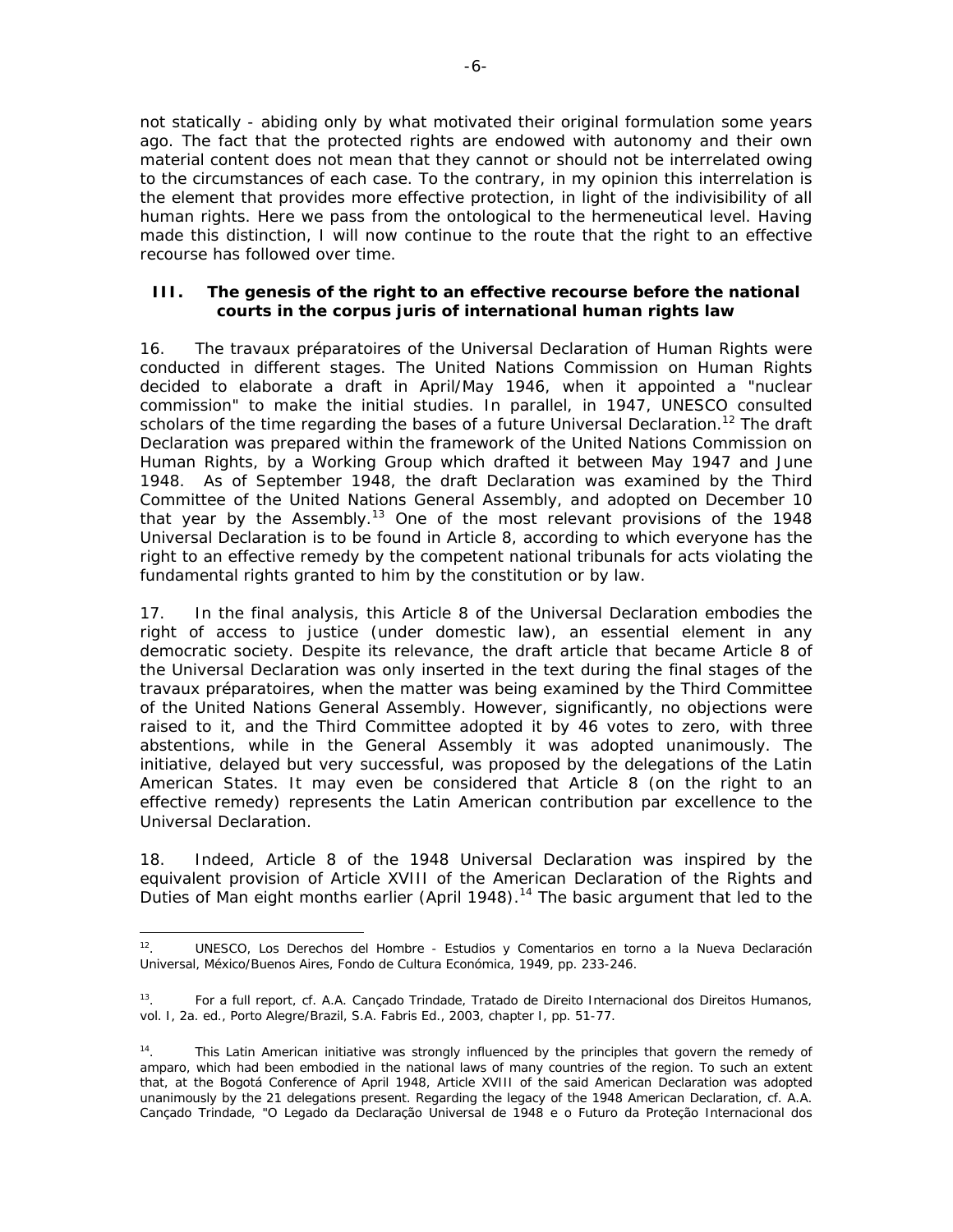insertion of this provision in the 1948 American and Universal Declarations was the acknowledgement of the need to fill a gap in both declarations: to protect the rights of the individual against the abuses of the public authorities, to submit any abuse of individual rights to a decision of the Judiciary under domestic law.<sup>15</sup>

19. In brief, the original enshrinement of the right to an effective remedy before the competent national judges or courts in the American Declaration (Article XVIII) was transplanted to the Universal Declaration (Article 8) and, from this, to the European and American Conventions on Human Rights (Articles 13 and 25, respectively), and also to the United Nations Covenant on Civil and Political Rights (Article 2(3)). Article 8 of the Universal Declaration and the corresponding provisions of human rights treaties in force, such as Article 25 of the American Convention, establish the State's obligation to provide adequate and effective domestic remedies. I have always maintained that this obligation should constitute a basic pillar not only of these treaties but of the rule of law itself in a democratic society, and its proper application is a means of optimizing the administration of justice (in substance and not only in form) at the national level.

20. This key provision is also closely bound to the general obligation of States (also embodied in the human rights treaties) *to respect* the rights enshrined in them, and *to ensure* their free and full exercise to all persons subject to their respective jurisdictions.<sup>16</sup> It is also linked to the guarantees of due process of law (Article 8 of the American Convention), $17$  inasmuch as it ensures access to justice. Thus, by enshrining the right to an effective remedy before the competent national judges or tribunals, the guarantees of due process of law, and the general obligation to *guarantee* the protected rights, the American Convention (Articles 25, 8 and 1(1)), and other human rights treaties attribute protection functions to the domestic law of the States parties.

21. For the benefit of those protected, it is important that the corresponding developments in case law achieved by the Inter-American Court of Human Rights to date should be preserved and developed further in future - and never halted by a disaggregative interpretation. The relevance of the State's obligation to provide

Direitos Humanos", 14 *Anuario Hispano-Luso-Americano de Derecho Internacional* (1999) pp. 197-238.

 $\overline{a}$ 

15. Cf. A. Verdoodt, *Naissance et signification de la Déclaration Universelle des Droits de l'Homme*, Louvain, Nauwelaerts, [1963], pp. 116-119; A. Eide *et alii*, *The Universal Declaration of Human Rights - A Commentary*, Oslo, Scandinavian University Press, 1992, pp. 124-126 and 143-144; R. Cassin, "Quelques souvenirs sur la Déclaration Universelle de 1948", 15 *Revue de droit contemporain* (1968) No. 1, p. 10; R. Cassin, "La Déclaration Universelle et la mise en oeuvre des droits de l'homme", 79 *Recueil des Cours de l'Académie de Droit International de La Haye* (1951) pp. 328-329.

<sup>16</sup>. American Convention on Human Rights, Article 1(1); European Convention on Human Rights, Article 1; United Nations Covenant on Civil and Political Rights, Article 2(1).

<sup>17</sup>. With regard to judicial protection and guarantees of due process of law under the American Convention, cf. A. A. Cançado Trindade, "The Right to a Fair Trial under the American Convention on Human Rights", *in The Right to Fair Trial in International and Comparative Perspective* (ed. A. Byrnes), Hong Kong, University of Hong Kong, 1997, pp. 4-11; A.A. Cançado Trindade, "Judicial Protection and Guarantees in the Recent Case-Law of the Inter-American Court of Human Rights", *in Liber Amicorum in Memoriam of Judge J.M. Ruda*, The Hague, Kluwer, 2000, pp. 527-535.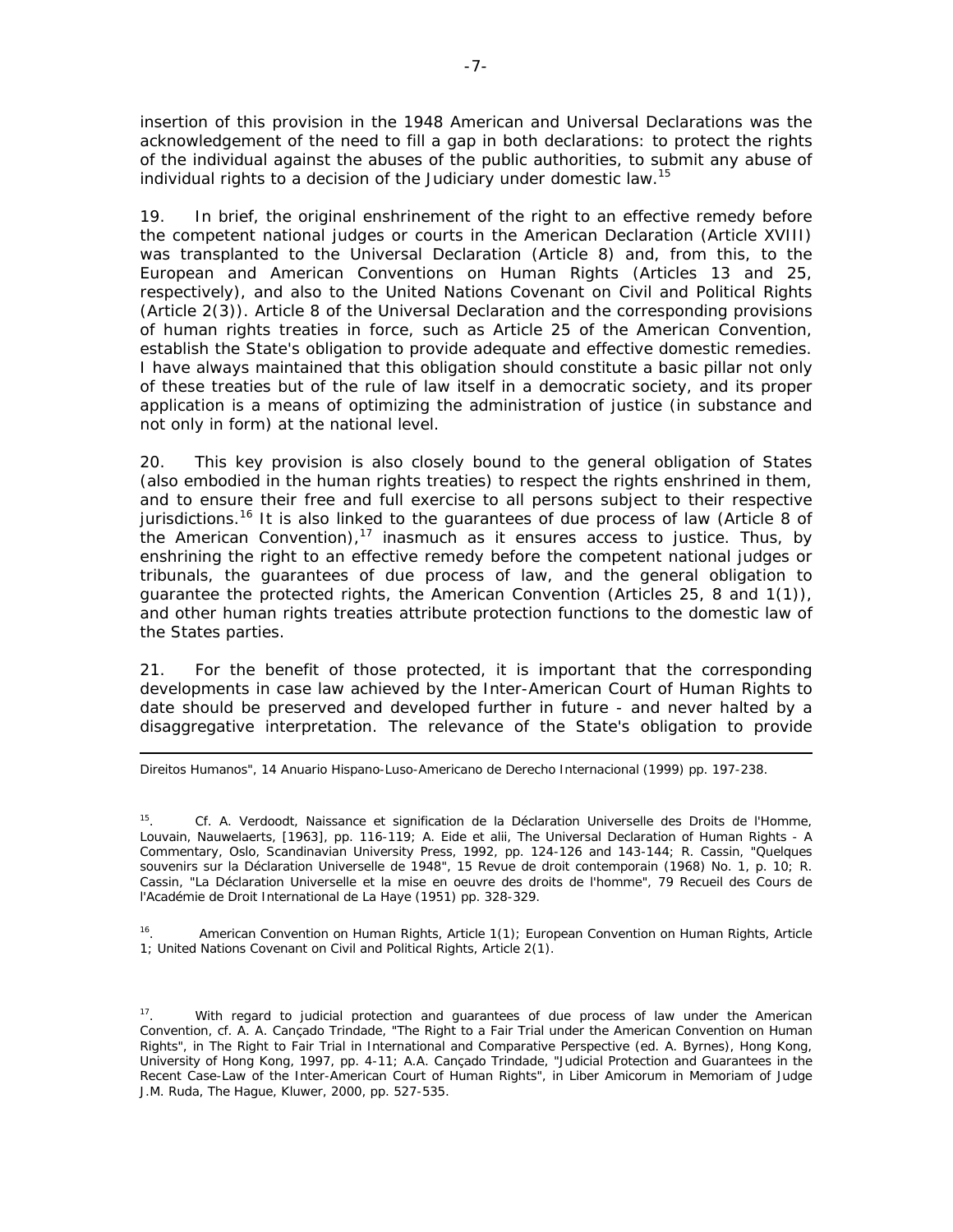adequate and effective remedies must never be diminished. The right to an effective recourse before the competent national judges or tribunals in the sphere of judicial protection - to which the 1948 Universal Declaration gave global scope - is much more relevant that was previously imagined. The obligation of States Parties to provide such remedies within their national laws and to ensure to all persons subject to their jurisdiction the guarantee of the free and full exercise of all the rights embodied in the human rights treaties, and also the guarantees of due process of law, assume an even greater importance in a continent such as ours (which includes the three Americas), marked by casuistry, which often deprives the individual of the law's protection.

#### **IV. The irrelevance of the allegation of difficulties arising from domestic law**

22. It should always be recalled that, when ratifying human rights treaties, the States Parties assume the general obligation to adapt their domestic laws to the international protection norms, in addition to the specific obligations relating to each of the protected rights. The 1969 and 1986 Vienna Conventions on the Law of Treaties prohibit a Party from invoking the provisions of its internal law as justification for its failure to perform a treaty (Article 27). This is a principle, above and beyond the law of treaties, of the law of the State's international responsibility, firmly established in international case law. According to this case law, the alleged difficulties arising from domestic law are a simple fact, and do not exempt the States Parties to international human rights treaties from international responsibility for failure to comply with the international obligations assumed.<sup>18</sup> This basic legallyrecognized principle is duly codified, precisely in Article 27 of the two Vienna Conventions mentioned above.

23. Thus, the States in question cannot invoke alleged difficulties or gaps in domestic law, since they are obliged to harmonize the latter with the provisions of the human rights treaties to which they are a party (such as the American Convention on Human Rights, Article 2, and the United Nations Covenant on Civil and Political Rights, Article 2(2)). Therefore, if they invoke alleged difficulties or gaps in domestic law for failing to provide simple, prompt and effective domestic remedies so as to implement *effectively* the international norms for the protection of human rights, they are incurring in an *additional* violation of the human rights treaties to which they are a party.

### **V. The right to an effective recourse in the case law of the Inter-American Court.**

 $\overline{a}$ <sup>18</sup>. The case law of both the former Permanent Court of International Justice (PCIJ) and the International Court of Justice (ICJ) indicates that international obligations must be complied with in good faith, and the State may not invoke provisions of constitutional or domestic law in order to justify failure to comply with them. PCIJ, *Greco-Bulgarian Communities* (1930), Series B, No. 17, p. 32; PCIJ, *Treatment of Polish Nationals in the Danzig Territory* (1931), Series A/B, No. 44, p. 24; PCIJ, *Free Zones of Upper Savory and District of Gex* (1932), Series A/B, No. 46, p. 167; ICJ, *Applicability of the Obligation to Arbitrate under Section 21 of the United Nations Headquarters Agreement, ICJ Reports* (1988) p. 31-32, para. 47.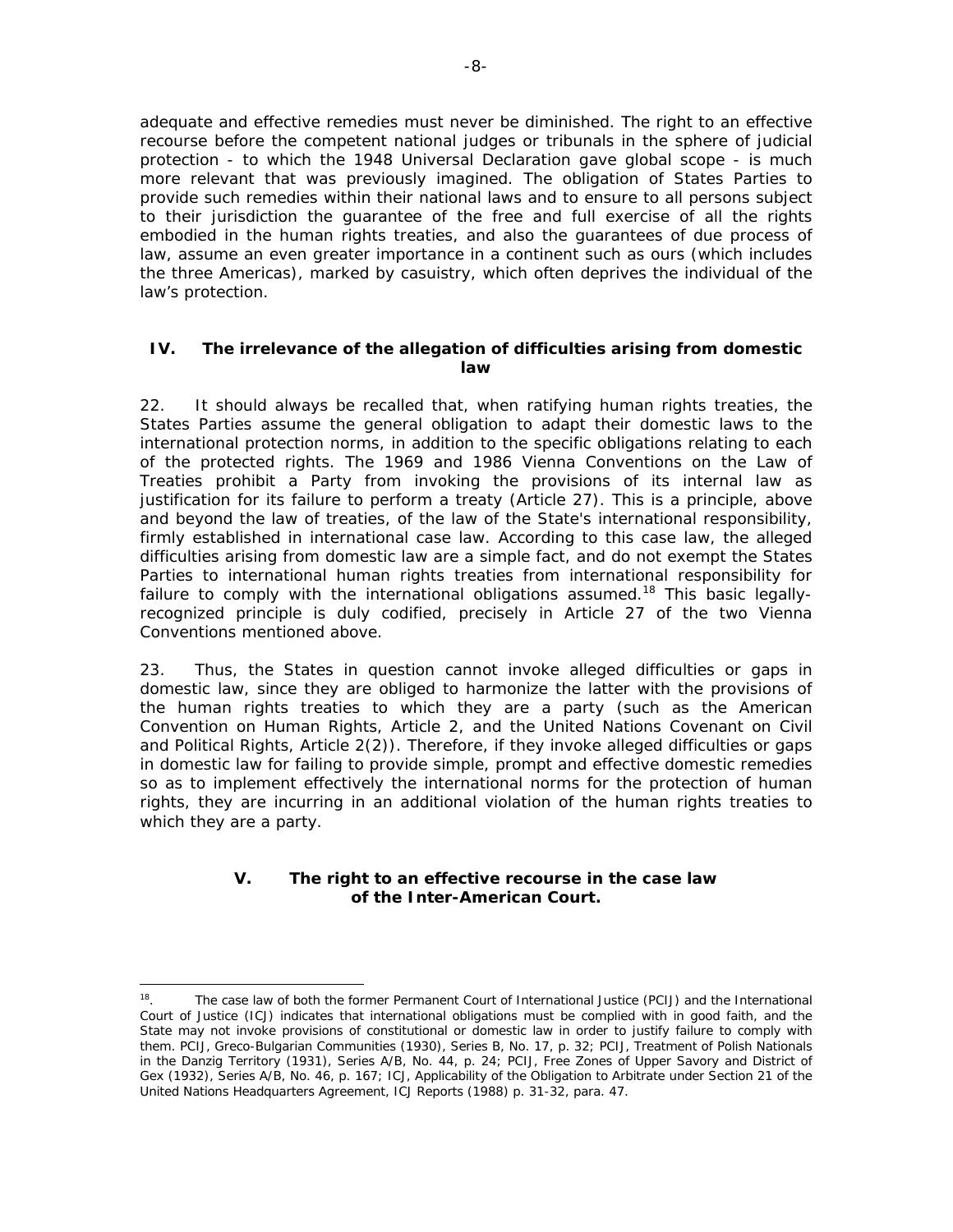24. Almost 10 years ago, in my dissenting opinion in *Genie Lacayo v. Nicaragua* (Request for review of judgment, order of September 13, 1997), <sup>19</sup> I analyzed the material content and the scope of Article 25 (right to an effective recourse) of the American Convention on Human Rights, in relation to Article 8(1) (due process of law) of the Convention, and also to the general obligations (to guarantee the exercise of the protected rights and to harmonize domestic law to international treaty-based law) embodied, respectively, in Articles 1(1) and 2 of the Convention (paras. 18-23 of the said opinion). Contrary to the Court's ruling in that case - which looked at these treaty-based provisions from the viewpoint of formal and not material justice - I concluded that the defendant State had violated Articles 25, 8(1), 1(1) and 2 of the Convention "considered jointly" (para. 28).

25. Following the same reasoning, in my dissenting opinion in *Caballero Delgado*  and Santana v. Colombia (reparations, Judgment of January 29, 1997),<sup>20</sup> I also developed a hermeneutics that integrated Articles 8, 25, 1(1) and 2 of the American Convention, once again considering them together (paras. 2-4 and 7-9 of the said opinion), and maintained, contrary to the Court, that the defendant State had violated these four interrelated treaty-based provisions. Regarding the right to an effective recourse under Article 25 of the Convention, in particular, I indicated the following in my said dissenting opinion in *Genie Lacayo v. Nicaragua*:

 "The right to a simple, prompt and effective remedy before the competent national judges or tribunals, enshrined in Article 25 of the Convention, is a fundamental judicial guarantee far more important than one may *prima facie* assume,<sup>21</sup> and which can never be minimized. It constitutes, ultimately, one of the basic pillars not only of the American Convention on Human Rights, but of the rule of law (*État de Droit*) itself in a democratic society (in the sense of the Convention). Its correct application has the sense of improving the administration of justice at national level, with the legislative changes necessary to the attainment of that purpose.

 The origin - little-known - of that judicial guarantee is Latin American: from its insertion originally in the American Declaration of the Rights and Duties of Man (of April 1948), $22$  it was transplanted to the Universal Declaration of Human Rights (of December 1948), and from there to the European and American Conventions on Human Rights (Articles 13 and 25, respectively), as well as to the United Nations Covenant on Civil and Political Rights (Article 2(3)). Under the European Convention on Human Rights, in particular, it has generated a considerable case-law, $^{23}$  apart from a dense doctrinal debate.

 $\overline{a}$ <sup>19</sup>. Inter-American Court of Human Rights, Series C, No. 45, Application for judicial review of the judgment on merits, reparations and costs, of January 29, 1997, Order of September 13, 1997, pp. 3-25.

<sup>&</sup>lt;sup>20</sup>. ICourtHR, judgment of January 29, 1997 (reparations), Series C, No. 31, pp. 3-43.

<sup>21.</sup> Its importance was pointed out, for example, in *El Informe de la Comisión de Juristas de la OEA para Nicaragua*, of February 4, 1994, pp. 100 and 106-107, paragraphs 143 and 160, published six years later, cf. A.A Cançado Trindade, E. Ferrero Costa and A. Gomez Robledo "Gobernabilidad Democrática y Consolidación Institucional: El Control Internacional y Constitucional de los *Interna Corporis* – Informe de la Comisión de Juristas de la OEA para Nicaragua (February 4, 1994)" (Boletín de la Academia de Ciencias Políticas y Sociales) (2000) n. 137, p. 603-669.

 $22.$  At a moment when, in parallel, the United Nations Commission on Human Rights was still preparing the draft Universal Declaration (from May 1947 until June 1948), as recalled in a memoir by the *rapporteur* of the Commission (René Cassin); the insertion of the provision on the right to an effective remedy before national jurisdictions in the Universal Declaration (Article 8), inspired by the corresponding provision of the American Declaration (Article XVIII), took place in subsequent discussions (1948) of the Third Committee of the United Nations General Assembly. Cf. R. Cassin, "Quelques souvenirs sur la Déclaration Universelle de 1948", 15 *Revue de droit contemporain* (1968) No. 1, p. 10.

<sup>23.</sup> Cf. infra. In its beginnings, such case-law maintained the "accessory" nature of Article 13 of the European Convention, considered – as of the 1980s - as guaranteeing a subjective individual substantive right. Gradually, in its judgments in *Klass v. Germany* (1978), *Silver and Others v. United Kingdom* (1983), and *Abdulaziz, Cabales and Balkandali v. United Kingdom* (1985), the European Court of Human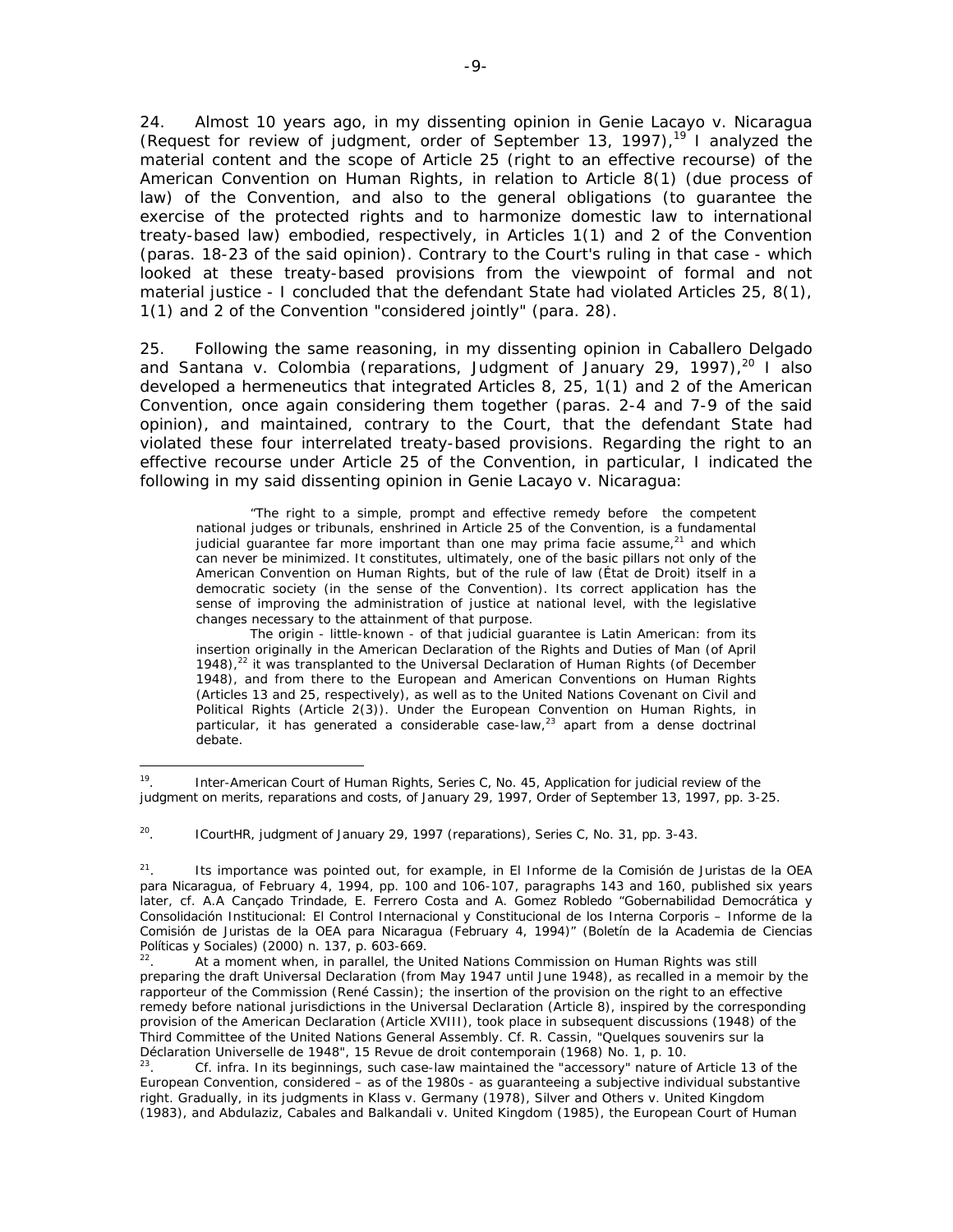It could be argued that, for Article 25 of the American Convention to have effects *vis-à-vis* acts of the Legislative Power, for example, the incorporation of the American Convention into the domestic law of the States Parties would be required. Such incorporation is undoubtedly desirable and necessary, but, by the fact of not having incorporated it, a State Party would not thereby be dispensed from applying always the judicial guarantee stipulated in Article 25. Such guarantee is intimately linked to the general obligation of Article 1(1) of the American Convention, which, in turn, confers functions of protection onto the domestic law of the States Parties.

 Articles 25 and 1(1) of the Convention are mutually reinforcing, in the sense of securing the compliance with one and the other in the ambit of domestic law. Articles 25 and 1(1) require, jointly, the *direct* application of the American Convention in the domestic law of the States Parties. In the hypothesis of alleged obstacles of domestic law, Article 2 of the Convention comes into operation, requiring the *harmonization* with the Convention of the domestic law of the States Parties. These latter are obliged, by Articles 25 and 1(1) of the Convention, to establish a system of simple and prompt local remedies, and to give them *effective* application.<sup>24</sup> If *de facto* they do not do so, due to alleged lacunae or insufficiencies of domestic law, they incur into a violation of Articles 25, 1(1) and 2 of the Convention (paras. 18-21).

26. Shortly after the above-mentioned cases of *Genie Lacayo* and *Caballero Delgado and Santana*, the Inter-American Court, for the first time in *Castillo Páez v. Peru* (judgment on merits of November 2, 1997), defined the content and scope of Article 25 of the Convention, which, it concluded had been violated in relation to Article 1(1) thereof, by the defendant State. In the words of the Court, the provision contained in Article 25 on the right to effective recourse to a competent national court or tribunal "is one of the fundamental pillars not only of the American Convention, but of the very rule of law in a democratic society in the terms of the Convention" (para. 82).<sup>25</sup>

27. Since then, this has been the Court's position in that regard, reiterated in its judgments on merits in *Suárez Rosero v. Ecuador* (judgment of November 12, 1997, para. 65), *Blake v. Guatemala* (judgment of January 24, 1998, para. 102), *Paniagua Morales et al. v. Guatemala* (judgment of March 8, 1998, para. 164), *Castillo Petruzzi et al. v. Peru* (Judgment of May 30, 1999, para. 184), *Cesti Hurtado v. Peru* (judgment of September 29, 1999, para. 121), *the "Street Children"* (*Villagrán et al.) v. Guatemala* (judgment of November 19, 1999, para. 234), *Durand and Ugarte v. Peru* (judgment of May 28, 1999, para. 101), *Cantoral Benavides v. Peru* (judgment of August 18, 2000, para. 163), *Bámaca Velásquez v. Guatemala* (judgment of November 25, 2000, para. 191), *the Mayagna (Sumo) Awas Tingni Community v. Nicaragua* (judgment of August 31, 2001, para. 112), *Hilaire, Constantine and Benjamin et al. v. Trinidad and Tobago* (judgment of June 21, 2002, para. 150), *Cantos v. Argentina* (judgment of November 28, 2002, para. 52), *Juan Humberto Sánchez v. Honduras* (judgment of June 7, 2003), *Maritza Urrutia v. Guatemala* (judgment of November 27, 2003, para. 117), *the 19 Tradesmen v. Colombia*

Rights began to recognize the autonomous nature of Article 13. Finally, after years of hesitation and oscillation, in its recent judgment in *Aksoy v. Turkey* of 18 December 1996 (paragraphs 95-100), the European Court determined that an "autonomous" violation of Article 13 of the European Convention had occurred.

 $24.$  The question of the effectiveness of local remedies is intimately linked to the administration of justice and to the action of the competent national organs to redress the violations of the protected rights.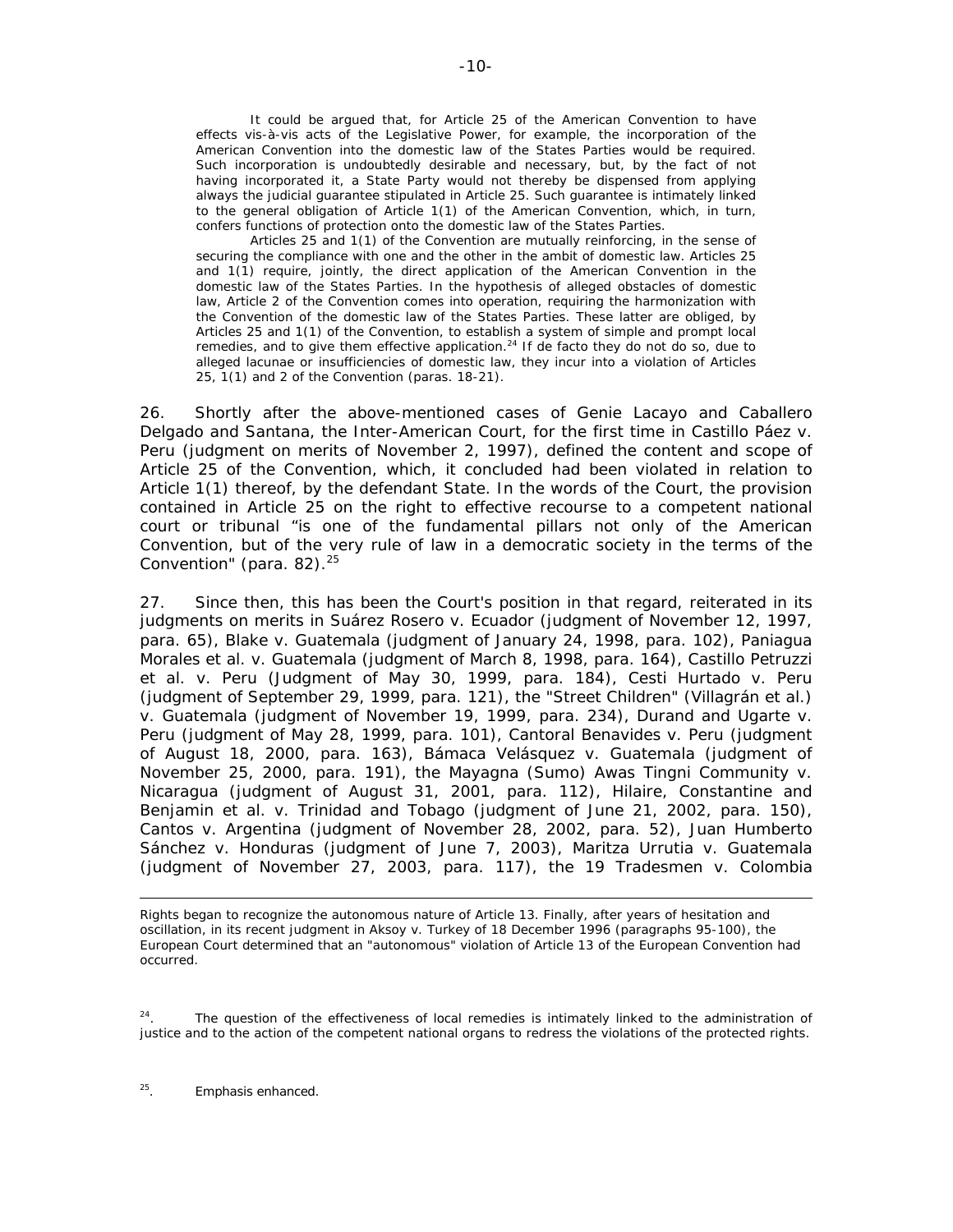(judgment of July 5, 2004, para. 193), *Tibi v. Ecuador* (judgment of September 7, 2004, para. 131), *the Serrano Cruz Sisters v. El Salvador* (judgment of March 1, 2005, para. 75), *Yatama v. Nicaragua* (judgment of June 23, 2005, para. 169), *Acosta Calderón v. Ecuador* (judgment of June 24, 2005, para. 93), and *Palamara Iribarne v. Chile* (judgment of November 22, 2005, para. 184).

### **VI. The indivisibility of access to justice (the right to an effective recourse) and the guarantees of due process of law (Articles 25 and 8 of the American Convention**)

28. On the day the Inter-American Court adopted the judgment on merits in the *Castillo Páez* case (November 3, 1997) - the starting point of this lucid *consistent case law* of the Court - I experienced the satisfaction of knowing that significant progress had been made in the Court's case law, which advanced to place the right to an effective recourse in the prominent position that corresponds to it, as an expression of the right of access to justic, *lato sensu*, understood as the right to the availability of justice, thus unavoidably encompassing the guarantees of due process of law, and authentic execution of judgment. How, then, can we fail to relate Article 25 to Article 8 of the Convention? After all, how could the guarantees of *due process* be effective (Article 8) if the individual did not have the right to an effective recourse (Article 25)? And how could the latter be effective without the guarantee of due process of law?

29. The fact is that they complement and complete each other within the legal framework of the rule of law in a democratic society. This is the sound interpretation of these two treaty-based provisions. Also, on the day the Court adopted the judgment on merits in the tragic *Castillo Páez* case, I was gratified to see that this advance in the Court's case law had liberated Article 25 of the American Convention - in the tradition of the most lucid Latin American juridical though<sup>26</sup> - from the vicissitudes experienced by the corresponding Article 13 of the European Convention (cf. *infra*). The Inter-American Court correctly underscored the essential connection between Articles 25 and 8 of the American Convention when finding, in its judgment in *the Mapiripán Massacre v. Colombia* of September 15, 2006, that, as I have been maintaining for some time:

"According to the American Convention, the States Parties are obliged to provide effective judicial recourses to the victims of human rights violations (Article 25), recourses that must be substantiated according to the rules of due process of law (Article  $8(1)$ ), all within the general obligation of the States to ensure to all persons subject to their jurisdiction the free and full exercise of the rights embodied in the Convention (Article 1(1))" (para. 195).

30. Recently, on December 1, 2005, during the public hearing before this Court in *Ximenes Lopes v. Brazil*, both the Inter-American Commission on Human Rights and the representatives of the alleged victim and his next of kin proposed an *integrated* interpretation of Articles 8(1) and 25 of the American Convention, which, they considered, should necessarily be considered *together*. The Commission stated that: $27$ 

 $\overline{a}$ 26. Cf. note (4) *supra*.

<sup>&</sup>lt;sup>27</sup>. As may be seen from the transcript of the said hearing, deposited in the files of the Court and sent to the parties in the instant case.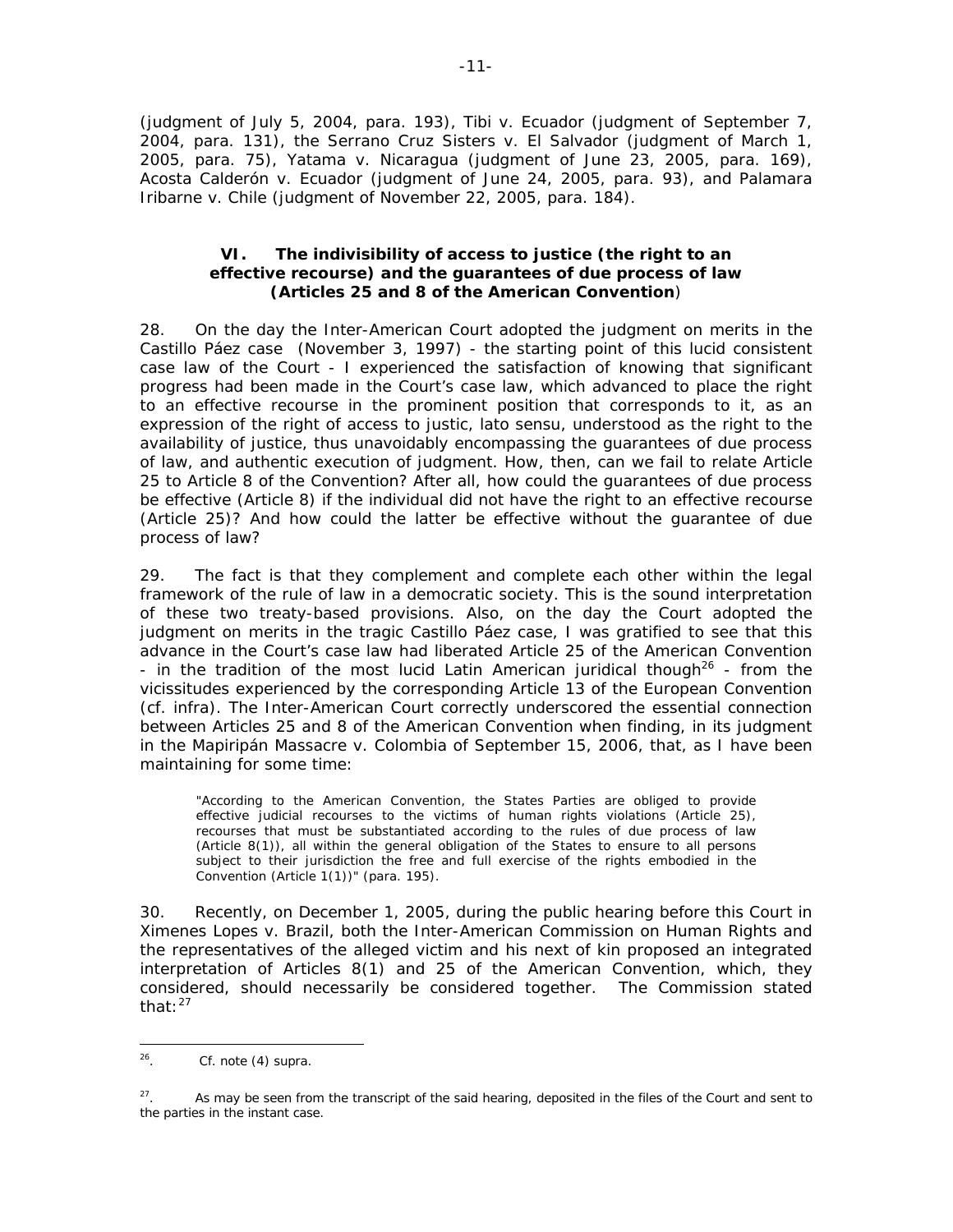"Article 8(1) cannot be disconnected from Article 25 or vice versa, given that they respond definitively to the same concept of responsibility in the judicial sphere (...)."

According to the Commission - recalling the "firm" and, today, converging case law on this point of the Inter-American and European Courts - the "reasonable time" mentioned in Article 8 of the American Convention is closely linked to a the effective, simple and prompt recourse mentioned in its Article 25. The representatives of the alleged victim and his next of kin also acknowledged the consistent case law of the Inter-American Court on this point to date and their support for it, which they are determined to continue expressing because "the most obvious interpretation of this provision within the inter-American system is that the two articles [Articles 8 and 25 of the Convention] should be examined together." This is the opinion of the beneficiaries of the inter-American protection system, as both they and the Commission clearly stated during the proceedings before this Court in the *Ximenes Lopes* case.

31. In a study on due process of law that I presented during an international seminar of the International Committee of the Red Cross (ICRC), in Hong Kong, China, a few years ago, I recalled the words of Advisory Opinion OC-9/87 of the Inter-American Court<sup>28</sup> of October 6, 1987, with regard to effective recourses before competent national courts or tribunals (Article 25(1) of the Convention) such as *habeas corpus* and *amparo*, and any other recourses that are essential to ensure respect for non-derogable rights (those that may not be derogated under Article 27(2) of the Convention), which are "essential" judicial rights that must be exercised within the framework and in light of the principles of due process of law (under Article 8 of the American Convention).<sup>29</sup> Thus, in Advisory Opinion OC-9/87, the Court considered the provisions of Articles 25 and 8 of the American Convention as an indivisible whole.

32. In this same seminar in China, I referred to the case law developed by the Court (at the end of 1997 and the beginning of 1998), particularly as of *Loayza Tamayo v. Peru*, *Blake v. Guatemala* and *Suárez Rosero v. Ecuador*, on relevant aspects of due process of law and the right to an effective recourse (Articles 25 and 8 of the American Convention), which, in the "second generation" of cases submitted to the consideration of the Court (after the initial cases on the fundamental right to life), occupied a central position when considering the applications lodged with the Inter-American Court.<sup>30</sup>

33. I consider that this evolution in case law is the legal heritage of the inter-American protection system and of the peoples of our region, and I am firmly opposed to any attempt to dismantle it. The Court has been faithful to its position in the vanguard to date. In its notable Advisory Opinion OC-16/99 on *The Right to Information on Consular Assistance in the Framework of the Guarantees of Due Process of Law* (of October 1, 1999), which has inspired international case law *in*

<sup>28.</sup> ICourtHR., Series A, No. 9, 1987, pp. 23-41.

 $29.$  Paragraph 41.

Cf. A.A. Cançado Trindade, "The Right to a Fair Trial under the American Convention on Human Rights", *in The Right to Fair Trial in International and Comparative Perspective* (ed. A. Byrnes), Hong Kong/China, University of Hong Kong, 1997, pp. 4-11.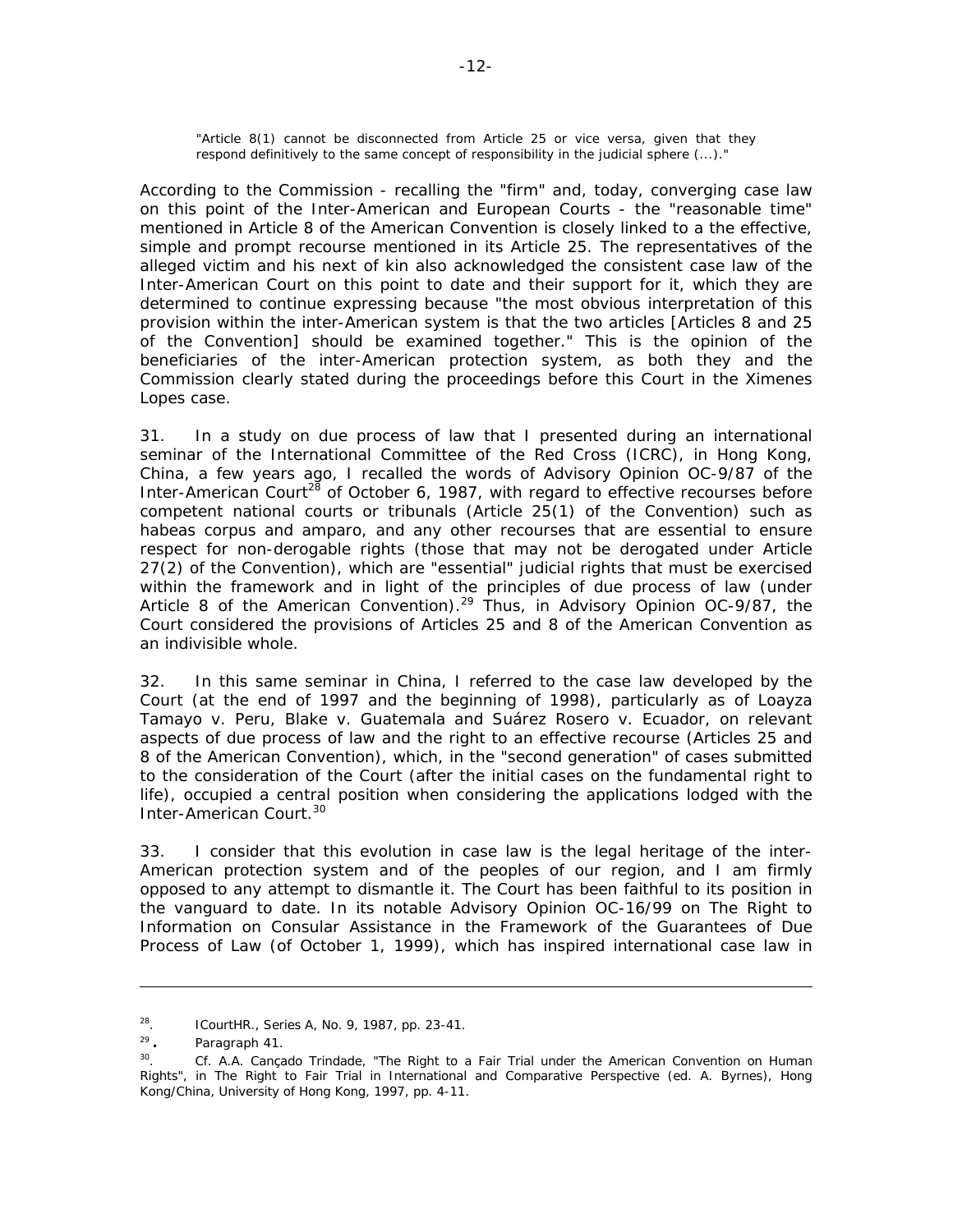*statu nascendi* on the matter (as widely recognized in the specialized bibliography), the Court once again considered *as a whole* the right to an effective recourse and the guarantees of due process of law (Articles 25 and 8 of the Convention). After emphasizing the need to *interpret* the Convention in such a way that "the system for the protection of human rights should have all its appropriate effects (*effet utile*)" (para. 58), according to the necessarily *evolutive* interpretation of all the *corpus juris* of international human rights law (paras. 114-115), the Court stated clearly and categorically that:

"In the opinion of this Court, for "the due process of law," a defendant must be able to exercise his rights and defend his interests effectively and in full procedural equality with other defendants." (para. 117).

34. Thus, according to the Court - in a luminous advisory opinion which is, today, a benchmark in its case law and in its history (together with Advisory Opinion OC-18/03 on *The Juridical Status and Rights of Undocumented Migrants* of 2003) - there is simply no due process without an effective recourse before competent national courts or tribunals, and the provisions of Articles 25 and 8 of the Convention are unavoidably linked, not only at the conceptual level, but also - and above all - in hermeneutics. The Court added, in the said Advisory Opinion OC-16/99 on *The Right to Information on Consular Assistance in the Framework of the Guarantees of Due Process of Law,* that it is necessary to be attentive to ensure and confirm that all defendants:

"Enjoy a true opportunity for justice and the benefit of due process of law (...)" (para. 119).

## **VII. The indivisibility of Articles 25 and 8 of the American Convention in the** *consistent case law* **of the Inter-American Court**

35. In its *consistent case law*, the Inter-American Court has, with the appropriate reasoning, always combined its consideration of alleged violations of Articles 8 and 25 of the American Convention, as exemplified by its judgments in *Barrios Altos (Chumbipuma Aguirre et al.) v. Peru* (of March 14, 2001, paras. 47-49), *Las Palmeras v. Colombia* (of December 6, 2001, paras. 48-66), *Baena Ricardo et al. v. Panama* (of February 2, 2001, paras. 119-143), *Myrna Mack Chang v. Guatemala* (of November 25, 2003, paras. 162-218), *Maritza Urrutia v. Guatemala* (of November 27, 2003, paras. 107-130, *the 19 Tradesmen v. Colombia* (of July 5, 2004, paras. 159-206), *the Gómez Paquiyauri Brothers v. Peru* (of July 8, 2004, paras. 137-156), *the Serrano Cruz Sisters v. El Salvador* (of March 1, 2005, paras. 52-107), *Caesar v. Trinidad and Tobago* (of March 11, 2005, paras. 103-117), *the Moiwana Community v. Suriname* (of June 15, 2005, paras. 139-167), *the Yakye Axa Indigenous Community v. Paraguay* (of June 17, 2005, paras. 55-119), *Fermín Ramírez v. Guatemala* (of June 20, 2005, paras. 58-83), *Yatama v. Nicaragua* (of June 23, 2005, paras. 145-177), *the Mapiripán Massacre v. Colombia* (of September 15, 2005, paras. 193-241), and *Gómez Palomino v. Peru* (of November 22, 2005, paras.  $72 - 86$ )<sup>31</sup>

 $\overline{a}$ 31. And cf. also, likewise, its judgments in the *Case of the Girls Yean and Bosico v. the Dominican Republic* (of September 8, 2005, para. 201), and *Palamara Iribarne v. Chile* (of November 22, 2005, paras. 120-189).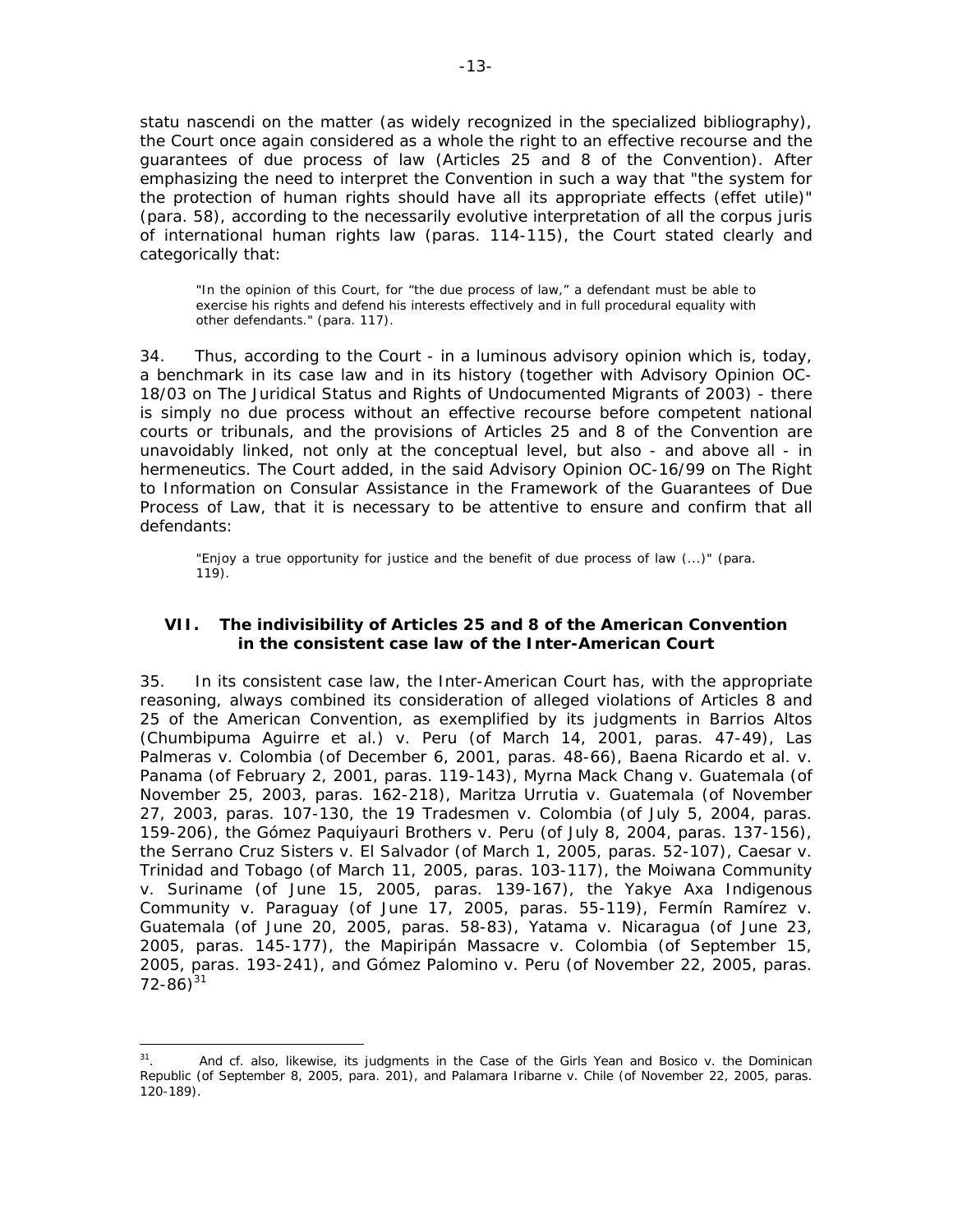36. In addition to the above-mentioned judgments, the Court has been particularly emphatic in others about the need to follow an integrating (and never disaggregating) interpretation of Articles 8 and 25 of the American Convention, considering them together. For example, in *Cantos v. Argentina* (Judgment of November 28, 2002), the Court underscored the importance of the *right of access to justice*, embodied, *lato sensu*, in both Article 25 and Article 8(1) of the Convention, and added that:

"Any domestic law or measure that imposes costs or in any other way obstructs the individuals' access to the courts [...] must be regarded as contrary to Article 8(1) of the Convention."<sup>32</sup>

37. Article 8(1) is thus correctly understood by the Court to be inextricably linked to the right to an effective recourse under Article 25 of the Convention. In keeping with this reasoning, in *Hilaire, Constantine and Benjamin et al. v. Trinidad and Tobago* (Judgment of June 21, 2002), the Court recalled its *obiter dictum* in Advisory Opinion OC-16/99 to the effect that there is no "due process of law" if a defendant is unable to assert his rights "effectively" (i.e. in the absence of genuine access to justice) and added that, "for due process of law" it is necessary to observe "all the requirements" that are designed "to ensure or assert the entitlement to a right or the exercise thereof" (paras. 146 and 147).

38. This is the significant consistent case law of the Court to emancipate the individual, patiently developed over recent years. And this is why I defend it so staunchly (because I have spent a long time considering it and it has benefited many cases), in the same way that I am firmly opposed to current attempts within the court to dismantle it, disassociating Article 8 from Article 25, apparently due to mere dilettantism or some other reason that I am unable to understand. The Court's case law in line with the position I maintain is not exhausted on that point. In *Bámaca Velásquez v. Guatemala* (judgment of November 25, 2000), the Court expressly considered "the guarantees embodied in Article 8 and the judicial protection established in Article 25 of the Convention" together, in order to examine the alleged violations of rights in that case (para. 187). And, in *Myrna Mack Chang v. Guatemala* (judgment of November 25, 2003), it stated very significantly that:

"[...] The Court must *examine the domestic judicial proceedings as a whole to attain a comprehensive perception of them and to establish whether the said actions contravene the standards on the right to fair trial and judicial protection and the right to an effective remedy, derived from Articles 8 and 25 of the Convention*." <sup>33</sup>

39. Only an integrating interpretation, such as the one that I have been maintaining and developing within the Court for more than a decade can provide the necessarily *comprehensive* vision of the violation of one or more rights protected by the Convention, *with direct consequences for the appropriate determination of reparations*. This is an additional point that should not be overlooked. In another well-known case, which has already been examined in books specifically dedicated to it34 - *the "Street Children*" (*Villagrán Morales et al.) v. Guatemala* (judgment of November 19, 1999) - the Court again maintained that:

 $32<sub>1</sub>$ Paras. 50 and 52 of this judgment.

 $33$ . Para. 201 of this judgment (emphasis added).

<sup>34.</sup> Cf., regarding the *Case of the "Street Children"*, e.g.: CEJIL, *Crianças e Adolescentes -*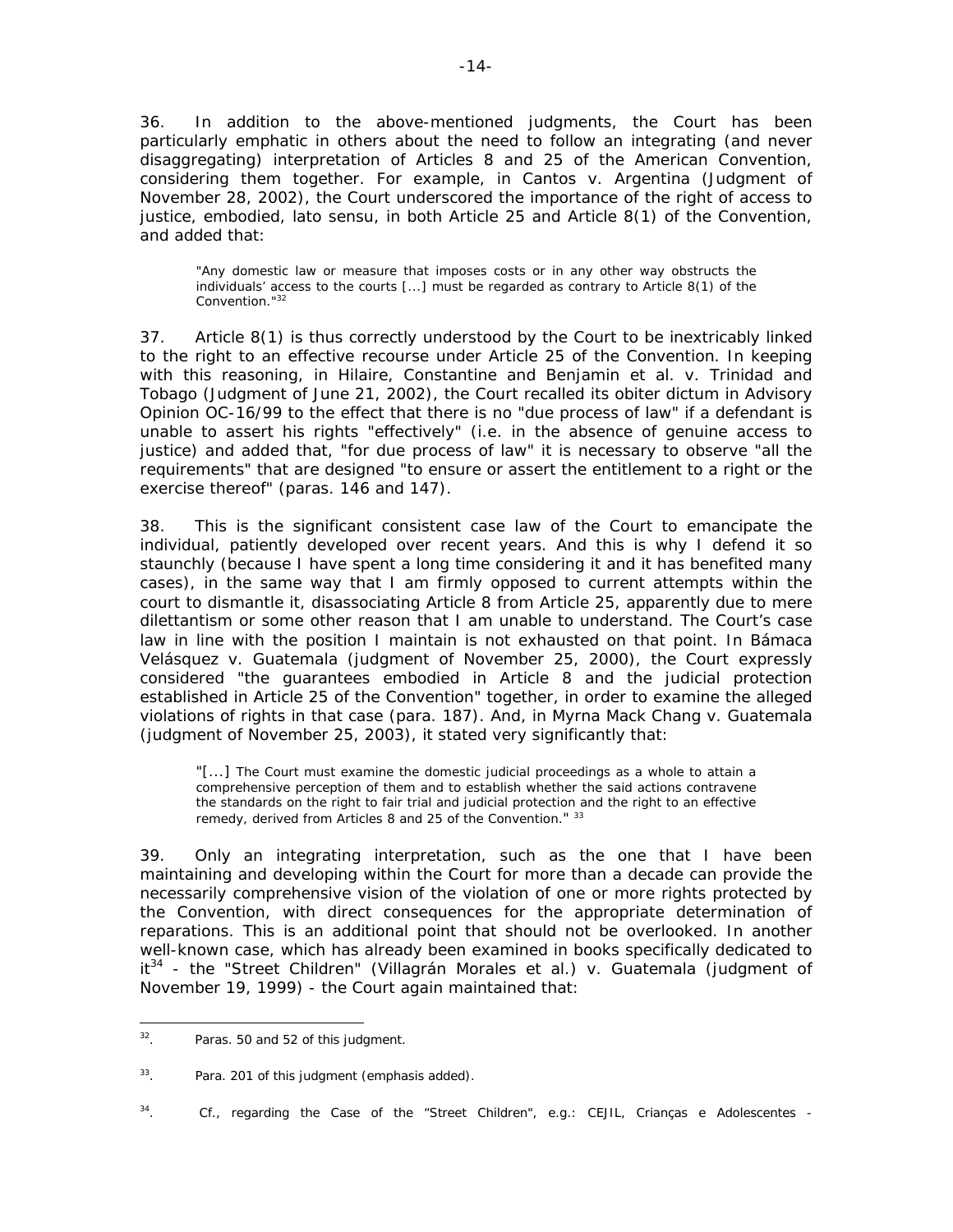"The Court must examine *all* the domestic judicial proceedings in order to obtain an *integrated* vision of these acts and establish whether or not it is evident that they violated the norms on the obligation to investigate, and the right to be heard and to an effective recourse, which arise from Articles 1(1), 8 and 25 of the Convention." $35$ 

40. In this judgment in the historic "*Street Children"* case, the Court added:

"Regarding acts or omissions of domestic judicial bodies, Articles 25 and 8 of the Convention define the scope of the [...] principle of generation of responsibility for the acts of all State organs" (para. 220).

In other words, the provisions of Articles 25 and 8 of the Convention, considered together, are fundamental for determining the scope of State responsibility, including for the acts or omissions of the Judiciary (or any other State agent or branch).

41. In *Juan Humberto Sánchez v. Honduras* (judgment of June 7, 2003), the Court stated that recourses that "are illusory," owing to the "general conditions of the country" in question or even "the specific circumstances" of a particular case, cannot be considered "effective" (para. 121). In other words, access to justice and the effective exercise of a right (with strict respect for judicial rights) are inevitably linked. And the Court added in that case:

"(...) In the case under discussion it has been proven that the death of Juan Humberto Sánchez was set within the framework of a pattern of extra-legal executions [...], one characteristic of which is that there has also been a situation of impunity [...] in which judicial remedies are not effective, the judicial investigations have serious shortcomings, and the passing of time plays a fundamental role in erasing all traces of the crime, thus making the right to defense and judicial protection an illusion, as regards the terms set forth in Articles 8 and 25 of the American Convention (para. 135).

42. In addition, in *Durand and Ugarte v. Peru* (judgment of August 16, 2000), the Court recalled the pleadings of the Inter-American Commission on Human Rights to the effect that "the exclusive military justice system does not offer the minimum guarantees of independence and impartiality required according to the provisions of Article 8(1) of the Convention and, therefore, does not constitute an effective recourse to protect the rights of the victims and their next of kin and to repair the damage caused, also violating the provisions of Article 25 of the Convention" (para. 120). Thus, when determining the violation of Articles 8(1) in connection with 25(1) of the Convention in the *Durand and Ugarte* case, the Court concluded that:

"As a consequence, Article 8(1) of the American Convention, in connection with Article 25(1) thereof, confers on the next of kin of the victims the right that the latter's disappearance and death should be investigated by State authorities; that those responsible for these illegal acts should be prosecuted and, if applicable, the corresponding sanctions should be imposed, and that the damages suffered by the next of kin should be compensated. None of these rights was guaranteed in the instant case of the next of kin of Mr. Durand Ugarte and Mr. Ugarte Rivera" (para. 130).

*Jurisprudência da Corte Interamericana de Direitos Humanos*, Rio de Janeiro, CEJIL/Brazil, 2003, pp. 7-237; Casa Alianza, *Los Pequeños Mártires...*, San José, Costa Rica, Casa Alianza/A.L., 2004, pp. 13-196; among several other publications on the case mentioned.

 $35.$  Para. 224 of the said judgment (emphasis added), and cf. para. 225.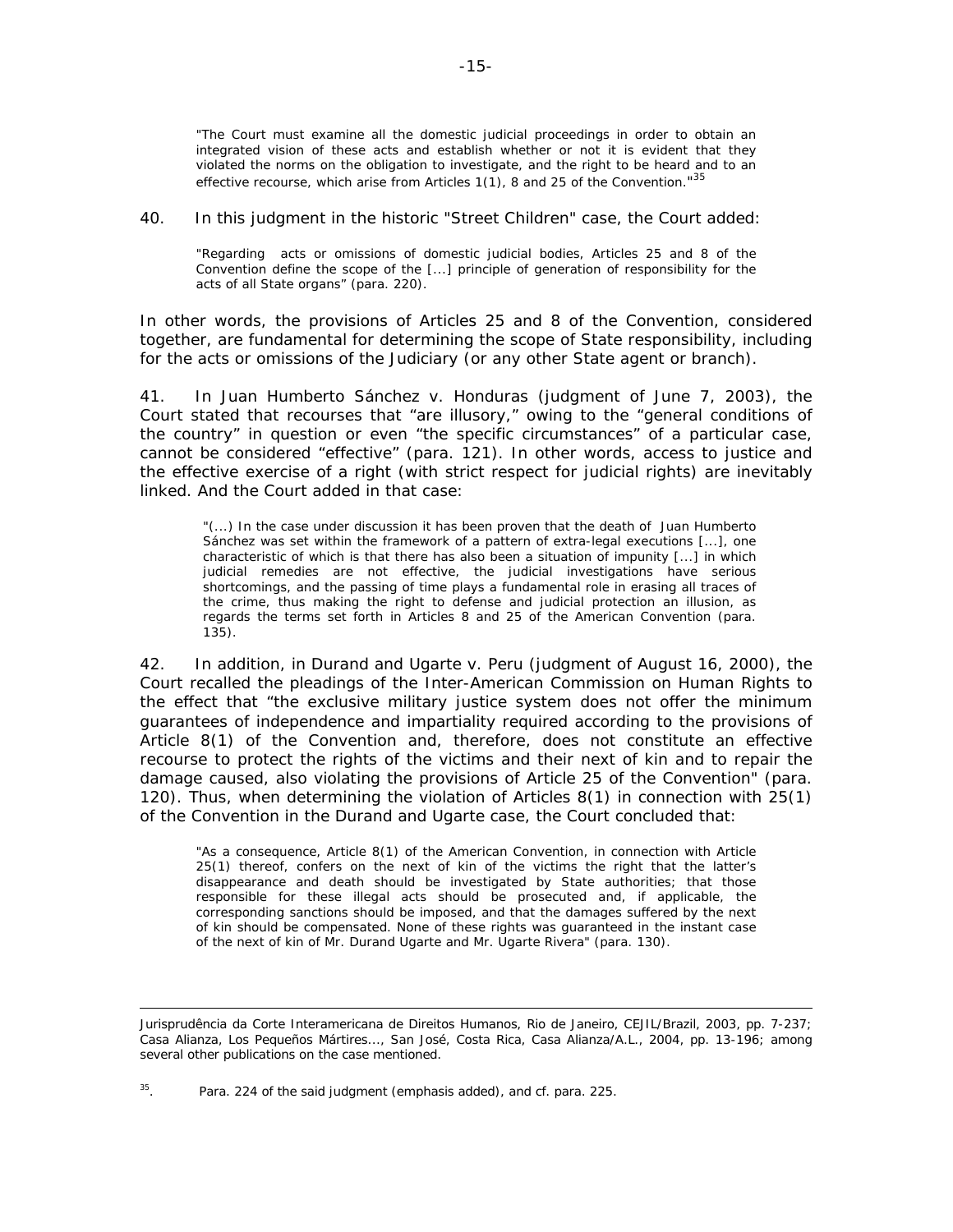43. In the judgment that the Inter-American Court has just adopted in *the Pueblo Bello Massacre* case, it has adhered to its best case law, by examining *together* the alleged – and proven – violations of Articles 25 and 8(1), in relation to Article 1(1) of the American Convention (paras. 206 and 212). Access to justice and the guarantees of due process of law are unavoidably interrelated. This is clear from, *inter alia*, the Court's deliberations in this case,

"The investigation and the proceedings conducted in the ordinary criminal jurisdiction have not represented an effective recourse that guaranteed, within a reasonable time, the right of access to justice of the next of kin of those who were disappeared or deprived of life, with full observance of judicial rights" (para. 188).

### **VIII. The indivisibility of Articles 25 and 8 of the American Convention as an inviolable advance in case law**

44. However, it cannot be assumed that there will be a linear, constant and inevitable advance in the relevant international case law, because institutions are the people who run them and, like clouds or waves, they vacillate as is inherent to the human condition. Today, I can see clearly that working for the international protection of human rights is like the myth of Sisyphus, an unending task. It resembles constantly pushing up the side of a mountain a rock that continually falls back down and must be pushed up again. The work of protection continues with advances and setbacks.

45. When descending the mountain in order to push the rock upwards once again, one is aware of the human condition and of the tragedy encompassing it. But the struggle must continue; there is no alternative:

"Sisyphe, revenant vers son rocher, contemple cette suite d'actions sans lien qui devient son destin, créé par lui, uni sous le regard de sa mémoire et bientôt scellé par sa mort. (...) Sisyphe enseigne la fidélité supérieure qui (...) soulève les rochers. (...) La lutte elle-même vers les sommets suffit à remplir un coeur d'homme. Il faut imaginer Sisyphe heureux."36

I consider that halting the progress achieved by the Inter-American Court's integrating hermeneutics on this issue, starting with the *Castillo Páez* judgment, would be comparable to allowing the rock to roll back down the mountain. Regarding the issue being examined, it is necessary to look at it as a whole before considering the details, and not vice versa; otherwise, there is a risk of seeing only a few of the nearest trees and losing sight of the forest.

46. Fortunately, in this *Pueblo Bello Massacre* case, there was consensus within the Court to examine Articles 8(1) and 25 of the American Convention together, as is correct, in relation to Article 1(1). The Court's reasoning in this regard was never questioned. Shortly after the advance described above concerning the integrating hermeneutics in the Inter-American Court's case law, I wrote in an almost premonitory tone, in my *Tratado de Derecho Internacional de los Derechos Humanos* (tome II, 1999), that:

"É importante que este avanço na jurisprudência da Corte Interamericana seja preservado e desenvolvido ainda mais no futuro. (...) No sistema interamericano de proteção, a jurisprudência sobre a matéria encontra-se em sua infância, e deve continuar a ser cuidadosamente construída. O direito a um recurso efetivo ante os

<sup>36.</sup> A. Camus, *Le mythe de Sisyphe*, Paris, Gallimard, 1942, p. 168.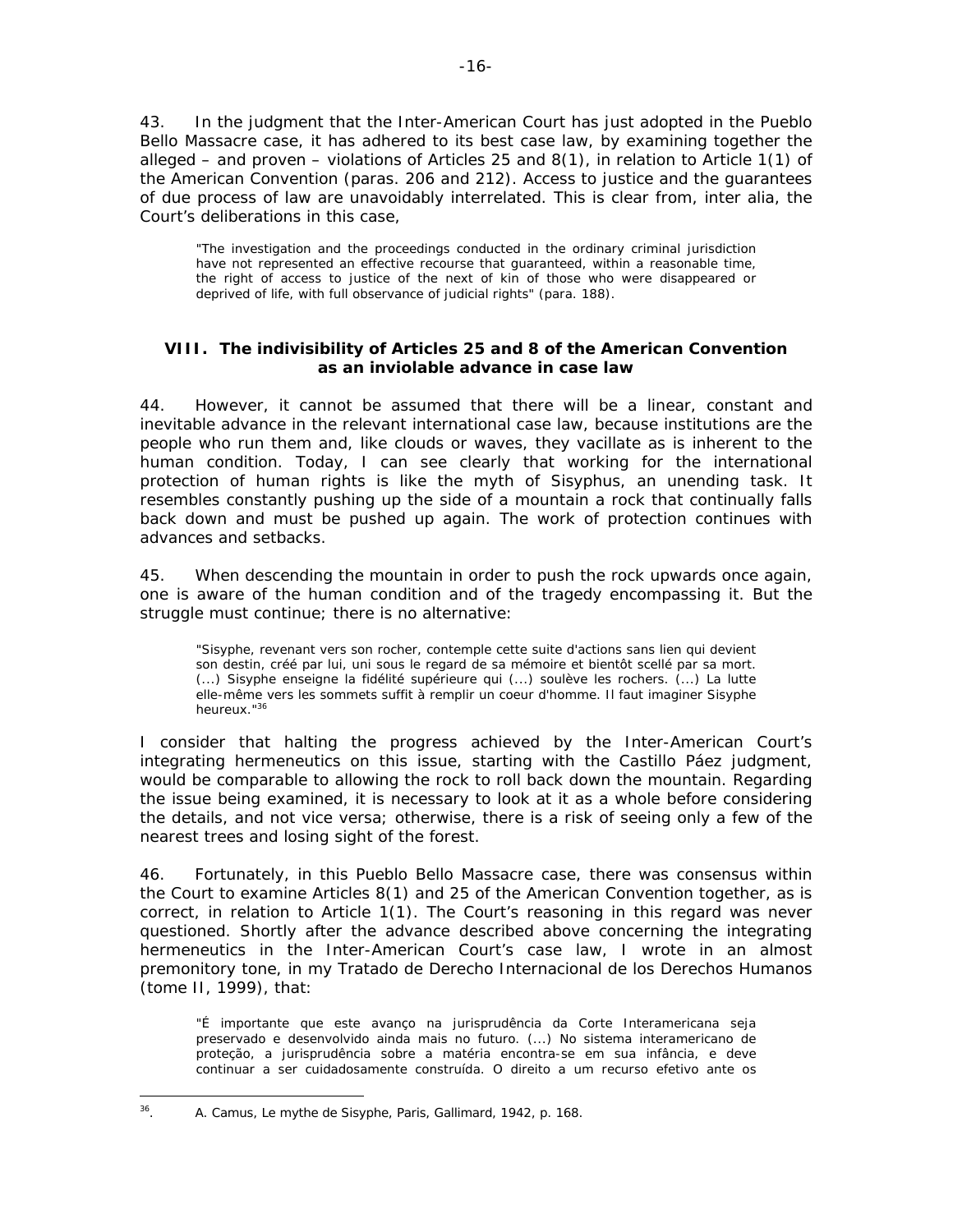tribunais nacionais competentes no âmbito da proteção judicial (artigos 25 e 8 da Convenção Americana) é muito mais relevante do que até recentemente se supôs, em um continente, como o nosso, marcado por casuísmos que muito freqüentemente privam os indivíduos da proteção do direito. Requer considerável desenvolvimento jurisprudencial nos próximos anos."<sup>37</sup>

[It is important that this advance in the case law of the Inter-American Court is preserved and developed even further in the future [...] In the inter-American protection system, the case law on this issue is still in its infancy, and must continue to be carefully developed. The right to an effective recourse before competent national courts in the sphere of judicial protection (Articles 25 and 8 of the American Convention) is much more relevant that was supposed until recently, in a continent such as ours, known for casuistry that often deprives individuals of the protection of the law. It will call for significant case law development over the coming years.]

47. Despite this, I thought that I would not have to examine in detail this issue (particularly the close relationship between Articles 25 and 8 of the American Convention), which I considered had been established in the most lucid writings of international law – and to which I have even dedicated a 177-page chapter in my *Tratado<sup>38</sup>* (concerning the interpretation and application of the human rights treaties. Today, at the onset of 2006, I see this is not the case, not even within this Court. Once again the rock must be pushed up the mountain, even in the knowledge that it may fall down anew.

48. Conceptually, judicial protection (Article 25) and judicial guarantees (Article 8) form an organic whole, and constitute the *rule of law* in a democratic society. Effective recourses before competent national courts and tribunals (such as, *habeas corpus*, *amparo* in most countries of Latin America, and the *mandado de segurança* in Brazil, all in accordance with Article 25 of the American Convention) should be exercised within the framework, and according to the principles, of due process of law (embodied in Article 8 of the Convention).<sup>39</sup>

49. In a specific case, there may be a violation of only one of the elements of this form of judicial protection and juridical guarantees – but this does not detract from the validity of the integrating hermeneutics that I maintain, in the sense that, *in principle*, it is necessary to consider together the provisions of Articles 8 and 25 of the American Convention – which constitute, I reiterate, the *rule of law* in a democratic society – in relation to the general obligations stipulated in Articles 1(1) and 2 of the Convention. I consider that any affirmation to the contrary would require a justification that, in my opinion, simply does not exist and could not be even remotely convincing.

50. Without deviating from the general rules of interpretation of treaties (Article 31(1) of the 1969 and 1986 Vienna Conventions on the Law of Treaties), the international supervisory mechanisms for human rights have developed a teleological interpretation, emphasizing the realization of the object and purpose of human rights treaties as the most appropriate factor to ensure an effective protection of these

 $\overline{a}$ 37. A.A. Cançado Trindade, *Tratado de Direito Internacional dos Direitos Humanos*, tome II, Porto Alegre/Brazil, S.A. Fabris Ed., 1999, p. 67, para. 70.

<sup>38.</sup> Cf. *ibid*., chap. XI, pp. 23-200.

<sup>39.</sup> Cf., in this regard, the Inter-American Court's Advisory Opinion OC-09/87 on *Judicial Guarantees in States of Emergency* (1987).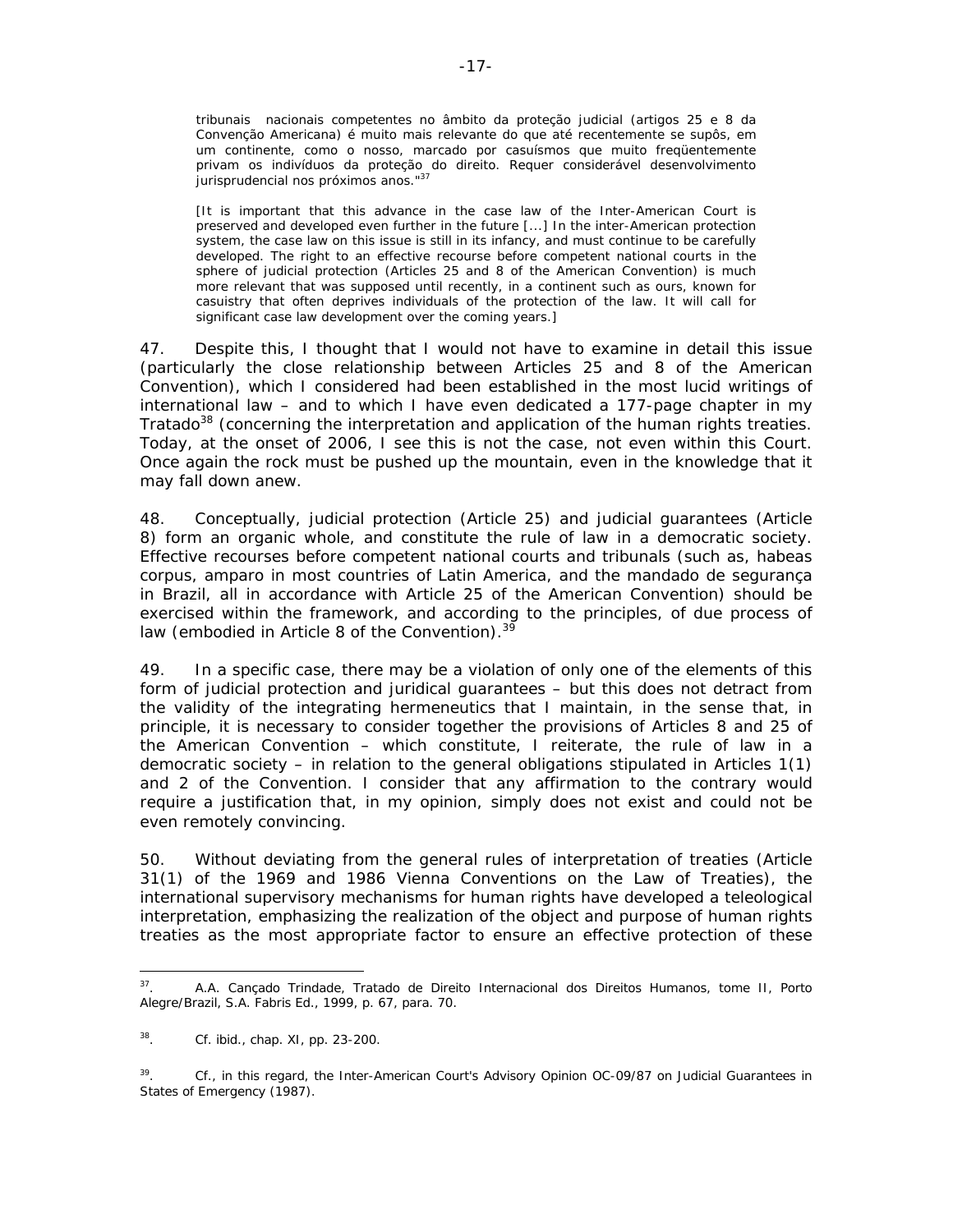rights. Ultimately, underlying the said general rule of interpretation stipulated in the two Vienna Conventions (Article 31(1)), is the principle, widely supported by case law, according to which it is necessary to ensure that the treaty-based provisions produce the pertinent effects (the so-called *effet utile*). This principle, *ut res magis valeat quam pereat*, by which the interpretation should promote the appropriate effects of a treaty has (with regard to human rights) assumed particular importance in determining the broad scope of the treaty-based protection obligations.<sup>40</sup>

51. Indeed, this interpretation is the one that most faithfully reflects the special character of human rights treaties, the objective nature of the obligations they establish, and the autonomous meaning of the concepts they embody (distinct from the corresponding concepts in the context of national juridical systems). Since human rights treaties incorporate concepts with an autonomous meaning, deriving from the evolution of case law, and since the object and purpose of human rights treaties are distinct from the classic treaties (because they relate to relations between the State and the persons subject to its jurisdiction), the classic principles of interpretation of treaties in general adapt to this new reality.<sup>41</sup>

52. Moreover, Article 29(b) of the American Convention expressly prohibits any interpretation that restricts the exercise of the protected rights. Thus, any reorientation of the Court's *consistent case law*, which integrates Articles 8 and 25 of the American Convention, would only be justified to the extent that it provided greater protection to the rights embodied therein, which is not the case. Until today, in the deliberations on this issue within the Court that are causing me concern (which, fortunately, did not occur in this case), I have never heard any evidence that de-linking or "separating" Article 8 from Article 25 would provide more effective protection for the rights enshrined in the American Convention. Rather, this would lead to an unfortunate and unjustifiable setback in the Court's case law, particularly in view of the current general trend to the contrary of international case law on this issue.

# **IX. Overcoming the difficulties concerning the right to an effective recourse in the case law of the European Court**

53. Even if other international mechanisms for the supervision of human rights have labored under the uncertainties of a fragmenting interpretation, why should the Inter-American Court follow this path, abdicating its progressive case law – which has earned it the respect of the beneficiaries of our protection system as well as of international academic circles – and assume a different stance which has even been abandoned by other bodies that erroneously used to follow it? In my opinion, this makes no sense.

 $\overline{a}$ 40. A.A. Cançado Trindade, *Tratado*..., tome II, *op. cit. supra* No. (11), pp. 32-33 and 192.

<sup>41.</sup> *Ibid*., pp. 32-34; and cf. also R. Bernhardt, "Thoughts on the Interpretation of Human Rights Treaties", *in Protecting Human Rights: The European Dimension - Studies in Honour of G.J. Wiarda* (eds. F. Matscher and H. Petzold), Köln, C. Heymanns, 1988, pp. 66-67 and 70-71; Erik Suy, "Droit des traités et droits de l'homme", *in Völkerrecht als Rechtsordnung Internationale Gerichtsbarkeit Menschenrechte - Festschrift für H. Mosler* (eds. R. Bernhardt *et alii*), Berlin, Springer-Verlag, 1983, pp. 935-947; and J. Velu and R. Ergec, *La Convention européenne des droits de l'homme*, Bruxelles, Bruylant, 1990, p. 51.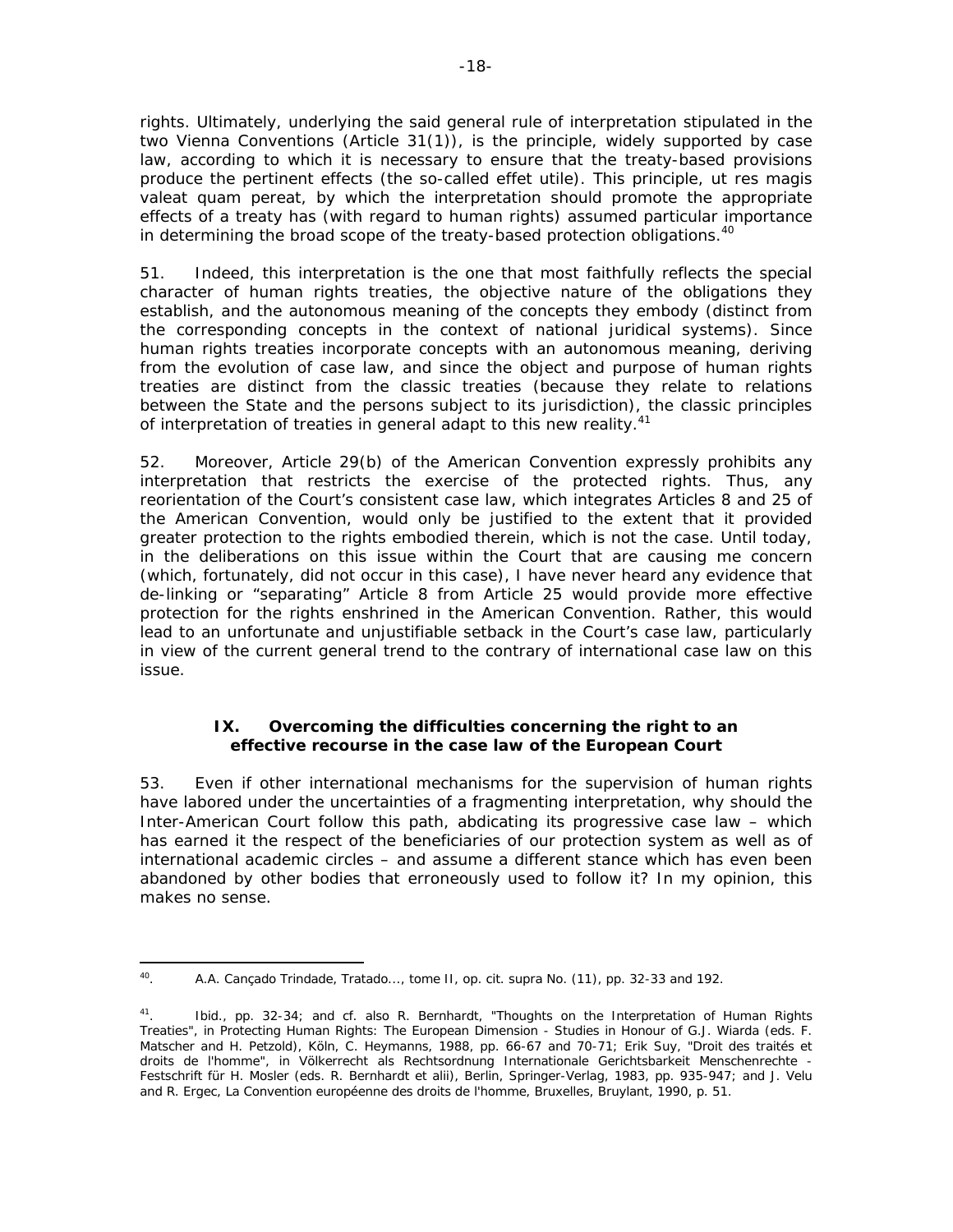54. Allow me to illustrate this point with an example taken from the experience, trial and error of the European system for the protection of human rights. Initially, the case law of the European Court of Human Rights supported the "accessory" nature of Article 13 (right to an effective recourse) of the European Convention on Human rights, understood, as of the 1980s, as guaranteeing a subjective individual substantive right. Gradually, in its judgments in *Klass v. Germany* (1978), *Silver and Others v. United Kingdom* (1983), and *Abdulaziz, Cabales and Balkandali v. United Kingdom* (1985), the European Court began to recognize the autonomous nature of Article 13. Finally, after years of hesitation and indecisiveness, in its judgment of December 18, 1996, in *Aksoy v. Turkey* (paragraphs 95 to 100), the European Court decided that there had been an "autonomous" violation of Article 13 of the European Convention.

55. In a pioneering study on the issue published in 1973, Pierre Mertens criticized the "poverty" of the initial case law of the European Court, as well as the vague nature of the European legal writings on the issue at the time – very different from the more advanced Latin American legal writings and practice, following the adoption of the 1948 American Declaration; the first international instrument to enshrine the right to an effective recourse. $42$  Thus, P. Mertens stated more than 30 years' ago that it was necessary to pave the way to ensuring that the right an effective recourse (Article 13 of the European Convention) gave rise to all its effects in the domestic law of the States Parties. In reality, the "effectiveness" of that right is measured in light of the criteria of the guarantees of due process of law (Article 6 of the European Convention); thus, the conclusion of P. Mertens that Articles 6 and 13 of the European Convention - which correspond to Articles 8 and 25 of the American Convention – should frequently "be invoked together. $143$ 

56. Indeed, as time has passed, attention has again been paid to the relationship between Articles 13 and 6(1) of the European Convention, the latter (the right to a *fair trial*) constituting the object of extensive case law of the European Court, together with intense doctrinal debate.44 In an emphatic ruling in *Kudla v. Poland* (judgment of October 18, 2000), the European Court of Human Rights stated that the time had come to end the uncertainty of the past and to accept the direct relationship between Articles 6(1) and 13 of the European Convention (cf. paras. 146-149 and 151). And, in a significant *obiter dictum*, the European Court indicated that:

"(...) Article 13, giving direct expression to the State's obligation to protect human rights first and foremost within their own legal system, establishes an additional guarantee for an individual in order to ensure that he or she effectively enjoys those rights. The object of Article 13, as emerges from the *travaux préparatoires* [of the European Convention on Human Rights], is to provide a means whereby individuals can obtain relief at national level for violations of their Convention rights before having to set in motion the international machinery of complaint before the Court. From this perspective, the right of an individual to trial within a reasonable time will be less effective if there exists no opportunity to submit the Convention claim first to a national authority; and the

 $\overline{a}$ 42. P. Mertens, *Le droit de recours effectif devant les instances nationales en cas de violation d'un droit de l'homme*, Bruxelles, Éd. de l'Univ. de Bruxelles, 1973, pp. 19-20, 24-25 and 27-29, and cf. pp. 37-39.

<sup>43.</sup> *Ibid*., p. 93.

<sup>44.</sup> L.-E. Pettiti, E. Decaux and P.-H. Imbert, *La Convention Européenne des droits de l'homme*, Paris, Economica, 1995, pp. 455-474.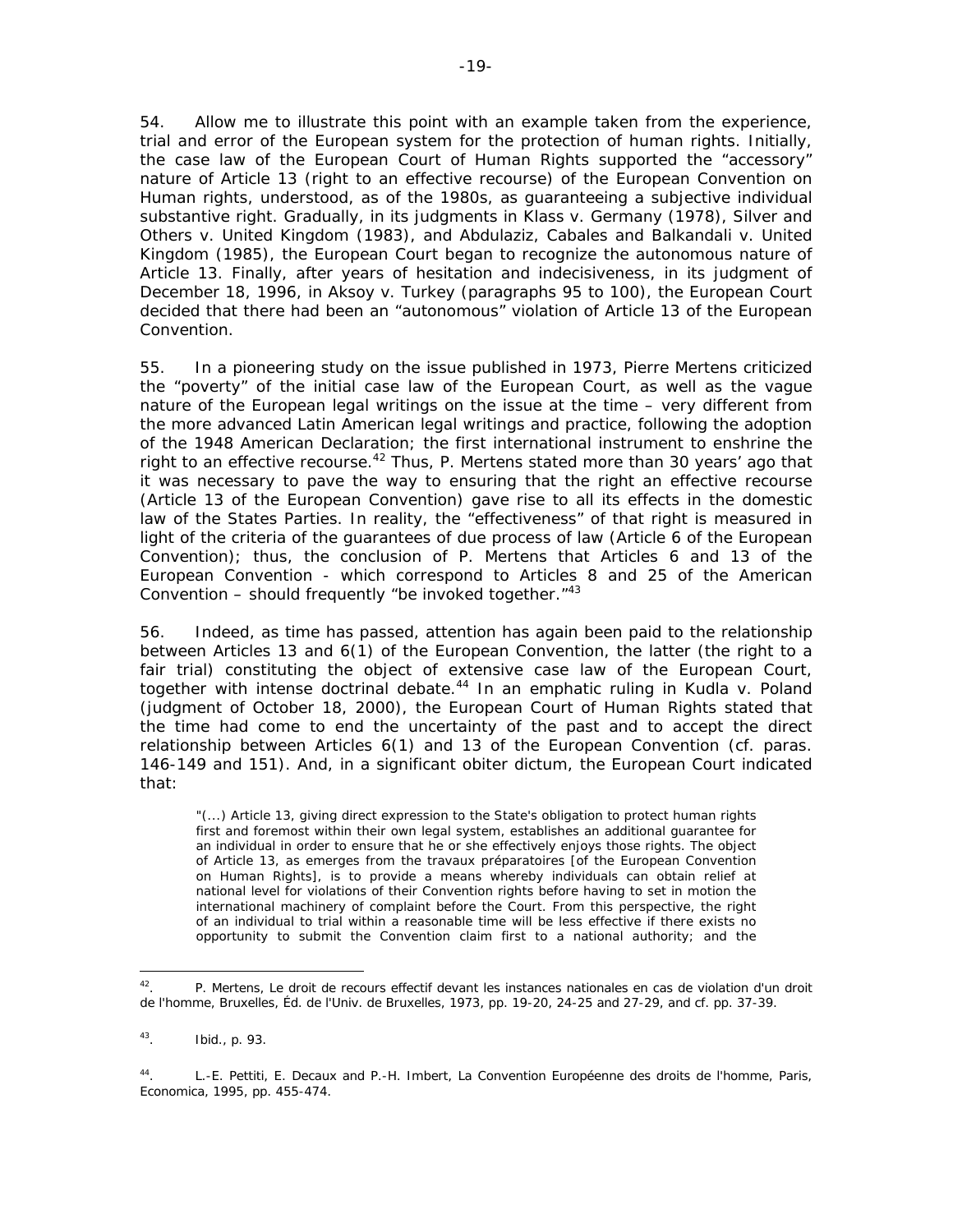requirements of Article 13 are to be seen as reinforcing those of Article 6(1), rather than being absorbed by the general obligation imposed by that Article not to subject individuals to inordinate delays in legal proceedings" (para. 152).

57. And the European Court concluded, in this regard, in the said *Kudla v. Poland*, that "the correct interpretation of Article 13 is that that provision guarantees an effective recourse before a national authority for an alleged breach of the requirement under Article 6(1) to hear a case within a reasonable time" (para. 156). Consequently, the Court determined that in the specific case, "there has been a violation of Article 13 of the Convention in that the applicant had no domestic remedy whereby he could enforce his right to a 'hearing within a reasonable time' as guaranteed by Article 6(1) of the Convention" (para. 160).

58. In reality, in recent years (since the end of the 1960s), in successive cases, the European Court has taken into account the requirements of due process of law (Article 6 of the European Convention) in direct correlation with those of the right to an effective recourse (Article 13 of the Convention). $45$  The right to an effective recourse in developing European case law incorporates the rule of law, and cannot be disassociated from the *rule of law* in a democratic society.<sup>46</sup> Its material content as a subjective and autonomous right characterizes it as "a fundamental instrument for the implementation of the protection of human rights."<sup>47</sup>

59. Fortunately, the case law of the Inter-American Court has dispensed with the vicissitudes of the case law of its European namesake, whose actual position on this matter is, as we have seen, similar to that of the Inter-American Court. To try and disassociate Articles 25 and 8 of the American Convention would be inadmissible, for this reason also, and would constitute a return to the pre-history of the case law of our Court. It is unfortunate that, within the Inter-American Court, I am obliged to continue trying to avoid a serious setback in the Court's case law, rather than the Court following its advanced case law in this respect.

# **X. The right of access to justice** *lato sensu***.**

60. During a 1996 Colloquium held by Strasbourg University and the *Cour de Cassation* on "*Les nouveaux développements du procès équitable*" within the framework of the European Convention on Human Right, J.-F. Flauss underscored correctly, the close relationship between access to a court (by means of an effective recourse) and the *procès équitable* [right to a fair trial], and added that the right to a fair trial encompassed even the effective execution of the judgment in favor of the victim.48 On this point, the Colloquium concluded by expressly recognizing "the close

<sup>45</sup> 45. For example, cf. M. de Salvia, *Compendium de la CEDH - Les principes directeurs de la jurisprudence relative à la Convention européenne des droits de l'homme*, Kehl/Strasbourg, Éd. Engel, 1998, p. 280. - From the outset, the European Court has rejected a restrictive interpretation of Article 6 of the European Convention, based on its "central" and "prominent" position in the Convention and because it is linked to the general principles of law, including "the fundamental principle of the rule of law"; A. Grotrian, *Article 6 of the European Convention on Human Rights - The Right to a Fair Trial*, Strasbourg, C.E., 1994, p. 6.

<sup>46.</sup> D.J. Harris, M. O'Boyle and C. Warbrick, *Law of the European Convention on Human Rights*, London, Butterworths, 1995, p. 461.

<sup>47.</sup> A. Drzemczewski and C. Giakoumopoulos, "Article 13" *in La Convention européenne des droits de l'Homme - Commentaire article par article* (eds. L.-E. Pettiti, E. Decaux and P.-H. Imbert), Paris, Economica, 1995, pp. 474.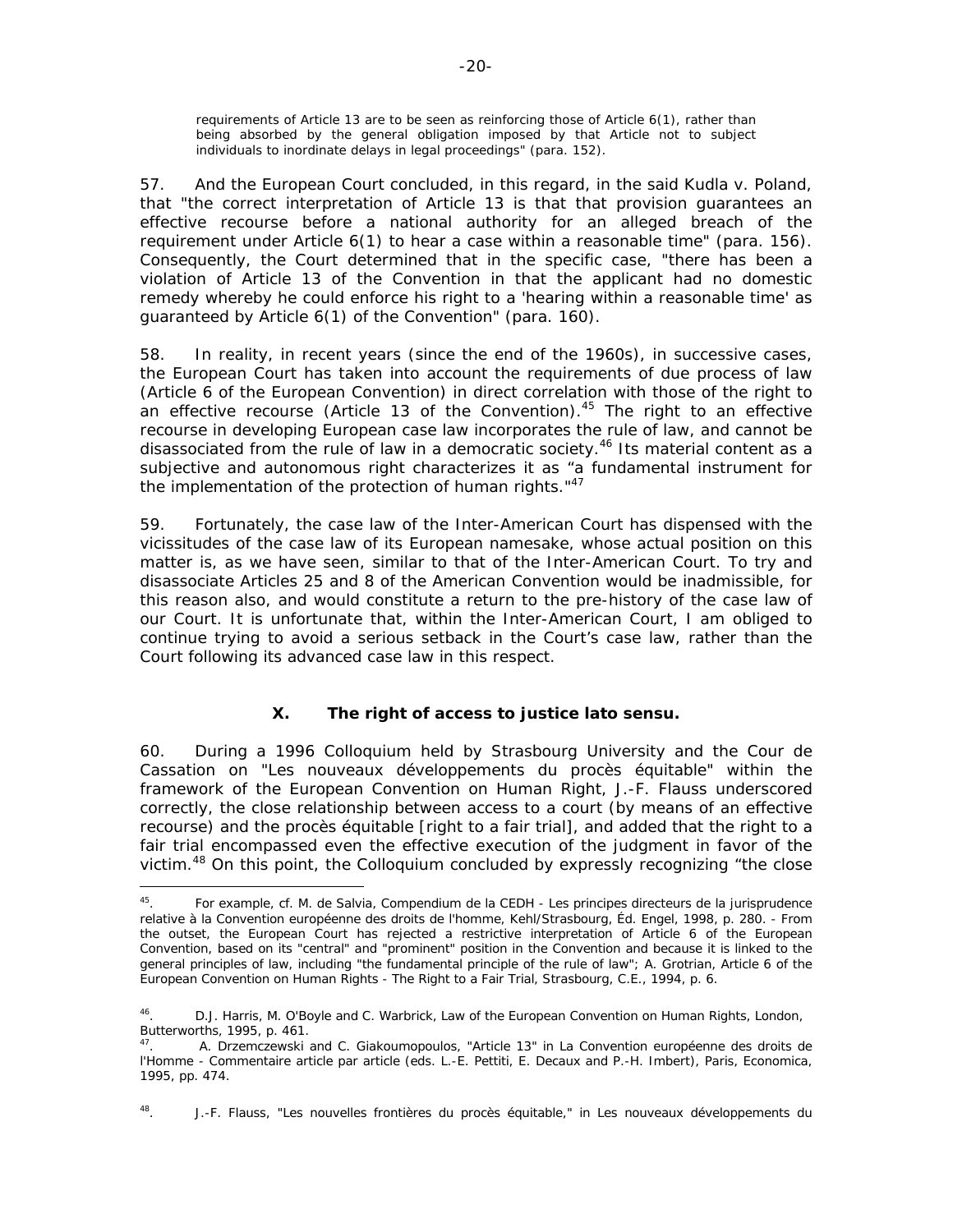relationship" between access to justice (through an effective, simple and prompt recourse) and the right to a fair trial (the guarantees of due process of law) within the framework of the rule of law in a democratic society.<sup>49</sup>

61. In the *Reports* I submitted to the competent organs of the Organization of American States (OAS) when President of the Inter-American Court, e.g., on April 19, 2002, and October 16, 2002, I emphasized my understanding as regards the broad scope of the right of access to justice at the international level; the right of access to justice *lato sensu.50* This right is not reduced to formal access, *stricto sensu*, to the judicial instance (both domestic and international), but also includes the right to a fair trial and underlies interrelated provisions of the American Convention (such as Articles 25 and 8), in addition to permeating the domestic law of the States Parties.<sup>51</sup> The right of access to justice, with its own juridical content, means, *lato sensu*, the right to obtain justice. In brief, it becomes the right that justice *should be done*.

62. One of the main components of this right is precisely direct access to a competent court, by means of an effective, prompt recourse, and the right to be heard promptly by this independent, impartial court, at both the national and international levels (Articles 25 and 8 of the American Convention). As I indicated in a recent publication, here we can visualize a true *right to law*; that is, the right to a national and international legal system that effectively safeguards the fundamental rights of the individual. $52$ 

## **XI. Epilogue: the right of access to justice as an imperative of** *jus cogens*

63. In its above-mentioned Advisory Opinion OC-18/03 on the *Juridical Status and Rights of Undocumented Migrants* (of September 17, 2003), the Inter-American Court stated correctly that "the State must guarantee that access to justice is genuine and not merely formal" (para. 126), which, in my opinion, *includes the said access by means of an effective recourse, and all the guarantees of due process of law up until the effective and final execution of judgment*. The same Advisory Opinion OC-18/03 stated lucidly that the principle of equality and non-discrimination is today part of *jus cogens* (paras. 111-127).

 $\overline{a}$ *procès équitable au sens de la Convention Européenne des Droits de l'Homme* (Proceedings of the Colloquium of March 22, 1996), Bruxelles, Bruylant, 1996, pp. 88-89.

49. G. Cohen-Jonathan, "Conclusions générales des nouveaux développements du procès équitable au sens de la Convention Européenne des Droits de l'Homme", *in ibid*., p. 172.

<sup>50</sup>. Cf. also A.A. Cançado Trindade, "El Derecho de Acceso a la Justicia Internacional y las Condiciones para Su Realización en el en el Sistema Interamericana para la Proteccion de los Derechos Humanos," 37 *Revista del Instituto Interamericano de Derechos Humanos* (2003) pp. 53-83; A.A. Cançado Trindade, "Hacia la Consolidación de la Capacidad Jurídica Internacional de los Peticionarios en el Sistema Interamericana para la Proteccion de los Derechos Humanos," 37 *Revista del Instituto Interamericano de Derechos Humanos* (2003) pp. 13-52.

51. In this regard, cf. E.A. Alkema, "Access to Justice under the ECHR and Judicial Policy - A Netherlands View," *in Afmaelisrit pór Vilhjálmsson*, Reykjavík, Bókaútgafa Orators, 2000, pp. 21-37.

52. A.A. Cançado Trindade, *Tratado de Direito Internacional dos Direitos Humanos*, tome III, Porto Alegre/Brazil, S.A. Fabris Ed., 2002, cap. XX**,** p. 524, para. 187.